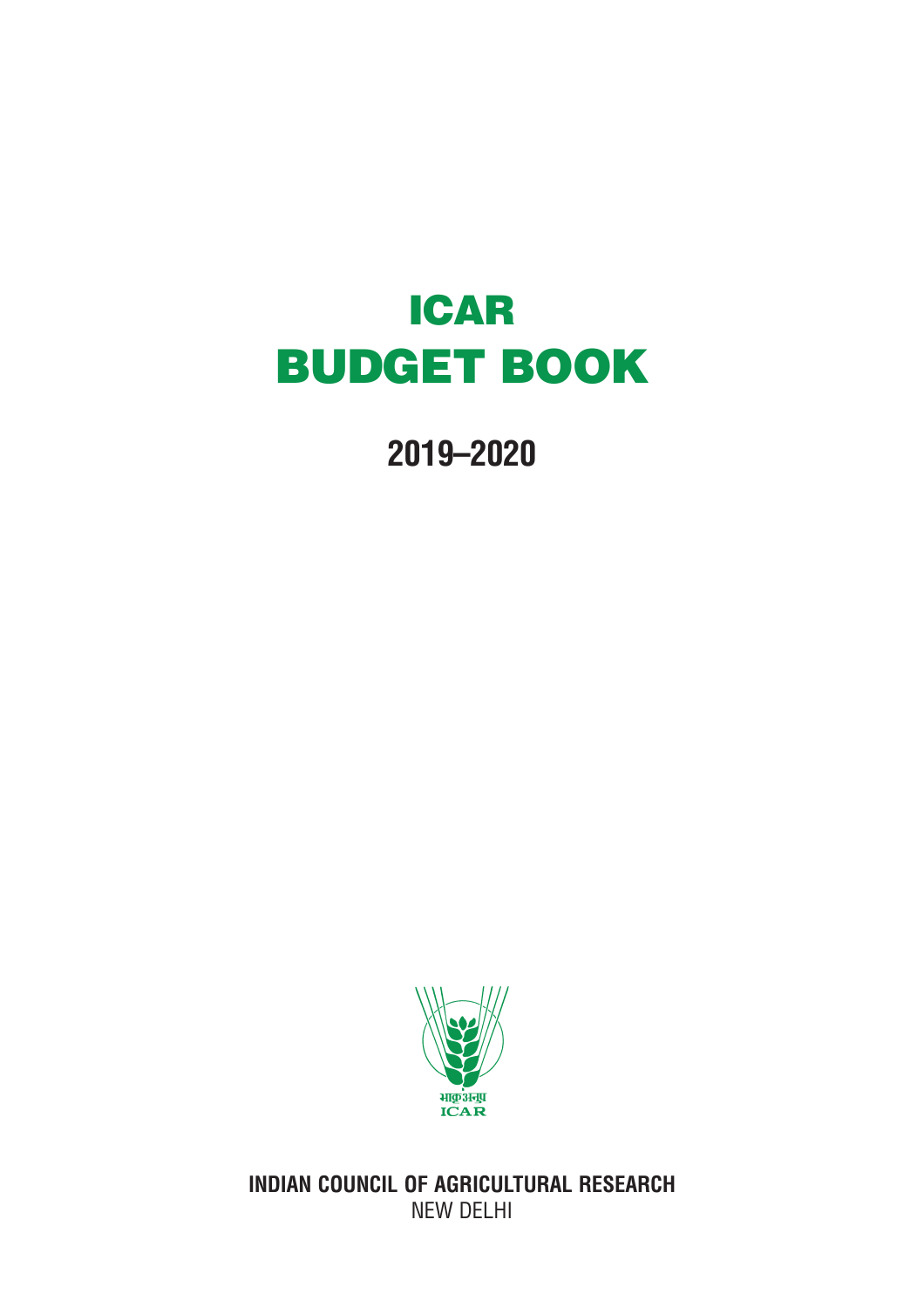*Compiled by*

**BUDGET SECTION** ICAR HEADQUARTERS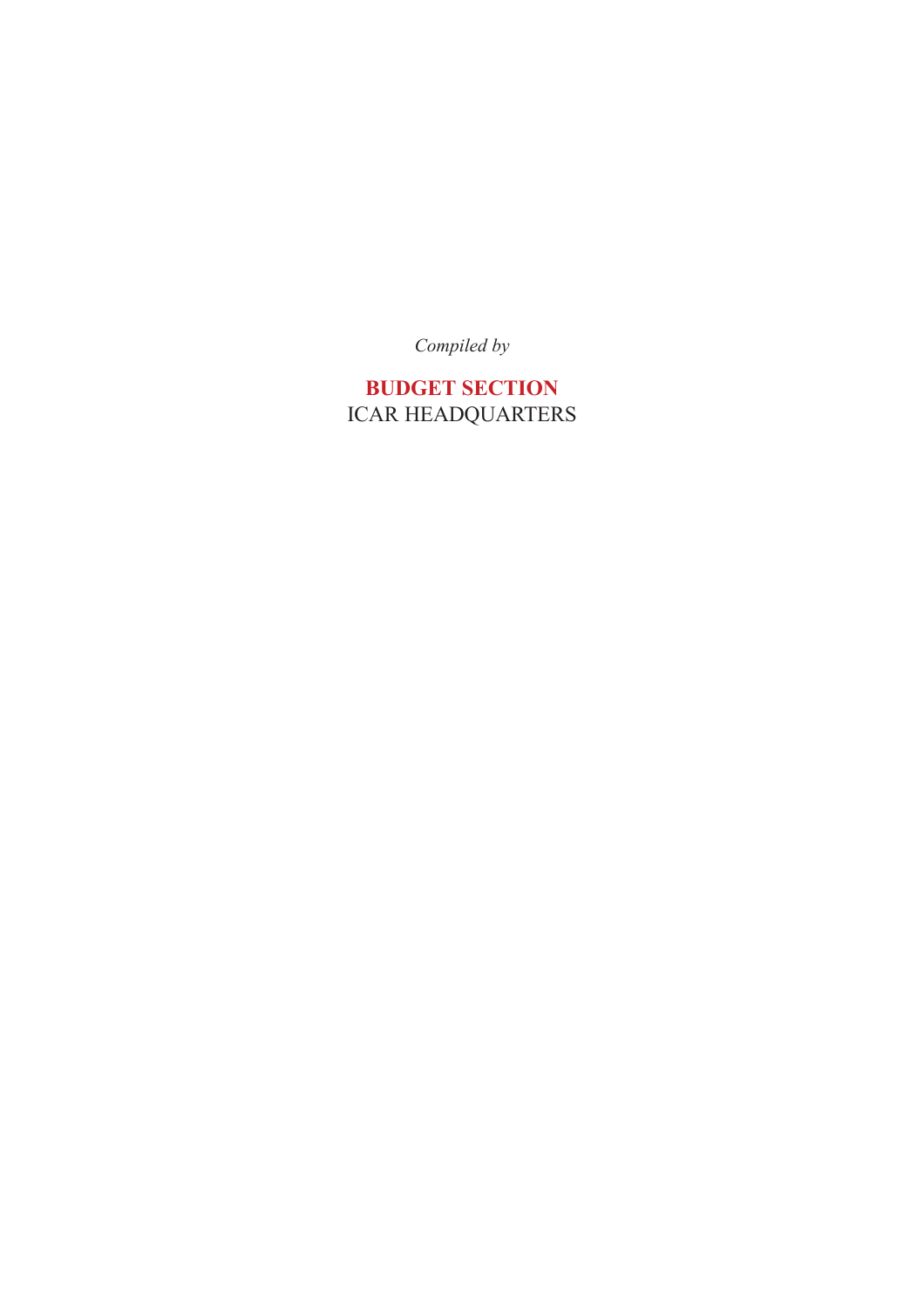## **CONTENTS**

#### **PART-I**

#### **BUDGET AT A GLANCE**

|     | DUDUEI AI A ULANCE                                                                                                                                        |                  |
|-----|-----------------------------------------------------------------------------------------------------------------------------------------------------------|------------------|
| 1.  | Introduction                                                                                                                                              | $\mathfrak{Z}$   |
| 2.  | Receipts from DARE Grant No.2 – Payment to Indian Council of Agricultural Research                                                                        | $\overline{4}$   |
| 3.  | Resources/Summary of Budget Proposals                                                                                                                     | $\boldsymbol{7}$ |
| 4.  | Anticipated Expenditure                                                                                                                                   |                  |
|     | <b>PART-II</b>                                                                                                                                            |                  |
| 5.  | Revenue Receipts Targets and Achievements                                                                                                                 | 13               |
| 6.  | Revenue Receipts (Actually Generated during the last Four years)                                                                                          | 25               |
|     | PART-III - A                                                                                                                                              |                  |
| 7.  | Discipline-wise Summary of Actuals 2017-18                                                                                                                | 29               |
| 8.  | Discipline-wise Summary of Actuals 2018-19                                                                                                                | 30               |
| 9.  | Discipline-wise Summary of BE 2018-19 Allocations                                                                                                         | 31               |
| 10. | Discipline-wise Summary of RE 2018-19 Allocations                                                                                                         | 32               |
| 11. | Discipline-wise Summary of BE 2019-20 Allocations                                                                                                         | 33               |
|     | <b>PART-III-B</b>                                                                                                                                         |                  |
| 12. | Institute-wise Abstract of Actuals (2017-18) and Allocations (2018-19 & 2019-20)                                                                          | 37               |
|     | <b>PART-IV</b>                                                                                                                                            |                  |
| 13. | Detailed Institute-wise Actual Expenditure 2017-18                                                                                                        | 45               |
| 14. | Detailed Institute-wise Actual Expenditure 2018-19                                                                                                        | 51               |
|     | <b>PART-V</b>                                                                                                                                             |                  |
| 15. | Detailed Head-wise Budget Estimates 2018-19                                                                                                               | 59               |
|     | <b>PART-VI</b>                                                                                                                                            |                  |
| 16. | Detailed Head-wise Revised Estimates 2018-19                                                                                                              | 99               |
|     | <b>PART-VII</b>                                                                                                                                           |                  |
| 17. | Detailed Head-wise Budget Estimates 2019-20                                                                                                               | 169              |
|     | <b>PART-VIII</b>                                                                                                                                          |                  |
| 18. | Summary of Cadre Strength of Scientists and other Categories                                                                                              | 209              |
|     | <b>PART-IX</b>                                                                                                                                            |                  |
| 19. | List of Abbreviations used for Institutes, National Research Centers, Project Directorates,<br>Publications & Information Division, and ICAR Headquarters | 213              |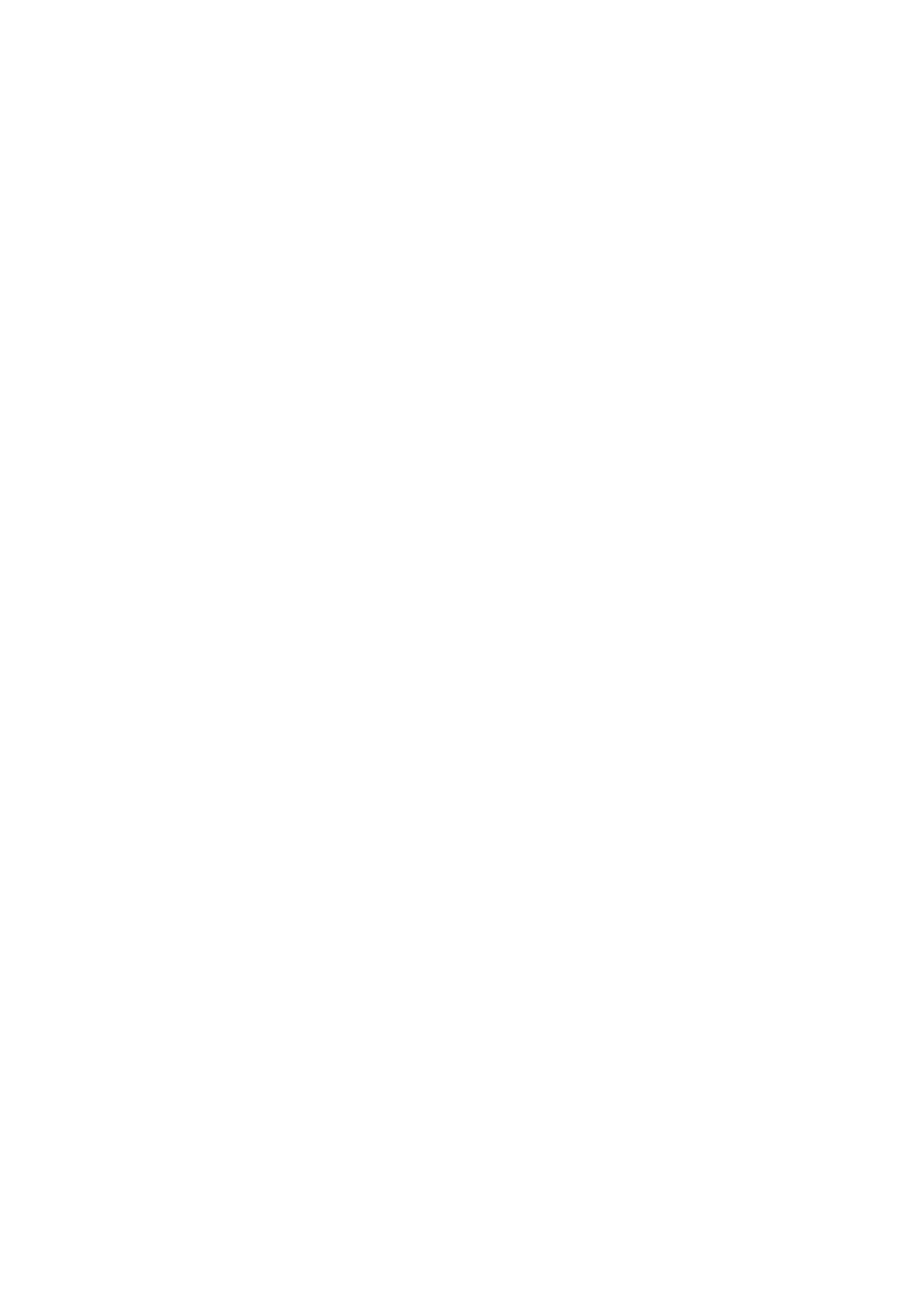PART-I **BUDGET AT A GLANCE**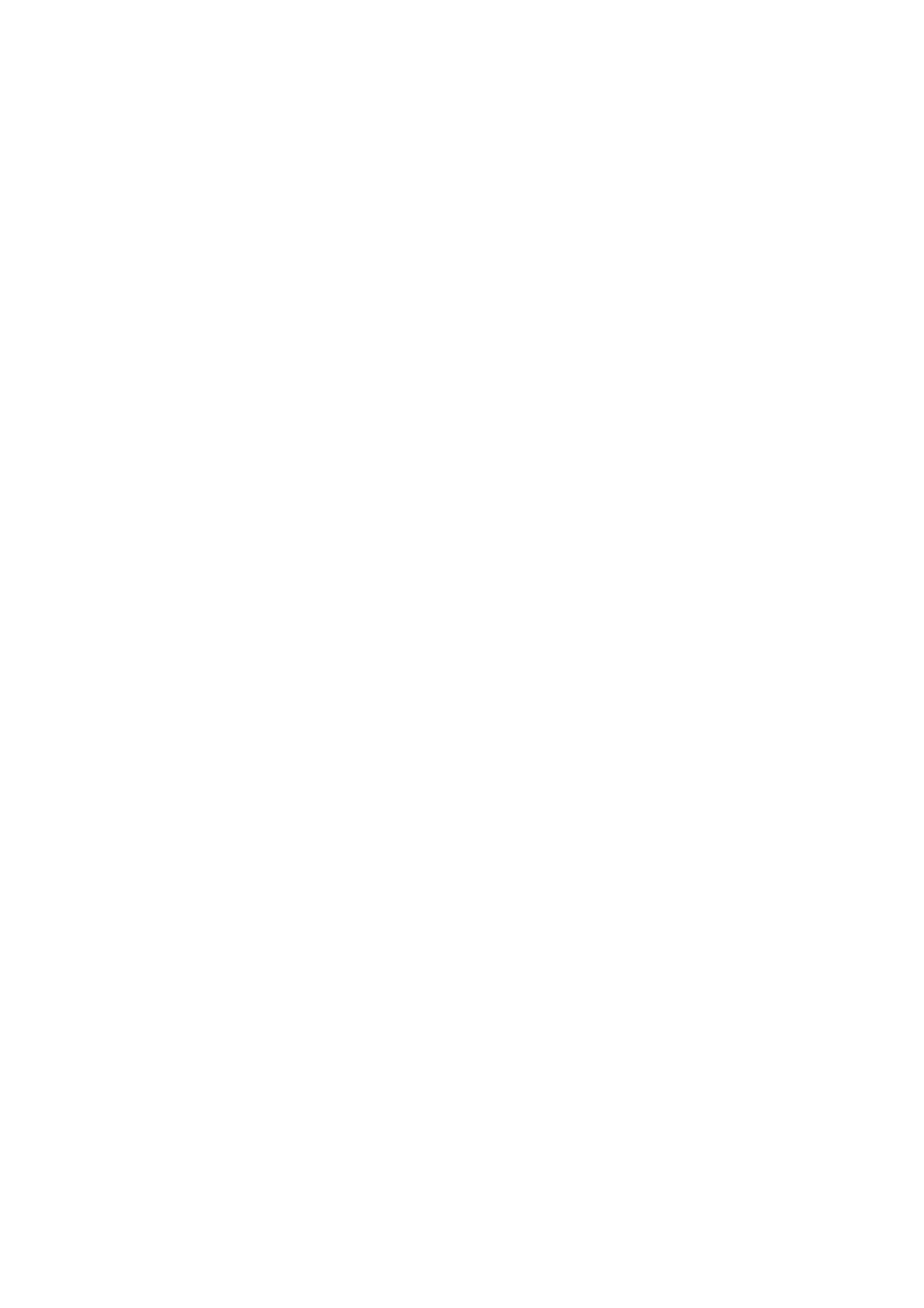### **INTRODUCTION**

The Indian Council of Agricultural Research (ICAR) is an autonomous organization at the national level responsible for the organization and management of research, education and extension in the field of agriculture, animal sciences and fisheries. The ICAR operates national research and training network consisting of a number of diversified institutions, viz. Central Research Institutes (CRIs), National Research Centers (NRCs), Project Directorates (PDs), Project Coordinating Units (PCUs), etc. The ICAR has, thus, been instrumental in the establishment of innovative institutions for higher education, research and extension training. It has provided not only developmental assistance and technical guidance but has helped in developing appropriate institutional models and research strategies.

In the furtherance of its objectives, the ICAR receives budgetary support from the Government under the bye-laws of the ICAR, by way of:

- (i) Government of India grants;
- (ii) Proceeds from the Agricultural Produce Cess Act; and
- (iii) Other sources (Internal Resource Generation)

Due to merger of Plan & Non-Plan Budget from the year 2017-18, the Government's classification will be done on Revenue and Capital. The total expenditure to be met out of the Government of India grants has been divided in three components under Grant for Creation of Capital Assets, Grant-in-Aid-Salary & Grantin-Aid General including Pension in respect of various subject matter division in Part-II to VII. (Volume-I ).

Part-VIII gives summary of the cadre strength of Scientists and other categories.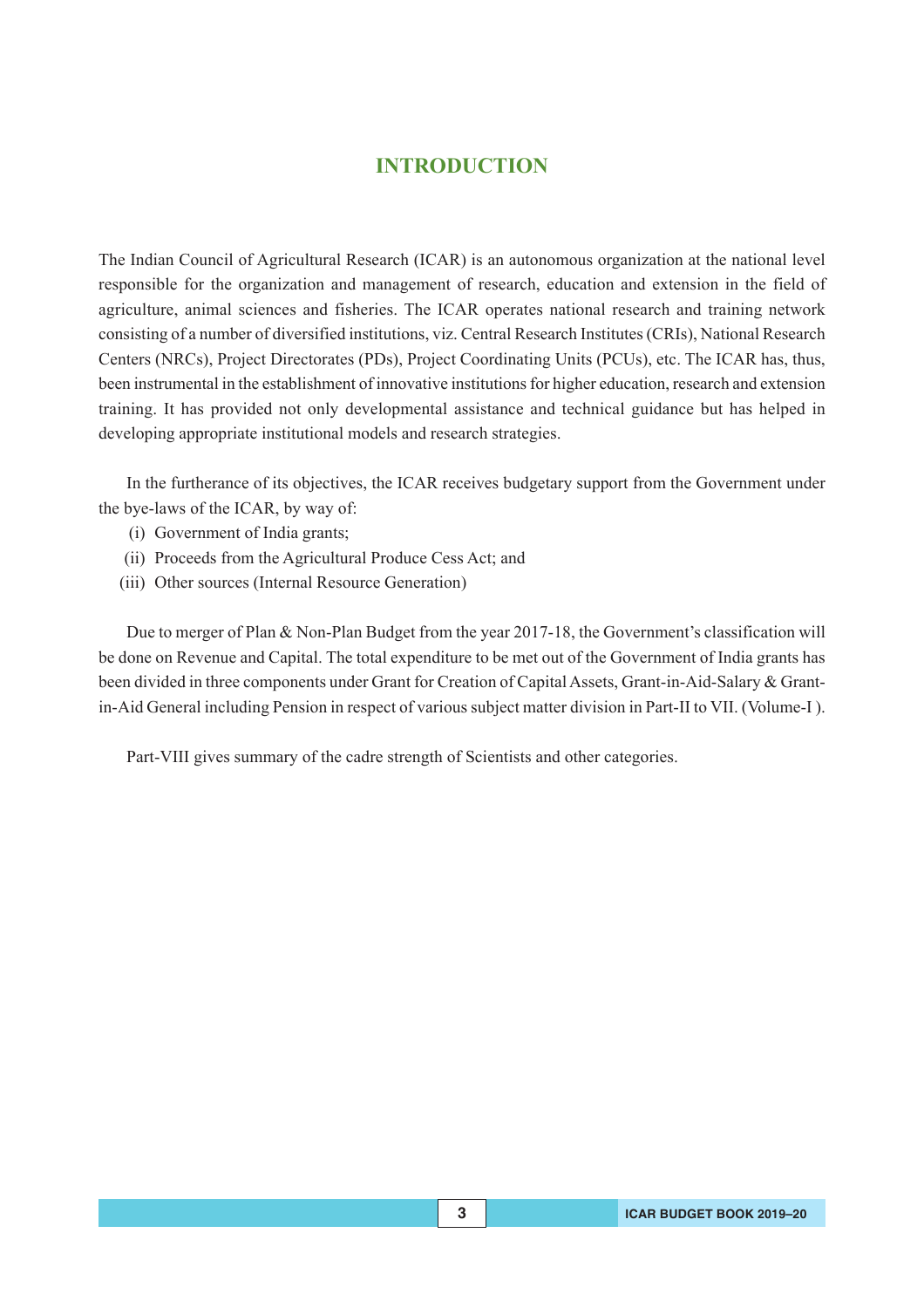MINISTRY OF AGRICULTURE AND FARMERS' WELFARE **MINISTRY OF AGRICULTURE AND FARMERS' WELFARE** Department of Agricultural Research and Education **Department of Agricultural Research and Education** DEMAND NO. 2 **DEMAND NO. 2**

A. The Budget allocations, net of recoveries, are given below: A. The Budget allocations, net of recoveries, are given below:

 $(\overline{\mathfrak{F}}$  in crore)

|                                                                                                 |                     |                                         | <b>Actual 2017-2018</b> |                       |                                                | Budget 2018-2019 |                                                   |                           | Revised 2018-2019 |                           |                                  | <b>Budget 2019-2020</b> |                                                                   |
|-------------------------------------------------------------------------------------------------|---------------------|-----------------------------------------|-------------------------|-----------------------|------------------------------------------------|------------------|---------------------------------------------------|---------------------------|-------------------|---------------------------|----------------------------------|-------------------------|-------------------------------------------------------------------|
|                                                                                                 |                     | Revenue                                 | Capital                 | Total                 | Revenue                                        | Capital          | Total                                             | Revenue                   | Capital           | Total                     | Revenue                          | Capital                 | Total                                                             |
|                                                                                                 | Recoveries<br>Gross | 6989.92<br>$\ddot{\mathrm{S}}$<br>$-47$ |                         | 6989.92<br>-47.00     | 7800.06<br>$\vdots$                            |                  | <b>800.00</b><br>$\vdots$                         | 7952.73<br>Ì              | ÷                 | 7952.73                   | 8078.76                          |                         | 8078.76<br>$\vdots$                                               |
|                                                                                                 | Receipts<br>Net     | 92<br>6942                              |                         | 5942.92               | 7800.00                                        |                  | 7800.00                                           | 7952.73                   |                   | 7952.73                   | 8078.76                          |                         | 8078.76                                                           |
| Establishment Expenditure of the Centre<br>CENTRE'S EXPENDITURE                                 |                     |                                         |                         |                       |                                                |                  |                                                   |                           |                   |                           |                                  |                         |                                                                   |
| Secretariat<br><b>Total-Secretariat</b>                                                         | 2415<br>3451        | 28<br>පූ<br>$\mathbf{13}$               | ÷                       | 6.28<br>6.75<br>13.03 | $6.24$<br>8.06<br>14.30                        |                  | $6.24$<br>$8.06$<br>$14.30$                       | $6.82$<br>7.60<br>14.42   |                   | $6.82$<br>7.60<br>14.42   | $\frac{6.85}{7.95}$              |                         | $6.85$<br>7.95<br>14.80                                           |
| Central Sector Schemes/Projects<br>Agricultural Extension<br>$\overline{2}$<br>$\equiv$         | 2415                | 5<br>232                                |                         | 232.51                |                                                |                  |                                                   |                           |                   |                           |                                  |                         |                                                                   |
| Total-Agricultural Extension                                                                    | 2552                | ត្<br>232                               |                         |                       |                                                |                  |                                                   | 193.94                    |                   | 193.94<br>205.53          | 208.67<br>12.48<br><b>221.15</b> |                         |                                                                   |
| Agricultural Engineering<br>$\ddot{\mathcal{L}}$                                                | 2415<br>2552        | .68<br>42<br>$\ddot{\cdot}$             |                         | $232.51$<br>42.68     | $228.17$<br>13.64<br>13.41.81<br>98.12<br>1.88 |                  | 228.17<br>13.64<br><b>241.81</b><br>98.12<br>1.88 | 205.53<br>$1.60\,$        |                   | 57.90<br>1.60             | $62.30$<br>1.72                  |                         | 208.67<br>12.48<br><b>221.15</b><br>62.30<br>1.72<br><b>64.02</b> |
| Management of Natural Resources<br>Total-Agricultural Engineering                               |                     | $\ddot{\text{o}}$<br>$\frac{4}{3}$      | ÷                       | $\frac{1}{42.68}$     | 00.00                                          |                  | 100.00                                            | 59.50                     |                   | 59.50                     | 64.02                            |                         |                                                                   |
| Institutes including Agro Forestry<br>Natural Resource Management<br>Research<br>$\overline{+}$ | 2415                | $\frac{8}{3}$<br>167                    |                         | 67.68                 | 144.69                                         |                  | 144.69                                            | 122.99                    |                   | 122.99                    | 132.32                           |                         | 132.32                                                            |
|                                                                                                 | 2552                |                                         |                         |                       | 29.70                                          |                  | 29.70<br>174.39                                   | 25.25<br>148.24           |                   | 25.25<br>148.24           | 27.16<br>159.48                  |                         | 27.16<br>159.48                                                   |
| Total-Natural Resource Management<br>Institutes including Agro Forestry<br>Research             |                     | $\frac{8}{3}$<br>167                    | ÷                       | 167.68                |                                                |                  |                                                   |                           | ÷                 |                           |                                  |                         |                                                                   |
| 5. Climate Resilient Agriculture Initiative                                                     | 2415<br>2552        | $\odot$<br>$50\,$                       |                         | 50.00                 | 44.30<br>7.70<br><b>52.00</b>                  |                  | 44.30<br>7.70<br><b>52.00</b>                     | 37.66<br>6.55<br>44.21    |                   | 37.66<br>6.55<br>44.21    | $40.52$<br>7.04<br>47.56         |                         | $40.52$<br>7.04<br>47.56                                          |
| Total -Climate Resilient Agriculture<br>Initiative                                              |                     | ຣຸ<br>$\tilde{5}$                       | ÷                       | 50.00                 |                                                |                  |                                                   |                           | ፧                 |                           |                                  |                         |                                                                   |
| Crop Science<br><b>Crop Sciences</b><br>$\circ$                                                 | 2415                | 66<br>399                               |                         | 399.66                |                                                |                  |                                                   |                           |                   |                           |                                  |                         | 652.94                                                            |
| <b>Total-Crop Science</b>                                                                       | 2552                | $\frac{99}{100}$<br>399                 |                         | 399.66                | 746.25<br>53.75<br>800.00                      |                  | 746.25<br>53.75<br>800.00                         | 606.84<br>45.15<br>651.99 |                   | 606.84<br>45.15<br>651.99 | 652.94<br>48.59<br><b>701.53</b> |                         | $48.59$<br>701.53                                                 |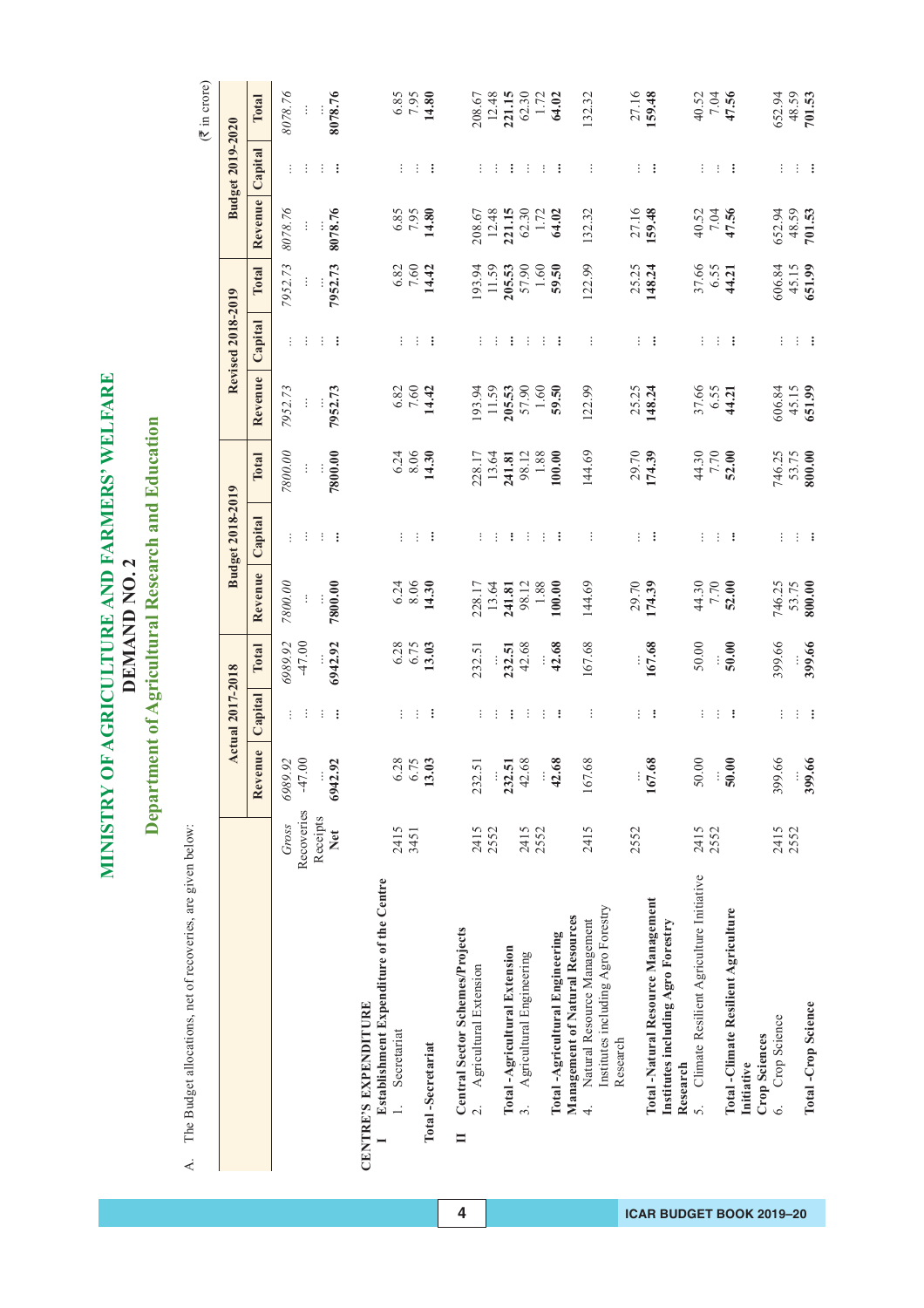|                                                                 |          |                         | <b>Actual 2017-2018</b> |               |               | <b>Budget 2018-2019</b> |         |               | <b>Revised 2018-2019</b> |         |               | <b>Budget 2019-2020</b> |               |
|-----------------------------------------------------------------|----------|-------------------------|-------------------------|---------------|---------------|-------------------------|---------|---------------|--------------------------|---------|---------------|-------------------------|---------------|
|                                                                 |          | Revenue                 | Capital                 | Total         | Revenue       | Capital                 | Total   | Revenue       | Capital                  | Total   | Revenue       | Capital                 | Total         |
| Horticultural Science<br>$\overline{r}$ .                       | 2415     | $\infty$<br>154.        |                         | 54.90         | 194.68        |                         | 194.68  | 161.23        |                          | 161.23  | 173.47        |                         | 173.47        |
|                                                                 | 2552     |                         |                         |               | 5.32          |                         | 5.32    | 4.52          |                          | 4.52    | 4.87          |                         | 4.87          |
| <b>Total-Horticultural Science</b>                              |          | 154.90                  | $\vdots$                | 154.90        | 200.00        |                         | 200.00  | 165.75        | $\vdots$                 | 165.75  | 178.34        |                         | 178.34        |
| National Agricultural Science Fund<br>$\infty$                  | 2415     | 36.55                   |                         | 36.55         | 50.75         |                         | 50.75   | 50.75         |                          | 50.75   | 54.60         |                         | 54.60         |
| <b>Animal Sciences</b>                                          |          |                         |                         |               |               |                         |         |               |                          |         |               |                         |               |
| Animal Science<br>o.                                            |          | 57<br>271.              |                         | 271.97        | 388.61        |                         | 388.61  | 279.31        |                          | 279.31  | 300.55        |                         | 300.55        |
|                                                                 | 2552     | $\vdots$                |                         |               | 11.39         |                         | 11.39   | 9.67          |                          | 9.67    | 10.43         |                         | 10.43         |
| Total-Animal Science                                            |          | 271.97                  |                         | 271.97        | 400.00        | ÷                       | 400.00  | 288.98        | ÷                        | 288.98  | 310.98        |                         | 310.98        |
| 10. Fisheries Science                                           | 2415     | 115.85                  |                         | 115.85        | 169.59        |                         | 169.59  | 131.40        |                          | 131.40  | 141.38        |                         | 141.38        |
|                                                                 | 2552     |                         |                         |               | 1.10          |                         | 1.10    | 0.94          |                          | 0.94    | 1.01          |                         | 1.01          |
| <b>Total -Fisheries Science</b>                                 |          | 115.85                  | ÷                       | 115.85        | 170.69        | ÷                       | 170.69  | 132.34        | ÷                        | 132.34  | 142.39        |                         | 142.39        |
| <b>Agricultural Education</b>                                   |          |                         |                         |               |               |                         |         |               |                          |         |               |                         |               |
| Agricultural Universities and Institutions<br>$\overline{11}$ . | 2415     | 658.37                  |                         | 658.37        | 651.70        |                         | 651.70  | 497.54        |                          | 497.54  | 535.35        |                         | 535.35        |
|                                                                 | 2552     |                         |                         |               | 33.00         |                         | 33.00   | 28.05         |                          | 28.05   | 30.16         |                         | 30.16         |
| Total -Agricultural Universities and                            |          | 658.37                  | ÷                       | 658.37        | 684.70        |                         | 684.70  | 525.59        | ÷                        | 525.59  | 565.51        |                         | 565.51        |
| Institutions                                                    |          |                         |                         |               |               |                         |         |               |                          |         |               |                         |               |
| Economic Statistics and Management<br>$\overline{12}$ .         | 2415     | 31.29                   | ÷                       | 31.29         | 32.54<br>7.89 |                         | 32.54   | 27.66         | ÷                        | 27.66   | 29.76         |                         | 29.76         |
| National Agricultural Higher Education<br>13.                   |          | 5.00                    |                         | 5.00          |               |                         | 7.89    | 155.27        | -÷                       | 155.27  | $\vdots$      |                         | $\vdots$      |
| Project                                                         |          |                         |                         |               |               |                         |         |               |                          |         |               |                         |               |
| National Agricultural Higher Education<br>$\overline{4}$        |          | ÷                       | ÷                       | ÷             | ÷             |                         | ÷       | 52.62         | ŧ                        | 52.62   | 223.68        |                         | 223.68        |
| Project (EAP)                                                   |          |                         |                         |               |               |                         |         |               |                          |         |               |                         |               |
| Total -Central Sector Schemes/Projects                          |          | 2166.46                 | $\vdots$                | 2166.46       | 2914.77       | ፧                       | 2914.77 | 2508.43       | $\vdots$                 | 2508.43 | 2699.00       | $\vdots$                | 2699.00       |
| Other Central Sector Expenditure<br>$\equiv$                    |          |                         |                         |               |               |                         |         |               |                          |         |               |                         |               |
| <b>Autonomous Bodies</b><br>م                                   |          |                         |                         |               |               |                         |         |               |                          |         |               |                         |               |
| ICAR Headquarters<br>15.                                        |          | 4574.09                 |                         | 4574.09       | 4467.37       |                         | 4467.37 | 4920.64       |                          | 4920.64 | 4711.75       |                         | 4711.75       |
|                                                                 | 2552     |                         |                         |               | 132.00        |                         | 132.00  | 135.44        |                          | 135.44  | 157.05        |                         | 157.05        |
|                                                                 |          | $\overline{0}$<br>4574. |                         | 4574.09       | 4599.37       |                         | 4599.37 | 5056.08       |                          | 5056.08 | 4868.80       |                         | 4868.80       |
| Central Agricultural Universities<br>16.                        | 2415     | 234.93                  |                         | 234.93        | 136.00        |                         | 136.00  | 172.72        |                          | 172.72  | 269.07        |                         | 269.07        |
|                                                                 | 2552     |                         |                         | $\frac{1}{4}$ | 134.00        |                         | 134.00  | 191.20        |                          | 191.20  | 185.93        |                         | 185.93        |
|                                                                 |          | 93<br>234.              |                         | 234.93        | 270.00        |                         | 270.00  | 363.92        | ÷                        | 363.92  | 455.00        |                         | 455.00        |
| National Academy of Agricultural<br>17.                         | 2415     | $1.41\,$                |                         | 1.41          | 1.56          |                         | 1.56    | 1.96          |                          | 1.96    | 1.56          |                         | 1.56          |
| Sciences                                                        |          |                         |                         |               |               |                         |         |               |                          |         |               |                         |               |
| Agricultural Scientists Recruitment<br>18.                      |          | ÷                       |                         |               | $\vdots$      |                         | ŧ,      | 7.92          |                          | 7.92    | 39.60         |                         | 39.60         |
| Board                                                           |          |                         |                         |               |               |                         |         |               |                          |         |               |                         |               |
| Total -Autonomous Bodies<br>f Others                            |          | 4810.43                 | $\vdots$                | 4810.43       | 4870.93       |                         | 4870.93 | 5429.88       |                          | 5429.88 | 5364.96       |                         | 5364.96       |
| Actual Recoveries<br>$\overline{9}$                             |          | 46.96                   |                         | $-46.96$      |               |                         |         |               |                          |         |               |                         |               |
|                                                                 | 3451     | $-0.04$                 | ÷                       | $-0.04$       | ÷<br>÷        | ÷                       | ÷       | $\vdots$<br>÷ |                          | ÷       | $\vdots$<br>÷ |                         | $\vdots$<br>÷ |
|                                                                 | $-47.00$ | ÷                       | $-47.00$                | ÷             | ÷             |                         | ÷       |               | ÷                        | ÷       |               |                         |               |
| Grand Total-                                                    |          | 6942.92                 |                         | 6942.92       | 7800.00       |                         | 7800.00 | 7952.73       |                          | 7952.73 | 8078.76       | $\vdots$                | 8078.76       |
|                                                                 |          |                         | $\vdots$                |               |               | $\vdots$                |         |               | $\colon$                 |         |               |                         |               |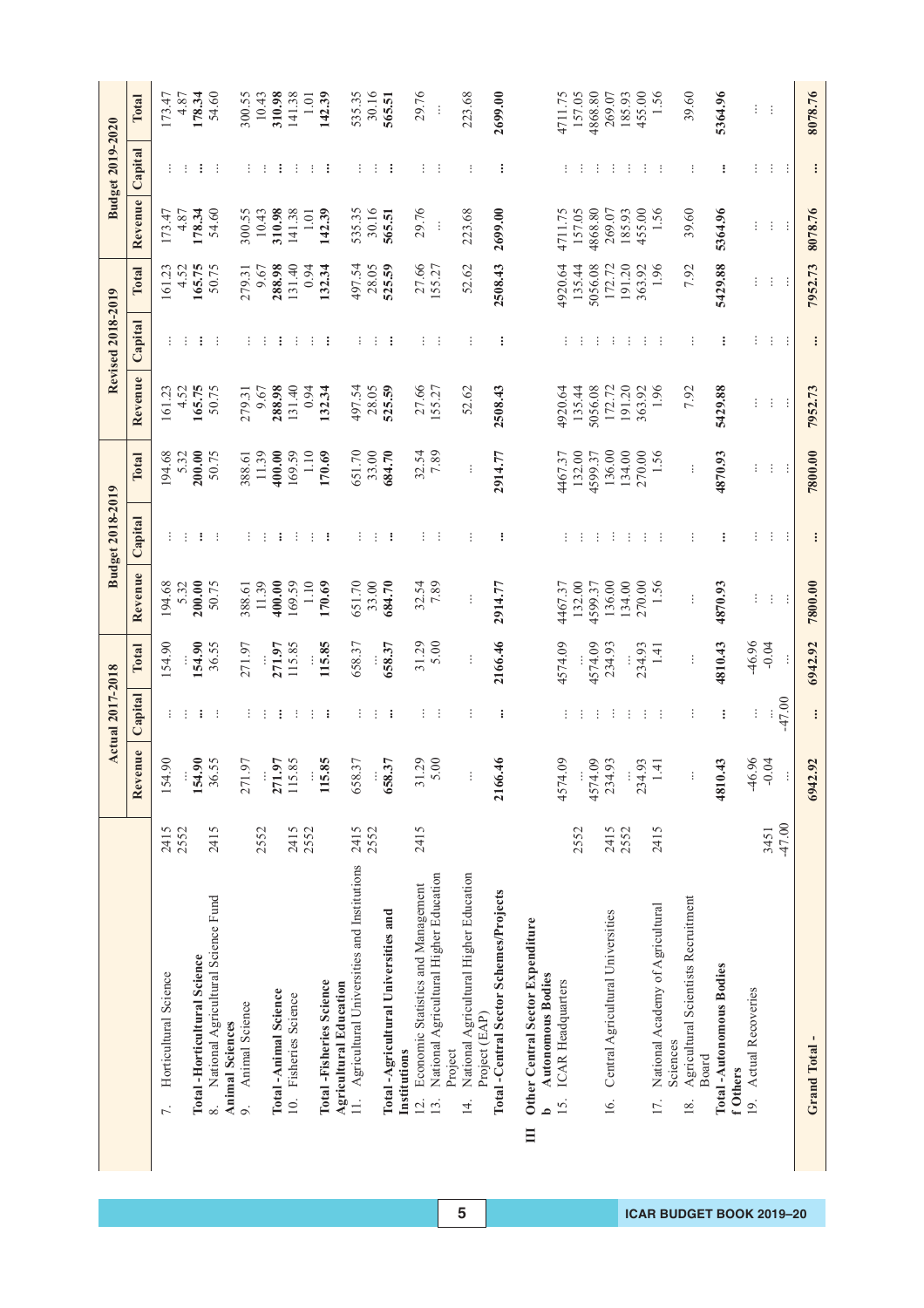|                                                       |                | <b>Actual 2017-2018</b> |          |         | <b>Budget 2018-2019</b> |         |         | <b>Revised 2018-2019</b> |         |                 | <b>Budget 2019-2020</b> |         |
|-------------------------------------------------------|----------------|-------------------------|----------|---------|-------------------------|---------|---------|--------------------------|---------|-----------------|-------------------------|---------|
|                                                       | Revenue        | Capital                 | Total    | Revenue | Capital                 | Total   | Revenue | Capital                  | Total   | Revenue         | Capital                 | Total   |
| Developmental Heads<br><b>Economic Services</b><br>B. |                |                         |          |         |                         |         |         |                          |         |                 |                         |         |
| 1. Agricultural Research and Education                | 6936.21        | $\vdots$                | 6936.21  | 7368.46 | $\vdots$                | 7368.46 | 7485.17 | $\vdots$                 |         | 7485.17 7584.37 | $\vdots$                | 7584.37 |
| Secretariat-Economic Services<br>$\overline{a}$       | 5.71           | $\vdots$                | 6.71     | 8.06    | $\vdots$                | 8.06    | 7.60    | $\vdots$                 | 7.60    | 7.95            | $\vdots$                | 7.95    |
| Total -Economic Services                              | 6942.92        | $\vdots$                | 6942.92  | 7376.52 | $\vdots$                | 7376.52 | 7492.77 | $\vdots$                 | 7492.77 | 7592.32         | $\vdots$                | 7592.32 |
| <b>Others</b>                                         |                |                         |          |         |                         |         |         |                          |         |                 |                         |         |
| 3. North Eastern Areas                                | ŀ              | $\vdots$                | $\vdots$ | 423.48  | $\vdots$                | 423.48  | 459.96  | $\vdots$                 |         | 459.96 486.44   | $\vdots$                | 486.44  |
| <b>Total-Others</b>                                   | $\ddot{\cdot}$ | $\vdots$                | $\vdots$ | 423.48  | $\vdots$                | 423.48  | 459.96  | $\ddot{\cdot}$           |         | 459.96 486.44   | $\vdots$                | 486.44  |
| Total-                                                | 6942.92        | $\vdots$                | 6942.92  | 7800.00 | $\ddot{\cdot}$          | 7800.00 | 7952.73 | $\vdots$                 | 7952.73 | 8078.76         | $\vdots$                | 8078.76 |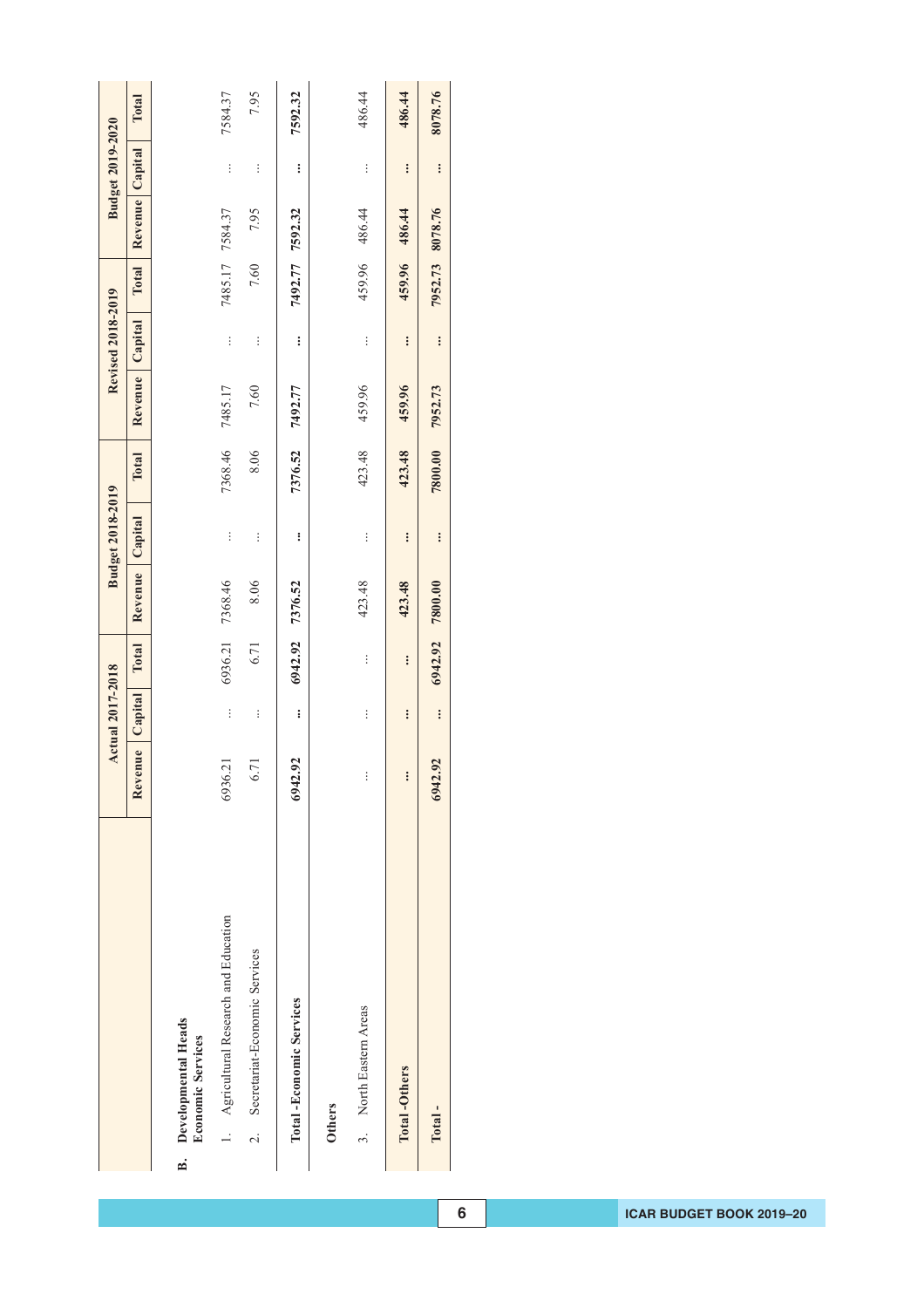|                                                          |                                                                                                                           | <b>RESOURCES</b>                            |                                   | $(\overline{\tau}$ in lakh)       |
|----------------------------------------------------------|---------------------------------------------------------------------------------------------------------------------------|---------------------------------------------|-----------------------------------|-----------------------------------|
|                                                          | <b>Actuals</b> 2017-18 <sup>#</sup>                                                                                       | B.E. 2018-19                                | R.E. 2018-19                      | B.E. 2019-20                      |
| <b>Unified Budget</b>                                    | 634127.39                                                                                                                 | 751414.00                                   | 756451.00                         | 756780.00                         |
| The details of Govt. Grant and ICAR's internal resources | #The "Actuals 2017-18" exhibits the figures of actual expenditure as per the Consolidated Annual Accounts 2017-18 of ICAR | available excluding AP Cess are as follows: |                                   |                                   |
|                                                          |                                                                                                                           | (Unified Budget)<br>B.E. 2018-19            | (Unified Budget)<br>R.E. 2018-19  | (Unified Budget)<br>B.E. 2019-20  |
| Govt. Grant (DARE+ICAR)                                  |                                                                                                                           | 780000.00                                   | 795273.00                         | 807876.00                         |
| Less: allocation for DARE<br>Allocation for ICAR         |                                                                                                                           | 28586.00<br>751414.00                       | 756451.00<br>38822.00             | 756780.00<br>51096.00             |
| RESOURCES AVAILABLE<br>A. Govt. Grant for ICAR           |                                                                                                                           | 751414.00                                   | 756451.00                         | 756780.00                         |
|                                                          |                                                                                                                           | <b>Actual Receipts</b><br>2016-17           | <b>Actual Receipts</b><br>2017-18 | <b>Actual Receipts</b><br>2018-19 |
| (i) Estimated Revenue Receipts<br>$\Delta$               | (ii) Interest earned on short term deposits of surplus funds by all respective                                            | 10183.88<br>17331.37                        | 20013.90<br>5168.38               | 23978.10<br>10945.41              |
| Institutes/NRCs/PDs/ASRB/P & I etc.                      | (iii) Recoveries of Loans and Advances (Principal Amount)                                                                 | 1255.80                                     | 815.76                            | 650.31                            |
| Total B                                                  |                                                                                                                           | 28771.05                                    | 25998.04                          | 35573.82                          |
| Grand Total (A+B)                                        |                                                                                                                           | 780185.05                                   | 782449.04                         | 792353.82                         |

\*Resources other than Govt. Grant projected in RE 2018-19 and BE 2019-20 are estimated figures<br>\*Allocation of AP cess included in DARE's allocation *\*Resources other than Govt. Grant projected in RE 2018-19 and BE 2019-20 are estimated figures \*Allocation of AP cess included in DARE's allocation*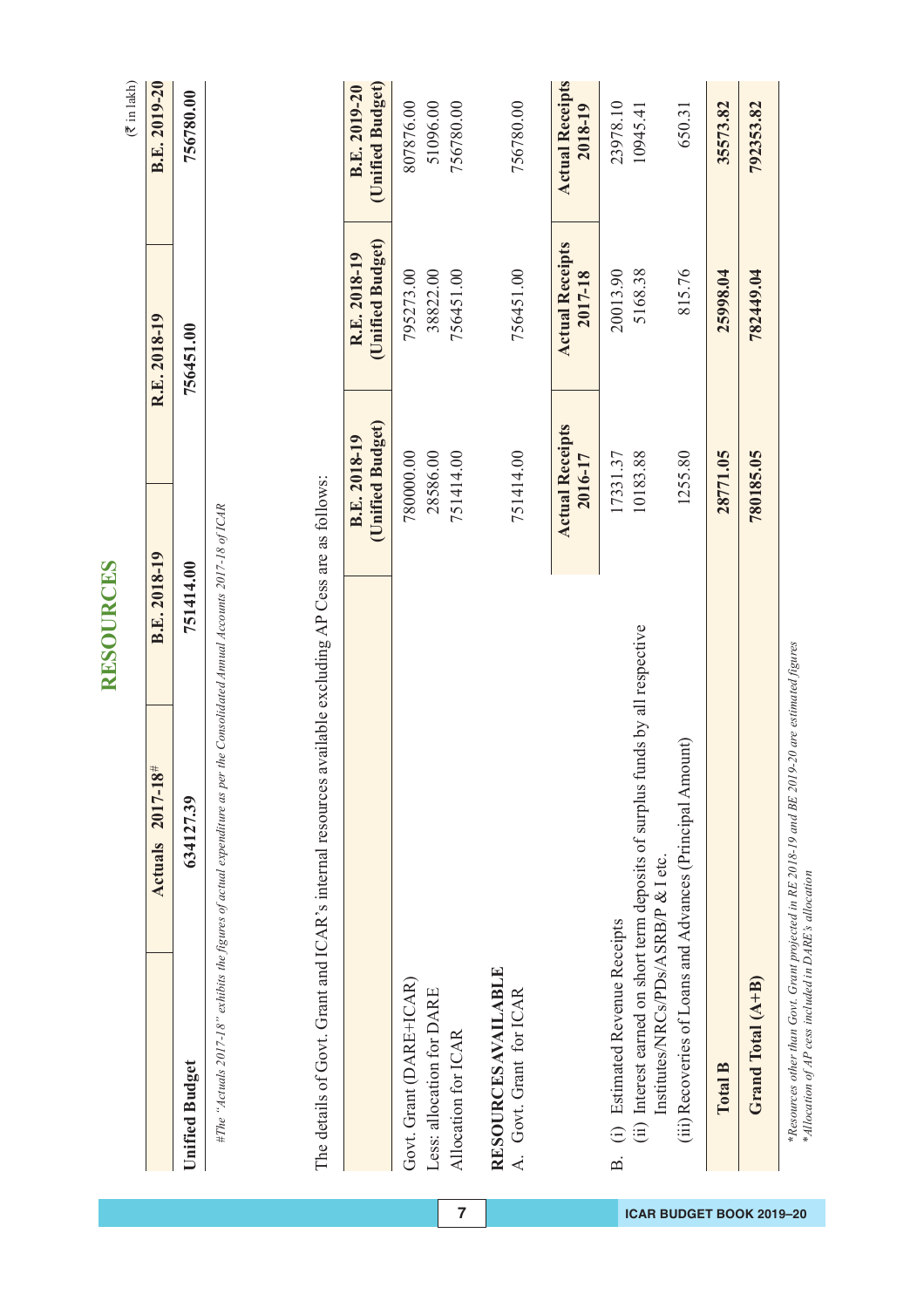

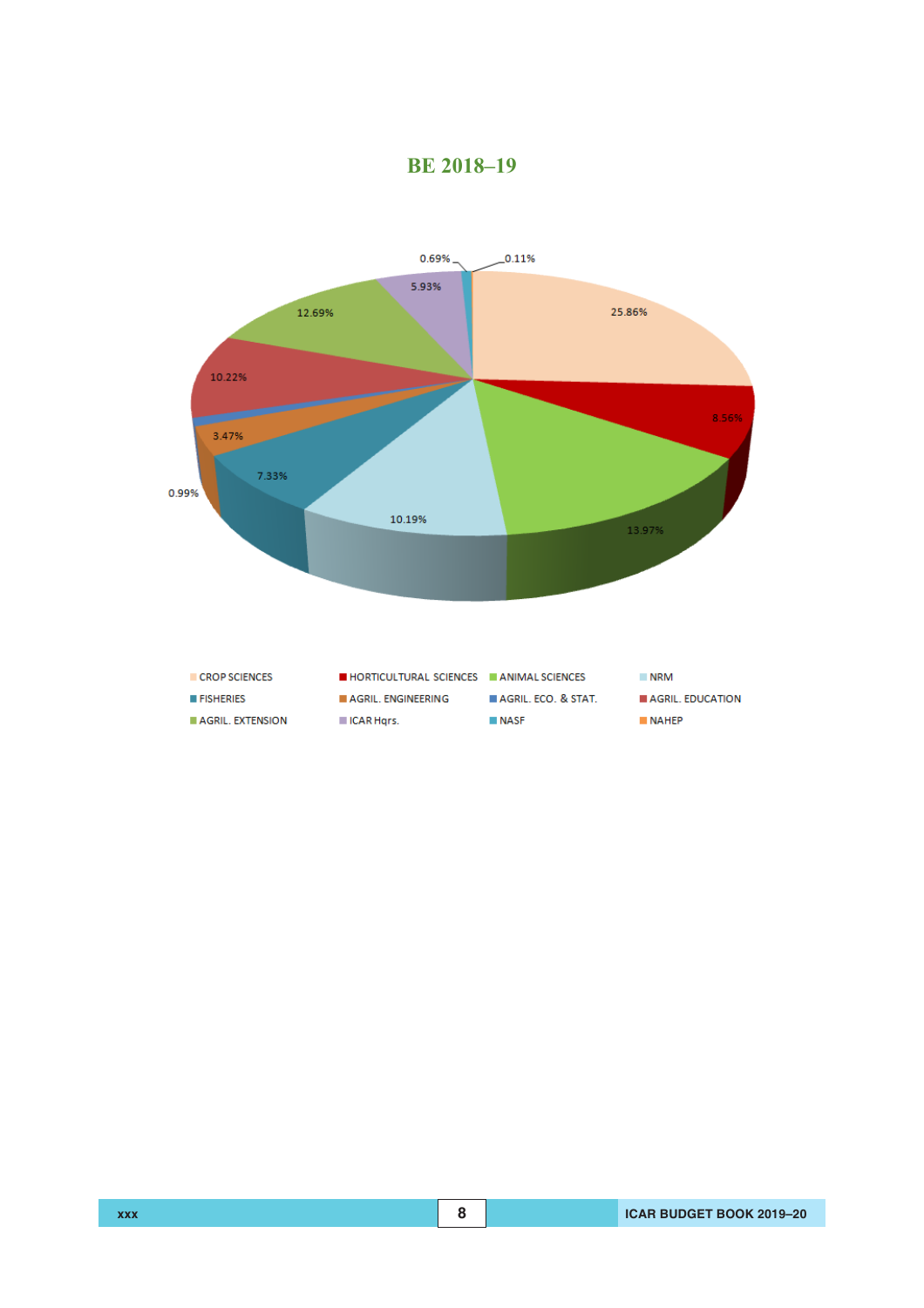

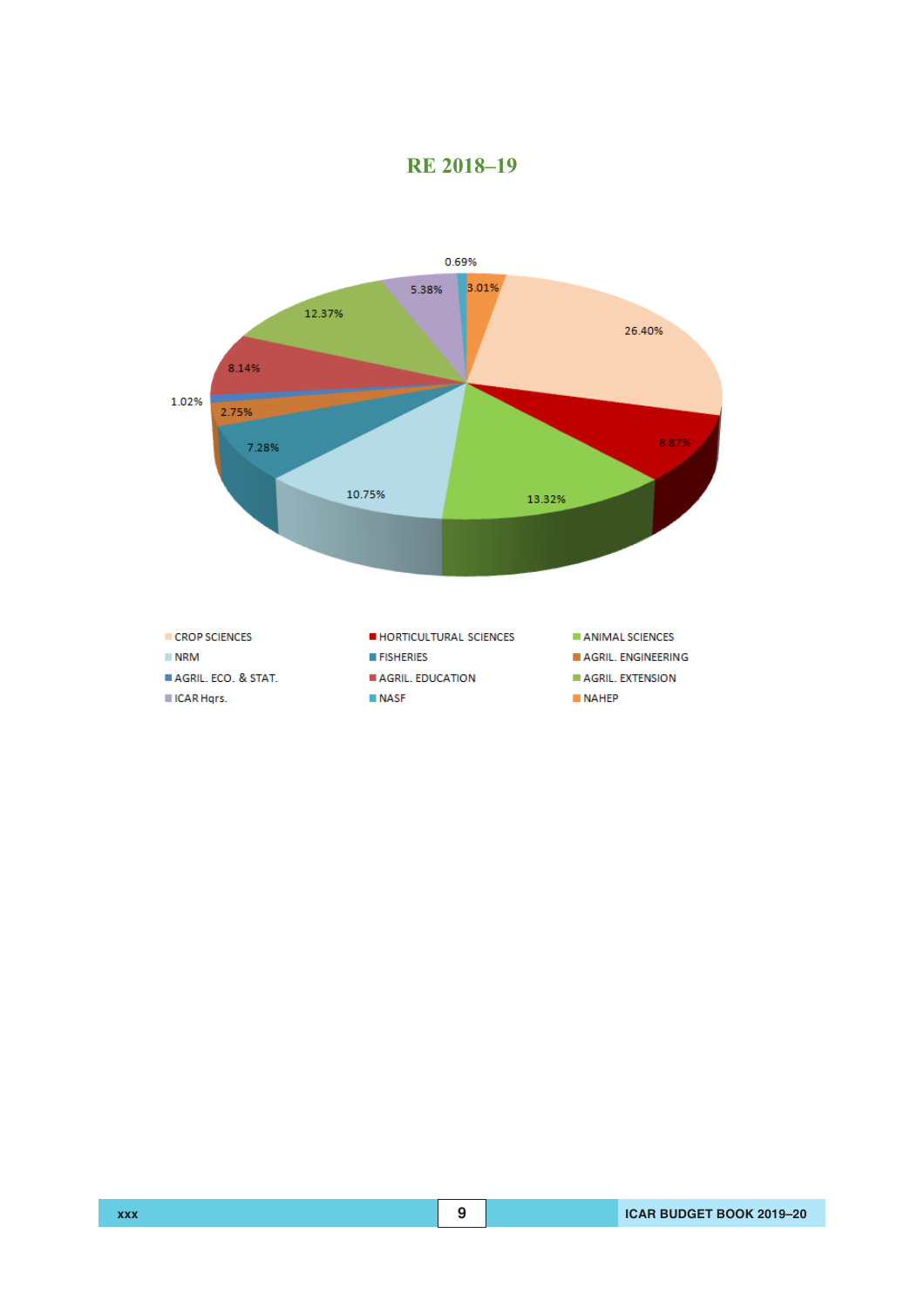

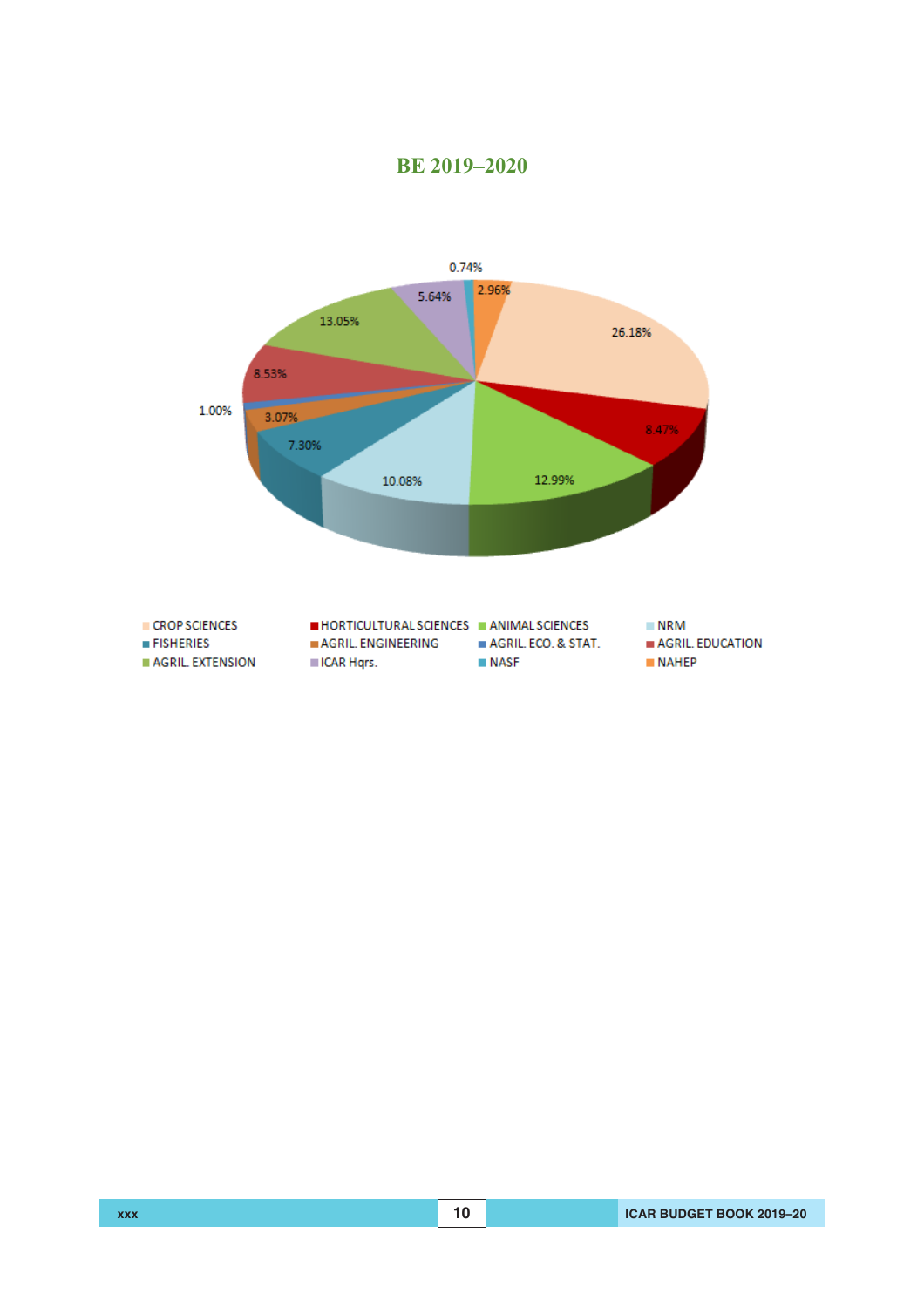## PART-II **REVENUE RECEIPTS TARGETS AND ACHIEVEMENTS**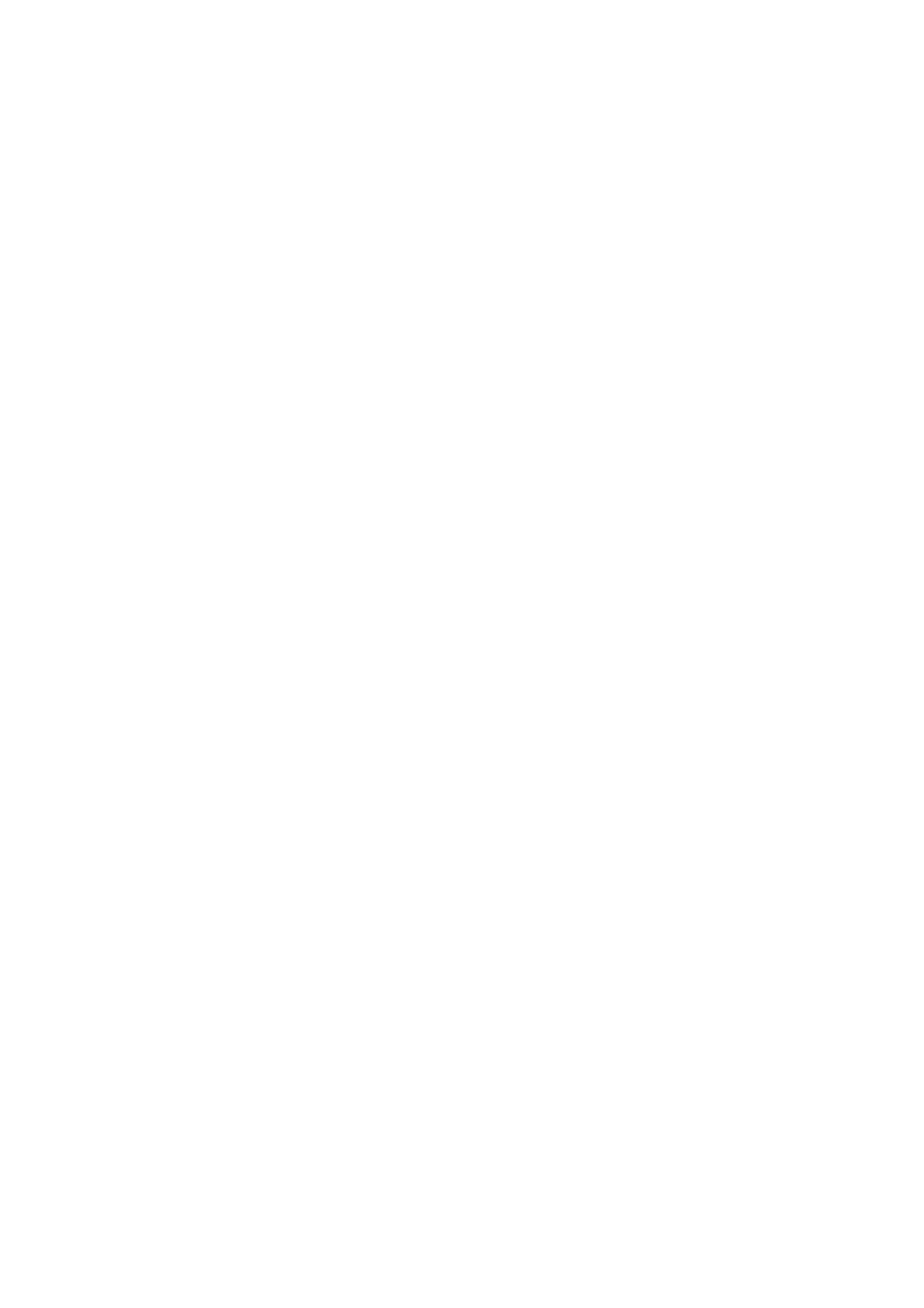## **DIVISION WISE BREAK UP OF REVENUE RECEIPTS TARGETS AND ACTUAL ACHIEVEMENT AS PER SH. 8-SALES/SERVICES, SH. 10-FEE/SUBSCRIPTION & SH. 12- ROYALTY/PUBLICATION ONLY**

 $(\overline{\mathfrak{F}}$  in lakh)

| <b>S. No.</b> | <b>Name of the Division</b>                                    | <b>Revenue Receipts</b>            |                                |
|---------------|----------------------------------------------------------------|------------------------------------|--------------------------------|
|               |                                                                | <b>Achievements for</b><br>2018-19 | <b>Targets</b><br>$2019 - 20*$ |
| 01            | Crop Science                                                   | 1329.77                            | 1697.63                        |
| 02            | <b>Horticultural Science</b>                                   | 1458.41                            | 1898.23                        |
| 03            | Animal Science                                                 | 2287.70                            | 2845.29                        |
| 04            | Natural Resource Management                                    | 1124.83                            | 1546.70                        |
| 05            | <b>Fisheries Science</b>                                       | 412.51                             | 516.48                         |
| 06            | <b>Agricultural Engineering</b>                                | 270.03                             | 370.51                         |
| 07            | <b>Agricultural Economics and Statistics</b>                   | 20.77                              | 21.34                          |
| 08            | <b>Agricultural Education</b>                                  | 196.45                             | 248.88                         |
| 09            | <b>Agricultural Extension</b>                                  | 0.00                               | 0.00                           |
| 10            | Agricultural Scientists' Recruitment Board *                   | 191.88                             | 0.00                           |
| 11            | Publication & Information Division (D-KMA)                     | 22.44                              | 22.44                          |
| 12            | ICAR Headquarters, New Delhi(IPR)                              | 0.00                               | 0.00                           |
|               | <b>TOTAL REVENUE RECEIPTS AND</b><br><b>TARGETED RECEIPTS:</b> | 7314.79                            | 9167.50                        |

\*Since de-linkimg of ASRB from ICAR, revenue generation target has not been set for it from 2019-2020 onwards.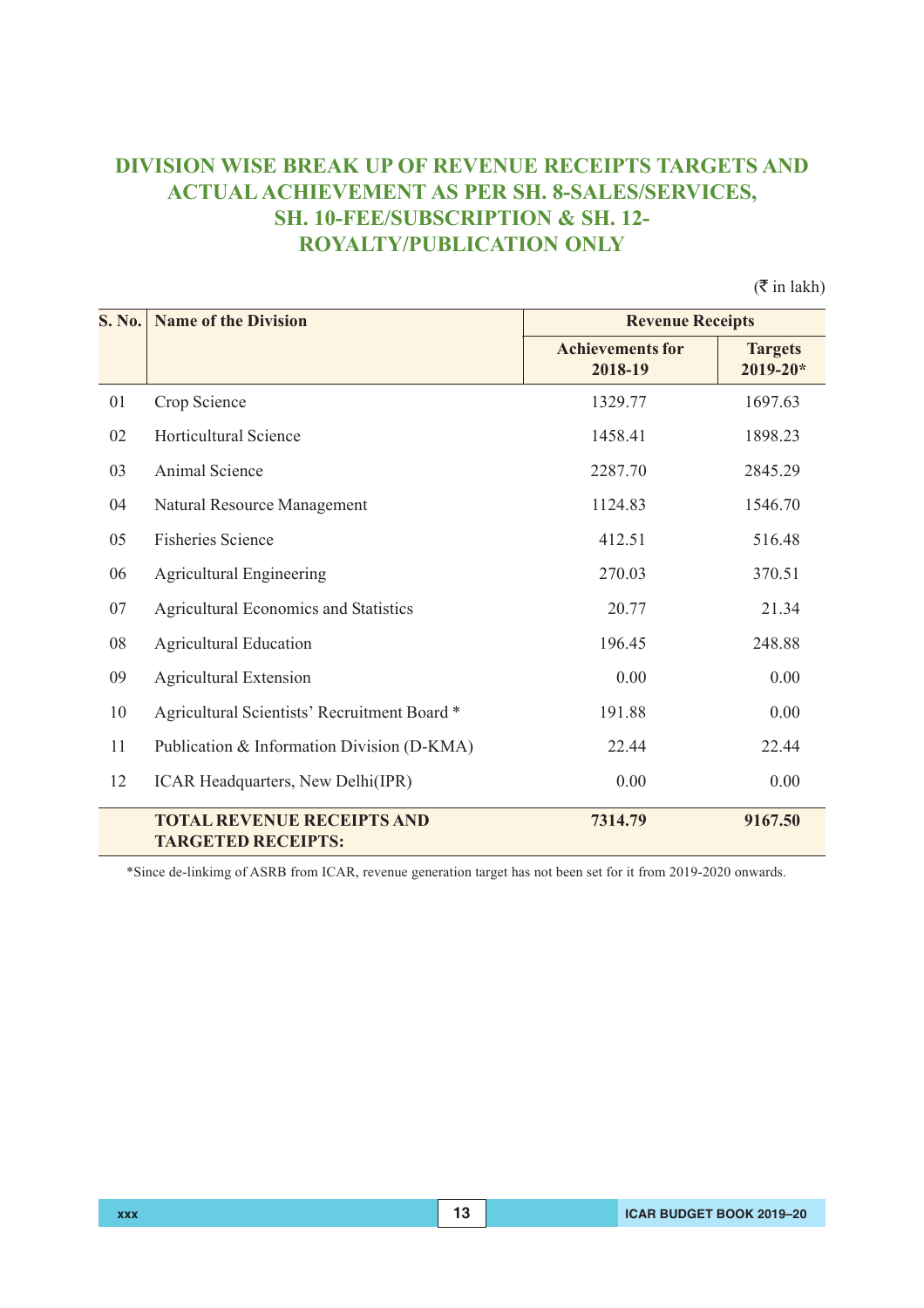|                 |                                                |                               |                                         |                                                   |        | $(\overline{\mathbf{x}}$ in lakh)                   |
|-----------------|------------------------------------------------|-------------------------------|-----------------------------------------|---------------------------------------------------|--------|-----------------------------------------------------|
|                 | S. No. Name of Institute                       |                               |                                         | <b>Actual Achievement</b><br>for the year 2018-19 |        | Revenue Generation target<br>for the year 2019-2020 |
|                 |                                                | services<br>Sales &<br>Sch. 8 | Subscription<br><b>Sch. 10</b><br>Fees/ | Publications<br>Royalty/<br>Sch. 12               | Total  | (including Sch.8, Sch. 10 & Sch.12)<br>Total        |
|                 | <b>CROP SCIENCES</b>                           |                               |                                         |                                                   |        |                                                     |
|                 | CICR, NAGPUR                                   | 34.82                         | $0.00\,$                                | 0.00                                              | 34.82  | 40.52                                               |
| $\mathcal{L}$   | CRIJAF, BARRACKPORE                            | 19.62                         | 0.45                                    | 12.40                                             | 32.47  | 32.47                                               |
| 3               | CRRI, CUTTACK                                  | 55.50                         | 14.99                                   | 0.25                                              | 70.74  | 115.15                                              |
| 4               | CTRI, RAJAHMUNDRY                              | 157.67                        | 0.66                                    | 0.00                                              | 158.33 | 167.74                                              |
| 5               | IARI, NEW DELHI                                | 224.97                        | 51.76                                   | 0.00                                              | 276.73 | 365.43                                              |
| $\circ$         | IGFRI, JHANSI                                  | 63.75                         | $0.00\,$                                | 0.19                                              | 63.94  | 67.49                                               |
| Γ               | IIPR, KANPUR                                   | 39.62                         | $0.00\,$                                | 0.46                                              | 40.08  | 46.55                                               |
| $\infty$        | IISR, LUCKNOW                                  | 81.36                         | 0.00                                    | 0.02                                              | 81.38  | 81.38                                               |
| $\circ$         | NBAIM, MAU                                     | 10.75                         | 0.68                                    | 0.00                                              | 11.43  | 18.26                                               |
| $\overline{10}$ | NBPGR, NEW DELHI                               | 127.30                        | 0.00                                    | 0.00                                              | 127.30 | 40.52                                               |
| $\Box$          | SBI, COIMBATORE                                | 64.38                         | 0.00                                    | 2.00                                              | 66.38  | 32.47                                               |
| 12              | VPKAS, ALMORA                                  | 16.08                         | 0.40                                    | 3.36                                              | 19.84  | 115.15                                              |
| 13              | Dte. OF GROUNDNUT RESEARCH,<br><b>JUNAGADH</b> | 8.74                          | 0.00                                    | 0.00                                              | 8.74   | 167.74                                              |

ACTUAL ACHIEVEMENTS DURING 2018-19 UNDER SCHEDULES-8 (INCOME FROM SALES/SERVICES),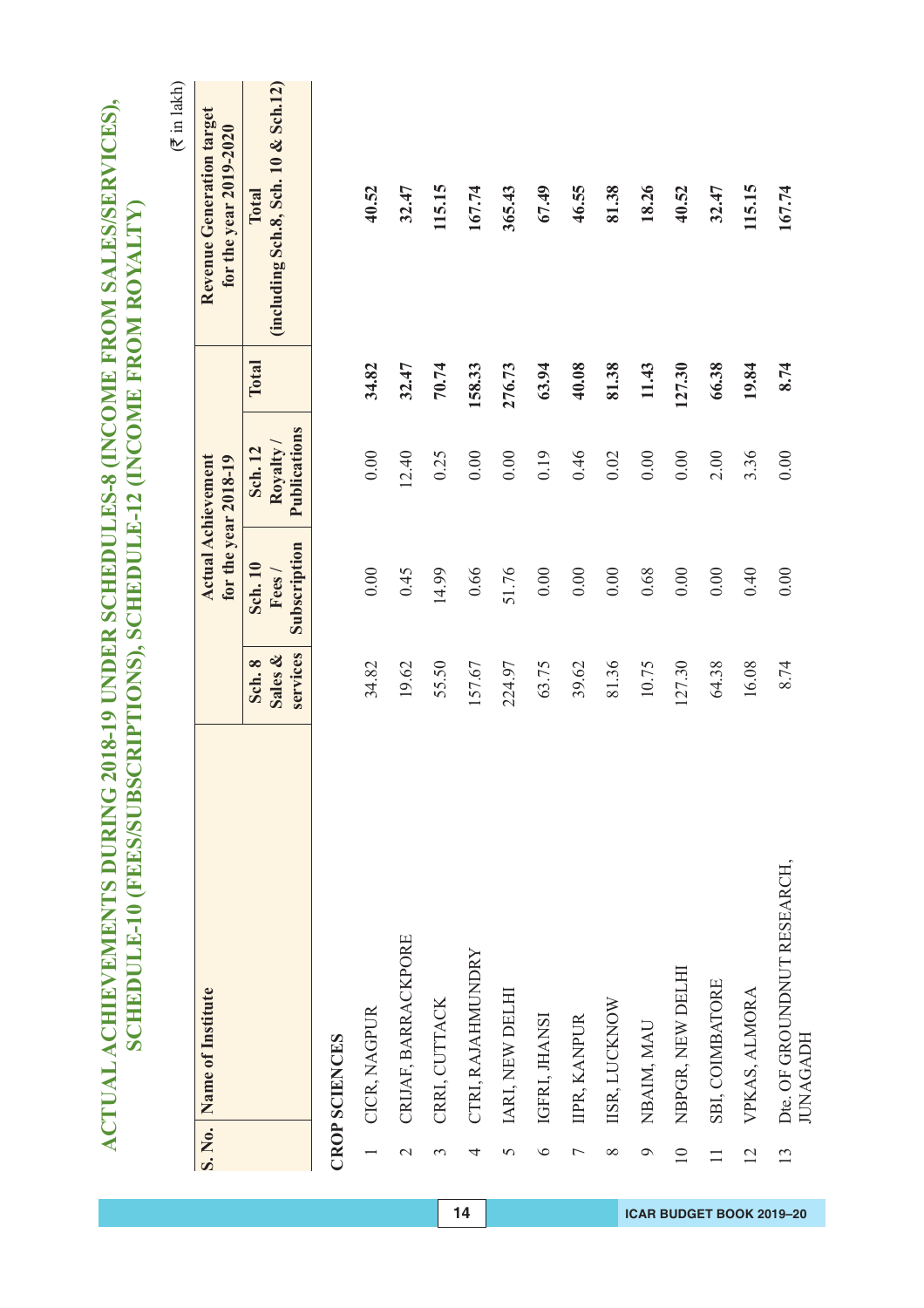| S. No.          | Name of Institute                                         |                               |                                         | <b>Actual Achievement</b><br>for the year 2018-19 |       | $(\bar{\tau}$ in lakh)<br>Revenue Generation target<br>for the year 2019-2020 |
|-----------------|-----------------------------------------------------------|-------------------------------|-----------------------------------------|---------------------------------------------------|-------|-------------------------------------------------------------------------------|
|                 |                                                           | services<br>Sales &<br>Sch. 8 | Subscription<br><b>Sch. 10</b><br>Fees/ | Publications<br>Royalty<br>Sch. 12                | Total | (including Sch.8, Sch. 10 & Sch.12)<br><b>Total</b>                           |
| $\overline{4}$  | Dte. OF RAPESEED & MUSTARD RESEARCH<br><b>BHARATPUR</b>   | 52.60                         | 0.70                                    | 0.00                                              | 53.30 | 365.43                                                                        |
| 15              | INDIAN INSTITUTE OF MILLET RESEARCH,<br><b>HYDERABAD</b>  | 38.50                         | 0.30                                    | 3.00                                              | 41.80 | 67.49                                                                         |
| $\overline{16}$ | INDIAN INSTITUTE. OF SOYBEAN RESEARCH,<br>INDORE          | 17.36                         | 0.80                                    | 0.10                                              | 18.26 | 46.55                                                                         |
| 17              | DELHI<br>NATIONAL INT.FOR PLANT BIOTECH, NEW              | 0.04                          | 0.00                                    | 8.55                                              | 8.59  | 81.38                                                                         |
| $\frac{8}{18}$  | NRC ON PLANT BIOTECH, NEW DELHI                           | 20.22                         | 0.00                                    | 0.00                                              | 20.22 | 18.26                                                                         |
| 19              | NBAIR, BANGALORE                                          | 27.61                         | $1.87\,$                                | 0.00                                              | 29.48 | 40.52                                                                         |
| $\overline{0}$  | INDIAN INSTITUTE OF MAIZE RESEARCH,<br><b>LUDHIANA</b>    | 60.85                         | 1.80                                    | 0.26                                              | 62.91 | 32.47                                                                         |
| $\overline{21}$ | INDIAN INSTITUTE OF OILSEED RESEARCH,<br><b>HYDERABAD</b> | 6.05                          | 0.00                                    | 0.26                                              | 6.31  | 115.15                                                                        |
| 22              | INDIAN INST.OF RICE RESEARCH, HYDERABAD                   | 3.33                          | 0.15                                    | 0.16                                              | 3.64  | 3.64                                                                          |
| 23              | INDIAN INSTITUTE OF WHEAT & BARLEY<br>RESEARCH, KARNAL    | 40.55                         | 3.85                                    | 0.00                                              | 44.40 | 44.40                                                                         |
| $\overline{24}$ | INDIAN INST. OF SEED SCIENCES, MAU                        | 33.14                         | $0.00$                                  | 0.00                                              | 33.14 | 40.18                                                                         |

ACTUAL ACHIEVEMENTS DURING 2018-19 UNDER SCHEDULES-8 (INCOME FROM SALES/SERVICES),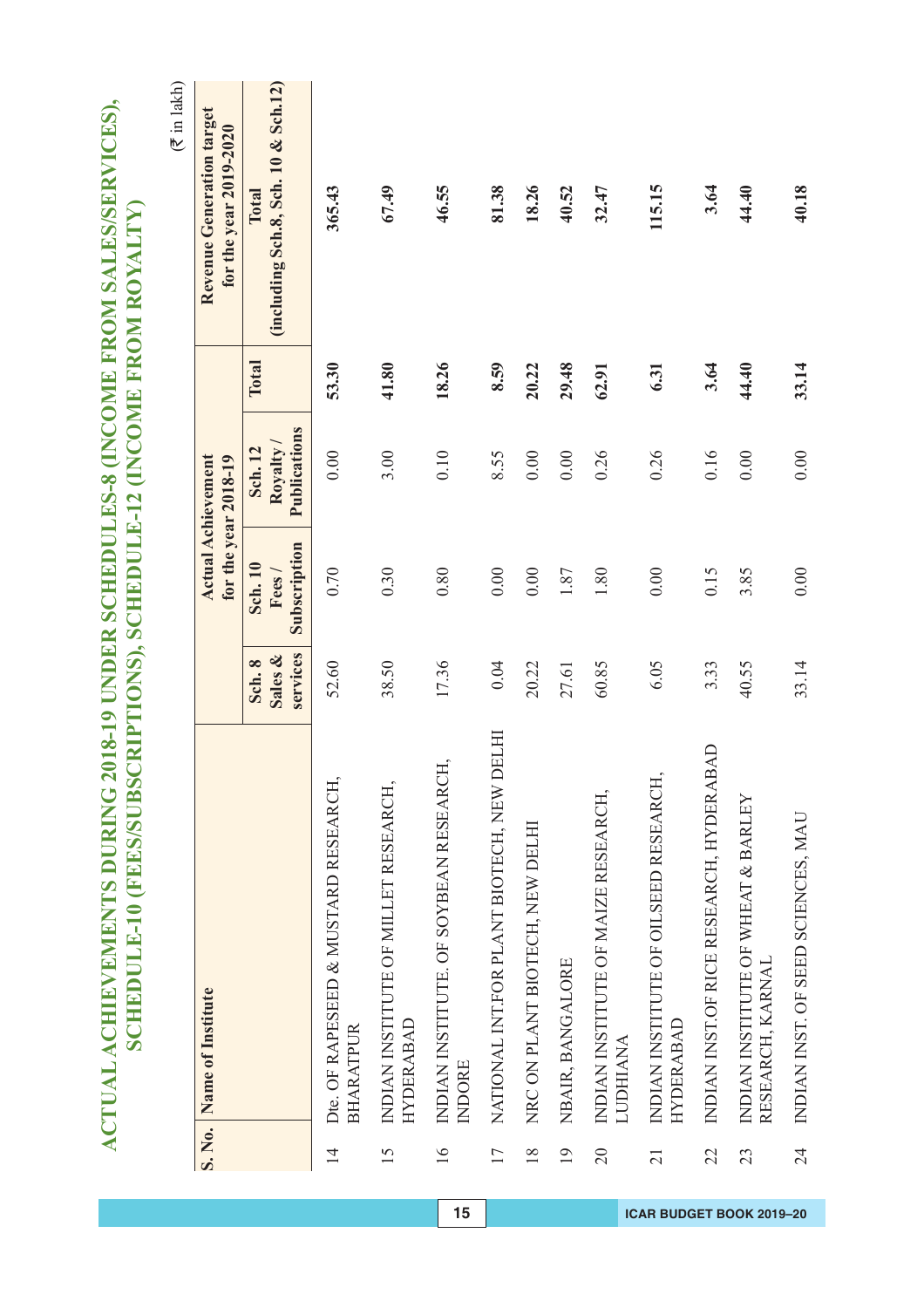|                 |                               |                               |                                  |                                                   |         | $(\overline{\xi}$ in lakh)                          |
|-----------------|-------------------------------|-------------------------------|----------------------------------|---------------------------------------------------|---------|-----------------------------------------------------|
| S. No.          | Name of Institute             |                               |                                  | <b>Actual Achievement</b><br>for the year 2018-19 |         | Revenue Generation target<br>for the year 2019-2020 |
|                 |                               | services<br>Sales &<br>Sch. 8 | Subscription<br>Sch. 10<br>Fees/ | Publications<br>Royalty<br>Sch. 12                | Total   | (including Sch.8, Sch. 10 & Sch.12)<br>Total        |
| 25              | IIAB, RANCHI                  | 1.87                          | 0.46                             | 0.00                                              | 2.33    | 12.18                                               |
| 26              | NIBSM, RAIPUR                 | 13.21                         | 0.00                             | 0.00                                              | 13.21   | 13.21                                               |
|                 | <b>TOTAL: CROP SCIENCES</b>   | 1219.89                       | 78.87                            | 31.01                                             | 1329.77 | 1697.63                                             |
|                 | <b>HORTICULTURAL SCIENCES</b> |                               |                                  |                                                   |         |                                                     |
| 27              | CIARI, PORT BLAIR             | 38.62                         | 0.00                             | 0.00                                              | 38.62   | 52.25                                               |
| 28              | CIAH, BIKANER                 | 35.91                         | 0.00                             | 0.00                                              | 35.91   | 41.94                                               |
| 29              | CISH, LUCKNOW                 | 60.15                         | 0.34                             | 0.59                                              | 61.08   | 81.65                                               |
| 30              | CITH, SRINAGAR                | 42.21                         | 0.00                             | 0.00                                              | 42.21   | 42.21                                               |
| $\overline{31}$ | CPCRI, KASARAGOD              | 341.48                        | 8.39                             | 0.06                                              | 349.93  | 439.50                                              |
| 32              | CPRI, SIMLA                   | 110.42                        | 0.13                             | 4.47                                              | 115.02  | 115.02                                              |
| 33              | CTCRI, THIRUVANTHAPURAM       | 65.08                         | 0.00                             | 0.31                                              | 65.39   | 201.75                                              |
| 34              | IIHR, BANGALORE               | 90.44                         | 6.02                             | 15.99                                             | 112.45  | 128.21                                              |
| 35              | IISR, CALICUT                 | 88.72                         | $0.00\,$                         | 0.27                                              | 88.99   | 107.79                                              |
| 36              | IIVR, VARANASI                | 74.92                         | 0.20                             | 0.00                                              | 75.12   | 120.84                                              |
| 37              | NRC BANANA, TIRUCHIRAPALLI    | 25.52                         | 2.55                             | 64.0                                              | 28.56   | 28.56                                               |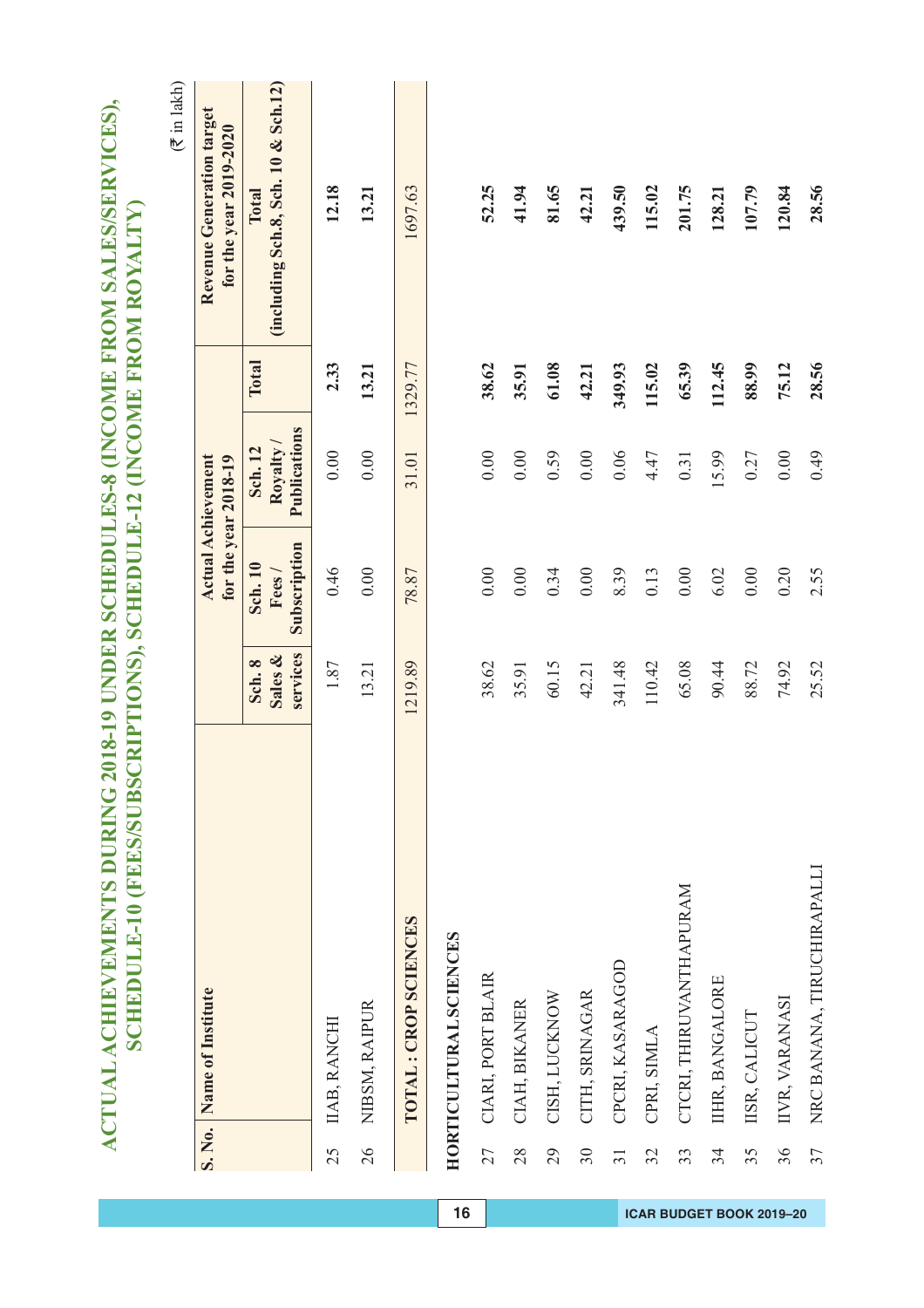|                 | S. No. Name of Institute                             |                               |                                          | <b>Actual Achievement</b><br>for the year 2018-19 |         | Revenue Generation target<br>for the year 2019-2020 |
|-----------------|------------------------------------------------------|-------------------------------|------------------------------------------|---------------------------------------------------|---------|-----------------------------------------------------|
|                 |                                                      | services<br>Sales &<br>Sch. 8 | Subscription<br><b>Sch. 10</b><br>Fees / | Publications<br>Royalty/<br><b>Sch. 12</b>        | Total   | (including Sch.8, Sch. 10 & Sch.12)<br>Total        |
| 38              | Dte. OF CASHEW RESEARCH, PUTTUR                      | 118.14                        | 0.00                                     | 0.03                                              | 118.17  | 118.17                                              |
| 39              | CENTRAL CITRUS RESEARCH INSTITUTE,<br><b>NAGPUR</b>  | 46.75                         | 0.00                                     | 0.83                                              | 47.58   | 54.73                                               |
| $\overline{40}$ | NRC GRAPES, PUNE                                     | 96.24                         | 0.60                                     | 0.79                                              | 97.63   | 122.95                                              |
| $\frac{1}{4}$   | Dte. OF MED. & ARO. PLANTS RESEARCH,<br><b>ANAND</b> | 6.42                          | 0.00                                     | 0.00                                              | 6.42    | 9.41                                                |
| $\frac{1}{4}$   | Dte. OF MUSHROOM RESEARCH, SOLAN                     | 74.36                         | 0.00                                     | 4.78                                              | 79.14   | 116.65                                              |
| 43              | INDIAN INSTITUTE OF OILPALM RESEARCH,<br>PEDAVEGI    | 49.29                         | 2.77                                     | 3.23                                              | 55.29   | 59.69                                               |
| $rac{4}{4}$     | Dte. OF ONION & GARLIC RESEARCH, PUNE                | 2.52                          | 0.03                                     | 0.81                                              | 3.36    | 3.36                                                |
| 45              | NRC ORCHIDS, SIKKIM                                  | 0.22                          | 0.00                                     | 0.00                                              | 0.22    | 0.22                                                |
| 46              | NRC SEED SPICES, AJMER                               | 10.71                         | 0.00                                     | 0.00                                              | 10.71   | 14.55                                               |
| 47              | NRC LITCHI, MUZAFFARPUR                              | 13.39                         | 0.55                                     | 0.05                                              | 13.99   | 16.34                                               |
| 48              | NRC POMEGRANATE, SOLAPUR                             | 9.98                          | 0.10                                     | 1.51                                              | 11.59   | 11.85                                               |
| 49              | Dte. OF FLORICULTURE, NEW DELHI                      | 1.03                          | 0.00                                     | 0.00                                              | 1.03    | 10.60                                               |
|                 | TOTAL: HORTICULTURAL SCIENCES                        | 1402.52                       | 21.68                                    | 34.21                                             | 1458.41 | 1898.23                                             |

ACTUAL ACHIEVEMENTS DURING 2018-19 UNDER SCHEDULES-8 (INCOME FROM SALES/SERVICES),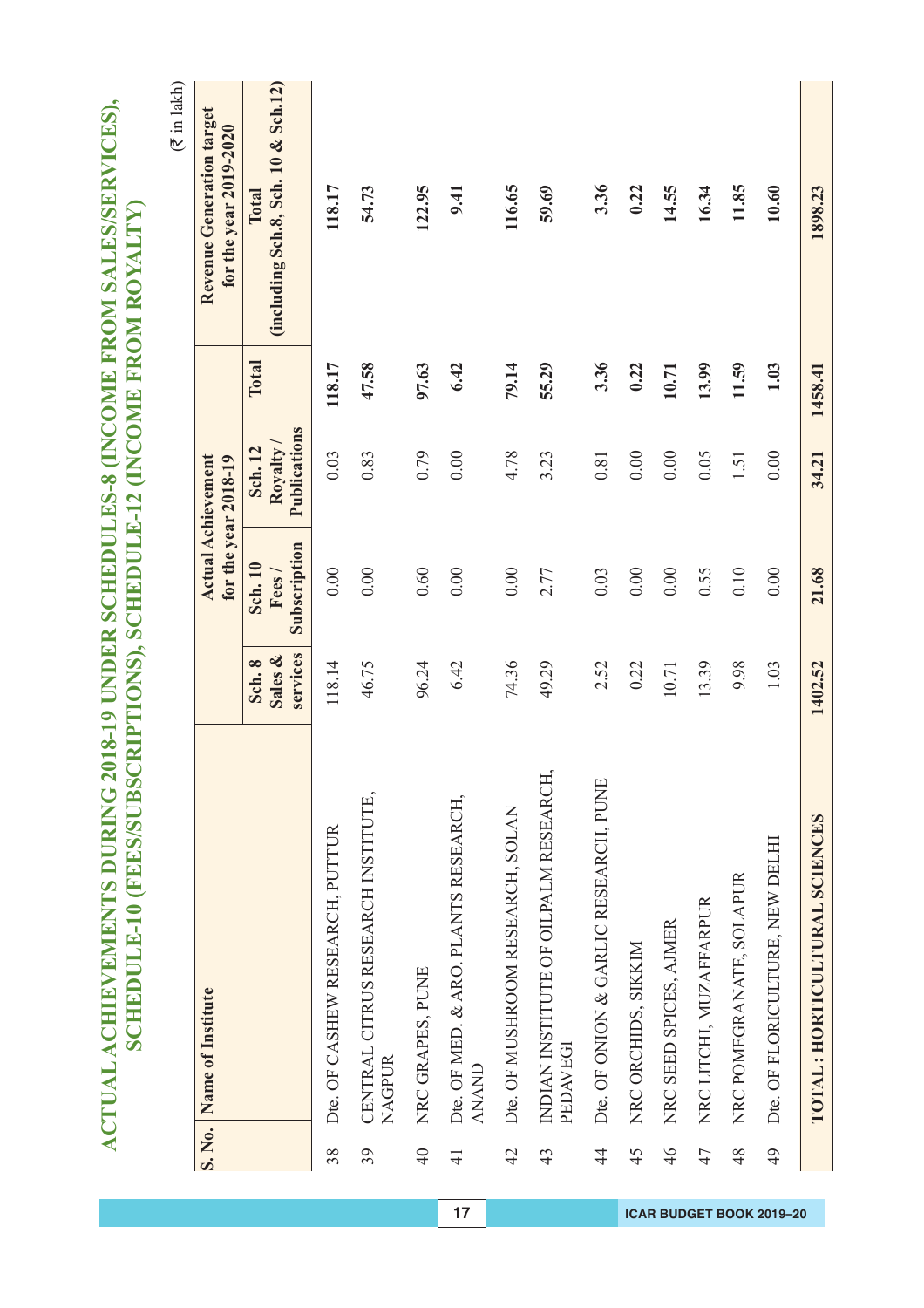|                 |                                                                |                               |                                  |                                                   |        | $(\bar{\tau}$ in lakh)                              |
|-----------------|----------------------------------------------------------------|-------------------------------|----------------------------------|---------------------------------------------------|--------|-----------------------------------------------------|
| S. No.          | Name of Institute                                              |                               |                                  | <b>Actual Achievement</b><br>for the year 2018-19 |        | Revenue Generation target<br>for the year 2019-2020 |
|                 |                                                                | services<br>Sales &<br>Sch. 8 | Subscription<br>Sch. 10<br>Fees/ | Publications<br>Royalty/<br>Sch. 12               | Total  | (including Sch.8, Sch. 10 & Sch.12)<br>Total        |
|                 | NATURAL RESOURCE MANAGEMENT                                    |                               |                                  |                                                   |        |                                                     |
| 50 <sub>o</sub> | CAZRI, JODHPUR                                                 | 22.60                         | $0.00\,$                         | 0.00                                              | 22.60  | 22.60                                               |
| 51              | CRIDA, HYDERABAD                                               | 24.65                         | 2.05                             | 0.16                                              | 26.86  | 32.35                                               |
| 52              | INDIAN INSTITUTE OF SOIL & WATER<br>CONSERVATION, DEHRADUN     | 94.32                         | 0.00                             | 0.39                                              | 94.71  | 94.71                                               |
| 53              | CSSRI, KARNAL                                                  | 107.86                        | $1.11\,$                         | $0.01$                                            | 108.98 | 155.29                                              |
| 54              | ICAR RES. COM. NEH REGION, BARAPANI                            | 356.90                        | 18.65                            | 0.79                                              | 376.34 | 376.34                                              |
| 55              | ICAR RES. COM. EASTERN REG, PATNA                              | 73.51                         | 0.40                             | 1.45                                              | 75.36  | 89.95                                               |
| 56              | MAHATAMA GANDHI INTEGRATED FARMING<br>RESEARCH INST., MOTIHARI | 4.61                          | 0.00                             | 0.26                                              | 4.87   | 43.96                                               |
| 57              | CCARI, GOA                                                     | 65.61                         | 0.13                             | 1.13                                              | 66.87  | 76.28                                               |
| 58              | IISS, BHOPAL                                                   | 27.87                         | 0.26                             | 137.96                                            | 166.09 | 407.71                                              |
| 59              | NBSS & LUP, NAGPUR                                             | 1.35                          | 0.00                             | 2.32                                              | 3.67   | 3.67                                                |
| 60              | NIASM, BARAMATI                                                | 13.28                         | 0.00                             | 0.00                                              | 13.28  | 13.28                                               |
| $\overline{6}$  | INDIAN INSTITUTE OF WATER MANAGEMENT,<br><b>BHUBANESWAR</b>    | 46.59                         | 0.00                             | 0.00                                              | 46.59  | 102.72                                              |

ACTUAL ACHIEVEMENTS DURING 2018-19 UNDER SCHEDULES-8 (INCOME FROM SALES/SERVICES),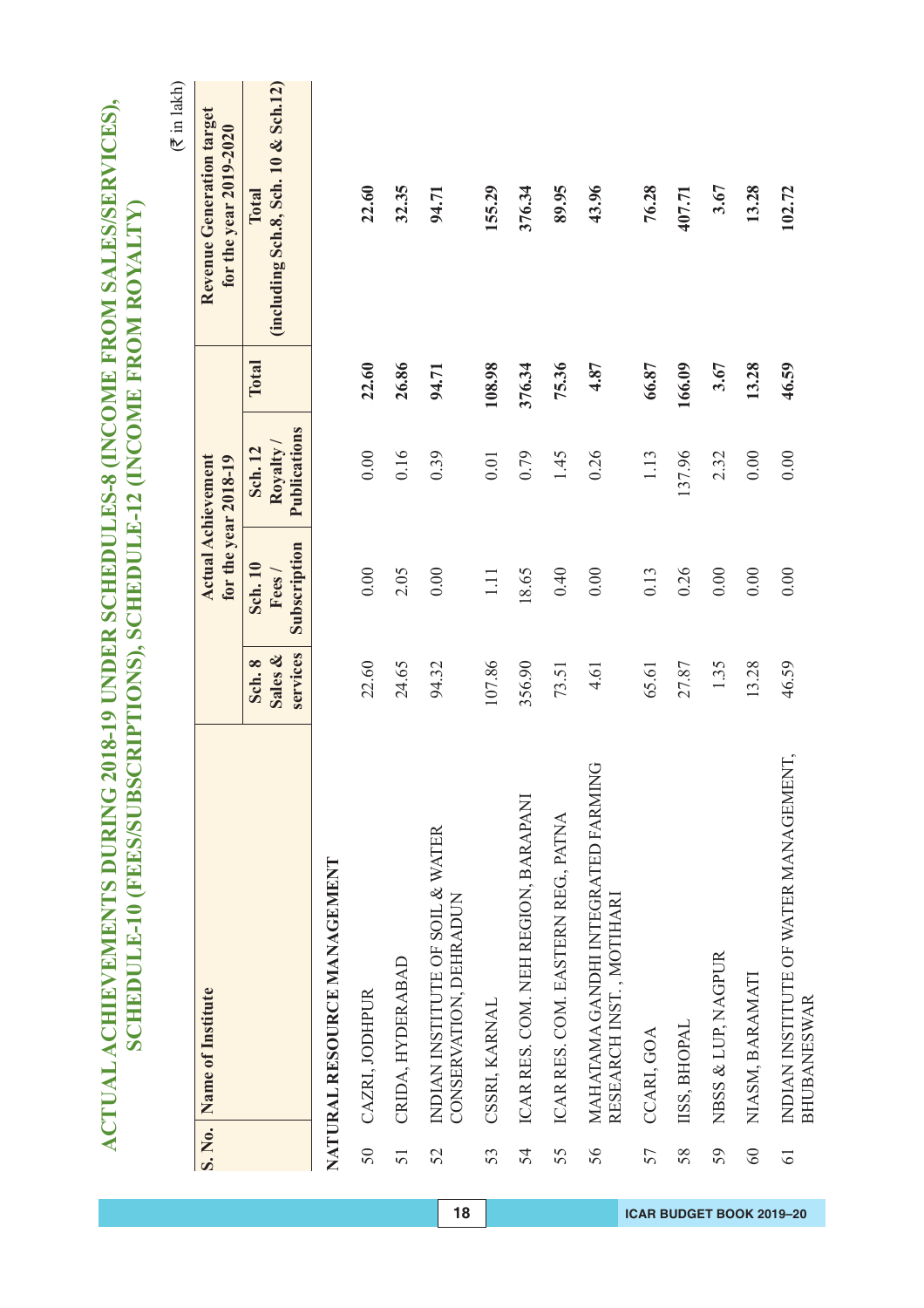|                |                                                           |                               |                                         |                                                   |         | $(\bar{\tau}$ in lakh)                              |
|----------------|-----------------------------------------------------------|-------------------------------|-----------------------------------------|---------------------------------------------------|---------|-----------------------------------------------------|
| S. No.         | Name of Institute                                         |                               |                                         | <b>Actual Achievement</b><br>for the year 2018-19 |         | Revenue Generation target<br>for the year 2019-2020 |
|                |                                                           | services<br>Sales &<br>Sch. 8 | Subscription<br><b>Sch. 10</b><br>Fees/ | Publications<br>Royalty/<br>Sch. 12               | Total   | (including Sch.8, Sch. 10 & Sch.12)<br>Total        |
| 62             | CARI (NRC AGROFORESTRY), JHANSI                           | 22.19                         | 0.00                                    | 0.00                                              | 22.19   | 29.60                                               |
| 63             | Dte. OF WEED SCIENCE RESEARCH, JABALPUR                   | 56.15                         | 0.30                                    | 0.20                                              | 56.65   | 56.65                                               |
| $\overline{6}$ | INDIAN INSTITUTE OF FARMING SYSTEM<br>RESEARCH, MODIPURAM | 39.05                         | $0.00\,$                                | 0.72                                              | 39.77   | 41.59                                               |
|                | TOTAL: NRM                                                | 956.54                        | 22.90                                   | 145.39                                            | 1124.83 | 1546.70                                             |
|                | <b>AGRICULTURAL ENGINEERING</b>                           |                               |                                         |                                                   |         |                                                     |
| 65             | CIAE, BHOPAL                                              | 59.59                         | 0.59                                    | 0.14                                              | 60.32   | 60.32                                               |
| 66             | CIPHET, LUDHIANA                                          | 25.72                         | $1.61\,$                                | 0.00                                              | 27.33   | 30.23                                               |
| 67             | CIRCOT, MUMBAI                                            | 110.76                        | $0.07\,$                                | 1.82                                              | 112.65  | 112.65                                              |
| 68             | IINRG, RANCHI                                             | 51.38                         | 0.00                                    | 0.07                                              | 51.45   | 135.41                                              |
| 69             | NINFET (NIRJAFT), KOLKATA                                 | 18.28                         | 0.00                                    | 0.00                                              | 18.28   | 31.90                                               |
|                | TOTAL: AGRICULTURAL ENGINE ERING                          | 265.73                        | 2.27                                    | 2.03                                              | 270.03  | 370.51                                              |
|                | <b>ANIMAL SCIENCES</b>                                    |                               |                                         |                                                   |         |                                                     |
| $\overline{C}$ | CARI, IZATNAGAR                                           | 138.08                        | 0.55                                    | 0.05                                              | 138.68  | 138.68                                              |

ACTUAL ACHIEVEMENTS DURING 2018-19 UNDER SCHEDULES-8 (INCOME FROM SALES/SERVICES),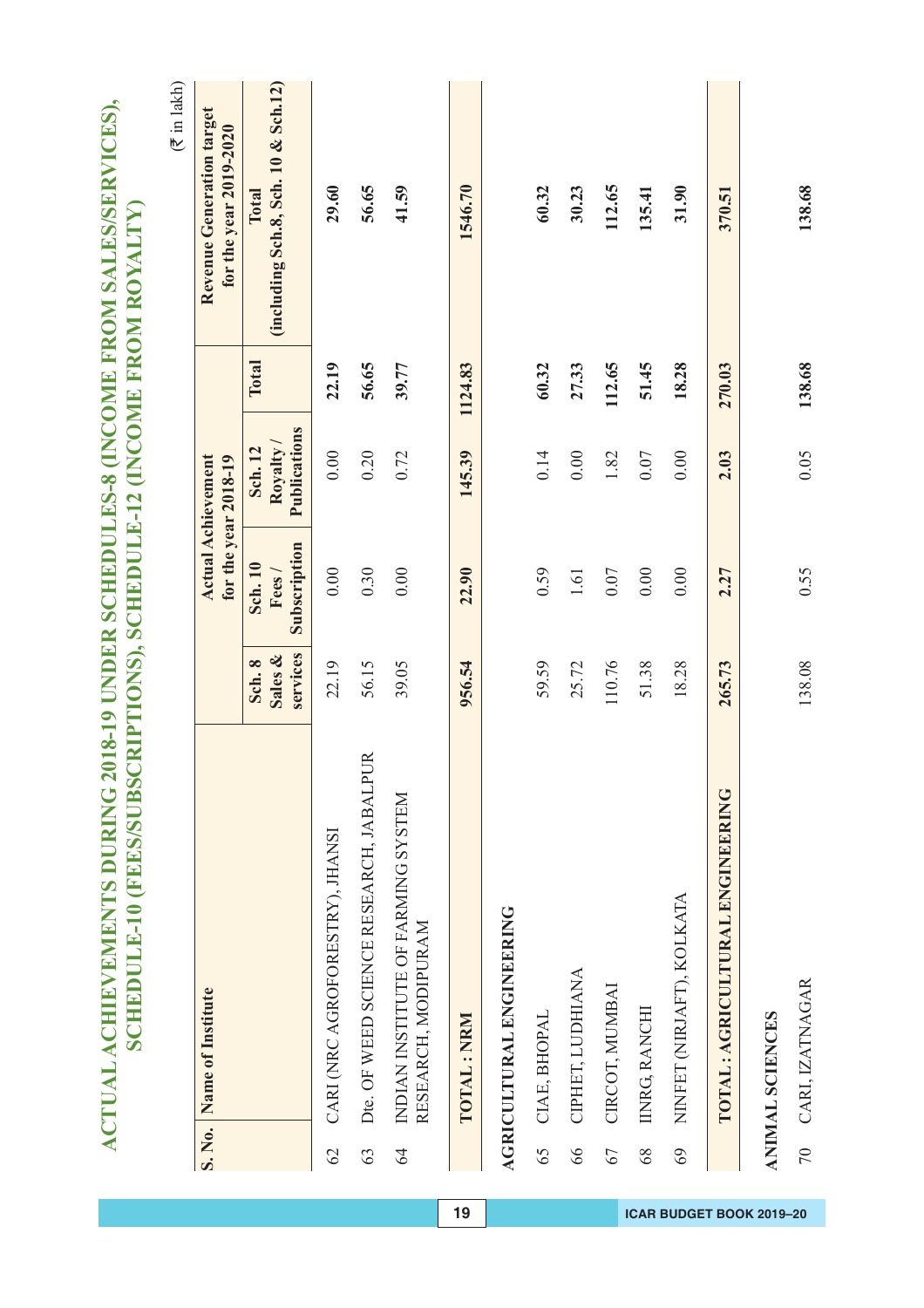|                 |                          |                               |                                  |                                    |        | $(3 \times 1)$ akh)                                 |
|-----------------|--------------------------|-------------------------------|----------------------------------|------------------------------------|--------|-----------------------------------------------------|
|                 | S. No. Name of Institute |                               | for the year 2018-19             | <b>Actual Achievement</b>          |        | Revenue Generation target<br>for the year 2019-2020 |
|                 |                          | services<br>Sales &<br>Sch. 8 | Subscription<br>Sch. 10<br>Fees/ | Publications<br>Royalty<br>Sch. 12 | Total  | (including Sch.8, Sch. 10 & Sch.12)<br>Total        |
| $\overline{71}$ | CIRB, HISAR              | 368.39                        | 0.01                             | 0.00                               | 368.40 | 397.78                                              |
| 72              | CIRG, MAKHDOOM           | 75.02                         | 0.65                             | 0.26                               | 75.93  | 75.93                                               |
| 73              | CSWRI, AVIKANAGAR        | 141.47                        | 0.00                             | 1.02                               | 142.49 | 158.99                                              |
| 74              | IVRI, BANGALORE          | 3.14                          | 0.00                             | 0.00                               | 3.14   | 3.14                                                |
| 75              | NIHSAD, BHOPAL           | 229.65                        | 0.00                             | 0.00                               | 229.65 | 365.98                                              |
| 76              | IVRI, IZATNAGAR          | 288.84                        | 9.35                             | 0.30                               | 298.49 | 298.49                                              |
| 77              | IVRI, MUKTESWAR          | 40.88                         | 0.00                             | 0.00                               | 40.88  | 63.52                                               |
| 78              | NBAGR, KARNAL            | 9.94                          | 2.10                             | 0.17                               | 12.21  | 12.21                                               |
| 79              | NDRI, BANGALORE          | 59.32                         | 1.39                             | 0.20                               | 60.91  | 92.11                                               |
| 80              | NDRI, KARNAL             | 405.74                        | 77.15                            | 0.04                               | 482.93 | 482.93                                              |
| 81              | NIANP, BANGALORE         | 13.51                         | 0.90                             | 0.12                               | 14.53  | 21.21                                               |
| 82              | NRC CAMEL, BIKANER       | 11.33                         | $0.00$                           | 0.00                               | 11.33  | 11.33                                               |
| 83              | NRC EQUINES, HISSAR      | 80.45                         | $0.00\,$                         | 0.00                               | 80.45  | 108.91                                              |
| 84              | NRC MEAT, HYDERABAD      | 11.30                         | 0.08                             | 0.00                               | 11.38  | 11.38                                               |
| 85              | NRC MITHUN, JHARNAPANI   | 1.41                          | 0.00                             | 0.00                               | 1.41   | 1.41                                                |

ACTUAL ACHIEVEMENTS DURING 2018-19 UNDER SCHEDULES-8 (INCOME FROM SALES/SERVICES),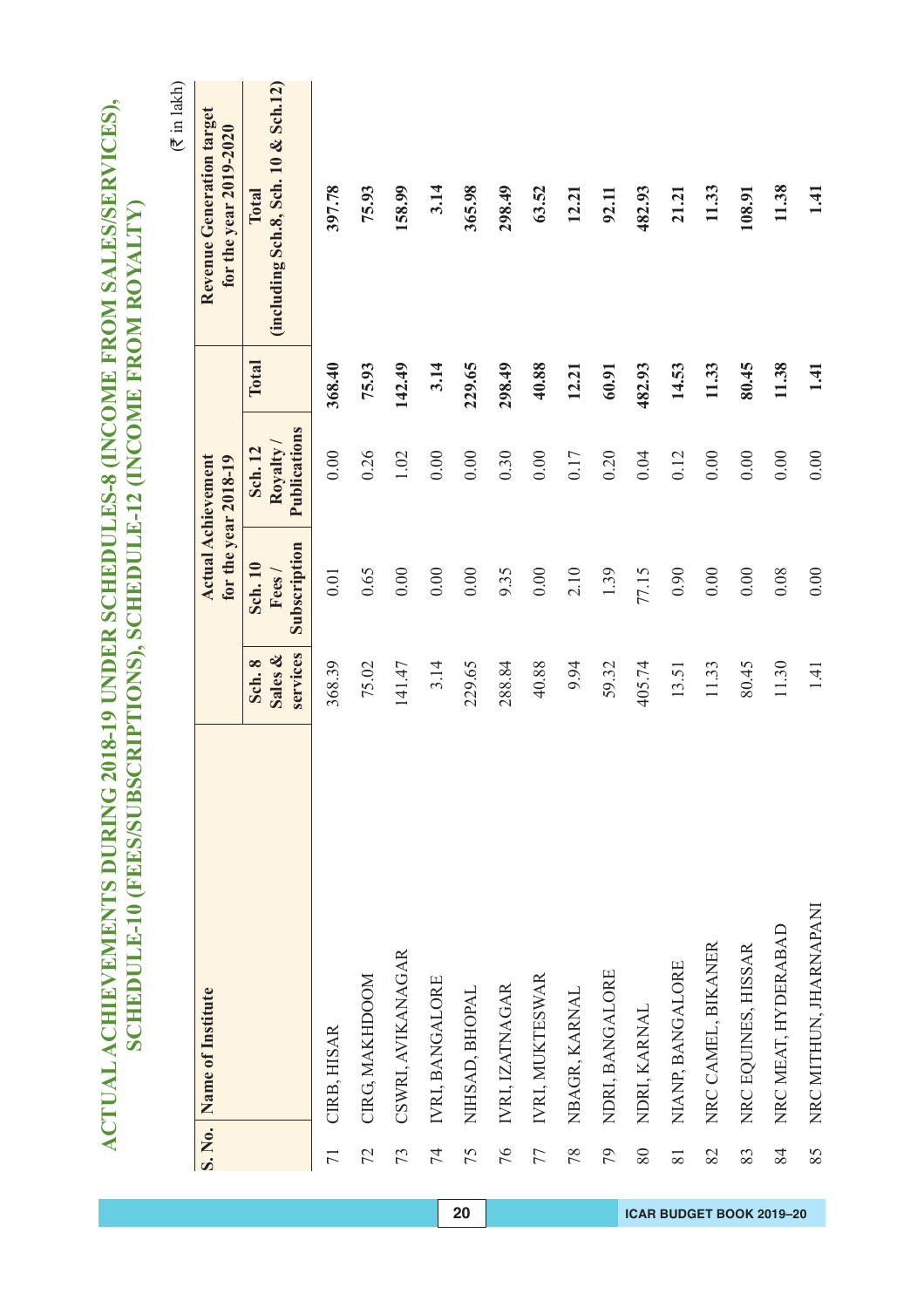|    |                                                      |                               |                                         |                                                   |         | $(\bar{\tau}$ in lakh)                              |
|----|------------------------------------------------------|-------------------------------|-----------------------------------------|---------------------------------------------------|---------|-----------------------------------------------------|
|    | S. No. Name of Institute                             |                               |                                         | <b>Actual Achievement</b><br>for the year 2018-19 |         | Revenue Generation target<br>for the year 2019-2020 |
|    |                                                      | services<br>Sales &<br>Sch. 8 | Subscription<br><b>Sch. 10</b><br>Fees/ | Publications<br>Royalty /<br>Sch. 12              | Total   | (including Sch.8, Sch. 10 & Sch.12)<br>Total        |
| 86 | NRC PIG, GHUHATI                                     | 82.94                         | 0.00                                    | 0.60                                              | 83.54   | 83.54                                               |
| 87 | NRCYAK, DIRANG                                       | 8.24                          | 0.00                                    | 0.00                                              | 8.24    | 8.24                                                |
| 88 | NIVEDI, BANGALORE                                    | 11.48                         | $0.00\,$                                | 0.00                                              | 11.48   | 11.98                                               |
| 89 | DIRECTORATE ON FOOT & MOUTH DISEASE                  | 12.00                         | 0.00                                    | 0.00                                              | 12.00   | 283.46                                              |
| 90 | CENTRAL INSTITUTE OF RESEARCH ON CATTLE,<br>MEERUT   | 13.05                         | 0.00                                    | 0.25                                              | 13.30   | 13.74                                               |
| 91 | DIRECTORATE ON POULTRY RESEARCH,<br><b>HYDERABAD</b> | 183.27                        | 0.00                                    | 3.06                                              | 186.33  | 200.32                                              |
|    | TOTAL: ANIMAL SCIENCES                               | 2189.45                       | 92.18                                   | 6.07                                              | 2287.70 | 2845.29                                             |
|    | <b>FISHERIES</b>                                     |                               |                                         |                                                   |         |                                                     |
| 92 | CIBA, CHENNAI                                        | 61.36                         | 2.80                                    | 0.20                                              | 64.36   | 81.18                                               |
| 93 | CICFRI, BARACKPORE                                   | 14.50                         | 0.00                                    | 0.00                                              | 14.50   | 17.40                                               |
| 94 | CIFA, BHUBANESHWAR                                   | 32.88                         | 2.80                                    | 0.15                                              | 35.83   | 35.83                                               |
| 95 | CIFE, MUMBAI                                         | 48.63                         | 56.37                                   | 0.34                                              | 105.34  | 146.74                                              |
| 96 | CIFT, COCHIN                                         | 94.40                         | 0.00                                    | 1.15                                              | 95.55   | 127.45                                              |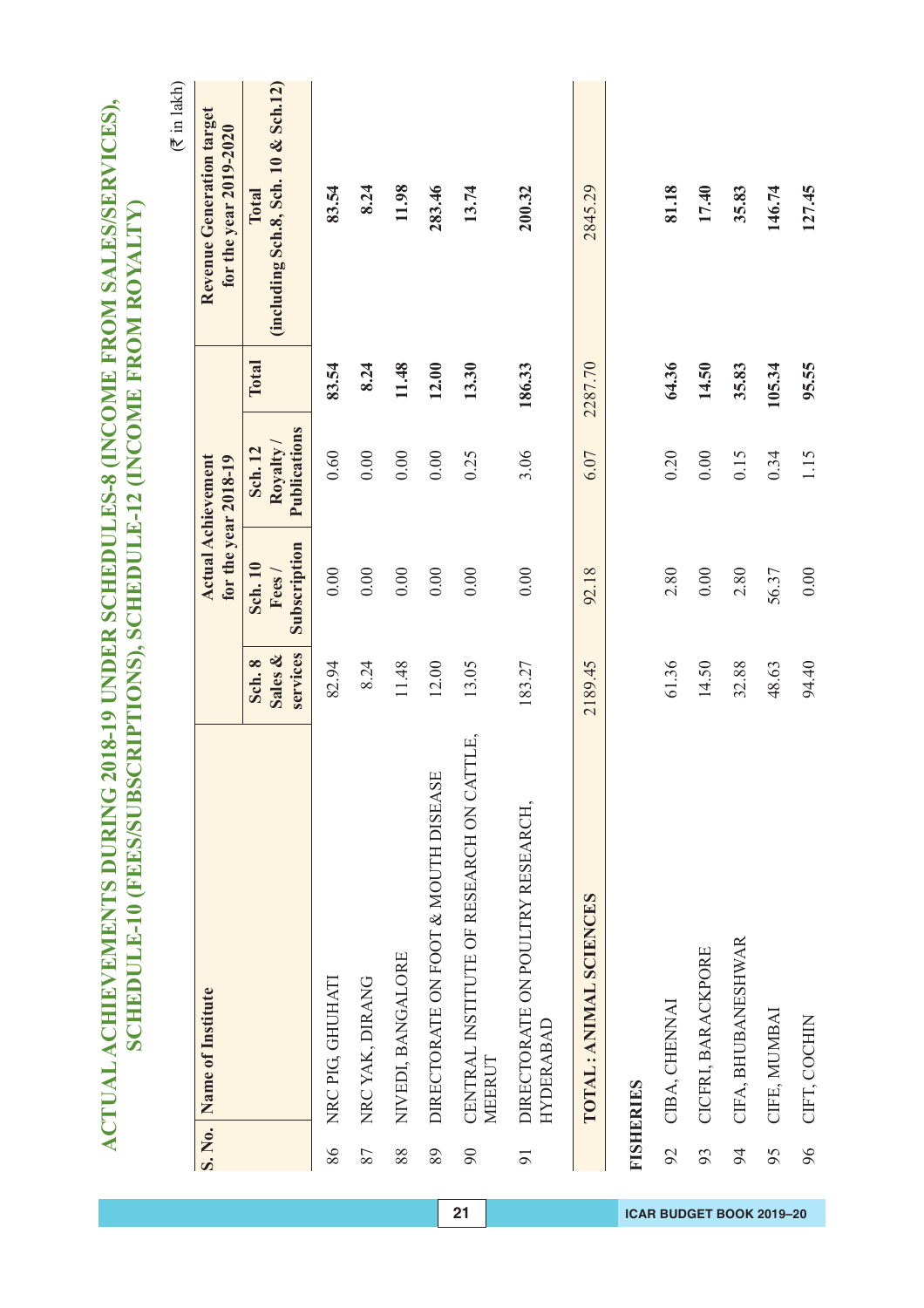|     |                                                            |                               |                                  |                                                   |        | $(\vec{\tau}$ in lakh)                              |
|-----|------------------------------------------------------------|-------------------------------|----------------------------------|---------------------------------------------------|--------|-----------------------------------------------------|
|     | S. No. Name of Institute                                   |                               |                                  | <b>Actual Achievement</b><br>for the year 2018-19 |        | Revenue Generation target<br>for the year 2019-2020 |
|     |                                                            | services<br>Sales &<br>Sch. 8 | Subscription<br>Sch. 10<br>Fees/ | Publications<br>Royalty /<br>Sch. 12              | Total  | (including Sch.8, Sch. 10 & Sch.12)<br>Total        |
| 97  | CMFRI, COCHIN                                              | 37.94                         | 24.10                            | 5.21                                              | 67.25  | 67.25                                               |
| 98  | NBFGR, LUCKNOW                                             | 22.74                         | 2.58                             | 0.22                                              | 25.54  | 36.49                                               |
| 99  | Dte. OF COLD WATER FISHERIES RESEARCH,<br><b>BHIMTAL</b>   | 2.15                          | 1.95                             | 0.04                                              | 4.14   | 4.14                                                |
|     | TOTAL: FISHERIES                                           | 314.60                        | 90.60                            | 7.31                                              | 412.51 | 516.48                                              |
|     | AGRICULTURAL ECONOMICS & STATISTICS                        |                               |                                  |                                                   |        |                                                     |
| 100 | IASRI, NEW DELHI                                           | 17.34                         | 1.50                             | 0.00                                              | 18.84  | 19.41                                               |
| 101 | NIAP &PR, NEW DELHI                                        | 1.93                          | 0.00                             | 0.00                                              | 1.93   | 1.93                                                |
|     | TOTAL : AGRICULTURAL ECO. & STAT.                          | 19.27                         | 1.50                             | 0.00                                              | 20.77  | 21.34                                               |
|     | <b>AGRICULTURAL EDUCATION</b>                              |                               |                                  |                                                   |        |                                                     |
| 102 | NAARM, HYDERABAD                                           | 63.07                         | 128.55                           | 0.00                                              | 191.62 | 242.50                                              |
| 103 | CENTRAL INSTITUTE FOR WOMEN IN<br>AGRICULTURE, BHUBANESWAR | 4.83                          | 0.00                             | 0.00                                              | 4.83   | 6.38                                                |
|     | TOTAL: AGRICULTURAL EDUCATION                              | 67.90                         | 128.55                           | 0.00                                              | 196.45 | 248.88                                              |

ACTUAL ACHIEVEMENTS DURING 2018-19 UNDER SCHEDULES-8 (INCOME FROM SALES/SERVICES),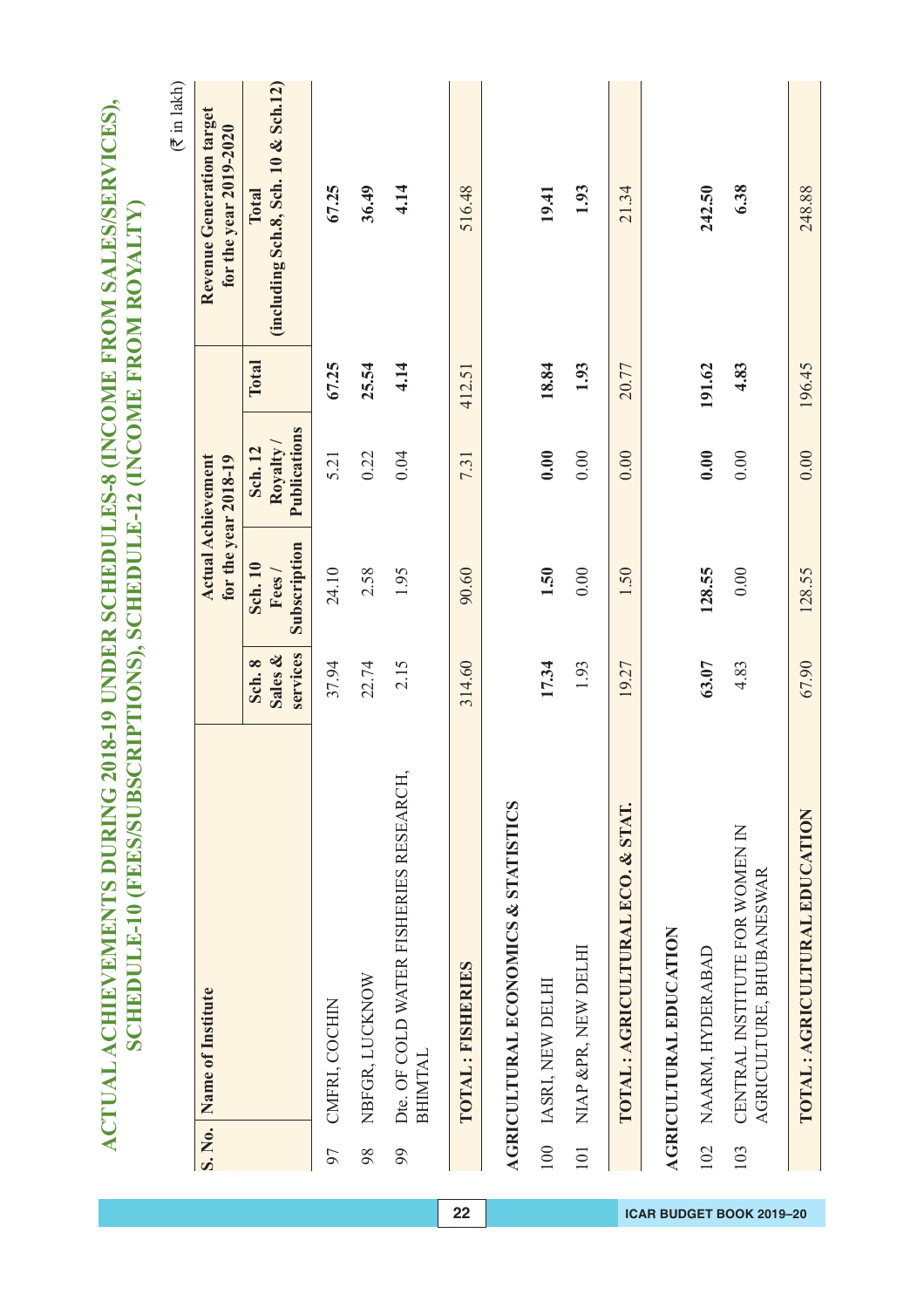| 22.44                                               | 22.44 | 22.44                                             | 0.00                                    | 0.00                          | TOTAL : AGRICULTURAL EXTENSION                                                                                                                            |          |
|-----------------------------------------------------|-------|---------------------------------------------------|-----------------------------------------|-------------------------------|-----------------------------------------------------------------------------------------------------------------------------------------------------------|----------|
| 0.00                                                | 0.00  | 0.00                                              | 0.00                                    | 0.00                          | ATARI - XI, BENGALURU                                                                                                                                     | 115      |
| 0.00                                                | 0.00  | 0.00                                              | 0.00                                    | 0.00                          | ATARI - X, HYDERABAD                                                                                                                                      | 114      |
| 0.00                                                | 0.00  | 0.00                                              | 0.00                                    | 0.00                          | ATARI-IX, JABALPUR                                                                                                                                        | 113      |
| 0.00                                                | 0.00  | 0.00                                              | 0.00                                    | 0.00                          | ATARI - VIII, PUNE                                                                                                                                        | 112      |
| 0.00                                                | 0.00  | 0.00                                              | 0.00                                    | 0.00                          | ATARI - VII, BARAPANI                                                                                                                                     | $\equiv$ |
| 0.00                                                | 0.00  | 0.00                                              | $0.00\,$                                | 0.00                          | ATARI - VI, GUWAHATI                                                                                                                                      | 110      |
| 0.00                                                | 0.00  | 0.00                                              | 0.00                                    | 0.00                          | ATARI - V, KOLKATA                                                                                                                                        | 109      |
| 0.00                                                | 0.00  | 0.00                                              | 0.00                                    | 0.00                          | ATARI-IV, PATNA                                                                                                                                           | 108      |
| 0.00                                                | 0.00  | 0.00                                              | 0.00                                    | 0.00                          | ATARI- III, KANPUR                                                                                                                                        | 107      |
| 0.00                                                | 0.00  | 0.00                                              | 0.00                                    | 0.00                          | ATARI-II, JODHPUR                                                                                                                                         | 106      |
| 0.00                                                | 0.00  | 0.00                                              | 0.00                                    | 0.00                          | ATARI - I, LUDHIANA                                                                                                                                       | 105      |
| 22.44                                               | 22.44 | 22.44                                             | 0.00                                    | 0.00                          | 104 D-KMA, NEW DELHI                                                                                                                                      |          |
|                                                     |       |                                                   |                                         |                               | <b>AGRICULTURAL EXTENSION</b>                                                                                                                             |          |
| (including Sch.8, Sch. 10 & Sch.12)<br>Total        | Total | Publications<br>Royalty<br>Sch. 12                | Subscription<br><b>Sch. 10</b><br>Fees/ | services<br>Sales &<br>Sch. 8 |                                                                                                                                                           |          |
| Revenue Generation target<br>for the year 2019-2020 |       | <b>Actual Achievement</b><br>for the year 2018-19 |                                         |                               | S. No. Name of Institute                                                                                                                                  |          |
| $(\overline{\tau}$ in lakh)                         |       |                                                   |                                         |                               |                                                                                                                                                           |          |
|                                                     |       |                                                   |                                         |                               | ACTUAL ACHIEVEMENTS DURING 2018-19 UNDER SCHEDULES-8 (INCOME FROM SALES/SERVICES),<br>SCHEDULE-10 (FEES/SUBSCRIPTIONS), SCHEDULE-12 (INCOME FROM ROYALTY) |          |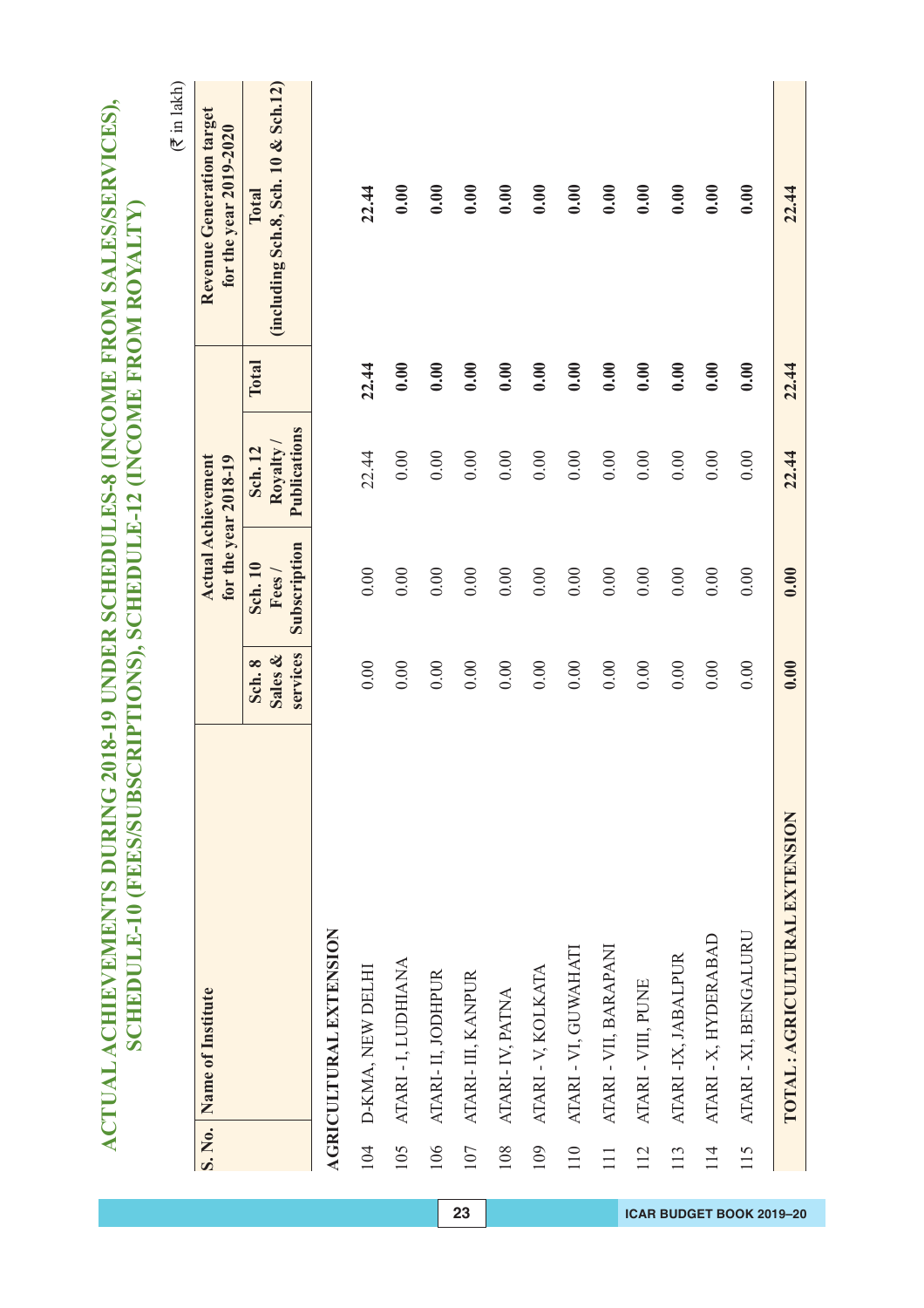|     | ACTUAL ACHIEVEMENTS DURING 2018-19 UNDER SCHEDULES-8 (INCOME FROM SALES/SERVICES),<br>SCHEDULE-10 (FEES/SUBSCRIPTIONS), SCHEDULE-12 (INCOME FROM ROYALTY) |                               |                                         |                                    |         |                                                     |
|-----|-----------------------------------------------------------------------------------------------------------------------------------------------------------|-------------------------------|-----------------------------------------|------------------------------------|---------|-----------------------------------------------------|
|     |                                                                                                                                                           |                               |                                         |                                    |         | $(\vec{\tau}$ in lakh)                              |
|     | S. No. Name of Institute                                                                                                                                  |                               | for the year 2018-19                    | <b>Actual Achievement</b>          |         | Revenue Generation target<br>for the year 2019-2020 |
|     |                                                                                                                                                           | services<br>Sales &<br>Sch. 8 | Subscription<br><b>Sch. 10</b><br>Fees/ | Publications<br>Royalty<br>Sch. 12 | Total   | (including Sch.8, Sch. 10 & Sch.12)<br>Total        |
|     | <b>HEAD QUARTER</b>                                                                                                                                       |                               |                                         |                                    |         |                                                     |
| 116 | A.S.R.B., NEW DELHI                                                                                                                                       | 0.00                          | 191.88                                  | 0.00                               | 191.88  | 0.00                                                |
| 117 | $(i)$ HEAD QTR (HQR A/C)                                                                                                                                  | 0.00                          | 0.00                                    | 0.00                               | 0.00    | 0.00                                                |
| 118 | (ii) HEAD QTR (GENERAL A/C)                                                                                                                               | 0.00                          | $0.00\,$                                | 0.00                               | 0.00    | 0.00                                                |
| 119 | (iii) HEAD QTR (EDUCATION DIVISION)                                                                                                                       | 0.00                          | 0.00                                    | 0.00                               | 0.00    | 0.00                                                |
| 120 | (iv) HEAD QTR (IPR)                                                                                                                                       | 0.00                          | 0.00                                    | 0.00                               | 0.00    | 0.00                                                |
| 121 | NATIONAL AGRICULTURE SCIENCE FUND<br>(NFBSFARA), PUSA                                                                                                     | 0.00                          | 0.00                                    | 0.00                               | 0.00    | 0.00                                                |
| 122 | AP CESS (HQR)                                                                                                                                             | 0.00                          | 0.00                                    | 0.00                               | 0.00    | 0.00                                                |
|     | TOTAL : HEAD QUARTER                                                                                                                                      | 0.00                          | 191.88                                  | 0.00                               | 191.88  | 0.00                                                |
| 123 | NAHEP EAP (erstwhile NAHEP)                                                                                                                               | 0.00                          | 0.00                                    | 0.00                               | 0.00    | 0.00                                                |
|     | <b>GRAND TOTAL</b>                                                                                                                                        | 6435.90                       | 630.43                                  | 248.46                             | 7314.79 | 9167.50                                             |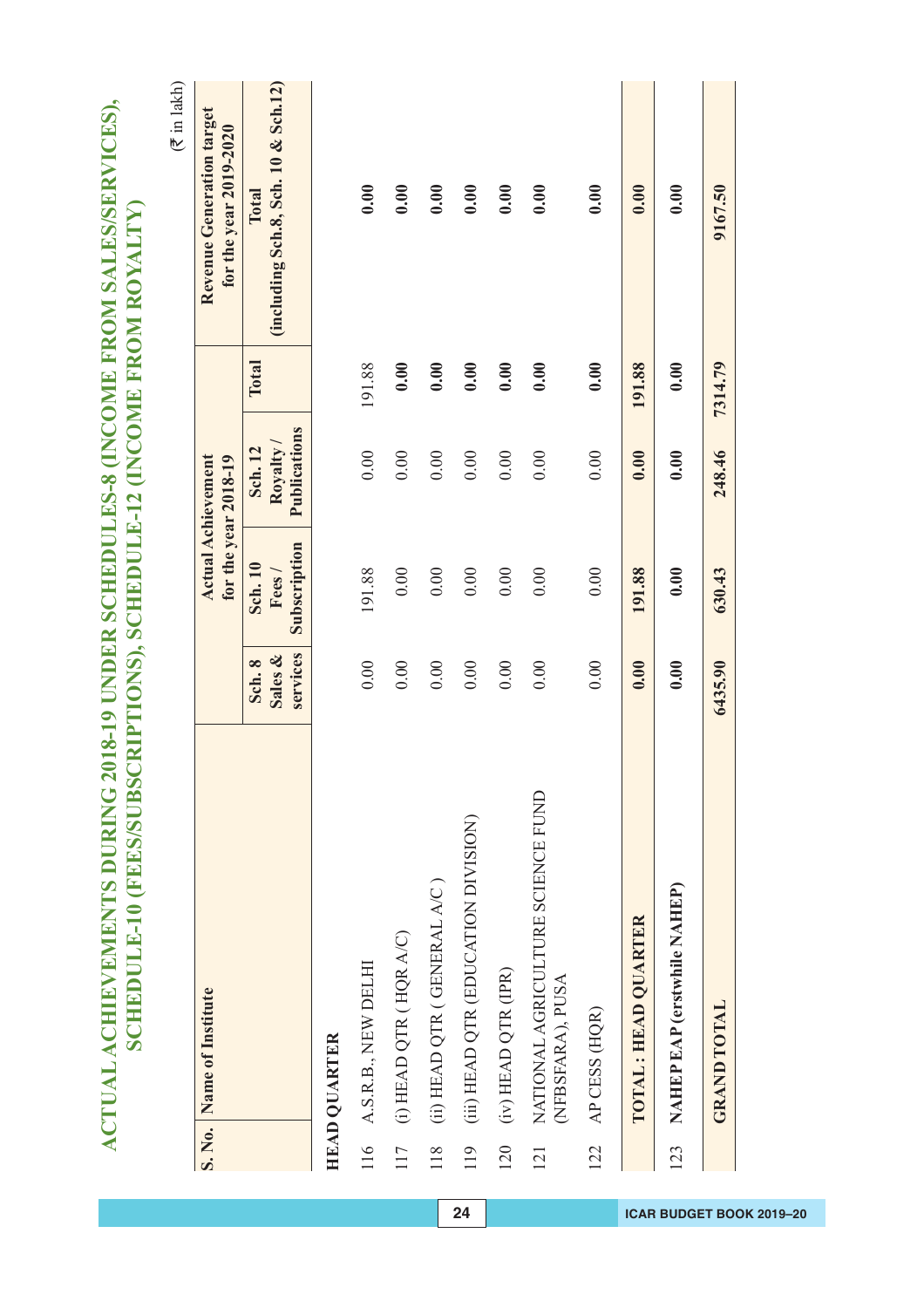|                 |                                                                                                                                                                                                                                                                                              |                                   |                                   |                                   | $(\bar{\tau}$ in lakh)            |
|-----------------|----------------------------------------------------------------------------------------------------------------------------------------------------------------------------------------------------------------------------------------------------------------------------------------------|-----------------------------------|-----------------------------------|-----------------------------------|-----------------------------------|
| S. No.          | Item                                                                                                                                                                                                                                                                                         | <b>Actual Receipts</b><br>2015-16 | <b>Actual Receipts</b><br>2016-17 | <b>Actual Receipts</b><br>2017-18 | <b>Actual Receipts</b><br>2018-19 |
|                 | Income from Sales of farm produce / livestock                                                                                                                                                                                                                                                | 3894.70                           | 4251.42                           | 4534.86                           | 4362.76                           |
| $\mathbf{\sim}$ | Income from Services                                                                                                                                                                                                                                                                         | 1363.50                           | 1404.83                           | 1738.81                           | 2073.15                           |
| 3               | Fees / Subscriptions                                                                                                                                                                                                                                                                         | 636.42                            | 701.83                            | 1081.41                           | 630.43                            |
| 4               | Income from Royalty, Publications etc.                                                                                                                                                                                                                                                       | 169.30                            | 106.36                            | 142.94                            | 248.46                            |
| 5               | Interest Earned on Short-term Deposits                                                                                                                                                                                                                                                       | 4108.84                           | 10183.88                          | 5168.38                           | 10945.41                          |
| $\circ$         | Interest on Loans and Advances                                                                                                                                                                                                                                                               | 537.23                            | 507.68                            | 543.68                            | 960.02                            |
| $\overline{ }$  | License Fee from Quarters/ guest house                                                                                                                                                                                                                                                       | 1148.50                           | 1681.90                           | 1319.89                           | 1376.52                           |
| $\infty$        | Leave salary and Pension contribution                                                                                                                                                                                                                                                        | 162.10                            | 181.85                            | 246.40                            | 259.77                            |
| $\circ$         | Surplus on sale / disposal of assets                                                                                                                                                                                                                                                         | 76.10                             | 243.75                            | 70.32                             | 69.23                             |
| $\overline{10}$ | Receipts from Revolving Fund Schemes                                                                                                                                                                                                                                                         | 3110.52                           | 4950.98                           | 5853.03                           | 8217.41                           |
| $\Box$          | of Transporu<br>Miscellaneous Income (Sale Proceeds of unserviceable stores)<br>others, Advertisement Charges, other miscellaneous income),<br>empties, waste paper, tender papers, application forms &<br>Revenue Receipts from Schemes, Charges for use<br>and Water & Electricity Charges | 6256.80                           | 3300.78                           | 4482.55                           | 5780.35                           |
|                 | TOTAL: (01 TO 11): REVENUE RECEIPTS REALISED                                                                                                                                                                                                                                                 | 21464.01                          | 27515.26                          | 25182.28                          | 34923.51                          |
| 12              | Recovery of Loans & Advances                                                                                                                                                                                                                                                                 | 1256.30                           | 1255.80                           | 815.76                            | 650.31                            |
|                 | <b>GRAND TOTAL</b>                                                                                                                                                                                                                                                                           | 22720.31                          | 28771.06                          | 25998.04                          | 35573.82                          |
|                 |                                                                                                                                                                                                                                                                                              |                                   |                                   |                                   |                                   |

Note:<br>1. The above information is taken from the ICAR's Consolidated Amual Accounts for the financial year 2015-16, 2016-17, 2017-18 & 2018-19 is strictly as per the Schedules of the Annual Accounts. *1. The above information is taken from the ICAR's Consolidated Annual Accounts for the financial year 2015-16, 2016-17, 2017-18 & 2018-19 is strictly as per the Schedules of the Annual Accounts.*

## **25 ICAR BUDGET BOOK 2019–20**

BREAK UP OF ACTUAL REVENUE RECEIPTS FOR THE LAST FOUR YEARS **BREAK UP OF ACTUAL REVENUE RECEIPTS FOR THE LAST FOUR YEARS**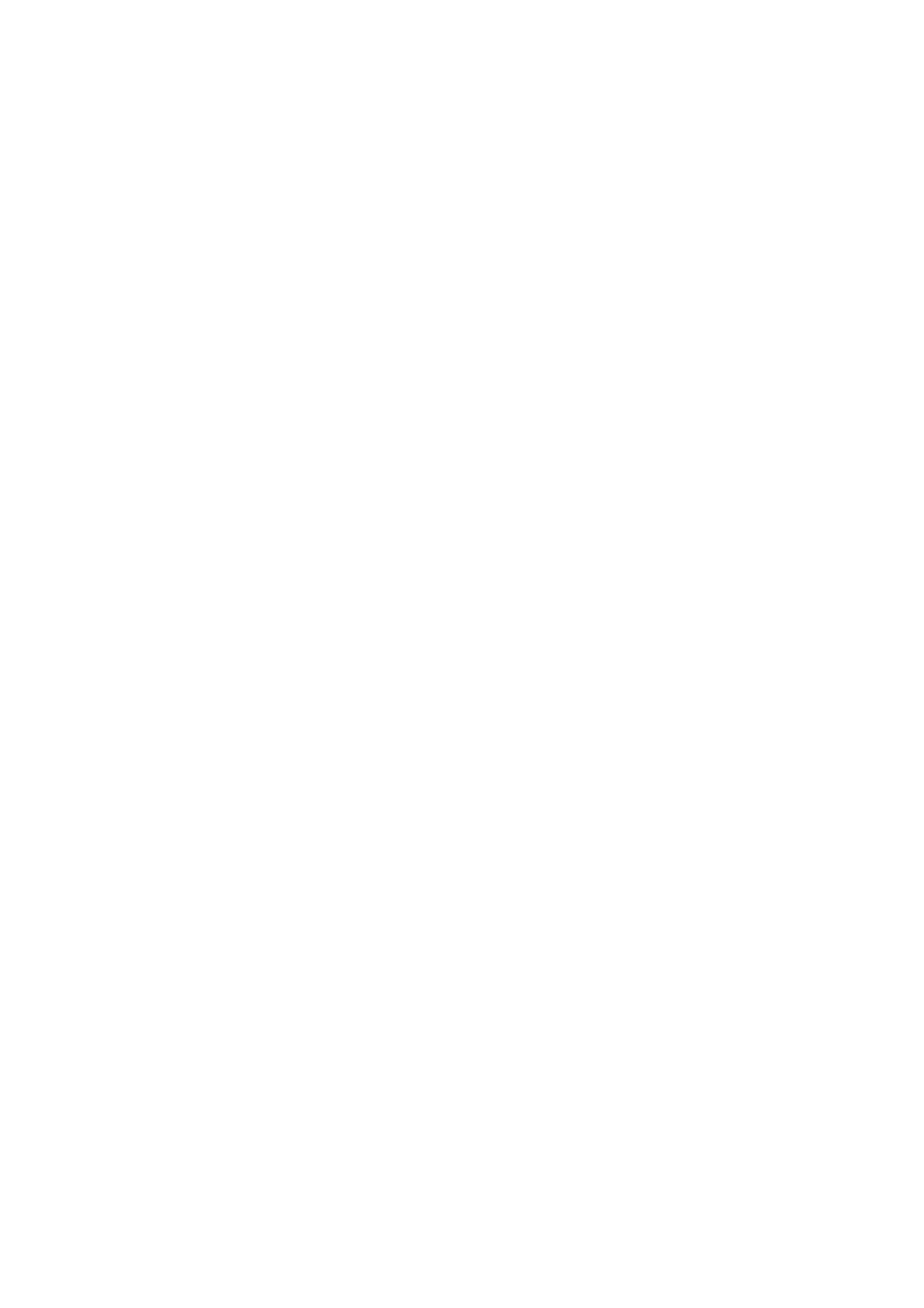PART-III (A) **ABSTRACT OF ACTUALS AND ALLOCATION**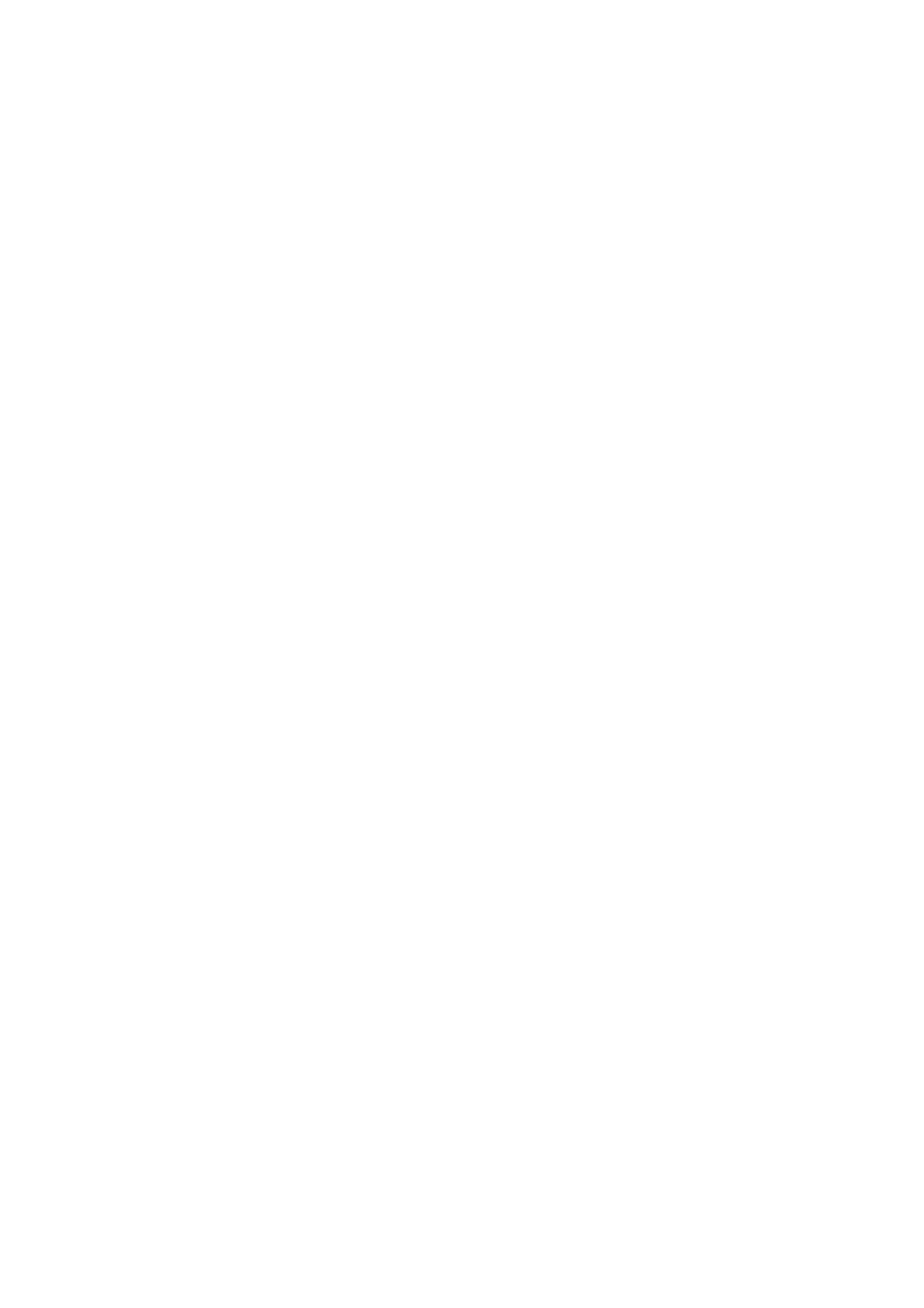DISCIPLINE-WISE SUMMARY OF ACTUALS 2017-18 **DISCIPLINE-WISE SUMMARY OF ACTUALS 2017-18**

 $(\overline{\mathfrak{F}}$  in lakh)

|                          | S. No. Division                                                           | Expenditure<br>Capital | Expenditure<br>Revenue | Loans and Advances<br>Expenditure | <b>Total Expenditure</b><br>$(3+4+5)$ |
|--------------------------|---------------------------------------------------------------------------|------------------------|------------------------|-----------------------------------|---------------------------------------|
|                          | $\mathrel{\mathsf{N}}$                                                    | 3                      | 4                      | 5                                 | $\bullet$                             |
|                          | <b>CROP SCIENCES</b>                                                      | 10818.03               | 149829.50              | 98.09                             | 160745.62                             |
|                          | HORTICULTURAL SCIENCES                                                    | 600.02                 | 60536.90               | 51.90                             | 61188.82                              |
|                          | ANIMAL SCIENCES                                                           | 6700.06                | 88209.93               | 144.25                            | 95054.24                              |
|                          | NATURAL RESOURCE MANAGEMENT                                               | 3374.04                | 71035.04               | 165.07                            | 74574.15                              |
|                          | <b>FISHERIES</b>                                                          | 2881.99                | 46729.28               | 65.40                             | 49676.67                              |
|                          | AGRICULTURAL ENGINEERING                                                  | 309.62                 | 21176.71               | 8.41                              | 21494.74                              |
|                          | AGRICULTURAL ECO. & STAT.                                                 | 174.84                 | 6857.24                | 0.00                              | 7032.08                               |
| ∞                        | AGRICULTURAL EDUCATION                                                    | 6.49                   | 9986.46                | 0.00                              | 9992.95                               |
|                          | AGRICULTURAL EXTENSION                                                    | 601.26                 | 72528.82               | 30.00                             | 73160.08                              |
| $\overline{\phantom{0}}$ | ICAR HQRS. INCLUDING ASRB, DKMA, IPR<br>MANAGEMENT & SERVICE SECTION, KAB | 8125.39                | 73645.76               | 1123.29                           | 82894.44                              |
|                          | TOTAL                                                                     | 33591.74               | 600535.64              | 1686.41                           | 635813.79                             |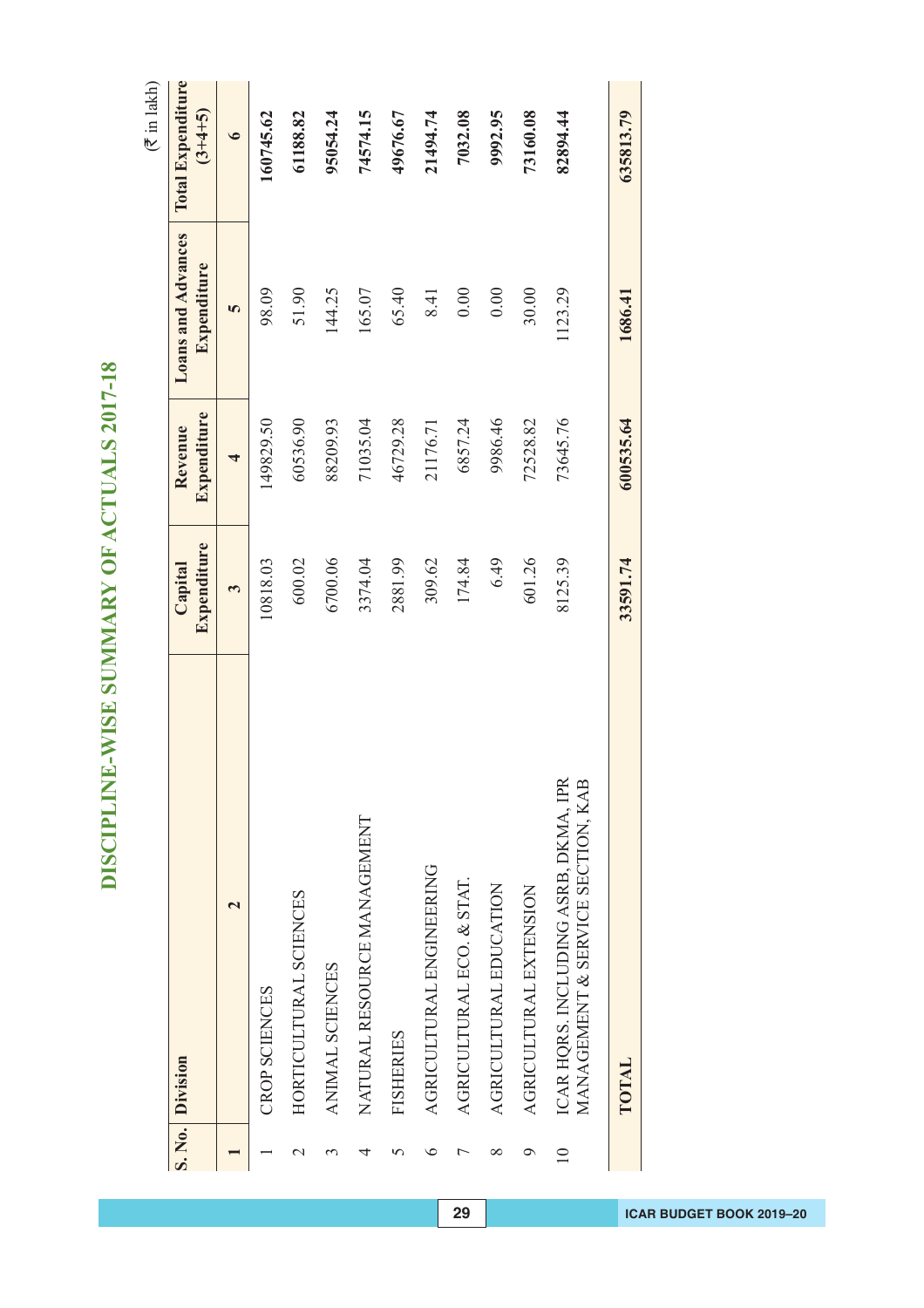DISCIPLINE-WISE SUMMARY OF ACTUALS 2018-19 **DISCIPLINE-WISE SUMMARY OF ACTUALS 2018-19**

 $(\overline{\tau}$  In lakhs)

|                  | S. No. Division                                                           | Expenditure<br>Capital | Expenditure<br>Revenue | <b>Loans and Advances</b><br>Expenditure | <b>Total Expenditure</b><br>$(3+4+5)$ |
|------------------|---------------------------------------------------------------------------|------------------------|------------------------|------------------------------------------|---------------------------------------|
|                  | 2                                                                         | 3                      | 4                      | 5                                        | $\bullet$                             |
|                  | CROP SCIENCES                                                             | 21108.44               | 178671.58              | 336.51                                   | 200116.53                             |
| $\mathrel{\sim}$ | HORTICULTURAL SCIENCES                                                    | 3087.09                | 66658.65               | 231.65                                   | 69977.39                              |
|                  | ANIMAL SCIENCES                                                           | 6368.39                | 95419.77               | 277.73                                   | 102065.89                             |
| 4                | NATURAL RESOURCE MANAGEMENT                                               | 4437.66                | 78653.13               | 179.79                                   | 83270.58                              |
|                  | <b>FISHERIES</b>                                                          | 3393.56                | 52509.35               | 189.55                                   | 56092.46                              |
| ≏                | AGRICULTURAL ENGINEERING                                                  | 826.74                 | 22458.46               | 23.42                                    | 23308.62                              |
|                  | AGRICULTURAL ECO. & STAT.                                                 | 264.82                 | 7614.88                | 0.00                                     | 7879.70                               |
| ∞                | AGRICULTURAL EDUCATION                                                    | 1407.01                | 11581.28               | 0.00                                     | 12988.29                              |
| ⌒                | AGRICULTURAL EXTENSION                                                    | 666.33                 | 82122.05               | $1.00\,$                                 | 82789.38                              |
| $\supseteq$      | ICAR HQRS. INCLUDING ASRB, DKMA, IPR<br>MANAGEMENT & SERVICE SECTION, KAB | 5110.88                | 66115.26               | 0.00                                     | 71226.14                              |
|                  | NAHEP                                                                     | 12.09                  | 15833.49               | 0.00                                     | 15845.58                              |
|                  | TOTAL                                                                     | 46683.01               | 677637.90              | 1239.65                                  | 725560.56                             |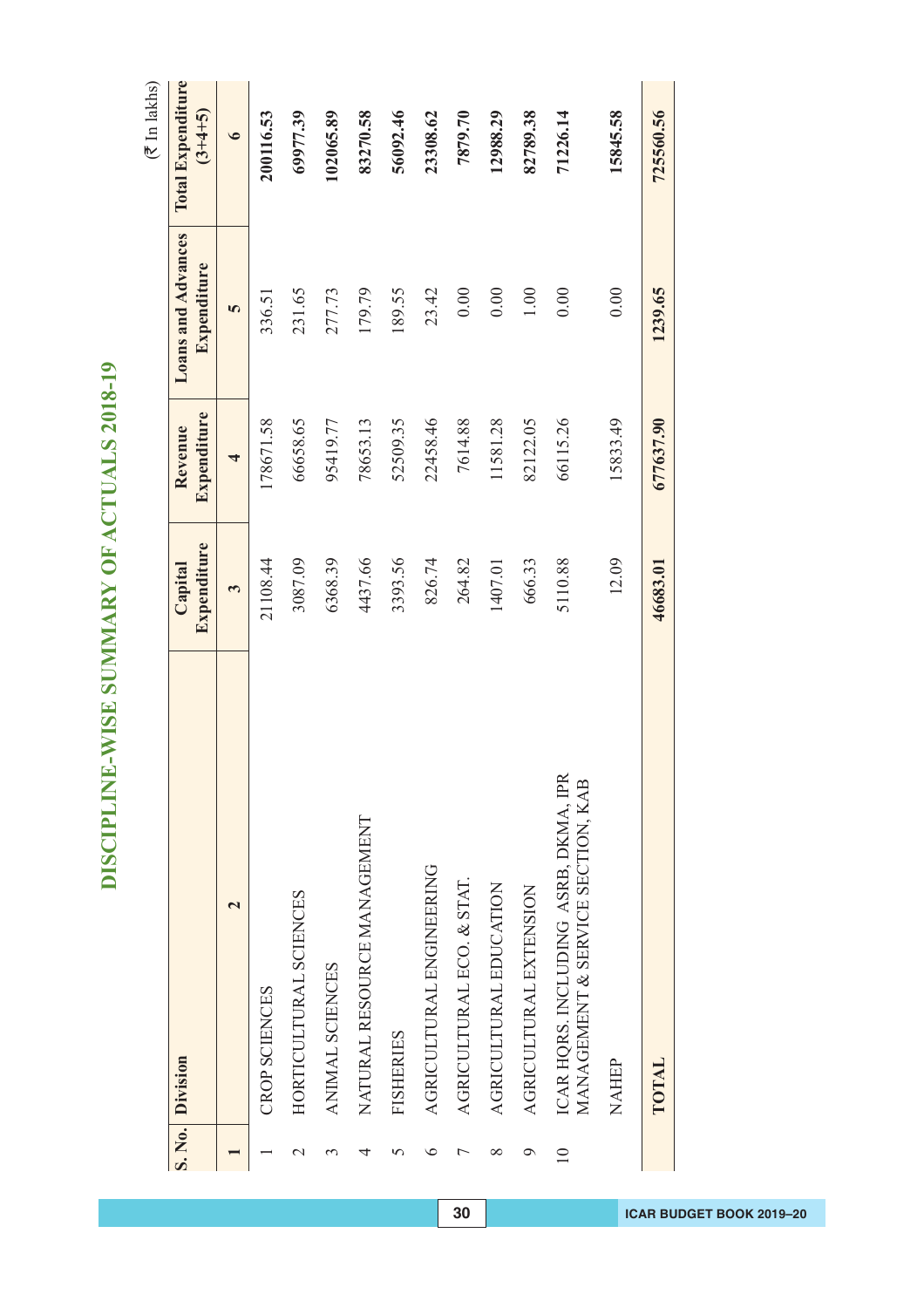## DISCIPLINE-WISE SUMMARY OF ALLOCATION **DISCIPLINE-WISE SUMMARY OF ALLOCATION BUDGET ESTIMATES 2018-19 BUDGET ESTIMATES 2018-19**

 $(\overline{\mathfrak{F}}$  in lakh)

| Sl. No.                  | Division                  |          | <b>OTHER THA</b>   | NNEH& TSP |           |                  |          | NEH       |                 |          | TSP    |         |                            | GRAND                |
|--------------------------|---------------------------|----------|--------------------|-----------|-----------|------------------|----------|-----------|-----------------|----------|--------|---------|----------------------------|----------------------|
|                          |                           | Capital  | Salary             | General   | Total     | Capital          | Salary   | General   | Total           | Capital  | Salary | General | Total                      | $(6+10+14)$<br>TOTAL |
|                          | $\overline{\mathbf{c}}$   | 3        | 4                  | S         | $\circ$   | $\overline{ }$   | $\infty$ | $\bullet$ | $\overline{10}$ | $\equiv$ | 12     | 13      | 14                         | 15                   |
|                          | CROP SCIENCES             | 25732.00 | 82421.00           | 76776.00  | 184929.00 | 0.00             | 1527.00  | 5375.00   | 6902.00         | 110.12   | 0.00   | 2341.88 |                            | 2452.00 194283.00    |
| $\overline{\mathcal{C}}$ | HORTICULTURAL SCIENCES    | 3545.00  | 35004.00           | 24032.00  | 62581.00  | 202.00           | 653.00   | 330.00    | 1185.00         | 33.00    | 0.00   | 539.00  | 572.00                     | 64338.00             |
| 3                        | ANIMAL SCIENCES           | 9921.00  | 39055.00           | 52234.00  | 101210.00 | 84.50            | 1478.00  | 1054.50   | 2617.00         | 37.00    | 0.00   | 1085.00 |                            | 1122.00 104949.00    |
|                          | <b>NRM</b>                | 3079.00  | 42564.00           | 20810.00  | 66453.00  | 1264.00          | 609.00   | 1706.00   | 3579.00         | 410.00   | 0.00   | 894.00  | 1304.00                    | 71336.00             |
| 5                        | <b>NICRA</b>              | 900.00   | $0.00$             | 3530.00   | 4430.00   | 220.00           | 0.00     | 550.00    | 770.00          | 0.00     | 0.00   | 0.00    | 0.00                       | 5200.00              |
| $\circ$                  | <b>FISHERIES</b>          |          | 3635.00 21233.00   | 29734.00  | 54602.00  | 20.00            | 0.00     | 90.00     | 110.00          | 81.00    | 0.00   | 269.00  | 350.00                     | 55062.00             |
| Γ                        | AGRICULTURAL ENGINEERING  |          | 1069.00 12679.00   | 11913.00  | 25661.00  | 19.00            | 250.00   | 169.00    | 438.00          | 0.00     | 0.00   | 0.00    | 0.00                       | 26099.00             |
| ${}^{\circ}$             | AGRICULTURAL ECO. & STAT. | 214.00   | 3468.00            | 3756.00   | 7438.00   | 0.00             | 0.00     | 0.00      | 0.00            | 0.00     | 0.00   | 0.00    | 0.00                       | 7438.00              |
| Q                        | AGRICULTURAL EDUCATION    | 31336.00 | 5599.00            | 33012.00  | 69947.00  | 2310.00          | 0.00     | 990.00    | 3300.00         | 1100.00  | 0.00   | 2422.00 | 3522.00                    | 76769.00             |
| $\supseteq$              | AGRICULTURAL EXTENSION    | 7426.00  | 62388.00           | 12232.00  | 82046.00  | 695.00           | 8683.00  | 669.00    | 10047.00        | 1735.00  | 0.00   | 1525.00 | 3260.00                    | 95355.00             |
| $\Box$                   | ICAR Hqrs.                | 9200.00  | 9151.00            | 26232.00  | 44583.00  | 0.00             | 0.00     | 0.00      | 0.00            | 0.00     | 0.00   | 0.00    | 0.00                       | 44583.00             |
| $\overline{12}$          | <b>NASF</b>               | 2750.00  | 140.00             | 2325.00   | 5215.00   | 0.00             | 0.00     | 0.00      | 0.00            | 0.00     | 0.00   | 0.00    | 0.00                       | 5215.00              |
| 13                       | NAHEP                     | 100.00   | 100.00             | 589.00    | 789.00    | 0.00             | 0.00     | 0.00      | 0.00            | 0.00     | 0.00   | 0.00    | 0.00                       | 789.00               |
|                          | <b>GRAND TOTAL</b>        |          | 98907.00 313802.00 | 297175.00 | 709884.00 | 4814.50 13200.00 |          | 10933.50  | 28948.00        | 3506.12  | 0.00   |         | 9075.88 12582.00 751414.00 |                      |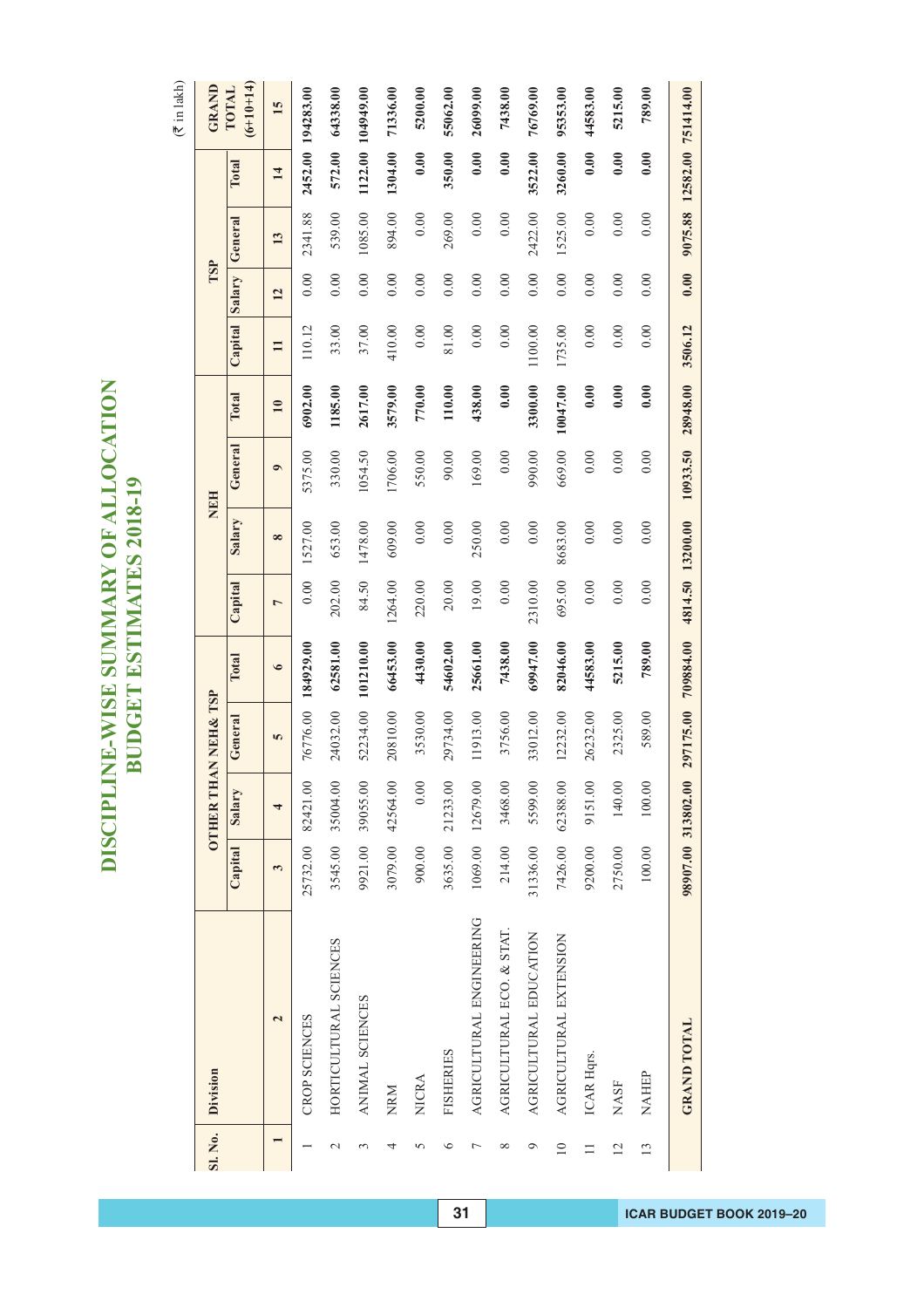# DISCIPLINE-WISE SUMMARY OF ALLOCATION<br>REVISED ESTIMATES 2018-19 **DISCIPLINE-WISE SUMMARY OF ALLOCATION REVISED ESTIMATES 2018-19**

 $(\overline{\mathfrak{F}}$  in lakh)

| SI. No.         | Division                                                                                                       |          |           | <b>OTHER THAN NEH&amp; TSP</b> |                          |                | NEH      |           |               |          | TSP              |         |         | <b>SCSP</b>      |                 | GRAND                   |
|-----------------|----------------------------------------------------------------------------------------------------------------|----------|-----------|--------------------------------|--------------------------|----------------|----------|-----------|---------------|----------|------------------|---------|---------|------------------|-----------------|-------------------------|
|                 |                                                                                                                | Capital  | Salary    | General                        | Total                    | Capital        | Salary   | General   | Total         | Capital  | General          | Total   | Capital | General          | Total           | $(6+10+13+16)$<br>TOTAL |
|                 | $\overline{\mathbf{c}}$                                                                                        | 3        | 4         | 5                              | $\bullet$                | $\overline{ }$ | $\infty$ | $\bullet$ | $\mathbf{10}$ | $\equiv$ | 12               | 13      | 14      | 15               | $\overline{16}$ | $\overline{17}$         |
|                 | CROP SCIENCES                                                                                                  | 18945.06 | 91871.17  | 75645.54                       | <b>1461.77</b><br>186    | 0.00           | 1385.40  | 4515.00   | 5900.40       | 92.50    | 1967.18          | 2059.68 | 1723.14 | 3688.38          | 5411.52         | 199833.37               |
| $\sim$          | HORTICULTURAL<br><b>SCIENCES</b>                                                                               | 2512.74  | 37465.64  | 24702.11                       | 64680.49                 | 171.70         | 604.62   | 280.30    | 1056.62       | 28.05    | 458.15           | 486.20  | 245.51  | 1130.21          | 1375.72         | 67599.03                |
| 3               | ANIMAL SCIENCES                                                                                                | 6165.45  | 40805.28  | 47737.09                       | 94707.82                 | 71.67          | 1243.13  | 895.33    | 2210.13       | 31.45    | 922.25           | 953.70  | 567.40  | 1831.30          |                 | 2398.70 100270.35       |
| 4               | NRM                                                                                                            | 2281.83  | 45825.47  | 23260.95                       | 368.25<br>$\overline{r}$ | 1074.90        | 90.00    | 1450.10   | 2615.00       | 348.50   | 759.90           | 1108.40 | 335.32  | 895.00           | 1230.32         | 76321.97                |
| 5               | <b>NICRA</b>                                                                                                   | 685.98   | 0.00      | 2713.16                        | 3399.14                  | 187.00         | 0.00     | 468.00    | 655.00        | 0.00     | 0.00             | 0.00    | 79.02   | 287.84           | 366.86          | 4421.00                 |
| $\circ$         | <b>FISHERIES</b>                                                                                               | 2436.45  | 23450.57  | 27980.18                       | 1867.20<br>္မ            | 17.00          | 0.00     | 77.00     | 94.00         | 68.85    | 228.65           | 297.50  | 228.30  | 870.09           | 1098.39         | 55357.09                |
| Γ               | <b>AGRICULTURAL</b><br>ENGINEERING                                                                             | 831.89   | 13027.42  | 7947.73                        | 807.04<br>$\overline{z}$ | 16.15          | 210.35   | 143.85    | 370.35        | 0.00     | 0.00             | 0.00    | 76.76   | 417.09           | 493.85          | 22671.24                |
| ${}^{\circ}$    | <b>AGRICULTURAL</b><br>ECO. & STAT                                                                             | 166.80   | 3749.79   | 3565.63                        | 1482.22                  | 0.00           | 0.00     | 0.00      | 0.00          | 0.00     | 0.00             | 0.00    | 15.10   | 214.47           | 229.57          | 7711.79                 |
| Ò               | <b>AGRICULTURAL</b><br>EDUCATION                                                                               | 21300.30 | 4843.84   | 24397.64                       | 541.78<br>5              | 1963.50        | 0.00     | 841.50    | 2805.00       | 966.00   | 2027.70          | 2993.70 | 2190.30 | 2172.06          | 4362.36         | 60702.84                |
| $\overline{10}$ | <b>AGRICULTURAL</b><br>EXTENSION                                                                               | 5616.76  | 61950.82  | 9410.27                        | 76977.85                 | 590.35         | 10010.50 | 568.65    | 11169.50      | 1474.75  | 1296.25          | 2771.00 | 695.34  | 1010.63          | 1705.97         | 92624.32                |
| $\Box$          | ICAR Hqrs.                                                                                                     | 8725.00  | 9800.00   | 24409.00                       | 42934.00                 | 0.00           | 0.00     | 0.00      | 0.00          | 0.00     | 0.00             | 0.00    | 0.00    | 0.00             | 0.00            | 42934.00                |
| 12              | <b>NASF</b>                                                                                                    | 2521.75  | 140.00    | 2132.03                        | 1793.78                  | 0.00           | 0.00     | 0.00      | 0.00          | 0.00     | 0.00             | 0.00    | 228.25  | 192.97           | 421.22          | 5215.00                 |
| 13              | NAHEP                                                                                                          | 7727.00  | 0.00      | 13062.00                       | 20789.00                 | 0.00           | 0.00     | 0.00      | 0.00          | 0.00     | 0.00             | 0.00    | 0.00    | 0.00             | 0.00            | 20789.00                |
|                 | <b>GRAND TOTAL</b>                                                                                             | 79917.01 | 332930.00 | 286963.33                      | 9810.34<br>699           | 4092.27        | 13544.00 | 9239.73   | 26876.00      | 3010.10  | 7660.08 10670.18 |         |         | 6384.44 12710.04 | 19094.48        | 756451.00               |
|                 | *Scheduled Caste Sub Plan (SCSP), a new component has been introduced (8.3%) vide F.No.2(32)-B(P&A)/ 2018, MoF |          |           |                                |                          |                |          |           |               |          |                  |         |         |                  |                 |                         |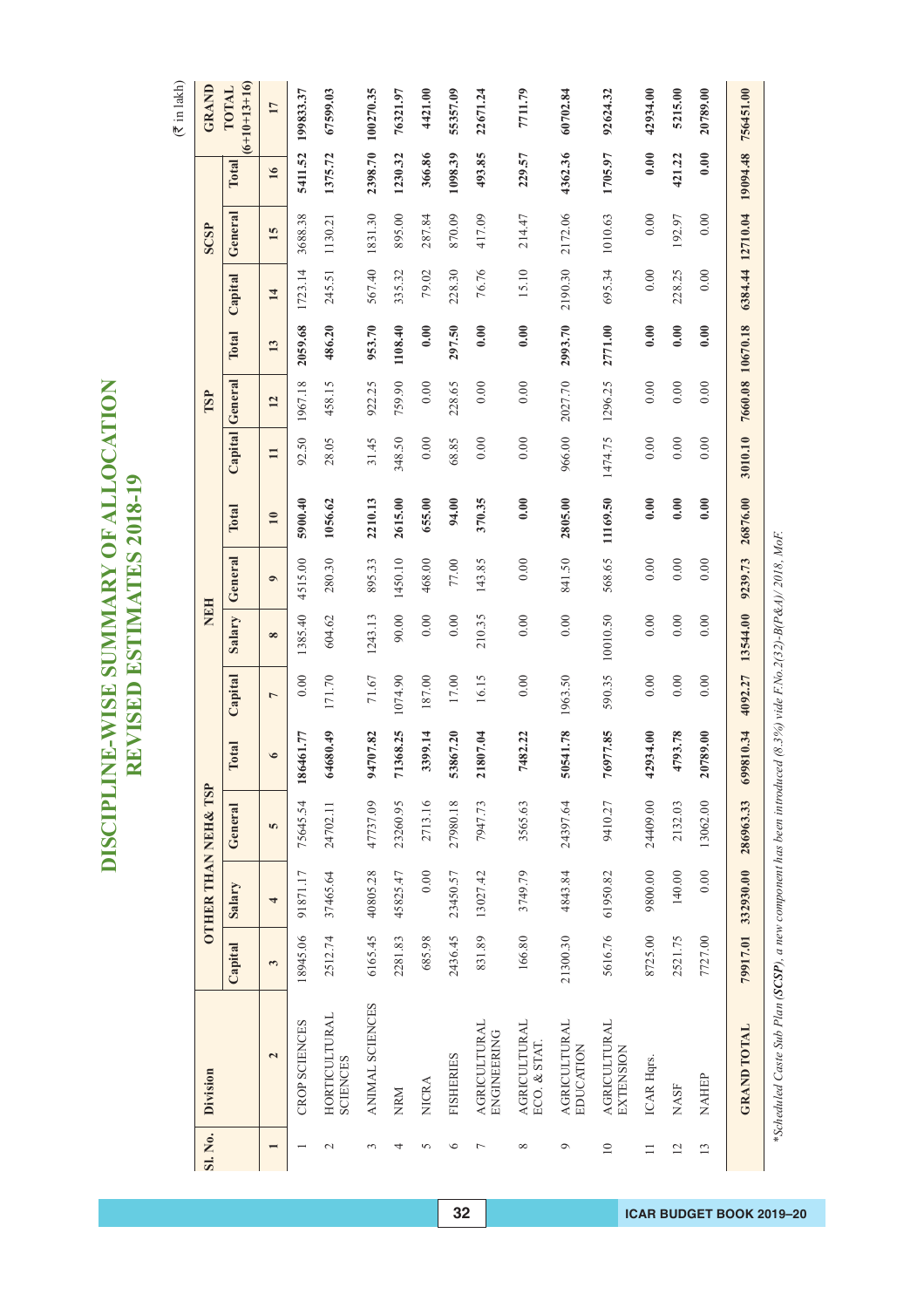| )<br>ד               | 人間になる アール           |
|----------------------|---------------------|
| ĺ<br><b>LIN ADIO</b> | É                   |
| <b>ISE SUNIMAR</b>   | <b>ATES 2019-20</b> |
| ś                    |                     |
| F                    | <b>GET EST</b>      |

| Division                                                                        |  | <b>OTHER THAN NEH &amp; TSP</b> |           |                | NEH      |           |               |              | TSP              |         |         | SCSP             |               | <b>GRAND</b>            |
|---------------------------------------------------------------------------------|--|---------------------------------|-----------|----------------|----------|-----------|---------------|--------------|------------------|---------|---------|------------------|---------------|-------------------------|
| General<br>Salary<br>Capital                                                    |  |                                 | Total     | Capital        | Salary   | General   | Total         | Capital      | General          | Total   | Capital | General          | Total         | $(6+10+13+16)$<br>TOTAL |
| S<br>4<br>3<br>$\overline{\mathbf{c}}$                                          |  |                                 | $\circ$   | $\overline{ }$ | $\infty$ | $\bullet$ | $\mathbf{10}$ | $\mathbf{H}$ | 12               | 13      | 14      | 15               | $\frac{1}{6}$ | $\overline{17}$         |
| 72643.18<br>89877.61<br>20388.50<br><b>CROP SCIENCES</b>                        |  |                                 | 182909.29 | 0.00           | 2333.22  | 4859.00   | 7192.22       | 99.55        | 2117.06          | 2216.61 | 1854.42 | 3968.31          | 5822.73       | 198140.85               |
| 22399.07<br>35739.26<br>2704.89<br>HORTICULTURAL<br><b>SCIENCES</b>             |  |                                 | 60843.22  | 184.83         | 738.58   | 302.17    | 1225.58       | 30.20        | 493.19           | 523.39  | 264.29  | 1215.89          | 1480.18       | 64072.37                |
| 92218.52<br>45287.40<br>40297.18<br>6633.94<br>ANIMAL SCIENCES                  |  |                                 |           | 78.28          | 1408.50  | 964.72    | 2451.50       | 33.84        | 992.34           | 1026.18 | 610.60  | 1970.48          | 2581.08       | 98277.28                |
| 19847.91<br>43865.13<br>2455.24<br>NRM                                          |  |                                 | 6168.28   | 1156.05        | 105.00   | 1559.95   | 2821.00       | 374.99       | 817.65           | 1192.64 | 360.81  | 962.93           | 1323.74       | 71505.66                |
| 2919.14<br>0.00<br>738.12<br>NICRA                                              |  |                                 | 3657.26   | 201.21         | 0.00     | 502.79    | 704.00        | 0.00         | 0.00             | 0.00    | 85.02   | 309.72           | 394.74        | 4756.00                 |
| 53635.43<br>28049.50<br>22964.31<br>2621.62<br><b>FISHERIES</b>                 |  |                                 |           | 18.29          | 0.00     | 82.71     | 101.00        | 74.08        | 246.03           | 320.11  | 245.65  | 936.22           | 1181.87       | 55238.41                |
| 22251.08<br>7901.57<br>13454.39<br>895.12<br><b>AGRICULTURAL</b><br>ENGINEERING |  |                                 |           | 17.38          | 312.31   | 154.62    | 484.31        | 0.00         | 0.00             | 0.00    | 82.59   | 448.79           | 531.38        | 23266.77                |
| 7295.44<br>3422.11<br>3693.85<br>179.48<br><b>AGRICULTURAL</b><br>ECO. & STAT.  |  |                                 |           | 0.00           | 0.00     | 0.00      | 0.00          | 0.00         | 0.00             | 0.00    | 16.25   | 230.77           | 247.02        | 7542.46                 |
| 25974.05<br>4738.39<br>22904.09<br><b>AGRICULTURAL</b><br>EDUCATION             |  |                                 | 53616.53  | 2111.34        | 0.00     | 904.66    | 3016.00       | 1005.40      | 2213.71          | 3219.11 | 2355.21 | 2338.54          | 4693.75       | 64545.39                |
| 10121.10<br>65745.64<br>6046.28<br><b>AGRICULTURAL</b><br>EXTENSION             |  |                                 | 81913.02  | 635.93         | 10807.39 | 612.07    | 12055.39      | 1587.53      | 1395.38          | 2982.91 | 748.51  | 1087.00          | 1835.51       | 98786.83                |
| 26950.74<br>7859.24<br>7850.00<br>ICAR Hqrs.                                    |  |                                 | 2659.98   | 0.00           | 0.00     | 0.00      | 0.00          | 0.00         | 0.00             | 0.00    | 0.00    | 0.00             | 0.00          | 42659.98                |
| 5166.85<br>2294.36<br>160.00<br>2712.49<br><b>NASF</b>                          |  |                                 |           | 0.00           | 0.00     | 0.00      | 0.00          | 0.00         | 0.00             | 0.00    | 245.51  | 207.64           | 453.15        | 5620.00                 |
| 22368.00<br>15868.00<br>0.00<br>6500.00<br>NAHEP (EAP)                          |  |                                 |           | 0.00           | 0.00     | 0.00      | 0.00          | 0.00         | 0.00             | 0.00    | 0.00    | 0.00             | 0.00          | 22368.00                |
| 694702.90<br>283678.13<br>82629.77 328395.00<br><b>GRAND TOTAL</b>              |  |                                 |           | 4403.31        | 15705.00 | 9942.69   | 30051.00      | 3205.59      | 8275.36 11480.95 |         |         | 6868.86 13676.29 | 20545.15      | 756780.00               |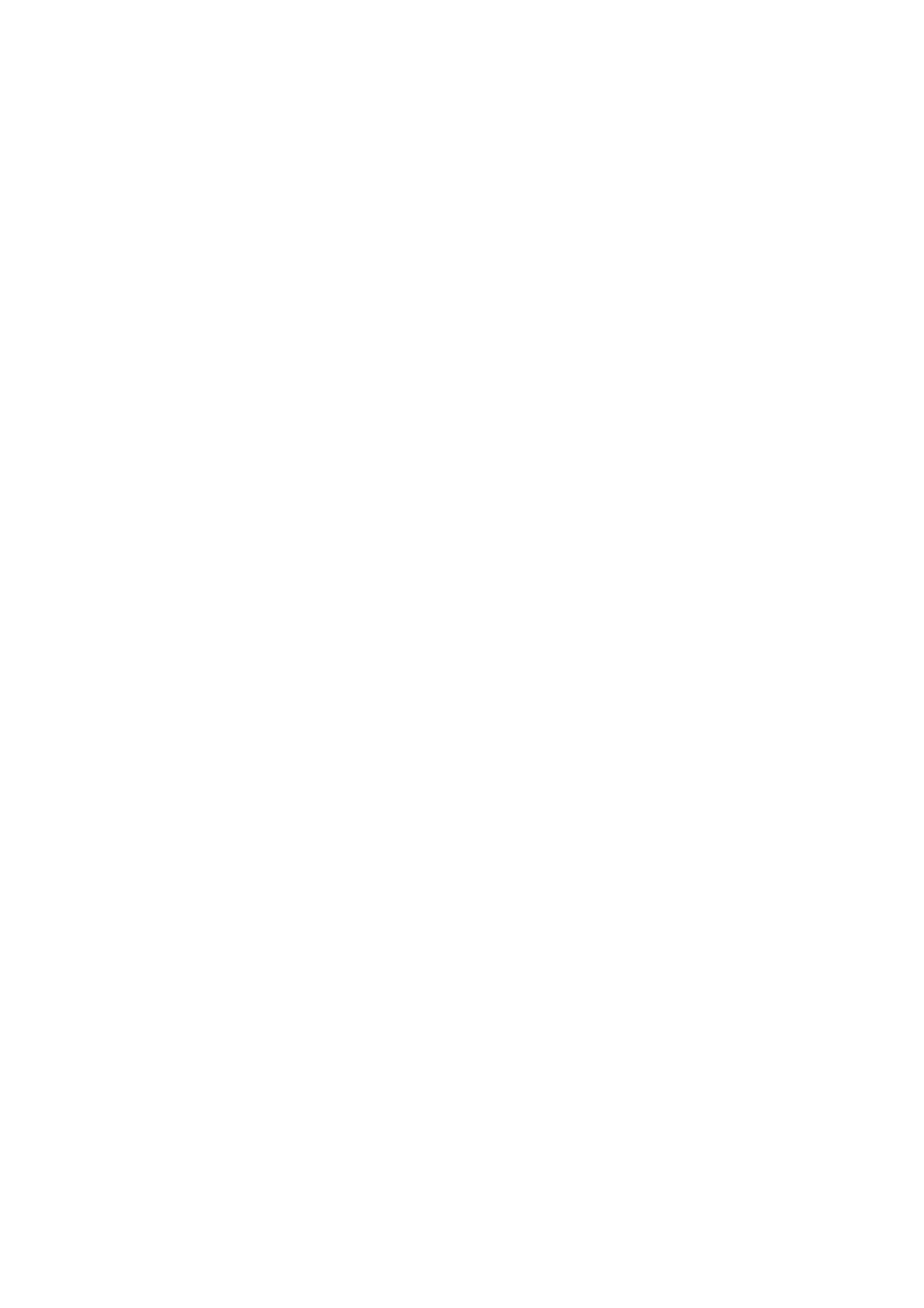### PART-III (B) **INSTITUTE-WISE ABSTRACT OF ACTUALS (2017–18) AND ALLOCATION (2018–19 & 2019–20)**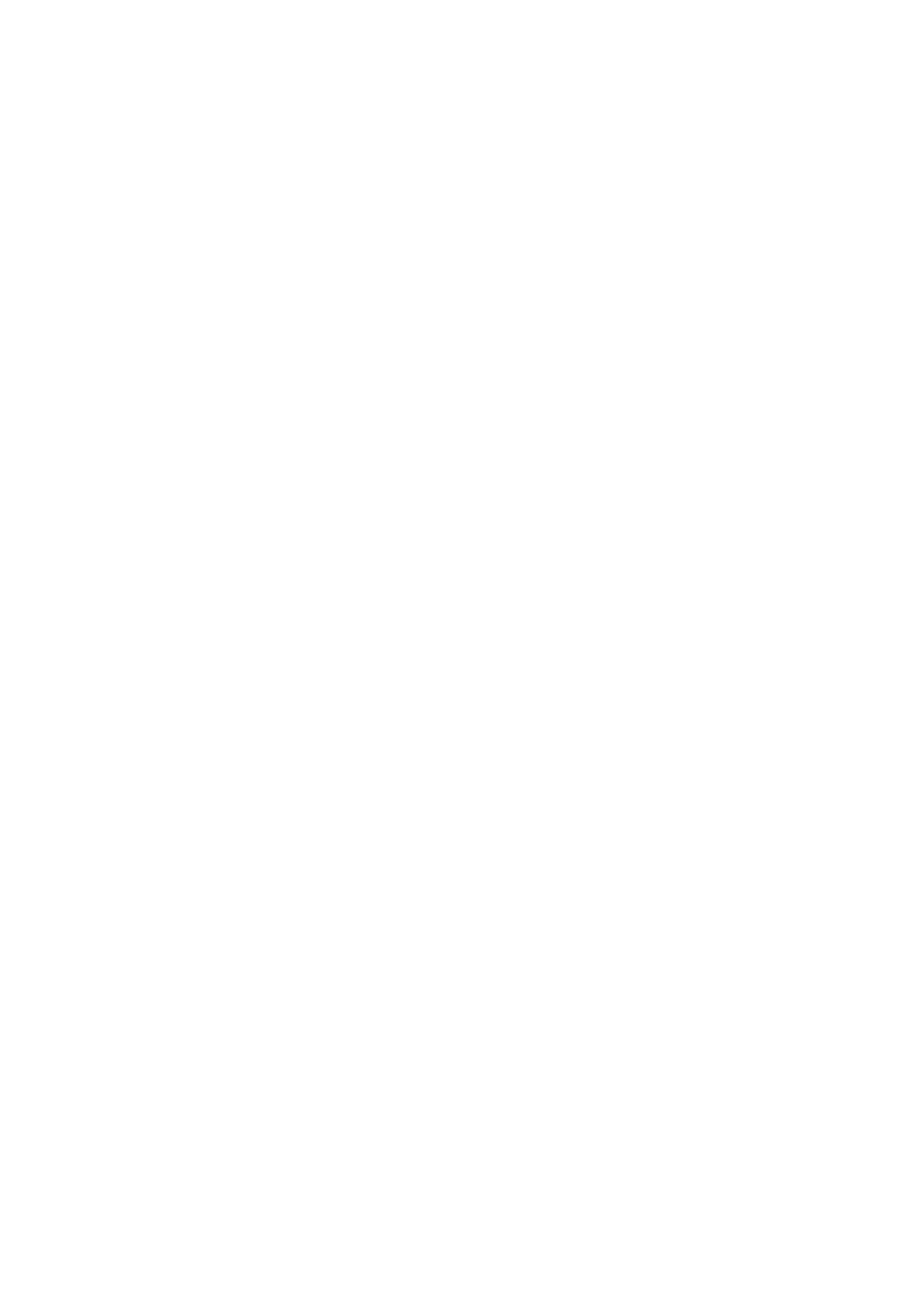|                         |                                                        |                   |                   | $(\bar{\bar{\mathbf{x}}}$ in lakh) |
|-------------------------|--------------------------------------------------------|-------------------|-------------------|------------------------------------|
| <b>Actuals 2017-18*</b> | <b>Name of Institute</b>                               | <b>BE 2018-19</b> | <b>RE 2018-19</b> | <b>BE 2019-20</b>                  |
|                         | <b>CROP SCIENCES</b>                                   |                   |                   |                                    |
| 5866.20                 | CICR, NAGPUR                                           | 6553.91           | 6814.32           | 6300.95                            |
| 3367.51                 | CRIJAF, BARRACKPORE                                    | 3570.35           | 3784.31           | 3601.01                            |
| 10485.44                | NRRI (CRRI), CUTTACK                                   | 12281.11          | 12473.30          | 12886.41                           |
| 5616.21                 | CTRI, RAJAHMUNDRY                                      | 5648.90           | 5724.15           | 5998.63                            |
| 55419.27                | IARI, NEW DELHI                                        | 68513.47          | 67020.53          | 68696.71                           |
| 5186.13                 | IGFRI, JHANSI                                          | 5442.95           | 6290.14           | 5709.08                            |
| 6494.37                 | <b>IIPR, KANPUR</b>                                    | 8517.64           | 8522.63           | 8542.81                            |
| 6224.25                 | <b>IISR, LUCKNOW</b>                                   | 8854.74           | 10323.80          | 8882.96                            |
| 1246.91                 | NBAIM, MAU                                             | 1422.40           | 1346.99           | 1580.55                            |
| 11272.38                | NBPGR, NEW DELHI                                       | 11808.56          | 12611.42          | 12310.65                           |
| 3723.34                 | SBI, COIMBATORE                                        | 4695.20           | 4496.23           | 5377.82                            |
| 2115.96                 | <b>VPKAS, ALMORA</b>                                   | 2487.77           | 2954.74           | 3165.23                            |
| 1931.72                 | NRCIPM (NCIPM), PUSA                                   | 2901.68           | 2599.31           | 2554.99                            |
| 2392.40                 | DTE. ON GROUNDNUT, JUNAGADH                            | 3047.44           | 2749.88           | 2871.09                            |
| 1971.81                 | NIPB (NRCPB)., N.D.                                    | 2182.00           | 2133.74           | 2105.08                            |
| 2757.49                 | DTE ON R & M, BHARATPUR                                | 2808.79           | 2406.45           | 2450.53                            |
| 4382.06                 | IIMR(DTE. OF SORGHUM RES.) HYD.                        | 5116.73           | 5666.50           | 5381.95                            |
| 2322.48                 | <b>IISR (DSR), INDORE</b>                              | 3303.18           | 3103.56           | 2558.61                            |
| 2018.99                 | NBAIR (PDBC), BANGALORE                                | 2640.46           | 2625.95           | 2368.31                            |
| 3137.63                 | IIMR (DMR), LUDHIANA                                   | 3901.64           | 4824.17           | 4167.91                            |
| 6070.21                 | IIOR (DOR), HYDERABAD                                  | 6897.08           | 6964.36           | 7005.48                            |
| 5807.28                 | <b>IIRR (DRR), HYDERABAD</b>                           | 7858.54           | 8804.50           | 8782.42                            |
| 5133.19                 | IIWBR (DWR), KARNAL                                    | 5468.58           | 5291.45           | 5343.90                            |
| 2876.15                 | IISS (DSR), Maunath Bhanjan                            | 3943.04           | 4142.89           | 4207.20                            |
| 2380.51                 | NIBSM, RAIPUR                                          | 2358.80           | 2512.91           | 2455.90                            |
| 447.64                  | <b>IIAB, RANCHI</b>                                    | 1463.80           | 3065.73           | 2247.18                            |
|                         | CAZRI, JODHPUR<br>(AINP on Vertebrate Pest Management) | 594.24            | 579.41            | 587.49                             |
| 160647.53               | <b>TOTAL: CROP SCIENCES</b>                            | 194283.00         | 199833.37         | 198140.85                          |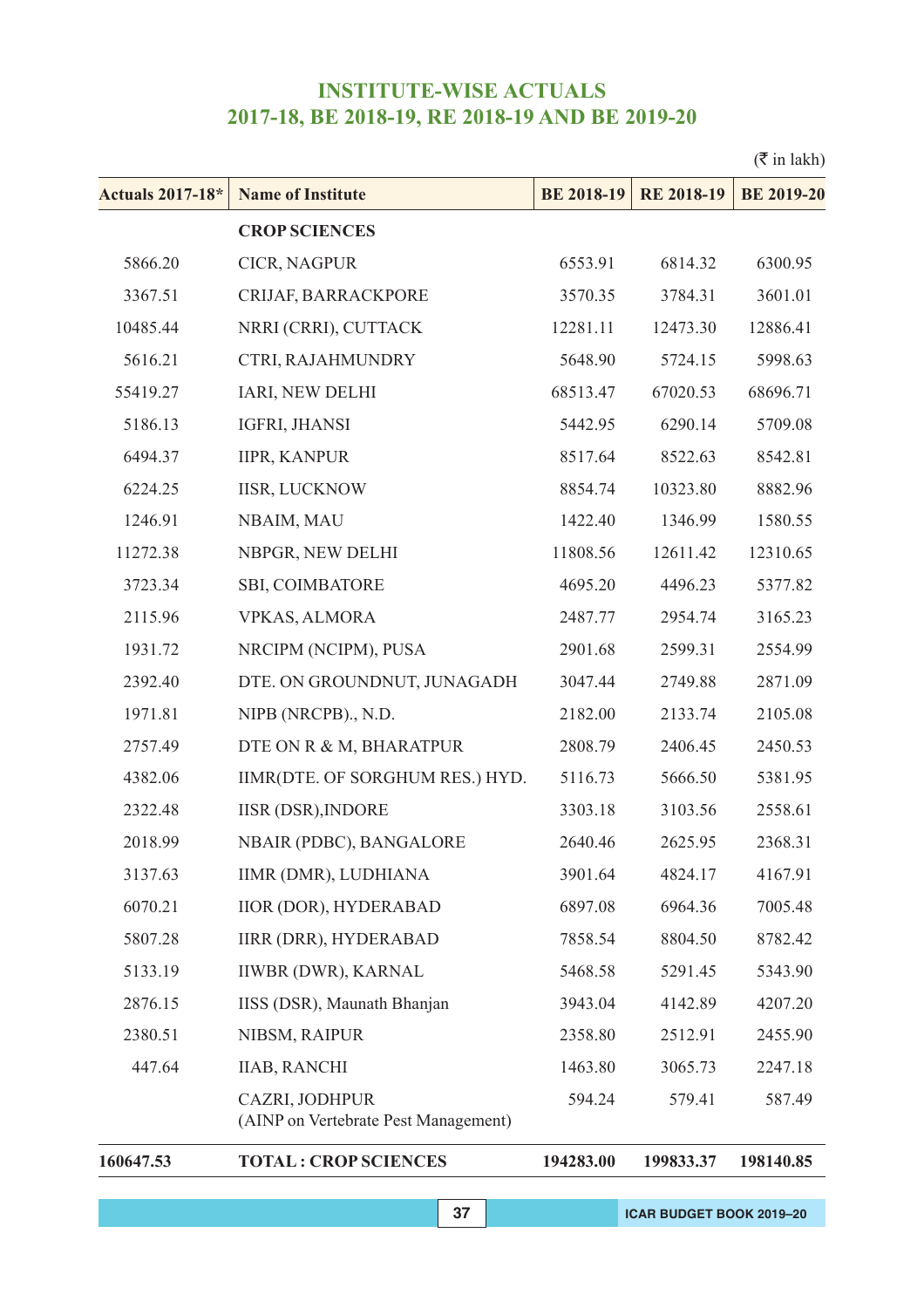|                         |                                         |                   |                   | $(\bar{\bar{\mathbf{\tau}}}$ in lakh) |
|-------------------------|-----------------------------------------|-------------------|-------------------|---------------------------------------|
| <b>Actuals 2017-18*</b> | <b>Name of Institute</b>                | <b>BE 2018-19</b> | <b>RE 2018-19</b> | <b>BE 2019-20</b>                     |
|                         | <b>HORTICULTURAL SCIENCES</b>           |                   |                   |                                       |
| 2757.34                 | CIARI (CARI), PORT BLAIR                | 2395.80           | 2701.58           | 2597.50                               |
| 2561.49                 | CIAH, BIKANER                           | 2919.00           | 2652.56           | 2728.41                               |
| 2611.77                 | CISH, LUCKNOW                           | 3065.88           | 2980.25           | 2578.27                               |
| 1052.88                 | CITH, SRINAGAR                          | 1172.48           | 1036.36           | 1047.30                               |
| 7991.62                 | CPCRI, KASARAGOD                        | 7889.50           | 7824.88           | 7300.22                               |
| 6985.05                 | CPRI, SIMLA                             | 6886.60           | 7832.50           | 7550.83                               |
| 2594.75                 | CTCRI, THIRUVANTHAPURAM                 | 2889.74           | 2939.00           | 2824.97                               |
| 14255.06                | <b>IIHR, BANGALORE</b>                  | 13427.15          | 15986.24          | 14241.84                              |
| 2647.87                 | <b>IISR, CALICUT</b>                    | 2715.48           | 3019.37           | 2697.03                               |
| 4178.33                 | <b>IIVR, VARANASI</b>                   | 4685.16           | 4430.95           | 4864.12                               |
| 1089.43                 | NRC BANANA, TIRUCHIRAPALLI              | 1262.48           | 1378.37           | 1093.41                               |
| 1186.72                 | DTE. OF CASHEW RES, PUTTUR              | 1559.00           | 1424.18           | 1552.69                               |
| 1385.72                 | CCRI (NRC CITRUS), NAGPUR               | 1643.10           | 1833.64           | 1743.33                               |
| 929.43                  | NRC GRAPES, PUNE                        | 1172.60           | 1070.22           | 1169.85                               |
| 1672.10                 | DTE OF MAPR, ANAND                      | 1981.00           | 1917.25           | 1840.05                               |
| 1168.82                 | DTE OF MUSHROOM RES, SOLAN              | 1449.44           | 1331.90           | 1319.11                               |
| 1095.20                 | <b>IIOPR (DTE OF OILPALM), PEDAVEGI</b> | 1351.48           | 1256.88           | 1400.97                               |
| 992.03                  | DTE ON ONION & GARLIC, PUNE             | 1256.15           | 1345.38           | 1312.29                               |
| 366.53                  | NRC ORCHIDS, SIKKIM                     | 620.48            | 611.18            | 525.66                                |
| 844.86                  | NRC SEED SPICES, AJMER                  | 966.48            | 1000.61           | 1028.45                               |
| 784.85                  | NRC LITCHI, MUZAFFARPUR                 | 599.00            | 760.13            | 657.24                                |
| 801.07                  | NRC POMEGRANATE, SHOLAPUR               | 824.00            | 843.98            | 833.43                                |
| 1184.00                 | DTE of FLORICULTURE, PUNE               | 1606.00           | 1421.62           | 1165.40                               |
| 61136.92                | <b>TOTAL: HORT. SCIENCES</b>            | 64338.00          | 67599.03          | 64072.37                              |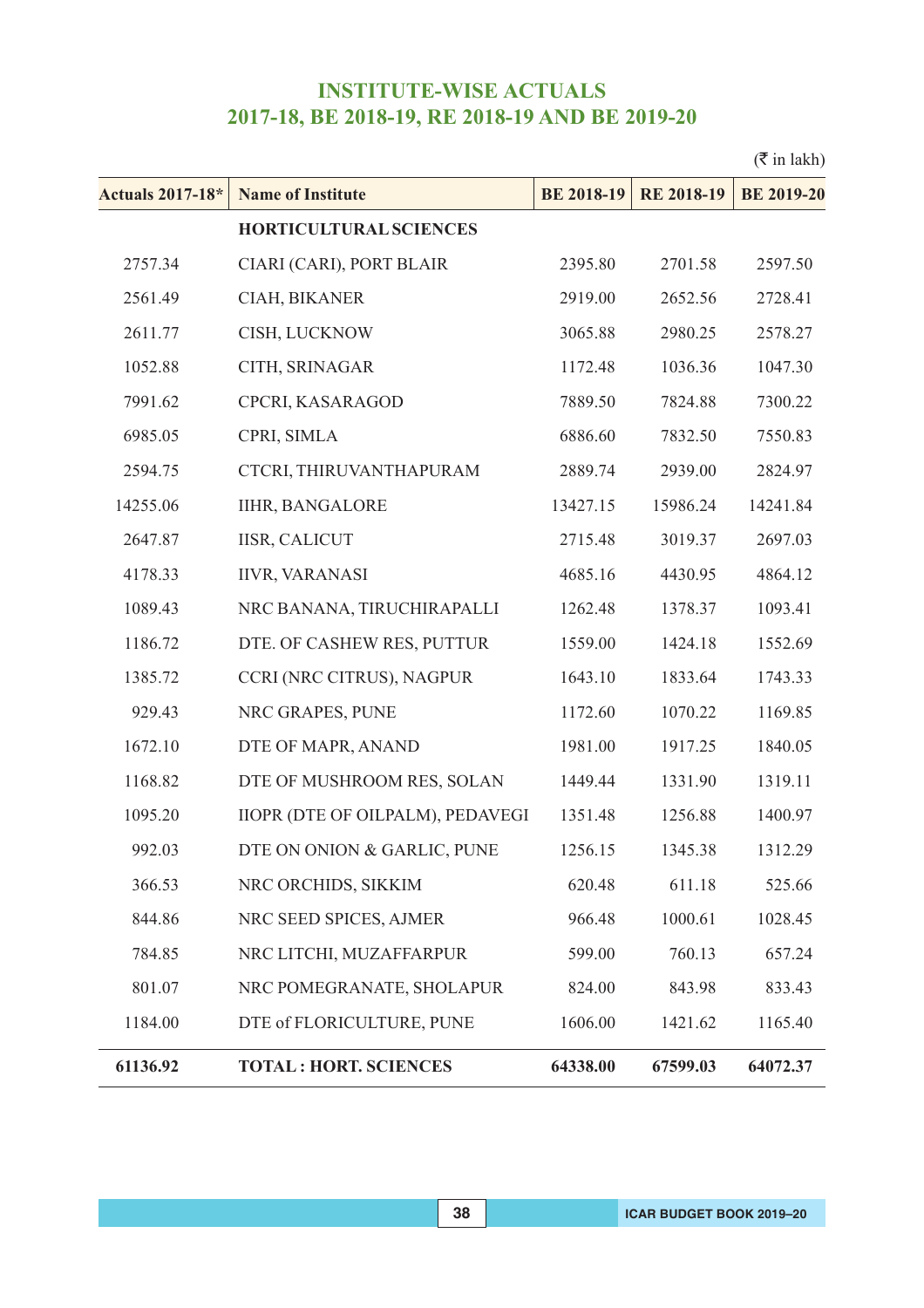|                         |                                         |                   |                   | $(\bar{\bar{\mathbf{\tau}}}$ in lakh) |
|-------------------------|-----------------------------------------|-------------------|-------------------|---------------------------------------|
| <b>Actuals 2017-18*</b> | <b>Name of Institute</b>                | <b>BE 2018-19</b> | <b>RE 2018-19</b> | <b>BE 2019-20</b>                     |
|                         | <b>ANIMAL SCIENCES</b>                  |                   |                   |                                       |
| 3474.01                 | CARI, IZATNAGAR                         | 4067.00           | 3763.97           | 3582.98                               |
| 3441.05                 | CIRB, HISSAR                            | 4490.60           | 4277.30           | 4034.40                               |
| 3724.25                 | CIRG, MAKHDOOM                          | 4628.80           | 4421.57           | 4250.74                               |
| 4378.34                 | CSWRI, AVIKANAGAR                       | 5367.90           | 5225.82           | 5284.15                               |
| 35826.20                | <b>IVRI, IZATNAGAR</b>                  | 36950.95          | 36401.10          | 35555.56                              |
| 1522.81                 | NISHAD(HSADL), BHOPAL                   | 2239.10           | 1715.01           | 1836.27                               |
| 1522.96                 | NBAGR, KARNAL                           | 1832.50           | 1790.64           | 1705.72                               |
| 23076.22                | NDRI, KARNAL                            | 22293.40          | 21770.11          | 21741.03                              |
| 2873.50                 | NIANP, BANGALORE                        | 2366.50           | 2430.33           | 2471.13                               |
| 1029.31                 | NRC CAMEL, BIKANER                      | 1619.70           | 1546.74           | 1365.93                               |
| 1880.58                 | NRC EQUINES, HISSAR                     | 2340.00           | 2235.54           | 2288.19                               |
| 847.38                  | NRC MEAT, HYDERABAD                     | 1088.00           | 1237.18           | 1014.91                               |
| 1269.87                 | NRC MITHUN, JHARNAPANI                  | 1223.45           | 1202.96           | 1034.40                               |
| 1873.82                 | NRC PIG, GHUHATI                        | 2545.00           | 2284.88           | 2073.26                               |
| 731.05                  | NRC YAK, DIRANG                         | 1125.50           | 963.29            | 1071.05                               |
| 1199.13                 | NIVEDI (PD ADMAS), BANGALORE            | 1519.00           | 1481.65           | 1449.92                               |
| 1612.14                 | CIRC (PD CATTLE), MODIPURAM             | 2064.80           | 2142.70           | 2179.21                               |
| 2198.17                 | DTE. OF FOOT&MOUTH DISEASE MUKT.3722.80 |                   | 2007.89           | 1956.34                               |
| 2429.20                 | DTE. OF POULTRY RES., HYDERABAD         | 3464.00           | 3371.62           | 3382.09                               |
| 94909.99                | <b>TOTAL: ANIMAL SCIENCES</b>           | 104949.00         | 100270.35         | 98277.28                              |
|                         | <b>NRM DIVISION</b>                     |                   |                   |                                       |
| 12066.45                | CAZRI, JODHPUR                          | 10610.00          | 11866.66          | 10917.45                              |
| 7747.37                 | CRIDA, HYDERABAD                        | 7034.00           | 6695.82           | 7567.17                               |
| 5906.04                 | IIS & WC (CS & WCR& TI), DEHRADUN       | 6116.00           | 6479.21           | 5492.77                               |
| 4483.74                 | CSSRI, KARNAL                           | 4776.00           | 4738.79           | 4754.52                               |
| 12389.99                | <b>ICAR RC NEHREGION, BARAPANI</b>      | 10006.20          | 12363.15          | 11117.25                              |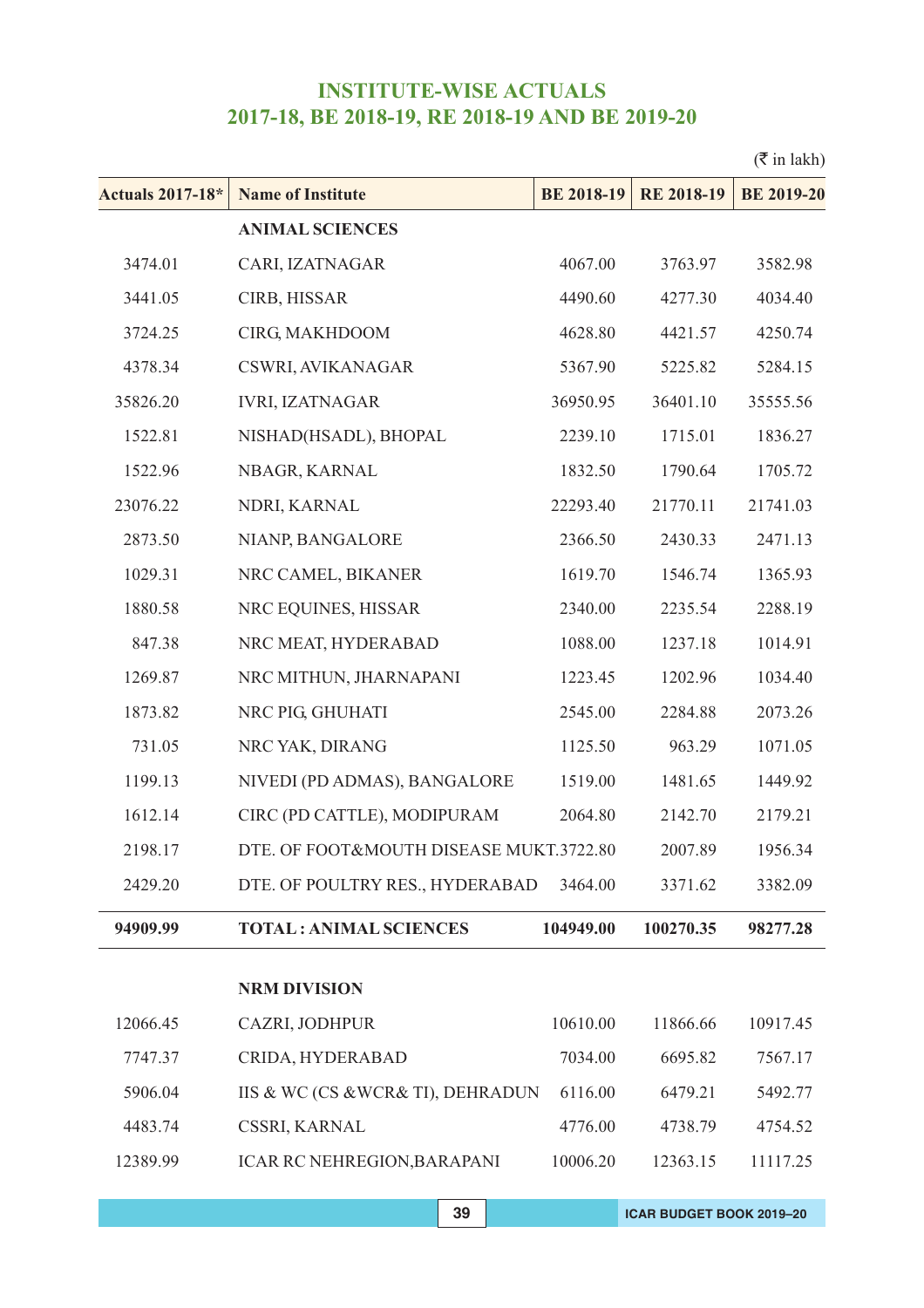|                                              |                   |                                                                   | $(\bar{\bar{\mathbf{\tau}}}$ in lakh) |
|----------------------------------------------|-------------------|-------------------------------------------------------------------|---------------------------------------|
| <b>Name of Institute</b>                     | <b>BE 2018-19</b> | <b>RE 2018-19</b>                                                 | <b>BE 2019-20</b>                     |
| ICAR RES. COM. ER, PATNA                     | 3360.00           | 3436.51                                                           | 3340.09                               |
| CCARI (ICAR RES. COMPLEX), GOA               | 1490.25           | 1350.74                                                           | 1397.46                               |
| <b>IISS, BHOPAL</b>                          | 4291.00           | 4514.71                                                           | 4290.93                               |
| NBSS&LUP, NAGPUR                             | 7580.00           | 7825.70                                                           | 7053.10                               |
|                                              | 2489.00           | 2711.96                                                           | 2724.41                               |
| <b>IIWM, BHUBANESWAR</b>                     | 3902.00           | 3894.50                                                           | 4052.56                               |
| MGIFRI, MOTIHARI                             | 1182.00           | 1345.87                                                           | 926.40                                |
|                                              | 2193.30           | 2562.23                                                           | 1790.89                               |
| IIFSR (PDCSR), MODIPURAM                     | 4559.25           | 5008.17                                                           | 4475.53                               |
| NIASM, Malegoan , Baramati                   | 1747.00           | 1527.95                                                           | 1605.13                               |
| <b>TOTAL: NRM</b>                            | 71336.00          | 76321.97                                                          | 71505.66                              |
| <b>NICRA</b>                                 | 5200.00           | 4421.00                                                           | 4756.00                               |
| <b>FISHERIES</b>                             |                   |                                                                   |                                       |
| CIBA, CHENNAI                                | 5441.00           | 5940.00                                                           | 5551.35                               |
| CIFRI, BARACKPORE                            | 9646.00           | 10383.51                                                          | 9495.00                               |
| CIFA, BHUBANESHWAR                           | 4652.40           | 4636.09                                                           | 4337.88                               |
| CIFE, MUMBAI                                 | 9390.60           | 8954.53                                                           | 9511.30                               |
| CIFT, COCHIN                                 | 4854.50           | 4983.00                                                           | 4728.49                               |
| CMFRI, COCHIN                                | 16232.00          | 16009.00                                                          | 16994.71                              |
| NBFGR, LUCKNOW                               | 3257.50           | 3063.24                                                           | 3182.08                               |
| DTE. COLD WATER FISHERIES,<br><b>BHIMTAL</b> | 1588.00           | 1387.72                                                           | 1437.60                               |
| <b>TOTAL: FISHERIES</b>                      | 55062.00          | 55357.09                                                          | 55238.41                              |
| <b>AGRICULTURAL ENGINEERING</b>              |                   |                                                                   |                                       |
| CIAE, BHOPAL                                 | 12152.12          | 10259.95                                                          | 10369.35                              |
| CIPHET, Ludhiana                             | 6007.19           | 4699.58                                                           | 4771.61                               |
| CIRCOT, MUMBAI                               | 3212.45           | 2956.40                                                           | 3140.27                               |
|                                              |                   | CARI (NRC AGROFORESTRY), JHANSI<br>DTE. OF WEED RESEARCH, JABAPUR |                                       |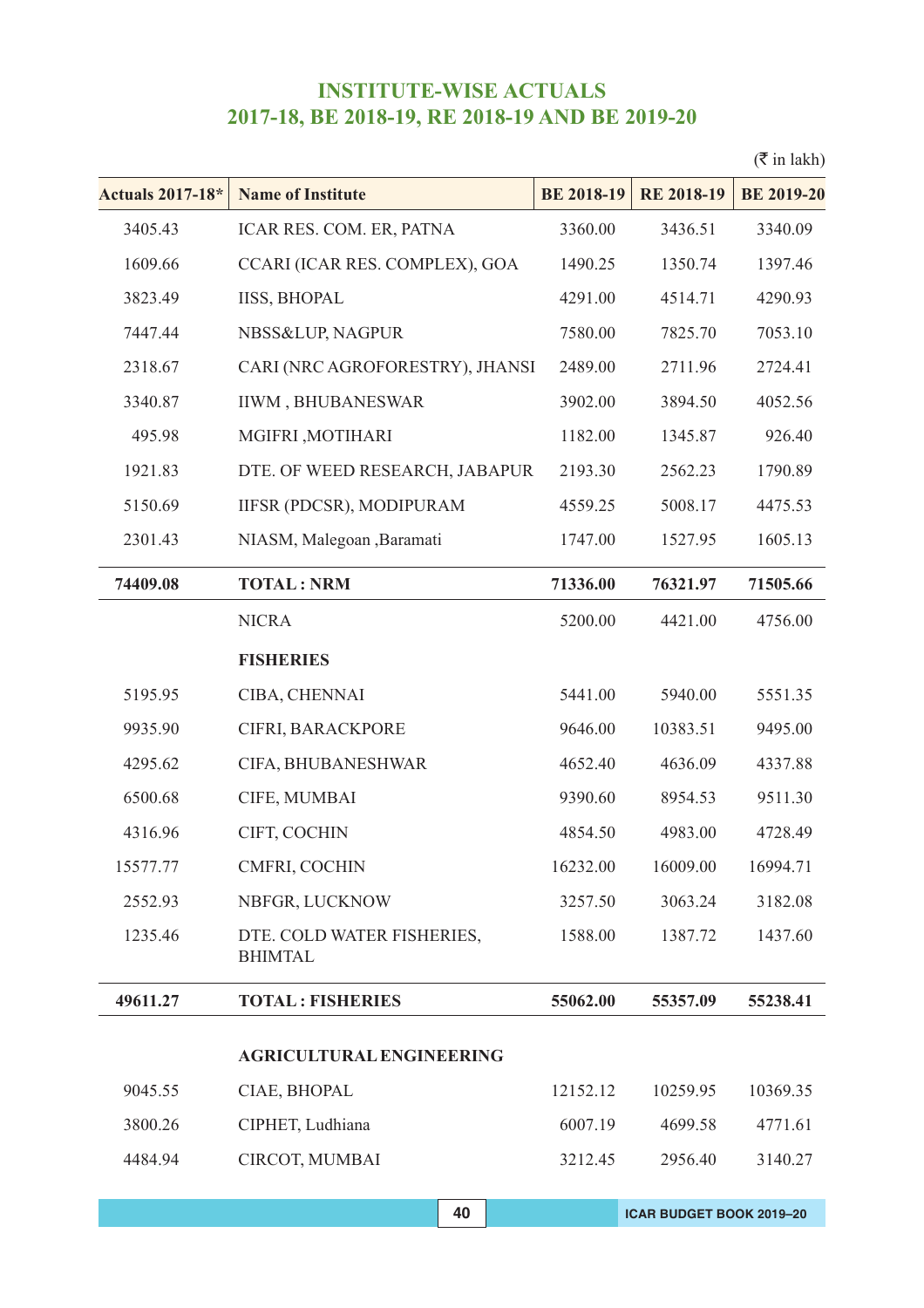|                         |                                       |                   |                   | $(\bar{\bar{\mathbf{x}}}$ in lakh) |
|-------------------------|---------------------------------------|-------------------|-------------------|------------------------------------|
| <b>Actuals 2017-18*</b> | <b>Name of Institute</b>              | <b>BE 2018-19</b> | <b>RE 2018-19</b> | <b>BE 2019-20</b>                  |
| 1969.39                 | <b>IINRG, RANCHI</b>                  | 2710.59           | 2444.44           | 2666.50                            |
| 2186.19                 | NINFET, KOLKATA                       | 2016.65           | 2310.87           | 2319.04                            |
| 21486.33                | <b>TOTAL: AGRIL. ENGINEERING</b>      | 26099.00          | 22671.24          | 23266.77                           |
|                         | <b>AGRIL. ECO. &amp; STAT.</b>        |                   |                   |                                    |
| 6011.09                 | IASRI, NEW DELHI                      | 6376.80           | 6526.00           | 6310.32                            |
| 1020.99                 | NIAE & PR (NCAE&PR), NEW DELHI        | 1061.20           | 1185.79           | 1232.14                            |
| 7032.08                 | TOTAL: AGRIL. ECO. & STAT.            | 7438.00           | 7711.79           | 7542.46                            |
|                         | <b>AGRIL. EDUCATION</b>               |                   |                   |                                    |
| 7019.07                 | NAARM, HYDERABAD                      | 9669.00           | 9014.30           | 9314.81                            |
| 43304.42                | AG. EDUCATION DIVISION                | 62855.00          | 4179.84           | 4284.26                            |
| 2973.89                 | CENTRAL INST WOMEN IN AGRI.,<br>BHUB. | 4245.00           | 47508.70          | 50946.32                           |
| 53297.38                | <b>TOTAL: AGRIL. EDUCATION</b>        | 76769.00          | 60702.84          | 64545.39                           |
| 1639.12                 | ASRB, NEW DELHI                       | 3421.00           |                   |                                    |
| 30122.09                | ICAR HEADQUARTERS, N.D.               | 38886.50          | 42934.00          | 40639.98                           |
| 39.16                   | <b>NAIF</b>                           | 1900.00           |                   | 2020.00                            |
| 561.58                  | <b>ICAR HQRS - SERVICE SECTION</b>    | 375.50            |                   |                                    |
| 32361.95                | <b>TOTAL: ICAR Hqrs</b>               | 44583.00          | 42934.00          | 42659.98                           |
| 1422.09                 | <b>NASF</b>                           | 5215.00           | 5215.00           | 5620.00                            |
|                         | <b>AGRIL. EXTENSION</b>               |                   |                   |                                    |
| 4682.69                 | DKMA, New Delhi                       | 1107.00           | 1107.00           | 1006.26                            |
| 9147.74                 | ATARI ZONE-I, Ludhiana                | 9574.86           | 9464.86           | 9902.14                            |
| 6991.11                 | ATARI ZONE-II, Jodhpur                | 8517.27           | 8542.59           | 8684.37                            |
| 8433.27                 | ATARI ZONE-III, Kanpur                | 10273.86          | 10292.21          | 11262.15                           |
| 6464.93                 | ATARI ZONE-IV, Patna                  | 8166.92           | 6538.02           | 6940.80                            |
| 5908.23                 | ATARI ZONE-V, Kolkata                 | 6630.80           | 7223.61           | 8330.75                            |
| 4465.51                 | ATARI ZONE-VI, Guwahati               | 6527.59           | 7600.83           | 6767.26                            |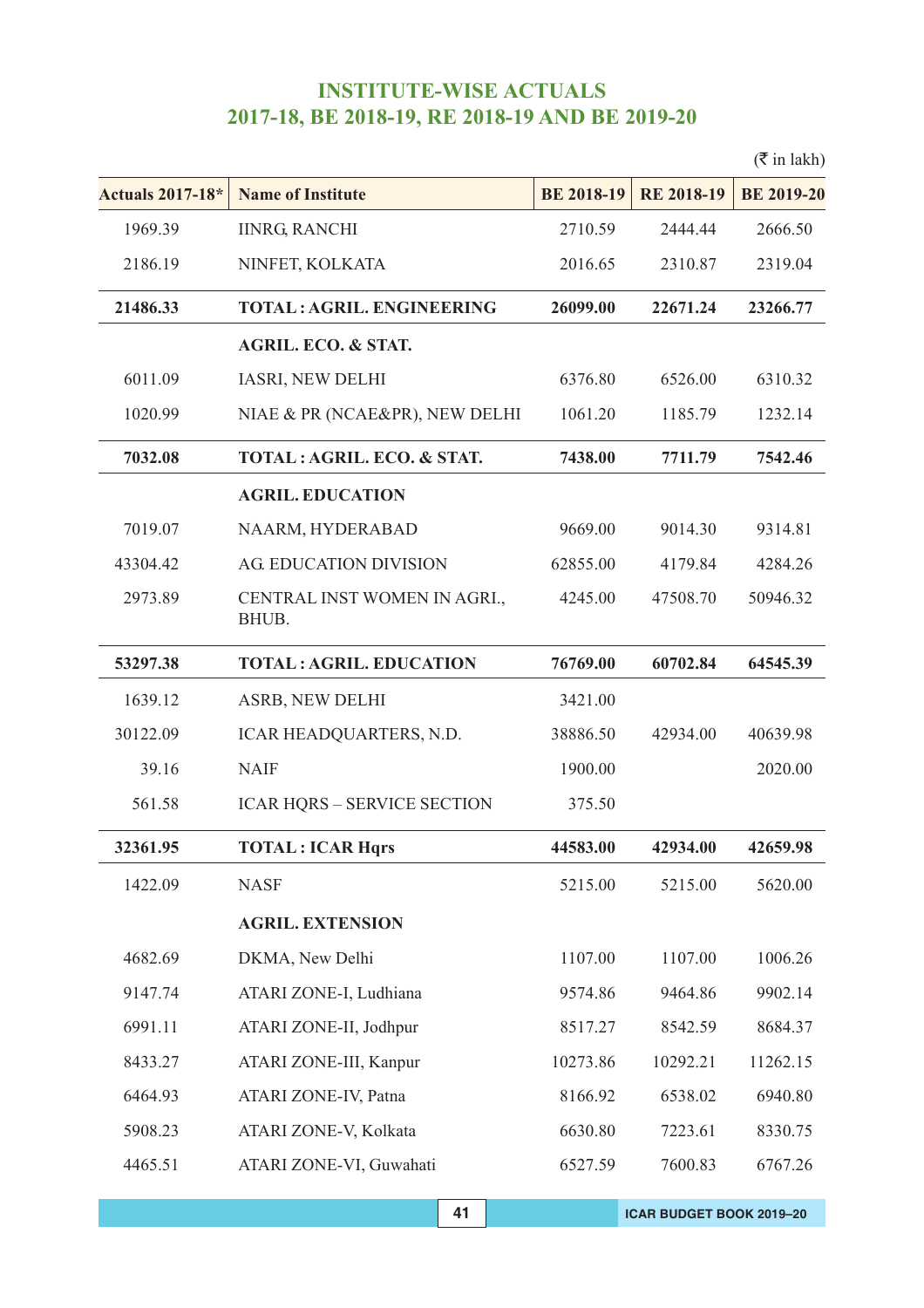|                               |                   |                   | $(\bar{\bar{\mathbf{x}}}$ in lakh) |
|-------------------------------|-------------------|-------------------|------------------------------------|
| <b>Name of Institute</b>      | <b>BE 2018-19</b> | <b>RE 2018-19</b> | <b>BE 2019-20</b>                  |
| ATARI ZONE-VII, Barapani      | 5932.74           | 7033.81           | 7310.73                            |
| ATARI ZONE-VIII, Pune         | 10798.46          | 9358.46           | 10058.33                           |
| ATARI ZONE-IX, Jabalpur       | 8215.63           | 8100.75           | 7973.46                            |
| ATARI ZONE-X, Hyderabad       | 9336.16           | 8511.28           | 10419.29                           |
| ATARI ZONE-XI, Bengalore      | 6240.35           | 6145.06           | 6977.29                            |
| <b>FARMER FIRST</b>           | 1400.00           | 1400.00           | 1050.00                            |
| <b>ARYA</b>                   | 2323.36           | 1270.84           | 1809.00                            |
| <b>AGRI. EXTENSION</b>        | 45.00             | 5.00              | 50.00                              |
| NETWORK PROJECT               | 150.00            | 15.00             | 145.00                             |
| <b>DISASTER MGMT.</b>         | 113.00            | 15.00             | 100.00                             |
| <b>TOTAL AGRIL. EXTENSION</b> | 95353.00          | 92624.32          | 98786.83                           |
| <b>NAHEP</b>                  | 789.00            | 15527.00          |                                    |
| <b>NAHEP</b> (EAP)            |                   | 5262.00           | 22368.00                           |
| <b>TOTAL NAHEP</b>            | 789.00            | 20789.00          | 22368.00                           |
| <b>GRAND TOTAL</b>            | 751414.00         | 756451.00         | 756780.00                          |
|                               |                   |                   |                                    |

*\*\*Actual 2017-18 excludes IRG-Source Sh.9B of Annual Accounts 2017-18.*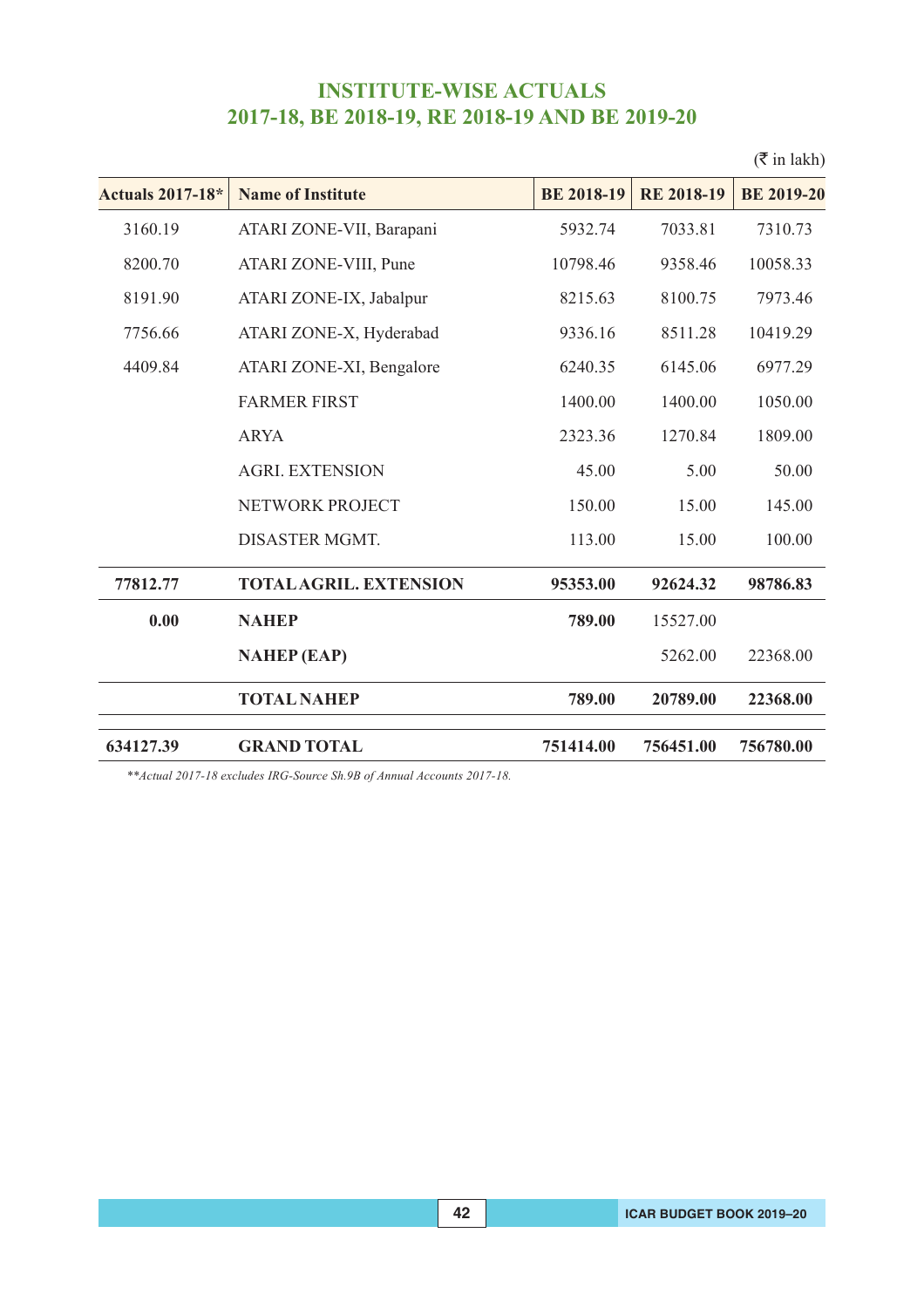### PART-IV **INSTITUTE-WISE ACTUAL EXPENDITURE 2017–2018, 2018–19**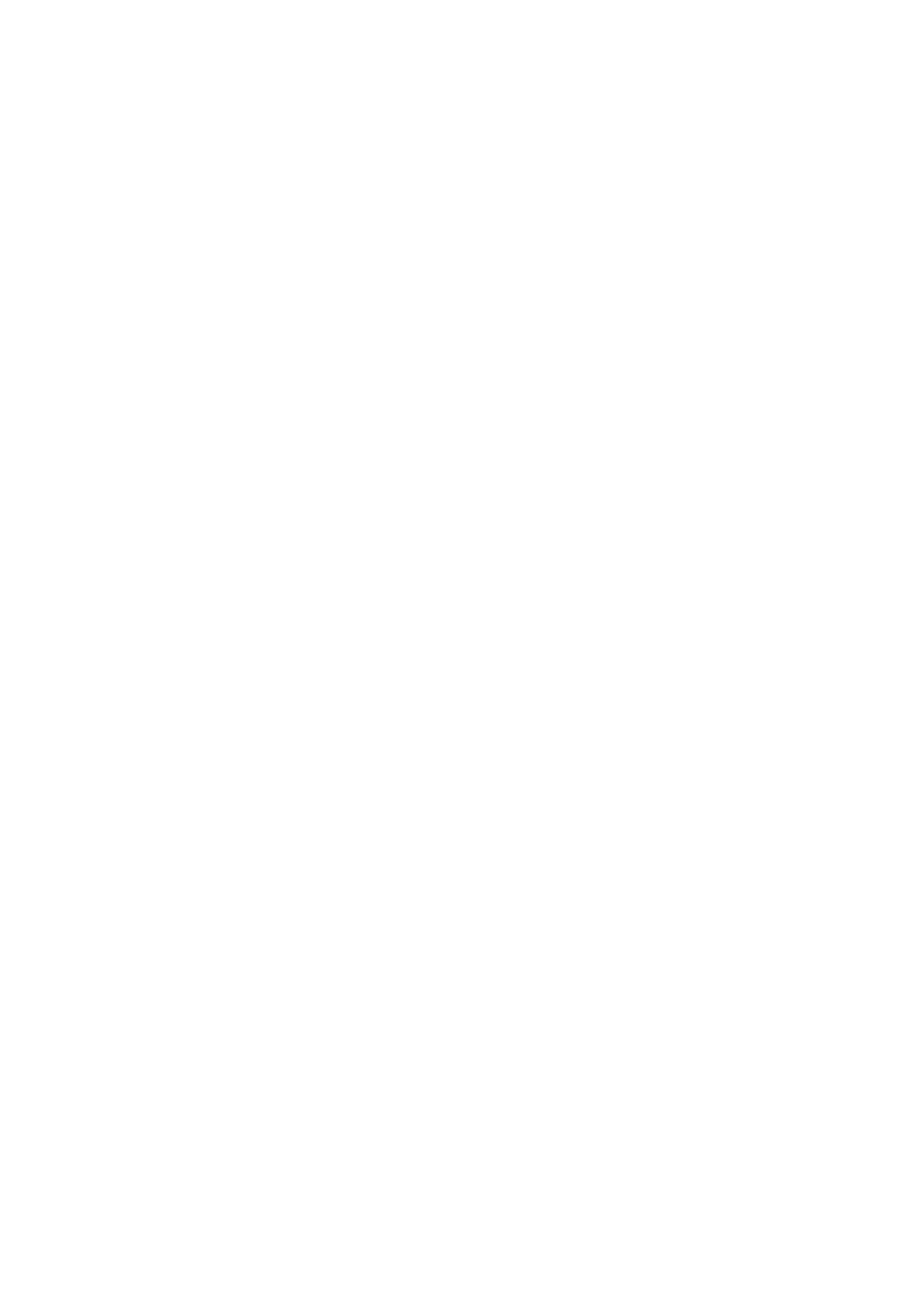$(\bar{\bar{\tau}}$  in lakh)

| S.No.          | <b>Name of Institute</b>                                  | <b>Capital</b> | <b>Revenue</b> | Loans &<br><b>Advance</b> | <b>Grand Total</b> |
|----------------|-----------------------------------------------------------|----------------|----------------|---------------------------|--------------------|
|                | (A) CROP SCIENCES                                         |                |                |                           |                    |
| $\mathbf{1}$   | CICR, NAGPUR                                              | 83.91          | 5782.29        | 2.21                      | 5868.41            |
| $\overline{2}$ | CRIJAF, BARRACKPORE                                       | 39.88          | 3327.63        | 8.50                      | 3376.01            |
| $\mathfrak{Z}$ | NRRI(CRRI), CUTTACK                                       | 1621.78        | 8863.66        | 0.00                      | 10485.44           |
| $\overline{4}$ | CTRI, RAJAHMUNDRY                                         | 25.46          | 5590.75        | 4.16                      | 5620.37            |
| 5              | IARI, NEW DELHI                                           | 2418.85        | 53000.42       | 22.46                     | 55441.73           |
| 6              | IGFRI, JHANSI                                             | 33.42          | 5152.71        | 0.00                      | 5186.13            |
| $\tau$         | <b>IIPR, KANPUR</b>                                       | 81.45          | 6412.92        | 0.00                      | 6494.37            |
| $8\,$          | <b>IISR, LUCKNOW</b>                                      | 129.00         | 6095.25        | 19.99                     | 6244.24            |
| 9              | NBAIM, MAU                                                | 202.85         | 1044.06        | 0.00                      | 1246.91            |
| 10             | NBPGR, NEW DELHI                                          | 1959.32        | 9313.07        | 1.50                      | 11273.89           |
| 11             | <b>SBI, COIMBATORE</b>                                    | 123.50         | 3599.84        | 5.00                      | 3728.34            |
| 12             | <b>VPKAS, ALMORA</b>                                      | 67.33          | 2048.63        | 3.75                      | 2119.71            |
| 13             | Dte. OF GROUNDNUT RESEARCH,<br><b>JUNAGADH</b>            | 111.89         | 2280.51        | 0.92                      | 2393.32            |
| 14             | Dte. OF RAPESEED & MUSTARD<br>RESEARCH, BHARATPUR         | 176.60         | 2580.89        | 3.00                      | 2760.49            |
| 15             | IIMR (Dte. OF SORGHUM RESEARCH),<br><b>HYDERABAD</b>      | 228.15         | 4153.91        | 3.00                      | 4385.06            |
| 16             | IISR(Dte. OF SOYBEAN RESEARCH),<br><b>INDORE</b>          | 28.82          | 2293.66        | 6.00                      | 2328.48            |
| 17             | NRC INT.PEST MANAGEMENT,<br><b>NEW DELHI</b>              | 455.00         | 1476.72        | 1.50                      | 1933.22            |
| 18             | NIPB, NEW DELHI                                           | 127.78         | 1844.03        | 0.00                      | 1971.81            |
| 19             | NBAIR(PDBC), BANGALORE                                    | 100.44         | 1918.55        | 0.00                      | 2018.99            |
| 20             | <b>INDIAN INSTITUTE OF MAIZE</b><br>RESEARCH, LUDHIANA    | 273.71         | 2863.92        | 0.00                      | 3137.63            |
| 21             | <b>INDIAN INSTITUTE OF OILSEED</b><br>RESEARCH, HYDERABAD | 173.34         | 5896.87        | 8.00                      | 6078.21            |
| 22             | IIRR (Dte. OF RICE RESEARCH),<br><b>HYDERABAD</b>         | 3.33           | 5803.95        | 0.00                      | 5807.28            |
| 23             | INDIAN INSTITUTE OF WHEAT &<br>BARLEY RESEARCH, KARNAL    | 341.66         | 4791.53        | 8.10                      | 5141.29            |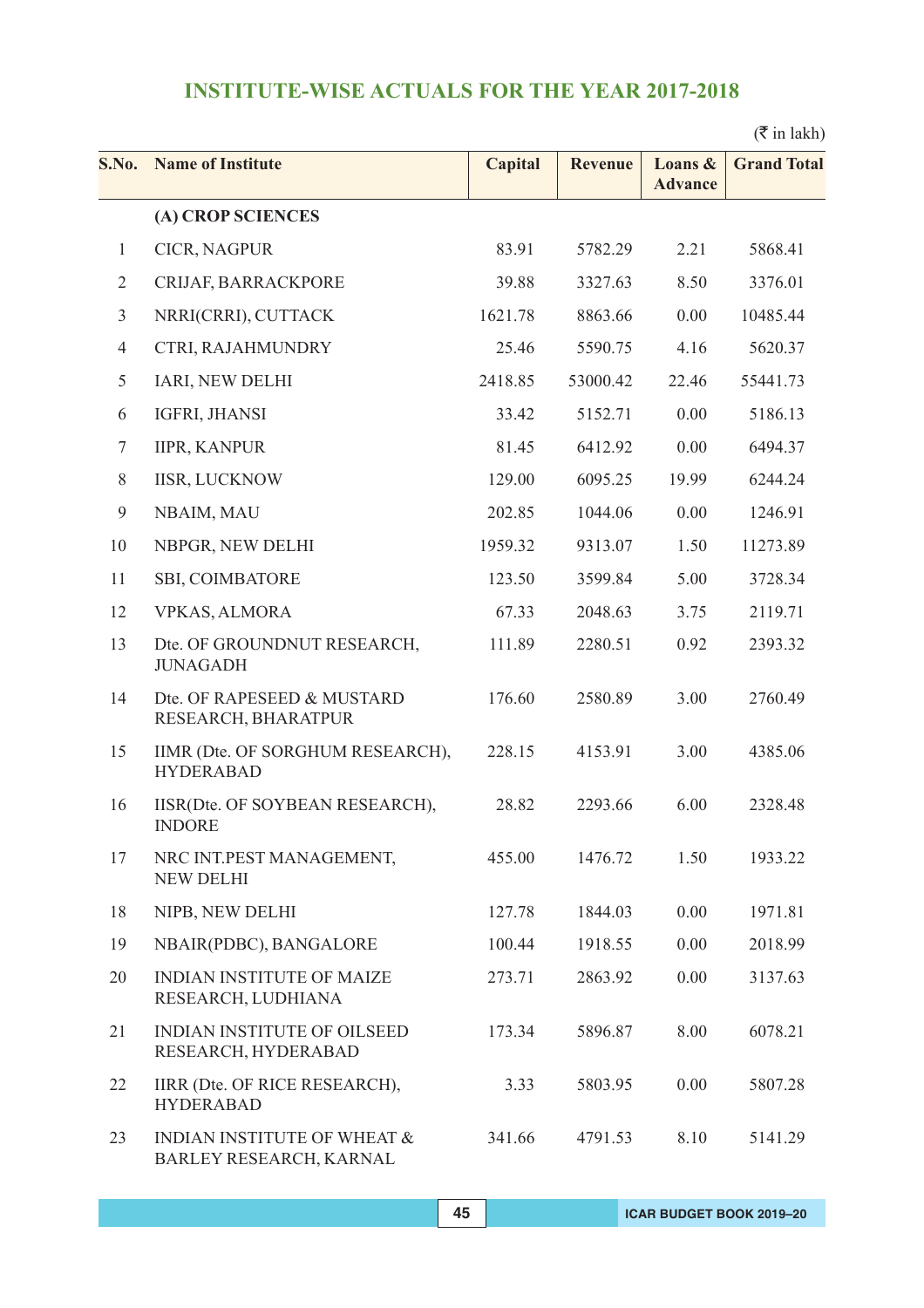|       |                                                           |                |                |                           | $(\overline{\mathfrak{k}}$ in lakh) |
|-------|-----------------------------------------------------------|----------------|----------------|---------------------------|-------------------------------------|
| S.No. | <b>Name of Institute</b>                                  | <b>Capital</b> | <b>Revenue</b> | Loans &<br><b>Advance</b> | <b>Grand Total</b>                  |
| 24    | <b>IISS, MAU</b>                                          | 30.00          | 2846.15        | 0.00                      | 2876.15                             |
| 25    | <b>IIAB, RANCHI</b>                                       | 96.03          | 351.60         | 0.00                      | 447.63                              |
| 26    | NIBSM, RAIPUR                                             | 1884.53        | 495.98         | 0.00                      | 2380.51                             |
|       | <b>TOTAL: CROP SCIENCES</b>                               | 10818.03       | 149829.50      | 98.09                     | 160745.62                           |
|       | (B) HORTICULTURAL SCIENCES                                |                |                |                           |                                     |
| 27    | CIARI (CARI), PORT BLAIR                                  | 14.76          | 2742.57        | 11.44                     | 2768.77                             |
| 28    | CIAH, BIKANER                                             | 43.04          | 2518.45        | 1.40                      | 2562.89                             |
| 29    | CISH, LUCKNOW                                             | 9.59           | 2602.18        | 0.50                      | 2612.27                             |
| 30    | CITH, SRINAGAR                                            | 24.87          | 1028.01        | 7.00                      | 1059.88                             |
| 31    | CPCRI, KASARAGOD                                          | 28.10          | 7963.53        | 0.00                      | 7991.62                             |
| 32    | CPRI, SIMLA                                               | 31.17          | 6953.88        | 0.00                      | 6985.05                             |
| 33    | CTCRI, THIRUVANTHAPURAM                                   | 16.12          | 2578.63        | 10.00                     | 2604.75                             |
| 34    | <b>IIHR, BANGALORE</b>                                    | 199.23         | 14055.83       | 7.00                      | 14262.06                            |
| 35    | <b>IISR, CALICUT</b>                                      | 14.05          | 2633.82        | 0.80                      | 2648.67                             |
| 36    | <b>IIVR, VARANASI</b>                                     | 5.98           | 4172.35        | 0.50                      | 4178.83                             |
| 37    | NRC BANANA, TIRUCHIRAPPALLI                               | 0.00           | 1089.43        | 1.00                      | 1090.43                             |
| 38    | Dte. OF CASHEW RESEARCH, PUTTUR                           | 0.00           | 1186.72        | 0.00                      | 1186.72                             |
| 39    | CENTRAL CITRUS RESEARCH<br><b>INSTITUTE, NAGPUR</b>       | 4.55           | 1381.17        | 3.00                      | 1388.72                             |
| 40    | NRC GRAPES, PUNE                                          | 7.00           | 922.43         | 0.00                      | 929.43                              |
| 41    | Dte. OF MED. & ARO. PLANTS<br>RESEARCH, ANAND             | 5.00           | 1667.10        | 0.00                      | 1672.10                             |
| 42    | Dte. OF MUSHROOM RESEARCH,<br><b>SOLAN</b>                | 5.00           | 1163.82        | 0.00                      | 1168.82                             |
| 43    | <b>INDIAN INSTITUTE OF OIL PALM</b><br>RESEARCH, PEDAVEGI | 3.14           | 1092.06        | 0.00                      | 1095.20                             |
| 44    | Dte. OF ONION & GARLIC RESEARCH,<br><b>PUNE</b>           | 21.50          | 970.53         | 0.00                      | 992.03                              |
| 45    | NRC ORCHIDS, SIKKIM                                       | 0.00           | 366.53         | 0.00                      | 366.53                              |
| 46    | NRC SEED SPICES, AJMER                                    | 5.00           | 839.86         | 0.00                      | 844.86                              |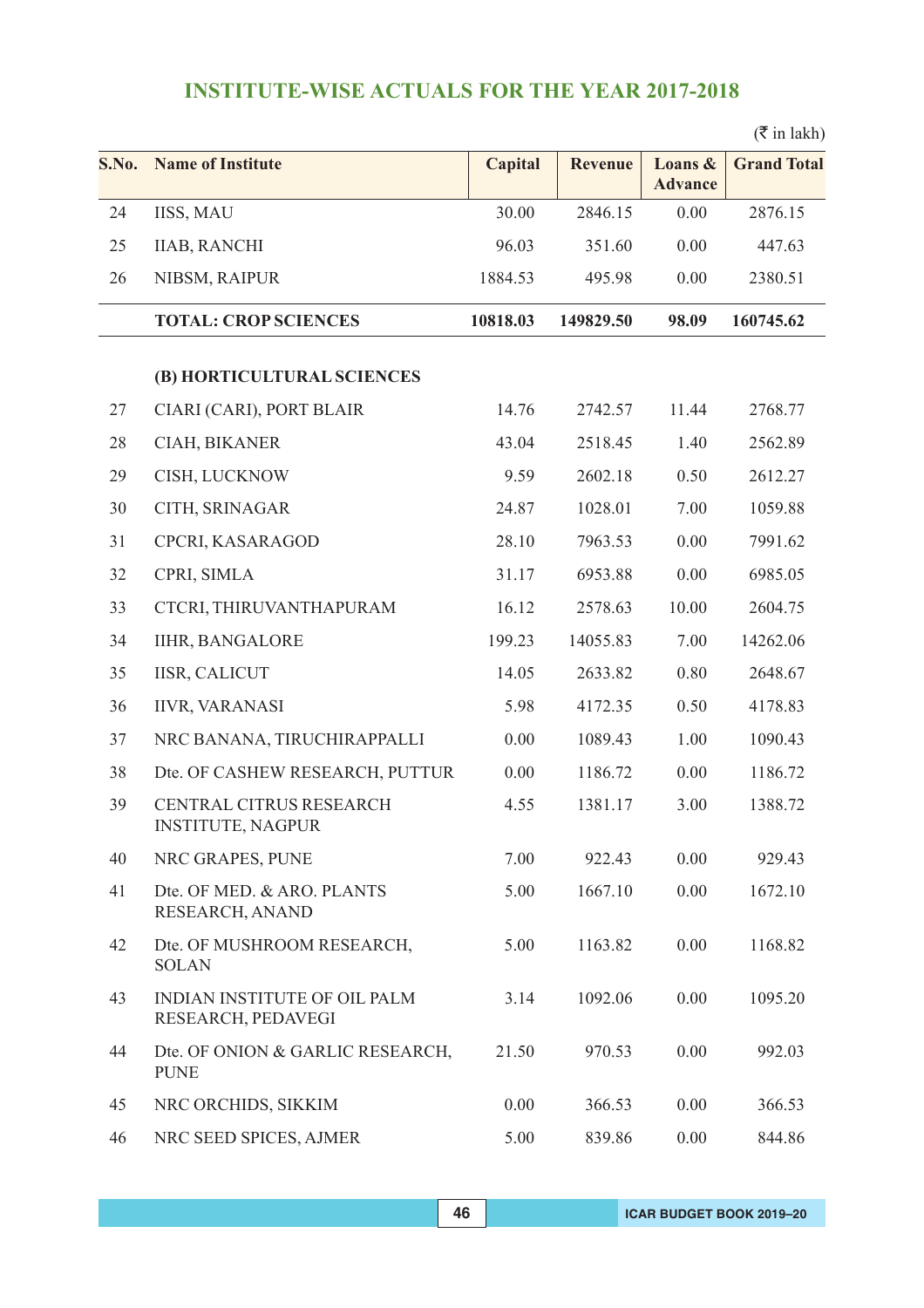|       |                                                                       |                |                |                           | $(\overline{\mathfrak{k}}$ in lakh) |
|-------|-----------------------------------------------------------------------|----------------|----------------|---------------------------|-------------------------------------|
| S.No. | <b>Name of Institute</b>                                              | <b>Capital</b> | <b>Revenue</b> | Loans &<br><b>Advance</b> | <b>Grand Total</b>                  |
| 47    | NRC LITCHI, MUZAFFARPUR                                               | 150.11         | 634.75         | 6.66                      | 791.52                              |
| 48    | NRC POMEGRANATE, SOLAPUR                                              | 9.88           | 791.18         | 2.60                      | 803.66                              |
| 49    | Dte. OF FLORICULTURE, NEW DELHI                                       | 1.93           | 1182.07        | 0.00                      | 1184.00                             |
|       | <b>TOTAL: HORTICULTURAL SCIENCES</b>                                  | 600.02         | 60536.90       | 51.90                     | 61188.82                            |
|       | (C) NATURAL RESOURCE MANAGEMENT                                       |                |                |                           |                                     |
| 50    | CAZRI, JODHPUR                                                        | 80.90          | 11985.55       | 56.65                     | 12123.10                            |
| 51    | CRIDA, HYDERABAD                                                      | 372.70         | 7374.67        | 1.00                      | 7748.37                             |
| 52    | <b>INDIAN INSTITUTE OF SOIL &amp; WATER</b><br>CONSERVATION, DEHRADUN | 127.54         | 5778.50        | 6.49                      | 5912.53                             |
| 53    | CSSRI, KARNAL                                                         | 142.97         | 4340.77        | 13.98                     | 4497.72                             |
| 54    | ICAR RES. COM. NEH REGION,<br><b>BARAPANI</b>                         | 550.72         | 11839.27       | 38.90                     | 12428.89                            |
| 55    | ICAR RES. COM. EASTERN REG.,<br><b>PATNA</b>                          | 71.79          | 3333.64        | 11.80                     | 3417.23                             |
| 56    | MAHATAMA GANDHI INTEGRATED<br>FARMING RES INST., MOTIHARI             | 190.78         | 305.20         | 0.00                      | 495.98                              |
| 57    | CCARI (ICAR RES. COMPLEX), GOA                                        | 126.54         | 1483.12        | 8.50                      | 1618.16                             |
| 58    | <b>IISS, BHOPAL</b>                                                   | 63.57          | 3759.92        | 1.86                      | 3825.35                             |
| 59    | NBSS&LUP, NAGPUR                                                      | 203.34         | 7244.10        | 6.09                      | 7453.53                             |
| 60    | NIASM, BARAMATI                                                       | 1143.74        | 1157.69        | 17.30                     | 2318.73                             |
| 61    | <b>INDIAN INSTITUTE OF WATER</b><br>MANAGEMENT, BHUBANESWAR           | 91.32          | 3249.55        | 0.00                      | 3340.87                             |
| 62    | CAFRI (NRC AGROFORESTRY), JHANSI                                      | 106.45         | 2212.22        | 1.50                      | 2320.17                             |
| 63    | Dte. OF WEED SCIENCE RESEARCH,<br><b>JABALPUR</b>                     | 57.32          | 1864.51        | 1.00                      | 1922.83                             |
| 64    | <b>INDIAN INSTITUTE OF FARMING</b><br>SYSTEM RESEARCH, MODIPURAM      | 44.36          | 5106.33        | 0.00                      | 5150.69                             |
|       | <b>TOTAL: NRM</b>                                                     | 3374.04        | 71035.04       | 165.07                    | 74574.15                            |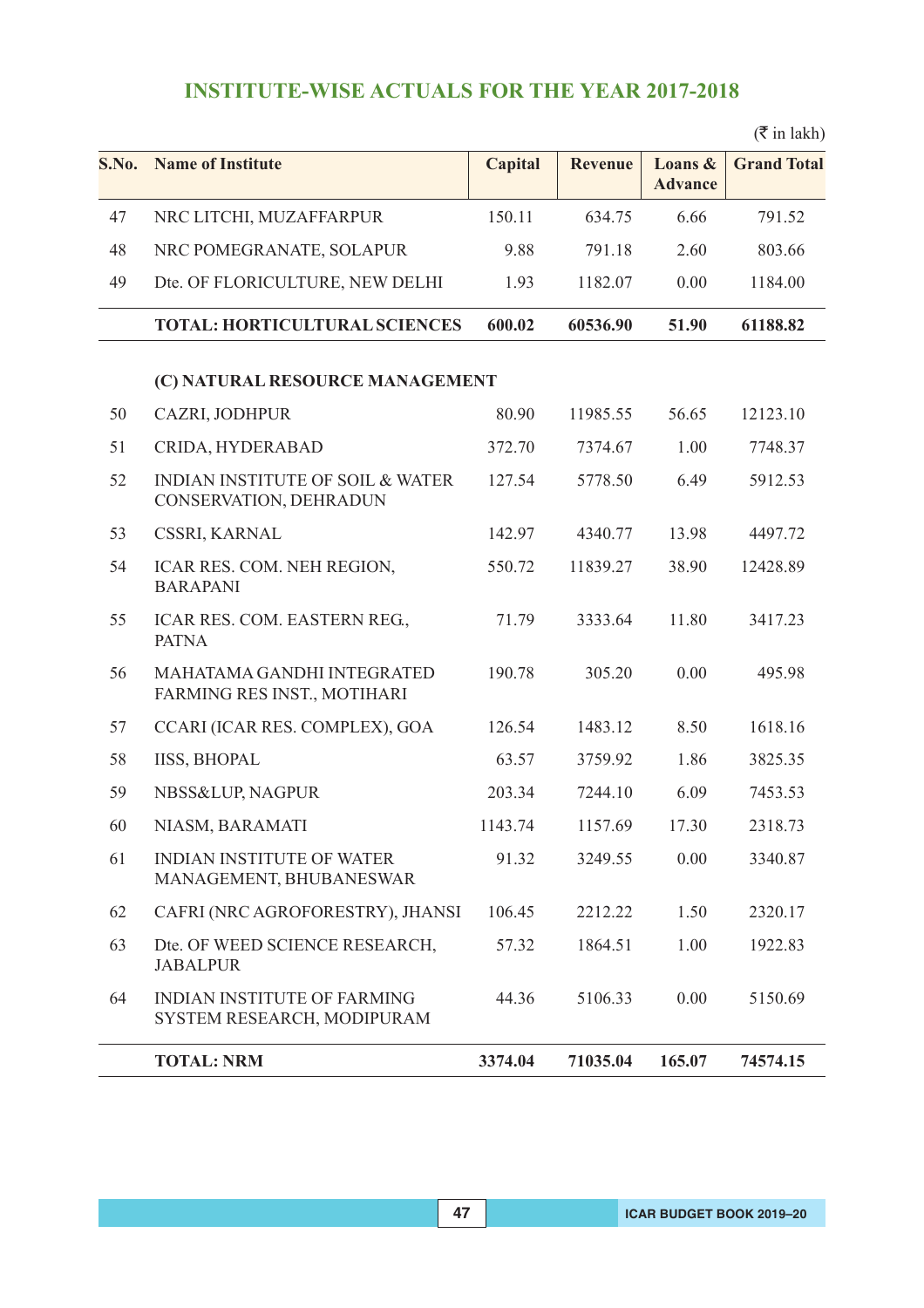### $(\bar{\bar{\tau}}$  in lakh)

| S.No. | <b>Name of Institute</b>                         | Capital | <b>Revenue</b> | Loans &<br><b>Advance</b> | <b>Grand Total</b> |
|-------|--------------------------------------------------|---------|----------------|---------------------------|--------------------|
|       | (D) AGRICULTURAL ENGINEERING                     |         |                |                           |                    |
| 65    | CIAE, BHOPAL                                     | 115.56  | 8929.99        | 5.00                      | 9050.55            |
| 66    | CIPHET, LUDHIANA                                 | 48.54   | 3751.72        | 1.50                      | 3801.76            |
| 67    | CIRCOT, MUMBAI                                   | 60.54   | 4424.40        | 0.00                      | 4484.94            |
| 68    | (IINRG) ILRI, RANCHI                             | 61.25   | 1908.14        | 1.91                      | 1971.30            |
| 69    | NINFET, KOLKATA                                  | 23.73   | 2162.46        | 0.00                      | 2186.19            |
|       | <b>TOTAL: AGRICULTURAL</b><br><b>ENGINEERING</b> | 309.62  | 21176.71       | 8.41                      | 21494.74           |
|       | (E) ANIMAL SCIENCES                              |         |                |                           |                    |
| 70    | CARI, IZATNAGAR                                  | 206.31  | 3267.70        | 5.42                      | 3479.43            |
| 71    | CIRB, HISSAR                                     | 252.83  | 3188.22        | 0.50                      | 3441.55            |
| 72    | CIRG, MAKHDOOM                                   | 130.95  | 3593.30        | 9.64                      | 3733.89            |
| 73    | CSWRI, AVIKANAGAR                                | 195.44  | 4182.90        | 2.00                      | 4380.34            |
| 74    | <b>IVRI, BANGALORE</b>                           | 40.36   | 1123.11        | 0.00                      | 1163.47            |
| 75    | NIHSAD (HSADL), BHOPAL                           | 76.65   | 1446.16        | 5.00                      | 1527.81            |
| 76    | <b>IVRI, IZATNAGAR</b>                           | 1395.49 | 30919.73       | 38.98                     | 32354.2            |
| 77    | <b>IVRI, MUKTESWAR</b>                           | 100.30  | 2247.21        | 0.00                      | 2347.51            |
| 78    | NBAGR, KARNAL                                    | 56.98   | 1465.98        | 1.50                      | 1524.46            |
| 79    | NDRI, BANGALORE                                  | 118.44  | 2165.11        | 8.50                      | 2292.05            |
| 80    | NDRI, KARNAL                                     | 606.41  | 20186.26       | 35.00                     | 20827.67           |
| 81    | NIANP, BANGALORE                                 | 1119.72 | 1753.78        | 0.50                      | 2874.00            |
| 82    | NRC CAMEL, BIKANER                               | 24.99   | 1004.32        | 4.00                      | 1033.31            |
| 83    | NRC EQUINES, HISSAR                              | 184.50  | 1696.08        | 2.50                      | 1883.08            |
| 84    | NRC MEAT, HYDERABAD                              | 183.32  | 664.06         | 16.48                     | 863.86             |
| 85    | NRC MITHUN, JHARNAPANI                           | 350.93  | 918.94         | 3.00                      | 1272.87            |
| 86    | NRC PIG, GHUHATI                                 | 183.55  | 1690.27        | 4.15                      | 1877.97            |
| 87    | NRC YAK, DIRANG                                  | 1.78    | 729.27         | 3.00                      | 734.05             |
| 88    | NIVEDI (PDADMAS), BANGALORE                      | 212.87  | 986.26         | 0.00                      | 1199.13            |
| 89    | Dte. of FOOT & MOUTH DISEASE                     | 990.75  | 1207.42        | 1.08                      | 2199.25            |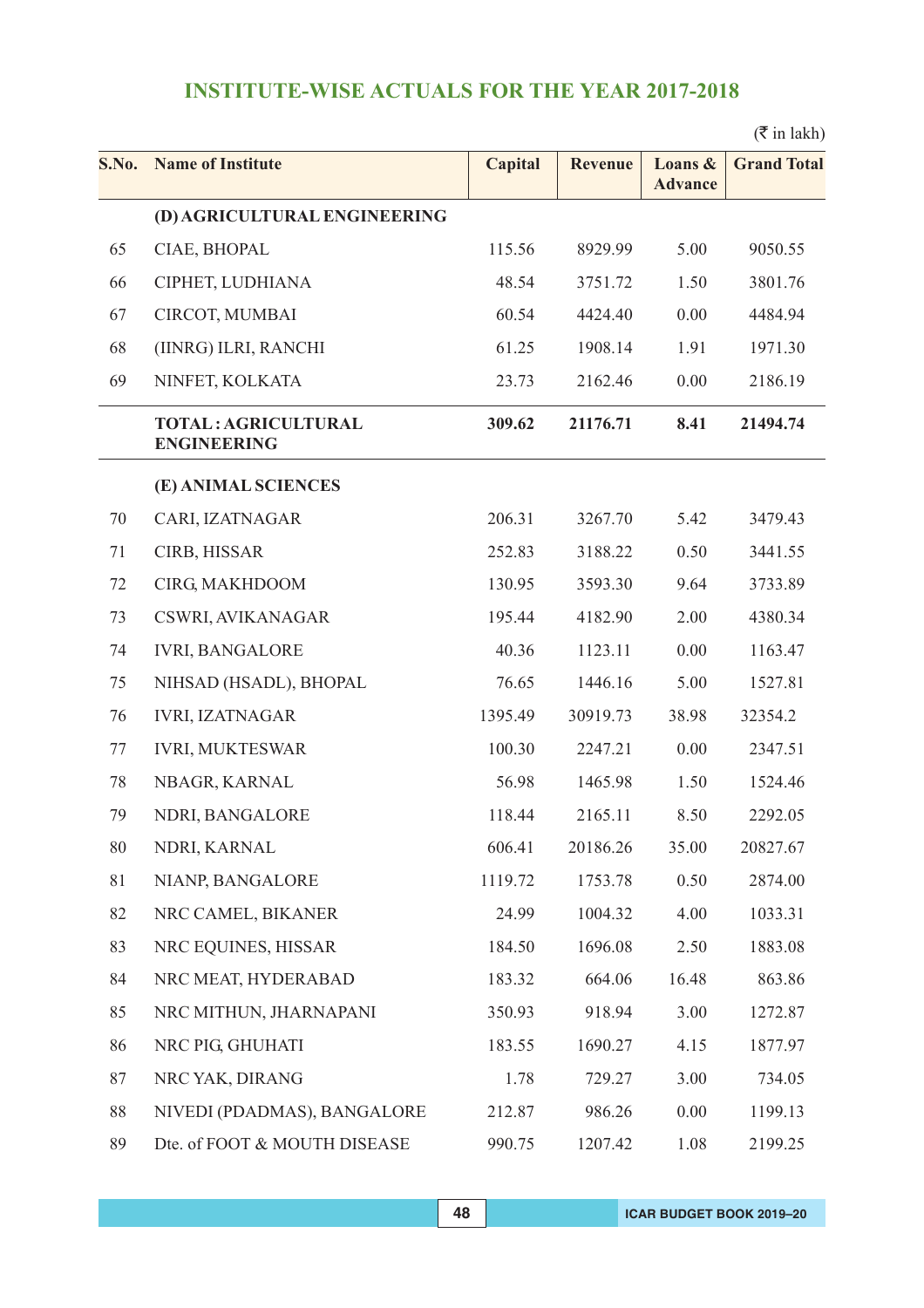|       |                                                                   |                |                |                           | $(\bar{\bar{\mathbf{\tau}}}$ in lakh) |
|-------|-------------------------------------------------------------------|----------------|----------------|---------------------------|---------------------------------------|
| S.No. | <b>Name of Institute</b>                                          | <b>Capital</b> | <b>Revenue</b> | Loans &<br><b>Advance</b> | <b>Grand Total</b>                    |
| 90    | CENTRAL INSTITUTE OF RESEARCH<br>ON CATTLE, MEERUT                | 79.84          | 1532.30        | 1.50                      | 1613.64                               |
| 91    | DIRECTORATE ON POULTRY<br>RESEARCH, HYDERABAD                     | 187.65         | 2241.55        | 1.50                      | 2430.7                                |
|       | <b>TOTAL: ANIMAL SCIENCES</b>                                     | 6700.06        | 88209.93       | 144.25                    | 95054.24                              |
|       | (F) FISHERIES                                                     |                |                |                           |                                       |
| 92    | CIBA, CHENNAI                                                     | 393.76         | 4802.19        | 0.50                      | 5196.45                               |
| 93    | CIFRI, BARACKPORE                                                 | 401.74         | 9534.16        | 11.00                     | 9946.90                               |
| 94    | CIFA, BHUBANESHWAR                                                | 375.30         | 3920.32        | 0.00                      | 4295.62                               |
| 95    | CIFE, MUMBAI                                                      | 559.43         | 5941.25        | 2.50                      | 6503.18                               |
| 96    | CIFT, COCHIN                                                      | 258.13         | 4058.83        | 16.71                     | 4333.67                               |
| 97    | CMFRI, COCHIN                                                     | 495.54         | 15082.23       | 24.20                     | 15601.97                              |
| 98    | NBFGR, LUCKNOW                                                    | 277.91         | 2275.02        | 10.00                     | 2562.93                               |
| 99    | Dte. OF COLD WATER FISHERIES<br>RESEARCH, BHIMTAL                 | 120.19         | 1115.27        | 0.50                      | 1235.96                               |
|       | <b>TOTAL: FISHERIES</b>                                           | 2882.00        | 46729.27       | 65.41                     | 49676.68                              |
|       | (G) AGRICULTURAL ECONOMICS & STATISTICS                           |                |                |                           |                                       |
| 100   | <b>IASRI, NEW DELHI</b>                                           | 106.03         | 5905.06        | 0.00                      | 6011.09                               |
| 101   | NIAP&PR, NEW DELHI                                                | 68.81          | 952.18         | 0.00                      | 1020.99                               |
|       | <b>TOTAL: AGRICULTURAL ECO. &amp; STAT. 174.84</b>                |                | 6857.24        | 0.00                      | 7032.08                               |
|       | (H) AGRICULTURAL EDUCATION                                        |                |                |                           |                                       |
| 102   | NAARM, HYDERABAD                                                  | 3.97           | 7015.10        | 0.00                      | 7019.07                               |
| 103   | <b>CENTRAL INSTITUTE FOR WOMEN</b><br>IN AGRICULTURE, BHUBANESWAR | 2.52           | 2971.37        | 0.00                      | 2973.89                               |
|       | (iii) HEAD QTR (EDUCATION DIVISION)                               | 0.00           | 43304.42       | 0.00                      | 43304.42                              |
|       | <b>TOTAL: AGRICULTURAL EDUCATION</b>                              | 6.49           | 53290.89       | 0.00                      | 53297.38                              |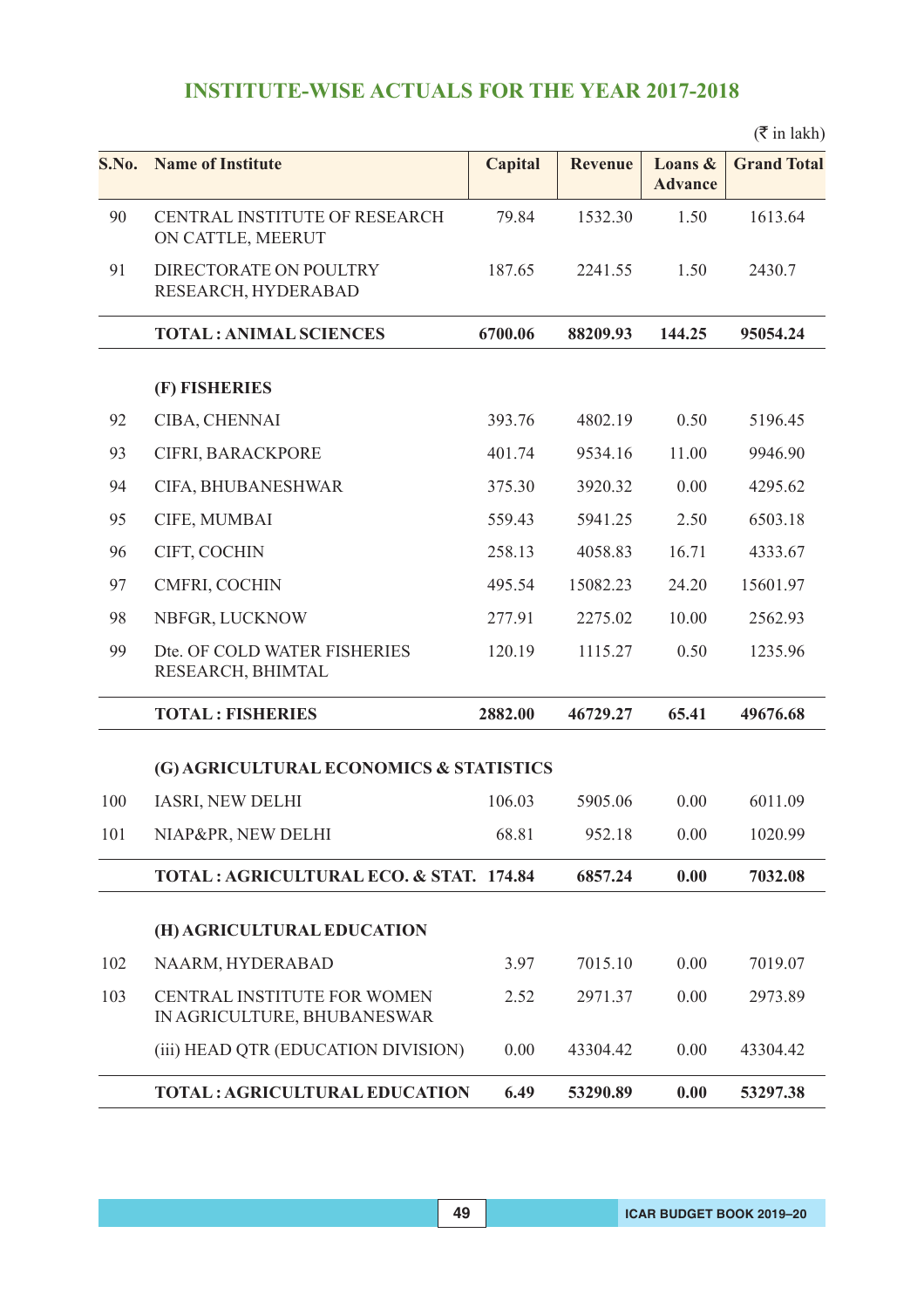|       |                                                     |                |                |                           | $(\overline{\mathfrak{k}}$ in lakh) |
|-------|-----------------------------------------------------|----------------|----------------|---------------------------|-------------------------------------|
| S.No. | <b>Name of Institute</b>                            | <b>Capital</b> | <b>Revenue</b> | Loans &<br><b>Advance</b> | <b>Grand Total</b>                  |
|       | (I) AGRICULTURAL EXTENSION                          |                |                |                           |                                     |
| 104   | ATARI ZONE- I, LUDHIANA                             | 29.12          | 9118.62        | 0.00                      | 9147.74                             |
| 105   | ATAR ZONE- II, JODHPUR                              | 0.00           | 6991.11        | 0.00                      | 6991.11                             |
| 106   | ATARI ZONE- III, KANPUR                             | 1.23           | 8432.04        | 0.00                      | 8433.27                             |
| 107   | ATARI ZONE-IV, PATNA                                | 237.85         | 6227.08        | 0.00                      | 6464.93                             |
| 108   | ATARI ZONE-V, KOLKATA                               | 1.01           | 5907.22        | 0.00                      | 5908.23                             |
| 109   | ATARI ZONE-VI, GUWAHATI                             | 3.25           | 4462.26        | 0.00                      | 4465.51                             |
| 110   | ATARI ZONE-VII, BARAPANI                            | 231.95         | 2928.24        | 30.00                     | 3190.19                             |
| 111   | ATARI ZONE-VIII, PUNE                               | 2.80           | 8197.90        | 0.00                      | 8200.70                             |
| 112   | ATARI ZONE-IX, JABALPUR                             | 5.53           | 8186.37        | 0.00                      | 8191.90                             |
| 113   | ATARI ZONE-X, HYDERABAD                             | 88.52          | 7668.14        | 0.00                      | 7756.66                             |
| 114   | ATARI ZONE-XI, BANGALORE                            | 0.00           | 4409.84        | 0.00                      | 4409.84                             |
|       | <b>TOTAL: AGRICULTURAL EXTENSION</b>                | 601.26         | 72528.82       | 30.00                     | 73160.08                            |
|       | (J) HEAD QUARTER                                    |                |                |                           |                                     |
| 115   | A.S.R.B., NEW DELHI                                 | 198.97         | 1440.15        | 0.00                      | 1639.12                             |
| 116   | $(i)$ HEAD QTR $($ HQR A/C $)$                      | 7471.91        | 22650.18       | 2.00                      | 30124.09                            |
| 117   | (ii) HEAD QTR (GENERAL A/C)                         | 0.00           | 0.00           | 1120.79                   | 1120.79                             |
| 118   | <b>Service Section</b>                              | 3.76           | 557.82         | 0.00                      | 561.58                              |
| 119   | NAIF (IPR)                                          | 0.00           | 39.16          | 0.00                      | 39.16                               |
| 120   | Dte. OF KNOWLEDGE MANAGEMENT<br>IN AGRI., NEW DELHI | 450.11         | 4232.58        | 0.50                      | 4683.19                             |
| 121   | NASF(NFBSFARA), PUSA                                | 0.64           | 1421.45        | 0.00                      | 1422.09                             |
| 122   | AP CESS (HQR)                                       | 0.00           | 0.00           | 0.00                      | 0.00                                |
|       | <b>TOTAL: HEAD QUARTER</b>                          | 8125.39        | 30341.34       | 1123.29                   | 39590.02                            |
| 123   | <b>NAHEP</b>                                        | 0.00           | 0.00           | 0.00                      | 0.00                                |
|       | <b>GRAND TOTAL</b>                                  | 33591.75       | 600535.64      | 1686.42                   | 635813.81                           |

*\*Source: Sch -9A and 9B of Annual Accounts 2017-18*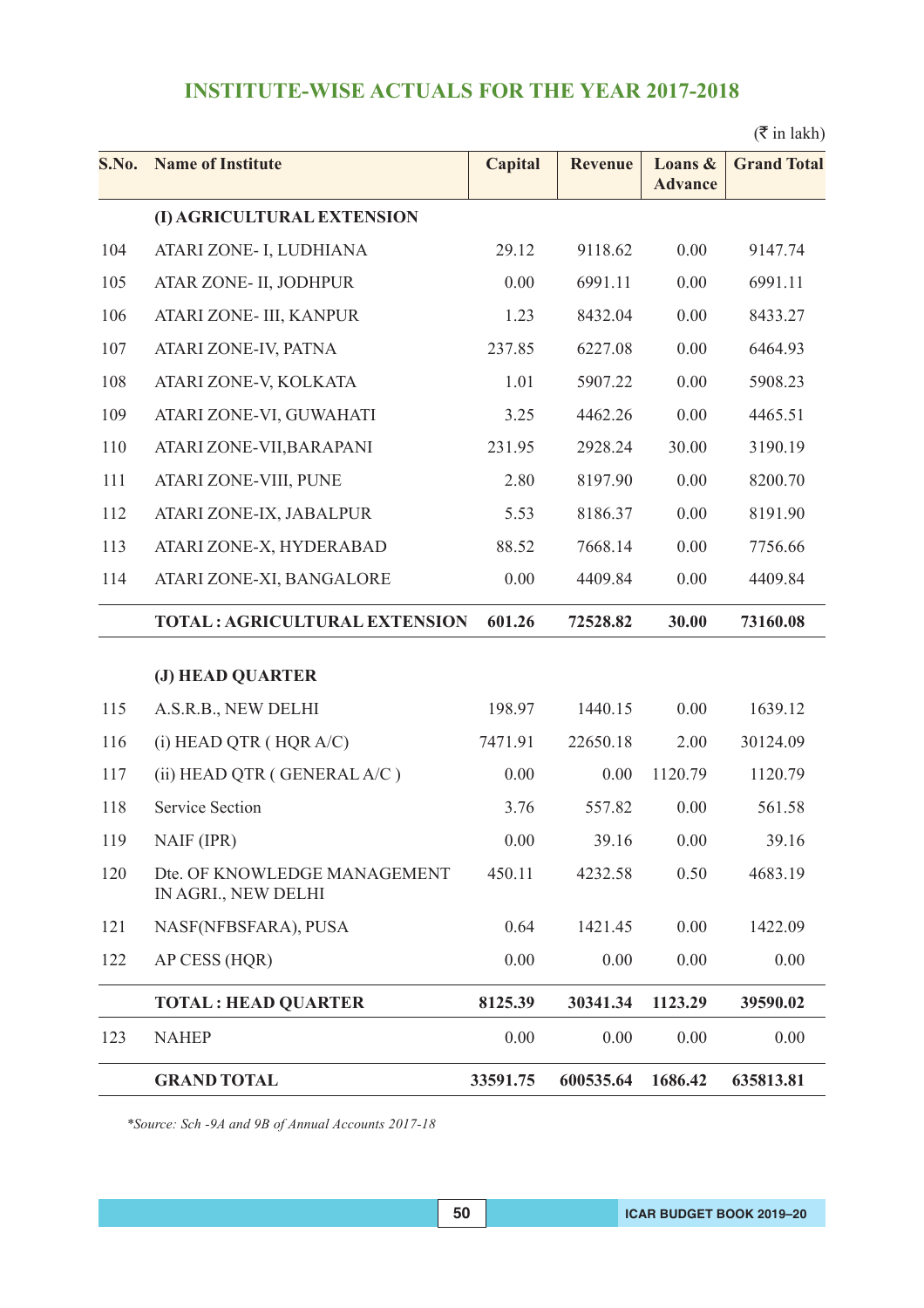$(\bar{\bar{\tau}}$  in lakh)

| S.No.          | <b>Name of Institute</b>                                          | <b>Capital</b> | <b>Revenue</b> | Loans &<br><b>Advance</b> | <b>Grand Total</b> |
|----------------|-------------------------------------------------------------------|----------------|----------------|---------------------------|--------------------|
|                | (A) CROP SCIENCES                                                 |                |                |                           |                    |
| $\mathbf{1}$   | CICR, NAGPUR                                                      | 457.47         | 6533.72        | 9.21                      | 7000.41            |
| $\overline{2}$ | CRIJAF, BARRACKPORE                                               | 124.76         | 3953.35        | 14.80                     | 4092.91            |
| $\mathfrak{Z}$ | NRRI(CRRI), CUTTACK                                               | 1291.44        | 10838.73       | 43.17                     | 12173.34           |
| $\overline{4}$ | CTRI, RAJAHMUNDRY                                                 | 53.34          | 5943.30        | 1.08                      | 5997.72            |
| 5              | IARI, NEW DELHI                                                   | 9379.31        | 60130.43       | 14.50                     | 69524.24           |
| 6              | IGFRI, JHANSI                                                     | 49.03          | 6255.84        | 0.00                      | 6304.87            |
| $\tau$         | <b>IIPR, KANPUR</b>                                               | 904.11         | 7780.07        | 50.00                     | 8734.19            |
| $8\,$          | <b>IISR, LUCKNOW</b>                                              | 140.34         | 10282.45       | 29.47                     | 10452.26           |
| 9              | NBAIM, MAU                                                        | 38.00          | 1232.86        | 7.24                      | 1278.10            |
| 10             | NBPGR, NEW DELHI                                                  | 529.41         | 11239.62       | 15.00                     | 11784.03           |
| 11             | <b>SBI, COIMBATORE</b>                                            | 135.00         | 4379.01        | 50.00                     | 4564.01            |
| 12             | <b>VPKAS, ALMORA</b>                                              | 870.27         | 2420.54        | 2.50                      | 3293.31            |
| 13             | Dte. OF GROUNDNUT RESEARCH,<br><b>JUNAGADH</b>                    | 169.16         | 2628.99        | 0.00                      | 2798.15            |
| 14             | Dte. OF RAPESEED & MUSTARD<br>RESEARCH, BHARATPUR                 | 203.43         | 2469.82        | 18.54                     | 2691.79            |
| 15             | IIMR (Dte. OF SORGHUM RESEARCH),<br><b>HYDERABAD</b>              | 495.66         | 5563.25        | 2.00                      | 6060.91            |
| 16             | IISR (Dte. OF SOYBEAN RESEARCH),<br><b>INDORE</b>                 | 51.51          | 2530.40        | 28.00                     | 2609.91            |
| 17             | NRC INT.PEST MANAGEMENT,                                          | 306.85         | 2246.18        | 0.00                      | 2553.03            |
| 18             | NIPB., NEW DELHI                                                  | 237.79         | 2211.75        | 0.00                      | 2449.53            |
| 19             | NBAIR(PDBC), BANGALORE                                            | 160.93         | 2474.92        | 0.00                      | 2635.85            |
| 20             | <b>INDIAN INSTITUTE OF MAIZE</b><br>RESEARCH, LUDHIANA            | 570.09         | 3373.38        | 50.00                     | 3993.47            |
| 21             | INDIAN INSTITUTE OF OILSEED<br>RESEARCH, HYDERABAD                | 121.42         | 6387.62        | 1.00                      | 6510.03            |
| 22             | IIRR (Dte. OF RICE RESEARCH),<br><b>HYDERABAD</b>                 | 53.46          | 7799.67        | 0.00                      | 7853.13            |
| 23             | <b>INDIAN INSTITUTE OF WHEAT &amp;</b><br>BARLEY RESEARCH, KARNAL | 326.00         | 5180.33        | 0.00                      | 5506.33            |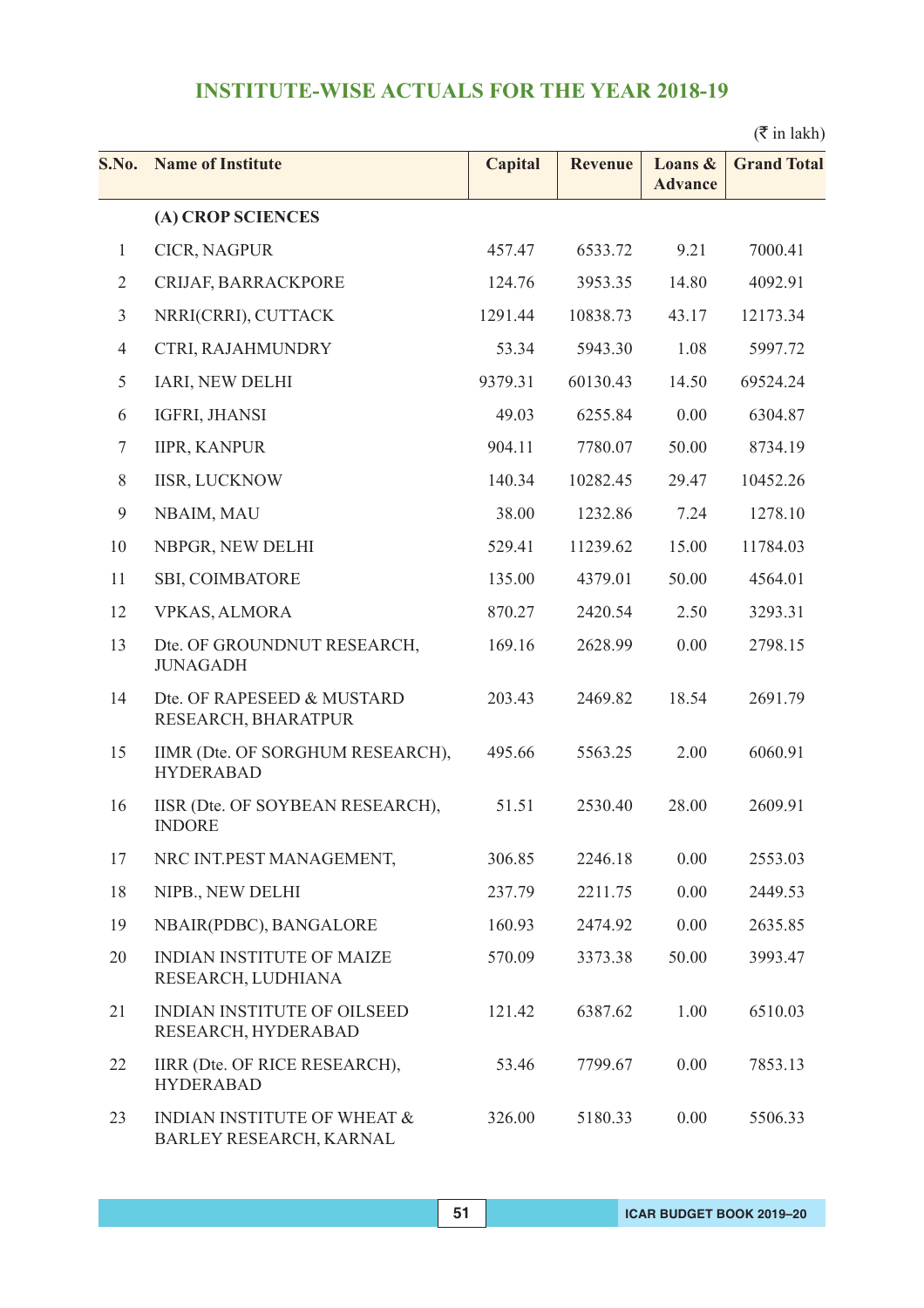| S.No. | <b>Name of Institute</b>                                  | <b>Capital</b> | <b>Revenue</b> | Loans &<br><b>Advance</b> | <b>Grand Total</b> |
|-------|-----------------------------------------------------------|----------------|----------------|---------------------------|--------------------|
| 24    | IISS, MAU                                                 | 41.47          | 3548.85        | 0.00                      | 3590.32            |
| 25    | <b>IIAB, RANCHI</b>                                       | 2570.32        | 501.20         | 0.00                      | 3071.53            |
| 26    | NIBSM, RAIPUR                                             | 1827.87        | 765.30         | 0.00                      | 2593.17            |
|       | <b>TOTAL: CROP SCIENCES</b>                               | 21108.44       | 178671.58      | 336.51                    | 200116.53          |
|       | (B) HORTICULTURAL SCIENCES                                |                |                |                           |                    |
| 27    | CIARI(CARI), PORT BLAIR                                   | 158.11         | 3111.15        | 7.45                      | 3276.71            |
| 28    | CIAH, BIKANER                                             | 124.38         | 2645.44        | 0.00                      | 2769.82            |
| 29    | CISH, LUCKNOW                                             | 354.98         | 2904.31        | 0.00                      | 3259.29            |
| 30    | CITH, SRINAGAR                                            | 50.01          | 1032.52        | 3.00                      | 1085.53            |
| 31    | CPCRI, KASARAGOD                                          | 85.00          | 8013.59        | 0.00                      | 8098.59            |
| 32    | CPRI, SIMLA                                               | 185.80         | 7672.67        | 1.36                      | 7859.83            |
| 33    | CTCRI, THIRUVANTHAPURAM                                   | 136.01         | 2923.77        | 4.50                      | 3064.28            |
| 34    | <b>IIHR, BANGALORE</b>                                    | 434.44         | 15891.43       | 32.26                     | 16358.13           |
| 35    | <b>IISR, CALICUT</b>                                      | 105.55         | 3184.68        | 11.70                     | 3301.93            |
| 36    | <b>IIVR, VARANASI</b>                                     | 235.28         | 4471.59        | 0.00                      | 4706.87            |
| 37    | NRC BANANA, TIRUCHIRAPPALLI                               | 88.48          | 1320.07        | 1.00                      | 1409.55            |
| 38    | Dte. OF CASHEW RESEARCH, PUTTUR                           | 193.32         | 1181.21        | 0.00                      | 1374.52            |
| 39    | CENTRAL CITRUS RESEARCH<br><b>INSTITUTE, NAGPUR</b>       | 96.44          | 1708.78        | 4.00                      | 1809.23            |
| 40    | NRC GRAPES, PUNE                                          | 61.90          | 1033.19        | 25.00                     | 1120.09            |
| 41    | Dte. OF MED. & ARO. PLANTS<br>RESEARCH, ANAND             | 94.93          | 1793.06        | 0.00                      | 1887.99            |
| 42    | Dte. OF MUSHROOM RESEARCH,<br><b>SOLAN</b>                | 151.66         | 1151.90        | 0.00                      | 1303.56            |
| 43    | <b>INDIAN INSTITUTE OF OIL PALM</b><br>RESEARCH, PEDAVEGI | 30.93          | 1169.72        | 0.00                      | 1200.64            |
| 44    | Dte. OF ONION & GARLIC RESEARCH,<br><b>PUNE</b>           | 79.90          | 1299.30        | 66.38                     | 1445.57            |
| 45    | NRC ORCHIDS, SIKKIM                                       | 1.14           | 502.75         | 0.00                      | 503.89             |
| 46    | NRC SEED SPICES, AJMER                                    | 31.29          | 978.42         | 43.18                     | 1052.89            |

 $(\bar{\bar{\zeta}}$  in lakh)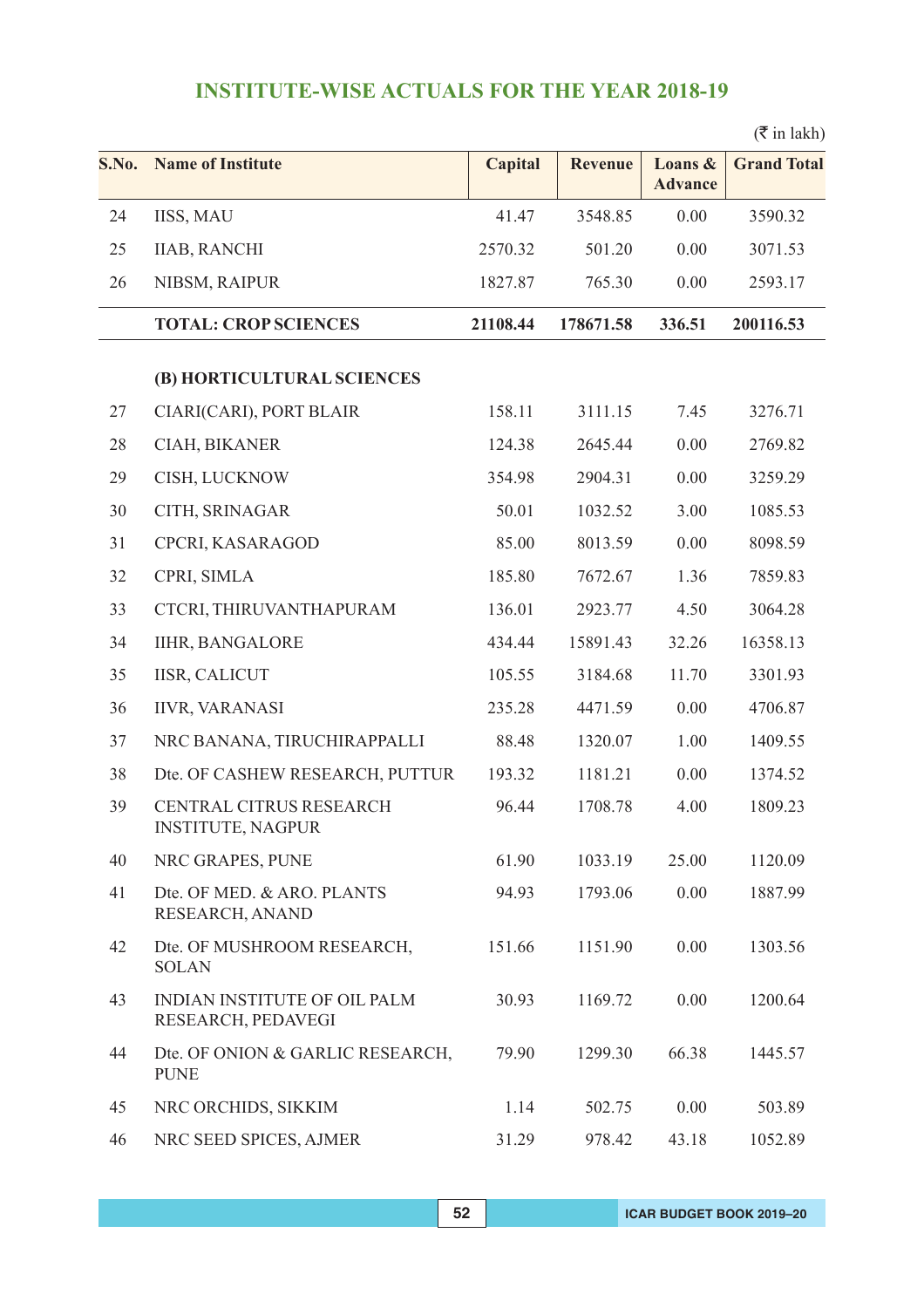| S.No. | <b>Name of Institute</b>                                              | Capital | <b>Revenue</b> | Loans &<br><b>Advance</b> | <b>Grand Total</b> |
|-------|-----------------------------------------------------------------------|---------|----------------|---------------------------|--------------------|
| 47    | NRC LITCHI, MUZAFFARPUR                                               | 102.16  | 684.35         | 31.82                     | 818.33             |
| 48    | NRC POMEGRANATE, SOLAPUR                                              | 77.70   | 768.78         | 0.00                      | 846.49             |
| 49    | Dte. OF FLORICULTURE, NEW DELHI                                       | 207.69  | 1215.97        | 0.00                      | 1423.66            |
|       | TOTAL: HORTICULTURAL SCIENCES 3087.09                                 |         | 66658.65       | 231.65                    | 69977.39           |
|       | (C) NATURAL RESOURCE MANAGEMENT                                       |         |                |                           |                    |
| 50    | CAZRI, JODHPUR                                                        | 403.36  | 12110.30       | 19.00                     | 12532.66           |
| 51    | CRIDA, HYDERABAD                                                      | 169.53  | 7348.09        | 0.50                      | 7518.11            |
| 52    | <b>INDIAN INSTITUTE OF SOIL &amp; WATER</b><br>CONSERVATION, DEHRADUN | 77.28   | 6588.68        | 3.00                      | 6668.96            |
| 53    | CSSRI, KARNAL                                                         | 115.89  | 4724.86        | 14.06                     | 4854.81            |
| 54    | ICAR RES. COM. NEH REGION,<br><b>BARAPANI</b>                         | 1516.78 | 15427.73       | 64.04                     | 17008.55           |
| 55    | ICAR RES. COM. EASTERN REG., PATNA                                    | 63.83   | 3725.84        | 1.00                      | 3790.67            |
| 56    | MAHATAMA GANDHI INTERGRATED<br>FARMING RES INST., MOTIHARI            | 977.54  | 365.29         | 0.00                      | 1342.83            |
| 57    | CCARI (ICAR RES. COMPLEX), GOA                                        | 59.60   | 1523.16        | 0.50                      | 1583.26            |
| 58    | <b>IISS, BHOPAL</b>                                                   | 172.02  | 4305.90        | 75.00                     | 4552.91            |
| 59    | NBSS&LUP, NAGPUR                                                      | 91.10   | 7759.51        | 0.69                      | 7851.31            |
| 60    | NIASM, BARAMATI                                                       | 487.01  | 1201.22        | 0.00                      | 1688.23            |
| 61    | INDIAN INSTITUTE OF WATER<br>MANAGEMENT, BHUBANESWAR                  | 49.47   | 3669.21        | 0.00                      | 3718.68            |
| 62    | CAFRI(NRC AGROFORESTRY), JHANSI                                       | 60.92   | 2698.62        | 2.00                      | 2761.54            |
| 63    | Dte. OF WEED SCIENCE RESEARCH,<br><b>JABALPUR</b>                     | 110.24  | 2360.84        | 0.00                      | 2471.08            |
| 64    | <b>INDIAN INSTITUTE OF FARMING</b><br>SYSTEM RESEARCH, MODIPURAM      | 83.09   | 4843.90        | 0.00                      | 4926.99            |
|       | <b>TOTAL: NRM</b>                                                     | 4437.66 | 78653.13       | 179.79                    | 83270.58           |
|       | (D) AGRICULTURAL ENGINEERING                                          |         |                |                           |                    |
| 65    | CIAE, BHOPAL                                                          | 174.87  | 10393.26       | 1.98                      | 10570.12           |
| 66    | CIPHET, LUDHIANA                                                      | 194.78  | 4513.02        | 6.70                      | 4714.50            |

 $(\bar{\bar{\mathbf{x}}}$  in lakh)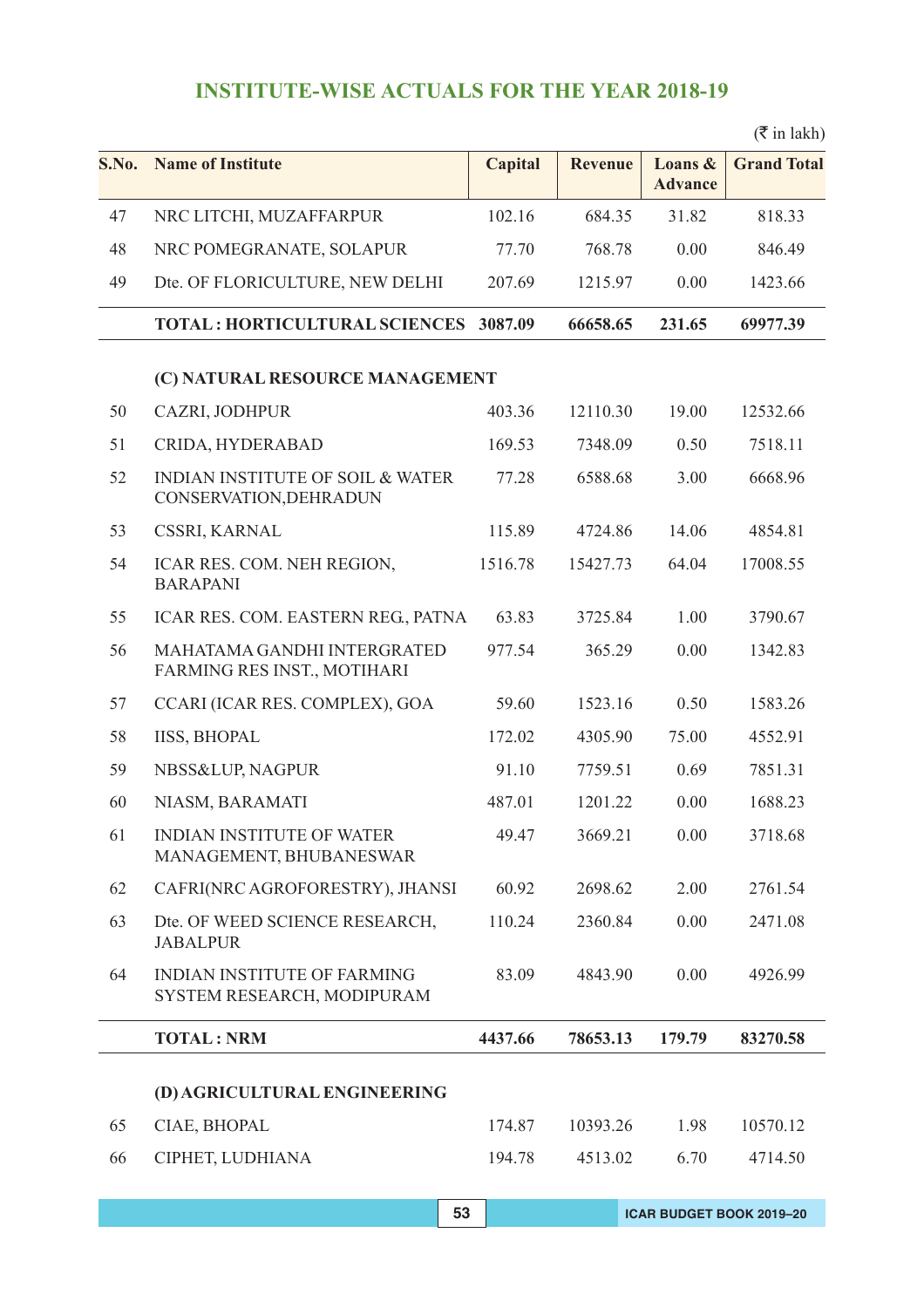### $(\bar{\bar{\tau}}$  in lakh)

| S.No. | <b>Name of Institute</b>                                    | Capital | <b>Revenue</b> | Loans &<br><b>Advance</b> | <b>Grand Total</b> |
|-------|-------------------------------------------------------------|---------|----------------|---------------------------|--------------------|
| 67    | CIRCOT, MUMBAI                                              | 270.71  | 2879.10        | 2.46                      | 3152.28            |
| 68    | (IINRG) ILRI, RANCHI                                        | 110.51  | 2355.42        | 5.28                      | 2471.21            |
| 69    | NINFET, KOLKATA                                             | 75.85   | 2317.66        | 7.00                      | 2400.51            |
|       | TOTAL: AGRICULTURAL<br><b>ENGINEERING</b>                   | 826.74  | 22458.46       | 23.42                     | 23308.62           |
|       | (E) ANIMAL SCIENCES                                         |         |                |                           |                    |
| 70    | CARI, IZATNAGAR                                             | 265.94  | 3280.08        | 49.84                     | 3595.86            |
| 71    | CIRB, HISSAR                                                | 410.27  | 3806.95        | 0.00                      | 4217.22            |
| 72    | CIRG, MAKHDOOM                                              | 268.22  | 4176.15        | 1.00                      | 4445.37            |
| 73    | CSWRI, AVIKANAGAR                                           | 244.70  | 5052.21        | 0.00                      | 5296.91            |
| 74    | <b>IVRI, BANGALORE</b>                                      | 78.63   | 1241.92        | 0.00                      | 1320.54            |
| 75    | NIHSAD (HSADL), BHOPAL                                      | 113.52  | 1628.73        | 5.00                      | 1747.25            |
| 76    | <b>IVRI, IZATNAGAR</b>                                      | 1412.51 | 31945.06       | 21.83                     | 33379.41           |
| 77    | <b>IVRI, MUKTESWAR</b>                                      | 69.97   | 2434.73        | 0.00                      | 2504.69            |
| 78    | NBAGR, KARNAL                                               | 48.98   | 1872.86        | 2.00                      | 1923.84            |
| 79    | NDRI, BANGALORE                                             | 249.28  | 2391.17        | 10.00                     | 2650.46            |
| 80    | NDRI, KARNAL                                                | 835.93  | 19881.14       | 37.97                     | 20755.04           |
| 81    | NIANP, BANGALORE                                            | 273.31  | 2245.17        | 2.50                      | 2520.98            |
| 82    | NRC CAMEL, BIKANER                                          | 121.08  | 1473.71        | 0.00                      | 1594.79            |
| 83    | NRC EQUINES, HISSAR                                         | 241.38  | 2078.44        | 0.00                      | 2319.83            |
| 84    | NRC MEAT, HYDERABAD                                         | 190.56  | 785.30         | 25.10                     | 1000.95            |
| 85    | NRC MITHUN, JHARNAPANI                                      | 284.16  | 1097.32        | 34.10                     | 1415.58            |
| 86    | NRC PIG, GHUHATI                                            | 233.52  | 1700.88        | 35.00                     | 1969.39            |
| 87    | NRC YAK, DIRANG                                             | 120.43  | 873.36         | 2.00                      | 995.79             |
| 88    | NIVEDI (PDADMAS), BANGALORE                                 | 225.98  | 1280.36        | 0.00                      | 1506.34            |
| 89    | Dte of FOOT & MOUTH DISEASE                                 | 463.41  | 1201.47        | 0.09                      | 1664.97            |
| 90    | CENTRAL INSTITUTE OF RESEARCH<br>ON CATTLE, MEERUT          | 45.43   | 2004.29        | 1.00                      | 2050.72            |
| 91    | DIRECTORATE ON POULTRY RESEARCH, 171.19<br><b>HYDERABAD</b> |         | 2968.47        | 50.30                     | 3189.96            |
|       | <b>TOTAL: ANIMAL SCIENCES</b>                               | 6368.39 | 95419.77       | 277.73                    | 102065.89          |
|       |                                                             |         |                |                           |                    |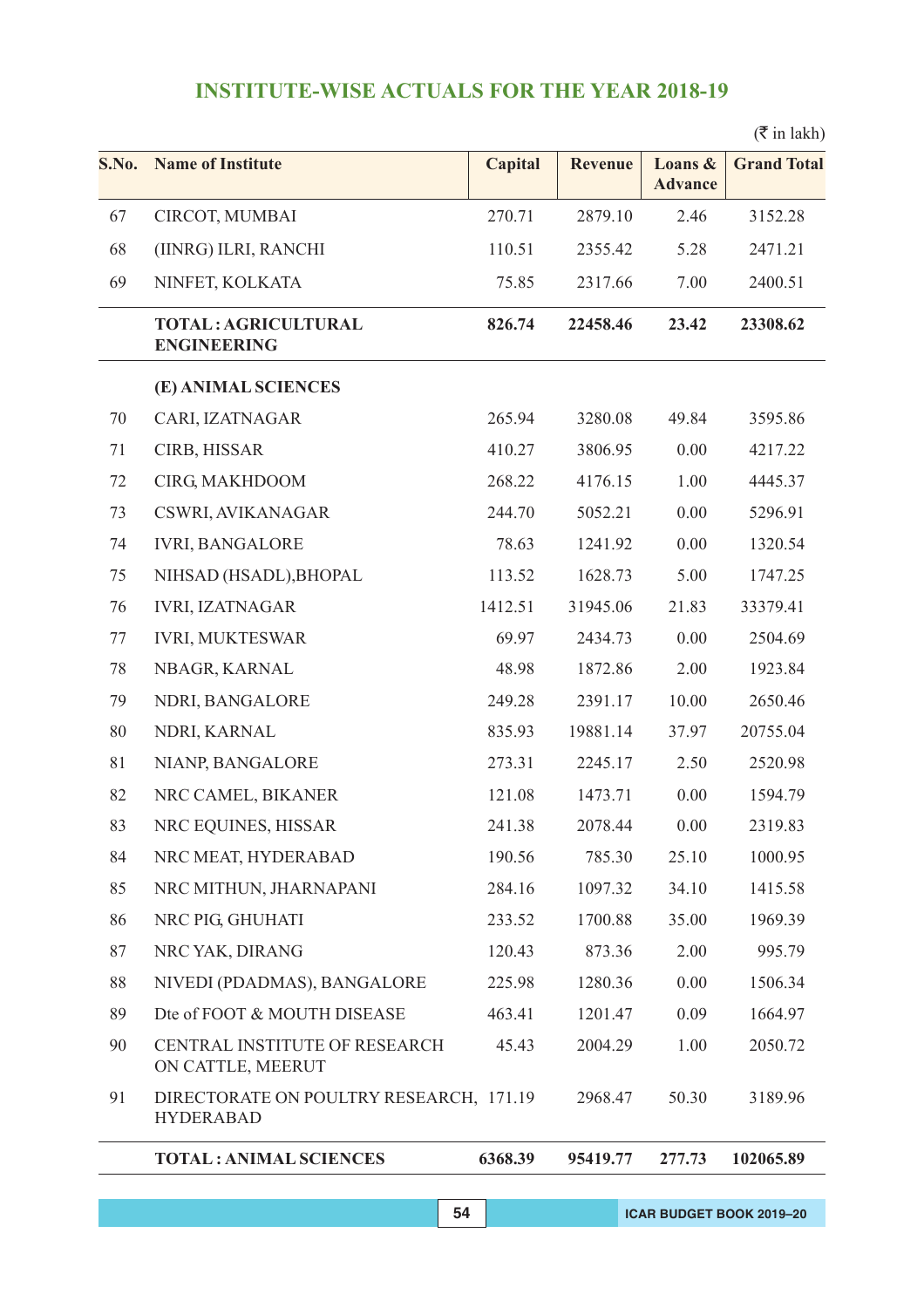|       |                                                            |                |                |                           | $(\bar{\bar{\mathbf{\tau}}}$ in lakh) |
|-------|------------------------------------------------------------|----------------|----------------|---------------------------|---------------------------------------|
| S.No. | <b>Name of Institute</b>                                   | <b>Capital</b> | <b>Revenue</b> | Loans &<br><b>Advance</b> | <b>Grand Total</b>                    |
|       | (F) FISHERIES                                              |                |                |                           |                                       |
| 92    | CIBA, CHENNAI                                              | 375.86         | 5759.61        | 0.00                      | 6135.47                               |
| 93    | CIFRI, BARACKPORE                                          | 428.39         | 9103.49        | 36.00                     | 9567.87                               |
| 94    | CIFA, BHUBANESHWAR                                         | 457.58         | 4356.50        | 0.00                      | 4814.09                               |
| 95    | CIFE, MUMBAI                                               | 699.30         | 8835.22        | 0.50                      | 9535.03                               |
| 96    | CIFT, COCHIN                                               | 354.16         | 4806.28        | 47.50                     | 5207.93                               |
| 97    | CMFRI, COCHIN                                              | 575.62         | 15684.68       | 30.00                     | 16290.30                              |
| 98    | NBFGR, LUCKNOW                                             | 329.30         | 2630.58        | 74.55                     | 3034.43                               |
| 99    | Dte. OF COLD WATER FISHERIES<br>RESEARCH, BHIMTAL          | 173.36         | 1332.99        | 1.00                      | 1507.35                               |
|       | <b>TOTAL: FISHERIES</b>                                    | 3393.56        | 52509.35       | 189.55                    | 56092.46                              |
|       | (G) AGRICULTURAL ECONOMICS & STATISTICS                    |                |                |                           |                                       |
| 100   | <b>IASRI, NEW DELHI</b>                                    | 221.97         | 6407.78        | 0.00                      | 6629.75                               |
| 101   | NIAP&PR, NEW DELHI                                         | 42.85          | 1207.10        | 0.00                      | 1249.95                               |
|       | TOTAL: AGRICULTURAL ECO. & STAT. 264.82                    |                | 7614.88        | 0.00                      | 7879.70                               |
|       | (H) AGRICULTURAL EDUCATION                                 |                |                |                           |                                       |
| 102   | NAARM, HYDERABAD                                           | 756.22         | 8224.02        | 0.00                      | 8980.24                               |
| 103   | CENTRAL INSTITUTE FOR WOMEN IN<br>AGRICULTURE, BHUBANESWAR | 650.79         | 3357.26        | 0.00                      | 4008.05                               |
|       | <b>TOTAL: AGRICULTURAL EDUCATION 1407.01</b>               |                | 11581.28       | 0.00                      | 12988.29                              |
|       | (I) AGRICULTURAL EXTENSION                                 |                |                |                           |                                       |
| 104   | ATARI ZONE- I, LUDHIANA                                    | 15.56          | 9567.33        | 1.00                      | 9583.89                               |
| 105   | ATAR ZONE- II, JODHPUR                                     | 6.85           | 7953.66        | 0.00                      | 7960.51                               |
| 106   | ATARI ZONE- III, KANPUR                                    | 22.73          | 9259.85        | 0.00                      | 9282.58                               |
| 107   | ATARI ZONE-IVPATNA                                         | 13.37          | 6486.63        | 0.00                      | 6500.00                               |
| 108   | ATARI ZONE-V, KOLKATA                                      | 14.64          | 7317.80        | 0.00                      | 7332.44                               |
| 109   | ATARI ZONE-VI, GUWAHATI                                    | 286.34         | 6325.05        | 0.00                      | 6611.39                               |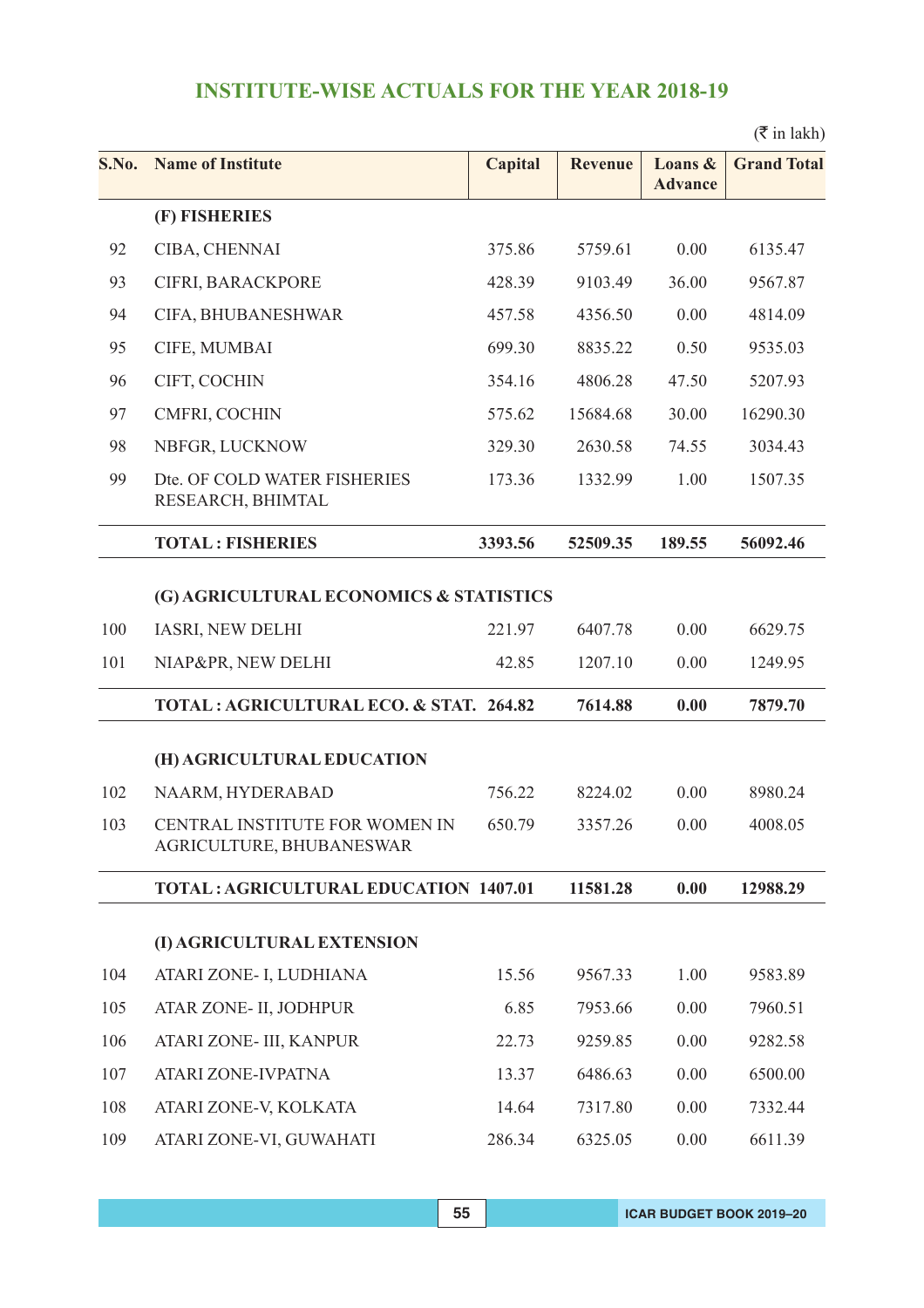### **S.No.** Name of Institute Capital Revenue Loans & Grand Total **Advance** 110 ATARI ZONE-VII,BARAPANI 111.77 4876.81 0.00 4988.58 111 ATARI ZONE-VIII, PUNE 148.11 8958.43 0.00 9106.54 112 ATARI ZONE-IX, JABALPUR 10.93 7895.61 0.00 7906.53 113 ATARI ZONE-X, HYDERABAD 32.82 8151.60 0.00 8184.42 114 ATARI ZONE-XI, BANGALORE 3.21 5329.27 0.00 5332.48 **TOTAL : AGRICULTURAL EXTENSION 666.33 82122.05 1.00 82789.38 (J) HEAD QUARTER** 115 A.S.R.B., NEW DELHI 609.44 1304.67 0.00 1914.11 116 (i) HEAD QTR ( HQR A/C) 4455.41 25013.81 0.00 29469.22 117 (ii) HEAD QTR (EDUCATION DIVISION) 0.00 35418.71 0.00 35418.71 118 Service Section 0.22 175.20 0.00 175.42 119 NAIF (IPR) 0.00 72.91 0.00 72.91 120 Dte. OF KNOWLEDGE MANAGEMENT 29.90 2456.46 0.00 2486.36 IN AGRI., NEW DELHI 121 NASF (NFBSFARA), PUSA 15.91 1673.50 0.00 1689.41 122 AP CESS (HQR) **TOTAL: HEAD QUARTER 5110.88 66115.26 0.00 71226.14** 123 NAHEP 12.09 15833.49 0.00 15845.58 **GRAND TOTAL 46683.01 677637.90 1239.65 725560.56**

*\*Source : Sch -9A and 9B of Annual Accounts 2018-19.*

 $(\bar{\bar{\mathbf{\tau}}}$  in lakh)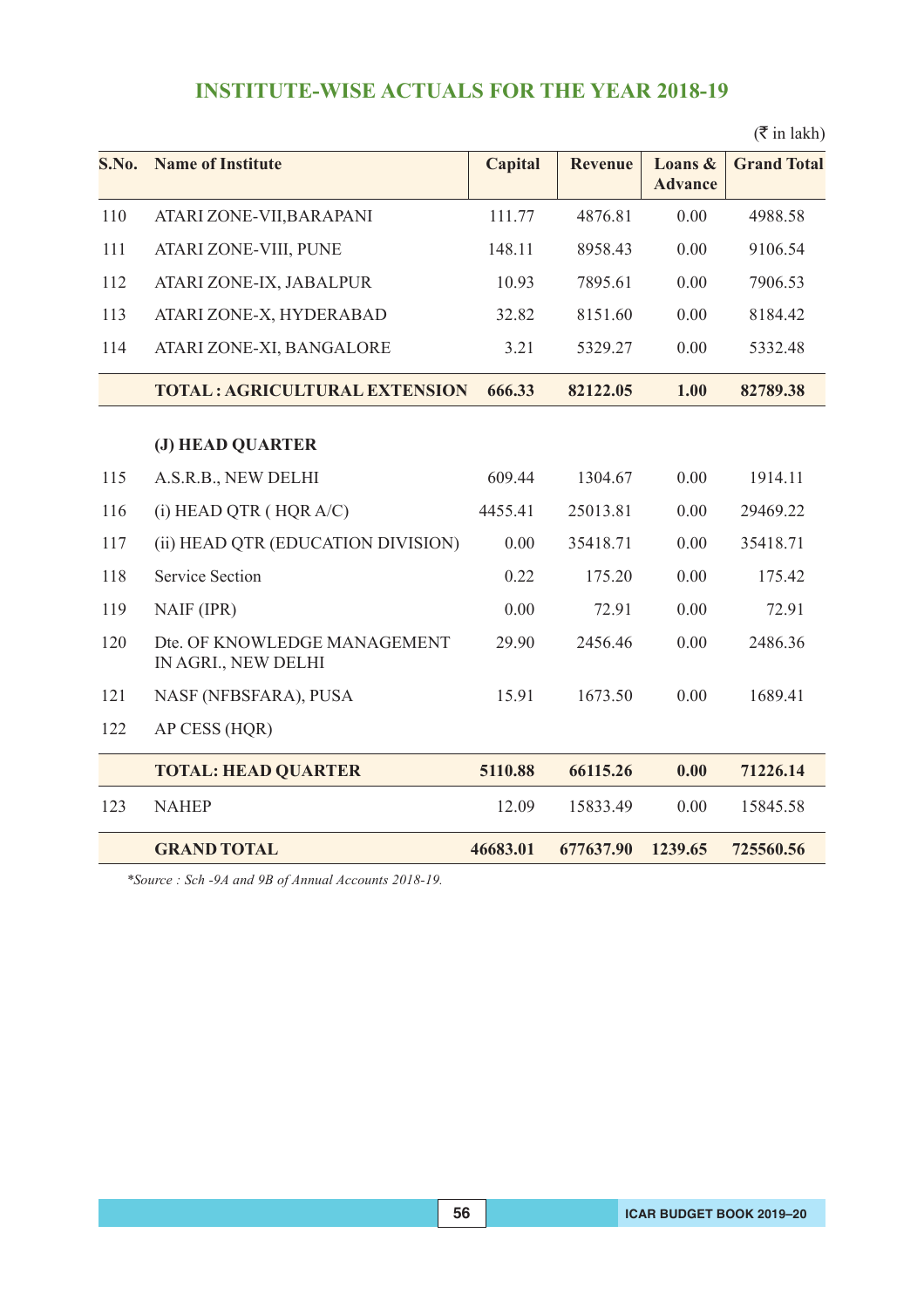PART-V **BUDGET ESTIMATES 2018–2019**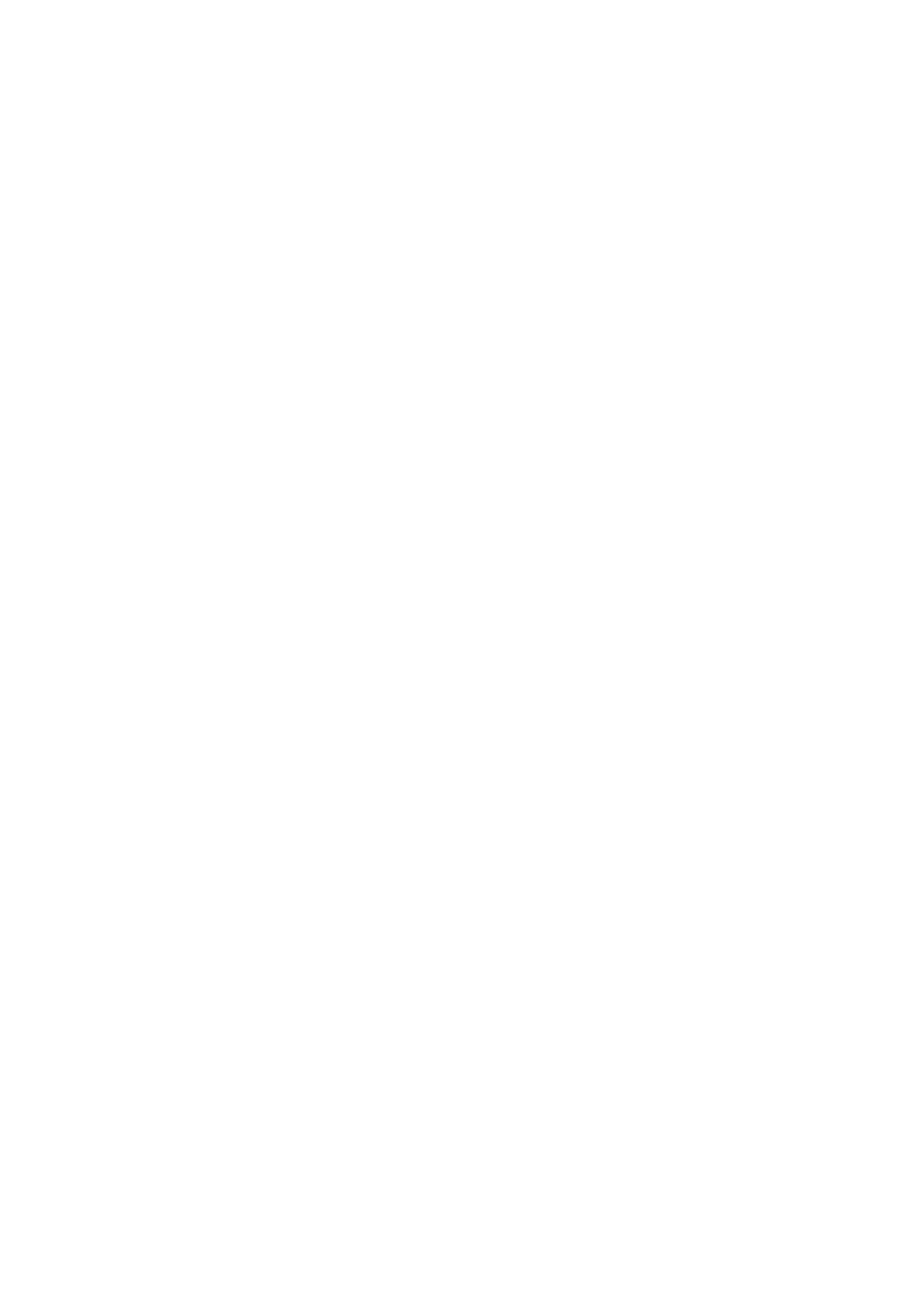|                 | SI.No. Name of the Unit/AICRP/                          |         |                   | Other than NEH & TSP   |           |                              |                                      |           | NEH                      |              |                           |
|-----------------|---------------------------------------------------------|---------|-------------------|------------------------|-----------|------------------------------|--------------------------------------|-----------|--------------------------|--------------|---------------------------|
|                 | Network Project/ATARI etc.                              |         |                   | Grant in Aid component |           |                              | Total                                |           | Grant in Aid component   |              | Total-                    |
|                 |                                                         | Capital | Salary            | Pension                | General   | General<br>$(5+6)$<br>Total. | NEH & TSP<br>Other than<br>$(3+4+7)$ |           | Capital Salaries General |              | $(9+10+11)$<br><b>NEH</b> |
|                 | $\overline{\mathbf{C}}$                                 | 3       | 4                 | 5                      | $\bullet$ | $\overline{a}$               | $\infty$                             | $\bullet$ | 10                       | $\mathbf{I}$ | 12                        |
|                 | CICR, Nagpur                                            | 607.26  | 2568.00           | 350.00                 | 1152.00   | 1502.00                      | 4677.26                              | 0.00      | 0.00                     | 0.00         | 0.00                      |
| $\mathcal{C}$   | AICRP on Cotton, CICR, Nagpur                           | 0.00    | 1646.00           | 0.00                   | 191.25    | 191.25                       | 1837.25                              | 0.00      | 0.00                     | 0.00         | 0.00                      |
| 3               | CRIJAF, Barrackpore                                     | 31.00   | 2107.25           | 430.00                 | 665.00    | 1095.00                      | 3233.25                              | 0.00      | 0.00                     | 0.00         | 0.00                      |
| 4               | AINPJAF, CRIJAF, Barrackpore                            | 0.00    | 172.00            | 0.00                   | 85.10     | 85.10                        | 257.10                               | 0.00      | 80.00                    | 0.00         | 80.00                     |
| 5               | NRRI, Cuttack                                           | 1170.70 | 3150.08           | 4800.00                | 1285.48   | 6085.48                      | 10406.26                             | 0.00      | 0.00                     | 215.00       | 215.00                    |
| ৩               | Incentivizing Research in Agriculture,<br>NRRI, Cuttack | 663.50  | 0.00              | 0.00                   | 879.15    | 879.15                       | 1542.65                              | 0.00      | 0.00                     | 0.00         | 0.00                      |
| $\overline{ }$  | CTRI, Rajamundry                                        | 41.40   | 2415.00           | 2253.00                | 600.90    | 2853.90                      | 5310.30                              | 0.00      | 0.00                     | 0.00         | 0.00                      |
| $\infty$        | NETWORK on Tobacco, CTRI,<br>Rajamundry                 | 0.00    | 278.00            | $0.00$                 | 60.60     | 60.60                        | 338.60                               | 0.00      | 0.00                     | 0.00         | 0.00                      |
| $\circ$         | IARI, New Delhi                                         | 5451.42 | 19577.75 15000.00 |                        | 15514.94  | 30514.94                     | 55544.11                             | 0.00      |                          | 0.00 1253.60 | 1253.60                   |
| $\overline{10}$ | Pesticide Residues, IARI, New Delhi                     | 69.60   | 287.00            | 0.00                   | 182.56    | 182.56                       | 539.16                               | 0.00      | 45.00                    | 0.00         | 45.00                     |
| $\Box$          | AICRP Nematode, IARI, New Delhi                         | 0.00    | 434.00            | 0.00                   | 114.00    | 114.00                       | 548.00                               | 0.00      | 45.00                    | 51.00        | 96.00                     |
| 12              | CRP On Hybrid Technology, IARI,<br>New Delhi            | 57.50   | 0.00              | 0.00                   | 502.05    | 502.05                       | 559.55                               | 0.00      | 0.00                     | 0.00         | 0.00                      |
| 13              | CRP On Molecular Breeding, IARI,<br>New Delhi           | 57.50   | 0.00              | 0.00                   | 383.90    | 383.90                       | 441.40                               | 0.00      | 0.00                     | 0.00         | 0.00                      |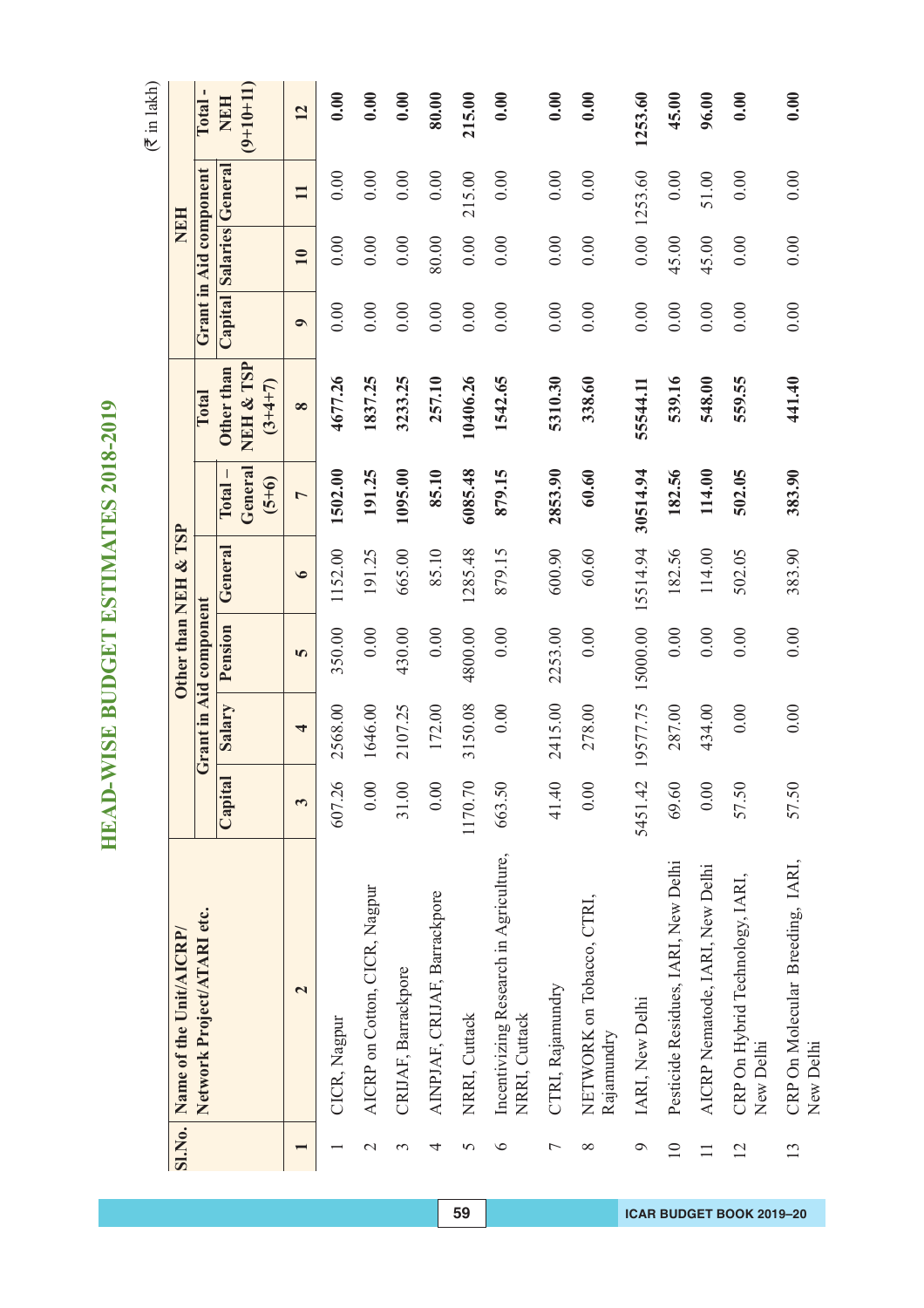|                 | SI.No. Name of the Unit/AICRP/                          |         |         |                        | Other than NEH & TSP |                                 |                                      |           |                         | NEH          |                           |
|-----------------|---------------------------------------------------------|---------|---------|------------------------|----------------------|---------------------------------|--------------------------------------|-----------|-------------------------|--------------|---------------------------|
|                 | Network Project/ATARI etc.                              |         |         | Grant in Aid component |                      |                                 | Total                                |           | Grant in Aid component  |              | Total                     |
|                 |                                                         | Capital | Salary  | Pension                | General              | General<br>$Total -$<br>$(5+6)$ | NEH & TSP<br>Other than<br>$(3+4+7)$ |           | Capital Salaries Genera |              | $(9+10+11)$<br><b>NBH</b> |
|                 | $\overline{\mathbf{c}}$                                 | 3       | 4       | 5                      | $\bullet$            | $\overline{ }$                  | $\infty$                             | $\bullet$ | 10                      | $\mathbf{I}$ | 12                        |
| $\overline{1}$  | AICRP on Honey Bee & Pollinators,<br>IARI, New Delhi    | 28.75   | 293.00  | 0.00                   | 178.50               | 178.50                          | 500.25                               | 0.00      | 75.00                   | 103.40       | 178.40                    |
| 15              | IARI Types Deemed University,<br>Assam                  | 3004.00 | 0.00    | 0.00                   | 152.00               | 152.00                          | 3156.00                              | 0.00      | 0.00                    | 0.00         | 0.00                      |
| 16              | IARI Types Deemed University,<br><b>harkhand</b>        | 5045.80 | 0.00    | 0.00                   | 390.00               | 390.00                          | 5435.80                              | 0.00      | 0.00                    | 0.00         | 0.00                      |
| $\overline{17}$ | IGFRI, Jhansi                                           | 78.00   | 3026.85 | 300.00                 | 976.30               | 1276.30                         | 4381.15                              | 0.00      | 0.00                    | 0.00         | 0.00                      |
| $\frac{8}{18}$  | AICRP on Forage Crops and<br>Utilization, IGFRI, Jhansi | 6.00    | 755.00  | 0.00                   | 148.00               | 148.00                          | 909.00                               | 0.00      | 75.00                   | 0.00         | 75.00                     |
| $\overline{19}$ | IIPR, Kanpur                                            | 1063.00 | 2151.00 | 265.00                 | 829.00               | 1094.00                         | 4308.00                              | 0.00      | 0.00                    | 0.00         | 0.00                      |
| $\overline{20}$ | AICRP on Chickpea, IIPR, Kanpur                         | 0.00    | 933.00  | $0.00$                 | 164.00               | 164.00                          | 1097.00                              | 0.00      | 75.00                   | 0.00         | 75.00                     |
| $\overline{21}$ | AICRP on Mullarp, IIPR, Kanpur                          | 0.00    | 986.00  | 0.00                   | 173.00               | 173.00                          | 1159.00                              | 0.00      | 180.00                  | 74.00        | 254.00                    |
| 22              | AICRP on Pigeonpea, IIPR, Kanpur                        | 0.00    | 840.00  | 0.00                   | 138.00               | 138.00                          | 978.00                               | 0.00      | 105.00                  | 0.00         | 105.00                    |
| 23              | AICRP on Arid Legumes,<br><b>IIPR Kanpur</b>            | 0.00    | 252.00  | 0.00                   | 65.00                | 65.00                           | 317.00                               | 0.00      | 0.00                    | 0.00         | 0.00                      |
| 24              | IISR, Lucknow                                           | 159.00  | 2785.00 | 1800.00                | 2995.49              | 4795.49                         | 7739.49                              | 0.00      | 0.00                    | 0.00         | 0.00                      |
| 25              | AICRP on Sugarcane, IISR, Lucknow                       | 0.00    | 877.00  | 0.00                   | 153.25               | 153.25                          | 1030.25                              | 0.00      | 85.00                   | 0.00         | 85.00                     |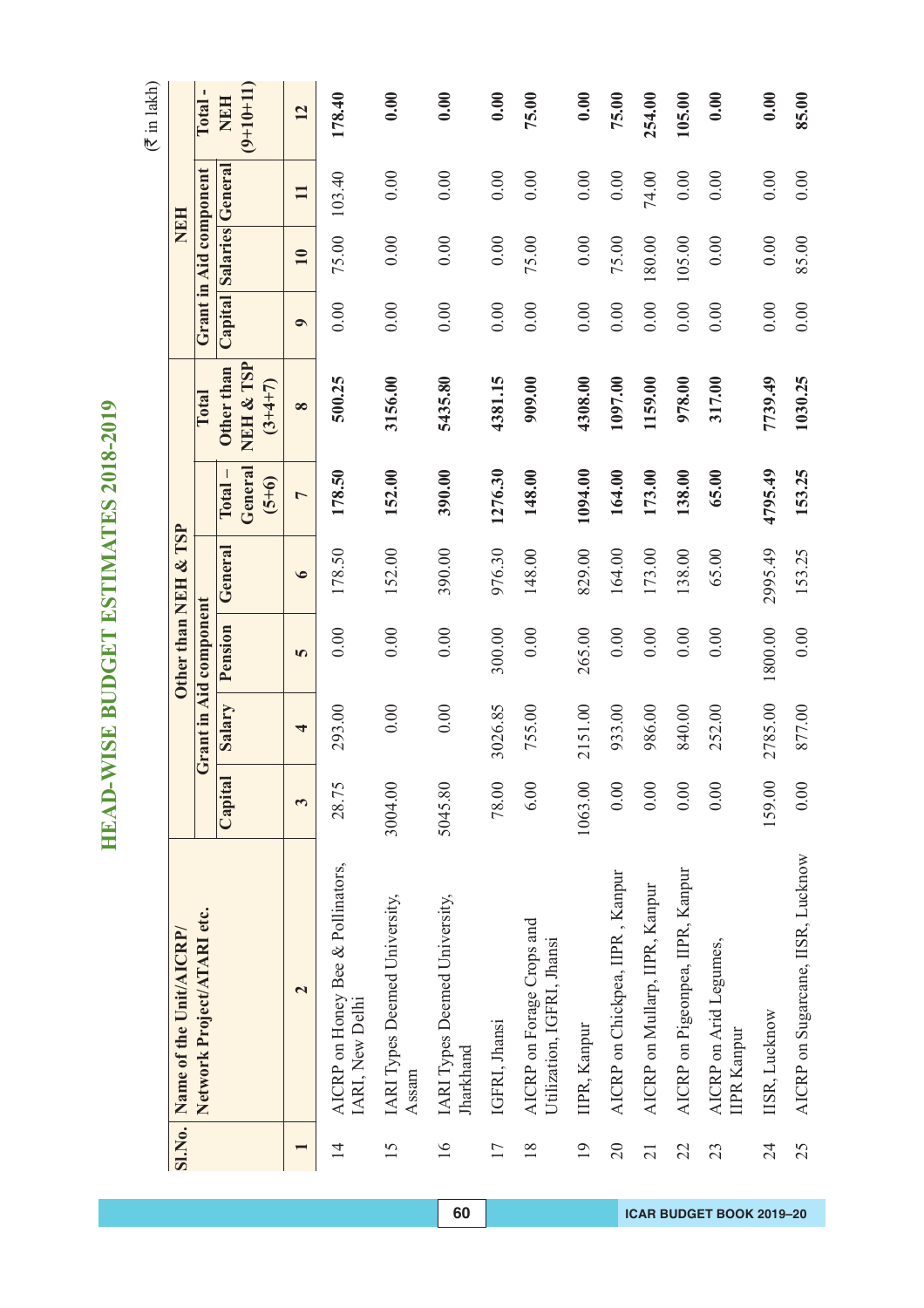|                 | Sl.No. Name of the Unit/AICRP/                       |         |                         | Other than NEH & TSP   |           |                                    |                                      |           | <b>HRIN</b>              |              |                           |
|-----------------|------------------------------------------------------|---------|-------------------------|------------------------|-----------|------------------------------------|--------------------------------------|-----------|--------------------------|--------------|---------------------------|
|                 | Network Project/ATARI etc.                           |         |                         | Grant in Aid component |           |                                    | Total                                |           | Grant in Aid component   |              | Total                     |
|                 |                                                      | Capital | Salary                  | Pension                | General   | General<br>$(5+6)$<br><b>Total</b> | NEH & TSP<br>Other than<br>$(3+4+7)$ |           | Capital Salaries General |              | $(9+10+11)$<br><b>NEH</b> |
|                 | $\mathbf{\Omega}$                                    | 3       | $\overline{\mathbf{r}}$ | 5                      | $\bullet$ | $\overline{a}$                     | $\infty$                             | $\bullet$ | 10                       | $\mathbf{1}$ | 12                        |
| 26              | NBAIM, Maunath Bhanjan                               | 38.00   | 399.00                  | 35.00                  | 567.00    | 602.00                             | 1039.00                              | 0.00      | 0.00                     | 0.00         | 0.00                      |
| 27              | AMAAS, NBAIM, Mau                                    | 0.00    | 0.00                    | 0.00                   | 345.00    | 345.00                             | 345.00                               | 0.00      | 0.00                     | 0.00         | 0.00                      |
| 28              | NBPGR, New Delhi                                     | 1523.00 | 4180.00                 | 3080.00                | 1972.00   | 5052.00                            | 10755.00                             | 0.00      | 0.00                     | 191.00       | 191.00                    |
| 29              | AICRP POTENTIAL CROP, NBPGR,<br>New Delhi            | 0.00    | 231.00                  | 0.00                   | 88.40     | 88.40                              | 319.40                               | 0.00      | 0.00                     | 0.00         | 0.00                      |
| 30              | CRP-AGRO BIODIVERSITY,<br>NBPGR, New Delhi           | 11.50   | 0.00                    | 0.00                   | 418.50    | 418.50                             | 430.00                               | 0.00      | 0.00                     | 0.00         | 0.00                      |
| $\overline{31}$ | SBI, Coimbatore                                      | 129.00  | 3000.00                 | 500.00                 | 949.00    | 1449.00                            | 4578.00                              | 0.00      | 0.00                     | 0.00         | 0.00                      |
| 32              | VPKAS, Almora                                        | 571.00  | 1210.25                 | 110.00                 | 546.00    | 656.00                             | 2437.25                              | 0.00      | 0.00                     | 0.00         | 0.00                      |
| 33              | NRCIPM, New Delhi                                    | 535.00  | 730.20                  | $70.00\,$              | 617.00    | 687.00                             | 1952.20                              | 0.00      | 0.00                     | 96.00        | 96.00                     |
| 34              | AINP On Soil Arthropod Pests,<br>NRCIPM, New Delhi   | 9.50    | 162.00                  | 0.00                   | 114.00    | 114.00                             | 285.50                               | 0.00      | 22.00                    | 72.00        | 94.00                     |
| 35              | AINP on Agricultural Acarology,<br>NRCIPM, New Delhi | 14.50   | 200.00                  | 0.00                   | 85.00     | 85.00                              | 299.50                               | 0.00      | 0.00                     | 29.00        | 29.00                     |
| 36              | DGR, Junagadh                                        | 123.05  | 896.00                  | 145.00                 | 617.45    | 762.45                             | 1781.50                              | 0.00      | 0.00                     | 0.00         | 0.00                      |
| 37              | AICRP on Groudnut, DGR, Junagadh                     | 0.00    | 851.00                  | 0.00                   | 259.34    | 259.34                             | 1110.34                              | 0.00      | 0.00                     | 0.00         | 0.00                      |
| 38              | NIPB, New Delhi                                      | 293.00  | 814.00                  | 150.00                 | 538.00    | 688.00                             | 1795.00                              | 0.00      | 0.00                     | 0.00         | 0.00                      |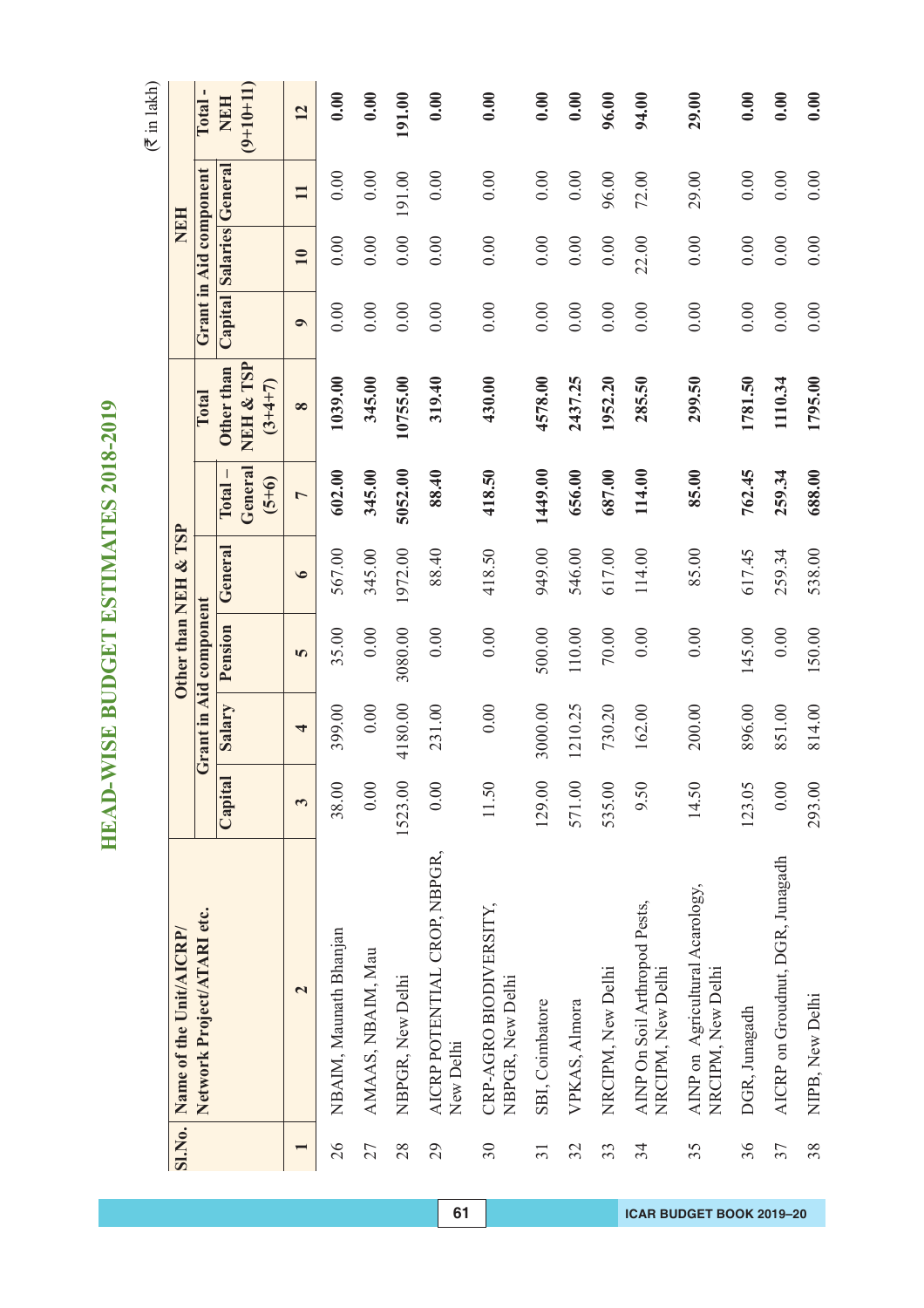$(\overline{\mathfrak{F}}$  in lakh)

|                 |                                                               |         |         |                        |                      |                              |                                      |           |                          | NEH          |                           |
|-----------------|---------------------------------------------------------------|---------|---------|------------------------|----------------------|------------------------------|--------------------------------------|-----------|--------------------------|--------------|---------------------------|
|                 | SI.No. Name of the Unit/AICRP/                                |         |         |                        | Other than NEH & TSP |                              |                                      |           |                          |              |                           |
|                 | Network Project/ATARI etc.                                    |         |         | Grant in Aid component |                      |                              | Total                                |           | Grant in Aid component   |              | $\blacksquare$<br>Total   |
|                 |                                                               | Capital | Salary  | Pension                | General              | General<br>$(5+6)$<br>Total. | NEH & TSP<br>Other than<br>$(3+4+7)$ |           | Capital Salaries General |              | $(9+10+11)$<br><b>NEH</b> |
|                 | $\mathbf{\tilde{c}}$                                          | 3       | 4       | 5                      | $\bullet$            | $\overline{a}$               | $\infty$                             | $\bullet$ | 10                       | $\mathbf{I}$ | 12                        |
| 39              | TRANSGENIC IN CROPS, NIPB,<br>NETWORK PROJECT ON<br>New Delhi | 31.00   | 0.00    | 0.00                   | 356.00               | 356.00                       | 387.00                               | 0.00      | 0.00                     | 0.00         | 0.00                      |
| $\overline{40}$ | DR & MR, Bharatpur                                            | 92.00   | 583.15  |                        | 436.04               | 436.04                       | 1111.19                              | 0.00      | 0.00                     | 0.00         | 0.00                      |
| $\overline{4}$  | AICRP on R&M, DR & MR,<br>Bharatpur                           | 0.00    | 986.00  | 0.00                   | 191.00               | 191.00                       | 1177.00                              | 0.00      | 64.00                    | 398.00       | 462.00                    |
| 42              | IIMR, Hyderabad                                               | 574.57  | 1280.00 | 48.00                  | 730.00               | 778.00                       | 2632.57                              | 0.00      | 0.00                     | 0.00         | 0.00                      |
| 43              | AICRP on Sorghum, IIMR,<br>Hyderabd                           | 0.00    | 636.00  | 0.00                   | 127.00               | 127.00                       | 763.00                               | 0.00      | 0.00                     | 0.00         | 0.00                      |
| $\frac{4}{4}$   | AICRP on Pearl Millets, IIMR,<br>Hyderabad                    | 0.00    | 560.00  | 0.00                   | 488.00               | 488.00                       | 1048.00                              | 0.00      | 0.00                     | 0.00         | 0.00                      |
| 45              | AICRP on Small Millets, IIMR,<br>Hyderabad                    | 0.00    | 457.00  | 0.00                   | 59.00                | 59.00                        | 516.00                               | 0.00      | 0.00                     | 0.00         | 0.00                      |
| 46              | IISR, Indore                                                  | 40.00   | 948.00  | $10.00$                | 544.00               | 554.00                       | 1542.00                              | 0.00      | 0.00                     | 0.00         | 0.00                      |
| 47              | AICRP on Soyabean, Indore                                     | 0.00    | 746.00  | 0.00                   | 219.90               | 219.90                       | 965.90                               | 0.00      | 105.00                   | 663.00       | 768.00                    |
| 48              | NBAIR, Bengaluru                                              | 161.00  | 966.12  | 100.00                 | 412.00               | 512.00                       | 1639.12                              | 0.00      | 0.00                     | 0.00         | 0.00                      |
| $\frac{49}{5}$  | AICRP on Biological Control,<br>NBAIR, Benglaluru             | 0.00    | 392.00  | 0.00                   | 413.18               | 413.18                       | 805.18                               | 0.00      | 37.00                    | 95.00        | 132.00                    |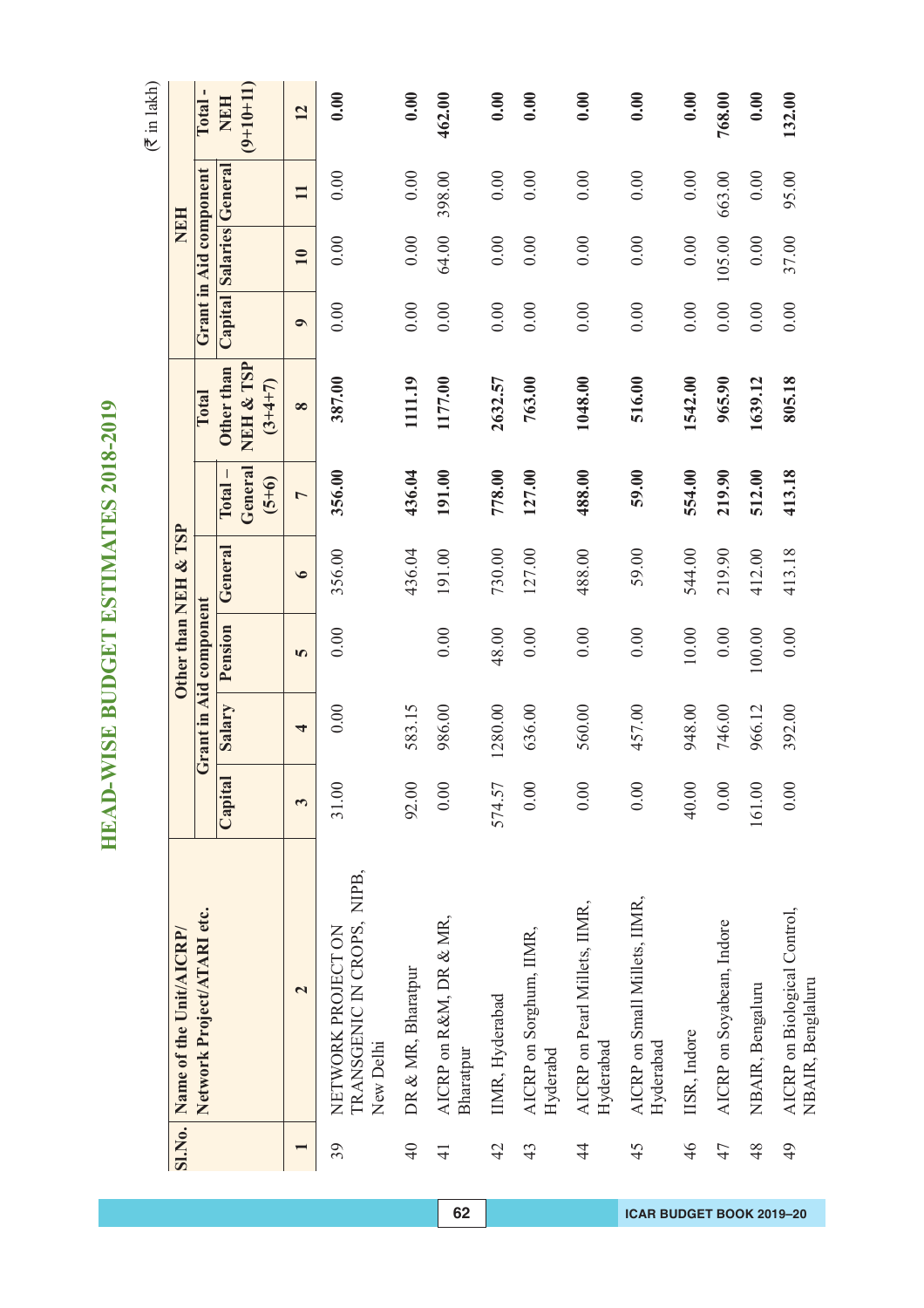$(\overline{\mathfrak{F}}$  in lakh)

|                 | Sl.No. Name of the Unit/AICRP/                   |         |         |                        | Other than NEH & TSP |                             |                                      |           | <b>NEH</b>             |              |                           |
|-----------------|--------------------------------------------------|---------|---------|------------------------|----------------------|-----------------------------|--------------------------------------|-----------|------------------------|--------------|---------------------------|
|                 | Network Project/ATARI etc.                       |         |         | Grant in Aid component |                      |                             | Total                                |           | Grant in Aid component |              | Total-                    |
|                 |                                                  | Capital | Salary  | Pension                | General              | General<br>$(5+6)$<br>Total | NEH & TSP<br>Other than<br>$(3+4+7)$ | Capital   | Salaries General       |              | $(9+10+11)$<br><b>NEH</b> |
|                 | $\overline{\mathbf{C}}$                          | 3       | 4       | 5                      | $\bullet$            | $\overline{a}$              | $\infty$                             | $\bullet$ | 10                     | $\mathbf{I}$ | $\overline{12}$           |
| 50              | IIMR, Ludhiana                                   | 623.00  | 525.20  | 55.00                  | 677.44               | 732.44                      | 1880.64                              | 0.00      | 0.00                   | 144.00       | 144.00                    |
| 51              | AICRP On Maize, IIMR, Ludhiana                   | 0.00    | 1367.00 | 0.00                   | 305.00               | 305.00                      | 1672.00                              | 0.00      | 11.00                  | 96.00        | 107.00                    |
| 52              | IIOR, Hyderabad                                  | 107.00  | 1917.15 | 450.00                 | 774.00               | 1224.00                     | 3248.15                              | 0.00      | 0.00                   | 54.00        | 54.00                     |
| 53              | AICRP on Oilseed, Hyderabad                      | 0.00    | 1344.00 | 0.00                   | 160.00               | 160.00                      | 1504.00                              | 0.00      | 0.00                   | 0.00         | 0.00                      |
| 54              | AICRP on Linseed, IIOR, Hyderabad                | 5.75    | 482.00  | 0.00                   | 95.10                | 95.10                       | 582.85                               | 0.00      | 43.00                  | 265.00       | 308.00                    |
| 55              | AICRP on Sesame & Niger, IIOR,<br>Hyderabad      | 0.00    | 1006.00 | 0.00                   | 87.00                | 87.00                       | 1093.00                              | 0.00      | 0.00                   | 0.00         | 0.00                      |
| 56              | IIRR, Hyderabad                                  | 33.40   | 2305.00 | 220.00                 | 859.00               | 1079.00                     | 3417.40                              | 0.00      | 0.00                   | 73.00        | 73.00                     |
| 57              | AICRP on Rice, IIRR, Hyderabad                   | 0.00    | 1350.00 | 0.00                   | 644.95               | 644.95                      | 1994.95                              | 0.00      | 225.00 1425.00         |              | 1650.00                   |
| 58              | CRP on Rice Biofortification, IIRR,<br>Hyderabad | 23.00   | 0.00    | 0.00                   | 543.35               | 543.35                      | 566.35                               | 0.00      | 0.00                   | 0.00         | 0.00                      |
| 59              | IIWBR, Kamal                                     | 370.50  | 1776.00 | 140.00                 | 886.70               | 1026.70                     | 3173.20                              | 0.00      | 0.00                   | 0.00         | 0.00                      |
| 60              | AICRP on Wheat & Barley, IIWBR,<br>Karnal        | 0.00    | 1888.00 | 0.00                   | 273.78               | 273.78                      | 2161.78                              | 0.00      | 44.00                  | 31.00        | 75.00                     |
| $\overline{61}$ | IISS, Maunath Bhanjan                            | 103.00  | 341.00  | 24.00                  | 406.00               | 430.00                      | 874.00                               | 0.00      | 0.00                   | 0.00         | 0.00                      |
| 62              | AICRP NSP (CROPS), IISS,<br>Maunath Bhanjan      | 28.00   | 1570.00 | 0.00                   | 262.88               | 262.88                      | 1860.88                              | 0.00      | 110.00                 | 0.00         | 110.00                    |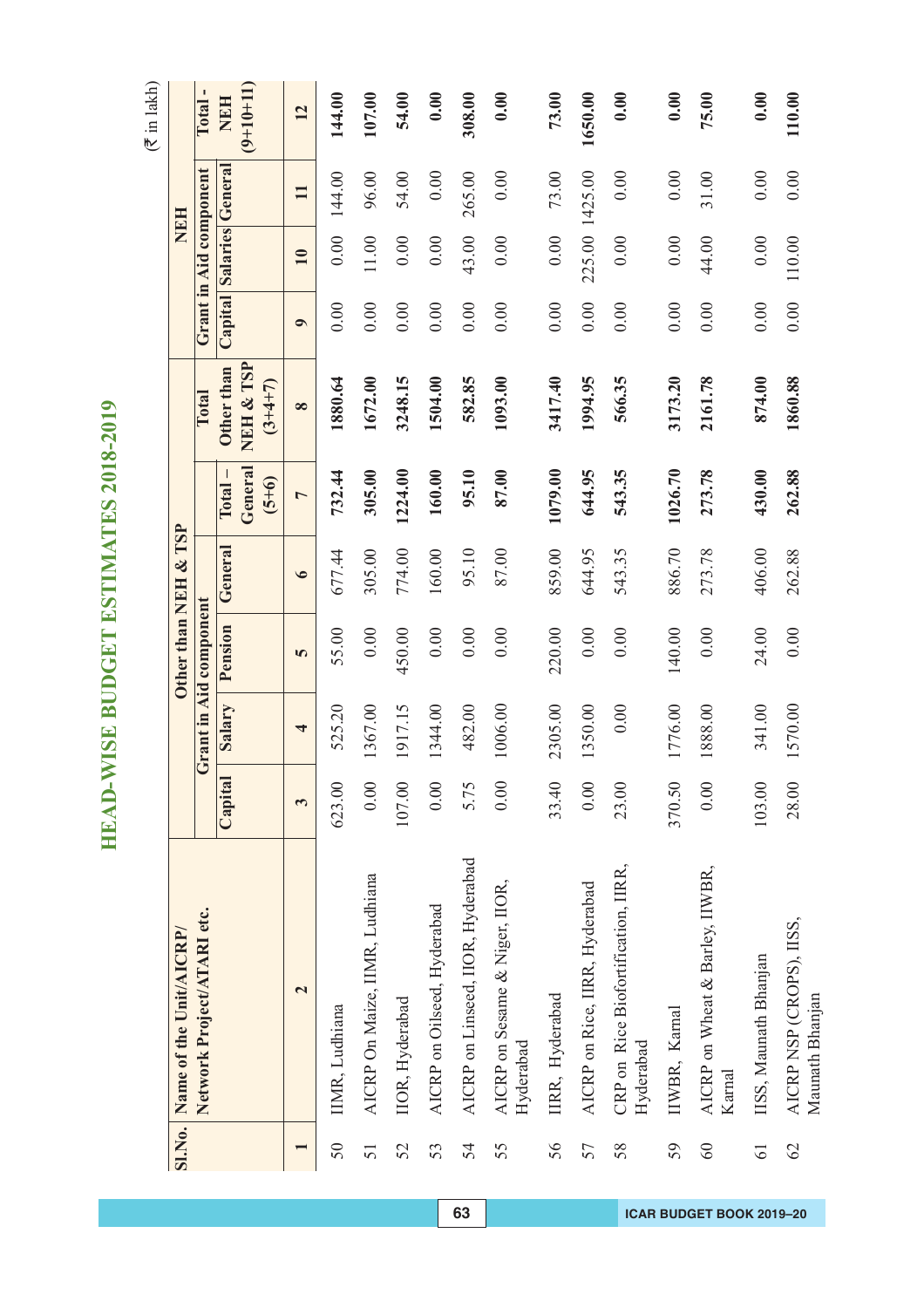$(\overline{\mathfrak{F}}$  in lakh)

|                | Sl.No. Name of the Unit/AICRP/                                    |           |          | Other than NEH & TSP   |           |                    |                        |           | <b>NEH</b>               |              |             |
|----------------|-------------------------------------------------------------------|-----------|----------|------------------------|-----------|--------------------|------------------------|-----------|--------------------------|--------------|-------------|
|                | Network Project/ATARI etc.                                        |           |          | Grant in Aid component |           |                    | Total                  |           | Grant in Aid component   |              | Total-      |
|                |                                                                   | Capital   | Salary   | Pension                | General   | $\Gamma$ otal –    | Other than             |           | Capital Salaries General |              | <b>NEH</b>  |
|                |                                                                   |           |          |                        |           | General<br>$(5+6)$ | NEH & TSP<br>$(3+4+7)$ |           |                          |              | $(9+10+11)$ |
|                | $\overline{\mathbf{c}}$                                           | 3         | 4        | 5                      | $\bullet$ | $\overline{ }$     | $\infty$               | $\bullet$ | 10                       | $\mathbf{I}$ | 12          |
| 63             | Seed Production in Agricultural<br>Corps and Fisheries, IISS, Mau | 46.00     | 0.00     | 0.00                   | 729.00    | 729.00             | 775.00                 | 0.00      | 0.00                     | 0.00         | 0.00        |
| 64             | NIBSM, Raipur                                                     | 1665.00   | 294.00   | 0.00                   | 322.00    | 322.00             | 2281.00                | 0.00      | 0.00                     | 0.00         | 0.00        |
| 65             | IIAB, Ranchi                                                      | 1000.00   | 252.00   | 0.00                   | 184.52    | 184.52             | 1436.52                | 0.00      | 0.00                     | 0.00         | 0.00        |
| 66             | AINP on Vertibrate Pest Management,<br>CAZRI, Jodhpur             | 46.80     | 242.00   | 0.00                   | 158.00    | 158.00             | 446.80                 | 0.00      | 58.00                    | 46.00        | 104.00      |
|                | <b>Total Crop Sciences</b>                                        | 25732.00  | 82421.00 | 30335.00               | 46441.00  | 76776.00           | 184929.00              |           | 0.00 1484.00             | 5375.00      | 6859.00     |
|                | CIARI, Port Blair                                                 | 75.00     | 1710.20  | 110.00                 | 427.55    | 537.55             | 2322.75                | 0.00      | 0.00                     | 0.00         | 0.00        |
| $\mathcal{L}$  | CIAH, Bikaner                                                     | 134.00    | 1423.00  | 100.00                 | 461.00    | 561.00             | 2118.00                | 0.00      | 0.00                     | 0.00         | 0.00        |
| 3              | AICRP on AZF, CIAH, Bikaner                                       | $11.00\,$ | 677.00   | 0.00                   | 113.00    | 113.00             | 801.00                 | 0.00      | 0.00                     | 0.00         | 0.00        |
| 4              | CISH, Lucknow                                                     | 200.00    | 1661.40  | 450.00                 | 709.00    | 1159.00            | 3020.40                | 0.00      | 0.00                     | 5.00         | 5.00        |
| 5              | CITH, Srinagar                                                    | 111.00    | 483.00   | 20.00                  | 527.00    | 547.00             | 1141.00                | 2.00      | 0.00                     | 20.00        | 22.00       |
| $\circ$        | CPCRI, Kasaragod                                                  | 140.00    | 3098.10  | 2450.00                | 1610.40   | 4060.40            | 7298.50                | 0.00      | 0.00                     | 0.00         | 0.00        |
| $\overline{ }$ | AICRP on Palms, CPCRI, Kasaragod                                  | $10.00$   | 381.00   | 0.00                   | 200.00    | 200.00             | 591.00                 | 0.00      | 0.00                     | 0.00         | 0.00        |
| $\infty$       | CPRI, Shimla                                                      | 132.00    | 3422.00  | 1750.00                | 949.60    | 2699.60            | 6253.60                | 0.00      | 0.00                     | 3.00         | 3.00        |
| Ó              | AICRP on Potato, CPRI, Shimla                                     | 0.00      | 459.00   | 0.00                   | 78.20     | 78.20              | 537.20                 | 0.00      | 45.00                    | 32.80        | 77.80       |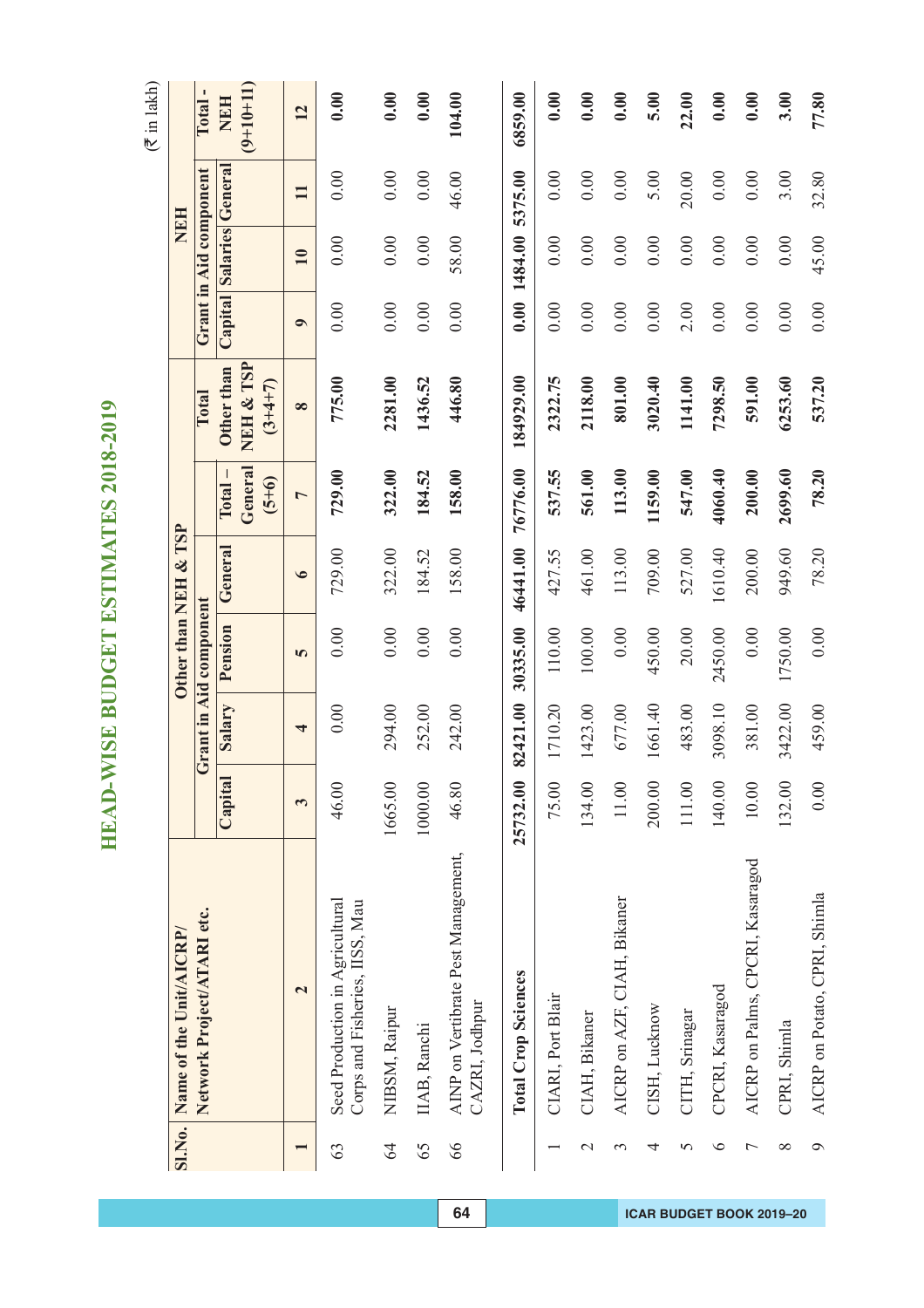|                 | Sl.No. Name of the Unit/AICRP/                       |         |         |                        | Other than NEH & TSP |                              |                                      |           |                         | <b>NEH</b>   |                           |
|-----------------|------------------------------------------------------|---------|---------|------------------------|----------------------|------------------------------|--------------------------------------|-----------|-------------------------|--------------|---------------------------|
|                 |                                                      |         |         |                        |                      |                              |                                      |           |                         |              |                           |
|                 | Network Project/ATARI etc.                           |         |         | Grant in Aid component |                      |                              | Total                                |           | Grant in Aid component  |              | Total                     |
|                 |                                                      | Capital | Salary  | Pension                | General              | General<br>$(5+6)$<br>Total. | NEH & TSP<br>Other than<br>$(3+4+7)$ |           | Capital Salaries Genera |              | $(9+10+11)$<br><b>NEH</b> |
|                 | $\overline{\mathbf{c}}$                              | 3       | 4       | 5                      | $\bullet$            | $\overline{ }$               | $\infty$                             | $\bullet$ | 10                      | $\mathbf{I}$ | 12                        |
| $\supseteq$     | CTCRI, Thiruvanthapuram                              | 80.00   | 1680.00 | 250.00                 | 456.14               | 706.14                       | 2466.14                              | 0.00      | 0.00                    | 5.00         | 5.00                      |
|                 | AICRP on Tuber Crops, CTCRI,<br>Thiruvanthapuram     | 7.00    | 214.00  | 0.00                   | 117.60               | 117.60                       | 338.60                               | 0.00      | 22.00                   | 26.00        | 48.00                     |
| 12              | IIHR, Bangalore                                      | 211.00  | 5150.00 | 3000.00                | 1311.00              | 4311.00                      | 9672.00                              | 0.00      | 0.00                    | 5.00         | 5.00                      |
| 13              | AICRP on Fruit, IIHR, Bangalore                      | 200.00  | 2490.00 | 0.00                   | 628.00               | 628.00                       | 3318.00                              | 20.00     | 240.00                  | 41.00        | 301.00                    |
| $\overline{1}$  | IISR, Calicut                                        | 194.00  | 1208.00 | 132.00                 | 573.00               | 705.00                       | 2107.00                              | 0.00      | 0.00                    | 3.00         | 3.00                      |
| 15              | AICRP on Spices, IISR, Calicut                       | 0.00    | 446.00  | 0.00                   | 104.00               | 104.00                       | 550.00                               | 0.00      | 0.00                    | 28.00        | 28.00                     |
| 16              | IIVR, Varanasi                                       | 434.50  | 1276.00 | 50.00                  | 828.50               | 878.50                       | 2589.00                              | 0.00      | 0.00                    | 2.00         | 2.00                      |
| 17              | AICRP on Vegetables, IIVR, Varanasi                  | 25.00   | 1511.00 | 0.00                   | 467.00               | 467.00                       | 2003.00                              | 0.00      | 22.00                   | 23.20        | 45.20                     |
| 18              | NRC for Banana, Tiruchirapalli                       | 166.00  | 635.00  | 30.00                  | 430.00               | 460.00                       | 1261.00                              | 0.00      | 0.00                    | 0.00         | 0.00                      |
| $\overline{19}$ | Dte. for Cashew Research, Puttur                     | 199.00  | 546.00  | 94.00                  | 377.00               | 471.00                       | 1216.00                              | 0.00      | 0.00                    | 0.00         | 0.00                      |
| $\overline{20}$ | AICRP on Cashew, Dte. For Cashew<br>Research, Puttur | 10.00   | 210.00  | 0.00                   | 123.00               | 123.00                       | 343.00                               | 0.00      | 0.00                    | 0.00         | 0.00                      |
| $\overline{21}$ | CCRI, Nagpur                                         | 100.00  | 772.00  | 16.00                  | 691.10               | 707.10                       | 1579.10                              | 10.00     | 0.00                    | 24.00        | 34.00                     |
| 22              | NRC For Grapes, Pune                                 | 60.00   | 499.10  | 40.00                  | 567.50               | 607.50                       | 1166.60                              | 0.00      | 0.00                    | 3.00         | 3.00                      |
| 23              | DMAPR, Anand                                         | 103.00  | 452.00  | 16.00                  | 365.00               | 381.00                       | 936.00                               | 0.00      | 0.00                    | 0.00         | 0.00                      |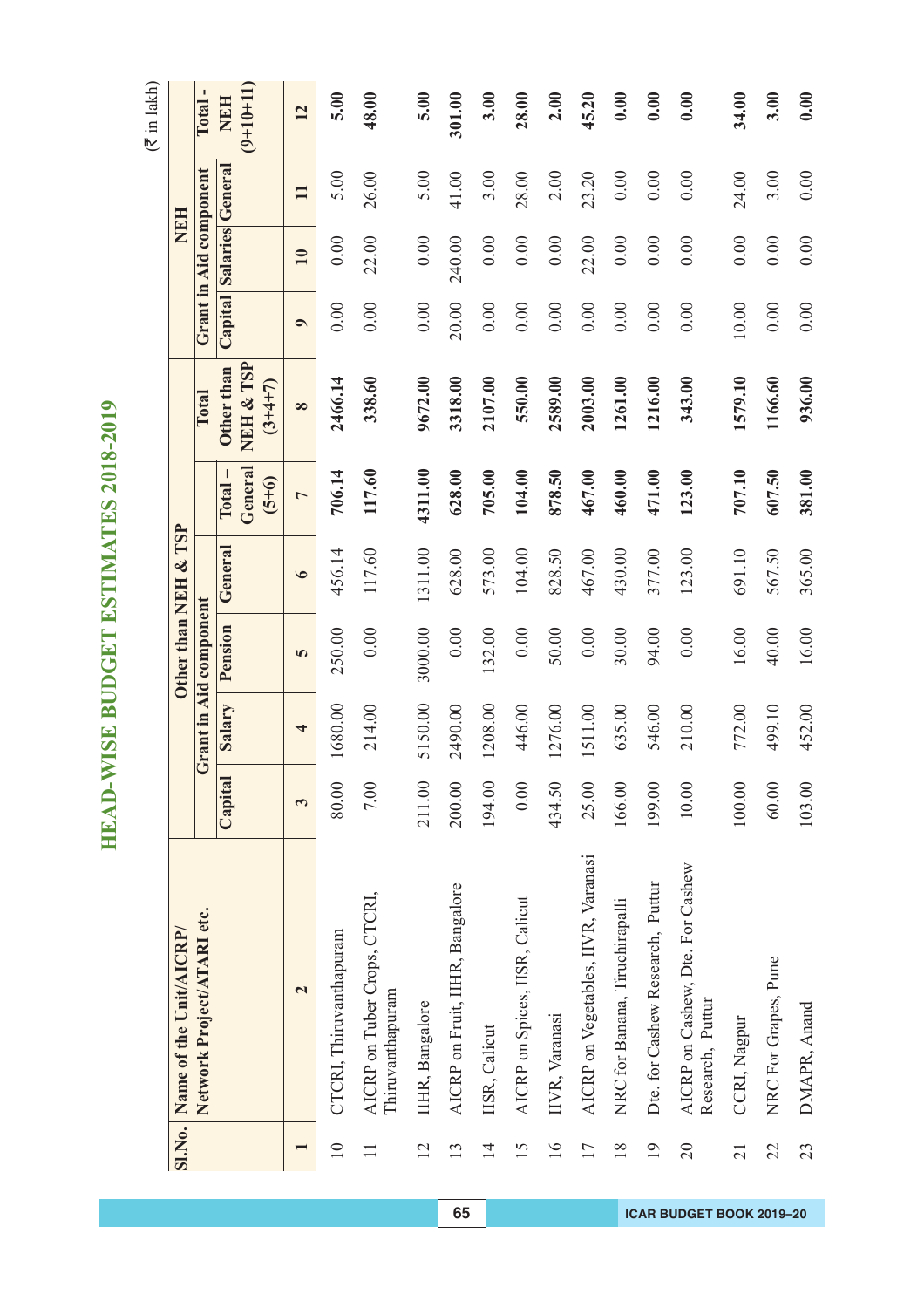|                 | SI.No. Name of the Unit/AICRP/                       |         |          |                        | Other than NEH & TSP |                    |                            |           |                          | NEH          |             |
|-----------------|------------------------------------------------------|---------|----------|------------------------|----------------------|--------------------|----------------------------|-----------|--------------------------|--------------|-------------|
|                 | Network Project/ATARI etc.                           |         |          | Grant in Aid component |                      |                    | Total                      |           | Grant in Aid component   |              | Total-      |
|                 |                                                      | Capital | Salary   | Pension                | General              | $\Gamma$ otal –    | Other than                 |           | Capital Salaries General |              | <b>NEH</b>  |
|                 |                                                      |         |          |                        |                      | General<br>$(5+6)$ | NEH & TSP<br>$(3 + 4 + 7)$ |           |                          |              | $(9+10+11)$ |
|                 | $\overline{\mathbf{c}}$                              | 3       | 4        | 5                      | $\bullet$            | $\overline{ }$     | $\infty$                   | $\bullet$ | 10                       | $\mathbf{I}$ | 12          |
| 24              | AICRP on MAP & Betelvine,<br>DMAPR, Anand            | 20.00   | 896.00   | 0.00                   | 111.00               | 111.00             | 1027.00                    | 0.00      | 18.00                    | 0.00         | 18.00       |
| 25              | Dte. on Mushroom, Solan                              | 135.50  | 457.05   | 50.00                  | 399.41               | 449.41             | 1041.96                    | 0.00      | 0.00                     | 22.00        | 22.00       |
| 26              | AICRP on Mushroom, DMR, Solan                        | 0.00    | 237.00   | 0.00                   | 100.00               | 100.00             | 337.00                     | 0.00      | 7.00                     | 25.00        | 32.00       |
| 27              | IIOPR, Pedavegi                                      | 25.00   | 588.00   | 5.00                   | 700.00               | 705.00             | 1318.00                    | 0.00      | 0.00                     | 5.00         | 5.00        |
| 28              | Dte. on Onion & Garlic, Pune                         | 75.00   | 474.15   | 30.00                  | 620.00               | 650.00             | 1199.15                    | 0.00      | 0.00                     | 2.00         | 2.00        |
| 29              | NRC on Orchids, Sikkim                               | 0.00    | 0.00     | 18.00                  | 83.00                | 101.00             | 101.00                     | 170.00    | 299.00                   | 45.00        | 514.00      |
| 30              | NRC Seed Spices, Ajmer                               | 41.00   | 446.00   | 50.00                  | 416.00               | 466.00             | 953.00                     | 0.00      | 0.00                     | 3.00         | 3.00        |
| $\overline{31}$ | NRC For Litchi, Muzaffarpur                          | 92.00   | 341.00   | 0.00                   | 128.00               | 128.00             | 561.00                     | 0.00      | 0.00                     | 5.00         | 5.00        |
| 32              | NRC for Pomegranate, Solapur                         | 104.00  | 263.00   | 20.00                  | 427.00               | 447.00             | 814.00                     | 0.00      | 0.00                     | 0.00         | 0.00        |
| 33              | Dte. of Floriculture, Pune                           | 450.00  | 240.00   | 0.00                   | 171.00               | 171.00             | 861.00                     | 0.00      | 0.00                     | 2.00         | 2.00        |
| 34              | AICRP on Floriculture, Dte. of<br>Floriculture, Pune | 0.00    | 658.00   | 0.00                   | 81.00                | 81.00              | 739.00                     | 0.00      | 0.00                     | 0.00         | 0.00        |
|                 | Total HORTICULTURAL<br><b>SCIENCES</b>               | 3545.00 | 35004.00 | 8681.00                | 15351.00             | 24032.00           | 62581.00                   | 202.00    | 653.00                   | 330.00       | 1185.00     |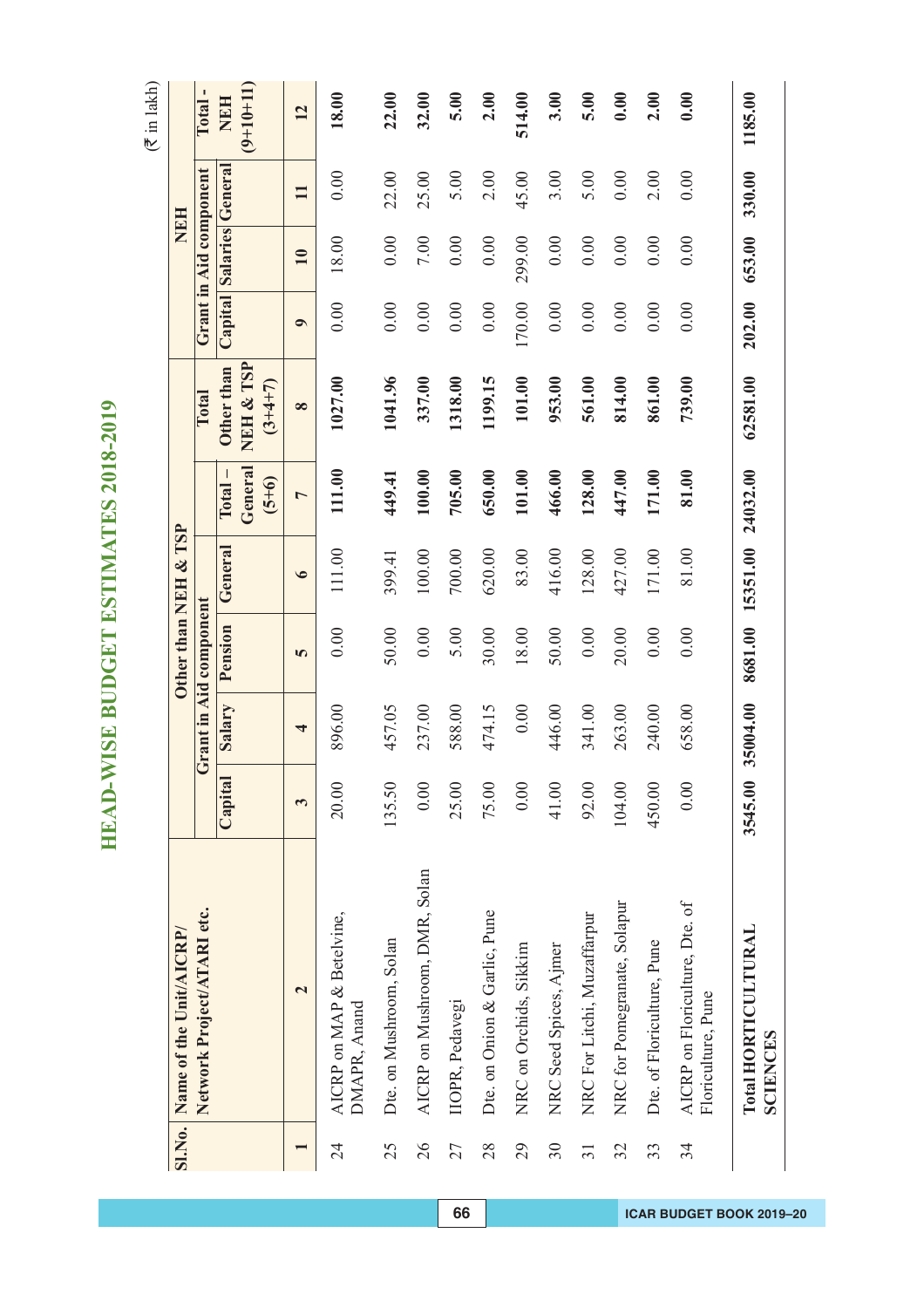|                  |                                                            |              |         | Other than NEH & TSP   |           |                                 |                                      |           | NEH                      |              |                           |
|------------------|------------------------------------------------------------|--------------|---------|------------------------|-----------|---------------------------------|--------------------------------------|-----------|--------------------------|--------------|---------------------------|
|                  | SI.No. Name of the Unit/AICRP/                             |              |         |                        |           |                                 |                                      |           |                          |              |                           |
|                  | Network Project/ATARI etc.                                 |              |         | Grant in Aid component |           |                                 | Total                                |           | Grant in Aid component   |              | Total-                    |
|                  |                                                            | Capital      | Salary  | Pension                | General   | General<br>$Total -$<br>$(5+6)$ | NEH & TSP<br>Other than<br>$(3+4+7)$ |           | Capital Salaries General |              | $(9+10+11)$<br><b>NEH</b> |
|                  | $\mathbf{\Omega}$                                          | $\mathbf{c}$ | 4       | 5                      | $\bullet$ | $\overline{a}$                  | $\infty$                             | $\bullet$ | 10                       | $\mathbf{I}$ | 12                        |
|                  | CARI, Izatnagar                                            | 471.00       | 2006.00 | 370.00                 | 1195.00   | 1565.00                         | 4042.00                              | 0.00      | 0.00                     | 0.00         | 0.00                      |
| $\mathrel{\sim}$ | CIRB, Hissar                                               | 434.00       | 2082.00 | 125.00                 | 1205.00   | 1330.00                         | 3846.00                              | 0.00      | 0.00                     | 0.00         | 0.00                      |
| 3                | Network Project on Baffaloes, CIRB, Hissar87.60            |              | 114.00  | 0.00                   | 390.00    | 390.00                          | 591.60                               | 0.00      | 28.00                    | 0.00         | 28.00                     |
| 4                | CIRG, Makhdoom                                             | 193.00       | 2780.00 | 350.00                 | 705.00    | 1055.00                         | 4028.00                              | 0.00      | 0.00                     | 0.00         | 0.00                      |
| 5                | AICRP on Goats, CIRG, Makhdoom                             | 139.00       | 0.00    | 0.00                   | 385.00    | 385.00                          | 524.00                               | 0.00      | 0.00                     | 25.00        | 25.00                     |
| $\circ$          | CSWRI, Avikanagar                                          | 239.30       | 2888.00 | 300.00                 | 1350.00   | 1650.00                         | 4777.30                              | 0.00      | 0.00                     | 0.00         | 0.00                      |
| Γ                | AICRP on Mega Sheep Seed Project,<br>CSWRI, Avikanagar     | 12.50        | 0.00    | 0.00                   | 130.00    | 130.00                          | 142.50                               | 0.00      | 0.00                     | 0.00         | 0.00                      |
| $\infty$         | Network on Sheep Improvement,<br>CSWRI, Avikanagar         | 22.10        | 103.00  | 0.00                   | 212.00    | 212.00                          | 337.10                               | 0.00      | 0.00                     | 0.00         | 0.00                      |
| $\circ$          | IVRI, Izatnagar                                            | 2120.00      |         | 12811.20 15000.00      | 5350.00   | 20350.00                        | 35281.20                             | 0.00      | 0.00                     | 50.00        | 50.00                     |
| $\overline{10}$  | Outreach Prog. On Env. Pollutant,<br>IVRI, Izatnagar       | 33.00        | 0.00    | 0.00                   | 104.00    | 104.00                          | 137.00                               | 0.00      | 0.00                     | 0.00         | 0.00                      |
| $\Box$           | Outreach Prog. On Zoonotic Diseases,<br>IVRI, Izatnagar    | 28.00        | 0.00    | 0.00                   | 140.00    | 140.00                          | 168.00                               | 0.00      | 0.00                     | 0.00         | 0.00                      |
| $\overline{c}$   | Outreach Prog, on Ethno vety.<br>Medicine, IVRI, Izatnagar | 12.00        | 0.00    | 0.00                   | $70.00$   | 70.00                           | 82.00                                | 0.00      | 0.00                     | 0.00         | 0.00                      |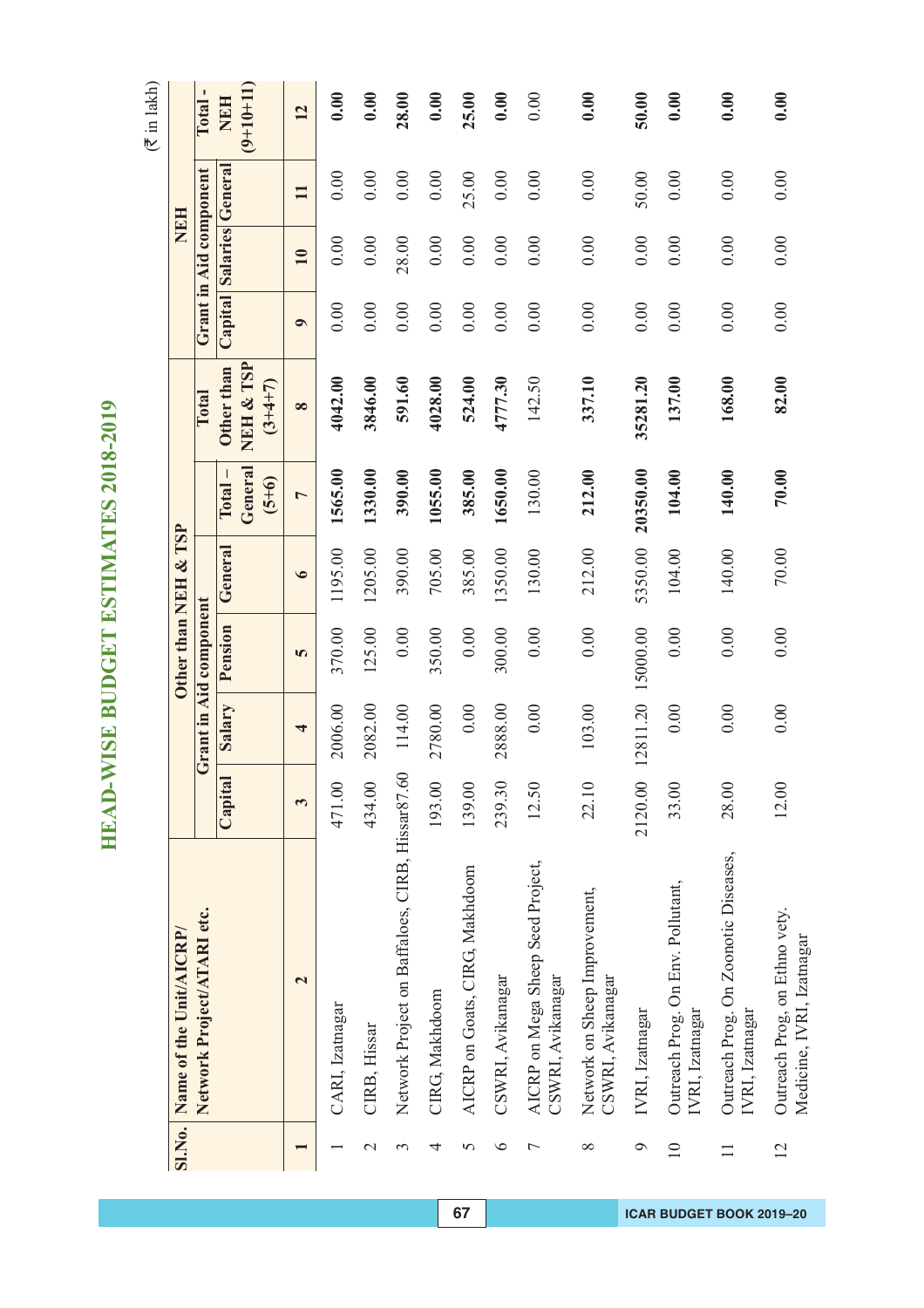|                 | SI.No. Name of the Unit/AICRP/                                |         |         |                        | Other than NEH & TSP |                                       |                                      |           |                          | <b>NEH</b>   |                           |
|-----------------|---------------------------------------------------------------|---------|---------|------------------------|----------------------|---------------------------------------|--------------------------------------|-----------|--------------------------|--------------|---------------------------|
|                 | Network Project/ATARI etc.                                    |         |         | Grant in Aid component |                      |                                       | Total                                |           | Grant in Aid component   |              | <b>Total</b>              |
|                 |                                                               | Capital | Salary  | Pension                | General              | General<br>$\Gamma$ otal –<br>$(5+6)$ | NEH & TSP<br>Other than<br>$(3+4+7)$ |           | Capital Salaries General |              | $(9+10+11)$<br><b>NEH</b> |
|                 | $\overline{\mathbf{c}}$                                       | 3       | 4       | 5                      | $\bullet$            | $\overline{a}$                        | $\infty$                             | $\bullet$ | $\overline{10}$          | $\mathbf{I}$ | 12                        |
| 13              | Network on GIP,IVRI, Izatnagar                                | 5.75    | 0.00    | 0.00                   | 70.00                | 70.00                                 | 75.75                                | 0.00      | 0.00                     | 0.00         | 0.00                      |
| $\overline{1}$  | Network on BTD, IVRI, Izatnagar                               | 24.00   | 0.00    | 0.00                   | 45.00                | 45.00                                 | 69.00                                | 0.00      | 0.00                     | 0.00         | 0.00                      |
| 15              | Network on Neonatal Mortality,<br>IVRI, Izatnagar             | 29.00   | 0.00    | 0.00                   | 72.00                | 72.00                                 | 101.00                               | 0.00      | 0.00                     | 0.00         | 0.00                      |
| 16              | Network on Diag. Imaging Tech.,<br>IVRI, Izatnagar            | 241.00  | 0.00    | 0.00                   | 65.00                | 65.00                                 | 306.00                               | 0.00      | 0.00                     | 0.00         | 0.00                      |
| 17              | CRP on V&D, IVRI, Izatnagar                                   | 179.00  | 0.00    | 0.00                   | 460.00               | 460.00                                | 639.00                               | 0.00      | 0.00                     | 0.00         | 0.00                      |
| 18              | NIHSAD, Bhopal                                                | 222.00  | 662.10  | 85.00                  | 1220.00              | 1305.00                               | 2189.10                              | 0.00      | 0.00                     | 20.00        | 20.00                     |
| 19              | NBAGR, Karnal                                                 | 56.25   | 1013.00 | 120.00                 | 500.00               | 620.00                                | 1689.25                              | 0.00      | 0.00                     | 0.00         | 0.00                      |
| $\overline{20}$ | Network Project on Animal Genetic<br>Resources, NBAGR, Karnal | 1.00    | 0.00    | 0.00                   | 97.00                | 97.00                                 | 98.00                                | 0.00      | 0.00                     | 10.00        | 10.00                     |
| $\overline{21}$ | NDRI, Kamal                                                   | 873.90  | 8667.00 | 7800.00                | 4855.00              | 12655.00                              | 22195.90                             | 3.00      | 8.00                     | 34.00        | 45.00                     |
| 22              | NIANP, Bangalore                                              | 305.00  | 1150.00 | 100.00                 | 600.00               | 700.00                                | 2155.00                              | 0.00      | 0.00                     | 0.00         | 0.00                      |
| 23              | Methan Emission, NIANP, Bangalore<br>AICRP ON NPAERP + OP on  | 40.00   | 0.00    | 0.00                   | 140.00               | 140.00                                | 180.00                               | 0.00      | 0.00                     | 21.00        | 21.00                     |
| 24              | NRC on Camel, Bikaner                                         | 219.00  | 771.20  | 30.00                  | 550.00               | 580.00                                | 1570.20                              | 0.00      | 0.00                     | 0.00         | 0.00                      |
| 25              | NRC on Equines, Hisar                                         | 197.00  | 956.00  | 30.00                  | 830.00               | 860.00                                | 2013.00                              | 5.00      | 0.00                     | 18.00        | 23.00                     |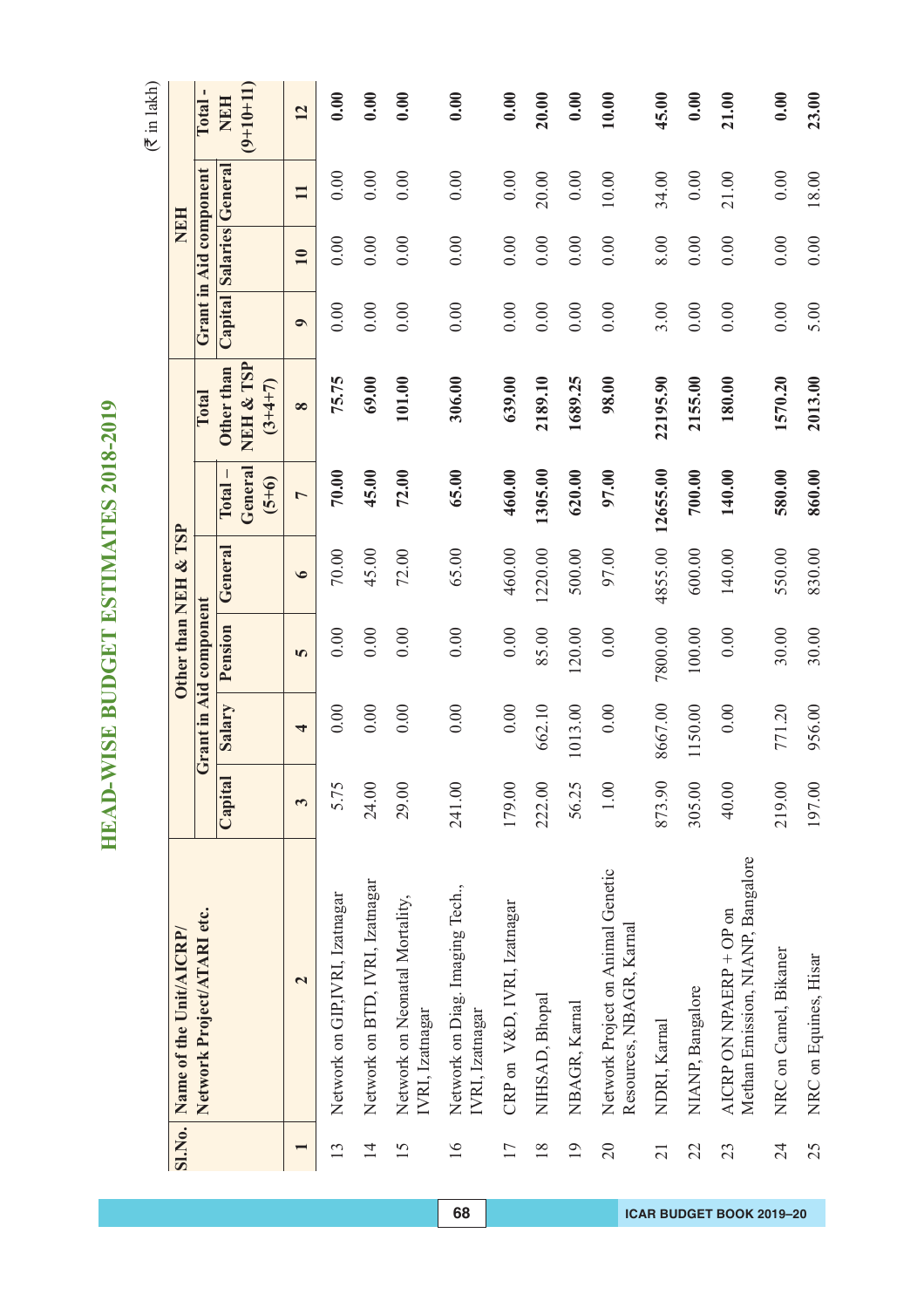$(\overline{\mathfrak{F}}$  in lakh)

|                 | Sl.No. Name of the Unit/AICRP/                                                      |         |        |                        | Other than NEH & TSP |                    |                        |           |                          | NEH          |                      |
|-----------------|-------------------------------------------------------------------------------------|---------|--------|------------------------|----------------------|--------------------|------------------------|-----------|--------------------------|--------------|----------------------|
|                 | Network Project/ATARI etc.                                                          |         |        | Grant in Aid component |                      |                    | Total                  |           | Grant in Aid component   |              | $\mathbf I$<br>Total |
|                 |                                                                                     | Capital | Salary | Pension                | General              | $Total -$          | Other than             |           | Capital Salaries General |              | <b>NEH</b>           |
|                 |                                                                                     |         |        |                        |                      | General<br>$(5+6)$ | NEH & TSP<br>$(3+4+7)$ |           |                          |              | $(9+10+11)$          |
|                 | $\mathbf{\Omega}$                                                                   | 3       | 4      | 5                      | $\bullet$            | $\overline{ }$     | $\infty$               | $\bullet$ | 10                       | $\mathbf{1}$ | 12                   |
| 26              | Culture Collection, NRC on Equines,<br>National Centre for Veterinary Type<br>Hisar | 104.00  | 0.00   | 0.00                   | 200.00               | 200.00             | 304.00                 | 0.00      | 0.00                     | 0.00         | 0.00                 |
| 27              | NRC on Meat, Hyderabad                                                              | 278.00  | 410.00 | 0.00                   | 400.00               | 400.00             | 1088.00                | 0.00      | 0.00                     | 0.00         | 0.00                 |
| 28              | NRC on Mithun                                                                       | 330.00  | 0.00   | 25.00                  | 200.00               | 225.00             | 555.00                 | 0.00      | 384.00                   | 175.00       | 559.00               |
| 29              | NRC on Pig, Guwahati                                                                | 250.00  | 0.00   | 30.00                  | 400.00               | 430.00             | 680.00                 | 0.00      | 420.00                   | 75.00        | 495.00               |
| 30              | AICRP on Pig, NRC on Pig,<br>Guwahati                                               | 123.00  | 0.00   | 0.00                   | 250.00               | 250.00             | 373.00                 | 50.00     | 179.00                   | 120.00       | 349.00               |
| $\overline{31}$ | Mega seed on Pig, NRC on Pig,<br>Guwahati                                           | 85.00   | 0.00   | 0.00                   | 88.00                | 88.00              | 173.00                 | 15.00     | 0.00                     | 150.00       | 165.00               |
| 32              | NRC on Yak, Dirang                                                                  | 160.00  | 0.00   | 10.00                  | 230.00               | 240.00             | 400.00                 | 0.00      | 404.00                   | 206.50       | 610.50               |
| 33              | NIVEDI, Bengalore                                                                   | 280.00  | 489.00 | 0.00                   | 750.00               | 750.00             | 1519.00                | 0.00      | 0.00                     | 0.00         | 0.00                 |
| 34              | CIRC, Meerut                                                                        | 187.00  | 693.00 | 5.00                   | 400.00               | 415.00             | 1295.00                | 0.00      | 0.00                     | 0.00         | 0.00                 |
| 35              | AICRP on Cattle, CIRC, Meerut                                                       | 41.80   | 158.00 | 0.00                   | 540.00               | 540.00             | 739.80                 | 0.00      | 0.00                     | 0.00         | 0.00                 |
| 36              | Dte. Of Foot & Mouth Disease,<br>Mukteswar                                          | 1376.80 | 208.00 | 18.00                  | 2035.00              | 2053.00            | 3637.80                | 0.00      | 55.00                    | 0.00         | 55.00                |
| 37              | Dte. Of Poultry Research, Hyderabad                                                 | 245.00  | 830.50 | 8.00                   | 1195.00              | 1203.00            | 2278.50                | 0.00      | 0.00                     | 0.00         | 0.00                 |

**69 ICAR BUDGET BOOK 2019–20**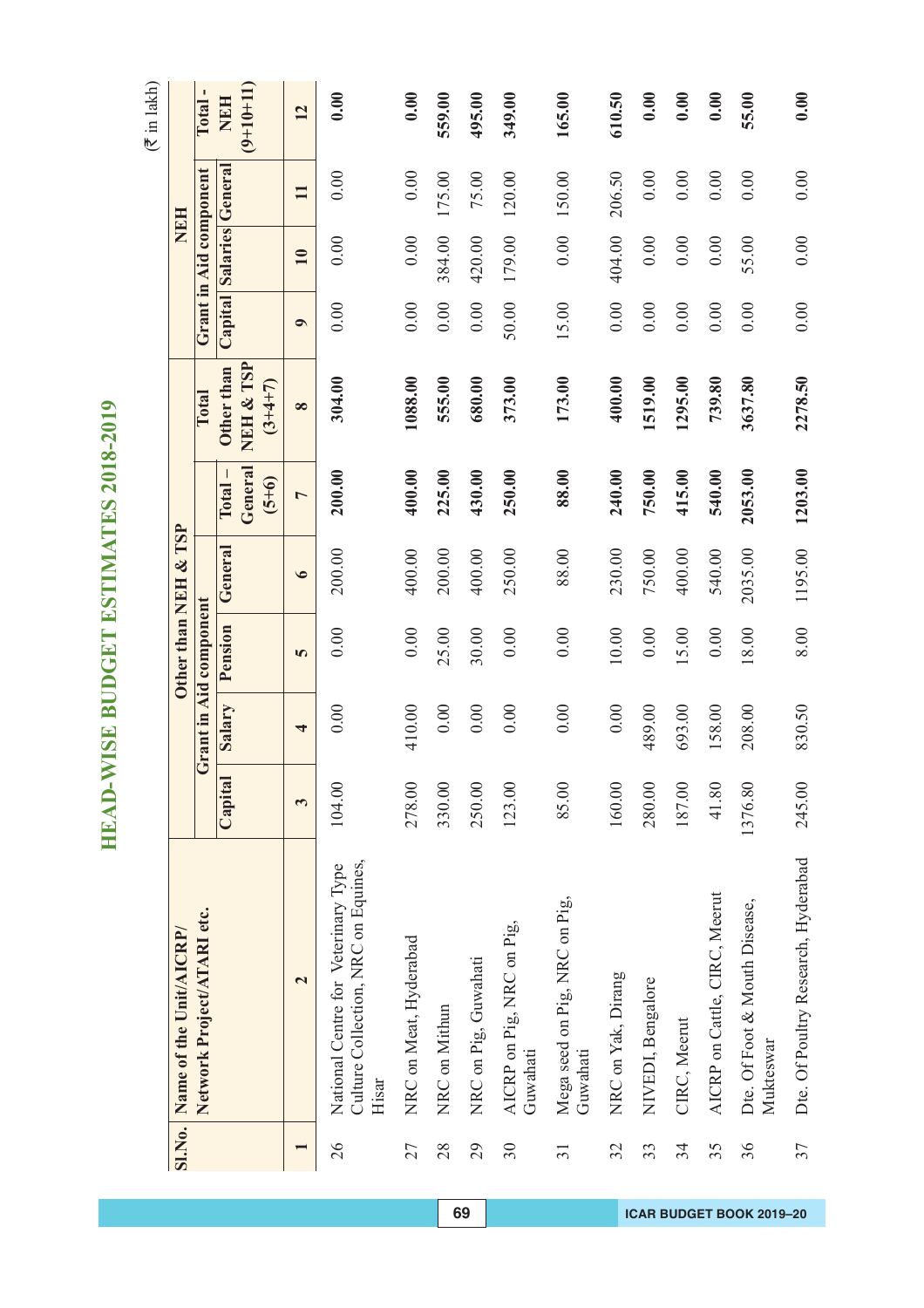$(\overline{\mathfrak{F}}$  in lakh)

|                          | SI.No. Name of the Unit/AICRP/                               |         |          |                        | Other than NEH & TSP |                    |                        |           |                         | NEH            |             |
|--------------------------|--------------------------------------------------------------|---------|----------|------------------------|----------------------|--------------------|------------------------|-----------|-------------------------|----------------|-------------|
|                          | Network Project/ATARI etc.                                   |         |          | Grant in Aid component |                      |                    | Total                  |           | Grant in Aid component  |                | Total-      |
|                          |                                                              | Capital | Salary   | Pension                | General              | $\Gamma$ otal –    | Other than             |           | Capital Salaries Genera |                | <b>NEH</b>  |
|                          |                                                              |         |          |                        |                      | General<br>$(5+6)$ | NEH & TSP<br>$(3+4+7)$ |           |                         |                | $(9+10+11)$ |
|                          | $\mathbf{\Omega}$                                            | 3       | 4        | 5                      | $\bullet$            | $\overline{ }$     | $\infty$               | $\bullet$ | 10                      | $\mathbf{I}$   | 12          |
| 38                       | AICRP on Poultry, Dte. Of Poultry<br>Research, Hyderabad     | 67.00   | 263.00   | 0.00                   | 190.00               | 190.00             | 520.00                 | 3.50      | 0.00                    | 35.00          | 38.50       |
| 39                       | Poultry Seed Project, Dte. Of Poultry<br>Research, Hyderabad | 209.00  | 0.00     | 0.00                   | 200.00               | 200.00             | 409.00                 | 8.00      | 0.00                    | 115.00         | 123.00      |
|                          | TOTAL ANIMAL SCIENCES                                        | 9921.00 | 39055.00 | 24416.00               | 27818.00             | 52234.00           | 101210.00              | 84.50     | 1478.00 1054.50         |                | 2617.00     |
| $\overline{\phantom{0}}$ | CAZRI, Johdhpur                                              | 350.00  | 4885.00  | 4500.00                | 800.00               | 5300.00            | 10535.00               | 0.00      | 0.00                    | 0.00           | 0.00        |
| $\mathcal{L}$            | CRIDA, Hyderabad                                             | 250.00  | 2311.00  | 400.00                 | 777.00               | 1177.00            | 3738.00                | 0.00      | 0.00                    | 0.00           | 0.00        |
| 3                        | AICRP on Dryland Agriculture,<br>CRIDA, Hyderabad            | $10.00$ | 2153.00  | 0.00                   | 370.00               | 370.00             | 2533.00                | 0.00      | 0.00                    | 0.00           | 0.00        |
| 4                        | AICRP on Agrometeorology, CRIDA,<br>Hyderabad                | $10.00$ | 643.00   | 0.00                   | 110.00               | 110.00             | 763.00                 | 0.00      | 0.00                    | 0.00           | 0.00        |
| 5                        | IIS & WC (CS & WCR & TI),<br>Dehradun                        | 100.00  | 4097.00  | 900.00                 | 969.00               | 1869.00            | 6066.00                | 0.00      | 0.00                    | 0.00           | 0.00        |
| $\circ$                  | CSSRI, Karnal                                                | 75.00   | 2573.00  | 750.00                 | 725.00               | 1475.00            | 4123.00                | 0.00      | 0.00                    | 0.00           | 0.00        |
| 7                        | PCU-SAS, CSSRI, Karnal                                       | 0.00    | 587.00   | $0.00\,$               | 66.00                | 66.00              | 653.00                 | 0.00      | 0.00                    | 0.00           | 0.00        |
| $\infty$                 | ICAR RC For NEH Region., Barapani                            | 0.00    | 5699.70  | 600.00                 | 0.00                 | 600.00             | 6299.70                | 985.00    |                         | 609.00 1400.50 | 2994.50     |
| $\circ$                  | ICAR Res. Complex for Eastern<br>Region, Patna               | 110.00  | 2154.50  | 270.00                 | 780.00               | 1050.00            | 3314.50                | 25.00     | 0.00                    | 20.50          | 45.50       |

**70 ICAR BUDGET BOOK 2019–20**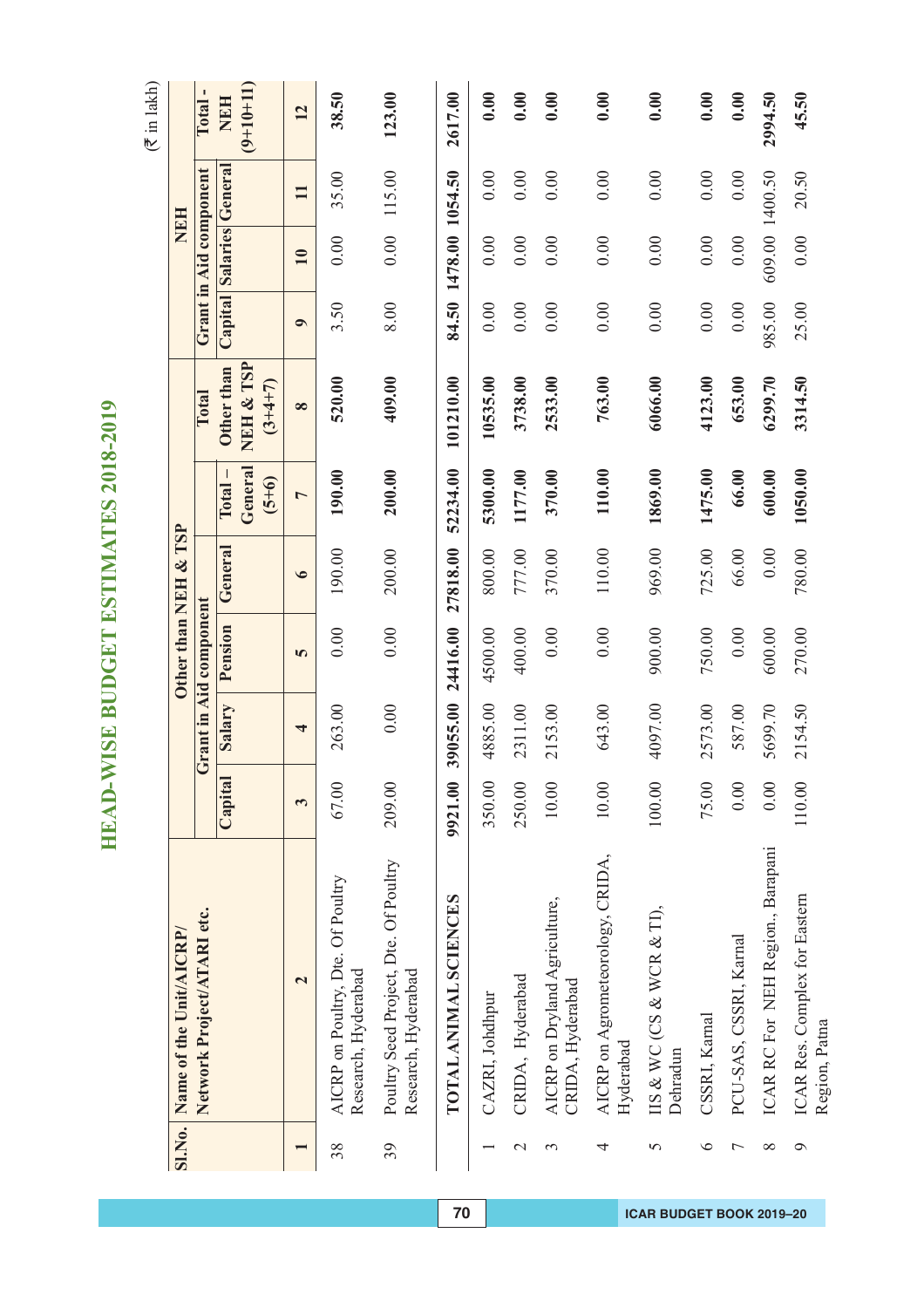|                 |                                                  |         |          | Other than NEH & TSP   |           |                    |                        |           | NEH                     |              |                   |
|-----------------|--------------------------------------------------|---------|----------|------------------------|-----------|--------------------|------------------------|-----------|-------------------------|--------------|-------------------|
|                 | Sl.No. Name of the Unit/AICRP/                   |         |          |                        |           |                    |                        |           |                         |              |                   |
|                 | Network Project/ATARI etc.                       |         |          | Grant in Aid component |           |                    | Total                  |           | Grant in Aid component  |              | п<br><b>Total</b> |
|                 |                                                  | Capital | Salary   | Pension                | General   | $\Gamma$ otal –    | Other than             |           | Capital Salaries Genera |              | <b>NEH</b>        |
|                 |                                                  |         |          |                        |           | General<br>$(5+6)$ | NEH & TSP<br>$(3+4+7)$ |           |                         |              | $(9+10+11)$       |
|                 | $\mathbf{\Omega}$                                | 3       | 4        | 5                      | $\bullet$ | $\overline{a}$     | $\infty$               | $\bullet$ | 10                      | $\mathbf{I}$ | 12                |
| $\overline{10}$ | CCARI (ICAR Res. Complex), Goa                   | 90.00   | 735.25   | 40.00                  | 575.00    | 615.00             | 1440.25                | 0.00      | 0.00                    | 0.00         | 0.00              |
|                 | IISS, Bhopal                                     | 50.00   | 1313.00  | 25.00                  | 390.00    | 415.00             | 1778.00                | 0.00      | 0.00                    | 0.00         | 0.00              |
| 12              | AICRP on Micronutrients, IISS,<br><b>Bhopal</b>  | 10.00   | 536.00   | 0.00                   | 95.00     | 95.00              | 641.00                 | 0.00      | 0.00                    | 35.00        | 35.00             |
| 13              | AICRP on Biofertilizer, IISS, Bhopal             | 10.00   | 215.00   | 0.00                   | 40.00     | 40.00              | 265.00                 | 25.00     | 0.00                    | 25.00        | 50.00             |
| 14              | AICRP on STCR, IISS, Bhopal                      | 10.00   | 569.00   | 0.00                   | 85.00     | 85.00              | 664.00                 | 0.00      | 0.00                    | 20.00        | 20.00             |
| 15              | AICRP on LTFE, IISS, Bhopal                      | 10.00   | 377.00   | 0.00                   | 45.00     | 45.00              | 432.00                 | 0.00      | 0.00                    | 15.00        | 15.00             |
| $\geq$          | CRP on Conservation Agriculture,<br>IISS, Bhopal | 86.00   | $0.00\,$ | 0.00                   | 230.00    | 230.00             | 316.00                 | 0.00      | 0.00                    | 0.00         | 0.00              |
| 17              | NBSS & LUP, Nagpur                               | 90.00   | 3360.00  | 3000.00                | 790.00    | 3790.00            | 7240.00                | 115.00    | 0.00                    | 100.00       | 215.00            |
| $\frac{8}{18}$  | CAFRI, Jhansi                                    | 95.00   | 709.00   | 3.00                   | 295.00    | 298.00             | 1102.00                | 0.00      | 0.00                    | 0.00         | 0.00              |
| $\overline{19}$ | AICRP on Agroforestry, CAFRI,<br>Jhansi          | 40.00   | 1050.00  | 0.00                   | 177.00    | 177.00             | 1267.00                | 60.00     | 0.00                    | 35.00        | 95.00             |
| $\overline{0}$  | IIWM, Bhubaneshwar                               | 75.00   | 800.00   | 40.00                  | 280.00    | 320.00             | 1195.00                | 0.00      | 0.00                    | 0.00         | 0.00              |
| $\overline{21}$ | AICRP on IWM, IIWM,<br>Bhubaneshwar              | 10.00   | 2211.00  | 0.00                   | 81.00     | 81.00              | 2302.00                | 0.00      | 0.00                    | 0.00         | 0.00              |
| 22              | CRP on Water, IIWM, Bhubaneshwar                 | 100.00  | 0.00     | 0.00                   | 290.00    | 290.00             | 390.00                 | 0.00      | 0.00                    | 0.00         | 0.00              |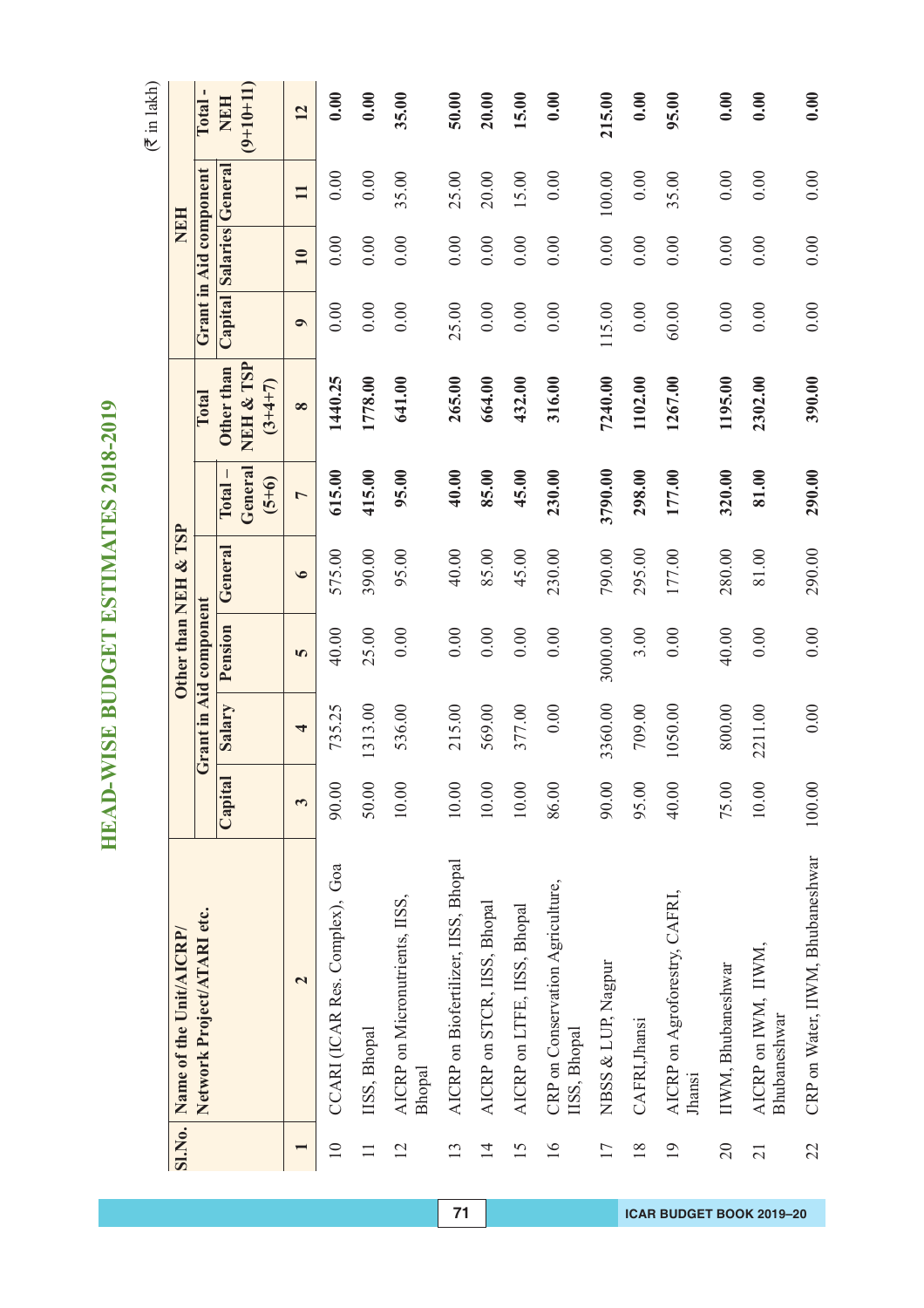|                 |                                                          |         |                   | Other than NEH & TSP   |           |                            |                         |           |                          | <b>NEH</b>   |                           |
|-----------------|----------------------------------------------------------|---------|-------------------|------------------------|-----------|----------------------------|-------------------------|-----------|--------------------------|--------------|---------------------------|
|                 | Sl.No. Name of the Unit/AICRP/                           |         |                   |                        |           |                            |                         |           |                          |              |                           |
|                 | Network Project/ATARI etc.                               |         |                   | Grant in Aid component |           |                            | Total                   |           | Grant in Aid component   |              | Total-                    |
|                 |                                                          | Capital | Salary            | Pension                | General   | General<br>$\Gamma$ otal – | NEH & TSP<br>Other than |           | Capital Salaries General |              | $(9+10+11)$<br><b>NEH</b> |
|                 |                                                          |         |                   |                        |           | $(5 + 6)$                  | $(3+4+7)$               |           |                          |              |                           |
|                 | $\overline{\mathbf{c}}$                                  | 3       | 4                 | 5                      | $\bullet$ | $\overline{ }$             | $\infty$                | $\bullet$ | 10                       | $\mathbf{H}$ | 12                        |
| 23              | MGIFRI Motihari                                          | 620.00  | 112.00            | 0.00                   | 450.00    | 450.00                     | 1182.00                 | 0.00      | 0.00                     | 0.00         | 0.00                      |
| 24              | Dte. Of Weed Research, Jabalpur                          | 59.00   | 683.30            | 46.00                  | 435.00    | 481.00                     | 1223.30                 | 0.00      | 0.00                     | 0.00         | 0.00                      |
| 25              | AICRP on Weed Management,<br>DWR, Jabalpur               | 9.00    | 851.00            | 0.00                   | 110.00    | 110.00                     | 970.00                  | 0.00      | 0.00                     | 0.00         | 0.00                      |
| 26              | IIFSR, Modipuram                                         | 62.00   | 1135.25           | 150.00                 | 331.00    | 481.00                     | 1678.25                 | 0.00      | 0.00                     | 0.00         | 0.00                      |
| 27              | AICRP on Integragted Farming<br>System, IIFSR, Modipuram | 60.00   | 2310.00           | 0.00                   | 235.00    | 235.00                     | 2605.00                 | 54.00     | 0.00                     | 25.00        | 79.00                     |
| 28              | Network Project on Organic Farming,<br>IFSR, Modipuram   | 0.00    | 0.00              | 0.00                   | 120.00    | 120.00                     | 120.00                  | 0.00      | 0.00                     | 30.00        | 30.00                     |
| 29              | NIASM, Baramati                                          | 688.00  | 494.00            | 0.00                   | 435.00    | 435.00                     | 1617.00                 | 0.00      | 0.00                     | 0.00         | 0.00                      |
|                 | TOTAL NRM DIVISION                                       | 3079.00 | 42564.00 10724.00 |                        | 10086.00  | 20810.00                   | 66453.00                | 1264.00   | 609.00                   | 1706.00      | 3579.00                   |
| 30              | NICRA, Hyderabad                                         | 900.00  | 0.00              | 0.00                   | 3530.00   | 3530.00                    | 4430.00                 | 220.00    |                          | 550.00       | 770.00                    |
|                 | TOTAL CRAI/NICRA                                         | 900.00  | 0.00              | 0.00                   | 3530.00   | 3530.00                    | 4430.00                 | 220.00    | 0.00                     | 550.00       | 770.00                    |
|                 | CIBA, Chennai                                            | 420.00  | 1797.00           | 1550.00                | 1400.00   | 2950.00                    | 5167.00                 | 0.00      | 0.00                     | 0.00         | 0.00                      |
| $\mathbf{\sim}$ | AINP on Fish Health, CIBA, Chennai                       | 25.00   | 0.00              | 0.00                   | 187.00    | 187.00                     | 212.00                  | 0.00      | 0.00                     | 0.00         | 0.00                      |
| 3               | CIFRI, Barrackpore                                       | 465.00  | 2469.00           | 5600.00                | 1030.00   | 6630.00                    | 9564.00                 | 2.00      | 0.00                     | 28.00        | 30.00                     |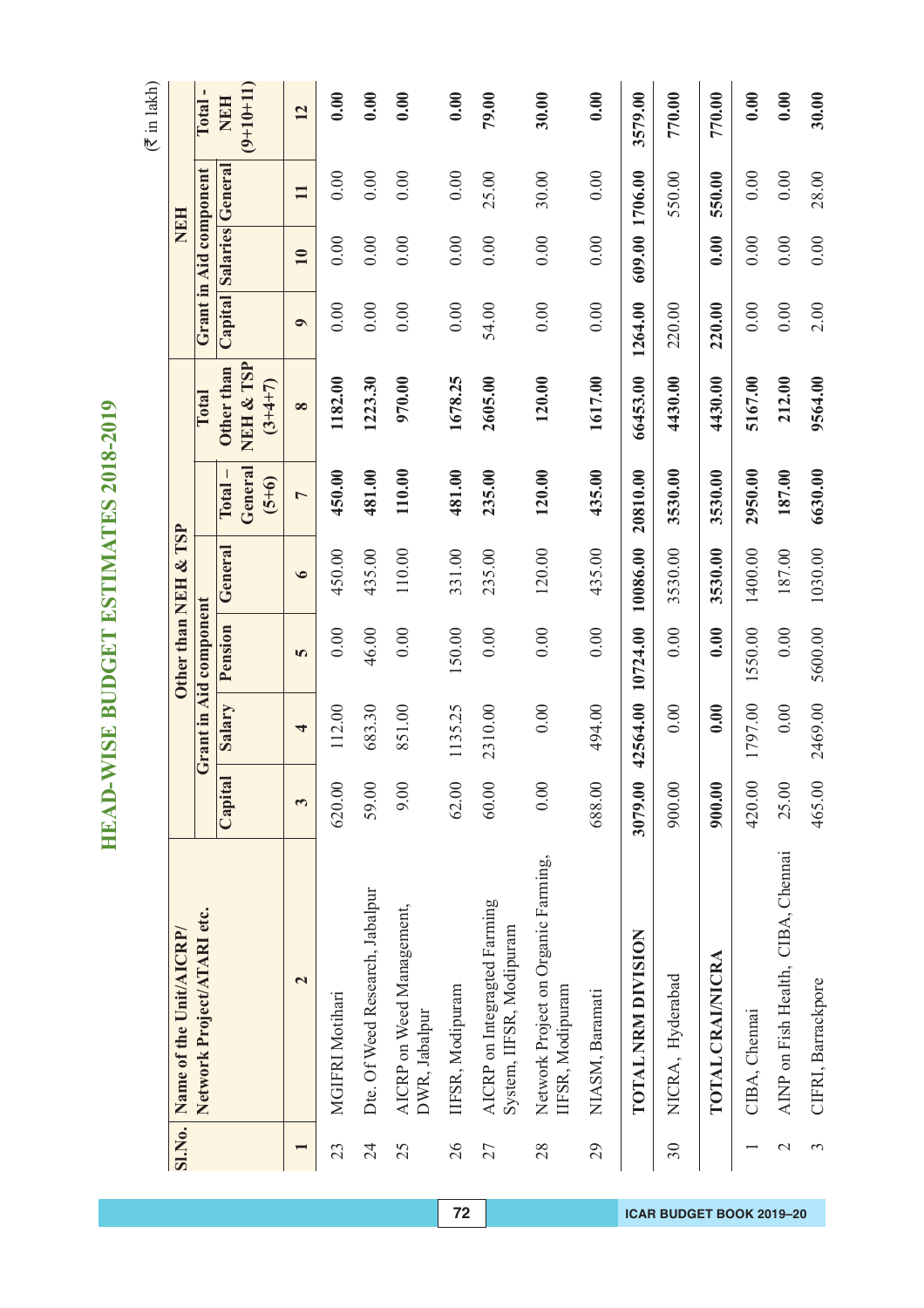$(\overline{\mathfrak{F}}$  in lakh)

|                 | Sl.No. Name of the Unit/AICRP/                   |         |                   |                        | Other than NEH & TSP |                                    |                                      |           | NEH                     |              |                           |
|-----------------|--------------------------------------------------|---------|-------------------|------------------------|----------------------|------------------------------------|--------------------------------------|-----------|-------------------------|--------------|---------------------------|
|                 |                                                  |         |                   |                        |                      |                                    | Total                                |           |                         |              | Total-                    |
|                 | Network Project/ATARI etc.                       |         |                   | Grant in Aid component |                      |                                    |                                      |           | Grant in Aid component  |              |                           |
|                 |                                                  | Capital | Salary            | Pension                | General              | General<br>$(5+6)$<br><b>Total</b> | NEH & TSP<br>Other than<br>$(3+4+7)$ |           | Capital Salaries Genera |              | $(9+10+11)$<br><b>NEH</b> |
|                 | $\overline{\mathbf{c}}$                          | 3       | 4                 | 5                      | $\bullet$            | $\overline{ }$                     | $\infty$                             | $\bullet$ | $\overline{10}$         | $\mathbf{I}$ | 12                        |
| 4               | CIFA, Bhubaneshwar                               | 550.00  | 2322.40           | 200.00                 | 1450.00              | 1650.00                            | 4522.40                              | 10.00     | 0.00                    | 20.00        | 30.00                     |
| 5               | CIFE, Mumbai                                     | 354.00  | 3360.60           | 2350.00                | 3294.00              | 5644.00                            | 9358.60                              | 0.00      | 0.00                    | 5.00         | 5.00                      |
| $\circ$         | CIFT, Kochi                                      | 450.00  | 2861.50           | 300.00                 | 1220.00              | 1520.00                            | 4831.50                              | 0.00      | 0.00                    | 5.00         | 5.00                      |
|                 | CMFRI, Kochi                                     | 580.00  | 6511.00           | 6600.00                | 2165.00              | 8765.00                            | 15856.00                             | 0.00      | 0.00                    | 0.00         | 0.00                      |
| ∞               | ANIP Mericulture, CMFRI, Kochi                   | 127.00  | 0.00              | 0.00                   | 213.00               | 213.00                             | 340.00                               | 0.00      | 0.00                    | 0.00         | 0.00                      |
| $\circ$         | NBFGR, Lucknow                                   | 430.00  | 1239.50           | 100.00                 | 962.00               | 1062.00                            | 2731.50                              | 0.00      | 0.00                    | 25.00        | 25.00                     |
| $\overline{10}$ | CRP Genomics, NBFGR, Lucknow                     | 0.00    | 0.00              | 0.00                   | 473.00               | 473.00                             | 473.00                               | 0.00      | 0.00                    | 0.00         | 0.00                      |
|                 | Dte. Of Coldwater Fisheries Research,<br>Bhimtal | 234.00  | 672.00            | 60.00                  | 580.00               | 640.00                             | 1546.00                              | 8.00      | 0.00                    | $7.00\,$     | 15.00                     |
|                 | TOTAL FISHEREIES                                 | 3635.00 | 21233.00 16760.00 |                        | 12974.00             | 29734.00                           | 54602.00                             | 20.00     | 0.00                    | 90.00        | 110.00                    |
|                 | CIAE, Bhopal                                     | 125.40  | 3151.20           | 1900.00                | 1360.35              | 3260.35                            | 6536.95                              | 0.00      | 0.00                    | 0.00         | 0.00                      |
| $\mathcal{C}$   | AICRP on FIM, CIAE, Bhopal                       | 60.00   | 1095.00           | 0.00                   | 607.50               | 607.50                             | 1762.50                              | 4.87      | 105.00                  | 28.30        | 138.17                    |
| 3               | AICRP on ESA, CIAE, Bhopal                       | 21.60   | 310.00            | 0.00                   | 332.00               | 332.00                             | 663.60                               | 2.92      | 40.00                   | 22.70        | 65.62                     |
| 4               | AICRP on EAAI, CIAE, Bhopal                      | 22.00   | 735.00            | 0.00                   | 447.20               | 447.20                             | 1204.20                              | 0.00      | 0.00                    | 0.00         | 0.00                      |
| 5               | AICRP on UAE, CIAE, Bhopal                       | 43.00   | 313.00            | 0.00                   | 342.65               | 342.65                             | 698.65                               | 1.48      | 44.00                   | 22.70        | 68.18                     |

**73 ICAR BUDGET BOOK 2019–20**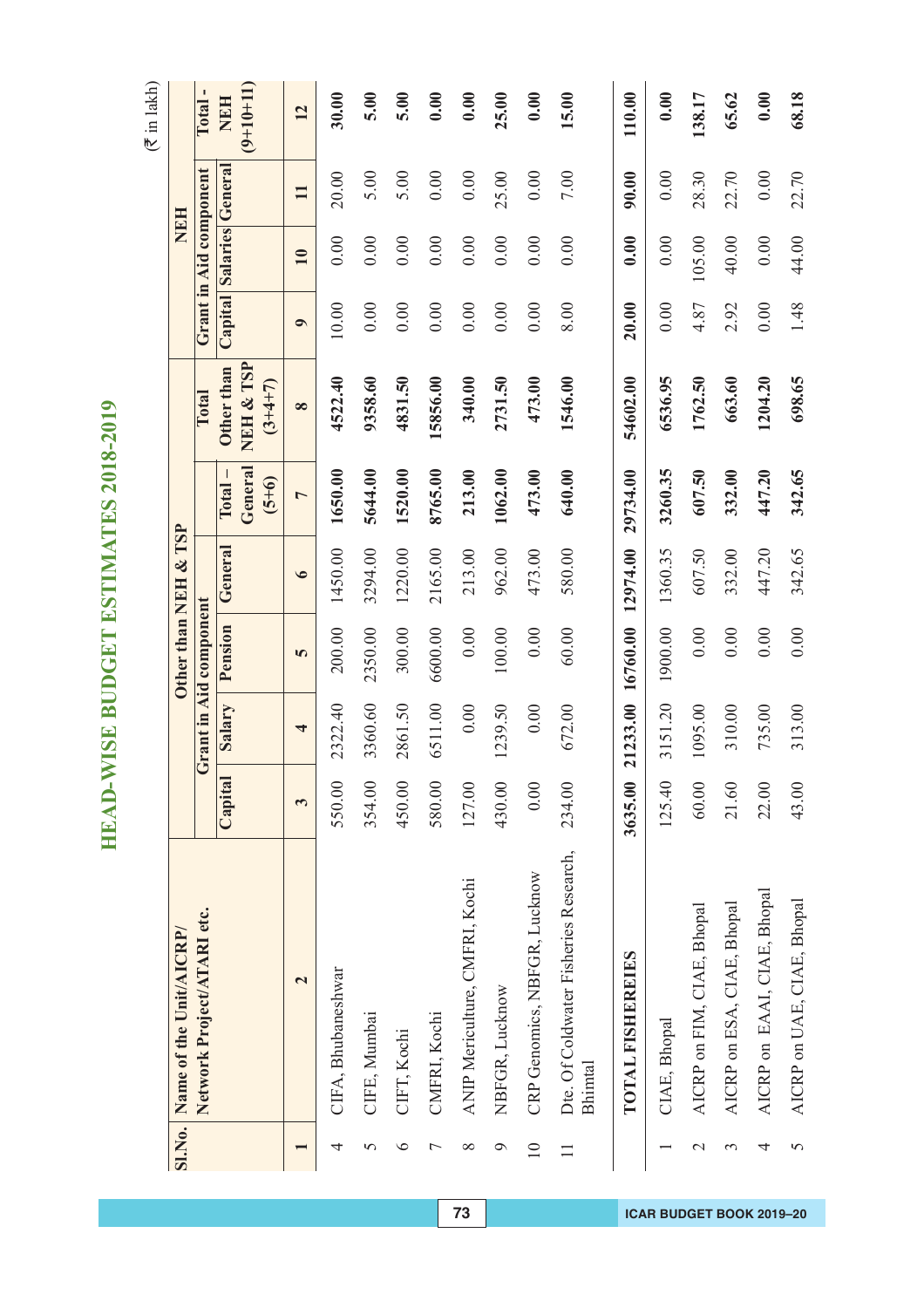|                | Sl.No. Name of the Unit/AICRP/           |         |          |                               | Other than NEH & TSP |                                       |                                      |           | NEH                     |              |                           |
|----------------|------------------------------------------|---------|----------|-------------------------------|----------------------|---------------------------------------|--------------------------------------|-----------|-------------------------|--------------|---------------------------|
|                | Network Project/ATARI etc.               |         |          | <b>Grant in Aid component</b> |                      |                                       | Total                                |           | Grant in Aid component  |              | J.<br>Total               |
|                |                                          |         |          |                               |                      |                                       |                                      |           |                         |              |                           |
|                |                                          | Capital | Salary   | Pension                       | General              | General<br>$\Gamma$ otal –<br>$(5+6)$ | NEH & TSP<br>Other than<br>$(3+4+7)$ |           | Capital Salaries Genera |              | $(9+10+11)$<br><b>NEH</b> |
|                | $\mathbf{\Omega}$                        | 3       | 4        | 5                             | $\bullet$            | $\overline{a}$                        | $\infty$                             | $\bullet$ | 10                      | $\mathbf{I}$ | 12                        |
| $6($ i)        | CRP On FMPF, CIAE, Bhopal                | 65.00   | 0.00     | 0.00                          | 330.45               | 330.45                                | 395.45                               | 3.90      | 0.00                    | 11.35        | 15.25                     |
| 6(ii)          | MIS Component                            | 65.00   | 0.00     | 0.00                          | 216.00               | 216.00                                | 281.00                               | 0.00      | 0.00                    | 0.00         | 0.00                      |
| $\overline{ }$ | CRP On EA, CIAE, Bhopal                  | 60.00   | 0.00     | 0.00                          | 262.55               | 262.55                                | 322.55                               | 0.00      | 0.00                    | 0.00         | 0.00                      |
| $\infty$       | CIPHET, Ludhiana                         | 200.00  | 968.00   | 0.00                          | 1361.50              | 1361.50                               | 2529.50                              | 0.00      | 0.00                    | 0.00         | 0.00                      |
| ⌒              | AICRP on PET, CIPHET, Ludhiana           | 20.00   | 242.00   | 0.00                          | 410.45               | 410.45                                | 672.45                               | 0.97      | 6.00                    | 20.40        | 27.37                     |
| $\supseteq$    | AICRP on PHET, CIPHET, Ludhiana          | 100.00  | 1666.00  | 0.00                          | 634.75               | 634.75                                | 2400.75                              | 0.97      | 55.00                   | 18.15        | 74.12                     |
| $\Box$         | CRP On SA, CIPHET, Ludhiana              | 13.00   | 0.00     | 0.00                          | 290.00               | 290.00                                | 303.00                               | 0.00      | 0.00                    | 0.00         | 0.00                      |
| $\overline{2}$ | CRP On HF, CIPHET, Ludhiana              | 0.00    | 0.00     | 0.00                          | 0.00                 | 0.00                                  | 0.00                                 | 0.00      | 0.00                    | 0.00         | 0.00                      |
| 13             | CIRCOT, Mumbai                           | 135.00  | 1785.50  | 500.00                        | 594.60               | 1094.60                               | 3015.10                              | 0.00      | 0.00                    | 0.00         | 0.00                      |
| $\overline{1}$ | CRP on Natural Fibres, CIRCOT,<br>Mumbai | 5.00    | 0.00     | 0.00                          | 192.35               | 192.35                                | 197.35                               | 0.00      | 0.00                    | 0.00         | 0.00                      |
| 15             | INRG, Ranchi                             | 82.00   | 1251.30  | 300.00                        | 444.80               | 744.80                                | 2078.10                              | 1.95      | 0.00                    | 22.70        | 24.65                     |
| 16             | NWP on HP VANR&G, IINRG, Ranchi          | 10.00   | 0.00     | 0.00                          | 281.60               | 281.60                                | 291.60                               | 0.97      | 0.00                    | 11.35        | 12.32                     |
| 17             | NWP on CLIGR, IINRG, Ranchi              | 10.00   | 0.00     | 0.00                          | 281.60               | 281.60                                | 291.60                               | 0.97      | 0.00                    | 11.35        | 12.32                     |
| 18             | NINFET, Kolkata                          | 32.00   | 1162.00  | 470.00                        | 352.65               | 822.65                                | 2016.65                              | 0.00      | 0.00                    | 0.00         | 0.00                      |
|                | TOTAL AGRICULTURAL<br><b>BNGINBERNG</b>  | 1069.00 | 12679.00 | 3170.00                       | 8743.00              | 11913.00                              | 25661.00                             | 19.00     | 250.00                  | 169.00       | 438.00                    |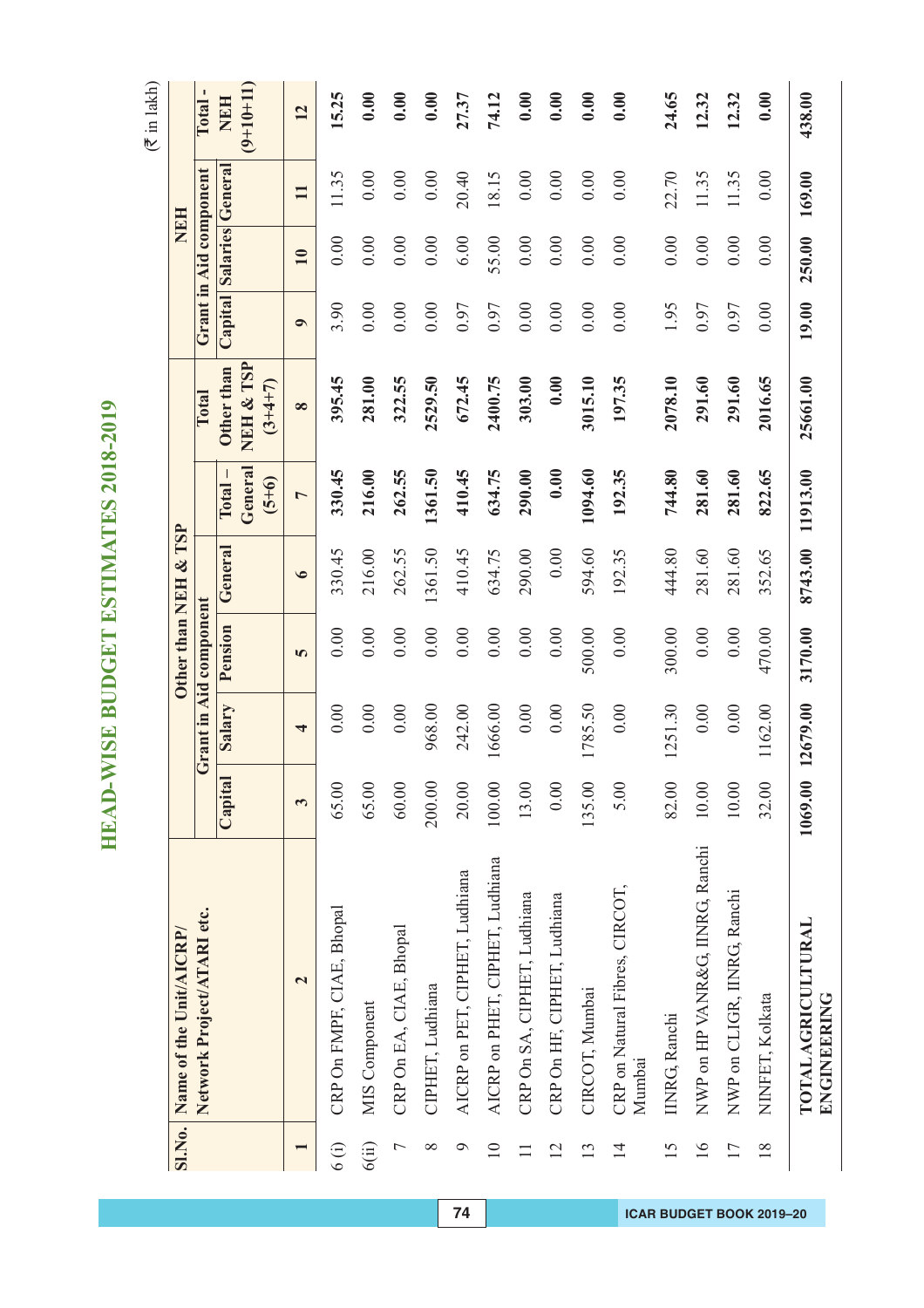$($  $\bar{z}$  in lakh)

| <b>SI.No.</b> | Name of the Unit/AICRP/                                                    |          |         |                        | Other than NEH & TSP |                                 |                                      |           | NEH                     |              |                           |
|---------------|----------------------------------------------------------------------------|----------|---------|------------------------|----------------------|---------------------------------|--------------------------------------|-----------|-------------------------|--------------|---------------------------|
|               | Network Project/ATARI etc.                                                 |          |         | Grant in Aid component |                      |                                 | Total                                |           | Grant in Aid component  |              | Total-                    |
|               |                                                                            | Capital  | Salary  | Pension                | General              | General<br>$Total -$<br>$(5+6)$ | NEH & TSP<br>Other than<br>$(3+4+7)$ |           | Capital Salaries Genera |              | $(9+10+11)$<br><b>NEH</b> |
|               | $\mathbf{\Omega}$                                                          | 3        | 4       | 5                      | $\bullet$            | $\overline{ }$                  | $\infty$                             | $\bullet$ | 10                      | $\mathbf{1}$ | 12                        |
|               | IASRI including CABin, New Delhi                                           | 124.00   | 2941.80 | 711.00                 | 2600.00              | 3311.00                         | 6376.80                              | 0.00      | 0.00                    | 0.00         | 0.00                      |
| $\mathcal{C}$ | NIAP & PR, New Delhi                                                       | 90.00    | 526.20  | 5.00                   | 440.00               | 445.00                          | 1061.20                              | 0.00      | 0.00                    | 0.00         | 0.00                      |
|               | <b>TOTAL ECO. STATISTICS &amp;</b><br>MANAGEMENT                           | 214.00   | 3468.00 | 716.00                 | 3040.00              | 3756.00                         | 7438.00                              | 0.00      | 0.00                    | 0.00         | 0.00                      |
|               | NAARM, Hyderabad                                                           | 700.00   | 2635.00 | 2700.00                | 3634.00              | 6334.00                         | 9669.00                              | 0.00      | 0.00                    | 0.00         | 0.00                      |
| $\mathcal{C}$ | CIWA, Bhubaneshwar                                                         | 574.00   | 511.00  | 0.00                   | 490.00               | 490.00                          | 1575.00                              | 0.00      | 0.00                    | 0.00         | 0.00                      |
| $\epsilon$    | AICRP on Home Science, CIWA,<br>Bhubaneshwar                               | 150.00   | 1560.00 | 0.00                   | 960.00               | 960.00                          | 2670.00                              | 0.00      | 0.00                    | 0.00         | 0.00                      |
| 4             | Higher Agricultural Education in India<br>Strengthening and Development of | 29912.00 | 893.00  | 0.00                   | 25228.00             | 25228.00                        | 56033.00                             | 2310.00   | 0.00                    | 990.00       | 3300.00                   |
|               | TOTAL AG. EDUCATION<br><b>DIVISION</b>                                     | 31336.00 | 5599.00 | 2700.00                | 30312.00             | 33012.00                        | 69947.00                             | 2310.00   | 0.00                    | 990.00       | 3300.00                   |
|               | ICAR Hqrs.                                                                 | 9200.00  | 9151.00 | 8500.00                | 17732.00             | 26232.00                        | 44583.00                             | 0.00      | 0.00                    | 0.00         | 0.00                      |
|               | TOTAL ICAR HORS.                                                           | 9200.00  | 9151.00 | 8500.00                | 17732.00             | 26232.00                        | 44583.00                             | 0.00      | 0.00                    | 0.00         | 0.00                      |
|               | PIU, NASF                                                                  | 2750.00  | 140.00  | 0.00                   | 2325.00              | 2325.00                         | 5215.00                              | 0.00      | 0.00                    | 0.00         | 0.00                      |
|               | TOTAL NASF                                                                 | 2750.00  | 140.00  | 0.00                   | 2325.00              | 2325.00                         | 5215.00                              | 0.00      | 0.00                    | 0.00         | 0.00                      |

**75 ICAR BUDGET BOOK 2019–20**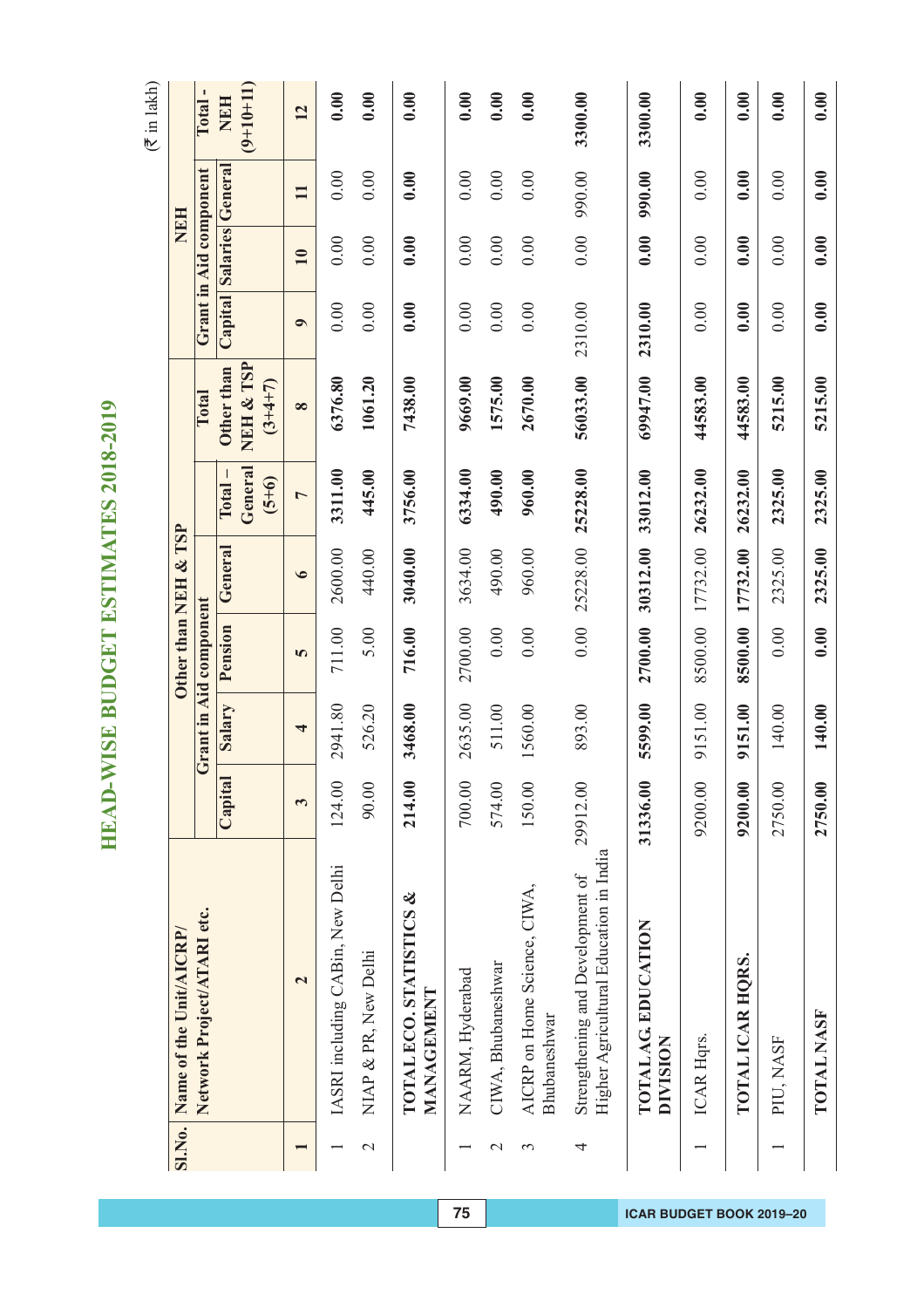|                 | Sl.No. Name of the Unit/AICRP/ |              |         |                        | Other than NEH & TSP |                    |                        |           |                         | NEH          |             |
|-----------------|--------------------------------|--------------|---------|------------------------|----------------------|--------------------|------------------------|-----------|-------------------------|--------------|-------------|
|                 | Network Project/ATARI etc.     |              |         | Grant in Aid component |                      |                    | Total                  |           | Grant in Aid component  |              | Total       |
|                 |                                | Capital      | Salary  | Pension                | General              | $\Gamma$ otal –    | Other than             |           | Capital Salaries Genera |              | <b>NEH</b>  |
|                 |                                |              |         |                        |                      | General<br>$(5+6)$ | NEH & TSP<br>$(3+4+7)$ |           |                         |              | $(9+10+11)$ |
|                 | $\overline{\mathbf{c}}$        | $\mathbf{c}$ | 4       | 5                      | $\bullet$            | $\overline{a}$     | $\infty$               | $\bullet$ | 10                      | $\mathbf{H}$ | 12          |
|                 | DKMA, New Delhi                | 29.00        | 560.00  | 0.00                   | 518.00               | 518.00             | 1107.00                | 0.00      | 0.00                    | 0.00         | 0.00        |
| $\mathcal{L}$   | ATARI ZONE-I, Ludhiana         | 598.51       | 7697.00 | 0.00                   | 924.00               | 924.00             | 9219.51                | 0.00      | 0.00                    | 0.00         | 0.00        |
| 3               | ATARI ZONE-II, Jodhpur         | 529.11       | 6888.00 | $11.00$                | 775.00               | 786.00             | 8203.11                | 0.00      | 0.00                    | 0.00         | 0.00        |
| 4               | ATARI ZONE-III, Kanpur         | 598.51       | 8400.00 | 30.00                  | 890.00               | 920.00             | 9918.51                | 0.00      | 0.00                    | 0.00         | 0.00        |
| 5               | ATARI ZONE-IV, Patna           | 546.46       | 6498.00 | 0.00                   | 798.00               | 798.00             | 7842.46                | 0.00      | 0.00                    | 0.00         | 0.00        |
| ∘               | ATARI ZONE-V, Kolkata          | 503.10       | 5053.00 | 0.00                   | 776.00               | 776.00             | 6332.10                | 0.00      | 0.00                    | 0.00         | 0.00        |
| Γ               | ATARI ZONE-VI, Guwahati        | 390.33       | 0.00    | 0.00                   | 602.00               | 602.00             | 992.33                 | 359.48    | 4598.00                 | 346.03       | 5303.51     |
| ∞               | ATARI ZONE-VII, Barapani       | 364.31       | 0.00    | $11.00$                | 597.64               | 608.64             | 972.95                 | 335.52    | 4085.00                 | 322.97       | 4743.49     |
| ᢒ               | ATARI ZONE-VIII, Pune          | 667.90       | 8703.00 | 0.00                   | 1031.00              | 1031.00            | 10401.90               | 0.00      | 0.00                    | 0.00         | 0.00        |
| $\supseteq$     | ATARI ZONE-IX, Jabalpur        | 659.22       | 6106.00 | 0.00                   | 1059.00              | 1059.00            | 7824.22                | 0.00      | 0.00                    | 0.00         | 0.00        |
|                 | ATARI ZONE-X, Hyderabad        | 633.20       | 7350.00 | 0.00                   | 977.00               | 977.00             | 8960.20                | 0.00      | 0.00                    | 0.00         | 0.00        |
| $\overline{12}$ | ATARI ZONE-XI, Bengalore       | 416.35       | 5133.00 | 49.00                  | 642.00               | 691.00             | 6240.35                | 0.00      | 0.00                    | 0.00         | 0.00        |
| 13              | FARMER FIRST                   | 400.00       | 0.00    | 0.00                   | 1000.00              | 1000.00            | 1400.00                | 0.00      | 0.00                    | 0.00         | 0.00        |
| $\overline{1}$  | <b>ARYA</b>                    | 1000.00      | 0.00    | 0.00                   | 1323.36              | 1323.36            | 2323.36                | 0.00      | 0.00                    | 0.00         | 0.00        |
| 15              | <b>EMF</b>                     | 0.00         | 0.00    | 0.00                   | 45.00                | 45.00              | 45.00                  | 0.00      | 0.00                    | 0.00         | 0.00        |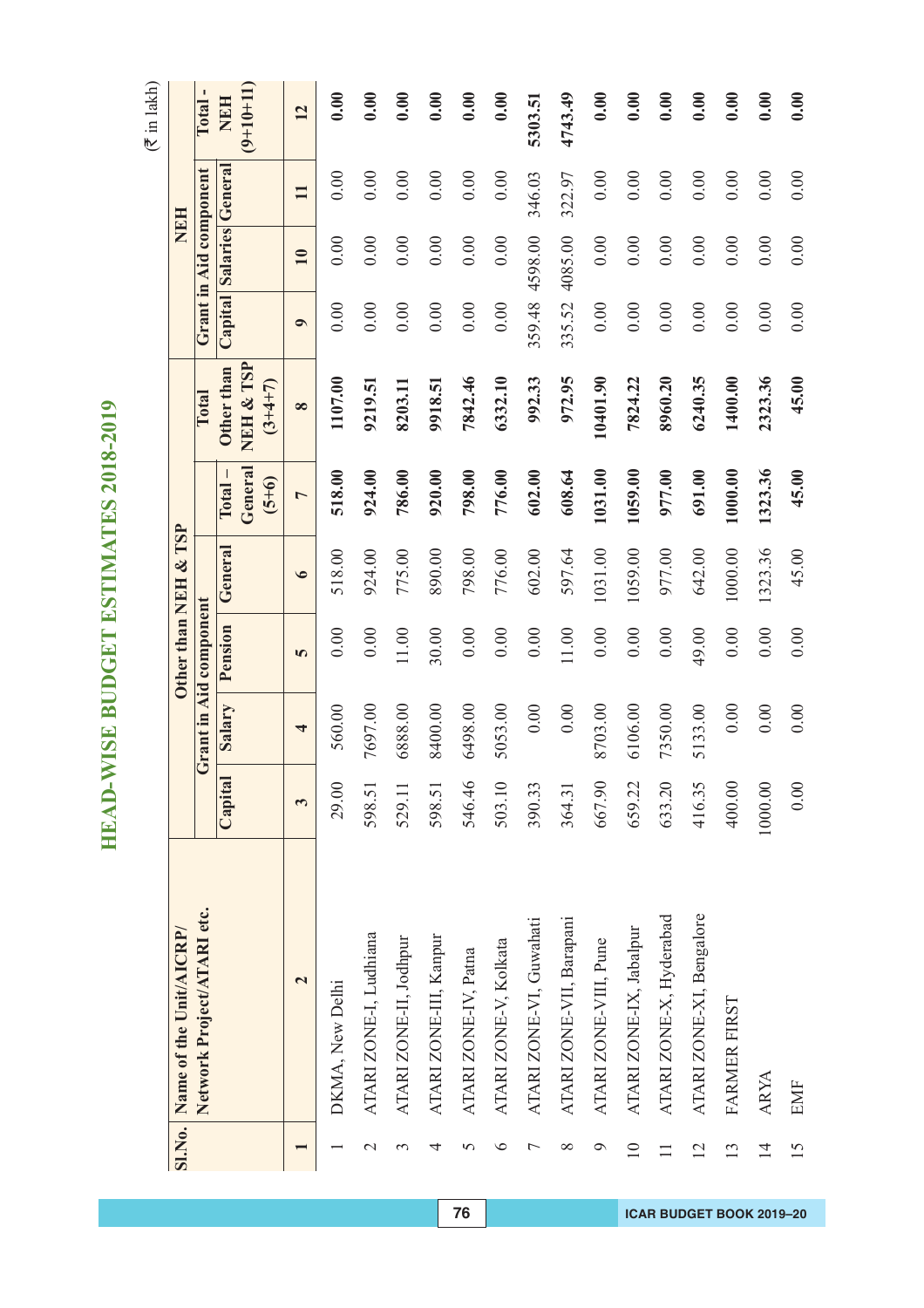$($  $\bar{z}$  in lakh)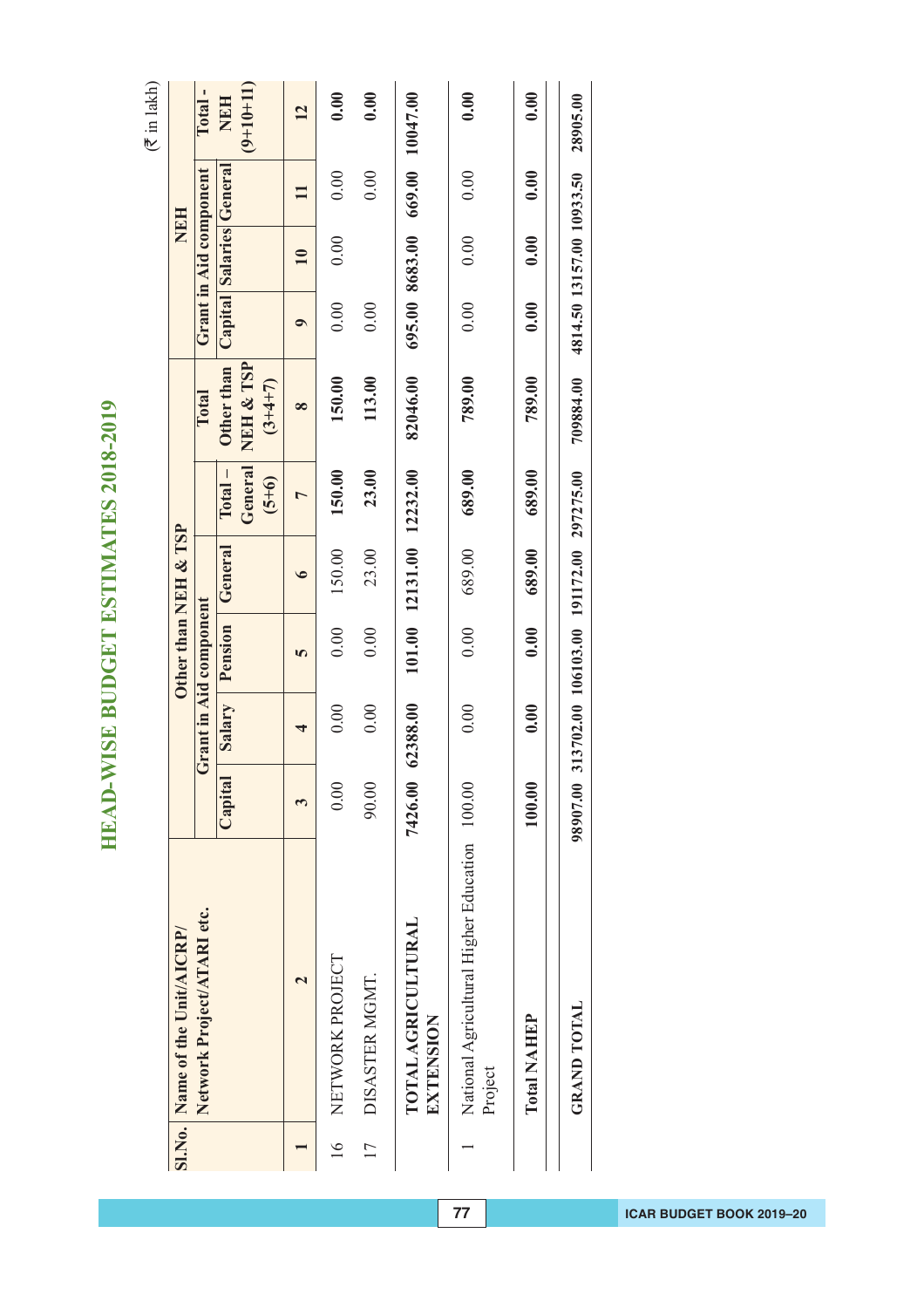**HEAD-WISE BUDGET ESTIMATES 2018-2019 HEAD-WISE BUDGET ESTIMATES 2018-2019**

|                  | Sl.No. Name of the Unit/AICRP/                          |                         | TSP                    |           |                        | <b>Grand Total</b>            |                |                      |
|------------------|---------------------------------------------------------|-------------------------|------------------------|-----------|------------------------|-------------------------------|----------------|----------------------|
|                  | Network Project/ATARI etc.                              |                         | Grant in Aid component |           |                        | <b>Grant in Aid component</b> |                | <b>Grand Total</b>   |
|                  |                                                         | Capital                 | General                | $Total -$ | Capital                | <b>Salaries</b>               | General        | Other than           |
|                  |                                                         |                         |                        | TSP       | Other than             | Other than                    | Other than     | NEH-NEH+             |
|                  |                                                         |                         |                        | $(13+14)$ | <b>HHAHHAN</b><br>TSP) | HHNEHNE<br>TSP)               | HHHHHH<br>TSP) | $(16+17+18)$<br>TSP) |
|                  |                                                         | $\overline{\mathbf{c}}$ | 14                     | 15        | 16                     | 17                            | <b>18</b>      | 19                   |
|                  | CICR, Nagpur                                            | 0.00                    | 39.40                  | 39.40     | 607.26                 | 2568.00                       | 1541.40        | 4716.66              |
| $\mathrel{\sim}$ | AICRP on Cotton, CICR, Nagpur                           | 0.00                    | 0.00                   | 0.00      | 0.00                   | 1646.00                       | 191.25         | 1837.25              |
| 3                | CRIJAF, Barrackpore                                     | 0.00                    | 0.00                   | 0.00      | 31.00                  | 2107.25                       | 1095.00        | 3233.25              |
| 4                | AINPJAF, CRIJAF, Barrackpore                            | $0.00$                  | 0.00                   | 0.00      | 0.00                   | 252.00                        | 85.10          | 337.10               |
| 5                | NRRI, Cuttack                                           | 23.24                   | 93.96                  | 117.20    | 1193.94                | 3150.08                       | 6394.44        | 10738.46             |
| ७                | Incentivizing Research in Agriculture,<br>NRRI, Cuttack | 0.00                    | 0.00                   | 0.00      | 663.50                 | 0.00                          | 879.15         | 1542.65              |
| Γ                | CTRI, Rajamundry                                        | 0.00                    | 0.00                   | 0.00      | 41.40                  | 2415.00                       | 2853.90        | 5310.30              |
| ∞                | NETWORK on Tobacco, CTRI,<br>Rajamundry                 | 0.00                    | 0.00                   | 0.00      | 0.00                   | 278.00                        | 60.60          | 338.60               |
| O                | IARI, New Delhi                                         | 78.80                   | 39.40                  | 118.20    | 5530.22                | 19577.75                      | 31807.94       | 56915.91             |
| $\overline{10}$  | Pesticide Residues, IARI, New Delhi                     | 0.00                    | 0.00                   | 0.00      | 69.60                  | 332.00                        | 182.56         | 584.16               |
|                  | AICRP Nematode, IARI, New Delhi                         | 0.00                    | 13.64                  | 13.64     | 0.00                   | 479.00                        | 178.64         | 657.64               |
| $\overline{2}$   | CRP On Hybrid Technology, IARI,<br>New Delhi            | 0.00                    | 0.00                   | 0.00      | 57.50                  | 0.00                          | 502.05         | 559.55               |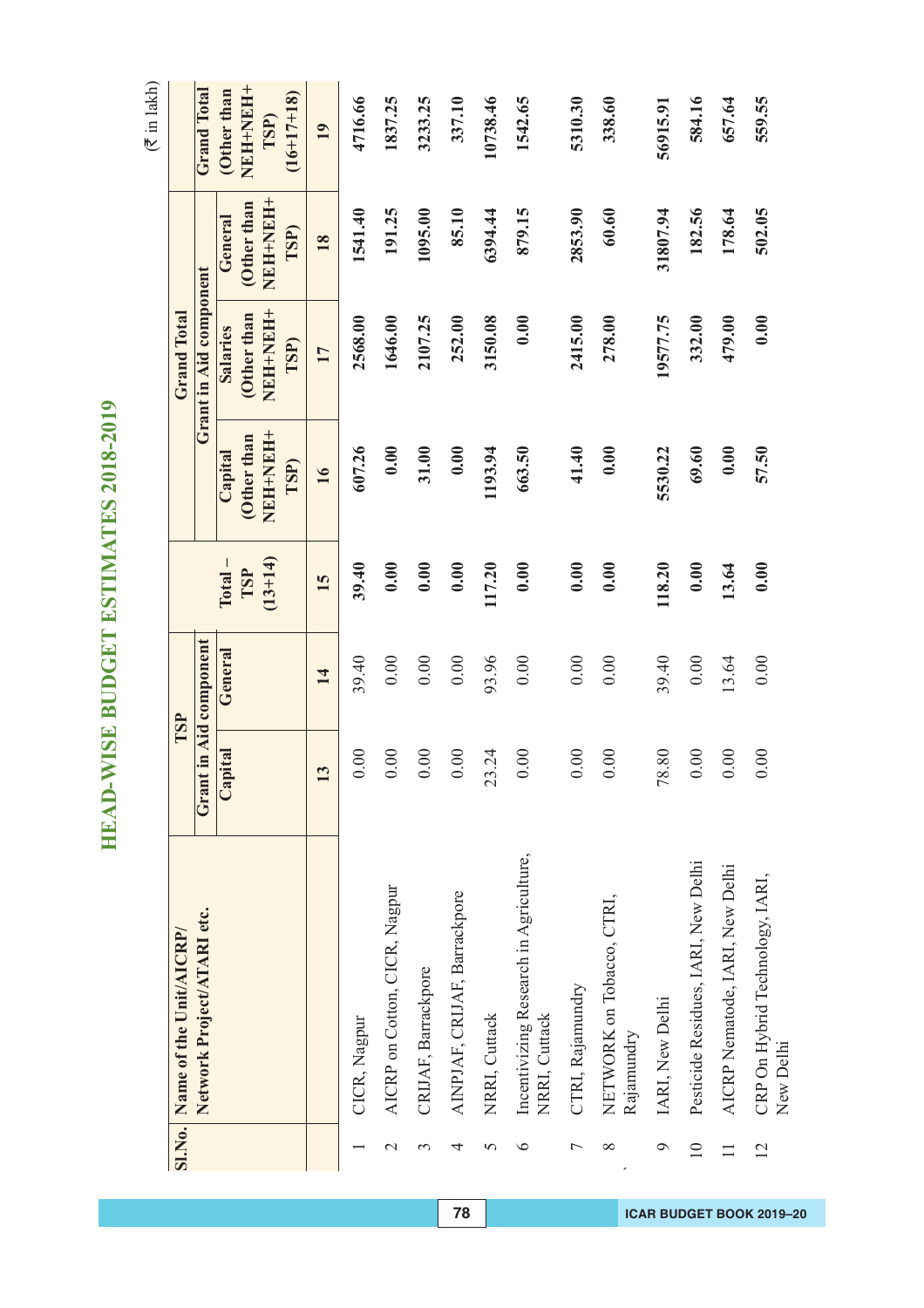**HEAD-WISE BUDGET ESTIMATES 2018-2019 HEAD-WISE BUDGET ESTIMATES 2018-2019**

 $($  $\bar{z}$  in lakh)

| <b>SI.No.</b>   | Name of the Unit/AICRP/                                 |                         | TSP                    |                  |                                | <b>Grand Total</b>             |                                |                                         |
|-----------------|---------------------------------------------------------|-------------------------|------------------------|------------------|--------------------------------|--------------------------------|--------------------------------|-----------------------------------------|
|                 | Network Project/ATARI etc.                              |                         | Grant in Aid component |                  |                                | Grant in Aid component         |                                | <b>Grand Total</b>                      |
|                 |                                                         | Capital                 | General                | $Total -$        | Capital                        | <b>Salaries</b>                | General                        | Other than                              |
|                 |                                                         |                         |                        | $(13+14)$<br>TSP | NEH+NEH+<br>Other than<br>TSP) | NEH-NEH+<br>Other than<br>TSP) | NEH-NEH+<br>Other than<br>TSP) | NEH+NEH+<br>$(16+17+18)$<br><b>TSP)</b> |
|                 |                                                         | $\overline{\mathbf{c}}$ | 14                     | 15               | 16                             | 17                             | <b>18</b>                      | 19                                      |
| 13              | CRP On Molecular Breeding, IARI,<br>New Delhi           | 0.00                    | 0.00                   | 0.00             | 57.50                          | 0.00                           | 383.90                         | 441.40                                  |
| $\overline{1}$  | AICRP on Honey Bee & Pollinators,<br>IARI, New Delhi    | 4.04                    | 80.32                  | 84.36            | 32.79                          | 368.00                         | 362.22                         | 763.01                                  |
| 15              | IARI Types Deemed University, Assam                     | 0.00                    | 0.00                   | 0.00             | 3004.00                        | 0.00                           | 152.00                         | 3156.00                                 |
| $\overline{16}$ | IARI Types Deemed University, Jharkhand                 | 0.00                    | 0.00                   | 0.00             | 5045.80                        | 0.00                           | 390.00                         | 5435.80                                 |
| 17              | IGFRI, Jhansi                                           | 0.00                    | 19.20                  | 19.20            | 78.00                          | 3026.85                        | 1295.50                        | 4400.35                                 |
| 18              | AICRP on Forage Crops and<br>Utilization, IGFRI, Jhansi | 0.00                    | 58.60                  | 58.60            | 6.00                           | 830.00                         | 206.60                         | 1042.60                                 |
| 19              | IIPR, Kanpur                                            | 0.00                    | 0.00                   | 0.00             | 1063.00                        | 2151.00                        | 1094.00                        | 4308.00                                 |
| $\overline{20}$ | AICRP on Chickpea, IIPR, Kanpur                         | $0.00\,$                | 77.80                  | 77.80            | 0.00                           | 1008.00                        | 241.80                         | 1249.80                                 |
| $\overline{21}$ | AICRP on Mullarp, IIPR, Kanpur                          | $0.00$                  | 100.36                 | 100.36           | 0.00                           | 1166.00                        | 347.36                         | 1513.36                                 |
| 22              | AICRP on Pigeonpea, IIPR, Kanpur                        | 0.00                    | 31.32                  | 31.32            | 0.00                           | 945.00                         | 169.32                         | 1114.32                                 |
| 23              | AICRP on Arid Legumes, IIPR Kanpur                      | 0.00                    | 15.16                  | 15.16            | 0.00                           | 252.00                         | 80.16                          | 332.16                                  |
| 24              | IISR, Lucknow                                           | 0.00                    | 0.00                   | 0.00             | 159.00                         | 2785.00                        | 4795.49                        | 7739.49                                 |
| 25              | AICRP on Sugarcane, IISR, Lucknow                       | $0.00\,$                | 0.00                   | 0.00             | 0.00                           | 962.00                         | 153.25                         | 1115.25                                 |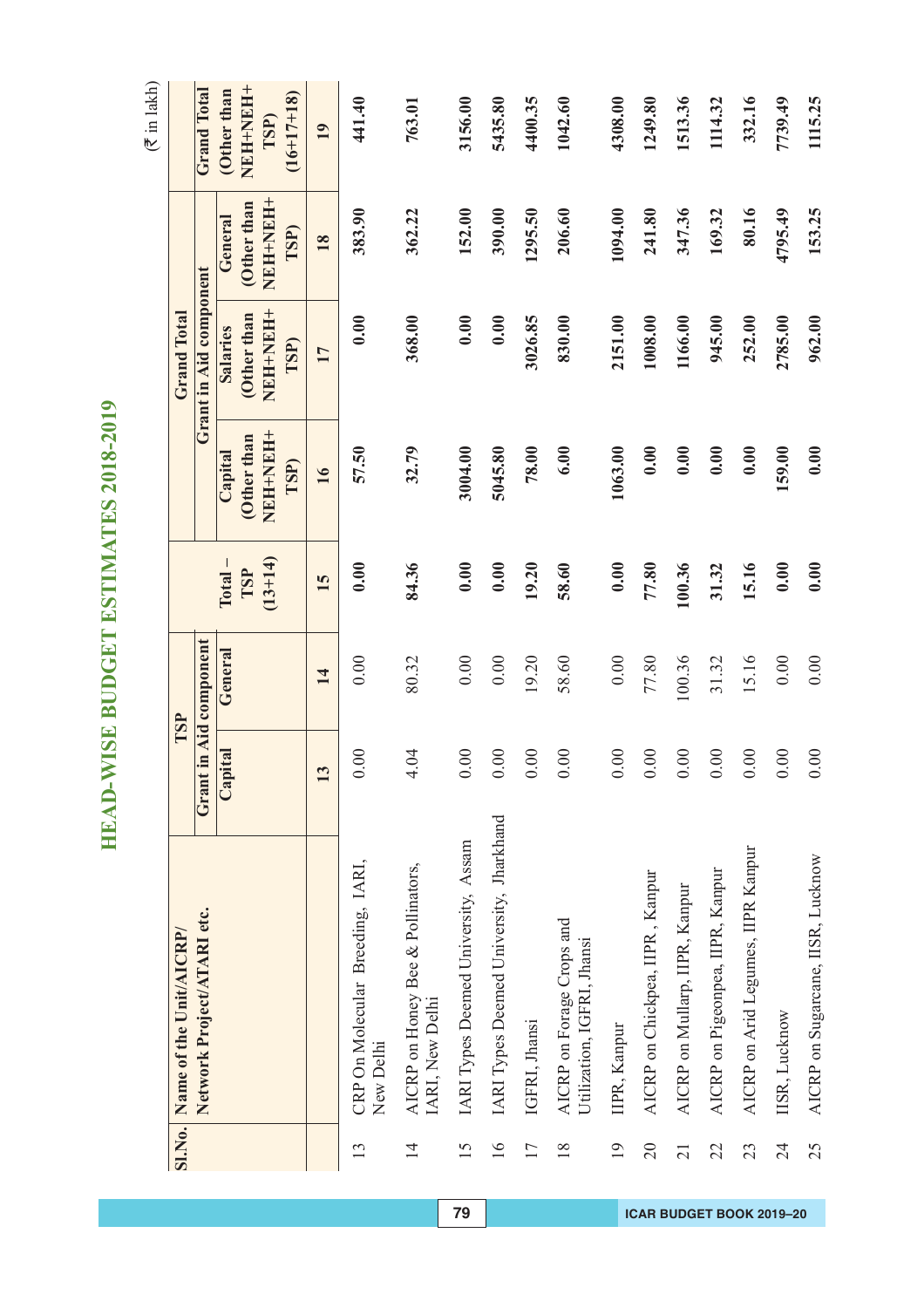**HEAD-WISE BUDGET ESTIMATES 2018-2019 HEAD-WISE BUDGET ESTIMATES 2018-2019**

 $\overline{1}$ 

|                 | Sl.No. Name of the Unit/AICRP/                       | TSP                    |         |           |                 | <b>Grand Total</b>     |                        |                      |
|-----------------|------------------------------------------------------|------------------------|---------|-----------|-----------------|------------------------|------------------------|----------------------|
|                 | Network Project/ATARI etc.                           | Grant in Aid component |         |           |                 | Grant in Aid component |                        | <b>Grand Total</b>   |
|                 |                                                      | Capital                | General | $Total -$ | Capital         | <b>Salaries</b>        | General                | Other than           |
|                 |                                                      |                        |         | TSP       | Other than      | Other than             | (Other than            | NEH-NEH+             |
|                 |                                                      |                        |         | $(13+14)$ | NEHNEH-<br>TSP) | HHHHHH<br>TSP)         | HHNEH<br>HHNEH<br>TSP) | $(16+17+18)$<br>TSP) |
|                 |                                                      | 13                     | 14      | 15        | 16              | 17                     | 18                     | 19                   |
| 26              | NBAIM, Maunath Bhanjan                               | 0.00                   | 19.20   | 19.20     | 38.00           | 399.00                 | 621.20                 | 1058.20              |
| 27              | AMAAS, NBAIM, Mau                                    | 0.00                   | 19.20   | 19.20     | 0.00            | 0.00                   | 364.20                 | 364.20               |
| 28              | NBPGR, New Delhi                                     | 0.00                   | 77.80   | 77.80     | 1523.00         | 4180.00                | 5320.80                | 11023.80             |
| 29              | AICRP POTENTIAL CROP, NBPGR,<br>New Delhi            | 0.00                   | 35.36   | 35.36     | 0.00            | 231.00                 | 123.76                 | 354.76               |
| 30              | CRP-AGRO BIODIVERSITY,<br>NBPGR, New Delhi           | 0.00                   | 0.00    | 0.00      | 11.50           | 0.00                   | 418.50                 | 430.00               |
| $\overline{31}$ | SBI, Coimbatore                                      | 0.00                   | 117.20  | 117.20    | 129.00          | 3000.00                | 1566.20                | 4695.20              |
| 32              | VPKAS, Almora                                        | 0.00                   | 50.52   | 50.52     | 571.00          | 1210.25                | 706.52                 | 2487.77              |
| 33              | NRCIPM, New Delhi                                    | 0.00                   | 27.28   | 27.28     | 535.00          | 730.20                 | 810.28                 | 2075.48              |
| 34              | AINP on Soil Arthropod Pests,<br>NRCIPM, New Delhi   | 0.00                   | 98.00   | 98.00     | 9.50            | 184.00                 | 284.00                 | 477.50               |
| 35              | AINP on Agricultural Acarology,<br>NRCIPM, New Delhi | 0.00                   | 20.20   | 20.20     | 14.50           | 200.00                 | 134.20                 | 348.70               |
| 36              | DGR, Junagadh                                        | 0.00                   | 77.80   | 77.80     | 123.05          | 896.00                 | 840.25                 | 1859.30              |
| 37              | AICRP on Groudnut, DGR, Junagadh                     | 0.00                   | 77.80   | 77.80     | 0.00            | 851.00                 | 337.14                 | 1188.14              |
| 38              | NIPB, New Delhi                                      | 0.00                   | 0.00    | 0.00      | 293.00          | 814.00                 | 688.00                 | 1795.00              |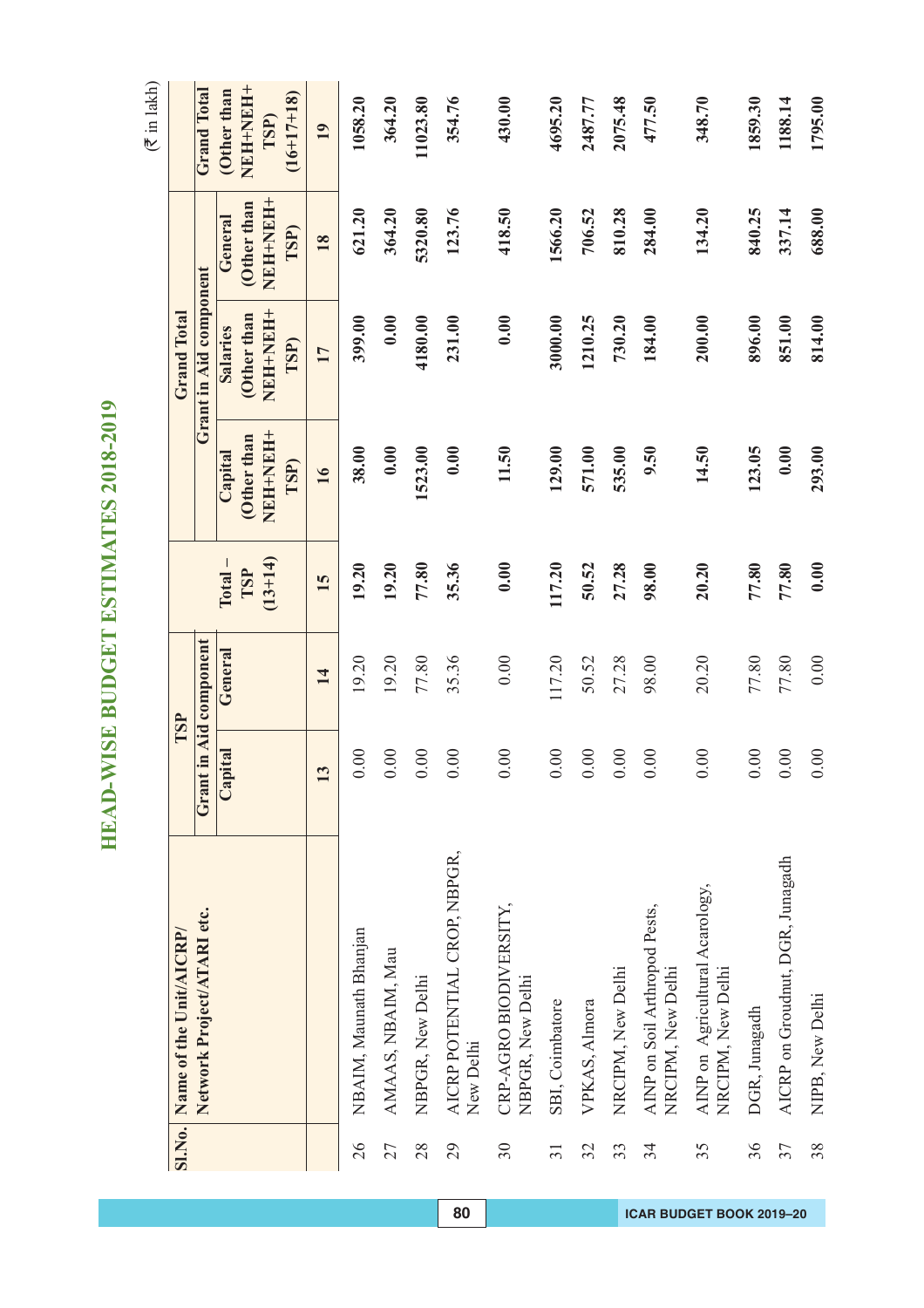**HEAD-WISE BUDGET ESTIMATES 2018-2019 HEAD-WISE BUDGET ESTIMATES 2018-2019**

|                 | Sl.No. Name of the Unit/AICRP/                                |         | TSP                    |           |            | <b>Grand Total</b>     |            |                    |
|-----------------|---------------------------------------------------------------|---------|------------------------|-----------|------------|------------------------|------------|--------------------|
|                 |                                                               |         |                        |           |            |                        |            |                    |
|                 | Network Project/ATARI etc.                                    |         | Grant in Aid component |           |            | Grant in Aid component |            | <b>Grand Total</b> |
|                 |                                                               | Capital | General                | $Total -$ | Capital    | <b>Salaries</b>        | General    | Other than         |
|                 |                                                               |         |                        | TSP       | Other than | (Other than            | Other than | NEH-NEH+           |
|                 |                                                               |         |                        | $(13+14)$ | NEH-NEH-   | NEH+NEH+               | NEH+NEH+   | TSP)               |
|                 |                                                               |         |                        |           | TSP)       | TSP)                   | TSP)       | $(16+17+18)$       |
|                 |                                                               | 13      | 14                     | 15        | 16         | 17                     | 18         | 19                 |
| 39              | TRANSGENIC IN CROPS, NIPB,<br>NETWORK PROJECT ON<br>New Delhi | 0.00    | 0.00                   | 0.00      | 31.00      | 0.00                   | 356.00     | 387.00             |
| $\overline{40}$ | DR & MR, Bharatpur                                            | 0.00    | 58.60                  | 58.60     | 92.00      | 583.15                 | 494.64     | 1169.79            |
| $\frac{1}{4}$   | AICRP on R&M, DR & MR, Bharatpur                              | 0.00    | 0.00                   | 0.00      | 0.00       | 1050.00                | 589.00     | 1639.00            |
| 42              | IIMR, Hyderabad                                               | 0.00    | 54.56                  | 54.56     | 574.57     | 1280.00                | 832.56     | 2687.13            |
| 43              | AICRP on Sorghum, IIMR, Hyderabd                              | 0.00    | 39.40                  | 39.40     | 0.00       | 636.00                 | 166.40     | 802.40             |
| $\frac{4}{3}$   | AICRP on Pearl Millets, IIMR,<br>Hyderabad                    | 0.00    | 0.00                   | 0.00      | 0.00       | 560.00                 | 488.00     | 1048.00            |
| 45              | AICRP on Small Millets, IIMR,<br>Hyderabad                    | 0.00    | 20.20                  | 20.20     | 0.00       | 457.00                 | 79.20      | 536.20             |
| 46              | IISR, Indore                                                  | 0.00    | 0.00                   | 0.00      | 40.00      | 948.00                 | 554.00     | 1542.00            |
| 47              | AICRP on Soyabean, Indore                                     | 0.00    | 27.28                  | 27.28     | 0.00       | 851.00                 | 910.18     | 1761.18            |
| 48              | NBAIR, Bengaluru                                              | 0.00    | 0.00                   | 0.00      | 161.00     | 966.12                 | 512.00     | 1639.12            |
| 49              | AICRP on Biological Control, NBAIR,<br>Benglaluru             | 0.00    | 64.16                  | 64.16     | 0.00       | 429.00                 | 572.34     | 1001.34            |
| 50              | IIMR, Ludhiana                                                | 0.00    | 20.20                  | 20.20     | 623.00     | 525.20                 | 896.64     | 2044.84            |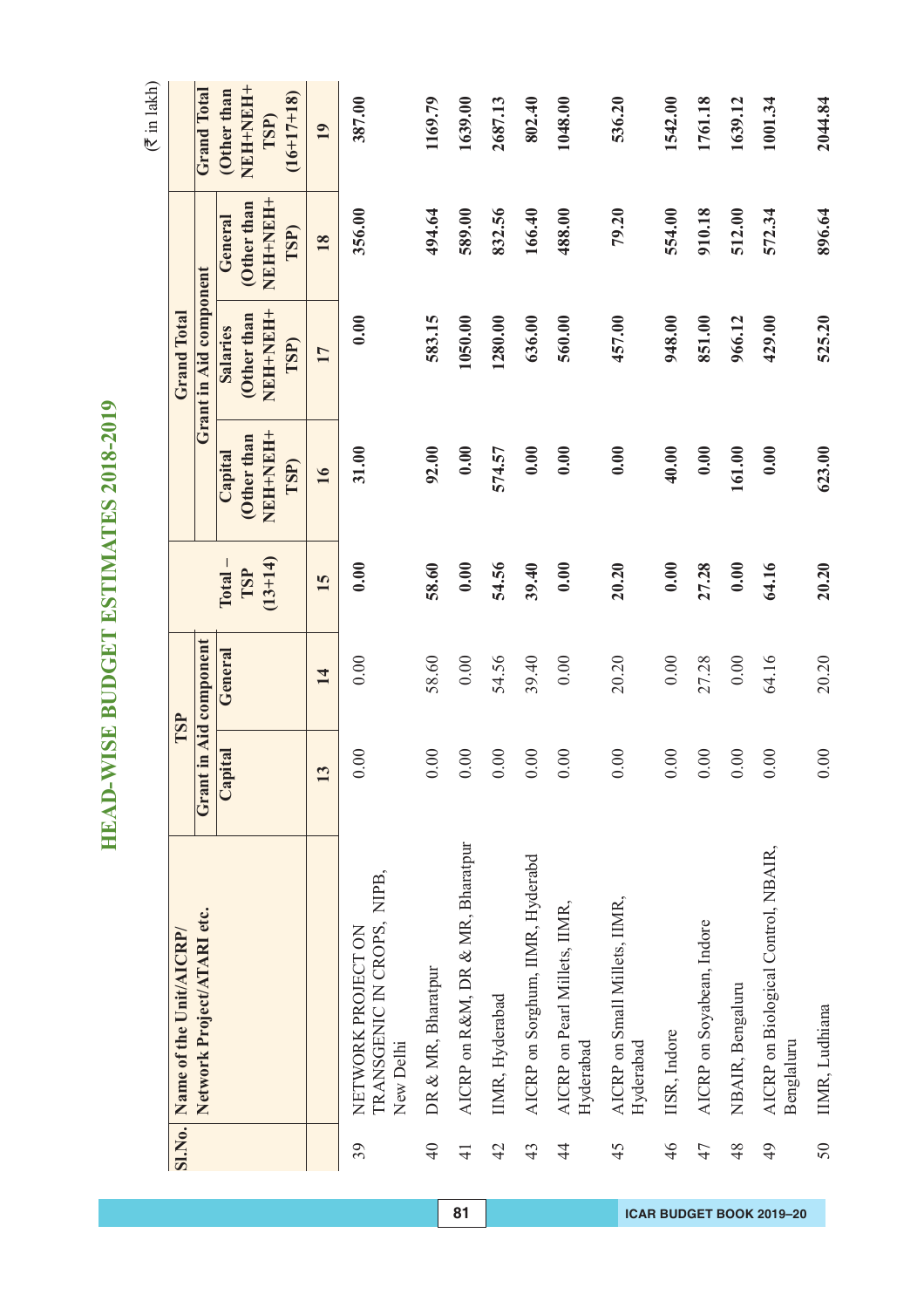HEAD-WISE BUDGET ESTIMATES 2018-2019 **HEAD-WISE BUDGET ESTIMATES 2018-2019**

|                 | Sl.No. Name of the Unit/AICRP/                    |         | TSP                    |                  |                             | <b>Grand Total</b>             |                              |                                  |
|-----------------|---------------------------------------------------|---------|------------------------|------------------|-----------------------------|--------------------------------|------------------------------|----------------------------------|
|                 | Network Project/ATARI etc.                        |         | Grant in Aid component |                  |                             | Grant in Aid component         |                              | <b>Grand Total</b>               |
|                 |                                                   | Capital | General                | $Total -$        | Capital                     | <b>Salaries</b>                | General                      | Other than                       |
|                 |                                                   |         |                        | $(13+14)$<br>TSP | HHNEH<br>Other than<br>TSP) | NEH-NEH-<br>Other than<br>TSP) | HHHHHH<br>Other than<br>TSP) | NEH+NEH+<br>$(16+17+18)$<br>TSP) |
|                 |                                                   | 13      | 14                     | 15               | 16                          | 17                             | 18                           | 19                               |
| 51              | AICRP On Maize, IIMR, Ludhiana                    | 0.00    | 77.80                  | 77.80            | 0.00                        | 1378.00                        | 478.80                       | 1856.80                          |
| 52              | IIOR, Hyderabad                                   | 0.00    | 39.40                  | 39.40            | 107.00                      | 1917.15                        | 1317.40                      | 3341.55                          |
| 53              | AICRP on Oilseed, Hyderabad                       | 0.00    | 43.44                  | 43.44            | 0.00                        | 1344.00                        | 203.44                       | 1547.44                          |
| 54              | AICRP on Linseed, IIOR, Hyderabad                 | 0.00    | 12.12                  | 12.12            | 5.75                        | 525.00                         | 372.22                       | 902.97                           |
| 55              | AICRP on Sesame & Niger, IIOR,<br>Hyderabad       | 0.00    | 12.12                  | 12.12            | 0.00                        | 1006.00                        | 99.12                        | 1105.12                          |
| 56              | IIRR, Hyderabad                                   | 0.00    | 77.72                  | 77.72            | 33.40                       | 2305.00                        | 1229.72                      | 3568.12                          |
| 57              | AICRP on Rice, IIRR, Hyderabad                    | 0.00    | 79.12                  | 79.12            | 0.00                        | 1575.00                        | 2149.07                      | 3724.07                          |
| 58              | CRP on Rice Bio fortification, IIRR,<br>Hyderabad | 0.00    | 0.00                   | 0.00             | 23.00                       | 0.00                           | 543.35                       | 566.35                           |
| 59              | IIWBR, Kamal                                      | 0.00    | 19.20                  | 19.20            | 370.50                      | 1776.00                        | 1045.90                      | 3192.40                          |
| $60\,$          | AICRP on Wheat & Barley, IIWBR,<br>Karnal         | 0.00    | 39.40                  | 39.40            | 0.00                        | 1932.00                        | 344.18                       | 2276.18                          |
| $\overline{61}$ | IISS, Maunath Bhanjan                             | 0.00    | 74.76                  | 74.76            | 103.00                      | 341.00                         | 504.76                       | 948.76                           |
| 62              | AICRP NSP (CROPS), DSR, Maunath<br>Bhanjan        | 0.00    | 191.32                 | 191.32           | 28.00                       | 1680.00                        | 454.20                       | 2162.20                          |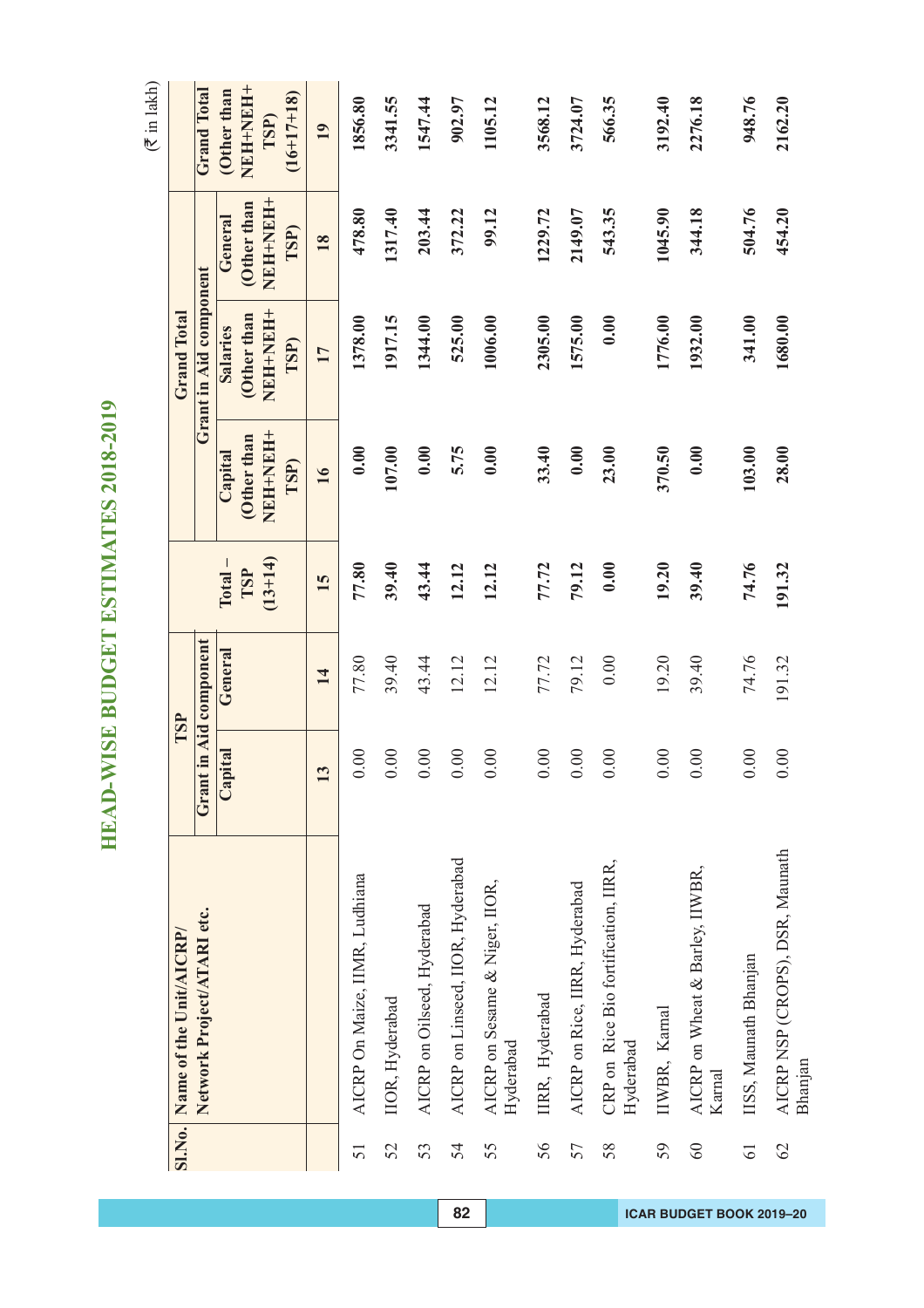HEAD-WISE BUDGET ESTIMATES 2018-2019 **HEAD-WISE BUDGET ESTIMATES 2018-2019**

|                | Sl.No. Name of the Unit/AICRP/                                   |                        | TSP                    |           |            | <b>Grand Total</b>     |             |                    |
|----------------|------------------------------------------------------------------|------------------------|------------------------|-----------|------------|------------------------|-------------|--------------------|
|                | Network Project/ATARI etc.                                       |                        | Grant in Aid component |           |            | Grant in Aid component |             | <b>Grand Total</b> |
|                |                                                                  | Capital                | General                | $Total -$ | Capital    | <b>Salaries</b>        | General     | Other than         |
|                |                                                                  |                        |                        | TSP       | Other than | (Other than            | (Other than | NEH-NEH+           |
|                |                                                                  |                        |                        | $(13+14)$ | NEH-NEH-   | NEH-NEH-               | NEH-NEH-    | TSP)               |
|                |                                                                  |                        |                        |           | TSP)       | TSP)                   | TSP)        | $(16+17+18)$       |
|                |                                                                  | $\mathbf{C}$           | 14                     | 15        | 16         | 17                     | 18          | 19                 |
| 63             | Seed Production in Agricultural Corps<br>and Fisheries, DSR, Mau | 0.00                   | 57.08                  | 57.08     | 46.00      | 0.00                   | 786.08      | 832.08             |
| 64             | NIBSM, Raipur                                                    | 0.00                   | 77.80                  | 77.80     | 1665.00    | 294.00                 | 399.80      | 2358.80            |
| 65             | IIAB, Ranchi                                                     | $0.00$                 | 27.28                  | 27.28     | 1000.00    | 252.00                 | 211.80      | 1463.80            |
| 66             | AINP on Vertibrate Pest Management,<br>CAZRI, Jodhpur            | 4.04                   | 39.40                  | 43.44     | 50.84      | 300.00                 | 243.40      | 594.24             |
|                | <b>Total Crop Sciences</b>                                       | 0.12<br>$\blacksquare$ | 2341.88                | 2452.00   | 25842.12   | 83905.00               | 84492.88    | 194283.00          |
|                | CIARI, Port Blair                                                | 0.00                   | 73.05                  | 73.05     | 75.00      | 1710.20                | 610.60      | 2395.80            |
| $\mathbf 2$    | CIAH, Bikaner                                                    | 0.00                   | 0.00                   | 0.00      | 134.00     | 1423.00                | 561.00      | 2118.00            |
| $\mathfrak{c}$ | AICRP on AZF, CIAH, Bikaner                                      | 0.00                   | 0.00                   | 0.00      | 11.00      | 677.00                 | 113.00      | 801.00             |
| 4              | CISH, Lucknow                                                    | $0.00$                 | 40.48                  | 40.48     | 200.00     | 1661.40                | 1204.48     | 3065.88            |
| 5              | CITH, Srinagar                                                   | 0.00                   | 9.48                   | 9.48      | 113.00     | 483.00                 | 576.48      | 1172.48            |
| ∘              | CPCRI, Kasaragod                                                 | 0.00                   | 0.00                   | 0.00      | 140.00     | 3098.10                | 4060.40     | 7298.50            |
| 7              | AICRP on Palms, CPCRI, Kasaragod                                 | $0.00$                 | 0.00                   | 0.00      | 10.00      | 381.00                 | 200.00      | 591.00             |
| $\infty$       | CPRI, Shimla                                                     | 0.00                   | 0.00                   | 0.00      | 132.00     | 3422.00                | 2702.60     | 6256.60            |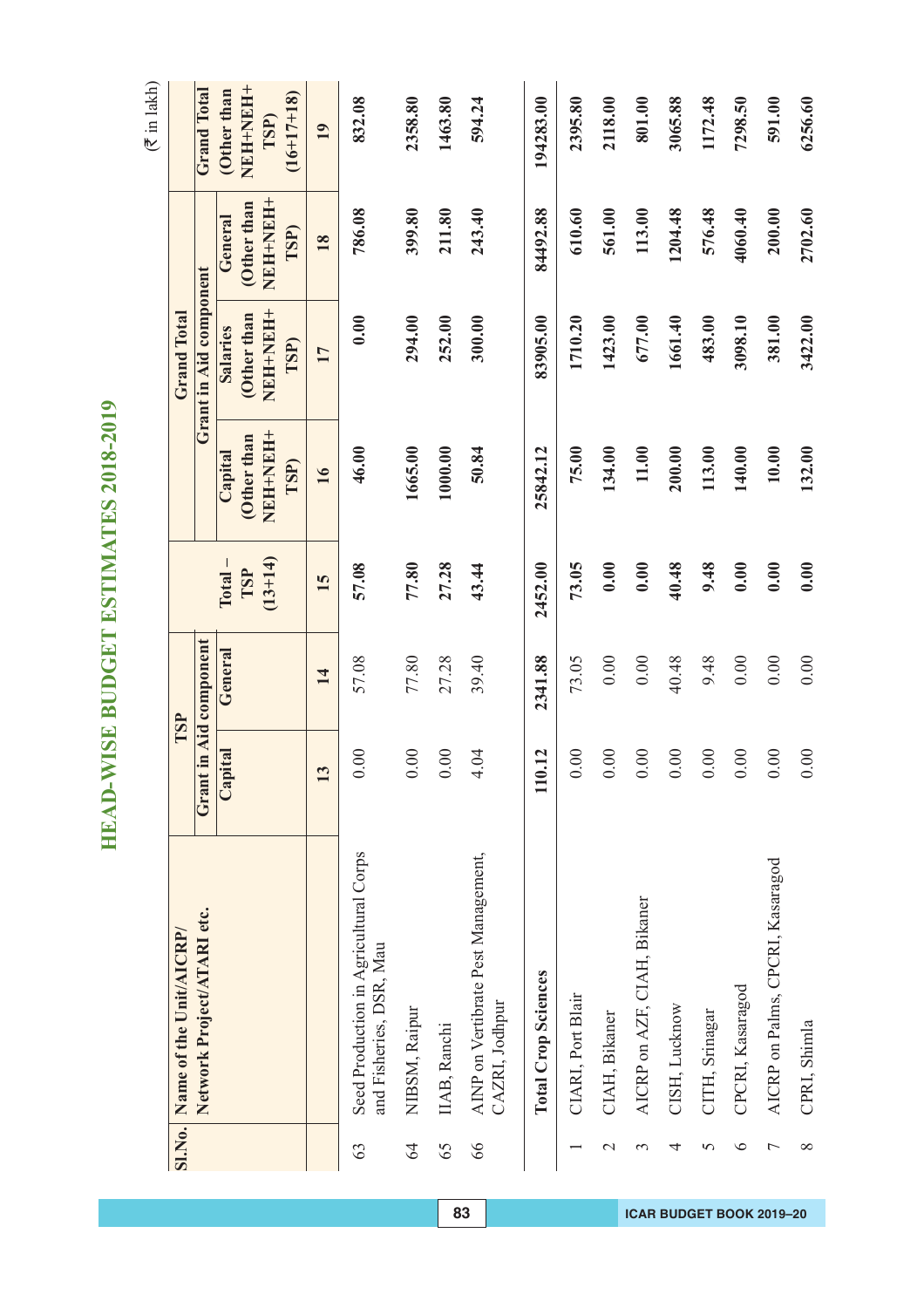**HEAD-WISE BUDGET ESTIMATES 2018-2019 HEAD-WISE BUDGET ESTIMATES 2018-2019**

|                 | SI.No. Name of the Unit/AICRP/                       |         | TSP              |           |            | <b>Grand Total</b>     |            |                    |
|-----------------|------------------------------------------------------|---------|------------------|-----------|------------|------------------------|------------|--------------------|
|                 | Network Project/ATARI etc.                           | Grant   | in Aid component |           |            | Grant in Aid component |            | <b>Grand Total</b> |
|                 |                                                      | Capital | General          | $Total -$ | Capital    | <b>Salaries</b>        | General    | Other than         |
|                 |                                                      |         |                  | TSP       | Other than | Other than             | Other than | NEH+NEH+           |
|                 |                                                      |         |                  | $(13+14)$ | NEH-NEH-   | NEH-NEH-               | NEH-NEH-   | <b>TSP)</b>        |
|                 |                                                      |         |                  |           | TSP)       | TSP)                   | TSP)       | $(16+17+18)$       |
|                 |                                                      | 13      | 14               | 15        | 16         | 17                     | 18         | 19                 |
| $\circ$         | AICRP on Potato, CPRI, Shimla                        | 0.00    | 15.00            | 15.00     | 0.00       | 504.00                 | 126.00     | 630.00             |
| $\overline{10}$ | CTCRI, Thiruvanthapuram                              | 0.00    | 30.00            | 30.00     | 80.00      | 1680.00                | 741.14     | 2501.14            |
| $\Box$          | AICRP on Tuber Crops, CTCRI,<br>Thiruvanthapuram     | 00(     | 2.00             | 2.00      | 7.00       | 236.00                 | 145.60     | 388.60             |
| $\overline{2}$  | IIHR, Bangalore                                      | 0.00    | 72.15            | 72.15     | 211.00     | 5150.00                | 4388.15    | 9749.15            |
| $\overline{13}$ | AICRP on Fruit, IIHR, Bangalore                      | 0.00    | 59.00            | 59.00     | 220.00     | 2730.00                | 728.00     | 3678.00            |
| $\overline{4}$  | IISR, Calicut                                        | 0.00    | 6.48             | 6.48      | 194.00     | 1208.00                | 714.48     | 2116.48            |
| 15              | AICRP on Spices, IISR, Calicut                       | 0.00    | $11.00\,$        | 21.00     | 10.00      | 446.00                 | 143.00     | 599.00             |
| $\frac{6}{1}$   | IIVR, Varanasi                                       | 0.00    | 16.48            | 16.48     | 434.50     | 1276.00                | 896.98     | 2607.48            |
| $\overline{17}$ | AICRP on Vegetables, IIVR, Varanasi                  | 0.00    | 29.48            | 29.48     | 25.00      | 1533.00                | 519.68     | 2077.68            |
| $\frac{8}{18}$  | NRC for Banana, Tiruchirapalli                       | 0.00    | 1.48             | 1.48      | 166.00     | 635.00                 | 461.48     | 1262.48            |
| $\overline{19}$ | Dte. for Cashew Research, Puttur                     | 0.00    | 0.00             | 0.00      | 199.00     | 546.00                 | 471.00     | 1216.00            |
| $\overline{c}$  | AICRP on Cashew, Dte. For Cashew<br>Research, Puttur | 00(     | 0.00             | 0.00      | 10.00      | 210.00                 | 123.00     | 343.00             |
| $\overline{21}$ | CCRI, Nagpur                                         | 10.00   | 20.00            | 30.00     | 120.00     | 772.00                 | 751.10     | 1643.10            |
| 22              | NRC For Grapes, Pune                                 | 0.00    | 3.00             | 3.00      | 60.00      | 499.10                 | 613.50     | 1172.60            |

**84 ICAR BUDGET BOOK 2019–20**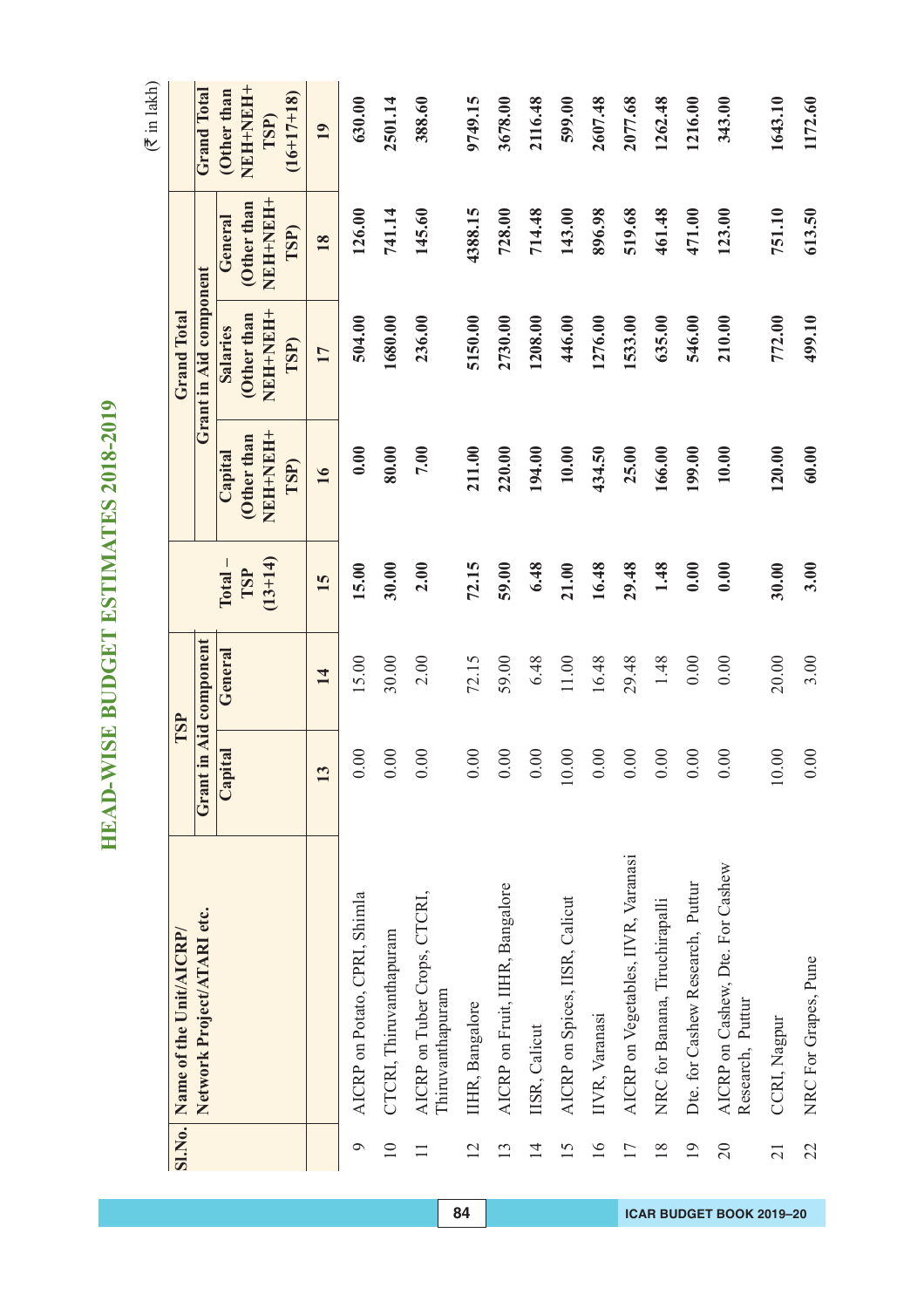HEAD-WISE BUDGET ESTIMATES 2018-2019 **HEAD-WISE BUDGET ESTIMATES 2018-2019**

|                                                      | SI.No. Name of the Unit/AICRP/ |              | TSP                    |           |                  | <b>Grand Total</b>            |                  |                      |
|------------------------------------------------------|--------------------------------|--------------|------------------------|-----------|------------------|-------------------------------|------------------|----------------------|
| Network Project/ATARI etc.                           |                                |              | Grant in Aid component |           |                  | <b>Grant in Aid component</b> |                  | <b>Grand Total</b>   |
|                                                      |                                | Capital      | General                | $Total -$ | Capital          | <b>Salaries</b>               | General          | Other than           |
|                                                      |                                |              |                        | TSP       | Other than       | Other than                    | Other than       | NEH-NEH+             |
|                                                      |                                |              |                        | $(13+14)$ | NEH+NEH+<br>TSP) | NEH-NEH+<br>TSP)              | NEH-NEH-<br>TSP) | $(16+17+18)$<br>TSP) |
|                                                      |                                | $\mathbf{C}$ | 14                     | 15        | 16               | 17                            | <b>18</b>        | 19                   |
| DMAPR, Anand                                         |                                | 0.00         | 0.00                   | 0.00      | 103.00           | 452.00                        | 381.00           | 936.00               |
| AICRP on MAP & Betelvine,<br>DMAPR, Anand            |                                | 0.00         | 0.00                   | 0.00      | 20.00            | 914.00                        | 111.00           | 1045.00              |
| Dte. on Mushroom, Solan                              |                                | 0.00         | 10.00                  | 10.00     | 135.50           | 457.05                        | 481.41           | 1073.96              |
| AICRP on Mushroom, DMR, Solan                        |                                | 0.00         | 6.48                   | 6.48      | 0.00             | 244.00                        | 131.48           | 375.48               |
| IIOPR, Pedavegi                                      |                                | 3.00         | 15.48                  | 28.48     | 38.00            | 588.00                        | 725.48           | 1351.48              |
| Dte. on Onion & Garlic, Pune                         |                                | 0.00         | 55.00                  | 55.00     | 75.00            | 474.15                        | 707.00           | 1256.15              |
| NRC on Orchids, Sikkim                               |                                | 0.00         | 5.48                   | 5.48      | 170.00           | 299.00                        | 151.48           | 620.48               |
| NRC Seed Spices, Ajmer                               |                                | 0.00         | 10.48                  | 10.48     | 41.00            | 446.00                        | 479.48           | 966.48               |
| NRC For Litchi, Muzaffarpur                          |                                | 0.00         | 33.00                  | 33.00     | 92.00            | 341.00                        | 166.00           | 599.00               |
| NRC for Pomegranate, Solapur                         |                                | 0.00         | 10.00                  | 10.00     | 104.00           | 263.00                        | 457.00           | 824.00               |
| Dte. of Floriculture, Pune                           |                                | 0.00         | 4.00                   | 4.00      | 450.00           | 240.00                        | 177.00           | 867.00               |
| AICRP on Floriculture, Dte. of<br>Floriculture, Pune |                                | 0.00         | 0.00                   | 0.00      | 0.00             | 658.00                        | 81.00            | 739.00               |
| Total HORTICULTURAL SCIENCES                         |                                | 33.00        | 539.00                 | 572.00    | 3780.00          | 35657.00                      | 24901.00         | 64338.00             |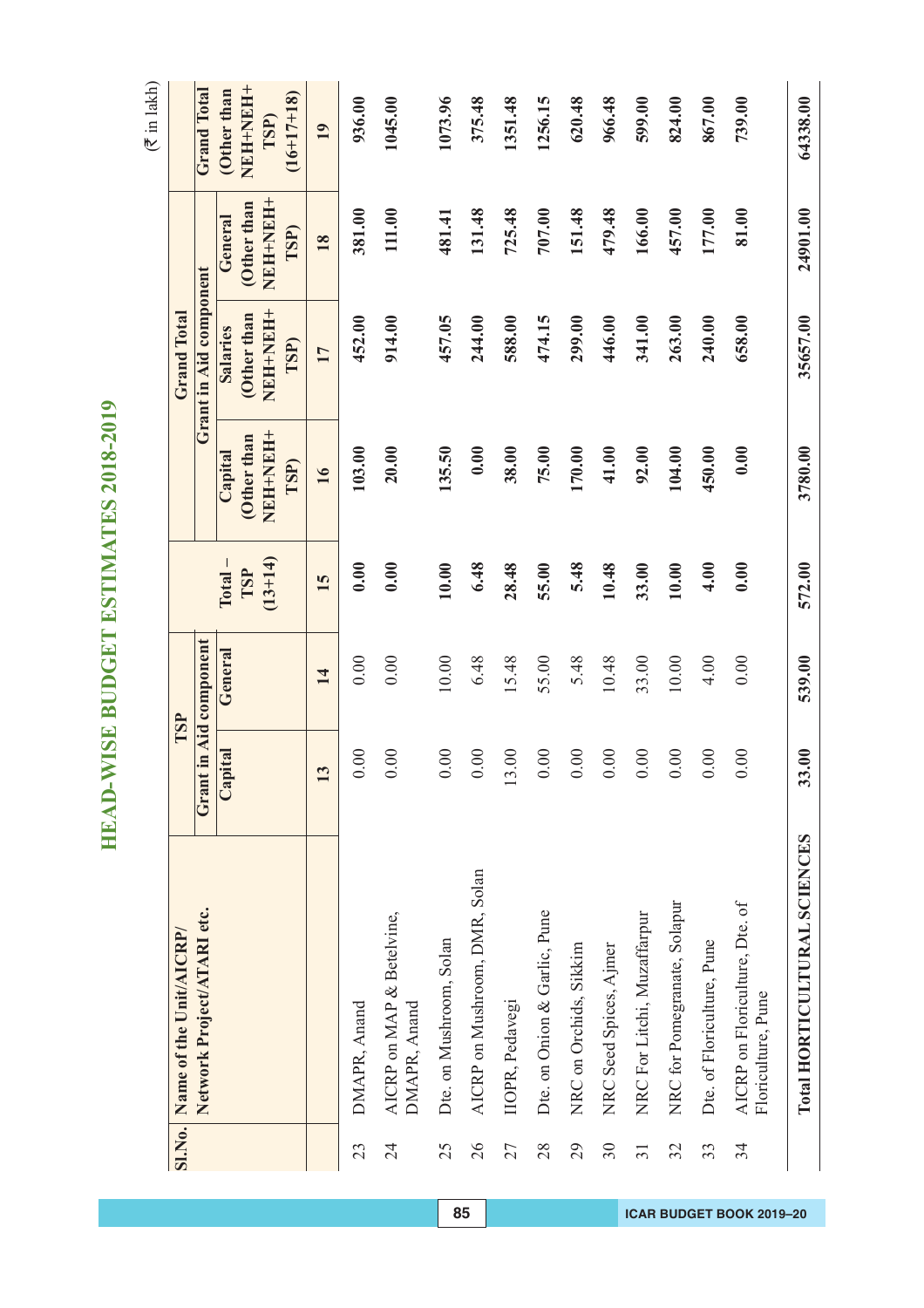HEAD-WISE BUDGET ESTIMATES 2018-2019 **HEAD-WISE BUDGET ESTIMATES 2018-2019**

|                 | Sl.No. Name of the Unit/AICRP/                          |         | TSP                    |           |                  | <b>Grand Total</b>     |                |                      |
|-----------------|---------------------------------------------------------|---------|------------------------|-----------|------------------|------------------------|----------------|----------------------|
|                 | Network Project/ATARI etc.                              |         | Grant in Aid component |           |                  | Grant in Aid component |                | <b>Grand Total</b>   |
|                 |                                                         | Capital | General                | $Total -$ | Capital          | <b>Salaries</b>        | General        | Other than           |
|                 |                                                         |         |                        | TSP       | Other than       | (Other than            | Other than     | HHHHHH+              |
|                 |                                                         |         |                        | $(13+14)$ | NEH-NEH-<br>TSP) | HHHHHH<br>TSP)         | HEHHHH<br>TSP) | $(16+17+18)$<br>TSP) |
|                 |                                                         | 13      | 14                     | 15        | 16               | 17                     | 18             | 19                   |
|                 | CARI, Izatnagar                                         | 0.00    | 25.00                  | 25.00     | 471.00           | 2006.00                | 1590.00        | 4067.00              |
| $\mathbf{\sim}$ | CIRB, Hisar                                             | 3.00    | 2.00                   | 5.00      | 437.00           | 2082.00                | 1332.00        | 3851.00              |
| 3               | Network Project on Baffaloes,<br>CIRB, Hisar            | 0.00    | 20.00                  | 20.00     | 87.60            | 142.00                 | 410.00         | 639.60               |
| 4               | CIRG, Makhdoom                                          | 0.00    | 0.00                   | 0.00      | 193.00           | 2780.00                | 1055.00        | 4028.00              |
| $\overline{5}$  | AICRP on Goats, CIRG, Makhdoom                          | 0.80    | 51.00                  | 51.80     | 139.80           | 0.00                   | 461.00         | 600.80               |
| $\circ$         | CSWRI, Avikanagar                                       | 1.00    | 50.00                  | 51.00     | 240.30           | 2888.00                | 1700.00        | 4828.30              |
| $\overline{ }$  | AICRP on Mega Sheep Seed Project,<br>CSWRI, Avikanagar  | 0.00    | 20.00                  | 20.00     | 12.50            | 0.00                   | 150.00         | 162.50               |
| $\infty$        | Network on Sheep Improvement,<br>CSWRI, Avikanagar      | 0.00    | 40.00                  | 40.00     | 22.10            | 103.00                 | 252.00         | 377.10               |
| Q               | IVRI, Izatnagar                                         | 2.00    | 40.00                  | 42.00     | 2122.00          | 12811.20               | 20440.00       | 35373.20             |
| $\overline{10}$ | Outreach Prog. On Env. Pollutant,<br>IVRI, Izatnagar    | 0.00    | 0.00                   | 0.00      | 33.00            | 0.00                   | 104.00         | 137.00               |
|                 | Outreach Prog. On Zoonotic Diseases,<br>IVRI, Izatnagar | 0.00    | 0.00                   | 0.00      | 28.00            | 0.00                   | 140.00         | 168.00               |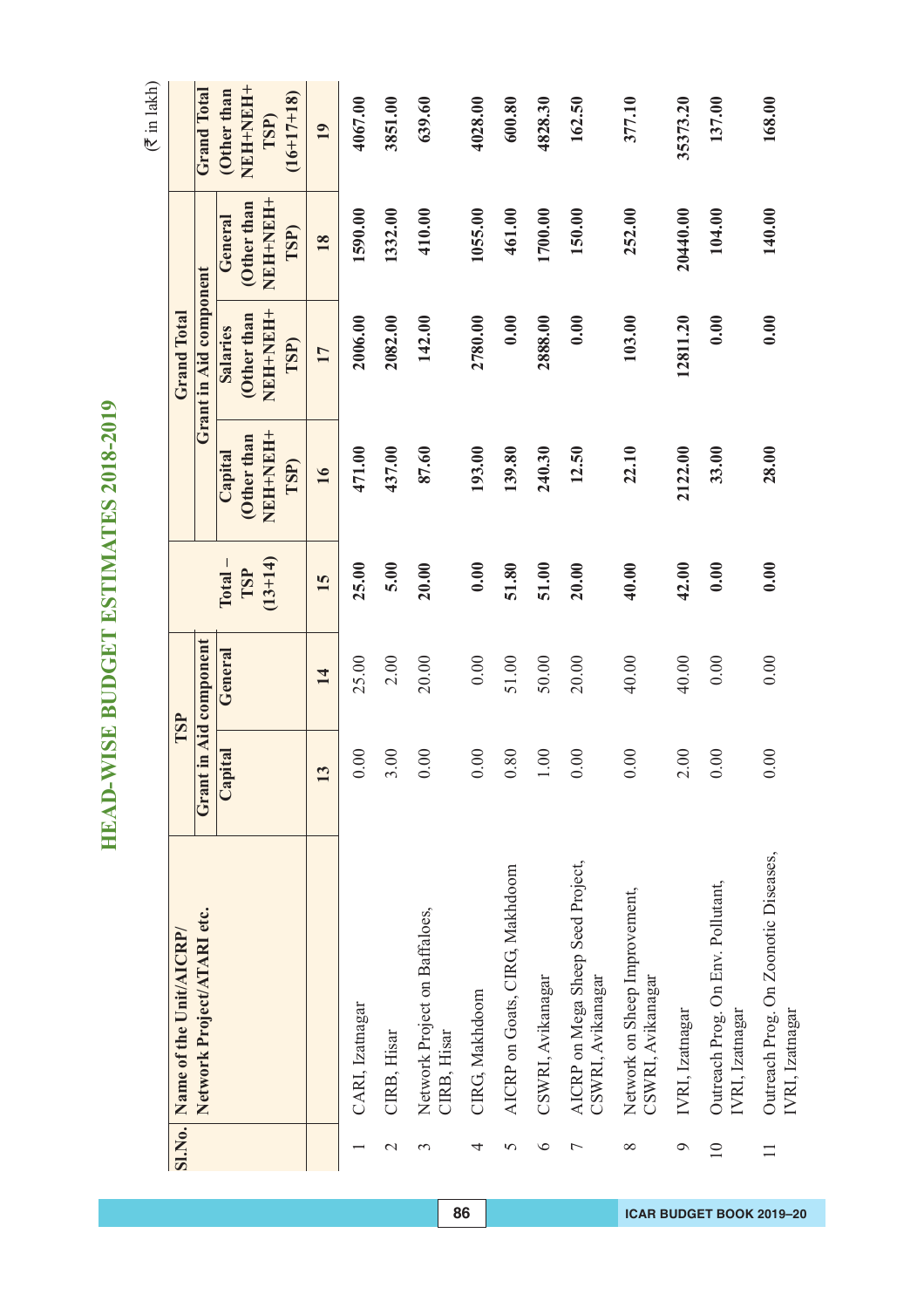HEAD-WISE BUDGET ESTIMATES 2018-2019 **HEAD-WISE BUDGET ESTIMATES 2018-2019**

|                 | Sl.No. Name of the Unit/AICRP/                               |                         | TSP                    |           |                | <b>Grand Total</b>     |                          |                      |
|-----------------|--------------------------------------------------------------|-------------------------|------------------------|-----------|----------------|------------------------|--------------------------|----------------------|
|                 | Network Project/ATARI etc.                                   |                         | Grant in Aid component |           |                | Grant in Aid component |                          | <b>Grand Total</b>   |
|                 |                                                              | Capital                 | General                | $Total -$ | Capital        | <b>Salaries</b>        | General                  | Other than           |
|                 |                                                              |                         |                        | TSP       | Other than     | Other than             | (Other than              | NEH+NEH+             |
|                 |                                                              |                         |                        | $(13+14)$ | HHHHHH<br>TSP) | HERN+HERN<br>TSP)      | HEEN+HEEN<br><b>TSP)</b> | $(16+17+18)$<br>TSP) |
|                 |                                                              | $\overline{\mathbf{c}}$ | 14                     | 15        | 16             | 17                     | 18                       | 19                   |
| 12              | Outreach Prog, on Ethno vety.<br>Medicine, IVRI, Izatnagar   | 0.00                    | 0.00                   | 0.00      | 12.00          | 0.00                   | 70.00                    | 82.00                |
| 13              | Network on GIP,IVRI, Izatnagar                               | 0.00                    | 0.00                   | 0.00      | 5.75           | 0.00                   | 70.00                    | 75.75                |
| $\overline{1}$  | Network on BTD, IVRI, Izatnagar                              | $0.00\,$                | 0.00                   | 0.00      | 24.00          | 0.00                   | 45.00                    | 69.00                |
| 15              | Network on Neonatal Mortality,<br>IVRI, Izatnagar            | 0.00                    | 0.00                   | 0.00      | 29.00          | 0.00                   | 72.00                    | 101.00               |
| $\overline{16}$ | Network on Diag. Imaging Tech.,<br>IVRI, Izatnagar           | $0.00$                  | 0.00                   | 0.00      | 241.00         | 0.00                   | 65.00                    | 306.00               |
| 17              | CRP on V&D, IVRI, Izatnagar                                  | $0.00\,$                | 0.00                   | 0.00      | 179.00         | 0.00                   | 460.00                   | 639.00               |
| $\frac{8}{18}$  | NIHSAD, Bhopal                                               | $0.00$                  | 30.00                  | 30.00     | 222.00         | 662.10                 | 1355.00                  | 2239.10              |
| 19              | NBAGR, Karnal                                                | 0.00                    | 0.00                   | 0.00      | 56.25          | 1013.00                | 620.00                   | 1689.25              |
| 20              | Network Project on Animal Genetic<br>Resources, NBAGR, Karna | 0.25                    | 35.00                  | 35.25     | 1.25           | 0.00                   | 142.00                   | 143.25               |
| 21              | NDRI, Kamal                                                  | 0.50                    | 52.00                  | 52.50     | 877.40         | 8675.00                | 12741.00                 | 22293.40             |
| 22              | NIANP, Bangalore                                             | 0.00                    | 0.00                   | 0.00      | 305.00         | 1150.00                | 700.00                   | 2155.00              |
| 23              | AICRP ON NPAERP + OP on Methan<br>Emission, NIANP, Bangalore | 0.50                    | 10.00                  | 10.50     | 40.50          | 0.00                   | 171.00                   | 211.50               |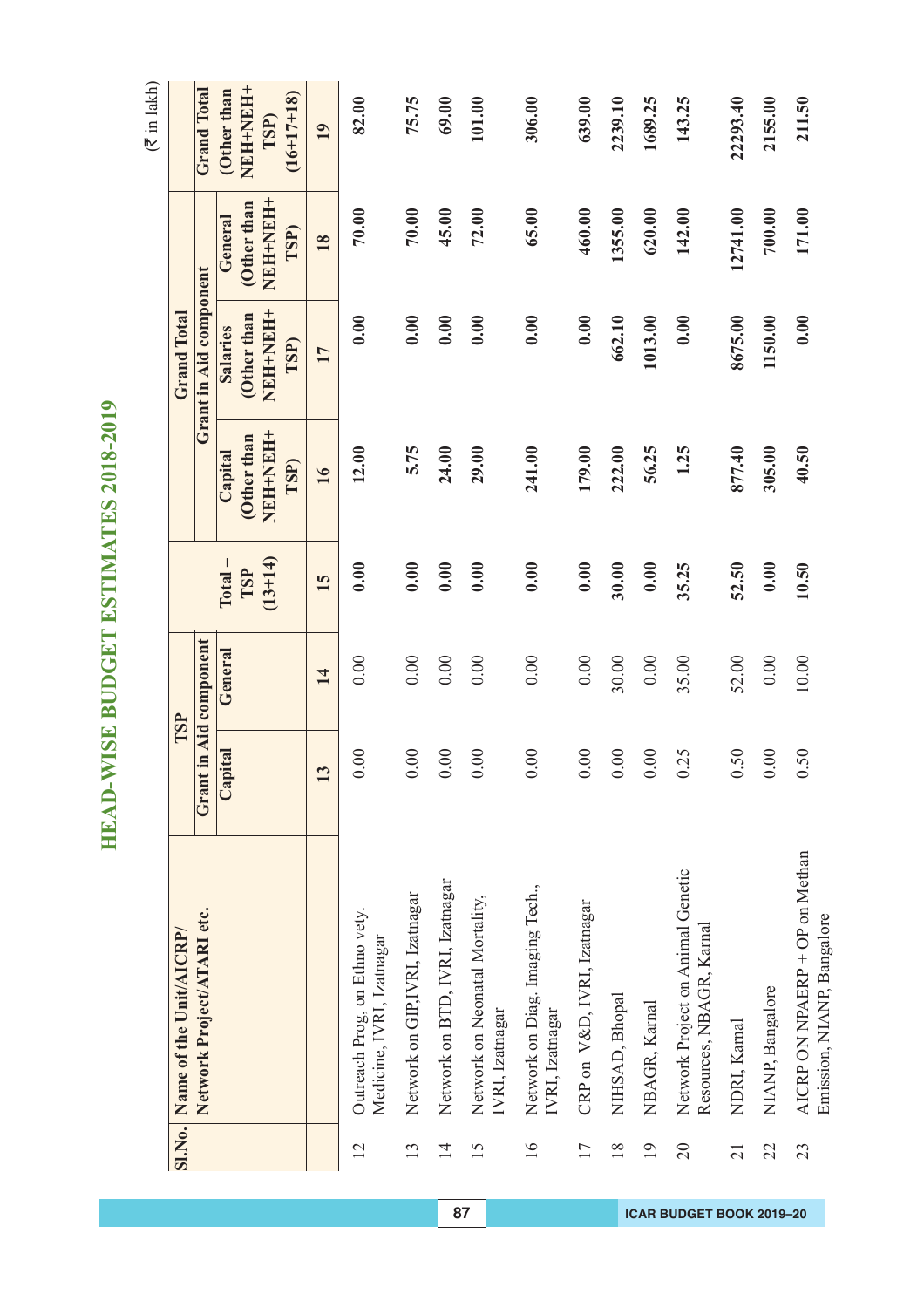HEAD-WISE BUDGET ESTIMATES 2018-2019 **HEAD-WISE BUDGET ESTIMATES 2018-2019**

|                 | Sl.No. Name of the Unit/AICRP/                                                      | TSP                    |          |           |                 | <b>Grand Total</b>      |                 |                      |
|-----------------|-------------------------------------------------------------------------------------|------------------------|----------|-----------|-----------------|-------------------------|-----------------|----------------------|
|                 | Network Project/ATARI etc.                                                          | Grant in Aid component |          |           |                 | Grant in Aid component  |                 | <b>Grand Total</b>   |
|                 |                                                                                     |                        |          |           |                 |                         |                 |                      |
|                 |                                                                                     | Capital                | General  | $Total -$ | Capital         | <b>Salaries</b>         | General         | Other than           |
|                 |                                                                                     |                        |          | TSP       | Other than      | Other than              | Other than      | <b>HEHNEH</b>        |
|                 |                                                                                     |                        |          | $(13+14)$ | +HHHHHH<br>TSP) | <b>+HNHHNEN</b><br>TSP) | +HNHHNH<br>TSP) | $(16+17+18)$<br>TSP) |
|                 |                                                                                     | 13                     | 14       | 15        | 16              | 17                      | 18              | 19                   |
| $\overline{24}$ | NRC on Camel, Bikaner                                                               | 4.50                   | 45.00    | 49.50     | 223.50          | 771.20                  | 625.00          | 1619.70              |
| 25              | NRC on Equines, Hisar                                                               | 0.00                   | 0.00     | 0.00      | 202.00          | 956.00                  | 878.00          | 2036.00              |
| 26              | Culture Collection, NRC on Equines,<br>National Centre for Veterinary Type<br>Hisar | 0.00                   | 0.00     | 0.00      | 104.00          | 0.00                    | 200.00          | 304.00               |
| 27              | NRC on Meat, Hyderabad                                                              | 0.00                   | 0.00     | 0.00      | 278.00          | 410.00                  | 400.00          | 1088.00              |
| 28              | NRC on Mithun                                                                       | 4.45                   | 105.00   | 109.45    | 334.45          | 384.00                  | 505.00          | 1223.45              |
| 29              | NRC on Pig, Guwahati                                                                | 0.00                   | 110.00   | 120.00    | 260.00          | 420.00                  | 615.00          | 1295.00              |
| $30\,$          | AICRP on Pig, NRC on Pig, Guwahati                                                  | 0.00                   | 150.00   | 150.00    | 173.00          | 179.00                  | 520.00          | 872.00               |
| $\overline{31}$ | Mega seed on Pig, NRC on Pig,<br>Guwahati                                           | 0.00                   | 40.00    | 40.00     | 100.00          | 0.00                    | 278.00          | 378.00               |
| 32              | NRC on Yak, Dirang                                                                  | 0.00                   | 105.00   | 115.00    | 170.00          | 404.00                  | 551.50          | 1125.50              |
| 33              | NIVEDI, Bengalore                                                                   | 0.00                   | $0.00\,$ | 0.00      | 280.00          | 489.00                  | 750.00          | 1519.00              |
| 34              | CIRC, Meerut                                                                        | 0.00                   | 0.00     | 0.00      | 187.00          | 693.00                  | 415.00          | 1295.00              |
| 35              | AICRP on Cattle, CIRC, Meerut                                                       | 0.00                   | 30.00    | 30.00     | 41.80           | 158.00                  | 570.00          | 769.80               |
| 36              | Dte. Of Foot & Mouth Disease,<br>Mukteswar                                          | 0.00                   | 30.00    | 30.00     | 1376.80         | 263.00                  | 2083.00         | 3722.80              |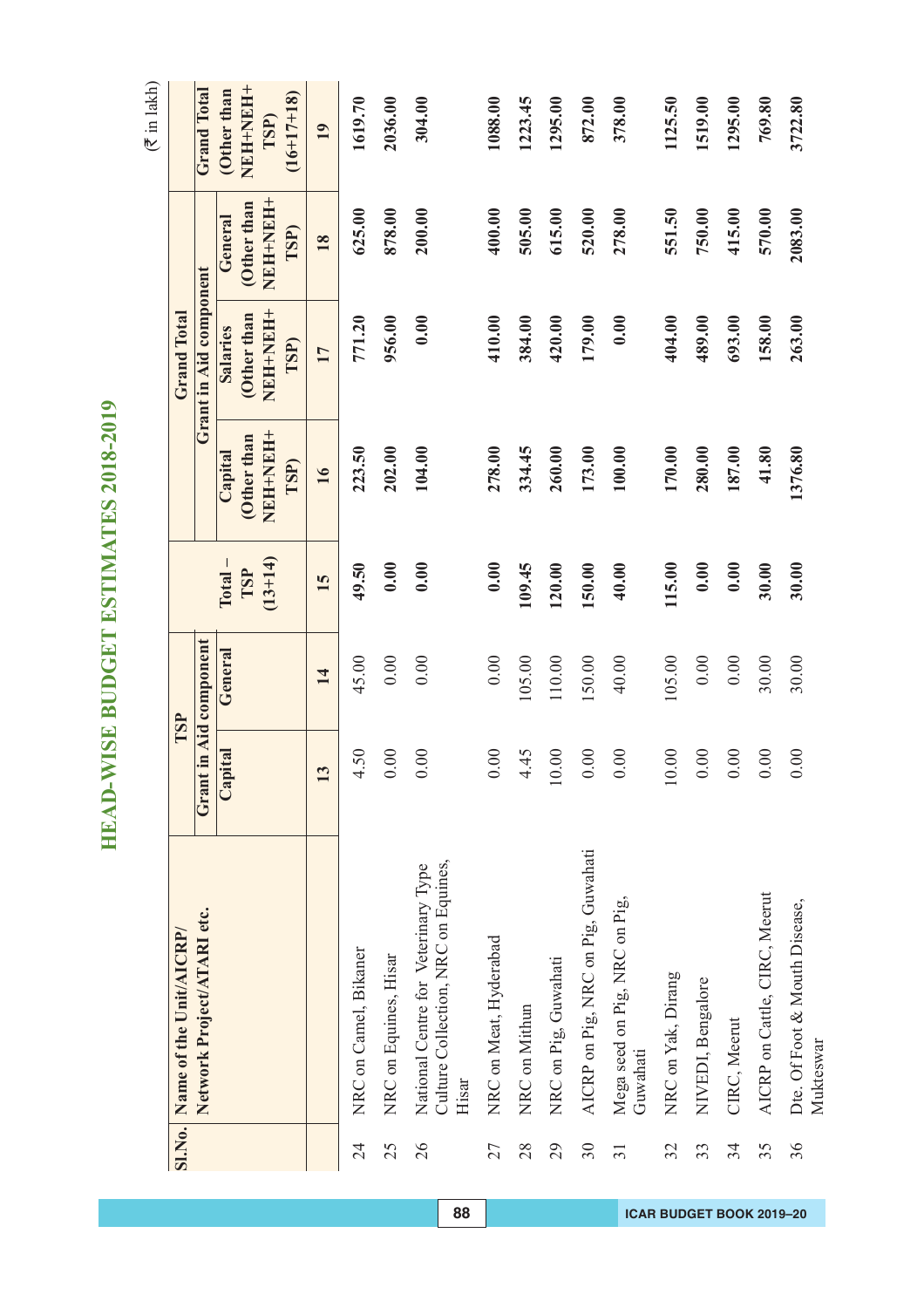HEAD-WISE BUDGET ESTIMATES 2018-2019 **HEAD-WISE BUDGET ESTIMATES 2018-2019**

|                | SI.No. Name of the Unit/AICRP/                               | TSP                    |         |           |                  | <b>Grand Total</b>     |                  |                      |
|----------------|--------------------------------------------------------------|------------------------|---------|-----------|------------------|------------------------|------------------|----------------------|
|                | Network Project/ATARI etc.                                   | Grant in Aid component |         |           |                  | Grant in Aid component |                  | <b>Grand Total</b>   |
|                |                                                              | Capital                | General | $Total -$ | Capital          | <b>Salaries</b>        | General          | Other than           |
|                |                                                              |                        |         | TSP       | Other than       | Other than             | Other than       | NEH-NEH+             |
|                |                                                              |                        |         | $(13+14)$ | NEH-NEH-<br>TSP) | NEH-NEH-<br>TSP)       | NEH-NEH+<br>TSP) | $(16+17+18)$<br>TSP) |
|                |                                                              | 13                     | 14      | 15        | 16               | 17                     | <b>18</b>        | 19                   |
| 37             | Dte. Of Poultry Research, Hyderabad                          | 0.00                   | 25.00   | 25.00     | 245.00           | 830.50                 | 1228.00          | 2303.50              |
| 38             | AICRP on Poultry, Dte. Of Poultry<br>Research, Hyderabad     | 0.00                   | 35.00   | 35.00     | 70.50            | 263.00                 | 260.00           | 593.50               |
| 39             | Poultry Seed Project, Dte. Of Poultry<br>Research, Hyderabad | 0.00                   | 35.00   | 35.00     | 217.00           | 0.00                   | 350.00           | 567.00               |
|                | TOTAL ANIMAL SCIENCES                                        | 17.00<br>ొ             | 1085.00 | 1122.00   | 10042.50         | 40533.00               | 54373.50         | 104949.00            |
|                | CAZRI, Johdhpur                                              | 5.00<br>$\sim$         | 50.00   | 75.00     | 375.00           | 4885.00                | 5350.00          | 10610.00             |
| $\mathcal{L}$  | CRIDA, Hyderabad                                             | 0.00                   | 0.00    | 0.00      | 250.00           | 2311.00                | 1177.00          | 3738.00              |
| 3              | AICRP on Dryland Agriculture,<br>CRIDA, Hyderabad            | 0.00                   | 0.00    | 0.00      | 10.00            | 2153.00                | 370.00           | 2533.00              |
| 4              | AICRP on Agrometeorology, CRIDA,<br>Hyderabad                | 0.00                   | 0.00    | 0.00      | 0.00             | 643.00                 | 110.00           | 753.00               |
| 5              | IIS & WC (CS & WCR & TI),<br>Dehradun                        | <b>15.00</b><br>$\sim$ | 25.00   | 50.00     | 125.00           | 4097.00                | 1894.00          | 6116.00              |
| $\circ$        | CSSRI, Karnal                                                | 0.00                   | 0.00    | 0.00      | 75.00            | 2573.00                | 1475.00          | 4123.00              |
| $\overline{ }$ | PCU-SAS, CSSRI, Karnal                                       | 0.00                   | 0.00    | 0.00      | 0.00             | 587.00                 | 66.00            | 653.00               |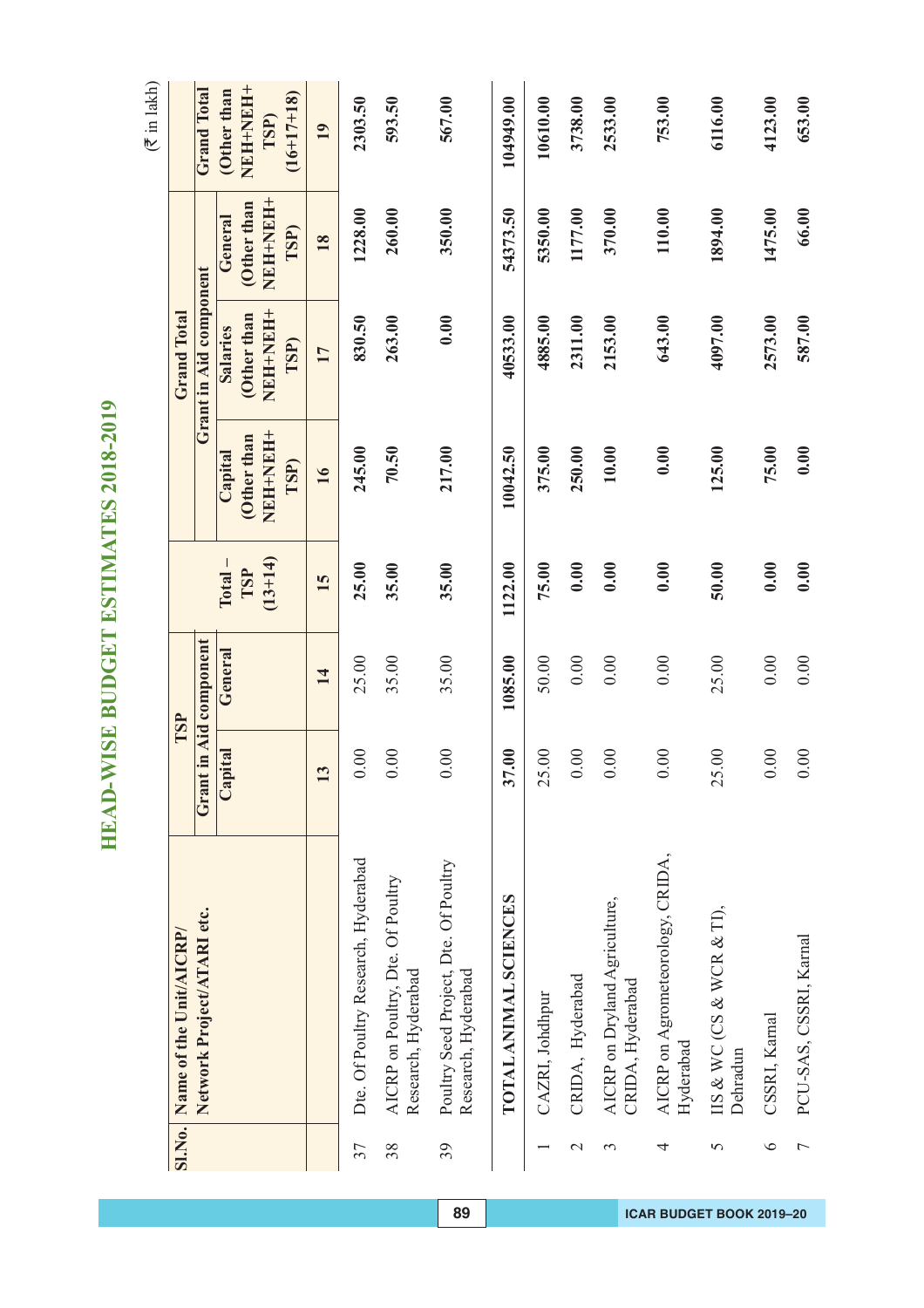HEAD-WISE BUDGET ESTIMATES 2018-2019 **HEAD-WISE BUDGET ESTIMATES 2018-2019**

 $\overline{1}$ 

| <b>SI.No.</b>   | Name of the Unit/AICRP/                          | TSP                    |         |           |                  | <b>Grand Total</b>     |                 |                      |
|-----------------|--------------------------------------------------|------------------------|---------|-----------|------------------|------------------------|-----------------|----------------------|
|                 | Network Project/ATARI etc.                       | Grant in Aid component |         |           |                  | Grant in Aid component |                 | <b>Grand Total</b>   |
|                 |                                                  | Capital                | General | $Total -$ | Capital          | Salaries               | General         | (Other than          |
|                 |                                                  |                        |         | TSP       | Other than       | Other than             | Other than      | HHHHHH               |
|                 |                                                  |                        |         | $(13+14)$ | NEH+NEH+<br>TSP) | HHHHHH<br>TSP)         | HHNHHNH<br>TSP) | $(16+17+18)$<br>TSP) |
|                 |                                                  | 13                     | 14      | 15        | 16               | 17                     | 18              | 19                   |
| $\infty$        | ICAR RC For NEH Region., Barapani                | 270.00                 | 442.00  | 712.00    | 1255.00          | 6308.70                | 2442.50         | 10006.20             |
| $\circ$         | ICAR Res. Complex for Eastern<br>Region, Patna   | $0.00$                 | 0.00    | 0.00      | 135.00           | 2154.50                | 1070.50         | 3360.00              |
| $\overline{10}$ | CCARI (ICAR Res. Complex), Goa                   | 20.00                  | 30.00   | 50.00     | 110.00           | 735.25                 | 645.00          | 1490.25              |
|                 | IISS, Bhopal                                     | 0.00                   | 20.00   | 20.00     | 50.00            | 1313.00                | 435.00          | 1798.00              |
| $\overline{2}$  | AICRP on Micronutrients, IISS, Bhopal            | 0.00                   | 10.00   | 10.00     | 10.00            | 536.00                 | 140.00          | 686.00               |
| 13              | AICRP on Biofertilizer, IISS, Bhopal             | 0.00                   | 10.00   | 10.00     | 35.00            | 215.00                 | 75.00           | 325.00               |
| $\overline{1}$  | AICRP on STCR, IISS, Bhopal                      | 0.00                   | 10.00   | 10.00     | 10.00            | 569.00                 | 115.00          | 694.00               |
| 15              | AICRP on LTFE, IISS, Bhopal                      | 0.00                   | 25.00   | 25.00     | 10.00            | 377.00                 | 85.00           | 472.00               |
| $\overline{16}$ | CRP on Conservation Agriculture,<br>IISS, Bhopal | 0.00                   | 0.00    | 0.00      | 86.00            | 0.00                   | 230.00          | 316.00               |
| $\overline{17}$ | NBSS & LUP, Nagpur                               | 50.00                  | 75.00   | 125.00    | 255.00           | 3360.00                | 3965.00         | 7580.00              |
| $\frac{8}{18}$  | CAFRI, Jhansi                                    | 0.00                   | 0.00    | 0.00      | 95.00            | 709.00                 | 298.00          | 1102.00              |
| $\overline{1}$  | AICRP on Agroforestry, CAFRI, Jhansi             | 0.00                   | 25.00   | 25.00     | 100.00           | 1050.00                | 237.00          | 1387.00              |
| $\overline{0}$  | IIWM, Bhubaneshwar                               | 0.00                   | 5.00    | 5.00      | 75.00            | 800.00                 | 325.00          | 1200.00              |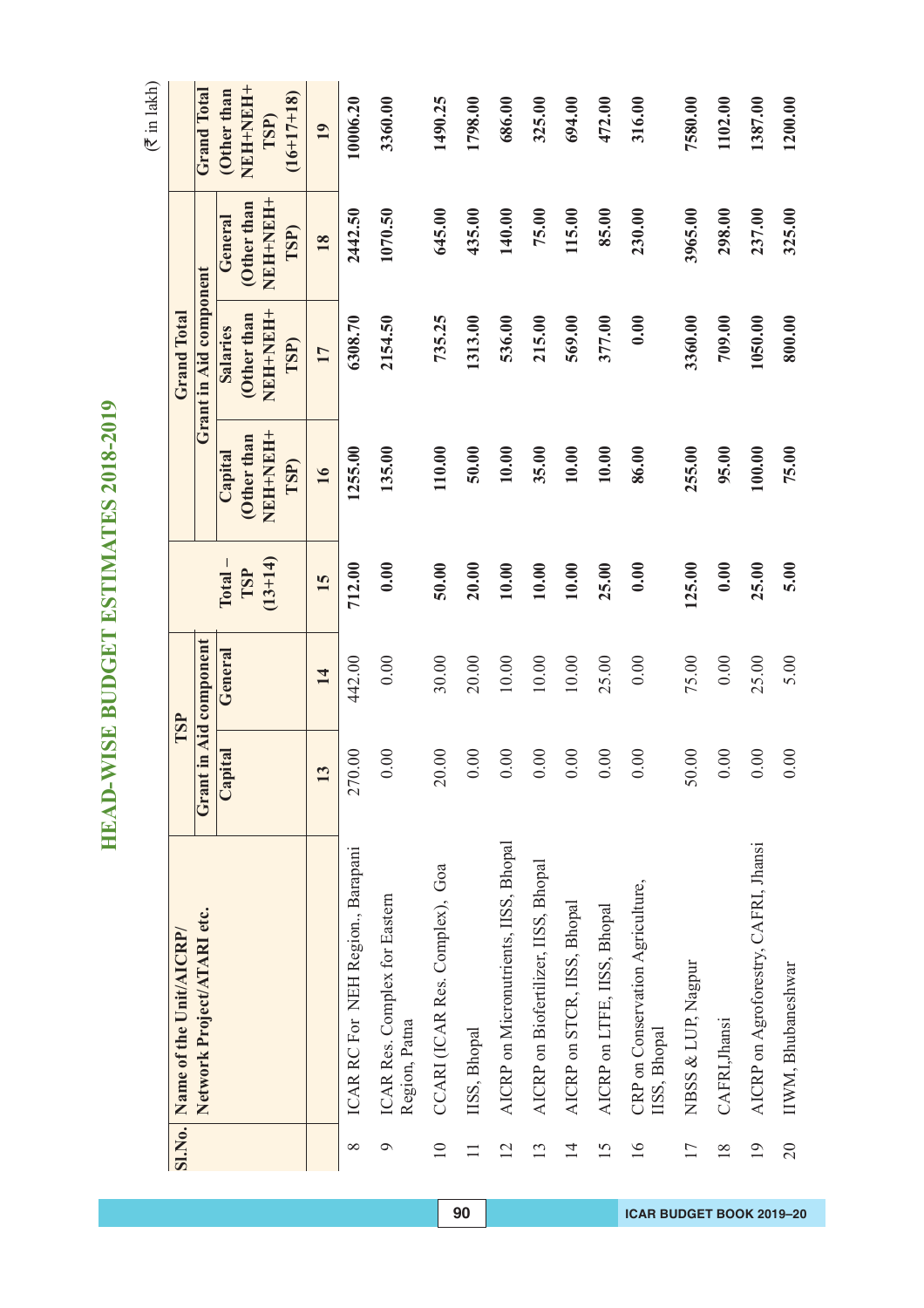HEAD-WISE BUDGET ESTIMATES 2018-2019 **HEAD-WISE BUDGET ESTIMATES 2018-2019**

| <b>SI.No.</b>   | Name of the Unit/AICRP/                                  |                         | TSP                    |           |                 | <b>Grand Total</b>     |                  |                      |
|-----------------|----------------------------------------------------------|-------------------------|------------------------|-----------|-----------------|------------------------|------------------|----------------------|
|                 | Network Project/ATARI etc.                               |                         | Grant in Aid component |           |                 | Grant in Aid component |                  | <b>Grand Total</b>   |
|                 |                                                          | oital<br>$\mathbf{Cap}$ | General                | $Total -$ | Capital         | <b>Salaries</b>        | General          | (Other than          |
|                 |                                                          |                         |                        | TSP       | Other than      | (Other than            | Other than       | NEH+NEH+             |
|                 |                                                          |                         |                        | $(13+14)$ | HHHHHH<br>TSP)  | NEH-NEH-<br>TSP)       | NEH+NEH+<br>TSP) | $(16+17+18)$<br>TSP) |
|                 |                                                          | $\tilde{\mathbf{c}}$    | 14                     | 15        | $\overline{16}$ | 17                     | 18               | 19                   |
| $\overline{21}$ | AICRP on IWM, IIWM,<br>Bhubaneshwar                      | 0.00                    | 10.00                  | 10.00     | 10.00           | 2211.00                | 91.00            | 2312.00              |
| 22              | CRP on Water, IIWM, Bhubaneshwar                         | 0.00                    | 0.00                   | 0.00      | 100.00          | 0.00                   | 290.00           | 390.00               |
| 23              | MGIFRI, Motihari                                         | 0.00                    | 0.00                   | 0.00      | 620.00          | 112.00                 | 450.00           | 1182.00              |
| 24              | Dte. Of Weed Research, Jabalpur                          | 0.00                    | 0.00                   | 0.00      | 59.00           | 683.30                 | 481.00           | 1223.30              |
| 25              | AICRP on Weed Management,<br>DWR, Jabalpur               | 0.00                    | 0.00                   | 0.00      | 9.00            | 851.00                 | 110.00           | 970.00               |
| 26              | IIFSR, Modipuram                                         | 0.00                    | 0.00                   | 0.00      | 62.00           | 1135.25                | 481.00           | 1678.25              |
| 27              | AICRP on Integragted Farming<br>System, IIFSR, Modipuram | 0.00                    | 25.00                  | 25.00     | 114.00          | 2310.00                | 285.00           | 2709.00              |
| 28              | Network Project on Organic Farming,<br>IFSR, Modipuram   | 0.00                    | 22.00                  | 22.00     | 0.00            | 0.00                   | 172.00           | 172.00               |
| 29              | NIASM, Baramati                                          | 20.00                   | 110.00                 | 130.00    | 708.00          | 494.00                 | 545.00           | 1747.00              |
|                 | TOTAL NRM DIVISION                                       | 0.00<br>$\frac{1}{4}$   | 894.00                 | 1304.00   | 4743.00         | 43173.00               | 23410.00         | 71326.00             |
| 30              | NICRA, Hyderabad                                         | 0.00                    | 0.00                   | 0.00      | 1120.00         | 0.00                   | 4080.00          | 5200.00              |
|                 | TOTAL CRAINICRA                                          | 0.00                    | 0.00                   | 0.00      | 1120.00         | 0.00                   | 4080.00          | 5200.00              |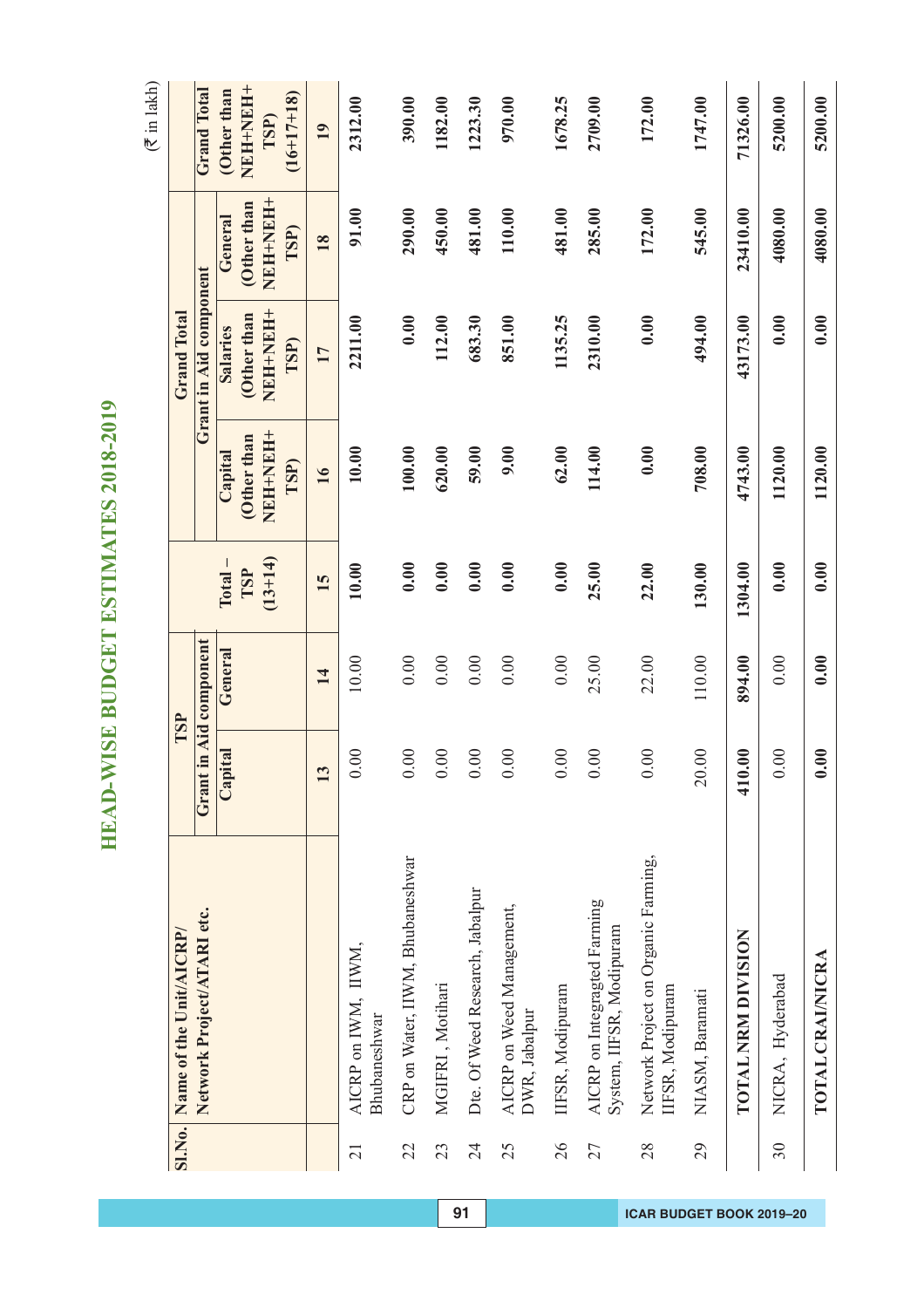HEAD-WISE BUDGET ESTIMATES 2018-2019 **HEAD-WISE BUDGET ESTIMATES 2018-2019**

|                          | SI.No. Name of the Unit/AICRP/                   |                                   | TSP                    |           |                | <b>Grand Total</b>     |                       |                      |
|--------------------------|--------------------------------------------------|-----------------------------------|------------------------|-----------|----------------|------------------------|-----------------------|----------------------|
|                          | Network Project/ATARI etc.                       |                                   | Grant in Aid component |           |                | Grant in Aid component |                       | <b>Grand Total</b>   |
|                          |                                                  | pital<br>$\overline{\text{C}}$ aj | General                | $Total -$ | Capital        | <b>Salaries</b>        | General               | Other than           |
|                          |                                                  |                                   |                        | TSP       | Other than     | (Other than            | Other than            | NEH-NEH+             |
|                          |                                                  |                                   |                        | $(13+14)$ | HHHHHH<br>TSP) | NEHNEH+<br>TSP)        | <b>HEHNEH</b><br>TSP) | $(16+17+18)$<br>TSP) |
|                          |                                                  | $\mathbf{c}$                      | 14                     | 15        | 16             | 17                     | 18                    | 19                   |
|                          | CIBA, Chennai                                    | 20.00                             | 42.00                  | 62.00     | 440.00         | 1797.00                | 2992.00               | 5229.00              |
| $\mathcal{C}$            | AINP on Fish Health, CIBA, Chennai               | 0.00                              | 0.00                   | 0.00      | 25.00          | 0.00                   | 187.00                | 212.00               |
| 3                        | CIFRI, Barrackpore                               | 15.00                             | 37.00                  | 52.00     | 482.00         | 2469.00                | 6695.00               | 9646.00              |
| 4                        | CIFA, Bhubaneshwar                               | 25.00                             | 75.00                  | 100.00    | 585.00         | 2322.40                | 1745.00               | 4652.40              |
| 5                        | CIFE, Mumbai                                     | 0.00                              | 27.00                  | 27.00     | 354.00         | 3360.60                | 5676.00               | 9390.60              |
| $\circ$                  | CIFT, Kochi                                      | 0.00                              | 18.00                  | 18.00     | 450.00         | 2861.50                | 1543.00               | 4854.50              |
| ↽                        | CMFRI, Kochi                                     | $1.00\,$                          | 25.00                  | 36.00     | 591.00         | 6511.00                | 8790.00               | 15892.00             |
| ∞                        | ANIP Mericulture, CMFRI, Kochi                   | 0.00                              | 0.00                   | 0.00      | 127.00         | 0.00                   | 213.00                | 340.00               |
| Q                        | NBFGR, Lucknow                                   | 0.00                              | 28.00                  | 28.00     | 430.00         | 1239.50                | 1115.00               | 2784.50              |
| $\overline{10}$          | CRP Genomics, NBFGR, Lucknow                     | 0.00                              | 0.00                   | 0.00      | 0.00           | 0.00                   | 473.00                | 473.00               |
|                          | Dte. Of Coldwater Fisheries Research,<br>Bhimtal | 10.00                             | 17.00                  | 27.00     | 252.00         | 672.00                 | 664.00                | 1588.00              |
|                          | TOTAL FISHEREIES                                 | 81.00                             | 269.00                 | 350.00    | 3736.00        | 21233.00               | 30093.00              | 55062.00             |
|                          | CIAE, Bhopal                                     | 0.00                              | 0.00                   | 0.00      | 125.40         | 3151.20                | 3260.35               | 6536.95              |
| $\overline{\mathcal{C}}$ | AICRP on FIM, CIAE, Bhopal                       | 0.00                              | 0.00                   | 0.00      | 64.87          | 1200.00                | 635.80                | 1900.67              |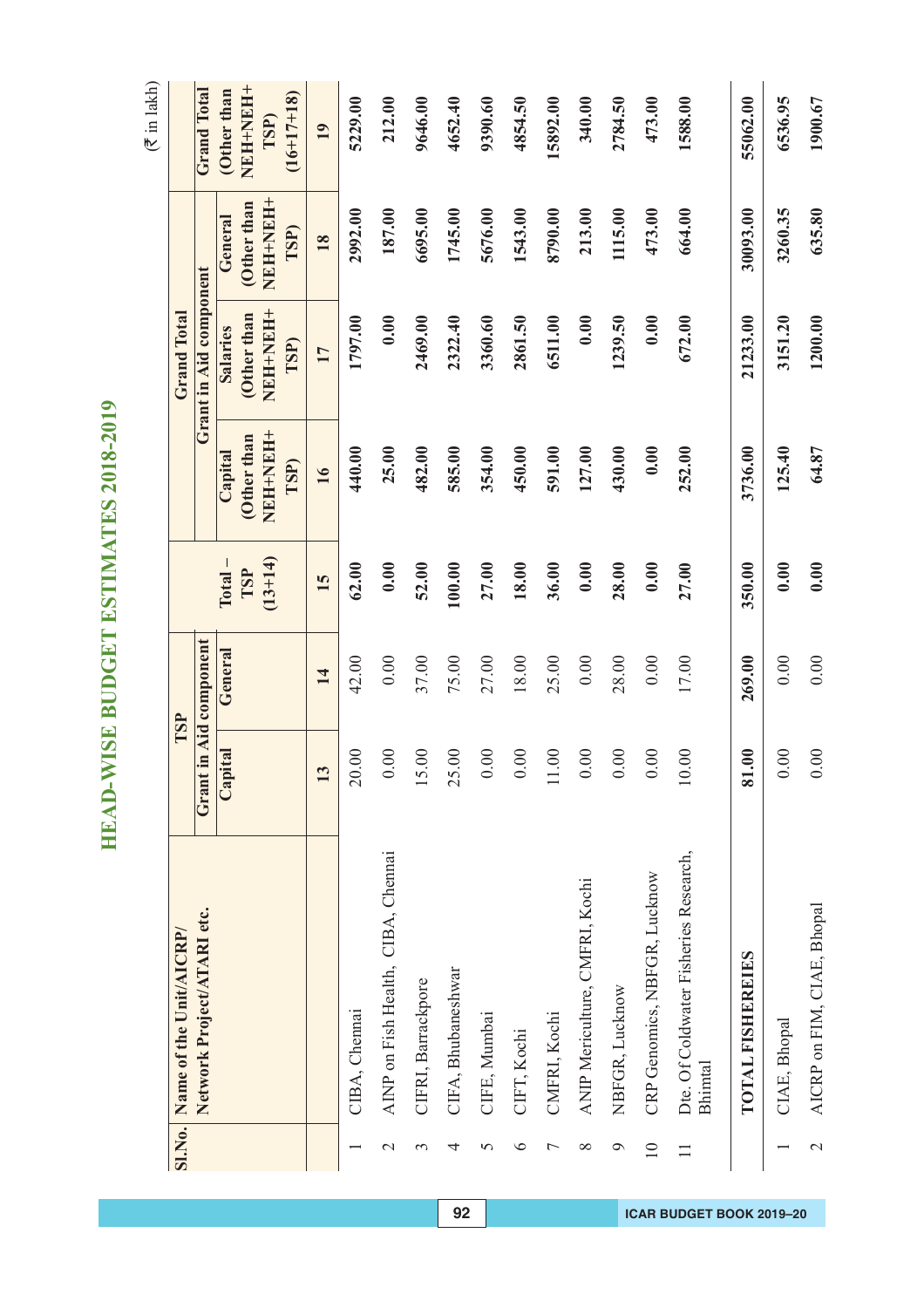HEAD-WISE BUDGET ESTIMATES 2018-2019 **HEAD-WISE BUDGET ESTIMATES 2018-2019**

|                 | SI.No. Name of the Unit/AICRP/           |         | TSP              |           |                  | <b>Grand Total</b>     |                  |                             |
|-----------------|------------------------------------------|---------|------------------|-----------|------------------|------------------------|------------------|-----------------------------|
|                 | Network Project/ATARI etc.               | Grant   | in Aid component |           |                  | Grant in Aid component |                  | <b>Grand Total</b>          |
|                 |                                          | Capital | General          | $Total -$ | Capital          | <b>Salaries</b>        | General          | Other than                  |
|                 |                                          |         |                  | TSP       | Other than       | Other than             | Other than       | NEH-NEH+                    |
|                 |                                          |         |                  | $(13+14)$ | NEH-NEH-<br>TSP) | NEH-NEH+<br>TSP)       | NEH+NEH+<br>TSP) | $(16+17+18)$<br><b>TSP)</b> |
|                 |                                          | 13      | 14               | 15        | 16               | 17                     | 18               | 19                          |
| 3               | AICRP on ESA, CIAE, Bhopal               | 0.00    | 0.00             | 0.00      | 24.52            | 350.00                 | 354.70           | 729.22                      |
| 4               | AICRP on EAAI, CIAE, Bhopal              | 00(     | 0.00             | 0.00      | 22.00            | 735.00                 | 447.20           | 1204.20                     |
| 5               | AICRP on UAE, CIAE, Bhopal               | 0.00    | 0.00             | 0.00      | 44.48            | 357.00                 | 365.35           | 766.83                      |
|                 | 6 (i) CRP On FMPF, CIAE, Bhopal          | 0.00    | 0.00             | 0.00      | 68.90            | 0.00                   | 341.80           | 410.70                      |
|                 | 6 (ii) MIS Component                     | 0.00    | 0.00             | 0.00      | 65.00            | 0.00                   | 216.00           | 281.00                      |
| Γ               | CRP On EA, CIAE, Bhopal                  | 0.00    | 0.00             | 0.00      | 60.00            | 0.00                   | 262.55           | 322.55                      |
| $\infty$        | CIPHET, Ludhiana                         | 0.00    | $0.00\,$         | 0.00      | 200.00           | 968.00                 | 1361.50          | 2529.50                     |
| P               | AICRP on PET, CIPHET, Ludhiana           | 0.00    | 0.00             | 0.00      | 20.97            | 248.00                 | 430.85           | 699.82                      |
| $\overline{10}$ | AICRP on PHET, CIPHET, Ludhiana          | 00(     | 0.00             | 0.00      | 100.97           | 1721.00                | 652.90           | 2474.87                     |
| $\Box$          | CRP On SA, CIPHET, Ludhiana              | 0.00    | 0.00             | 0.00      | 13.00            | 0.00                   | 290.00           | 303.00                      |
| $\overline{2}$  | CRP On HF, CIPHET, Ludhiana              | 0.00    | 0.00             | 0.00      | 0.00             | 0.00                   | 0.00             | 0.00                        |
| $\overline{13}$ | CIRCOT, Mumbai                           | 0.00    | 0.00             | 0.00      | 135.00           | 1785.50                | 1094.60          | 3015.10                     |
| $\overline{14}$ | CRP on Natural Fibres, CIRCOT,<br>Mumbai | 00(     | 0.00             | 0.00      | 5.00             | 0.00                   | 192.35           | 197.35                      |
| 15              | <b>IINRG</b> , Ranchi                    | 0.00    | 0.00             | 0.00      | 83.95            | 1251.30                | 767.50           | 2102.75                     |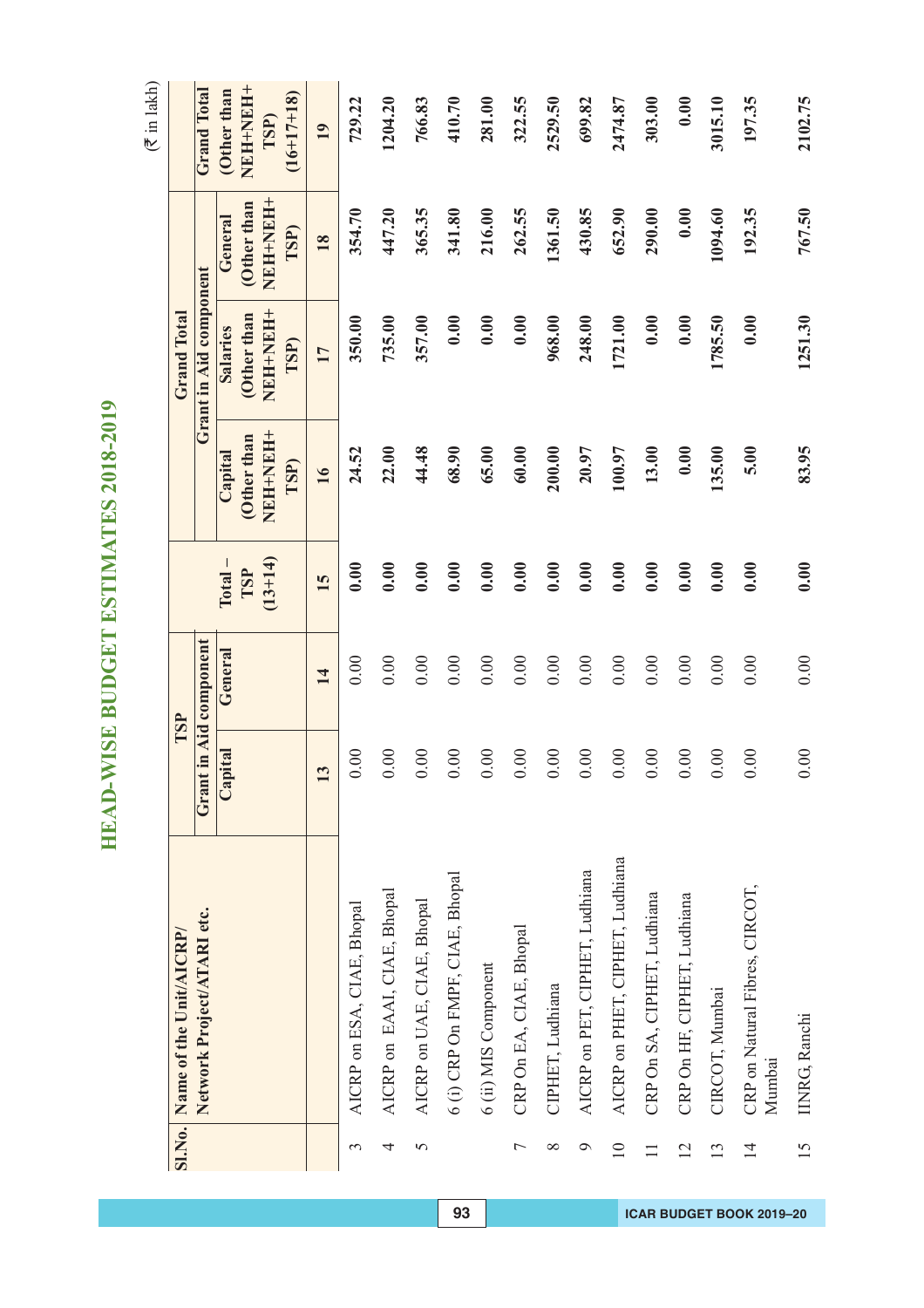HEAD-WISE BUDGET ESTIMATES 2018-2019 **HEAD-WISE BUDGET ESTIMATES 2018-2019**

 $(3 \pi)$  in lakh)

|                 |                                                                            |              |                        |           |                  |                               |                  | $($ munition $($     |
|-----------------|----------------------------------------------------------------------------|--------------|------------------------|-----------|------------------|-------------------------------|------------------|----------------------|
| <b>SI.No.</b>   | Name of the Unit/AICRP/                                                    |              | TSP                    |           |                  | <b>Grand Total</b>            |                  |                      |
|                 | Network Project/ATARI etc.                                                 |              | Grant in Aid component |           |                  | <b>Grant in Aid component</b> |                  | <b>Grand Total</b>   |
|                 |                                                                            | Capital      | General                | $Total -$ | Capital          | <b>Salaries</b>               | General          | Other than           |
|                 |                                                                            |              |                        | TSP       | Other than       | (Other than                   | (Other than      | HHHHHH+              |
|                 |                                                                            |              |                        | $(13+14)$ | NEH-NEH-<br>TSP) | NEH+NEH+<br>TSP)              | NEH+NEH+<br>TSP) | $(16+17+18)$<br>TSP) |
|                 |                                                                            | $\mathbf{C}$ | 14                     | 15        | $\overline{16}$  | 17                            | 18               | 19                   |
| $\overline{16}$ | NWP on HP VANR&G, IINRG, Ranchi                                            | 0.00         | 0.00                   | 0.00      | 10.97            | 0.00                          | 292.95           | 303.92               |
|                 |                                                                            |              |                        |           |                  |                               |                  |                      |
| 17              | NWP on CLIGR, IINRG, Ranchi                                                | 0.00         | 0.00                   | 0.00      | 10.97            | 0.00                          | 292.95           | 303.92               |
| $\frac{8}{18}$  | NIRJAFT, Kolkata                                                           | 0.00         | 0.00                   | 0.00      | 32.00            | 1162.00                       | 822.65           | 2016.65              |
|                 | <b>TOTAL AGRICULTURAL</b><br>ENGINEERING                                   | 0.00         | 0.00                   | 0.00      | 1088.00          | 12929.00                      | 12082.00         | 26099.00             |
|                 | IASRI including CABin, New Delhi                                           | 0.00         | 0.00                   | 0.00      | 124.00           | 2941.80                       | 3311.00          | 6376.80              |
| $\mathcal{C}$   | NIAP & PR, New Delhi                                                       | 0.00         | 0.00                   | 0.00      | 90.00            | 526.20                        | 445.00           | 1061.20              |
|                 | TOTAL ECO. STATISTICS &<br>MANAGEMENT                                      | 0.00         | 0.00                   | 0.00      | 214.00           | 3468.00                       | 3756.00          | 7438.00              |
|                 | NAARM, Hyderabad                                                           | 0.00         | 0.00                   | 0.00      | 700.00           | 2635.00                       | 6334.00          | 9669.00              |
| $\mathcal{L}$   | CIWA, Bhubaneshwar                                                         | 0.00         | 0.00                   | 0.00      | 574.00           | 511.00                        | 490.00           | 1575.00              |
| 3               | AICRP on Home Science, CIWA,<br>Bhubaneshwar                               | 0.00         | 0.00                   | 0.00      | 150.00           | 1560.00                       | 960.00           | 2670.00              |
| 4               | Higher Agricultural Education in India<br>Strengthening and Development of | 1100.00      | 2422.00                | 3522.00   | 33322.00         | 893.00                        | 28640.00         | 62855.00             |
|                 | TOTAL AG EDUCATION DIVISION                                                | 1100.00      | 2422.00                | 3522.00   | 34746.00         | 5599.00                       | 36424.00         | 76769.00             |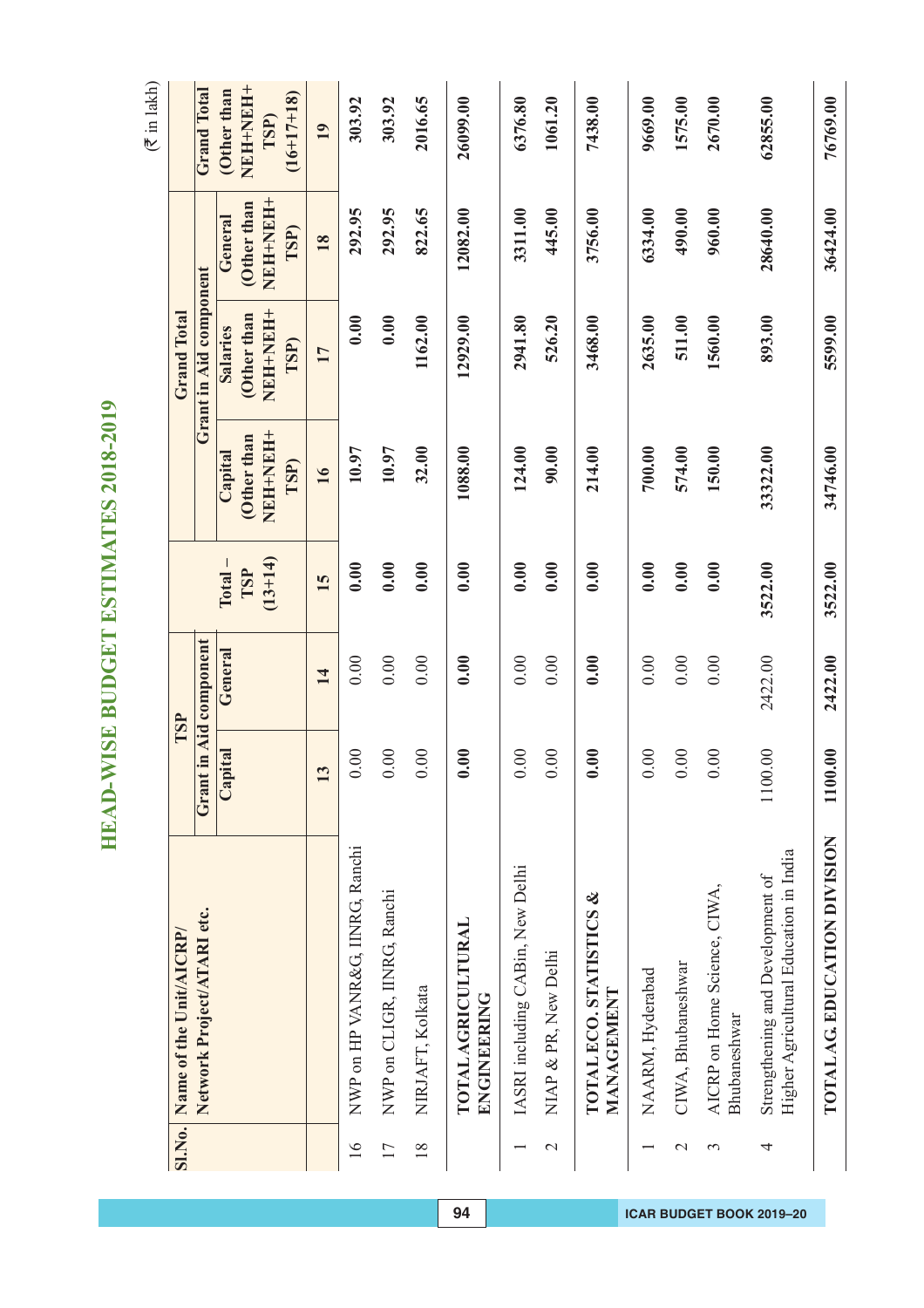HEAD-WISE BUDGET ESTIMATES 2018-2019 **HEAD-WISE BUDGET ESTIMATES 2018-2019**

 $(3 \pi)$  in lakh)

|                 |                            |                        |         |           |                  |                        |                  | $($ must lake        |
|-----------------|----------------------------|------------------------|---------|-----------|------------------|------------------------|------------------|----------------------|
| SI.No.          | Name of the Unit/AICRP/    | TSP                    |         |           |                  | <b>Grand Total</b>     |                  |                      |
|                 | Network Project/ATARI etc. | Grant in Aid component |         |           |                  | Grant in Aid component |                  | <b>Grand Total</b>   |
|                 |                            | Capital                | General | $Total -$ | Capital          | <b>Salaries</b>        | General          | (Other than          |
|                 |                            |                        |         | TSP       | Other than       | Other than             | Other than       | NEH-NEH+             |
|                 |                            |                        |         | $(13+14)$ | NEH+NEH+<br>TSP) | NEH-NEH-<br>TSP)       | NEH-NEH-<br>TSP) | $(16+17+18)$<br>TSP) |
|                 |                            | 13                     | 14      | 15        | 16               | 17                     | 18               | 19                   |
|                 | ICAR Hqrs.                 | 0.00                   | 0.00    | 0.00      | 9200.00          | 9151.00                | 26232.00         | 44583.00             |
|                 | TOTAL ICAR HQRS.           | 0.00                   | 0.00    | 0.00      | 9200.00          | 9151.00                | 26232.00         | 44583.00             |
|                 | PIU, NASF                  | 0.00                   | 0.00    | 0.00      | 2750.00          | 140.00                 | 2325.00          | 5215.00              |
|                 | TOTAL NASF                 | 0.00                   | 0.00    | 0.00      | 2750.00          | 140.00                 | 2325.00          | 5215.00              |
|                 | DKMA, New Delhi            |                        |         | 0.00      | 29.00            | 560.00                 | 518.00           | 1107.00              |
| $\mathbf{\sim}$ | ATARI ZONE-I, Ludhiana     | 189.12                 | 166.23  | 355.35    | 787.63           | 7697.00                | 1090.23          | 9574.86              |
| 3               | ATARI ZONE-II, Jodhpur     | 167.20                 | 146.96  | 314.16    | 696.31           | 6888.00                | 932.96           | 8517.27              |
| 4               | ATARI ZONE-III, Kanpur     | 189.12                 | 166.23  | 355.35    | 787.63           | 8400.00                | 1086.23          | 10273.86             |
| 5               | ATARI ZONE-IV, Patna       | 172.68                 | 151.78  | 324.46    | 719.14           | 6498.00                | 949.78           | 8166.92              |
| ७               | ATARI ZONE-V, Kolkata      | 158.97                 | 139.73  | 298.70    | 662.07           | 5053.00                | 915.73           | 6630.80              |
|                 | ATARI ZONE-VI, Guwahati    | 123.34                 | 108.41  | 231.75    | 873.15           | 4598.00                | 1056.44          | 6527.59              |
| ∞               | ATARI ZONE-VII, Barapani   | 15.12<br>$\equiv$      | 101.18  | 216.30    | 814.95           | 4085.00                | 1032.79          | 5932.74              |
| ᢦ               | ATARI ZONE-VIII, Pune      | 211.05                 | 185.51  | 396.56    | 878.95           | 8703.00                | 1216.51          | 10798.46             |
| $\overline{10}$ | ATARI ZONE-IX, Jabalpur    | 208.31                 | 183.10  | 391.41    | 867.53           | 6106.00                | 1242.10          | 8215.63              |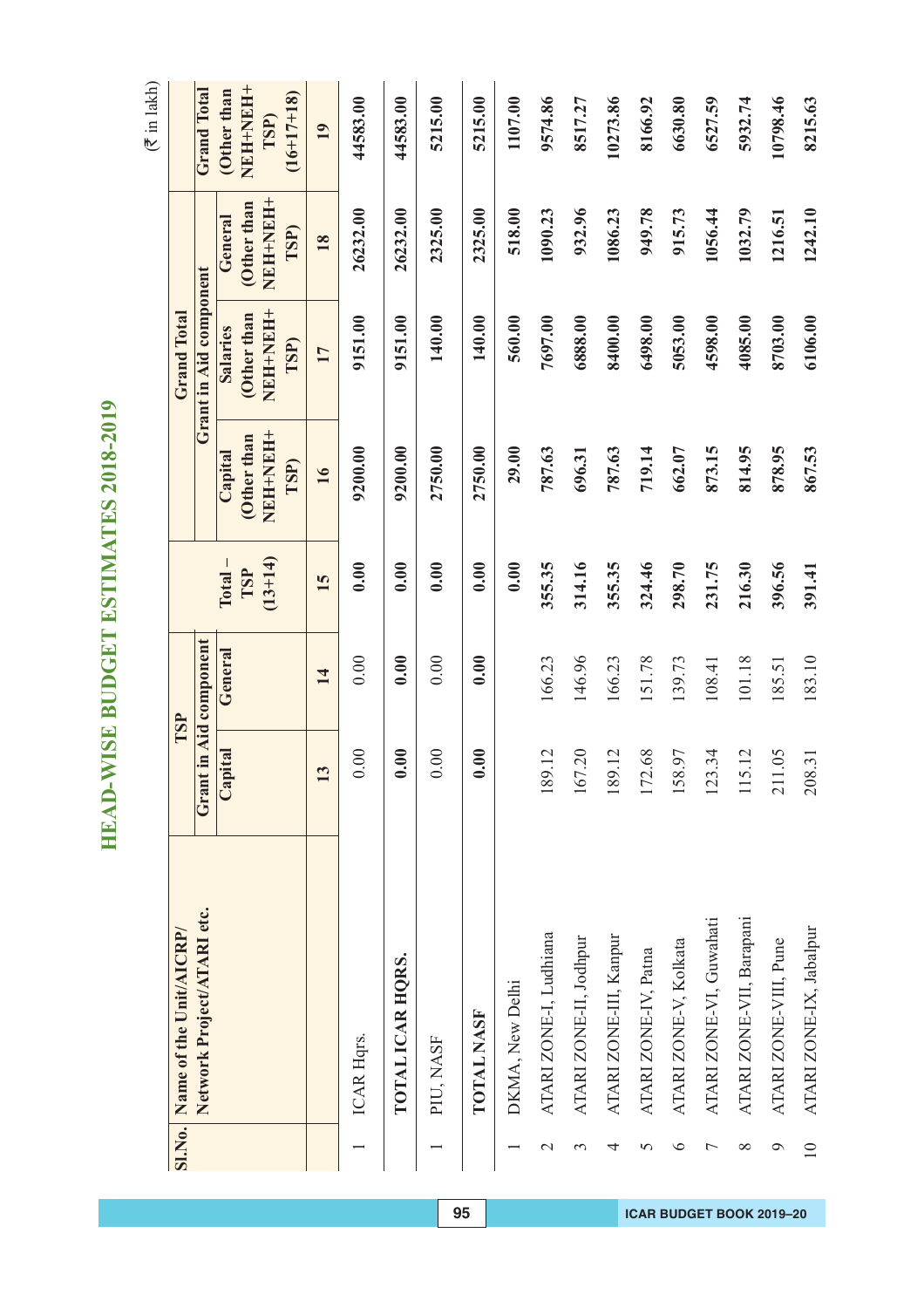HEAD-WISE BUDGET ESTIMATES 2018-2019 **HEAD-WISE BUDGET ESTIMATES 2018-2019**

|                 |                                                   |              | TSP              |           |                  |                        |                 |                      |
|-----------------|---------------------------------------------------|--------------|------------------|-----------|------------------|------------------------|-----------------|----------------------|
|                 | SI.No. Name of the Unit/AICRP/                    |              |                  |           |                  | <b>Grand Total</b>     |                 |                      |
|                 | Network Project/ATARI etc.                        | Grant        | in Aid component |           |                  | Grant in Aid component |                 | <b>Grand Total</b>   |
|                 |                                                   | Capital      | General          | $Total -$ | Capital          | <b>Salaries</b>        | General         | Other than           |
|                 |                                                   |              |                  | TSP       | Other than       | Other than             | Other than      | NEH-NEH-             |
|                 |                                                   |              |                  | $(13+14)$ | NEH-NEH-<br>TSP) | NEH-NEH-<br>TSP)       | HHAHHAH<br>TSP) | $(16+17+18)$<br>TSP) |
|                 |                                                   | $\mathbf{c}$ | 14               | 15        | $\overline{16}$  | 17                     | 18              | 19                   |
|                 | ATARI ZONE-X, Hyderabad                           | 200.09       | 175.87           | 375.96    | 833.29           | 7350.00                | 1152.87         | 9336.16              |
| $\overline{12}$ | ATARI ZONE-XI, Bangalore                          | 0.00         | 0.00             | 0.00      | 416.35           | 5133.00                | 691.00          | 6240.35              |
| 13              | FARMER FIRST                                      | 0.00         | 0.00             | 0.00      | 400.00           | 0.00                   | 1000.00         | 1400.00              |
| $\overline{1}$  | ARYA                                              | 0.00         | 0.00             | 0.00      | 1000.00          | 0.00                   | 1323.36         | 2323.36              |
| 15              | EMF                                               | 0.00         | 0.00             | 0.00      | 0.00             | 0.00                   | 45.00           | 45.00                |
| $\overline{16}$ | NETWORK PROJECT                                   | 0.00         | 0.00             | 0.00      | 0.00             | 0.00                   | 150.00          | 150.00               |
| $\overline{17}$ | DISASTER MGMT.                                    | $\odot$      | 0.00             | 0.00      | 90.00            | 0.00                   | 23.00           | 113.00               |
|                 | TOTAL AGRICULTURAL EXTENSION 1735.00              |              | 1525.00          | 3260.00   | 9856.00          | 71071.00               | 14426.00        | 95353.00             |
|                 | National Agricultural Higher Education<br>Project | 0.00         | 0.00             | 0.00      | 100.00           | 0.00                   | 689.00          | 789.00               |
|                 | <b>Total NAHEP</b>                                | 0.00         | 0.00             | 0.00      | 100.00           | 0.00                   | 689.00          | 789.00               |
|                 | <b>GRAND TOTAL</b>                                | 3506.12      | 9075.88          | 12582.00  | 107227.62        | 326902.00              | 317284.38       | 751414.00            |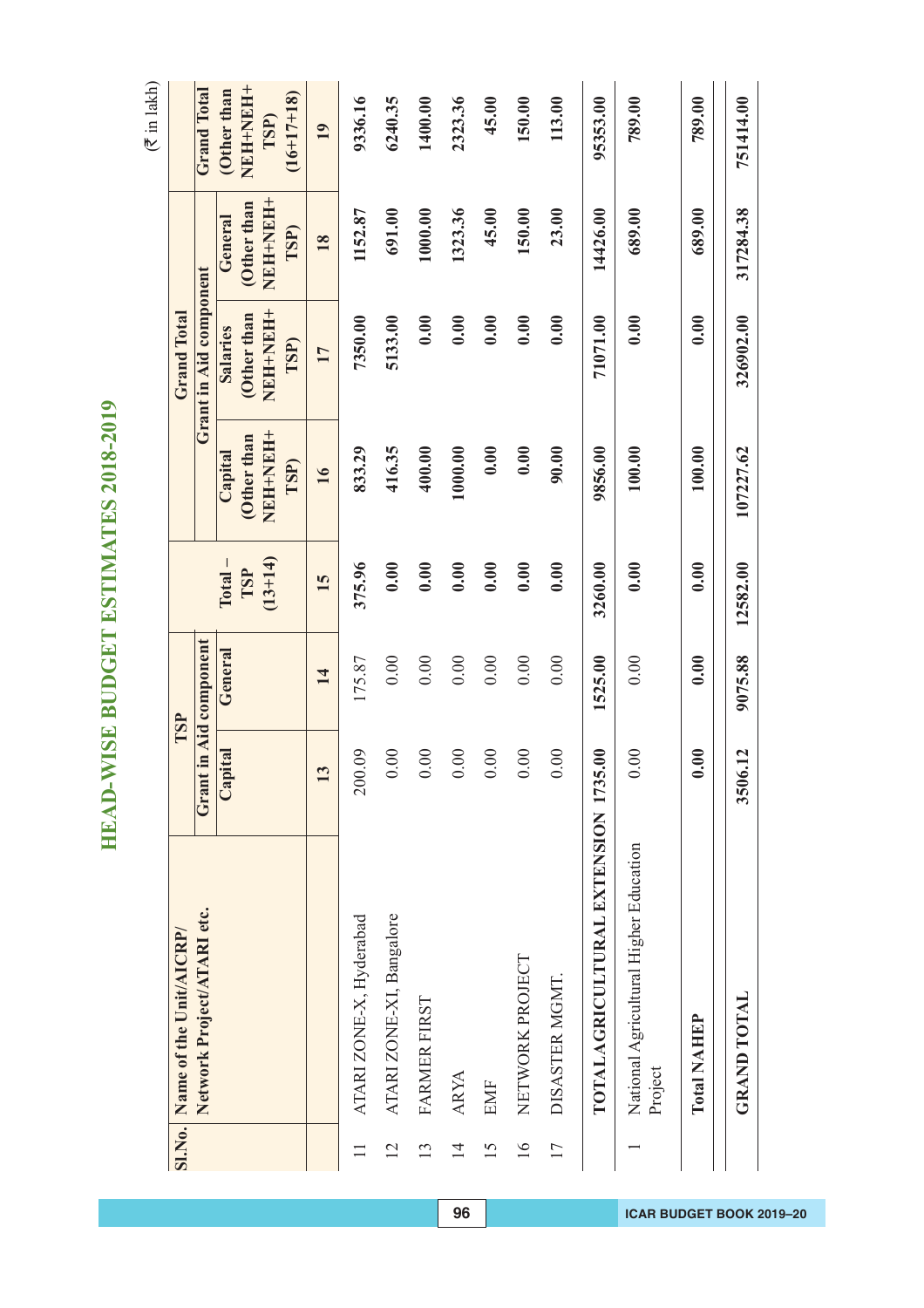### PART-VI **FINAL REVISED ESTIMATES 2018–2019**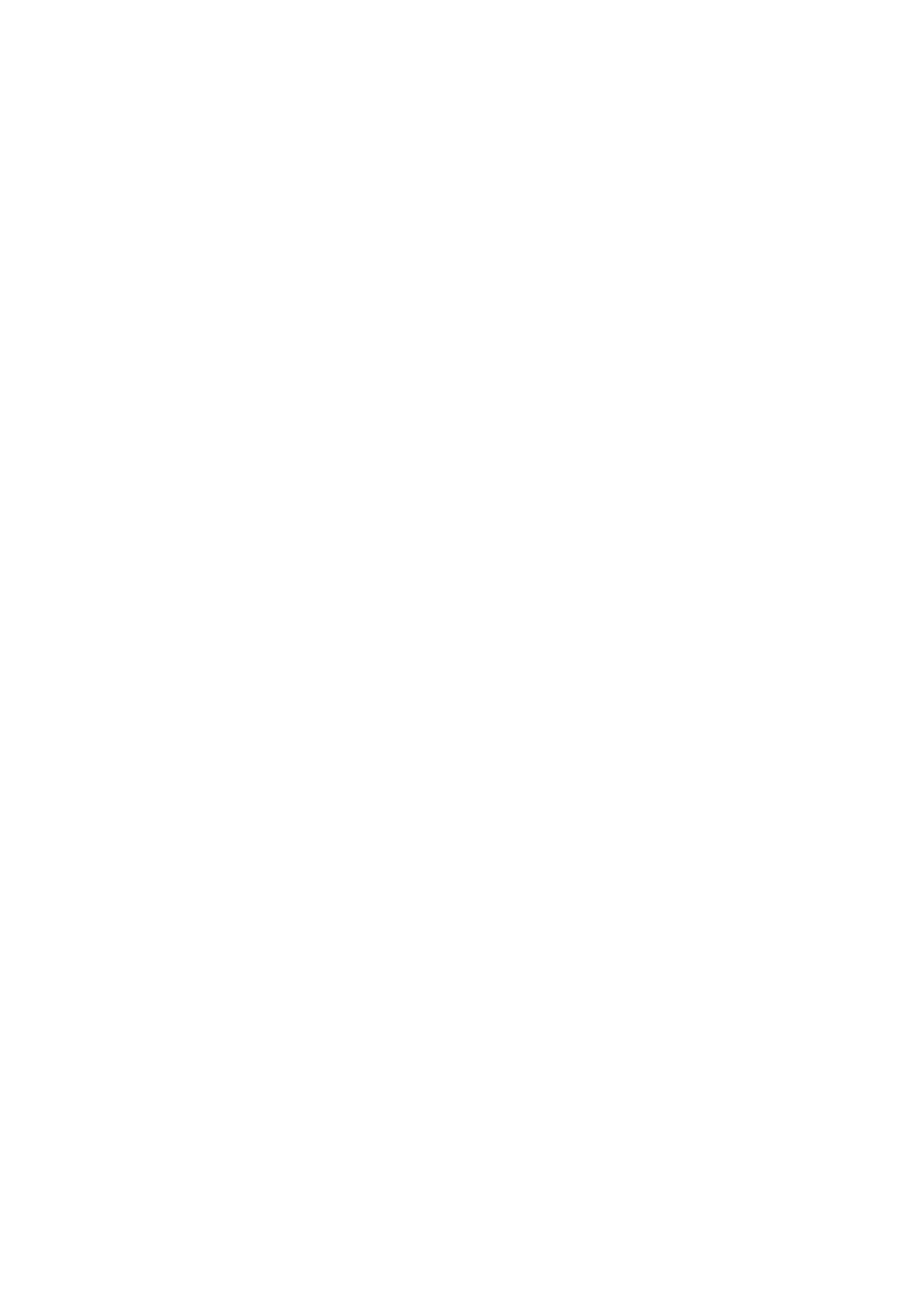FINAL REVISED ESTIMATES 2018-19 (Allocation from Govt. Grant) **FINAL REVISED ESTIMATES 2018-19 (Allocation from Govt. Grant)**

|                 | SI.No. Name of the Unit/AICRP/                          |                                  |          | Other than NEH & TSP   |          |          |         | NEH                    |         |        |
|-----------------|---------------------------------------------------------|----------------------------------|----------|------------------------|----------|----------|---------|------------------------|---------|--------|
|                 | Network Project/ATARI etc.                              |                                  |          | Grant in Aid component |          | Total    |         | Grant in Aid component |         | Total  |
|                 |                                                         | Capital                          | Salaries | Pension                | General  |          | Capital | <b>Salaries</b>        | General |        |
|                 | CICR, Nagpur                                            | 26<br>357                        | 2865.55  | 802.26                 | 680.00   | 4705.07  | 0.00    | 0.00                   | 0.00    | 0.00   |
| $\mathcal{C}$   | AICRP on Cotton, CICR, Nagpur                           | $\odot$                          | 1646.00  | 0.00                   | 171.25   | 1817.25  | 0.00    | 0.00                   | 0.00    | 0.00   |
| 3               | CRIJAF, Barrackpore                                     | $\odot$<br>$\overline{31}$       | 2228.21  | 440.00                 | 700.00   | 3399.2   | 0.00    | 0.00                   | 0.00    | 0.00   |
| 4               | AINPJAF, CRIJAF, Barrackpore                            | $\odot$<br>0                     | 192.00   | 0.00                   | 75.00    | 267.00   | 0.00    | 60.00                  | 0.00    | 60.00  |
| 5               | NRRI, Cuttack                                           | $\overline{C}$<br>545            | 3694.10  | 4800.00                | 840.00   | 9879.80  | 0.00    | 0.00                   | 215.00  | 215.00 |
| $\circ$         | Incentivizing Research in Agriculture,<br>NRRI, Cuttack | $\overline{50}$<br>643           | 0.00     | 0.00                   | 795.00   | 1438.50  | 0.00    | 0.00                   | 0.00    | 0.00   |
| Γ               | CTRI, Rajamundry                                        | $\overline{40}$<br>$\frac{1}{4}$ | 2258.46  | 2693.03                | 340.00   | 5332.89  | 0.00    | 0.00                   | 0.00    | 0.00   |
| $\infty$        | NETWORK on Tobacco, CTRI,<br>Rajamundry                 | 00                               | 280.66   | 0.00                   | 60.60    | 341.26   | 0.00    | 0.00                   | 0.00    | 0.00   |
| $\circ$         | IARI, New Delhi                                         | 98<br>4281                       | 22585.34 | 19320.00               | 11995.19 | 58182.51 | 0.00    | 0.00                   | 800.00  | 800.00 |
| $\overline{10}$ | Pesticide Residues, IARI, New Delhi                     | 60<br>59                         | 632.00   | 0.00                   | 145.00   | 836.60   | 0.00    | 0.00                   | 0.00    | 0.00   |
| $\Box$          | AICRP Nematode, IARI, New Delhi                         | $\overline{0}$<br>$\supseteq$    | 176.66   | 0.00                   | 89.00    | 275.66   | 0.00    | 0.00                   | 51.00   | 51.00  |
| 12              | CRP On Hybrid Technology, IARI,<br>New Delhi            | 50<br>57                         | 0.00     | 0.00                   | 452.00   | 509.50   | 0.00    | 0.00                   | 0.00    | 0.00   |
| 13              | CRP On Molecular Breeding, IARI,<br>New Delhi           | 50<br>57                         | 0.00     | 0.00                   | 330.00   | 387.50   | 0.00    | 0.00                   | 0.00    | 0.00   |
| $\overline{1}$  | AICRP on Honey Bee & Pollinator,<br>IARI, NEW DELHI     | 575<br>28                        | 376.22   | 0.00                   | 150.00   | 554.97   | 0.00    | 92.00                  | 103.00  | 195.00 |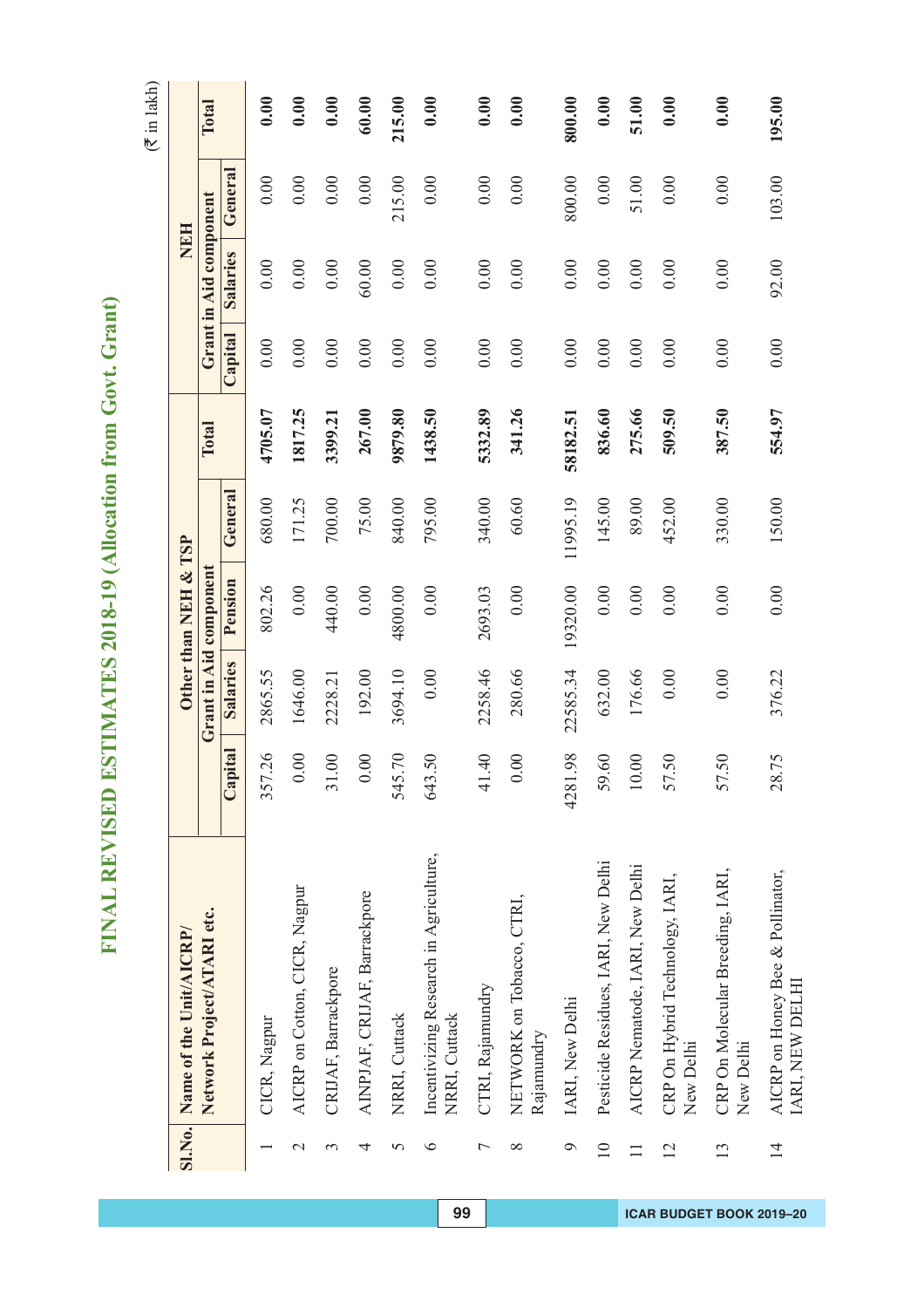# FINAL REVISED ESTIMATES 2018-19 (Allocation from Govt. Grant) **FINAL REVISED ESTIMATES 2018-19 (Allocation from Govt. Grant)**

|                 | Sl.No. Name of the Unit/AICRP/                          |                           |          | Other than NEH & TSP   |         |          |         | NEH                    |         |        |
|-----------------|---------------------------------------------------------|---------------------------|----------|------------------------|---------|----------|---------|------------------------|---------|--------|
|                 | Network Project/ATARI etc.                              |                           |          | Grant in Aid component |         | Total    |         | Grant in Aid component |         | Total  |
|                 |                                                         | Capital                   | Salaries | Pension                | General |          | Capital | <b>Salaries</b>        | General |        |
| 15              | IARI Types Deemed University, Assam                     | $\odot$<br>800            | 0.00     | 0.00                   | 0.00    | 800.00   | 0.00    | 0.00                   | 150.00  | 150.00 |
| $\frac{6}{1}$   | IARI Types Deemed University,<br>Jharkhand              | 58<br>3400                | 0.00     | 0.00                   | 50.00   | 3450.58  | 0.00    | 0.00                   | 0.00    | 0.00   |
| 17              | IGFRI, Jhansi                                           | 00<br>$\overline{4}$      | 3463.04  | 850.00                 | 676.30  | 5029.34  | 0.00    | 0.00                   | 0.00    | 0.00   |
| $\frac{8}{18}$  | AICRP on Forage Crops and<br>Utilization, IGFRI, Jhansi | $\odot$<br>$\circ$        | 755.00   | 0.00                   | 138.00  | 899.00   | 0.00    | 95.00                  | 20.00   | 115.00 |
| $\overline{19}$ | IIPR, Kanpur                                            | $\odot$<br>801            | 2323.62  | 374.76                 | 680.00  | 4179.38  | 0.00    | 0.00                   | 0.00    | 0.00   |
| $\overline{20}$ | AICRP on Chickpea, IIPR, Kanpur                         | 00.1<br>$\circ$           | 1022.47  | 0.00                   | 140.00  | 1162.47  | 0.00    | 68.46                  | 9.50    | 77.96  |
| $\overline{21}$ | AICRP on Mullarp, IIPR, Kanpur                          | $\odot$<br>$\circ$        | 1053.23  | 0.00                   | 150.00  | 1203.23  | 0.00    | 105.23                 | 74.00   | 179.23 |
| 22              | AICRP on Pigeonpea, IIPR, Kanpur                        | $\odot$<br>$\circ$        | 863.22   | 0.00                   | 120.00  | 983.22   | 0.00    | 105.00                 | 0.00    | 105.00 |
| 23              | AICRP on Arid Legumes, IIPR Kanpur                      | $\overline{0}$<br>$\circ$ | 299.14   | 0.00                   | 40.00   | 339.14   | 0.00    | 0.00                   | 0.00    | 0.00   |
| $\overline{24}$ | IISR, Lucknow                                           | 00<br>119                 | 3092.80  | 3000.00                | 2040.00 | 8251.80  | 0.00    | 0.00                   | 0.00    | 0.00   |
| 25              | AICRP on Sugercane, IISR, Lucknow                       | $\odot$<br>$\circ$        | 1140.00  | 0.00                   | 133.00  | 1273.00  | 0.00    | 85.00                  | 6.00    | 91.00  |
| 26              | NBAIM, MaunathBhanjan                                   | 00<br>38                  | 474.99   | 10.00                  | 407.00  | 929.99   | 0.00    | 0.00                   | 0.00    | 0.00   |
| 27              | AMAAS, NBAIM, Mau                                       | $\odot$<br>$\circ$        | 0.00     | 0.00                   | 310.00  | 310.00   | 0.00    | 0.00                   | 0.00    | 0.00   |
| 28              | NBPGR, New Delhi                                        | 00<br>523                 | 4566.82  | 4716.36                | 1277.74 | 11083.92 | 0.00    | 0.00                   | 191.00  | 191.00 |
| 29              | AICRP POTENTIAL CROP,<br>NBPGR, New Delhi               | $\odot$<br>$\circ$        | 256.00   | 0.00                   | 78.00   | 334.00   | 0.00    | 0.00                   | 0.00    | 0.00   |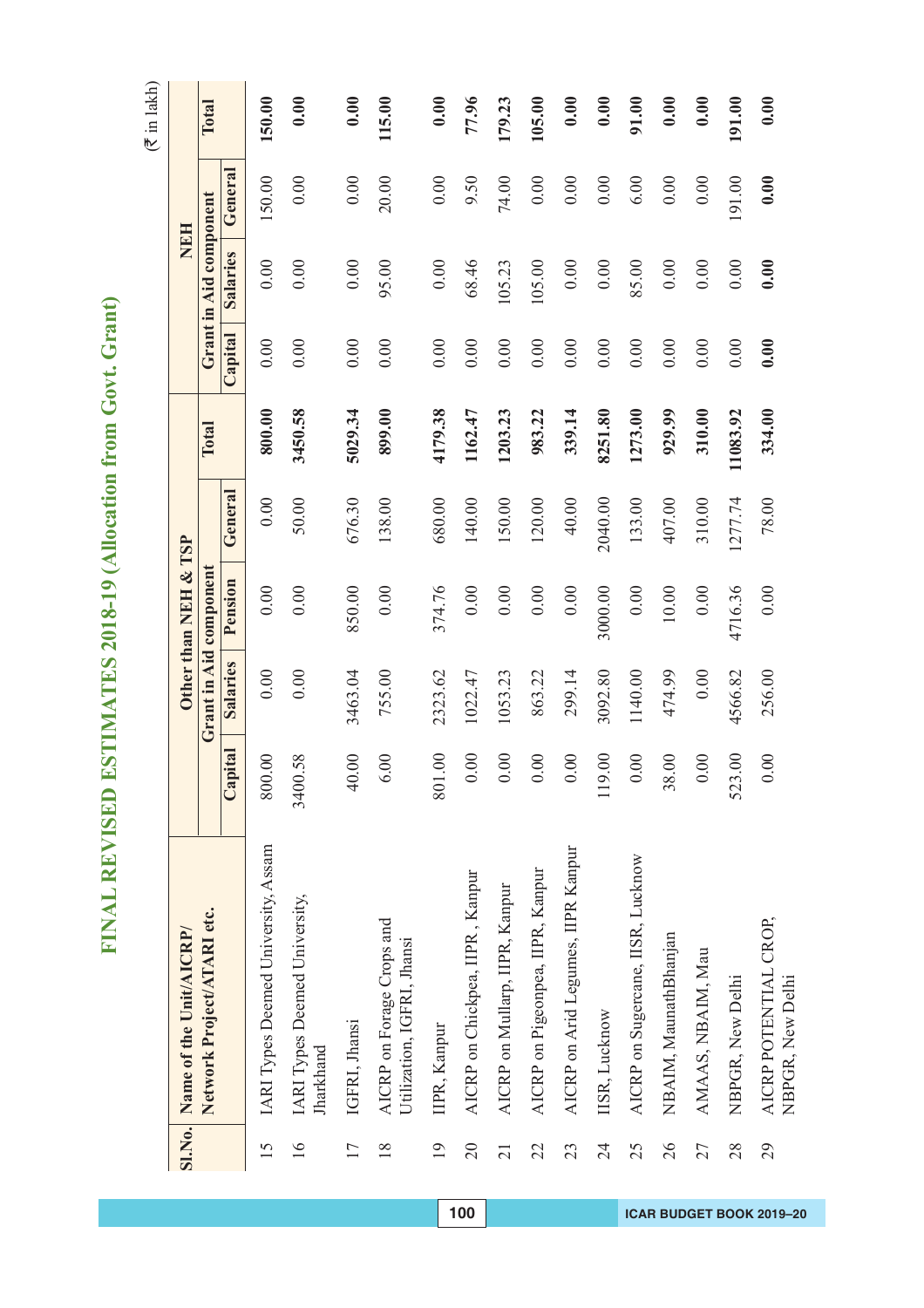| Į                             |
|-------------------------------|
| í<br>Í<br>í                   |
| l                             |
| l<br>I                        |
| ้<br>I                        |
|                               |
| ì<br>י<br>ו                   |
| j<br>I<br>١                   |
| J<br>١                        |
| l                             |
|                               |
| Í<br>١                        |
| ١                             |
| l<br>Í                        |
|                               |
| í<br>İ                        |
| I<br>١<br>I                   |
|                               |
| I<br>I                        |
| ١                             |
| l<br>ŗ                        |
| í<br>l                        |
| I                             |
|                               |
|                               |
| l<br>۱<br>ſ                   |
| 0<br>J                        |
| l<br>Í                        |
| ¢<br>,                        |
| $\overline{\phantom{a}}$<br>l |
| ໄ<br>2                        |
|                               |
|                               |
|                               |
|                               |
|                               |
| ſ.                            |
| I<br>I                        |
| ۱                             |
| j<br>Į                        |
|                               |
|                               |
| ļ                             |
|                               |
| Ì                             |
| ļ<br>l                        |
| Ì                             |
|                               |
| Ĕ                             |
|                               |
| I                             |
| I                             |
| ļ                             |
| I<br>F<br>l                   |
|                               |
| Œ<br>Í                        |

|                 | Sl.No. Name of the Unit/AICRP/                               |                            |                        | Other than NEH & TSP |         |         |         | NEH                    |         |        |
|-----------------|--------------------------------------------------------------|----------------------------|------------------------|----------------------|---------|---------|---------|------------------------|---------|--------|
|                 | Network Project/ATARI etc.                                   |                            | Grant in Aid component |                      |         | Total   |         | Grant in Aid component |         | Total  |
|                 |                                                              | Capital                    | Salaries               | Pension              | General |         | Capital | <b>Salaries</b>        | General |        |
| 30              | CRP-AGRO BIODIVERSITY.<br>NBPGR, New Delhi                   | .50<br>$\Box$              | 0.00                   | 0.00                 | 315.00  | 326.50  | 0.00    | 0.00                   | 0.00    | 0.00   |
| $\overline{31}$ | SBI, Coimbatore                                              | 114.00                     | 3088.71                | 377.52               | 700.00  | 4280.23 | 0.00    | 0.00                   | 0.00    | 0.00   |
| 32              | VPKAS, Almora                                                | $\odot$<br>745             | 1272.74                | 270.00               | 300.00  | 2587.74 | 0.00    | 0.00                   | 100.00  | 100.00 |
| 33              | NRCIPM, New Delhi                                            | $\odot$<br>307             | 835.31                 | 213.00               | 250.00  | 1605.31 | 0.00    | 0.00                   | 96.00   | 96.00  |
| 34              | AINP On Soil Arthropod Pests,<br>NRCIPM, New Delhi           | 50<br>$\circ$              | 216.00                 | 0.00                 | 94.00   | 319.50  | 0.00    | 60.00                  | 72.00   | 132.00 |
| 35              | AINP on Agricultural Acarology,<br>NRCIPM, New Delhi         | 50<br>$\overline{1}$       | 180.00                 | $0.00\,$             | $70.00$ | 264.50  | 0.00    | 18.00                  | 29.00   | 47.00  |
| 36              | DGR, Junagadh                                                | $\widetilde{5}0$ .<br>140  | 948.44                 | 239.39               | 450.00  | 1777.88 | 0.00    | 0.00                   | 0.00    | 0.00   |
| 37              | AICRP on Groudnut, DGR, Junagadh                             | $\odot$<br>$\circ$         | 618.21                 | 0.00                 | 183.79  | 802.00  | 0.00    | 0.00                   | 0.00    | 0.00   |
| 38              | NIPB, New Delhi                                              | $\odot$<br>143             | 924.74                 | 215.00               | 400.00  | 1682.74 | 0.00    | 0.00                   | 0.00    | 0.00   |
| 39              | TRANSGENIC IN CROPS, NIPB,<br>NETWORK PROJECTON<br>New Delhi | $\odot$<br>$\overline{31}$ | 0.00                   | 0.00                 | 320.00  | 351.00  | 0.00    | 0.00                   | 0.00    | 0.00   |
| $\overline{40}$ | DR& MR, Bharatpur                                            | $\odot$<br>67              | 788.95                 | 0.00                 | 336.00  | 1191.95 | 0.00    | 0.00                   | 0.00    | 0.00   |
| $\overline{4}$  | AICRP on R&M, DR& MR, Bharatpur                              | $\overline{0}$<br>$\circ$  | 816.50                 | 0.00                 | 161.00  | 977.50  | 0.00    | 64.00                  | 98.00   | 162.00 |
| 42              | IMR, Hyderabad                                               | 57<br>357                  | 1624.97                | 192.90               | 500.00  | 2675.44 | 0.00    | 0.00                   | 0.00    | 0.00   |
| 43              | AICRP on Sorghum, IIMR, Hyderabd                             | $\overline{0}$<br>$\circ$  | 806.67                 | 0.00                 | 120.00  | 926.67  | 0.00    | 0.00                   | 0.00    | 0.00   |

**101 ICAR BUDGET BOOK 2019–20**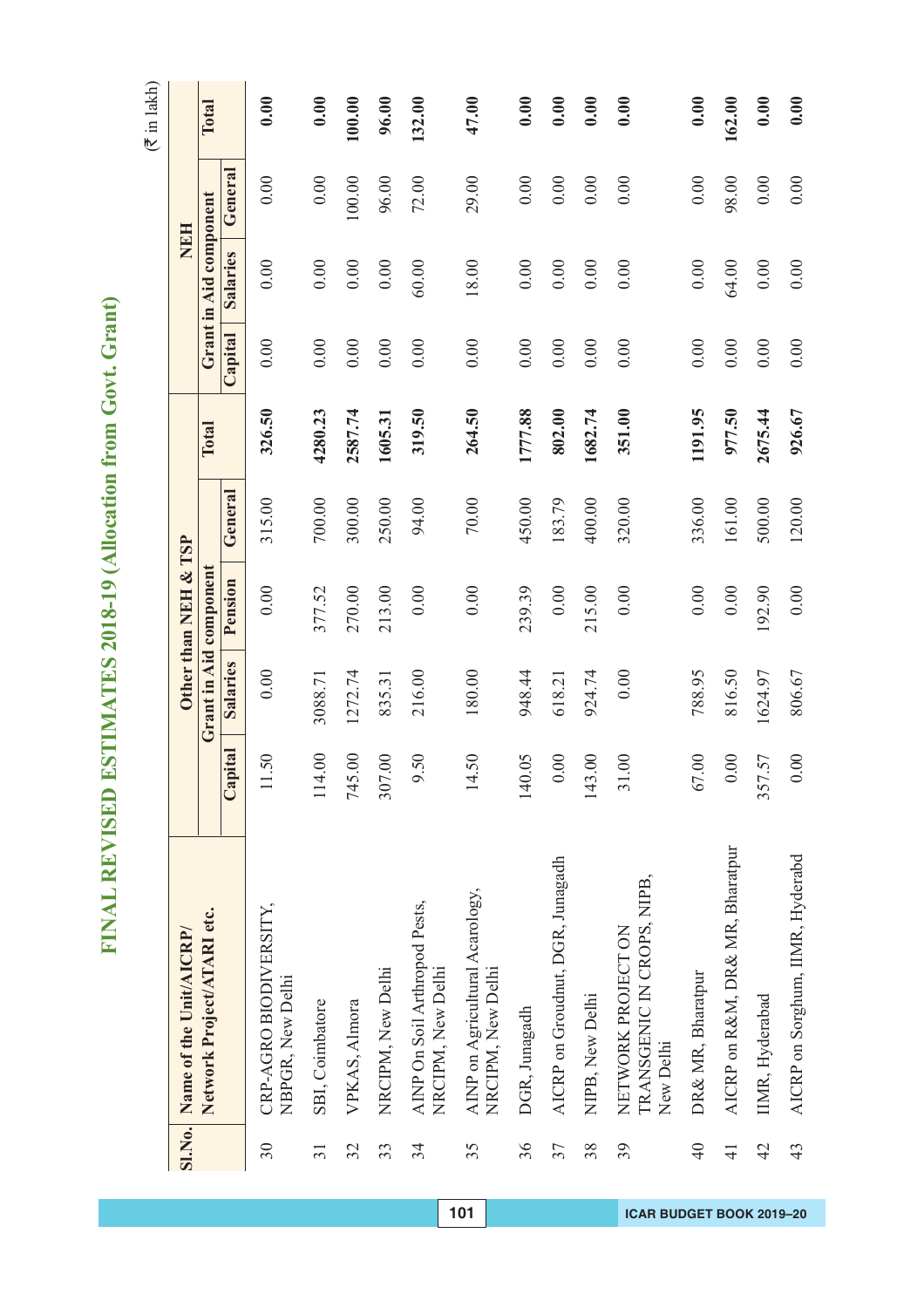| Į                             |
|-------------------------------|
| í<br>Í<br>í                   |
| l                             |
| l<br>I                        |
| ้<br>I                        |
|                               |
| ì<br>י<br>ו                   |
| j<br>I<br>۱                   |
| J<br>١                        |
| l                             |
|                               |
| Í<br>١                        |
| ۱                             |
| l<br>l                        |
|                               |
| í<br>İ                        |
| I<br>١<br>I                   |
|                               |
| I<br>I                        |
| ١                             |
| l<br>ŗ                        |
| í<br>l                        |
| I                             |
|                               |
|                               |
| Í<br>۱<br>ſ                   |
| 0<br>J                        |
| l<br>Í                        |
| ¢<br>,                        |
| $\overline{\phantom{a}}$<br>l |
| ໄ<br>2                        |
|                               |
|                               |
|                               |
|                               |
|                               |
| ſ.                            |
| I<br>I                        |
| ١                             |
| j<br>Į                        |
|                               |
|                               |
| ļ                             |
|                               |
| Ì                             |
| ļ<br>l                        |
| Ì                             |
|                               |
| Ĕ                             |
|                               |
| I                             |
| I                             |
| ļ                             |
| I<br>F<br>l                   |
|                               |
| Œ<br>Í                        |

|               | SI.No. Name of the Unit/AICRP/                   |                      |                        | Other than NEH & TSP |         |         |         |                        | <b>NEH</b> |         |
|---------------|--------------------------------------------------|----------------------|------------------------|----------------------|---------|---------|---------|------------------------|------------|---------|
|               | Network Project/ATARI etc.                       |                      | Grant in Aid component |                      |         | Total   |         | Grant in Aid component |            | Total   |
|               |                                                  | Capital              | Salaries               | Pension              | General |         | Capital | Salaries               | General    |         |
| $\frac{4}{3}$ | AICRP on Pearl Millets, IIMR,<br>Hyderabad       | 0.00                 | 698.89                 | 0.00                 | 400.00  | 1098.89 | 0.00    | 0.00                   | 0.00       | 0.00    |
| 45            | AICRP on Small Millets, IIMR,<br>Hyderabad       | 00.1                 | 482.00                 | 0.00                 | 59.00   | 541.00  | 0.00    | 0.00                   | 0.00       | 0.00    |
| 46            | IISR, Indore                                     | 00.<br>$\theta$      | 1101.06                | 84.50                | 323.00  | 1548.56 | 0.00    | 0.00                   | 0.00       | 0.00    |
| 47            | AICRP on Soyabean, Indore                        | $\odot$              | 710.00                 | 0.00                 | 120.00  | 830.00  | 0.00    | 95.00                  | 557.00     | 652.00  |
| 48            | NBAIR, Bengaluru                                 | $\odot$<br>161       | 1052.52                | 341.88               | 327.00  | 1882.40 | 0.00    | 0.00                   | $0.00\,$   | 0.00    |
| 49            | AICRP on Biological Control,<br>NBAIR, Beng.     | 00                   | 186.00                 | $0.00\,$             | 340.00  | 526.00  | 0.00    | 29.55                  | 96.00      | 125.55  |
| 50            | IIMR, Ludhiana                                   | 550.00               | 669.17                 | 57.00                | 420.00  | 1696.17 | 0.00    | 0.00                   | 144.00     | 144.00  |
| 51            | AICRP On Maize, IIMR, New Delhi                  | 0.00                 | 1510.00                | 900.00               | 275.00  | 2685.00 | 0.00    | 11.00                  | 96.00      | 107.00  |
| 52            | IIOR, Hyderabad                                  | 82.00                | 2277.75                | 772.69               | 490.00  | 3622.44 | 0.00    | 0.00                   | 54.00      | 54.00   |
| 53            | AICRP on Oilseed, Hyderabad                      | 0.00                 | 1344.00                | 0.00                 | 140.00  | 1484.00 | 0.00    | 0.00                   | 0.00       | 0.00    |
| 54            | AICRP on Linseed, IIOR, Hyderabad                | 51.75                | 570.00                 | $0.00\,$             | 80.00   | 655.75  | 0.00    | 62.85                  | 250.00     | 312.85  |
| 55            | AICRP on Sesame & Niger, IIOR,<br>Hyderabad      | $\odot$              | 566.32                 | 0.00                 | 77.00   | 643.32  | 0.00    | 0.00                   | 0.00       | 0.00    |
| 56            | IIRR, Hyderabad                                  | $\overline{4}$<br>23 | 2682.00                | 318.82               | 580.00  | 3604.22 | 0.00    | 0.00                   | $61.00\,$  | 61.00   |
| 57            | AICRP on Rice, IIRR, Hyderabad                   | 0.00                 | 2650.00                | 0.00                 | 600.00  | 3250.00 | 0.00    | 200.00                 | 1061.50    | 1261.50 |
| 58            | CRP on Rice Biofortification,<br>IIRR, Hyderabad | $\overline{0}$<br>23 | 0.00                   | 0.00                 | 480.00  | 503.00  | 0.00    | 0.00                   | 0.00       | 0.00    |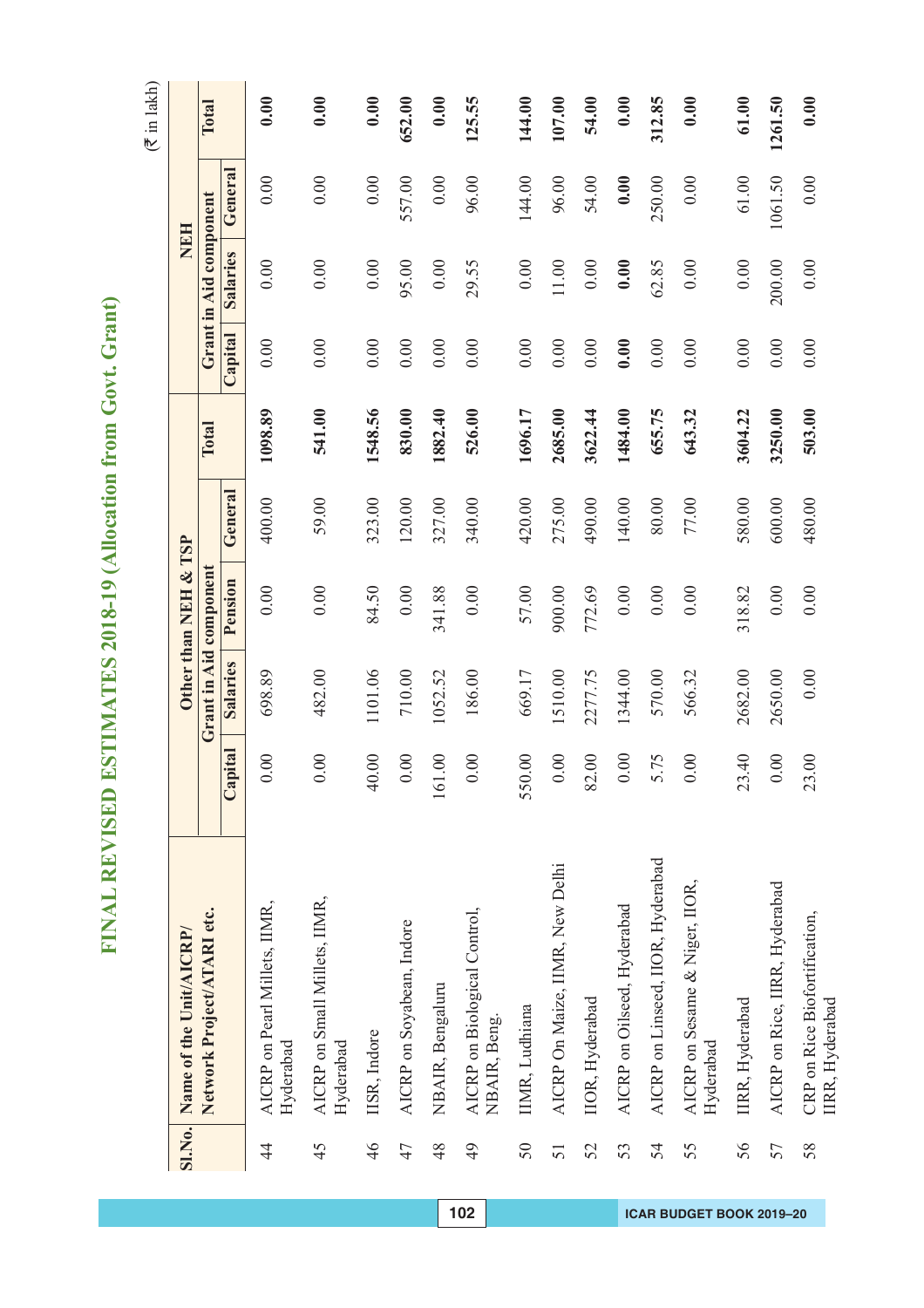# FINAL REVISED ESTIMATES 2018-19 (Allocation from Govt. Grant) **FINAL REVISED ESTIMATES 2018-19 (Allocation from Govt. Grant)**

|                 | SI.No. Name of the Unit/AICRP/                                   |                           |                 | Other than NEH & TSP   |          |           |         | <b>NEH</b>             |         |         |
|-----------------|------------------------------------------------------------------|---------------------------|-----------------|------------------------|----------|-----------|---------|------------------------|---------|---------|
|                 | Network Project/ATARI etc.                                       |                           |                 | Grant in Aid component |          | Total     |         | Grant in Aid component |         | Total   |
|                 |                                                                  | ital<br>Cap               | <b>Salaries</b> | Pension                | General  |           | Capital | Salaries               | General |         |
| 59              | IIWBR, Karnal                                                    | $\infty$<br>250.          | 1959.35         | 314.50                 | 602.00   | 3125.85   | 0.00    | 0.00                   | 0.00    | 0.00    |
| 60              | AICRP on Wheat & Barley, IIWBR,<br>Karnal                        | $\infty$<br>$\dot{\circ}$ | 1590.51         | 0.00                   | 240.00   | 1830.51   | 0.00    | 51.09                  | 35.00   | 86.09   |
| $\overline{61}$ | IISS, MaunathBhanjan                                             | 39.22                     | 294.74          | 33.62                  | 272.28   | 639.86    | 0.00    | 0.00                   | 0.00    | 0.00    |
| $\mathcal{O}$   | AICRPNSP (CROPS), DSR,<br>Maunath Bhanjan                        | $\infty$<br>28.           | 2185.44         | 0.00                   | 126.59   | 2340.03   | 0.00    | 95.00                  | 100.00  | 195.00  |
| 63              | Seed Production in Agricultural Corps<br>and Fisheries, DSR, Mau | $\infty$<br>46.           | 0.00            | 0.00                   | 609.00   | 655.00    | 0.00    | 0.00                   | 0.00    | 0.00    |
| $\mathcal{L}$   | NIBSM, Raipur                                                    | $\infty$<br>1565.         | 413.44          | 40.57                  | 190.00   | 2209.01   | 0.00    | 0.00                   | 0.00    | 0.00    |
| 65              | IIAB, Ranchi                                                     | $\infty$<br>2313.         | 315.21          | $0.00$                 | 134.00   | 2762.21   | 0.00    | 0.00                   | 0.00    | 0.00    |
| 66              | AINP on Vertebrate Pest Management,<br>CAZRI, Jodhpur            | 80<br>36.                 | 246.00          | 0.00                   | 120.00   | 402.80    | 0.00    | 88.22                  | 46.00   | 134.22  |
|                 | <b>Total Crop Sciences</b>                                       | 18945.06                  | 91871.17        | 41377.80               | 34267.74 | 186461.77 | 0.00    | 1385.40                | 4515.00 | 5900.40 |
|                 | CIARI, Port Blair                                                | 56<br>38.                 | 1927.68         | 275.35                 | 411.89   | 2653.48   | 0.00    | 0.00                   | 0.00    | 0.00    |
| $\mathcal{C}$   | CIAH, Bikaner                                                    | 93<br>122.                | 1335.13         | 110.00                 | 226.57   | 1794.63   | 0.00    | 0.00                   | 0.00    | 0.00    |
| 3               | AICRP on AZF, CIAH, Bikaner                                      | 50<br>$\overline{10}$ .   | 677.00          | 0.00                   | 100.32   | 787.82    | 0.00    | 0.00                   | 0.00    | 0.00    |
| 4               | CISH, Lucknow                                                    | $\infty$<br>170.          | 1664.66         | 645.00                 | 400.11   | 2879.77   | 0.00    | 0.00                   | 5.00    | 5.00    |
| 5               | CITH, Srinagar                                                   | 50<br>46.                 | 510.12          | 109.57                 | 318.36   | 984.55    | 0.00    | 0.00                   | $10.00$ | 10.00   |
| $\circ$         | CPCRI, Kasaragod                                                 | 35.71                     | 3318.47         | 2879.90                | 936.21   | 7170.29   | 0.00    | 0.00                   | 0.00    | 0.00    |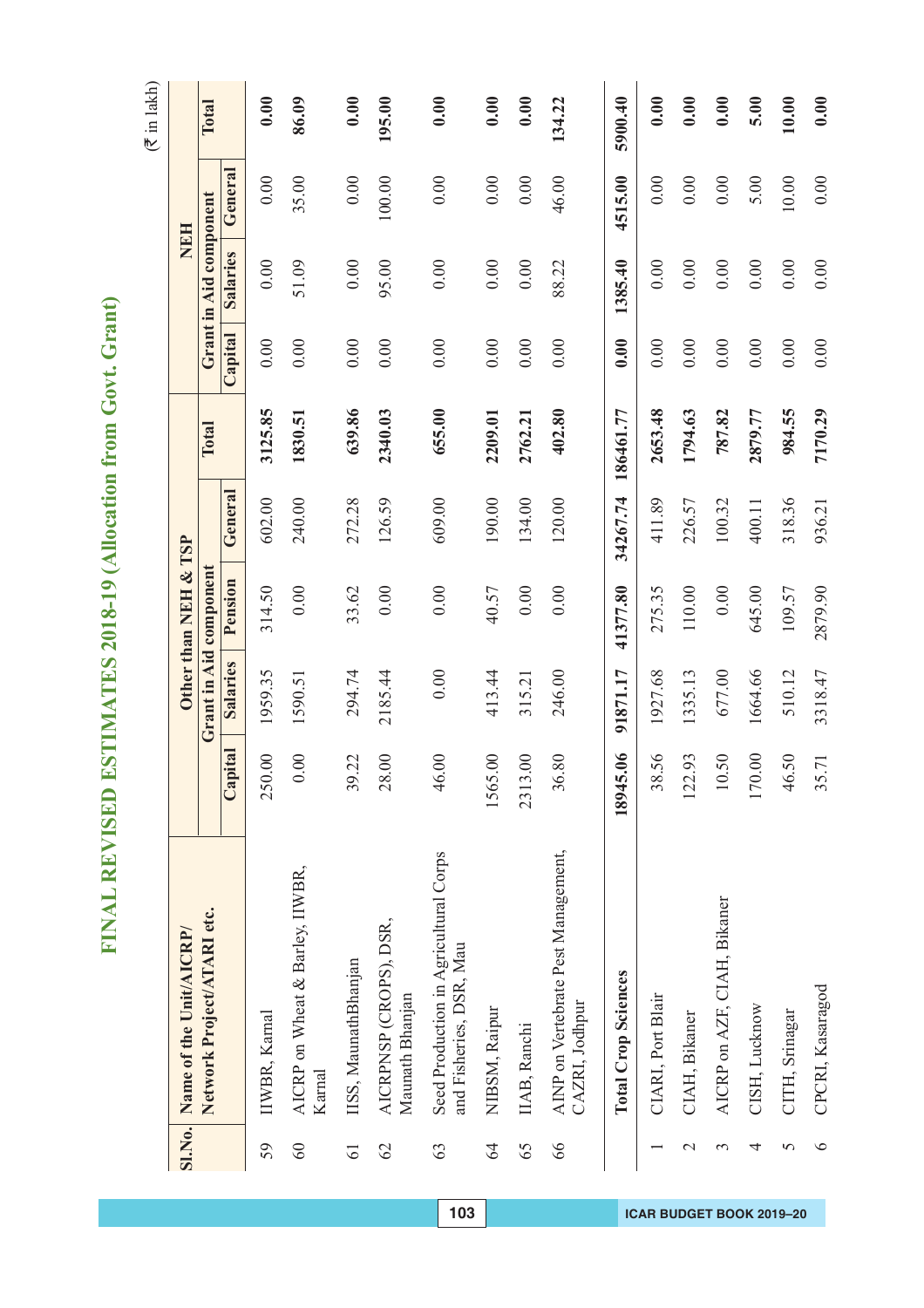# FINAL REVISED ESTIMATES 2018-19 (Allocation from Govt. Grant) **FINAL REVISED ESTIMATES 2018-19 (Allocation from Govt. Grant)**

|                 | SI.No. Name of the Unit/AICRP/                       |                         |          | Other than NEH & TSP          |         |              |         | <b>NEH</b>             |          |        |
|-----------------|------------------------------------------------------|-------------------------|----------|-------------------------------|---------|--------------|---------|------------------------|----------|--------|
|                 | Network Project/ATARI etc.                           |                         |          | <b>Grant in Aid component</b> |         | <b>Total</b> |         | Grant in Aid component |          | Total  |
|                 |                                                      | Capital                 | Salaries | Pension                       | General |              | Capital | <b>Salaries</b>        | General  |        |
| $\overline{ }$  | AICRP on Palms, CPCRI, Kasaragod                     | 2.00                    | 381.00   | 0.00                          | 126.59  | 509.59       | 0.00    | 0.00                   | 0.00     | 0.00   |
| ∞               | CPRI, Shimla                                         | 142.00                  | 3776.00  | 2400.00                       | 856.50  | 7174.50      | 0.00    | 0.00                   | 3.00     | 3.00   |
| σ               | AICRP on Potato, CPRI, Shimla                        | 0.00                    | 387.00   | $0.00\,$                      | 75.20   | 462.20       | 0.00    | 49.00                  | 28.80    | 77.80  |
| $\supseteq$     | CTCRI, Thiruvanthapuram                              | 1.14<br>$\sum$          | 1798.96  | 245.00                        | 292.02  | 2437.12      | 0.00    | 0.00                   | 4.00     | 4.00   |
|                 | AICRP on Tuber Crops, CTCRI,<br>Thiruvanthapuram     | 2.00                    | 198.28   | 0.00                          | 114.60  | 314.88       | 0.00    | 0.00                   | 21.00    | 21.00  |
| 12              | IIHR, Bangalore                                      | 281.26                  | 6105.00  | 5167.00                       | 1604.83 | 13158.09     | 0.00    | 0.00                   | $8.00\,$ | 8.00   |
| 13              | AICRP on Fruit, IIHR, Bangalore                      | 198.00                  | 1650.00  | 0.00                          | 498.00  | 2346.00      | 20.00   | 170.00                 | 35.00    | 225.00 |
| $\overline{1}$  | IISR, Calicut                                        | 86.41                   | 1537.78  | 240.00                        | 514.32  | 2378.51      | 0.00    | 0.00                   | 3.00     | 3.00   |
| 15              | AICRP on Spices, IISR, Calicut                       | 0.00                    | 446.00   | 0.00                          | 93.76   | 539.76       | 0.00    | 0.00                   | 28.00    | 28.00  |
| 16              | IIVR, Varanasi                                       | 140.00                  | 1569.88  | 235.00                        | 537.73  | 2482.61      | 0.00    | 0.00                   | 2.00     | 2.00   |
| 17              | AICRP on Vegetables, IIVR, Varanasi                  | 12.00                   | 1428.77  | $0.00$                        | 314.58  | 1755.35      | 0.00    | 104.23                 | 20.20    | 124.43 |
| $\frac{8}{18}$  | NRC for Banana, Tiruchirapalli                       | 66.00                   | 774.27   | 62.27                         | 360.93  | 1263.47      | 0.00    | 0.00                   | 0.00     | 0.00   |
| 19              | Dte. for Cashew Research, Puttur                     | .69<br>$\overline{191}$ | 578.73   | 94.00                         | 172.41  | 1036.83      | 0.00    | 0.00                   | 0.00     | 0.00   |
| $\overline{20}$ | AICRP on Cashew, Dte. For Cashew<br>Research, Puttur | 10.00                   | 253.25   | 0.00                          | 95.10   | 358.35       | 0.00    | 0.00                   | 0.00     | 0.00   |
| $\overline{21}$ | CCRI, Nagpur                                         | 85.00                   | 935.46   | 141.40                        | 588.23  | 1750.09      | 10.00   | 0.00                   | 18.00    | 28.00  |
| 22              | NRC For Grapes, Pune                                 | 60.00                   | 598.39   | 35.00                         | 368.83  | 1062.22      | 0.00    | 0.00                   | 3.00     | 3.00   |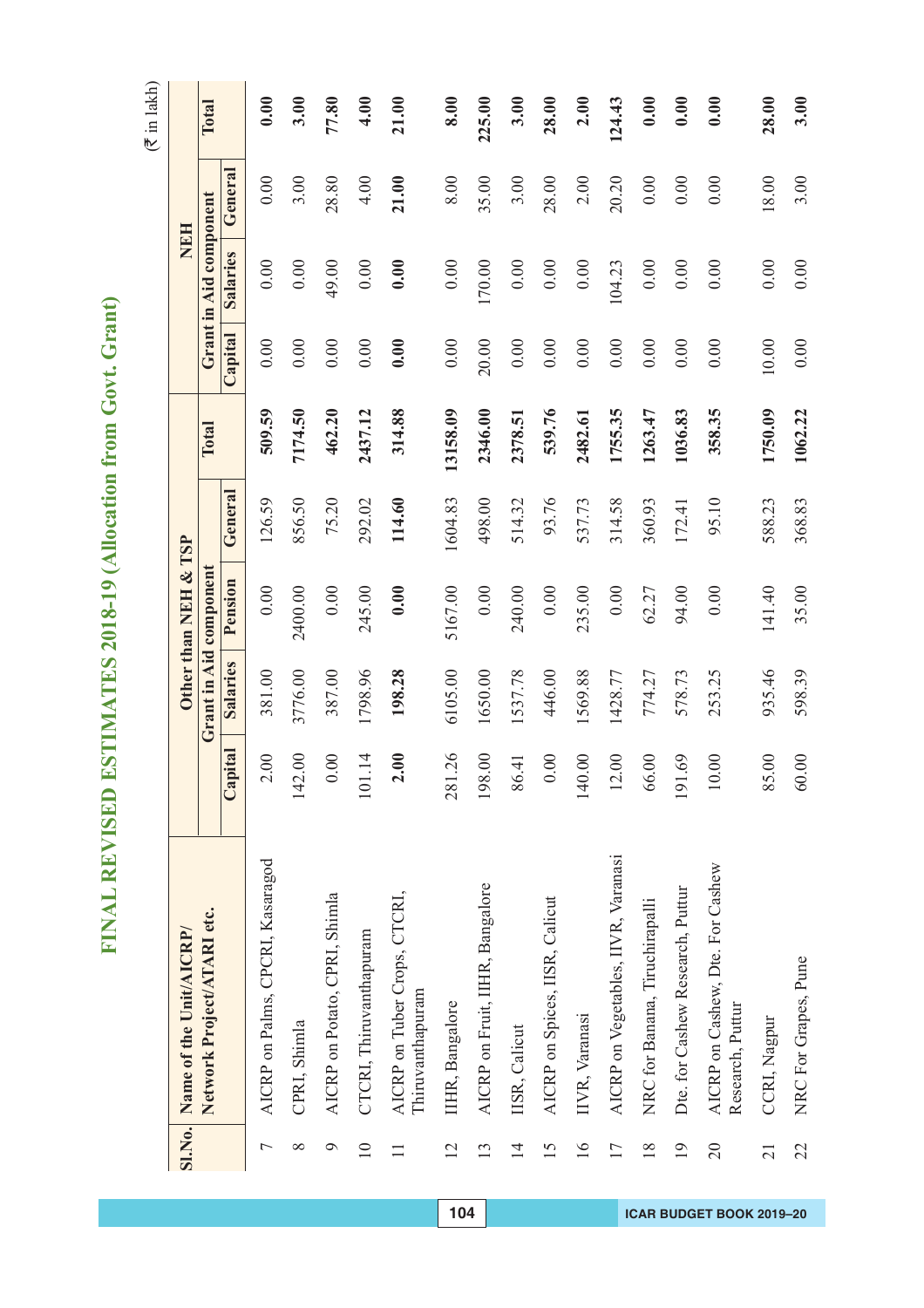$(\overline{\mathfrak{F}}$  in lakh)

|                 | SI.No. Name of the Unit/AICRP/                       |                       |          | Other than NEH & TSP   |          |          |         |                        | <b>NEH</b> |              |
|-----------------|------------------------------------------------------|-----------------------|----------|------------------------|----------|----------|---------|------------------------|------------|--------------|
|                 | Network Project/ATARI etc.                           |                       |          | Grant in Aid component |          | Total    |         | Grant in Aid component |            | <b>Total</b> |
|                 |                                                      | Capital               | Salaries | Pension                | General  |          | Capital | Salaries               | General    |              |
| 23              | DMAPR, Anand                                         | $\Omega$<br>93.       | 510.43   | 30.50                  | 223.32   | 857.27   | 0.00    | 0.00                   | 0.00       | 0.00         |
| 24              | AICRP on MAP & Betelvine,<br>DMAPR, Anand            | 12.13                 | 896.00   | 0.00                   | 81.85    | 989.98   | 0.00    | 0.00                   | 0.00       | 0.00         |
| 25              | Dte. on Mushroom, Solan                              | 43<br>146.            | 440.19   | 41.00                  | 285.35   | 912.97   | 0.00    | 0.00                   | 8.00       | 8.00         |
| 26              | AICRP on Mushroom, DMR, Solan                        | $\odot$<br>$\circ$    | 244.00   | 0.00                   | 45.45    | 289.45   | 0.00    | 0.00                   | 25.00      | 25.00        |
| 27              | IIOPR, Pedavegi                                      | 48<br>$\overline{10}$ | 667.11   | 1.90                   | 502.29   | 1181.78  | 15.00   | 0.00                   | 5.00       | 20.00        |
| 28              | Dte. on Onion & Garlic, Pune                         | 69<br>63              | 591.20   | 56.10                  | 478.29   | 1189.28  | 0.00    | 0.00                   | 2.00       | 2.00         |
| 29              | NRC on Orchids, Sikkim                               | $\odot$<br>$\circ$    | 12.71    | 75.00                  | 73.08    | 160.79   | 126.70  | 281.39                 | 41.30      | 449.39       |
| $30\,$          | NRC Seed Spices, Ajmer                               | 29<br>25.             | 599.88   | 58.00                  | 288.96   | 972.13   | 0.00    | 0.00                   | 3.00       | 3.00         |
| $\overline{31}$ | NRC For Litchi, Muzaffarpur                          | $\odot$<br>80.        | 415.79   | 0.00                   | 136.34   | 632.13   | 0.00    | 0.00                   | 5.00       | 5.00         |
| 32              | NRC for Pomegranate, Solapur                         | 26<br>73.             | 339.28   | 51.78                  | 334.66   | 798.98   | 0.00    | 0.00                   | 0.00       | 0.00         |
| 33              | Dte. of Floriculture, Pune                           | 74<br>206.            | 322.33   | 0.00                   | 224.19   | 753.26   | 0.00    | 0.00                   | 2.00       | 2.00         |
| 34              | AICRP on Floriculture, Dte. of<br>Floriculture, Pune | $\odot$<br>$\circ$    | 574.89   | 0.00                   | 67.47    | 642.36   | 0.00    | 0.00                   | 0.00       | 0.00         |
|                 | Total HORTICULTURAL SCIENCES                         | 2512.74               | 37465.64 | 12953.77               | 11748.34 | 64680.49 | 171.70  | 604.62                 | 280.30     | 1056.62      |
|                 | CARI, Izatnagar                                      | $\odot$<br>235.       | 1909.51  | 750.00                 | 791.00   | 3685.51  | 0.00    | 0.00                   | 0.00       | 0.00         |
| $\mathcal{L}$   | CIRB, Hissar                                         | $\odot$<br>315.       | 2241.38  | 274.94                 | 831.00   | 3662.32  | 0.00    | 0.00                   | 0.00       | 0.00         |
|                 | Network on buffaloes                                 | 65.00                 | 75.00    | 0.00                   | 320.00   | 460.00   | 0.00    | 0.00                   | 0.00       | 0.00         |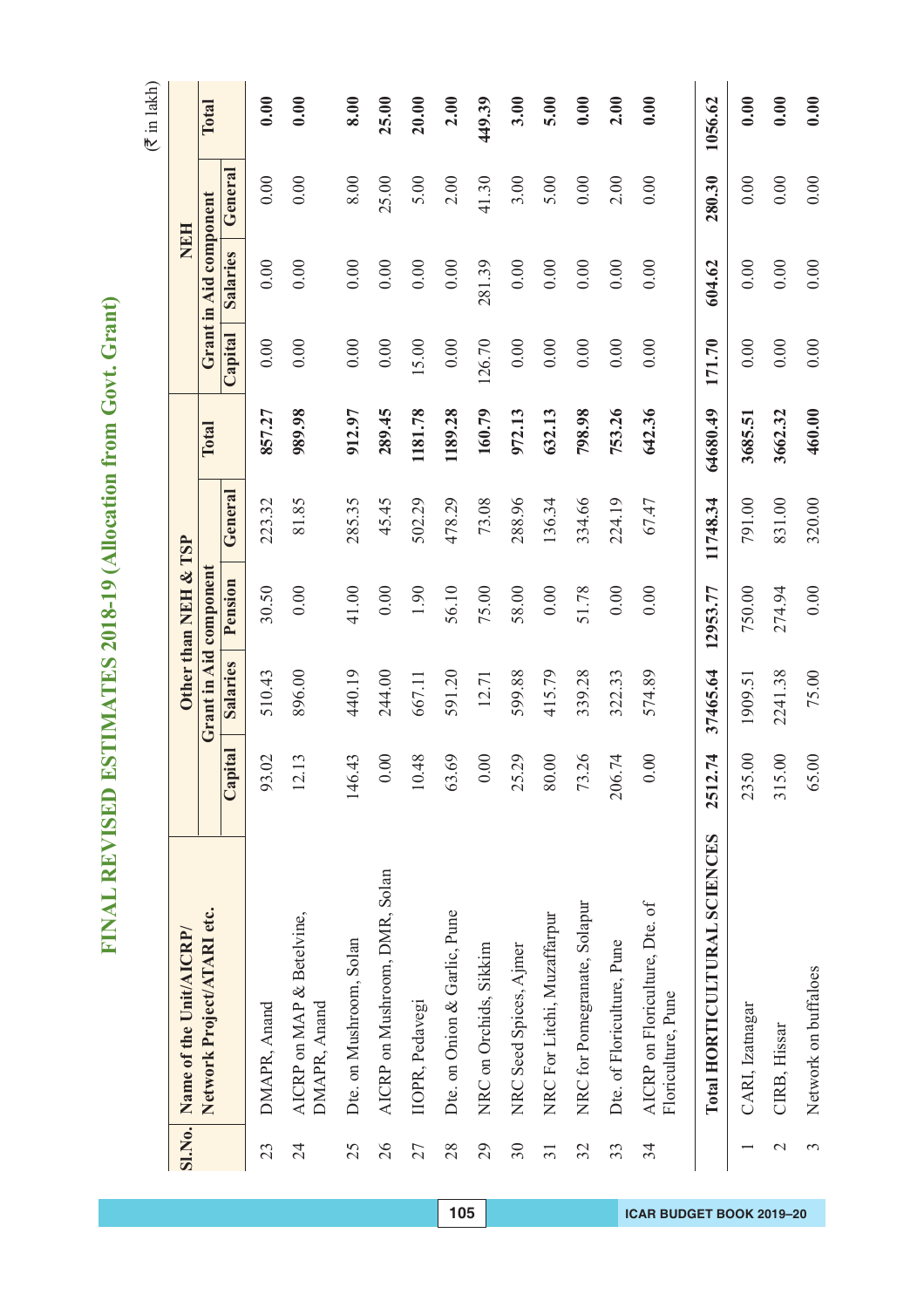|                 | SI.No. Name of the Unit/AICRP/                             |                                  |                 | Other than NEH & TSP   |         |          |         | NEH                    |         |       |
|-----------------|------------------------------------------------------------|----------------------------------|-----------------|------------------------|---------|----------|---------|------------------------|---------|-------|
|                 | Network Project/ATARI etc.                                 |                                  |                 | Grant in Aid component |         | Total    |         | Grant in Aid component |         | Total |
|                 |                                                            | Capital                          | <b>Salaries</b> | Pension                | General |          | Capital | <b>Salaries</b>        | General |       |
| 4               | CIRG, Makhdoom                                             | $\overline{00}$<br>216           | 2347.49         | 701.32                 | 548.00  | 3812.8   | 0.00    | 0.00                   | 0.00    | 0.00  |
| 5               | AICRP on Goats, CIRG, Makhdoom                             | 00<br>126                        | 0.00            | 0.00                   | 293.00  | 419.00   | 0.00    | 0.00                   | 22.00   | 22.00 |
| $\circ$         | CSWRI, Avikanagar                                          | $\odot$<br>207                   | 2878.08         | 525.00                 | 1025.00 | 4635.08  | 0.00    | 0.00                   | 0.00    | 0.00  |
| $\overline{ }$  | AICRP on Mega Sheep Seed Project,<br>CSWRI, Avikanagar     | $\infty$<br>$\Box$               | 0.00            | 0.00                   | 119.00  | 130.00   | 0.00    | 0.00                   | 0.00    | 0.00  |
| $\infty$        | Network on Sheep Improvement,<br>CSWRI, Avikanagar         | $\overline{0}$<br>$\overline{c}$ | 51.95           | 0.00                   | 150.00  | 221.95   | 0.00    | 0.00                   | 0.00    | 0.00  |
| $\mathcal{Q}$   | IVRI, Izatnagar                                            | .85<br>1142                      | 13407.97        | 16950.00               | 3190.15 | 34690.97 | 0.00    | 0.00                   | 35.00   | 35.00 |
| $\overline{10}$ | Outreach Prog. On Env. Pollutant,<br>IVRI, Izatnagar       | $\overline{0}$<br>$\frac{8}{18}$ | 0.00            | 0.00                   | 91.00   | 109.00   | 0.00    | 0.00                   | 0.00    | 0.00  |
| $\Box$          | Outreach Prog. On Zoonotic<br>Diseases, IVRI, Izatnagar    | $\odot$<br>25                    | 0.00            | 0.00                   | 113.00  | 138.00   | 0.00    | 0.00                   | 0.00    | 0.00  |
| $\overline{2}$  | Outreach Prog, on Ethno vety.<br>Medicine, IVRI, Izatnagar | $\odot$<br>$\Box$                | 0.00            | 0.00                   | 60.00   | 71.00    | 0.00    | 0.00                   | 0.00    | 0.00  |
| 13              | Network on GIP,IVRI, Izatnagar                             | $\overline{0}$<br>$\sim$         | 0.00            | 0.00                   | 60.00   | 65.00    | 0.00    | 0.00                   | 0.00    | 0.00  |
| $\overline{1}$  | Network on BTD, IVRI, Izatnagar                            | $\odot$<br>22                    | 0.00            | $0.00\,$               | 41.00   | 63.00    | 0.00    | 0.00                   | 0.00    | 0.00  |
| 15              | Network on Neonatal Mortality, IVRI,<br>Izatnagar          | $\infty$<br>26                   | 0.00            | 0.00                   | 60.00   | 86.00    | 0.00    | 0.00                   | 0.00    | 0.00  |
| $\overline{16}$ | Network on Diag. Imaging Tech.,<br>IVRI, Izatnagar         | $\odot$<br>27                    | 0.00            | 0.00                   | 30.00   | 57.00    | 0.00    | 0.00                   | 0.00    | 0.00  |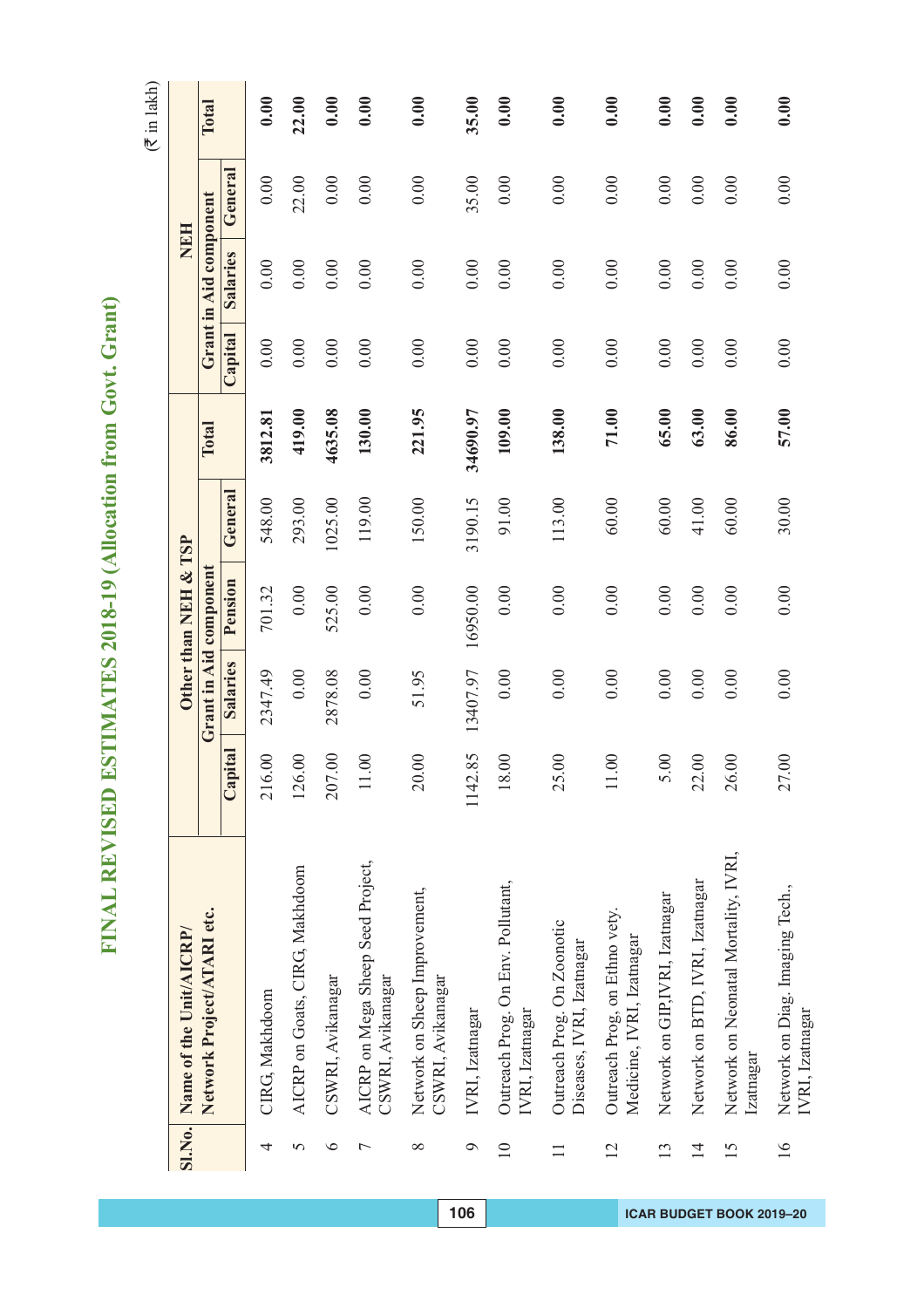FINAL REVISED ESTIMATES 2018-19 (Allocation from Govt. Grant) **FINAL REVISED ESTIMATES 2018-19 (Allocation from Govt. Grant)**

|                 | SI.No. Name of the Unit/AICRP/                                                      |         |          | Other than NEH & TSP   |         |          |         | <b>NEH</b>             |         |        |
|-----------------|-------------------------------------------------------------------------------------|---------|----------|------------------------|---------|----------|---------|------------------------|---------|--------|
|                 | Network Project/ATARI etc.                                                          |         |          | Grant in Aid component |         | Total    |         | Grant in Aid component |         | Total  |
|                 |                                                                                     | Capital | Salaries | Pension                | General |          | Capital | Salaries               | General |        |
| 17              | CRP on V&D, IVRI, Izatnagar                                                         | 162.00  | 0.00     | 0.00                   | 360.00  | 522.00   | 0.00    | 0.00                   | 0.00    | 0.00   |
| $\frac{8}{18}$  | NIHSAD, Bhopal                                                                      | 104.00  | 706.51   | 67.00                  | 790.00  | 1667.51  | 0.00    | 0.00                   | 20.00   | 20.00  |
| $\overline{19}$ | NBAGR, Karnal                                                                       | 45.00   | 1101.90  | 112.00                 | 383.00  | 1641.90  | 0.00    | 0.00                   | 0.00    | 0.00   |
| $\overline{20}$ | Network Project on Animal Genetic<br>Resources, NBAGR, Karnal                       | 1.00    | 0.00     | 0.00                   | 66.00   | 67.00    | 0.00    | 0.00                   | 5.00    | 5.00   |
| $\overline{21}$ | NDRI, Kamal                                                                         | 586.60  | 8493.60  | 9061.35                | 3050.00 | 21191.55 | 3.00    | 0.00                   | 22.00   | 25.00  |
| 22              | NIANP, Bangalore                                                                    | 217.00  | 1301.82  | 184.12                 | 456.00  | 2158.94  | 0.00    | 0.00                   | 0.00    | 0.00   |
| 23              | AICRP ON NPAERP + OP on Methan<br>Emission, NIANP, Bangalore                        | 36.00   | 0.00     | 0.00                   | 128.00  | 164.00   | 0.00    | 0.00                   | 15.00   | 15.00  |
| 24              | NRC on Camel, Bikaner                                                               | 108.00  | 827.14   | 211.84                 | 365.00  | 1511.98  | 0.00    | 0.00                   | 0.00    | 0.00   |
| 25              | NRC on Equines, Hissar                                                              | 122.00  | 1145.57  | 85.00                  | 548.00  | 1900.57  | 1.00    | 0.00                   | 4.00    | 5.00   |
| 26              | Culture Collection, NRC on Equines,<br>National Centre for Veterinary Type<br>Hisar | 98.22   | 0.00     | 0.00                   | 146.00  | 244.22   | 0.00    | 0.00                   | 0.00    | 0.00   |
| 27              | NRC on Meat, Hyderabad                                                              | 132.20  | 842.31   | 49.00                  | 182.00  | 1205.51  | 0.00    | 0.00                   | 0.00    | 0.00   |
| 28              | NRC on Mithun                                                                       | 255.00  | 61.18    | 18.07                  | 155.00  | 489.25   | 0.00    | 411.39                 | 175.00  | 586.39 |
| 29              | NRC on Pig, Guwahati                                                                | 186.00  | 27.37    | 40.00                  | 260.00  | 513.37   | 0.00    | 420.35                 | 45.00   | 465.35 |
| $30\,$          | AICRP on Pig, NRC on Pig, Guwahati                                                  | 111.00  | 110.00   | 0.00                   | 201.00  | 422.00   | 45.00   | 40.00                  | 120.00  | 205.00 |
| $\overline{31}$ | Mega seed on Pig, NRC on Pig,<br>Guwahati                                           | 67.00   | 0.00     | 0.00                   | 73.00   | 140.00   | 10.67   | 0.00                   | 139.33  | 150.00 |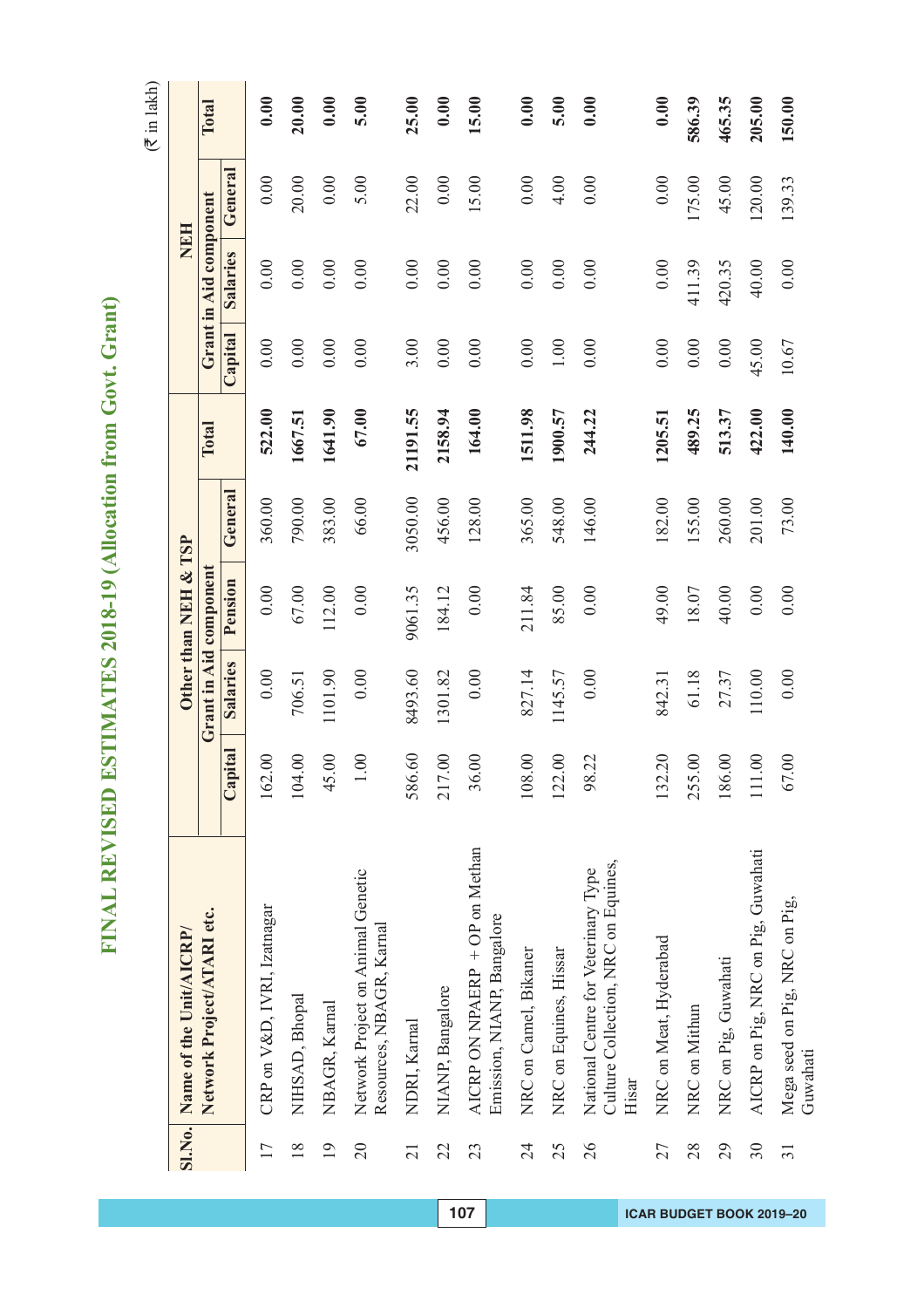FINAL REVISED ESTIMATES 2018-19 (Allocation from Govt. Grant) **FINAL REVISED ESTIMATES 2018-19 (Allocation from Govt. Grant)**

 $($  $\bar{z}$  in lakh)

| <b>SI.No.</b>  | Name of the Unit/AICRP/                                      |                            |          | Other than NEH & TSP   |          |          |         | NEH                    |         |         |
|----------------|--------------------------------------------------------------|----------------------------|----------|------------------------|----------|----------|---------|------------------------|---------|---------|
|                | Network Project/ATARI etc.                                   |                            |          | Grant in Aid component |          | Total    |         | Grant in Aid component |         | Total   |
|                |                                                              | Capital                    | Salaries | Pension                | General  |          | Capital | <b>Salaries</b>        | General |         |
| 32             | NRC on Yak, Dirang                                           | 00<br>100                  | 34.14    | 9.50                   | 203.00   | 346.64   | 0.00    | 321.39                 | 160.00  | 481.39  |
| 33             | NIVEDI, Bengalore                                            | $\infty$<br>217            | 662.29   | 0.00                   | 529.00   | 1408.29  | 0.00    | 0.00                   | 0.00    | 0.00    |
| 34             | CIRC, Meerut                                                 | 58<br>45                   | 888.68   | 155.00                 | 260.00   | 1349.26  | 0.00    | 0.00                   | 0.00    | 0.00    |
| 35             | AICRP on Cattle, CIRC, Meerut                                | $\odot$<br>27              | 171.03   | $0.00\,$               | 493.00   | 691.03   | 0.00    | 0.00                   | 0.00    | 0.00    |
| 36             | Dte. of Foot & Mouth Disease,<br>Mukteswar                   | $\overline{0}$<br>660      | 213.00   | 56.80                  | 870.00   | 1799.80  | 0.00    | 50.00                  | 0.00    | 50.00   |
| 37             | Dte. of Poultry Research, Hyderabad                          | $\odot$<br>152             | 1015.13  | 73.00                  | 817.00   | 2057.13  | 0.00    | 0.00                   | 0.00    | 0.00    |
| 38             | AICRP on Poultry, Dte. of Poultry<br>Research, Hyderabad     | $\infty$<br>$\overline{6}$ | 292.23   | 0.00                   | 173.00   | 526.23   | 4.00    | 0.00                   | 31.00   | 35.00   |
| 39             | Poultry Seed Project, Dte. of Poultry<br>Research, Hyderabad | $\odot$<br>200             | 0.00     | 0.00                   | 183.00   | 383.00   | 8.00    | 0.00                   | 102.00  | 110.00  |
|                | TOTAL ANIMAL SCIENCES                                        | 6165.45                    | 40805.28 | 29323.94               | 18413.15 | 94707.82 | 71.67   | 1243.13                | 895.33  | 2210.13 |
|                | CAZRI, Johdhpur                                              | $\odot$<br>339             | 4904.80  | 5900.00                | 570.00   | 11713.80 | 0.00    | 0.00                   | 0.00    | 0.00    |
| $\mathcal{C}$  | CRIDA, Hyderabad                                             | $\overline{0}$<br>80       | 2491.67  | 460.00                 | 584.55   | 3616.22  | 0.00    | 0.00                   | 0.00    | 0.00    |
| $\mathfrak{c}$ | AICRP on Dryland Agriculture,<br>CRIDA, Hyderabad            | 33<br>$\circ$              | 2153.00  | 0.00                   | 105.00   | 2267.33  | 0.00    | 0.00                   | 0.00    | 0.00    |
| 4              | AICRP on Agrometeorology,<br>CRIDA, Hyderabad                | $\odot$<br>$\overline{10}$ | 600.00   | 0.00                   | 97.58    | 707.58   | 0.00    | 0.00                   | 0.00    | 0.00    |
| $\sigma$       | IIS & WC (CS & WCR & TI), Dehradun                           | $\overline{0}$<br>32       | 4190.38  | 1424.52                | 705.00   | 6351.90  | 0.00    | 0.00                   | 0.00    | 0.00    |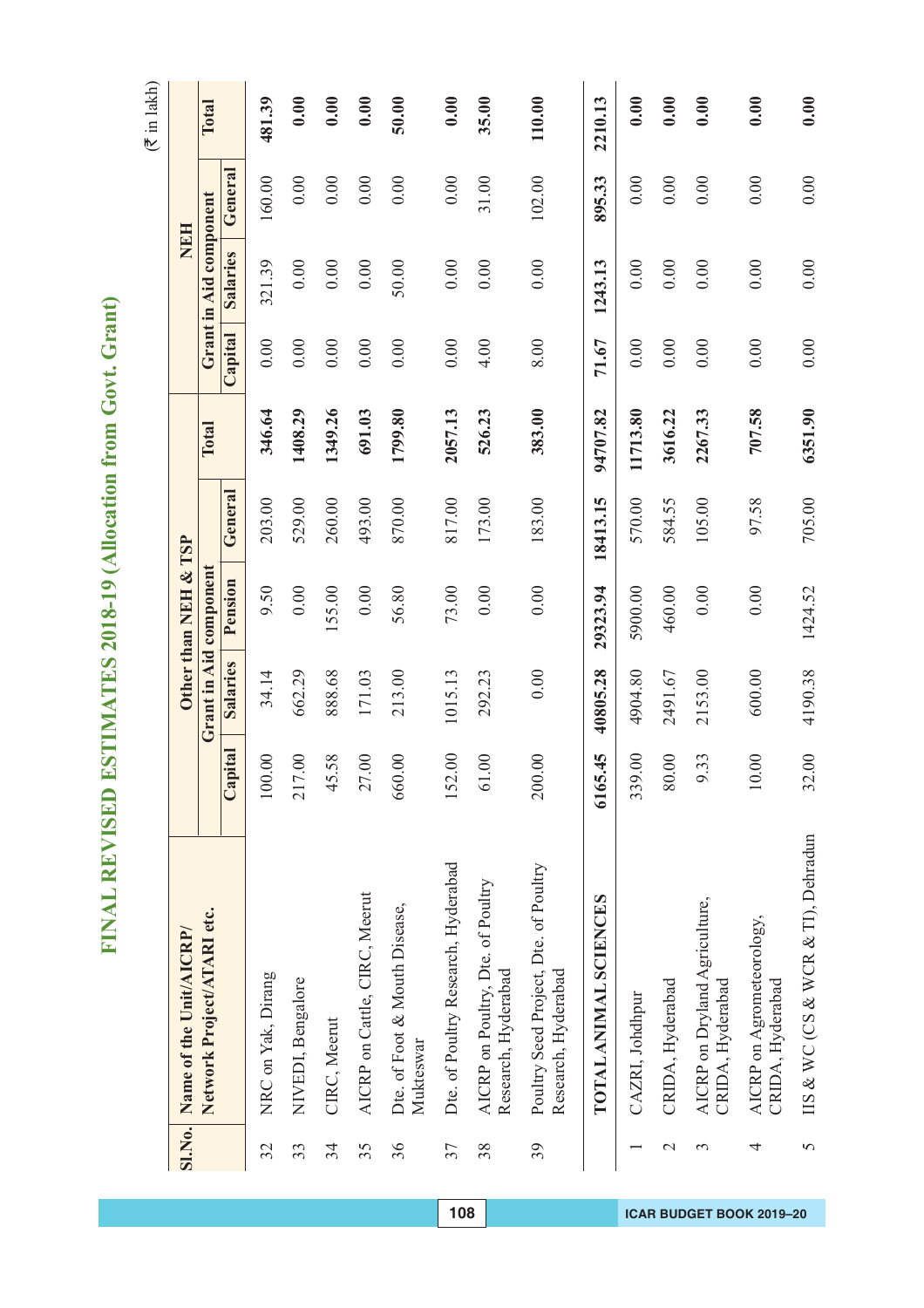|                            | SI.No. Name of the Unit/AICRP/        |         |          | Other than NEH & TSP   |           |         |         |                        | NEH     |         |
|----------------------------|---------------------------------------|---------|----------|------------------------|-----------|---------|---------|------------------------|---------|---------|
| Network Project/ATARI etc. |                                       |         |          | Grant in Aid component |           | Total   |         | Grant in Aid component |         | Total   |
|                            |                                       | Capital | Salaries | Pension                | General   |         | Capital | <b>Salaries</b>        | General |         |
| CSSRI, Karnal              |                                       | 38.00   | 2617.25  | 753.89                 | 625.00    | 4034.14 | 0.00    | 0.00                   | 0.00    | 0.00    |
|                            | PCU-SAS, CSSRI, Karnal                | 0.00    | 587.13   | 0.00                   | 58.00     | 645.13  | 0.00    | 0.00                   | 0.00    | 0.00    |
|                            | ICAR RC For NEH Region., Barapani     | 0.00    | 7003.60  | 2200.00                | $0.00\,$  | 9203.60 | 949.90  | 0.00                   | 1291.10 | 2241.00 |
| Region, Patna              | ICAR Res. Complex for Eastern         | 20.00   | 2324.89  | 387.00                 | 640.00    | 3371.89 | 0.00    | 0.00                   | 0.00    | 0.00    |
|                            | CCARI (ICAR Res. Complex), Goa        | 22.00   | 744.25   | 40.00                  | 485.00    | 1291.25 | 0.00    | 0.00                   | 0.00    | 0.00    |
| IISS, Bhopal               |                                       | 50.00   | 1508.41  | 172.00                 | 235.00    | 1965.41 | 0.00    | 0.00                   | 0.00    | 0.00    |
|                            | AICRP on Micronutrients, IISS, Bhopal | 5.00    | 596.00   | 0.00                   | 85.00     | 686.00  | 0.00    | $10.00$                | 31.00   | 41.00   |
|                            | AICRP on Biofertilizer, IISS, Bhopal  | 7.41    | 215.00   | 0.00                   | 27.00     | 249.41  | 25.00   | 0.00                   | 7.00    | 32.00   |
|                            | AICRP on STCR, IISS, Bhopal           | 12.00   | 608.81   | 0.00                   | 72.00     | 692.81  | 0.00    | 0.00                   | 6.00    | 6.00    |
|                            | AICRP on LTFE, IISS, Bhopal           | 9.33    | 427.00   | 0.00                   | 32.00     | 468.33  | 0.00    | 0.00                   | 0.00    | 0.00    |
| IISS, Bhopal               | CRP on Conservation Agriculture,      | 27.00   | 0.00     | 0.00                   | 205.00    | 232.00  | 0.00    | 0.00                   | 0.00    | 0.00    |
| NBSS & LUP, Nagpur         |                                       | 22.24   | 3493.84  | 3400.00                | 678.00    | 7594.08 | 0.00    | 0.00                   | 55.00   | 55.00   |
| CARI, Jhansi               |                                       | 52.00   | 828.03   | 48.00                  | 195.32    | 1123.35 | 0.00    | 0.00                   | 0.00    | 0.00    |
|                            | AICRP on Agroforestry, CARI, Jhansi   | 25.00   | 1235.00  | 0.00                   | 178.81    | 1438.81 | 0.00    | 80.00                  | 5.00    | 85.00   |
| IIWM, Bhubaneshwar         |                                       | 35.00   | 1007.14  | 88.95                  | 235.00    | 1366.09 | 0.00    | 0.00                   | 0.00    | 0.00    |
|                            | AICRP on IWM, IIWM, Bhubaneshwar      | 2.00    | 2100.00  | 0.00                   | $71.00\,$ | 2173.00 | 0.00    | 0.00                   | 0.00    | 0.00    |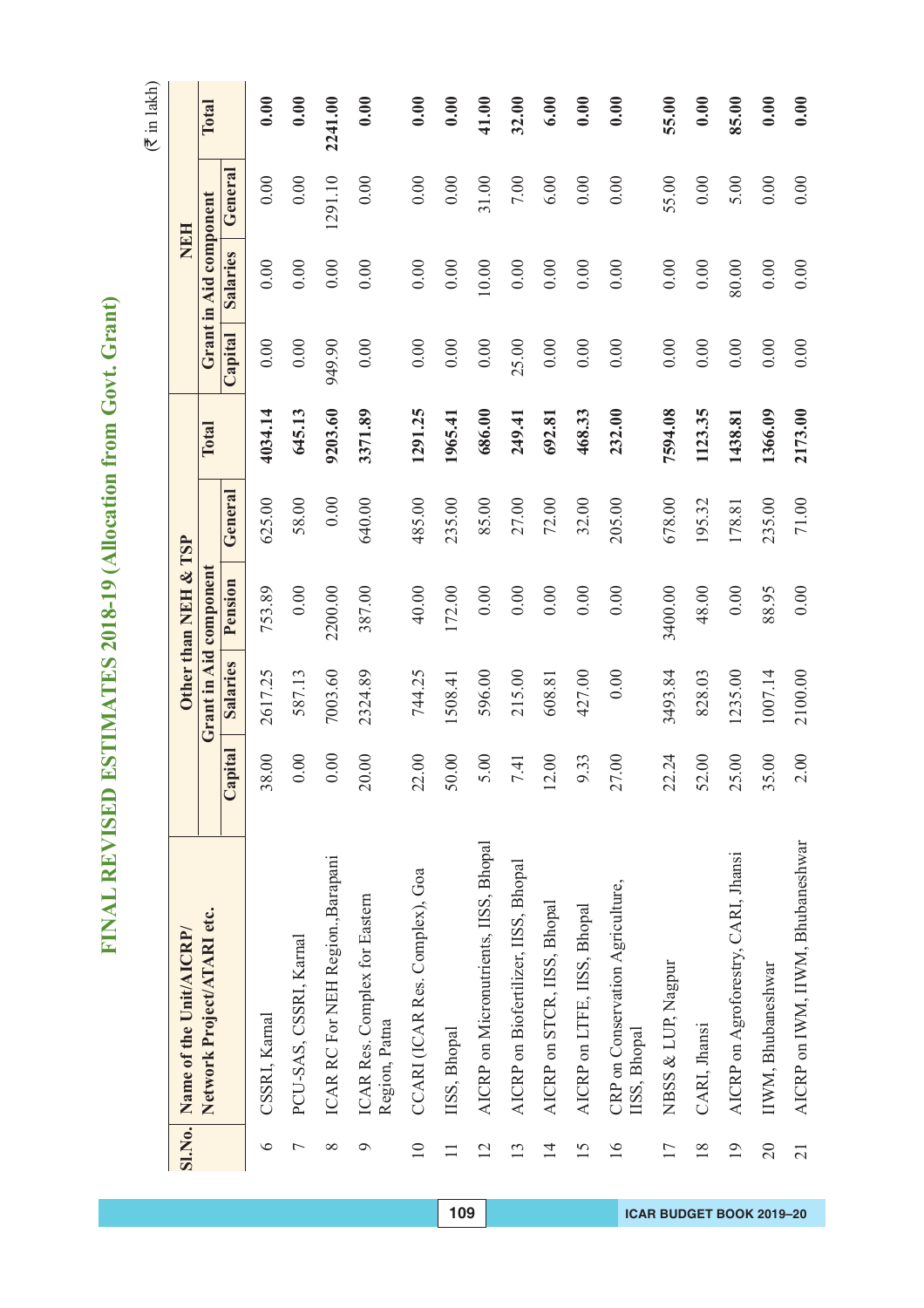FINAL REVISED ESTIMATES 2018-19 (Allocation from Govt. Grant) **FINAL REVISED ESTIMATES 2018-19 (Allocation from Govt. Grant)**

| <b>SI.No.</b> | Name of the Unit/AICRP/                                  |                           |          | Other than NEH & TSP   |         |          |         | NEH                    |         |         |
|---------------|----------------------------------------------------------|---------------------------|----------|------------------------|---------|----------|---------|------------------------|---------|---------|
|               | Network Project/ATARI etc.                               |                           |          | Grant in Aid component |         | Total    |         | Grant in Aid component |         | Total   |
|               |                                                          | ital<br>Cap               | Salaries | Pension                | General |          | Capital | Salaries               | General |         |
| 22            | CRP on Water, IIWM, Bhubaneshwar                         | $\odot$<br>67.            | 0.00     | $0.00\,$               | 224.00  | 291.00   | 0.00    | 0.00                   | 0.00    | 0.00    |
| 23            | MGIFRI, Motihari                                         | 33<br>919.                | 185.29   | 0.00                   | 152.00  | 1256.62  | 0.00    | 0.00                   | 0.00    | 0.00    |
| 24            | Dte. Of Weed Research, Jabalpur                          | 76<br>74.                 | 693.44   | 217.00                 | 264.00  | 1249.20  | 0.00    | 0.00                   | 0.00    | 0.00    |
| 25            | AICRP on Weed Management,<br>DWR, Jabalpur               | $\overline{40}$           | 1131.53  | 0.00                   | 106.00  | 1238.93  | 0.00    | 0.00                   | 0.00    | 0.00    |
| 26            | IFSR, Modipuram                                          | $\infty$<br>28.           | 1308.73  | 385.00                 | 272.80  | 1994.53  | 0.00    | 0.00                   | 0.00    | 0.00    |
| 27            | AICRP on Integragted Farming<br>System, IIFSR, Modipuram | 82<br>48.                 | 2310.00  | 0.00                   | 255.04  | 2613.86  | 100.00  | 0.00                   | 25.00   | 125.00  |
| 28            | Network Project on Organic Farming,<br>IFSR, Modipuram   | $\infty$<br>$\dot{\circ}$ | 0.00     | 0.00                   | 120.35  | 120.35   | 0.00    | 0.00                   | 30.00   | 30.00   |
| 29            | NIASM, Baramati                                          | 345.21                    | 560.28   | 106.14                 | 400.00  | 1411.63  | 0.00    | 0.00                   | 0.00    | 0.00    |
|               | TOTAL NRM DIVISION                                       | 83<br>2281.               | 45825.47 | 15582.50               | 7678.45 | 71368.25 | 1074.90 | 90.00                  | 1450.10 | 2615.00 |
| 30            | NICRA, Hyderabad                                         | 98<br>685.                | 0.00     | 0.00                   | 2713.16 | 3399.14  | 187.00  | 0.00                   | 468.00  | 655.00  |
|               | TOTAL CRAI/NICRA                                         | 98<br>685.                | 0.00     | 0.00                   | 2713.16 | 3399.14  | 187.00  | 0.00                   | 468.00  | 655.00  |
|               | CIBA, Chennai                                            | 85<br>243.                | 2225.00  | 2071.00                | 1040.73 | 5580.58  | 0.00    | 0.00                   | 0.00    | 0.00    |
| $\mathcal{L}$ | AINP on Fish Health, CIBA, Chennai                       | 48<br>$\overline{21}$ .   | 0.00     | 0.00                   | 148.55  | 170.03   | 0.00    | 0.00                   | 0.00    | 0.00    |
| 3             | CIFRI, Barrackpore                                       | 370.11                    | 3071.79  | 6100.00                | 683.16  | 10225.06 | 2.00    | 0.00                   | 22.00   | 24.00   |
| 4             | CIFA, Bhubaneshwar                                       | 350.10                    | 2722.40  | 359.84                 | 955.14  | 4387.48  | 7.00    | 0.00                   | 17.00   | 24.00   |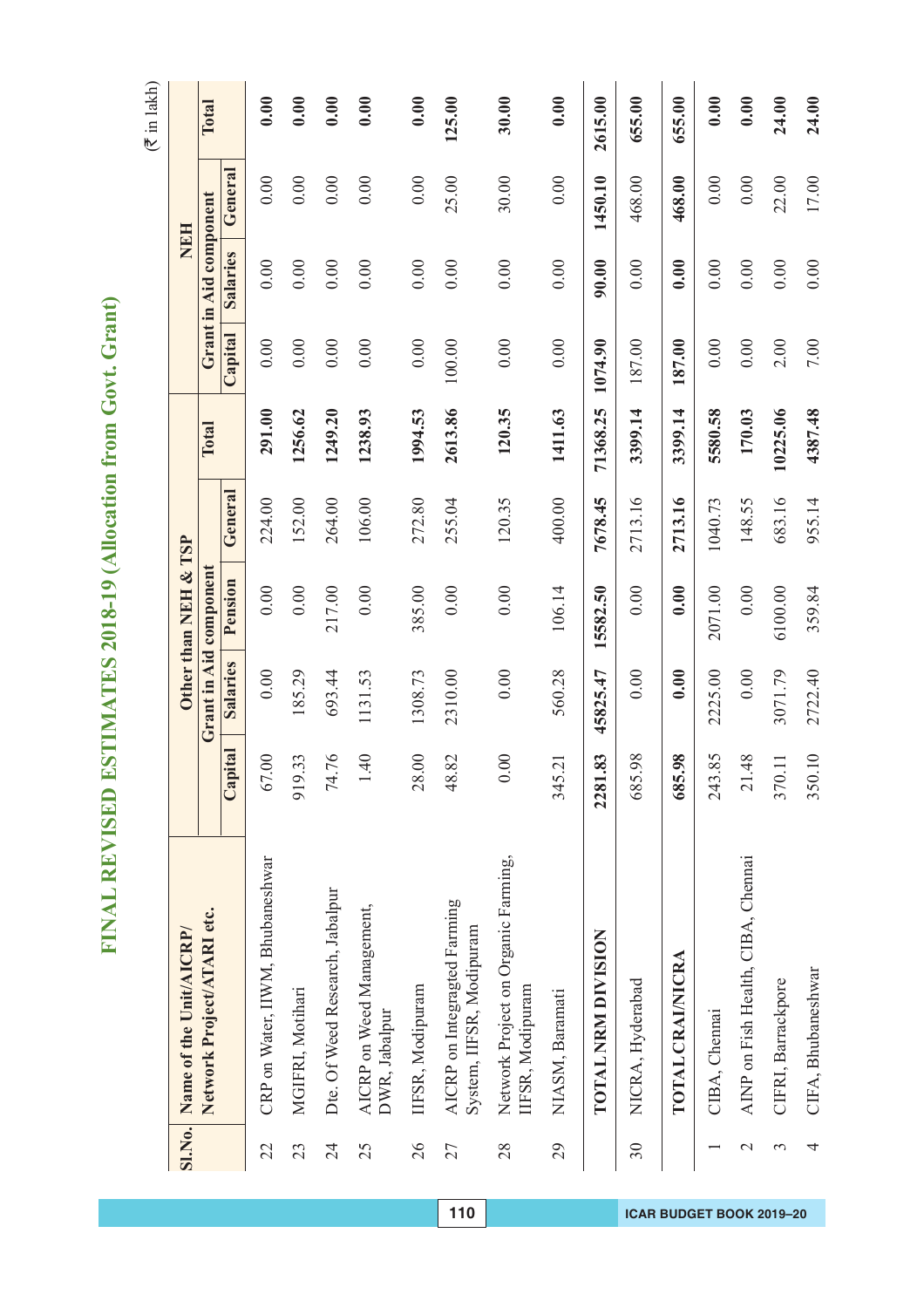FINAL REVISED ESTIMATES 2018-19 (Allocation from Govt. Grant) **FINAL REVISED ESTIMATES 2018-19 (Allocation from Govt. Grant)**

 $(3 \times 1)$  lakh)

|               |                                                                                                                                                                                                                                                                                                                                                                                                                                                                                       |          |          |         |                                                |         |                 |         | $($ The correct $($                  |
|---------------|---------------------------------------------------------------------------------------------------------------------------------------------------------------------------------------------------------------------------------------------------------------------------------------------------------------------------------------------------------------------------------------------------------------------------------------------------------------------------------------|----------|----------|---------|------------------------------------------------|---------|-----------------|---------|--------------------------------------|
|               |                                                                                                                                                                                                                                                                                                                                                                                                                                                                                       |          |          |         |                                                |         |                 |         |                                      |
|               |                                                                                                                                                                                                                                                                                                                                                                                                                                                                                       |          |          |         | Total                                          |         |                 |         | Total                                |
|               | Capital                                                                                                                                                                                                                                                                                                                                                                                                                                                                               | Salaries | Pension  | General |                                                | Capital | <b>Salaries</b> | General |                                      |
|               | $\odot$<br>277                                                                                                                                                                                                                                                                                                                                                                                                                                                                        | 3220.60  | 2900.00  | 2288.00 | 8685.60                                        | 0.00    | 0.00            | 5.00    | 5.00                                 |
|               | 88<br>276                                                                                                                                                                                                                                                                                                                                                                                                                                                                             | 3200.00  | 400.00   | 974.25  | 4851.13                                        | 0.00    | 0.00            | 5.00    | 5.00                                 |
|               | 25<br>398                                                                                                                                                                                                                                                                                                                                                                                                                                                                             | 6930.00  | 6600.00  | 1581.78 | 15510.03                                       | 0.00    | 0.00            | 0.00    | 0.00                                 |
|               | $\overline{12}$<br>109                                                                                                                                                                                                                                                                                                                                                                                                                                                                | 0.00     | 0.00     | 156.90  | 266.02                                         | 0.00    | 0.00            | 0.00    | 0.00                                 |
|               | $\ddot{c}$<br>288                                                                                                                                                                                                                                                                                                                                                                                                                                                                     | 1433.74  | 170.00   | 653.96  | 2545.94                                        | 0.00    | 0.00            | 22.00   | 22.00                                |
|               | $\odot$<br>$\circ$                                                                                                                                                                                                                                                                                                                                                                                                                                                                    | 0.00     | 0.00     | 349.96  | 349.96                                         | 0.00    | 0.00            | 0.00    | 0.00                                 |
|               | $\overline{4}$<br>$101\,$                                                                                                                                                                                                                                                                                                                                                                                                                                                             | 647.04   | 71.68    | 475.23  | 1295.37                                        | 8.00    | 0.00            | 6.00    | 14.00                                |
|               | 2436.45                                                                                                                                                                                                                                                                                                                                                                                                                                                                               | 23450.57 | 18672.52 | 9307.66 | 53867.20                                       | 17.00   | 0.00            | 77.00   | 94.00                                |
|               | 65<br>$\overline{91}$                                                                                                                                                                                                                                                                                                                                                                                                                                                                 | 3078.76  | 2310.00  | 747.00  | 6226.81                                        | 0.00    | 0.00            | 0.00    | 0.00                                 |
|               | 69<br>56                                                                                                                                                                                                                                                                                                                                                                                                                                                                              | 1090.00  | 0.00     | 217.00  | 1363.69                                        | 4.87    | 60.00           | 18.65   | 83.52                                |
|               | $\overline{81}$<br>26                                                                                                                                                                                                                                                                                                                                                                                                                                                                 | 252.80   | 0.00     | 76.00   | 355.61                                         | 2.92    | 47.20           | 18.32   | 68.44                                |
|               | $\overline{12}$<br>27                                                                                                                                                                                                                                                                                                                                                                                                                                                                 | 815.00   | 0.00     | 228.38  | 1070.50                                        | 0.00    | 0.00            | 0.00    | 0.00                                 |
|               | $\overline{46}$<br>43                                                                                                                                                                                                                                                                                                                                                                                                                                                                 | 356.00   | 0.00     | 164.98  | 564.44                                         | 1.48    | 44.00           | 22.70   | 68.18                                |
|               | .15<br>51                                                                                                                                                                                                                                                                                                                                                                                                                                                                             | 0.00     | 0.00     | 128.00  | 179.15                                         | 3.32    | 0.00            | 13.40   | 16.72                                |
|               | $\odot$<br>60                                                                                                                                                                                                                                                                                                                                                                                                                                                                         | 0.00     | 0.00     | 104.08  | 164.08                                         | 0.00    | 0.00            | 0.00    | 0.00                                 |
|               | 89<br>75                                                                                                                                                                                                                                                                                                                                                                                                                                                                              | 1060.09  | 50.97    | 419.57  | 1606.52                                        | 0.00    | 0.00            | 0.00    | 0.00                                 |
| <b>SI.No.</b> | Dte. of Coldwater Fisheries Research,<br>CRP Genomics, NBFGR, Lucknow<br>ANIP Mericulture, CMFRI, Kochi<br>AICRP on EAAI, CIAE, Bhopal<br>AICRP on UAE, CIAE, Bhopal<br>AICRP on ESA, CIAE, Bhopal<br>AICRP on FIM, CIAE, Bhopal<br>CRP On FMPF, CIAE, Bhopal<br>Network Project/ATARI etc.<br>CRP On EA, CIAE, Bhopal<br>Name of the Unit/AICRP/<br>TOTAL FISHEREIES<br>CIPHET, Ludhiana<br>NBFGR, Lucknow<br>CMFRI, Kochi<br>CIFE, Mumbai<br>CIAE, Bhopal<br>CIFT, Kochi<br>Bhimtal |          |          |         | Other than NEH & TSP<br>Grant in Aid component |         |                 |         | Grant in Aid component<br><b>NEH</b> |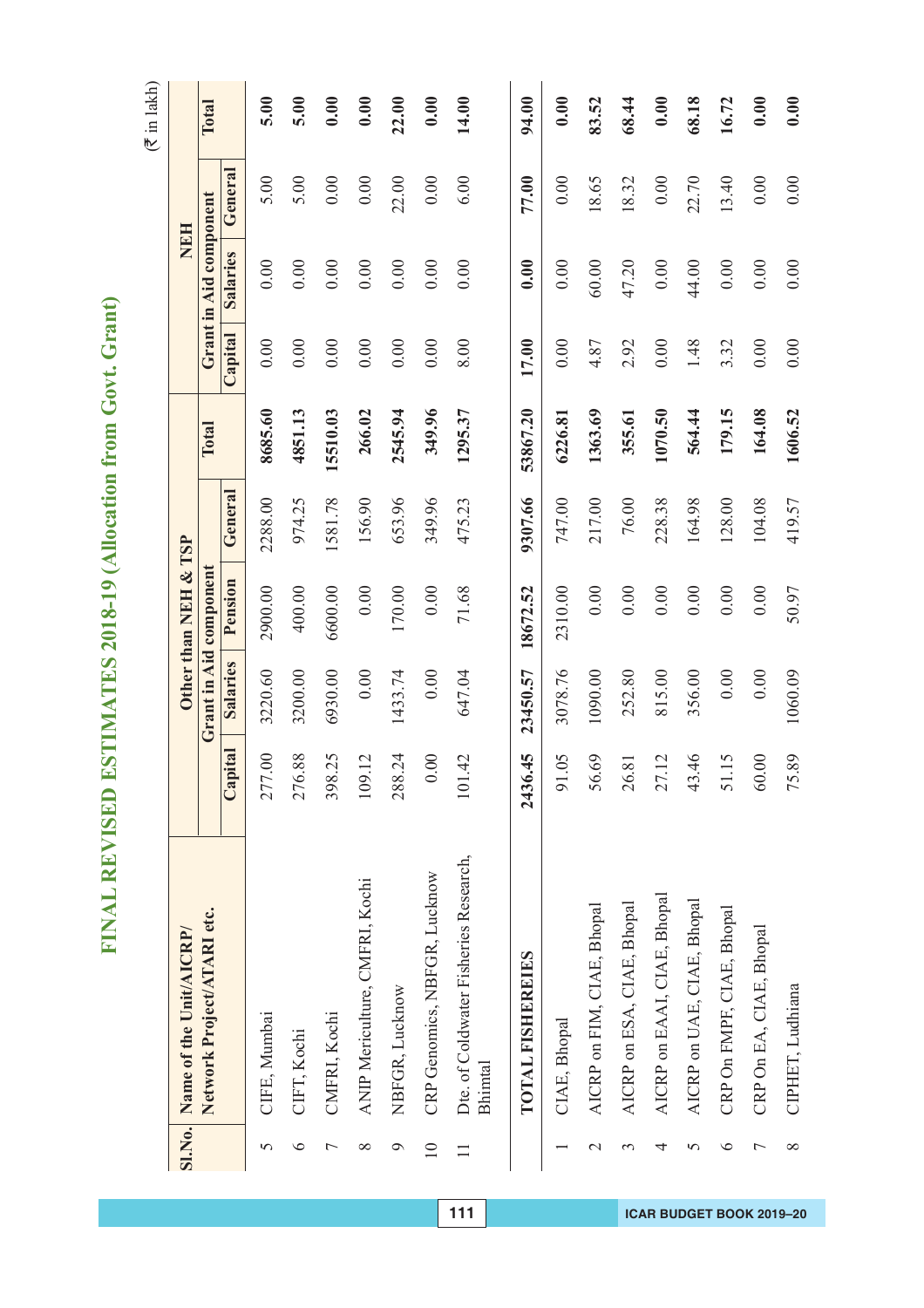| <b>SI.No.</b>     | Name of the Unit/AICRP/                  |               |                        | Other than NEH & TSP |         |          |         | NEH                    |         |        |
|-------------------|------------------------------------------|---------------|------------------------|----------------------|---------|----------|---------|------------------------|---------|--------|
|                   | Network Project/ATARI etc.               |               | Grant in Aid component |                      |         | Total    |         | Grant in Aid component |         | Total  |
|                   |                                          | Capital       | Salaries               | Pension              | General |          | Capital | Salaries               | General |        |
| $\circ$           | AICRP on PET, CIPHET, Ludhiana           | 23.05         | 265.48                 | 0.00                 | 279.67  | 568.20   | 0.97    | 6.00                   | 20.40   | 27.37  |
| $\overline{10}$   | AICRP on PHET, CIPHET, Ludhiana          | 87.81         | 1667.85                | 0.00                 | 382.82  | 2138.48  | 0.97    | 53.15                  | 18.15   | 72.27  |
| $\Box$            | CRP On SA, CIPHET, Ludhiana              | 16.05         | 0.00                   | 0.00                 | 121.93  | 137.98   | 0.00    | 0.00                   | 0.00    | 0.00   |
| $\overline{12}$   | CRP On HF, CIPHET, Ludhiana              | $0.00$        | 0.00                   | 0.00                 | 0.00    | 0.00     | 0.00    | 0.00                   | 0.00    | 0.00   |
| 13                | CIRCOT, Mumbai                           | 135.00        | 1816.48                | 273.00               | 489.87  | 2714.35  | 0.00    | 0.00                   | 0.00    | 0.00   |
| $\overline{1}$    | CRP on Natural Fibres, CIRCOT,<br>Mumbai | 8.53          | 0.00                   | 0.00                 | 61.00   | 69.53    | 0.00    | 0.00                   | 0.00    | 0.00   |
| 15                | <b>IINRG, Ranchi</b>                     | 73.80         | 1260.32                | 448.61               | 280.20  | 2062.93  | 0.00    | 0.00                   | 0.00    | 0.00   |
| $\overline{16}$   | NWP on HP VANR&G, IINRG, Ranchi          | 7.78          | 0.00                   | 0.00                 | 133.18  | 140.96   | 0.80    | 0.00                   | 14.98   | 15.78  |
| 17                | NWP on CLIGR, IINRG, Ranchi              | 7.80          | 0.00                   | 0.00                 | 173.90  | 181.70   | 0.82    | 0.00                   | 17.25   | 18.07  |
| $\frac{8}{18}$    | NINFET, Kolkata                          | 39.90         | 1364.64                | 400.89               | 456.68  | 2262.11  | 0.00    | 0.00                   | 0.00    | 0.00   |
|                   | <b>TOTAL AGRICULTURAL</b><br>ENGINEERING | 89<br>831     | 13027.42               | 3483.47              | 4464.26 | 21807.04 | 16.15   | 210.35                 | 143.85  | 370.35 |
|                   | IASRI including CABin, New Delhi         | 96.00         | 3146.00                | 1060.00              | 2044.00 | 6346.00  | 0.00    | 0.00                   | 0.00    | 0.00   |
| $\mathbf{\Omega}$ | NIAP& PR, New Delhi                      | $80\,$<br>70. | 603.79                 | 136.00               | 325.63  | 1136.22  | 0.00    | 0.00                   | 0.00    | 0.00   |
|                   | TOTAL ECO. STATISTICS &<br>MANAGEMENT    | 80<br>166.    | 3749.79                | 1196.00              | 2369.63 | 7482.22  | 0.00    | 0.00                   | 0.00    | 0.00   |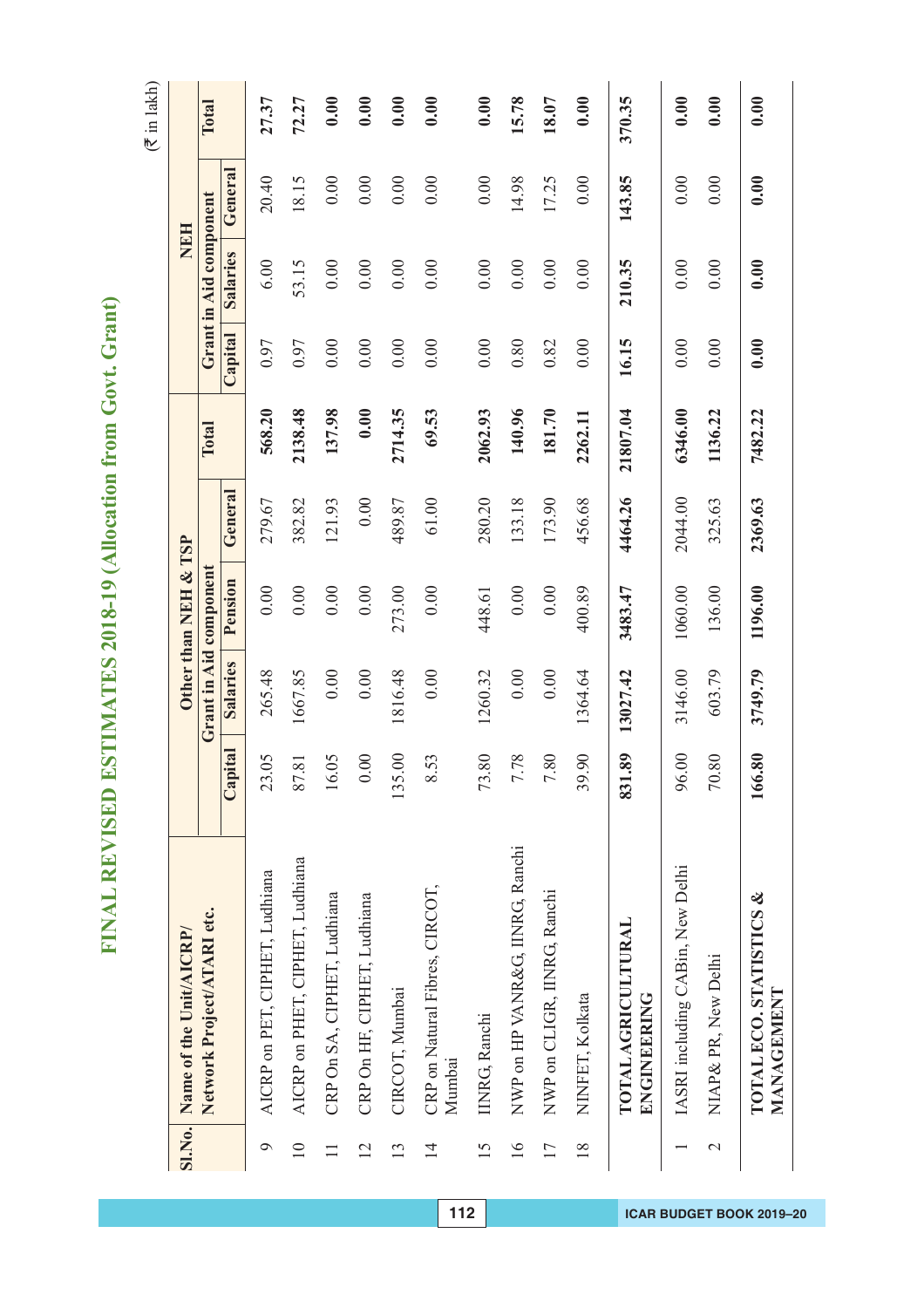FINAL REVISED ESTIMATES 2018-19 (Allocation from Govt. Grant) **FINAL REVISED ESTIMATES 2018-19 (Allocation from Govt. Grant)**

 $(3 \times 1)$  lakh)

| <b>SI.No.</b> | Name of the Unit/AICRP/                                                    |                   |          | Other than NEH & TSP   |          |          |          | <b>NEH</b>             |         |              |
|---------------|----------------------------------------------------------------------------|-------------------|----------|------------------------|----------|----------|----------|------------------------|---------|--------------|
|               | Network Project/ATARI etc.                                                 |                   |          | Grant in Aid component |          | Total    |          | Grant in Aid component |         | <b>Total</b> |
|               |                                                                            | Capital           | Salaries | Pension                | General  |          | Capital  | <b>Salaries</b>        | General |              |
|               | NAARM, Hyderabad                                                           | 700.00            | 2664.00  | 3300.00                | 2250.00  | 8914.00  | $0.00\,$ | 0.00                   | 0.00    | 0.00         |
| $\mathcal{C}$ | CIWA, Bhubaneshwar                                                         | 550.00            | 619.84   | $0.00\,$               | 350.00   | 1519.84  | 0.00     | 0.00                   | 0.00    | 0.00         |
| 3             | AICRP on Home Science, CIWA,<br>Bhubaneshwar                               | 150.00            | 1560.00  | 0.00                   | 750.00   | 2460.00  | 0.00     | 0.00                   | 0.00    | 0.00         |
| 4             | Higher Agricultural Education in India<br>Strengthening and Development of | 19900.30          | $0.00\,$ | 0.00                   | 17747.64 | 37647.94 | 1963.50  | 0.00                   | 841.50  | 2805.00      |
|               | TOTAL AG. EDUCATION DIVISION                                               | 21300.30          | 4843.84  | 3300.00                | 21097.64 | 50541.78 | 1963.50  | 0.00                   | 841.50  | 2805.00      |
|               | HEADQUARTERS UNIT                                                          | $\infty$<br>8725. | 9800.00  | 6800.00                | 17609.00 | 42934.00 | 0.00     | 0.00                   | 0.00    | 0.00         |
|               | TOTAL ICAR HORS.                                                           | $\infty$<br>8725. | 9800.00  | 6800.00                | 17609.00 | 42934.00 | 0.00     | 0.00                   | 0.00    | 0.00         |
|               | PIU, NASF                                                                  | 2521.75           | 140.00   | 0.00                   | 2132.03  | 4793.78  | 0.00     | 0.00                   | 0.00    | 0.00         |
| $\mathcal{C}$ | Funding to Projects                                                        | $0.00\,$          | $0.00$   | 0.00                   | 0.00     | 0.00     | 0.00     | 0.00                   | 0.00    | 0.00         |
|               | TOTAL OTHERS                                                               | 75<br>2521.       | 140.00   | 0.00                   | 2132.03  | 4793.78  | 0.00     | 0.00                   | 0.00    | 0.00         |
|               | DKMA, New Delhi                                                            | 29.00             | 560.00   | 0.00                   | 518.00   | 1107.00  | 0.00     | 0.00                   | 0.00    | 0.00         |
| $\mathcal{L}$ | ATARI ZONE-I, Ludhiana                                                     | 430.51            | 7896.00  | 15.00                  | 590.00   | 8931.51  | $0.00\,$ | 0.00                   | 0.00    | 0.00         |
| 3             | ATARI ZONE-II, Jodhpur                                                     | 448.00            | 7021.70  | $1.00\,$               | 560.00   | 8030.70  | 0.00     | 0.00                   | 0.00    | 0.00         |
| 4             | ATARI ZONE-III, Kanpur                                                     | 638.14            | 8403.57  | 27.50                  | 619.00   | 9688.21  | 0.00     | 0.00                   | 0.00    | 0.00         |
| 5             | ATARI ZONE-IV, Patna                                                       | 516.46            | 4950.00  | 0.00                   | 680.00   | 6146.46  | 0.00     | 0.00                   | 0.00    | 0.00         |
| $\circ$       | ATARI ZONE-V, Kolkata                                                      | $\equiv$<br>443.  | 5704.81  | 0.00                   | 390.00   | 6537.91  | 0.00     | 0.00                   | 0.00    | 0.00         |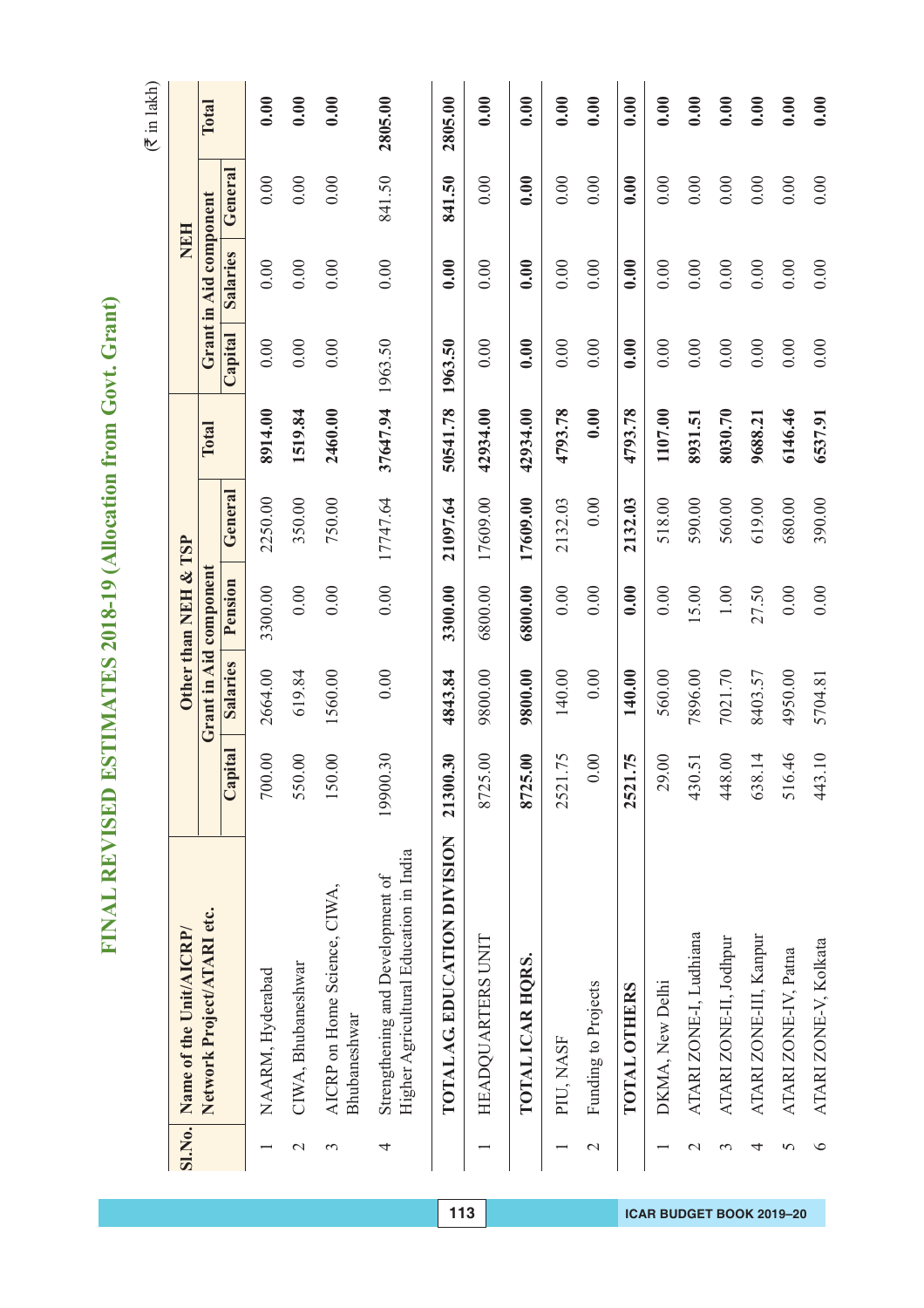$(3 \pi)$ 

|                            | Name of the Unit/AICRP/                |          |          | Other than NEH & TSP   |           |           |         |                        | <b>NEH</b> | $($ must mu |
|----------------------------|----------------------------------------|----------|----------|------------------------|-----------|-----------|---------|------------------------|------------|-------------|
| Network Project/ATARI etc. |                                        |          |          | Grant in Aid component |           | Total     |         | Grant in Aid component |            | Total       |
|                            |                                        | Capital  | Salaries | Pension                | General   |           | Capital | Salaries               | General    |             |
| ATARI ZONE-VI, Guwahati    |                                        | 250.33   | 1002.24  | 0.00                   | 570.00    | 1822.57   | 306.83  | 5000.00                | 295.68     | 5602.51     |
| ATARI ZONE-VII, Barapani   |                                        | 324.31   | 337.07   | 16.50                  | 600.64    | 1278.52   | 283.52  | 5010.50                | 272.97     | 5566.99     |
| ATARI ZONE-VIII, Pune      |                                        | 397.90   | 7730.00  | 0.00                   | 860.00    | 8987.90   | 0.00    | 0.00                   | 0.00       | 0.00        |
| ATARI ZONE-IX, Jabalpur    |                                        | 499.22   | 6283.50  | 0.00                   | 850.27    | 7632.99   | 0.00    | 0.00                   | 0.00       | 0.00        |
| ATARI ZONE-X, Hyderabad    |                                        | 398.96   | 6827.36  | 30.00                  | 730.00    | 7986.32   | 0.00    | 0.00                   | 0.00       | 0.00        |
|                            | ATARI ZONE-XI, Bengalore               | 260.35   | 5234.57  | 20.00                  | 607.00    | 6121.92   | 0.00    | 0.00                   | 0.00       | 0.00        |
| FARMER FIRST               |                                        | 400.00   | 0.00     | 0.00                   | 1000.00   | 1400.00   | 0.00    | 0.00                   | 0.00       | 0.00        |
| <b>ARYA</b>                |                                        | 570.48   | 0.00     | 0.00                   | 700.36    | 1270.84   | 0.00    | 0.00                   | 0.00       | 0.00        |
| Ag. EXTENSION              |                                        | 0.00     | 0.00     | 0.00                   | 5.00      | 5.00      | 0.00    | 0.00                   | 0.00       | 0.00        |
| NETWORK PROJECT            |                                        | 0.00     | 0.00     | 0.00                   | 15.00     | 15.00     | 0.00    | 0.00                   | 0.00       | 0.00        |
| DISASTER MGMT              |                                        | 10.00    | 0.00     | 0.00                   | 5.00      | 15.00     | 0.00    | 0.00                   | 0.00       | 0.00        |
|                            | TOTAL AGRICULTURAL EXTENSION 5616.76   |          | 61950.82 | 110.00                 | 9300.27   | 76977.85  | 590.35  | 10010.50               | 568.65     | 11169.50    |
| Project (NAHEP)            | National Agricultural Higher Education | 5795.00  | 0.00     | 0.00                   | 9732.00   | 15527.00  | 0.00    | 0.00                   | 0.00       | 0.00        |
| NAHEP (EAP)                |                                        | 1932.00  | 0.00     | 0.00                   | 3330.00   | 5262.00   | 0.00    | 0.00                   | 0.00       | 0.00        |
| <b>TOTAL NAHEP</b>         |                                        | 7727.00  | 0.00     | 0.00                   | 13062.00  | 20789.00  | 0.00    | 0.00                   | 0.00       | 0.00        |
| <b>GRAND TOTAL</b>         |                                        | 79917.01 |          | 332930.00 132800.00    | 154163.33 | 699810.34 | 4092.27 | 13544.00               | 9239.73    | 26876.00    |
|                            |                                        |          |          |                        |           |           |         |                        |            |             |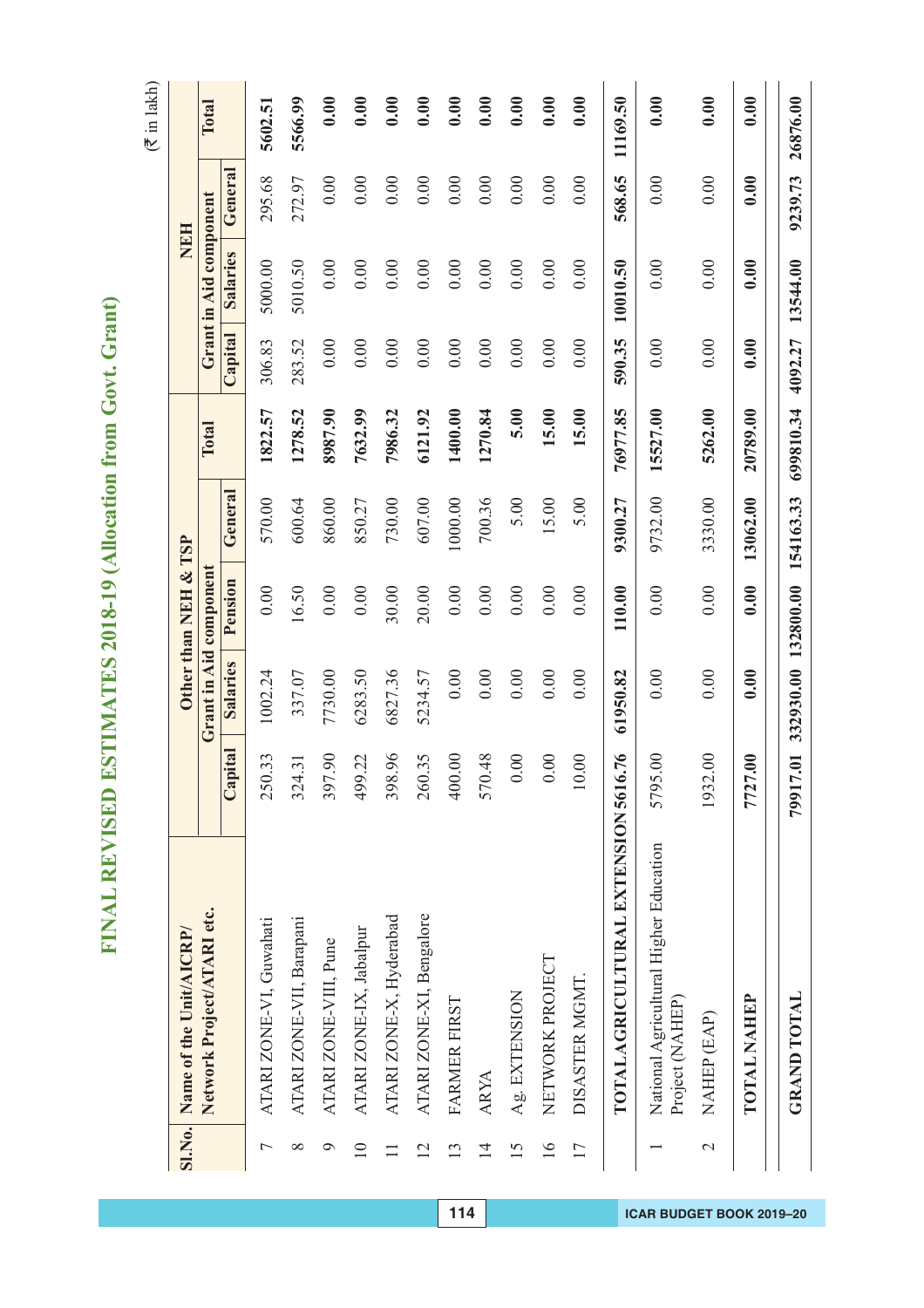|                 | SI.No. Name of the Unit/AICRP/                          |         | TSP          |        |         | <b>SCSP</b>  |        |         |              | <b>Grand Total</b> |          |
|-----------------|---------------------------------------------------------|---------|--------------|--------|---------|--------------|--------|---------|--------------|--------------------|----------|
|                 | Network Project/ATARI etc.                              |         | Grant in Aid | Total  |         | Grant in aid | Total  |         | Grant in Aid |                    | Total    |
|                 |                                                         |         | component    |        |         | component    |        |         | component    |                    |          |
|                 |                                                         | Capital | General      |        | Capital | General      |        | Capital | Salaries     | General            |          |
|                 | CICR, Nagpur                                            | 0.00    | 30.00        | 30.00  | 100.00  | 162.00       | 262.00 | 457.26  | 2865.55      | 1674.26            | 4997.07  |
| $\mathcal{L}$   | AICRP on Cotton, CICR, Nagpur                           | 0.00    | 0.00         | 0.00   | 0.00    | 0.00         | 0.00   | 0.00    | 1646.00      | 171.25             | 1817.25  |
| 3               | CRIJAF, Barrackpore                                     | 0.00    | 0.00         | 0.00   | 8.10    | 50.00        | 58.10  | 39.10   | 2228.21      | 1190.00            | 3457.31  |
| 4               | AINPJAF, CRIJAF, Barrackpore                            | 0.00    | 0.00         | 0.00   | 0.00    | 0.00         | 0.00   | 0.00    | 252.00       | 75.00              | 327.00   |
| 5               | NRRI, Cuttack                                           | 19.52   | 95.48        | 115.00 | 450.00  | 375.00       | 825.00 | 1015.22 | 3694.10      | 6325.48            | 11034.80 |
| $\circ$         | Incentivizing Research in Agriculture,<br>NRRI, Cuttack | 0.00    | 0.00         | 0.00   | 0.00    | 0.00         | 0.00   | 643.50  | 0.00         | 795.00             | 1438.50  |
| $\overline{ }$  | CTRI, Rajamundry                                        | 0.00    | 0.00         | 0.00   | 0.00    | 50.00        | 50.00  | 41.40   | 2258.46      | 3083.03            | 5382.89  |
| $\infty$        | NETWORK on Tobacco, CTRI,<br>Rajamundry                 | 0.00    | 0.00         | 0.00   | 0.00    | 0.00         | 0.00   | 0.00    | 280.66       | 60.60              | 341.26   |
| $\circ$         | IARI, New Delhi                                         | 66.20   | 40.30        | 106.50 | 200.00  | 400.00       | 600.00 | 4548.18 | 22585.34     | 32555.49           | 59689.01 |
| $\overline{10}$ | Pesticide Residues, IARI, New Delhi                     | 0.00    | 0.00         | 0.00   | 10.00   | 0.00         | 10.00  | 69.60   | 632.00       | 145.00             | 846.60   |
|                 | AICRP Nematode, IARI, New Delhi                         | 0.00    | 12.00        | 12.00  | 0.00    | 0.00         | 0.00   | 10.00   | 176.66       | 152.00             | 338.66   |
| 12              | CRP On Hybrid Technology, IARI,<br>New Delhi            | 0.00    | 0.00         | 0.00   | 0.00    | 0.00         | 0.00   | 57.50   | 0.00         | 452.00             | 509.50   |
| 13              | CRP On Molecular Breeding, IARI,<br>New Delhi           | 0.00    | 0.00         | 0.00   | 0.00    | 0.00         | 0.00   | 57.50   | 0.00         | 330.00             | 387.50   |
| $\overline{1}$  | AICRP on Honey Bee & Pollinator,<br>IARI, New Delhi     | 3.39    | 95.32        | 98.71  | 0.00    | 0.00         | 0.00   | 32.14   | 468.22       | 348.32             | 848.68   |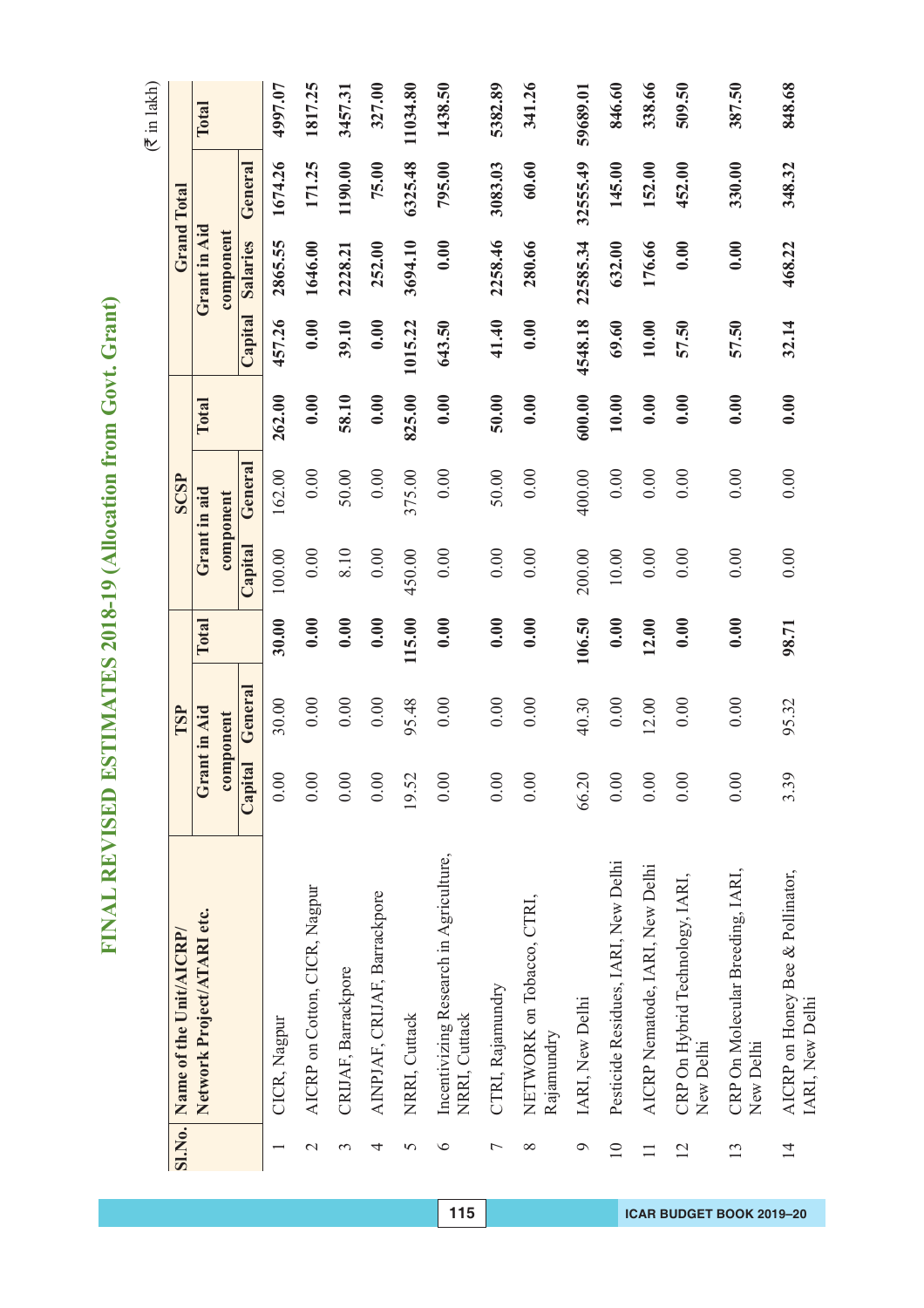|                 | SI.No. Name of the Unit/AICRP/             |         | TSP          |       |         | SCSP         |        |         | Grand Total  |         |          |
|-----------------|--------------------------------------------|---------|--------------|-------|---------|--------------|--------|---------|--------------|---------|----------|
|                 | Network Project/ATARI etc.                 |         | Grant in Aid | Total |         | Grant in aid | Total  |         | Grant in Aid |         | Total    |
|                 |                                            |         | component    |       |         | component    |        |         | component    |         |          |
|                 |                                            | Capital | General      |       | Capital | General      |        | Capital | Salaries     | General |          |
| 15              | IARI Types Deemed University, Assam        | 0.00    | 0.00         | 0.00  | 0.00    | 0.00         | 0.00   | 800.00  | 0.00         | 150.00  | 950.00   |
| $\overline{16}$ | IARI Types Deemed University,<br>Jharkhand | 0.00    | 0.00         | 0.00  | 0.00    | 0.00         | 0.00   | 3400.58 | 0.00         | 50.00   | 3450.58  |
| 17              | IGFRI, Jhansi                              | 0.00    | 16.20        | 16.20 | 0.00    | 175.00       | 175.00 | 40.00   | 3463.04      | 1717.50 | 5220.54  |
| $\frac{8}{18}$  | AICRP on Forage Crops and                  | 0.00    | 55.60        | 55.60 | 0.00    | 0.00         | 0.00   | 6.00    | 850.00       | 213.60  | 1069.60  |
| $\overline{19}$ | Utilization, IGFRI, Jhansi<br>IIPR, Kanpur | 0.00    | 0.00         | 0.00  | 100.00  | 0.00         | 100.00 | 901.00  | 2323.62      | 1054.76 | 4279.38  |
| $\overline{20}$ | AICRP on Chickpea, IIPR, Kanpur            | 0.00    | 65.00        | 65.00 | 0.00    | 0.00         | 0.00   | 0.00    | 1090.93      | 214.50  | 1305.43  |
| 21              | AICRP on Mullarp, IIPR, Kanpur             | 0.00    | 95.00        | 95.00 | 0.00    | 0.00         | 0.00   | 0.00    | 1158.46      | 319.00  | 1477.46  |
| 22              | AICRP on Pigeonpea, IIPR, Kanpur           | 0.00    | 20.00        | 20.00 | 0.00    | 0.00         | 0.00   | 0.00    | 968.22       | 140.00  | 1108.22  |
| 23              | AICRP on Arid Legumes, IIPR Kanpur         | 0.00    | 13.00        | 13.00 | 0.00    | 0.00         | 0.00   | 0.00    | 299.14       | 53.00   | 352.14   |
| 24              | IISR, Lucknow                              | 0.00    | 0.00         | 0.00  | 20.00   | 688.00       | 708.00 | 139.00  | 3092.80      | 5728.00 | 8959.80  |
| 25              | AICRP on Sugercane, IISR, Lucknow          | 0.00    | 0.00         | 0.00  | 0.00    | 0.00         | 0.00   | 0.00    | 1225.00      | 139.00  | 1364.00  |
| 26              | NBAIM, MaunathBhanjan                      | 0.00    | 16.00        | 16.00 | 0.00    | 75.00        | 75.00  | 38.00   | 474.99       | 508.00  | 1020.99  |
| 27              | AMAAS, NBAIM, Mau                          | 0.00    | 16.00        | 16.00 | 0.00    | 0.00         | 0.00   | 0.00    | 0.00         | 326.00  | 326.00   |
| 28              | NBPGR, New Delhi                           | 0.00    | 75.00        | 75.00 | 100.00  | 471.00       | 571.00 | 623.00  | 4566.82      | 6731.10 | 11920.92 |
| 29              | AICRP POTENTIAL CROP, NBPGR,<br>New Delhi  | 0.00    | 30.00        | 30.00 | 0.00    | 0.00         | 0.00   | 0.00    | 256.00       | 108.00  | 364.00   |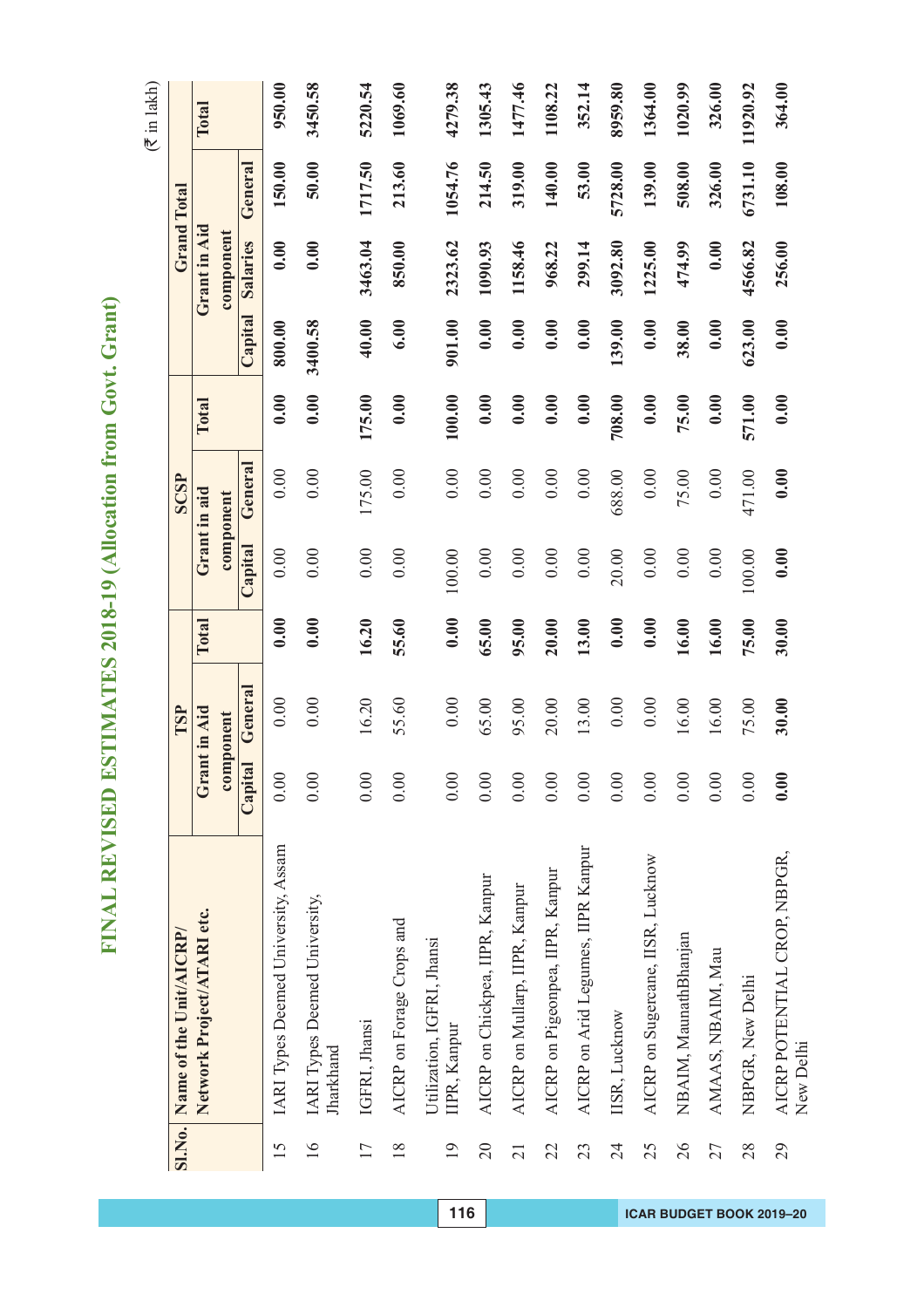| í                       |  |
|-------------------------|--|
| Í<br>I<br>f             |  |
|                         |  |
| l<br>I                  |  |
| ١<br>Ì                  |  |
|                         |  |
| ì                       |  |
| Ì                       |  |
| I<br>١                  |  |
| I<br>ใ                  |  |
|                         |  |
| Í                       |  |
| í<br>Ì<br>í             |  |
| Ì<br>J                  |  |
| ĥ<br>į                  |  |
| ę<br>₹                  |  |
|                         |  |
| م<br>م<br>í             |  |
| ١                       |  |
| Ï                       |  |
| ¢                       |  |
|                         |  |
|                         |  |
|                         |  |
| ŀ                       |  |
| t                       |  |
| I                       |  |
|                         |  |
| Ć                       |  |
|                         |  |
| $\overline{\mathbf{5}}$ |  |
|                         |  |
| $\overline{\bullet}$    |  |
|                         |  |
| ć<br>l                  |  |
|                         |  |
| $\overline{\zeta}$<br>≀ |  |
| ŗ                       |  |
|                         |  |
|                         |  |
| í<br>d                  |  |
| t                       |  |
|                         |  |
| ŗ<br>l<br>ŀ             |  |
| Ę                       |  |
| ĺ                       |  |
| $\overline{c}$<br>I     |  |
|                         |  |
|                         |  |
| ſ                       |  |
|                         |  |
|                         |  |
| ζ                       |  |
|                         |  |
| FVVI<br>$\frac{1}{2}$   |  |
|                         |  |
| J                       |  |
| ł                       |  |
| Í                       |  |
|                         |  |
| ŀ                       |  |
|                         |  |
| ١<br>ł                  |  |
| è<br>ł                  |  |
|                         |  |
| $\overline{\mathbf{z}}$ |  |
|                         |  |

|                 | SI.No. Name of the Unit/AICRP/                                 |         | TSP          |       |         | <b>SCSP</b>  |        |         | <b>Grand Total</b> |         |         |
|-----------------|----------------------------------------------------------------|---------|--------------|-------|---------|--------------|--------|---------|--------------------|---------|---------|
|                 | Network Project/ATARI etc.                                     |         | Grant in Aid | Total |         | Grant in aid | Total  |         | Grant in Aid       |         | Total   |
|                 |                                                                |         | component    |       |         | component    |        |         | component          |         |         |
|                 |                                                                | Capital | General      |       | Capital | General      |        | Capital | Salaries           | General |         |
| 30              | CRP-AGRO BIODIVERSITY,<br>NBPGR, New Delhi                     | 0.00    | 0.00         | 0.00  | 0.00    | 0.00         | 0.00   | 11.50   | 0.00               | 315.00  | 326.50  |
| $\overline{31}$ | SBI, Coimbatore                                                | 0.00    | 46.00        | 46.00 | 20.00   | 150.00       | 170.00 | 134.00  | 3088.71            | 1273.52 | 4496.23 |
| 32              | VPKAS, Almora                                                  | 0.00    | 42.00        | 42.00 | 75.00   | 150.00       | 225.00 | 820.00  | 1272.74            | 862.00  | 2954.74 |
| 33              | NRCIPM, New Delhi                                              | 0.00    | 23.00        | 23.00 | 0.00    | 0.00         | 0.00   | 307.00  | 835.31             | 582.00  | 1724.31 |
| 34              | AINP On Soil Arthropod Pests,<br>NRCIPM, New Delhi             | 0.00    | 95.00        | 95.00 | 0.00    | 0.00         | 0.00   | 9.50    | 276.00             | 261.00  | 546.50  |
| 35              | AINP on Agricultural Acarology,<br>NRCIPM, New Delhi           | 0.00    | 17.00        | 17.00 | 0.00    | 0.00         | 0.00   | 14.50   | 198.00             | 116.00  | 328.50  |
| 36              | DGR, Junagadh                                                  | 0.00    | 30.00        | 30.00 | 0.00    | 100.00       | 100.00 | 160.05  | 948.44             | 885.39  | 1993.88 |
| 37              | AICRP on Groudnut, DGR, Junagadh                               | 0.00    | 40.00        | 40.00 | 0.00    | 0.00         | 0.00   | 75.00   | 618.21             | 375.79  | 1069.00 |
| 38              | NRC Plant Biotechnology, New Delhi                             | 0.00    | 0.00         | 0.00  | 0.00    | 100.00       | 100.00 | 143.00  | 924.74             | 638.00  | 1705.74 |
| 39              | TRANSGENIC IN CROPS, NRCPB,<br>NETWORK PROJECT ON<br>New Delhi | 0.00    | 0.00         | 0.00  | 0.00    | 0.00         | 0.00   | 31.00   | 0.00               | 415.00  | 446.00  |
| $\frac{1}{4}$   | DR & MR, Bharatpur                                             | 0.00    | 50.00        | 50.00 | 0.00    | 25.00        | 25.00  | 67.00   | 788.95             | 353.00  | 1208.95 |
| $\overline{4}$  | AICRP on R&M, DR& MR, Bharatpur                                | 0.00    | 0.00         | 0.00  | 0.00    | 0.00         | 0.00   | 20.00   | 880.50             | 455.00  | 1355.50 |
| $\overline{4}$  | IIMR, Hyderabad                                                | 0.00    | 54.50        | 54.50 | 100.00  | 220.00       | 320.00 | 432.57  | 1624.97            | 884.90  | 2942.44 |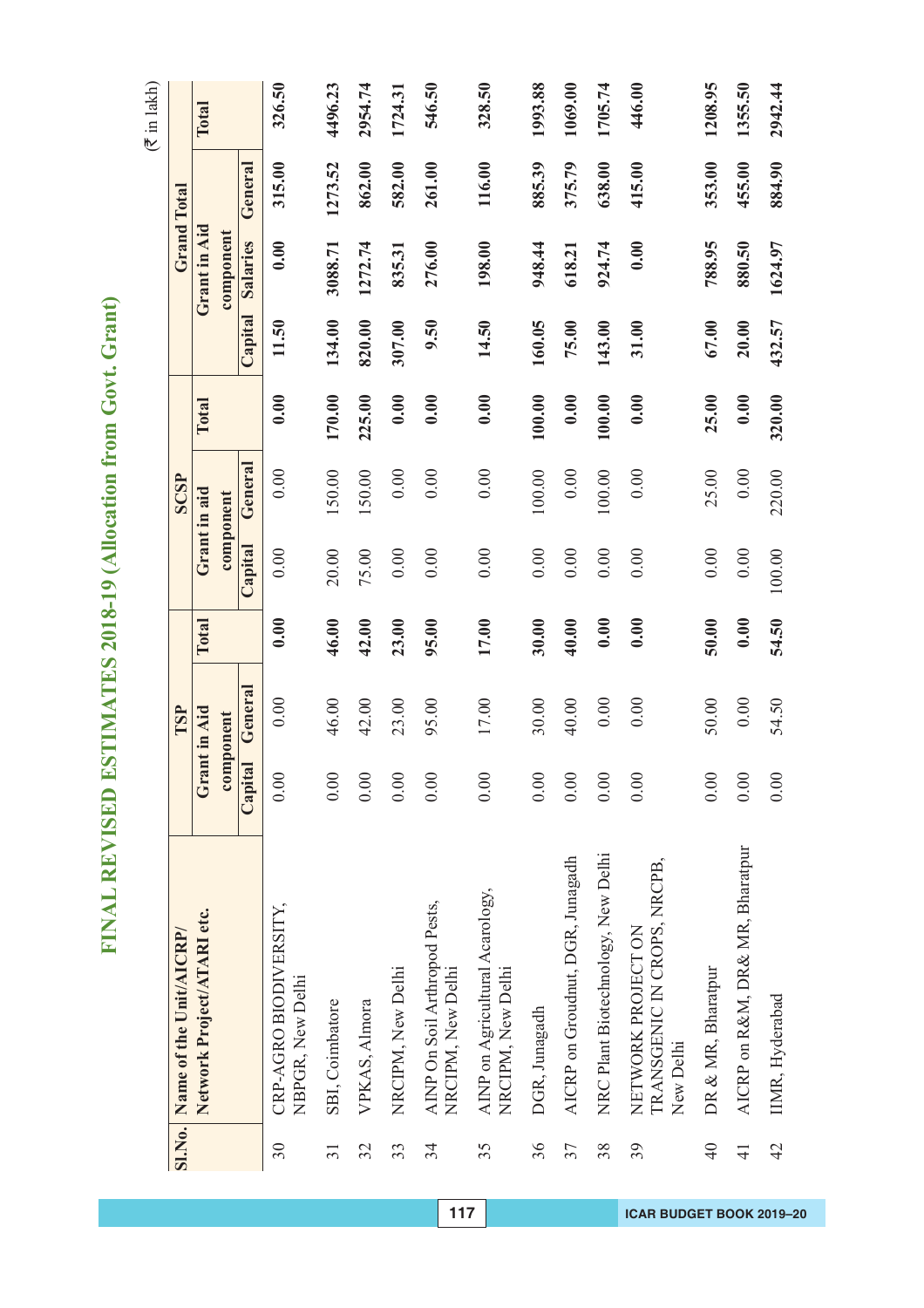| Į           |
|-------------|
| í<br>Í<br>í |
| l           |
| l<br>I      |
| ้<br>I      |
|             |
| ì<br>i      |
| j<br>I<br>۱ |
| J<br>١      |
| l           |
|             |
| Í<br>١      |
| ۱           |
| l<br>l      |
|             |
| í<br>İ      |
| I<br>١<br>I |
|             |
| I<br>I      |
| ١           |
| l<br>ŗ      |
| í<br>l      |
| I           |
|             |
|             |
| Í<br>۱<br>ſ |
| 0<br>J      |
| l<br>Í      |
| ¢<br>)      |
| Ç<br>l      |
| ໄ<br>2      |
|             |
|             |
|             |
|             |
|             |
| ſ.          |
| I<br>I      |
| ١           |
| j<br>Į      |
|             |
|             |
| ļ           |
|             |
| Ì           |
| ļ<br>l      |
| Ì           |
|             |
| Ĕ           |
|             |
| I           |
| I           |
| ļ           |
| I<br>F<br>l |
|             |
| Œ<br>Í      |

|             | SI.No. Name of the Unit/AICRP/                    |              | TSP       |       |         | <b>SCSP</b>  |        |         |              | <b>Grand Total</b> |         |
|-------------|---------------------------------------------------|--------------|-----------|-------|---------|--------------|--------|---------|--------------|--------------------|---------|
|             | Network Project/ATARI etc.                        | Grant in Aid |           | Total |         | Grant in aid | Total  |         | Grant in Aid |                    | Total   |
|             |                                                   |              | component |       |         | component    |        |         | component    |                    |         |
|             |                                                   | Capital      | General   |       | Capital | General      |        | Capital | Salaries     | General            |         |
| 43          | AICRP on Sorghum, IIMR, Hyderabad                 | 0.00         | 33.00     | 33.00 | 0.00    | 0.00         | 0.00   | 0.00    | 806.67       | 143.00             | 949.67  |
| $rac{4}{4}$ | AICRP on Pearl Millets, IIMR,<br>Hyderabad        | 0.00         | 0.00      | 0.00  | 0.00    | 0.00         | 0.00   | 0.00    | 698.89       | 495.00             | 1193.89 |
| 45          | AICRP on Small Millets, IIMR,<br>Hyderabad        | 0.00         | 17.00     | 17.00 | 0.00    | 0.00         | 0.00   | 0.00    | 482.00       | 76.00              | 558.00  |
| 46          | IISR, Indore                                      | 0.00         | 0.00      | 0.00  | 0.00    | 50.00        | 50.00  | 40.00   | 1101.06      | 457.50             | 1598.56 |
| 47          | AICRP on Soyabean, Indore                         | 0.00         | 23.00     | 23.00 | 0.00    | 0.00         | 0.00   | 0.00    | 805.00       | 700.00             | 1505.00 |
| 48          | NBAIR, Bengaluru                                  | 0.00         | 0.00      | 0.00  | 0.00    | 30.00        | 30.00  | 161.00  | 1052.52      | 698.88             | 1912.40 |
| 49          | AICRP on Biological Control,<br>NBAIR, Benglaluru | 0.00         | 62.00     | 62.00 | 0.00    | 0.00         | 0.00   | 0.00    | 215.55       | 498.00             | 713.55  |
| 50          | IIMR, Ludhiana                                    | 0.00         | 17.00     | 17.00 | 0.00    | 100.00       | 100.00 | 550.00  | 669.17       | 738.00             | 1957.17 |
| 51          | AICRP On Maize, IIMR, New Delhi                   | 0.00         | 75.00     | 75.00 | 0.00    | 0.00         | 0.00   | 0.00    | 1521.00      | 1346.00            | 2867.00 |
| 52          | <b>IIOR</b> , Hyderabad                           | 0.00         | 30.00     | 30.00 | 25.00   | 80.00        | 105.00 | 107.00  | 2277.75      | 1426.69            | 3811.44 |
| 53          | AICRP on Oilseed, Hyderabad                       | 0.00         | 37.00     | 37.00 | 0.00    | 0.00         | 0.00   | 0.00    | 1344.00      | 177.00             | 1521.00 |
| 54          | AICRP on Linseed, IIOR, Hyderabad                 | 0.00         | 10.00     | 10.00 | 0.00    | 0.00         | 0.00   | 5.75    | 632.85       | 340.00             | 978.60  |
| 55          | AICRP on Sesame & Niger, IIOR,<br>Hyderabad       | $0.00$       | 10.00     | 10.00 | 0.00    | 0.00         | 0.00   | 0.00    | 566.32       | 87.00              | 653.32  |
| 56          | IIRR, Hyderabad                                   | 0.00         | 65.00     | 65.00 | 0.00    | 10.00        | 10.00  | 23.40   | 2682.00      | 1034.82            | 3740.22 |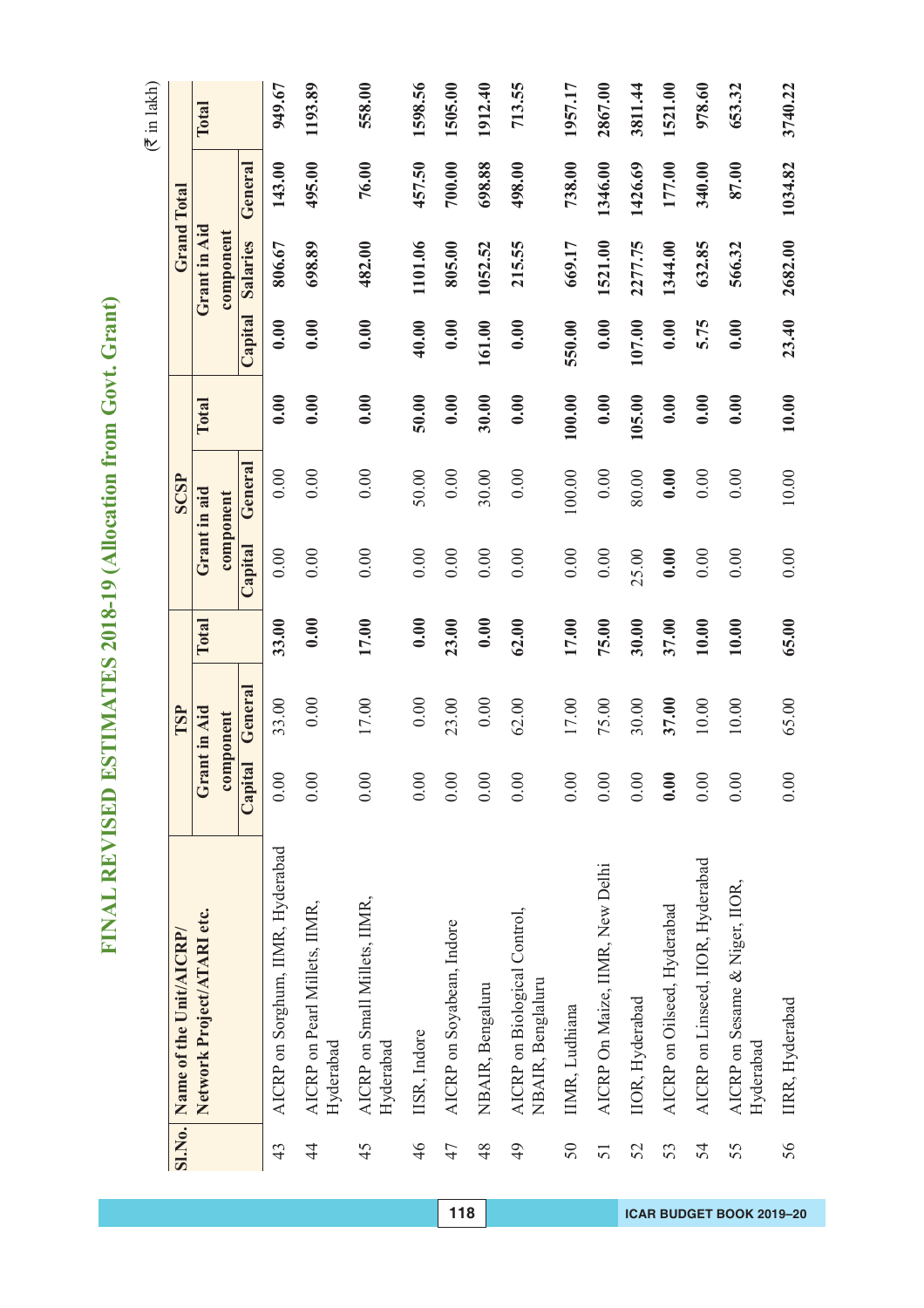| Į           |
|-------------|
| í<br>Í<br>í |
| l           |
| l<br>I      |
| ้<br>I      |
|             |
| ì<br>i      |
| j<br>I<br>۱ |
| J<br>١      |
| l           |
|             |
| Í<br>١      |
| ۱           |
| l<br>l      |
|             |
| í<br>İ      |
| I<br>١<br>I |
|             |
| I<br>I      |
| ١           |
| l<br>ŗ      |
| í<br>l      |
| I           |
|             |
|             |
| Í<br>۱<br>ſ |
| 0<br>J      |
| l<br>Í      |
| ¢<br>)      |
| Ç<br>l      |
| ໄ<br>2      |
|             |
|             |
|             |
|             |
|             |
| ſ.          |
| I<br>I      |
| ۱           |
| j<br>Į      |
|             |
|             |
| ļ           |
|             |
| Ì           |
| ļ<br>l      |
| Ì           |
|             |
| Ĕ           |
|             |
| I           |
| I           |
| ļ           |
| I<br>F<br>l |
|             |
| Œ<br>Í      |

|                 | Sl.No. Name of the Unit/AICRP/                                   |         | TSP       |         |         | <b>SCSP</b>  |         |          |                 | <b>Grand Total</b> |         |
|-----------------|------------------------------------------------------------------|---------|-----------|---------|---------|--------------|---------|----------|-----------------|--------------------|---------|
|                 | Network Project/ATARI etc.                                       | Gra     | nt in Aid | Total   |         | Grant in aid | Total   |          | Grant in Aid    |                    | Total   |
|                 |                                                                  |         | component |         |         | component    |         |          | component       |                    |         |
|                 |                                                                  | Capital | General   |         | Capital | General      |         | Capital  | <b>Salaries</b> | General            |         |
| 57              | AICRP on Rice, IIRR, Hyderabad                                   | 0.00    | 49.78     | 49.78   | 0.00    | 0.00         | 0.00    | 0.00     | 2850.00         | 1711.28            | 4561.28 |
| 58              | CRP on Rice Biofortification, IIRR,<br>Hyderabad                 | 0.00    | 0.00      | 0.00    | 0.00    | 0.00         | 0.00    | 23.00    | 0.00            | 480.00             | 503.00  |
| 59              | IIWBR, Karnal                                                    | 0.00    | 16.00     | 16.00   | 50.00   | 150.00       | 200.00  | 300.00   | 1959.35         | 1082.50            | 3341.85 |
| 60              | AICRP on Wheat & Barley,<br>IIWBR, Karnal                        | 0.00    | 33.00     | 33.00   | 0.00    | 0.00         | 0.00    | 0.00     | 1641.60         | 308.00             | 1949.60 |
| $\overline{61}$ | IISS, MaunathBhanjan                                             | 0.00    | 45.00     | 45.00   | 0.00    | 35.00        | 35.00   | 39.22    | 294.74          | 385.90             | 719.86  |
| 62              | AICRPNSP (CROPS), DSR,<br>Maunath Bhanjan                        | 0.00    | 185.00    | 185.00  | 0.00    | 0.00         | 0.00    | 28.00    | 2280.44         | 411.59             | 2720.03 |
| 63              | Seed Production in Agricultural Corps<br>and Fisheries, DSR, Mau | 0.00    | 48.00     | 48.00   | 0.00    | 0.00         | 0.00    | 46.00    | 0.00            | 657.00             | 703.00  |
| 64              | NIBSM, Raipur                                                    | 0.00    | 75.00     | 75.00   | 206.90  | 22.00        | 228.90  | 1771.90  | 413.44          | 327.57             | 2512.91 |
| 65              | IIAB, Ranchi                                                     | 0.00    | 25.00     | 25.00   | 258.14  | 20.38        | 278.52  | 2571.14  | 315.21          | 179.38             | 3065.73 |
| 66              | AINP on Vertibrate Pest Management,<br>CAZRI, Jodhpur            | 3.39    | 39.00     | 42.39   | 0.00    | 0.00         | 0.00    | 40.19    | 334.22          | 205.00             | 579.41  |
|                 | <b>Total Crop Sciences</b>                                       | 92.50   | 1967.18   | 2059.68 | 1723.14 | 3688.38      | 5411.52 | 20850.70 | 93256.57        | 86192.60 200299.87 |         |
|                 | CIARI, Port Blair                                                | 0.00    | 23.00     | 23.00   | 5.10    | 20.00        | 25.10   | 43.66    | 1927.68         | 730.24             | 2701.58 |
| $\mathbf{C}$    | CIAH, Bikaner                                                    | 0.00    | 0.00      | 0.00    | 5.10    | 50.00        | 55.10   | 128.03   | 1335.13         | 386.57             | 1849.73 |
|                 | AICRP on AZF, CIAH, Bikaner                                      | 0.00    | 0.00      | 0.00    | 5.01    | $10.00$      | 15.01   | 15.51    | 677.00          | 110.32             | 802.83  |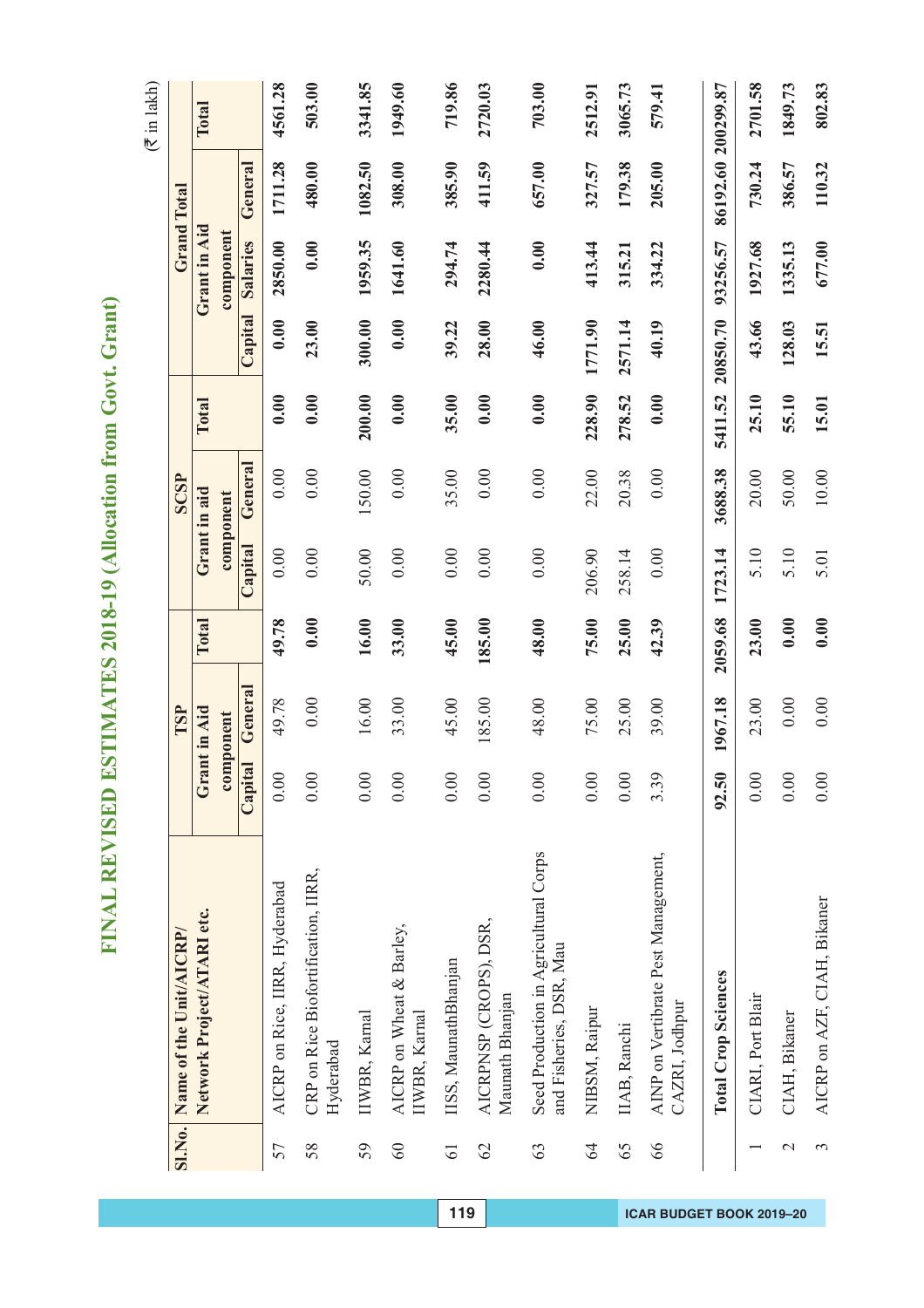|                 | SI.No. Name of the Unit/AICRP/                       |         | TSP          |       |         | <b>SCSP</b>  |        |         |              | <b>Grand Total</b> |          |
|-----------------|------------------------------------------------------|---------|--------------|-------|---------|--------------|--------|---------|--------------|--------------------|----------|
|                 |                                                      |         |              |       |         |              |        |         |              |                    |          |
|                 | Network Project/ATARI etc.                           |         | Grant in Aid | Total |         | Grant in aid | Total  |         | Grant in Aid |                    | Total    |
|                 |                                                      |         | component    |       |         | component    |        |         | component    |                    |          |
|                 |                                                      | Capital | General      |       | Capital | General      |        | Capital | Salaries     | General            |          |
| 4               | CISH, Lucknow                                        | 0.00    | 40.48        | 40.48 | 5.00    | 50.00        | 55.00  | 175.00  | 1664.66      | 1140.59            | 2980.25  |
| 5               | CITH, Srinagar                                       | 0.00    | 1.81         | 1.81  | 5.00    | 35.00        | 40.00  | 51.50   | 510.12       | 474.74             | 1036.36  |
| $\circ$         | CPCRI, Kasaragod                                     | 0.00    | 15.00        | 15.00 | 10.00   | 85.00        | 95.00  | 45.71   | 3318.47      | 3916.11            | 7280.29  |
| $\overline{ }$  | AICRP on Palms, CPCRI, Kasaragod                     | 0.00    | 0.00         | 0.00  | 5.00    | 30.00        | 35.00  | 7.00    | 381.00       | 156.59             | 544.59   |
| $\infty$        | CPRI, Shimla                                         | 0.00    | 0.00         | 0.00  | 15.00   | 50.00        | 65.00  | 157.00  | 3776.00      | 3309.50            | 7242.50  |
| $\circ$         | AICRP on Potato, CPRI, Shimla                        | 0.00    | 15.00        | 15.00 | 5.00    | 30.00        | 35.00  | 5.00    | 436.00       | 149.00             | 590.00   |
| $\overline{10}$ | CTCRI, Thiruvanthapuram                              | 0.00    | 10.00        | 10.00 | 30.00   | 80.00        | 110.00 | 131.14  | 1798.96      | 631.02             | 2561.12  |
|                 | AICRP on Tuber Crops, CTCRI,<br>Thiruvanthapuram     | 0.00    | 2.00         | 2.00  | 10.00   | 30.00        | 40.00  | 12.00   | 198.28       | 167.60             | 377.88   |
| $\overline{2}$  | IIHR, Bangalore                                      | 0.00    | 75.15        | 75.15 | 30.00   | 50.00        | 80.00  | 311.26  | 6105.00      | 6904.98            | 13321.24 |
| 13              | AICRP on Fruit, IIHR, Bangalore                      | 0.00    | 59.00        | 59.00 | 5.00    | 30.00        | 35.00  | 223.00  | 1820.00      | 622.00             | 2665.00  |
| $\overline{1}$  | IISR, Calicut                                        | 0.00    | 20.00        | 20.00 | 5.10    | 5.00         | 10.10  | 91.51   | 1537.78      | 782.32             | 2411.61  |
| 15              | AICRP on Spices, IISR, Calicut                       | 14.00   | $11.00$      | 25.00 | 5.00    | 10.00        | 15.00  | 19.00   | 446.00       | 142.76             | 607.76   |
| $\geq$          | IIVR, Varanasi                                       | 0.00    | 16.48        | 16.48 | 5.00    | 5.60         | 10.60  | 145.00  | 1569.88      | 796.81             | 2511.69  |
| 17              | AICRP on Vegetables, IIVR, Varanasi                  | 0.00    | 29.48        | 29.48 | 5.00    | 5.00         | 10.00  | 17.00   | 1533.00      | 369.26             | 1919.26  |
| $\frac{8}{18}$  | NRC for Banana, Tiruchirapalli                       | 0.00    | 0.00         | 0.00  | 35.00   | 79.90        | 114.90 | 101.00  | 774.27       | 503.10             | 1378.37  |
| $\overline{19}$ | Dte. for Cashew Research, Puttur                     | 0.00    | 0.00         | 0.00  | 0.00    | 28.90        | 28.90  | 191.69  | 578.73       | 295.31             | 1065.73  |
| $\overline{0}$  | AICRP on Cashew, Dte. For Cashew<br>Research, Puttur | 0.00    | 0.00         | 0.00  | 0.10    | 0.00         | 0.10   | 10.10   | 253.25       | 95.10              | 358.45   |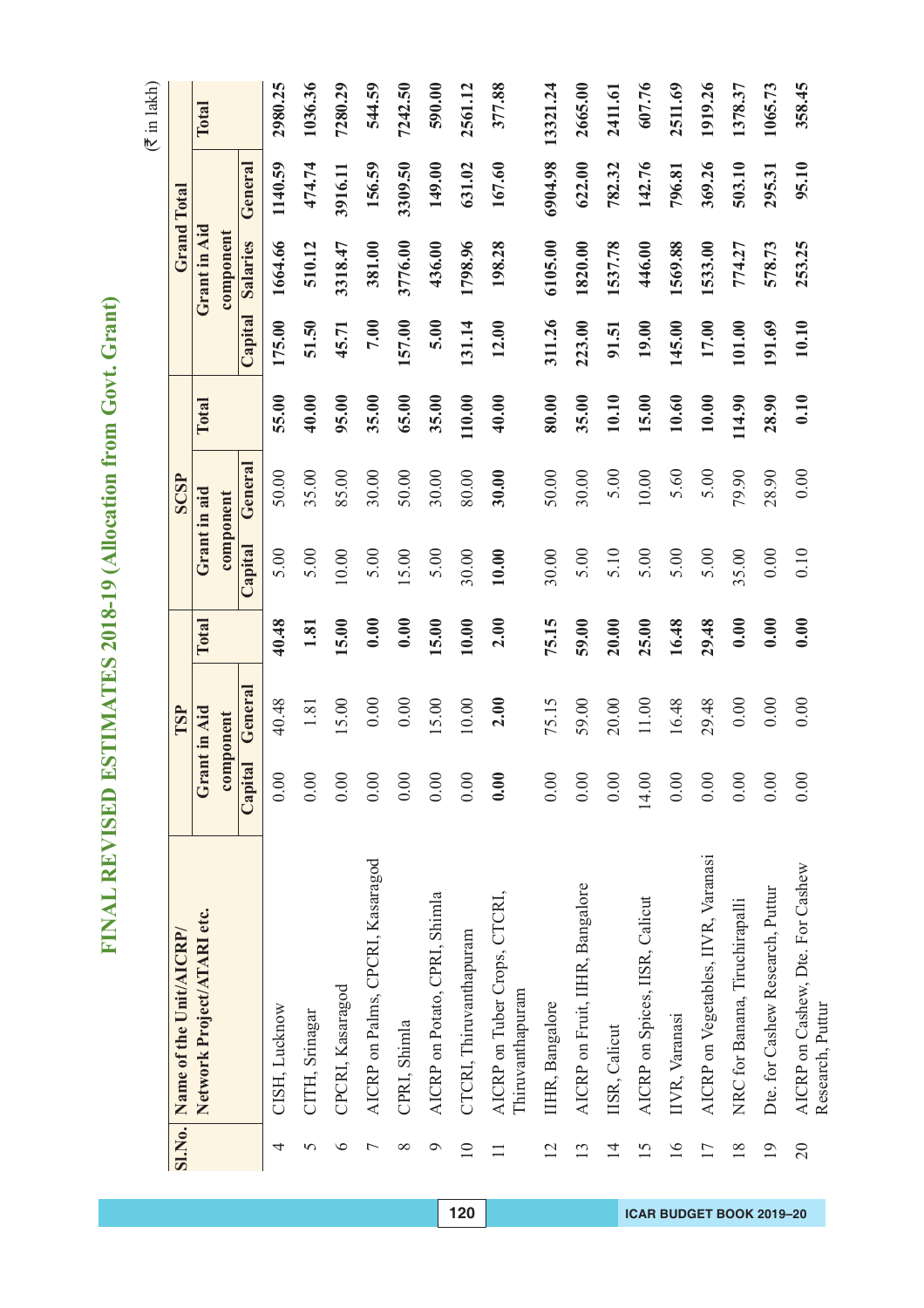|                 | Sl.No. Name of the Unit/AICRP/                       |              | TSP       |              |         | <b>SCSP</b>  |         |         |                 | <b>Grand Total</b> |          |
|-----------------|------------------------------------------------------|--------------|-----------|--------------|---------|--------------|---------|---------|-----------------|--------------------|----------|
|                 | Network Project/ATARI etc.                           | Grant in Aid |           | <b>Total</b> |         | Grant in aid | Total   |         | Grant in Aid    |                    | Total    |
|                 |                                                      |              | component |              |         | component    |         |         | component       |                    |          |
|                 |                                                      | Capital      | General   |              | Capital | General      |         | Capital | <b>Salaries</b> | General            |          |
| $\overline{21}$ | CCRI, Nagpur                                         | 14.05        | 6.50      | 20.55        | 5.00    | 30.00        | 35.00   | 114.05  | 935.46          | 784.13             | 1833.64  |
| 22              | NRC For Grapes, Pune                                 | 0.00         | 5.00      | 5.00         | 0.00    | 0.00         | 0.00    | 60.00   | 598.39          | 411.83             | 1070.22  |
| 23              | DMAPR, Anand                                         | 0.00         | 0.00      | 0.00         | 0.00    | 50.00        | 50.00   | 93.02   | 510.43          | 303.82             | 907.27   |
| 24              | AICRP on MAP & Betelvine,<br>DMAPR, Anand            | 0.00         | 0.00      | 0.00         | 0.00    | 20.00        | 20.00   | 12.13   | 896.00          | 101.85             | 1009.98  |
| 25              | Dte. on Mushroom, Solan                              | 0.00         | 10.00     | 10.00        | 5.00    | 50.00        | 55.00   | 151.43  | 440.19          | 394.35             | 985.97   |
| 26              | AICRP on Mushroom, DMR, Solan                        | 0.00         | 0.00      | 0.00         | 0.00    | 28.90        | 28.90   | 5.00    | 244.00          | 96.93              | 345.93   |
| 27              | <b>IIOPR</b> , Pedavegi                              | 0.00         | 0.00      | 0.00         | 0.10    | $0.00\,$     | 0.10    | 30.58   | 667.11          | 559.19             | 1256.88  |
| 28              | Dte. on Onion & Garlic, Pune                         | 14.05        | 6.50      | 20.55        | 5.00    | 30.00        | 35.00   | 73.69   | 591.20          | 680.49             | 1345.38  |
| 29              | NRC on Orchids, Sikkim                               | 0.00         | 5.00      | 5.00         | 0.00    | 0.00         | 0.00    | 126.70  | 294.10          | 190.38             | 611.18   |
| 30              | NRC Seed Spices, Ajmer                               | 0.00         | 0.00      | 0.00         | 0.00    | 50.00        | 50.00   | 30.29   | 599.88          | 370.44             | 1000.61  |
| $\overline{31}$ | NRC For Litchi, Muzaffarpur                          | 0.00         | 0.00      | 0.00         | 0.00    | 20.00        | 20.00   | 95.00   | 415.79          | 249.34             | 760.13   |
| 32              | NRC for Pomegranate, Solapur                         | 0.00         | 10.00     | 10.00        | 5.00    | 50.00        | 55.00   | 78.26   | 339.28          | 426.44             | 843.98   |
| 33              | Dte. of Floriculture, Pune                           | 0.00         | 0.00      | 0.00         | 0.00    | 28.90        | 28.90   | 206.74  | 322.33          | 240.19             | 769.26   |
| 34              | AICRP on Floriculture, Dte. of<br>Floriculture, Pune | 0.00         | 0.00      | 0.00         | 0.10    | 0.00         | 0.10    | 0.00    | 574.89          | 77.47              | 652.36   |
|                 | Total HORTICULTURAL SCIENCES                         | 28.05        | 458.15    | 486.20       | 245.51  | 1130.21      | 1375.72 | 2958.00 | 38070.26        | 26570.77           | 67599.03 |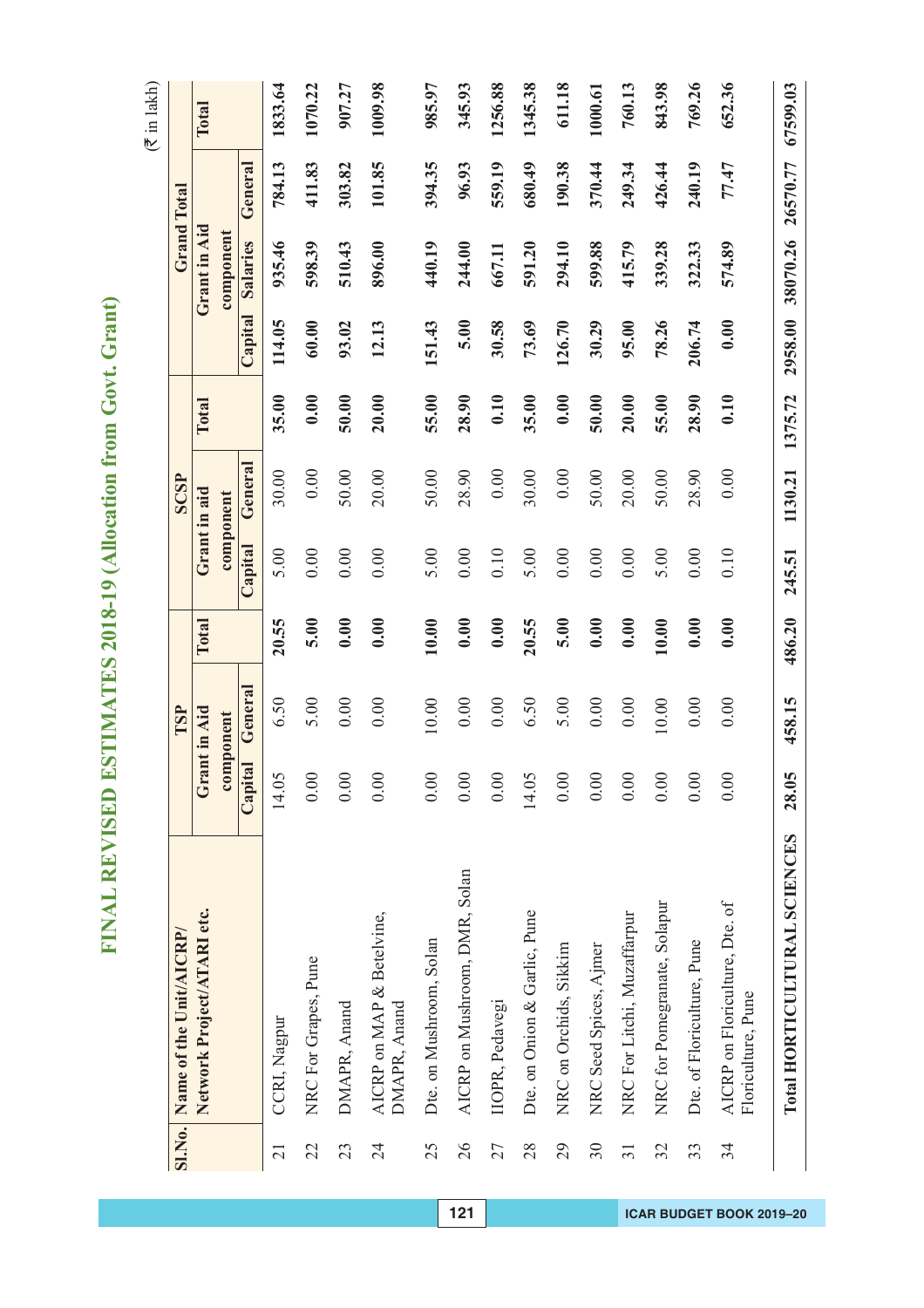|                 | SI.No. Name of the Unit/AICRP/                          |         | TSP                  |       |         | SCSP                      |        |         |                       | <b>Grand Total</b> |          |
|-----------------|---------------------------------------------------------|---------|----------------------|-------|---------|---------------------------|--------|---------|-----------------------|--------------------|----------|
|                 | Network Project/ATARI etc.                              |         | Grant in Aid         | Total |         | Grant in aid<br>component | Total  |         | Grant in Aid          |                    | Total    |
|                 |                                                         | Capital | General<br>component |       | Capital | <b>General</b>            |        | Capital | component<br>Salaries | General            |          |
|                 |                                                         |         |                      | 20.00 | 24.65   | 33.81                     |        | 259.65  | 1909.51               | 1594.81            | 3763.97  |
|                 | CARI, Izatnagar                                         | 0.00    | 20.00                |       |         |                           | 58.46  |         |                       |                    |          |
| $\mathcal{L}$   | CIRB, Hissar                                            | 0.00    | 2.00                 | 2.00  | 28.35   | 86.38                     | 114.73 | 343.35  | 2241.38               | 1194.32            | 3779.05  |
| 3               | Network on buffaloes                                    | 0.00    | 10.00                | 10.00 | 8.25    | 20.00                     | 28.25  | 73.25   | 75.00                 | 350.00             | 498.25   |
| 4               | CIRG, Makhdoom                                          | 0.00    | 0.00                 | 0.00  | 14.22   | 52.35                     | 66.57  | 230.22  | 2347.49               | 1301.67            | 3879.38  |
| 5               | AICRP on Goats, CIRG, Makhdoom                          | 0.50    | 59.50                | 60.00 | 13.18   | 28.01                     | 41.19  | 139.68  | 0.00                  | 402.51             | 542.19   |
| $\circ$         | CSWRI, Avikanagar                                       | $1.00$  | 30.00                | 31.00 | 17.54   | 97.98                     | 115.52 | 225.54  | 2878.08               | 1677.98            | 4781.60  |
| $\overline{ }$  | AICRP on Mega Sheep Seed Project,<br>CSWRI, Avikanagar  | 0.00    | 20.00                | 20.00 | 1.39    | 11.34                     | 12.73  | 12.39   | 0.00                  | 150.34             | 162.73   |
| $\infty$        | Network on Sheep Improvement,<br>CSWRI, Avikanagar      | 0.00    | 40.00                | 40.00 | 2.09    | 17.45                     | 19.54  | 22.09   | 51.95                 | 207.45             | 281.49   |
| $\circ$         | IVRI, Izatnagar                                         | 4.00    | 36.00                | 40.00 | 64.71   | 344.39                    | 409.10 | 1211.56 | 13407.97              | 20555.54           | 35175.07 |
| $\overline{10}$ | Outreach Prog. On Env. Pollutant,<br>IVRI, Izatnagar    | 0.00    | 0.00                 | 0.00  | 1.90    | 8.73                      | 10.63  | 19.90   | 0.00                  | 99.73              | 119.63   |
| $\Box$          | Outreach Prog. On Zoonotic<br>Diseases, IVRI, Izatnagar | 0.00    | 0.00                 | 0.00  | 2.65    | 12.22                     | 14.87  | 27.65   | 0.00                  | 125.22             | 152.87   |
| $\overline{2}$  | Outreach Prog, on Ethno vety.                           | 0.00    | 0.00                 | 0.00  | 1.14    | 6.11                      | 7.25   | 12.14   | 0.00                  | 66.11              | 78.25    |
|                 | Medicine, IVRI, Izatnagar                               |         |                      |       |         |                           |        |         |                       |                    |          |
| 13              | Network on GIP,IVRI, Izatnagar                          | 0.00    | 0.00                 | 0.00  | 0.55    | 6.11                      | 6.66   | 5.55    | 0.00                  | 66.11              | 71.66    |
| $\overline{1}$  | Network on BTD, IVRI, Izatnagar                         | 0.00    | 0.00                 | 0.00  | 2.28    | 3.93                      | 6.21   | 24.28   | 0.00                  | 44.93              | 69.21    |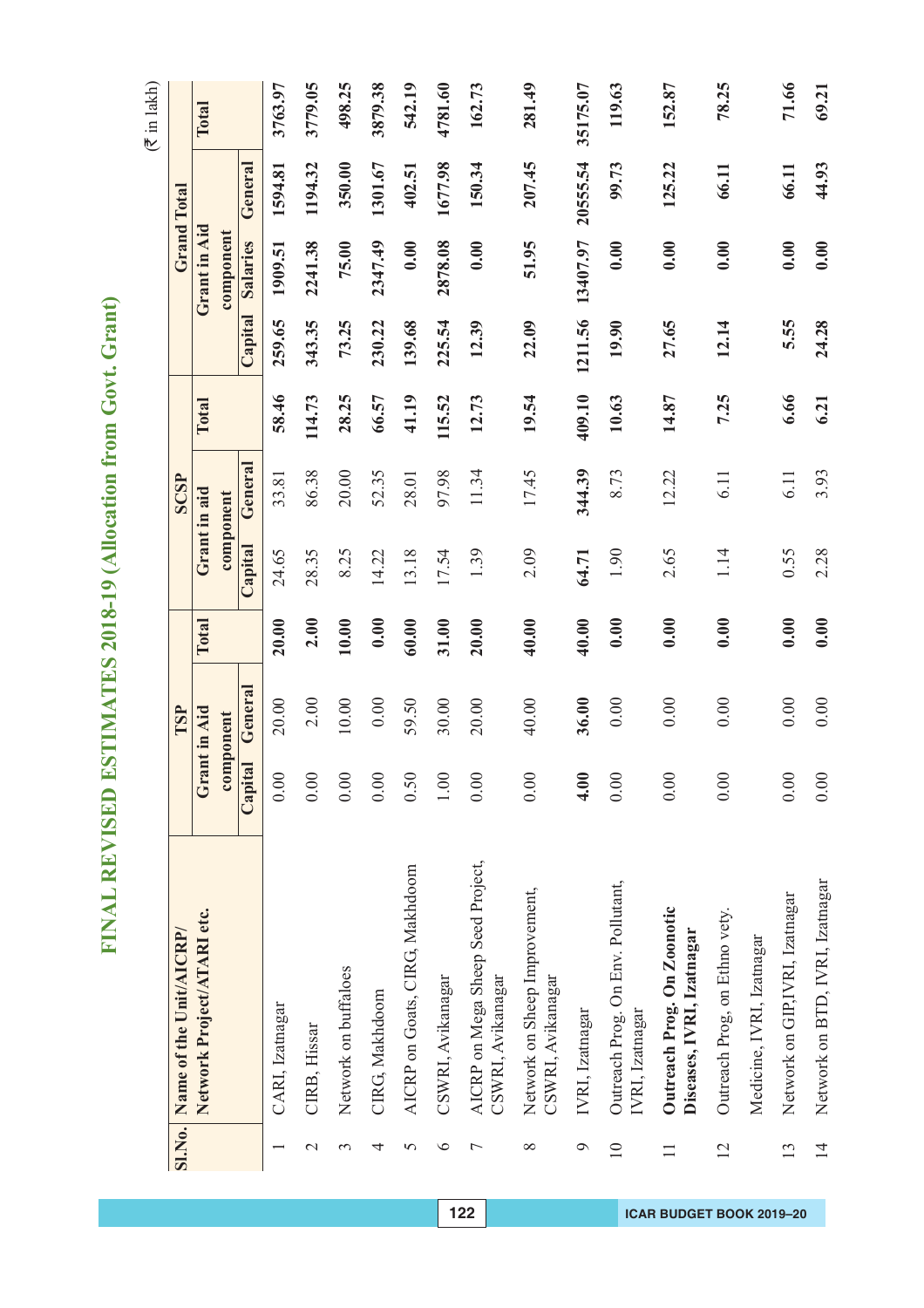| í<br>l                                 |
|----------------------------------------|
| í<br>ĺ<br>۱                            |
| ζ<br>I                                 |
| I<br>j<br>I<br>١                       |
| I<br>١<br>ไ                            |
| i<br>ĺ<br>Ì<br>)                       |
| Í<br>ę<br>í<br>l                       |
| ¢<br>)<br>í<br>I<br>I                  |
| Ï<br>ŀ                                 |
| ł                                      |
| $\blacksquare$<br>í                    |
| Ō<br>J                                 |
| v<br>1<br>ć<br>$\epsilon$<br>l         |
|                                        |
| $\zeta$<br>2                           |
| Ì                                      |
| ļ<br>ł                                 |
| í<br>Ì                                 |
|                                        |
| $\overline{\phantom{a}}$<br>l          |
| 1<br>ļ<br>2                            |
| ļ<br>þ                                 |
| l<br>Ĕ                                 |
| E                                      |
| ١<br>ļ<br>é<br>$\overline{\mathbf{z}}$ |

|                 | SI.No. Name of the Unit/AICRP/                                                      |         | TSP          |       |              | <b>SCSP</b> |        |         |              | Grand Total |          |
|-----------------|-------------------------------------------------------------------------------------|---------|--------------|-------|--------------|-------------|--------|---------|--------------|-------------|----------|
|                 | Network Project/ATARI etc.                                                          |         | Grant in Aid | Total | Grant in aid |             | Total  |         | Grant in Aid |             | Total    |
|                 |                                                                                     |         | component    |       | component    |             |        |         | component    |             |          |
|                 |                                                                                     | Capital | General      |       | Capital      | General     |        | Capital | Salaries     | General     |          |
| 15              | Network on Neonatal Mortality,<br>IVRI, Izatnagar                                   | 0.00    | 0.00         | 0.00  | 2.75         | 6.28        | 9.03   | 28.75   | 0.00         | 66.28       | 95.03    |
| $\overline{16}$ | Network on Diag. Imaging Tech.,<br>IVRI, Izatnagar                                  | 0.00    | 0.00         | 0.00  | 2.84         | 5.67        | 8.51   | 29.84   | 0.00         | 35.67       | 65.51    |
| $\overline{17}$ | CRP on V&D, IVRI, Izatnagar                                                         | 0.00    | 0.00         | 0.00  | 16.97        | 34.90       | 51.87  | 178.97  | 0.00         | 394.90      | 573.87   |
| $\frac{8}{18}$  | NIHSAD, Bhopal                                                                      | 0.00    | 0.00         | 0.00  | 10.90        | 16.65       | 27.55  | 114.90  | 706.51       | 893.65      | 1715.06  |
| $\overline{19}$ | NBAGR, Kamal                                                                        | 0.00    | 0.00         | 0.00  | 4.76         | 36.65       | 41.41  | 49.76   | 1101.90      | 531.65      | 1683.31  |
| $\overline{c}$  | Network Project on Animal Genetic<br>Resources, NBAGR, Karnal                       | 0.45    | 29.55        | 30.00 | 0.09         | 5.24        | 5.33   | 1.54    | 0.00         | 105.79      | 107.33   |
| 21              | NDRI, Kamal                                                                         | 1.00    | 44.00        | 45.00 | 54.02        | 454.54      | 508.56 | 644.62  | 8493.60      | 12631.89    | 21770.11 |
| 22              | NIANP, Bangalore                                                                    | 0.00    | 0.00         | 0.00  | 22.75        | 43.63       | 66.38  | 239.75  | 1301.82      | 683.75      | 2225.32  |
| 23              | AICRP ON NPAERP + OP on Methan<br>Emission, NIANP, Bangalore                        | 0.50    | 9.50         | 10.00 | 3.79         | 12.22       | 16.01  | 40.29   | 0.00         | 164.72      | 205.01   |
| 24              | NRC on Camel, Bikaner                                                               | 2.75    | 19.00        | 21.75 | 11.38        | 1.63        | 13.01  | 122.13  | 827.14       | 597.47      | 1546.74  |
| 25              | NRC on Equines, Hissar                                                              | 0.00    | 0.00         | 0.00  | 12.80        | 52.35       | 65.15  | 135.80  | 1145.57      | 689.35      | 1970.72  |
| 26              | Culture Collection, NRC on Equines,<br>National Centre for Veterinary Type<br>Hisar | 0.00    | 0.00         | 0.00  | 6.64         | 13.96       | 20.60  | 104.86  | 0.00         | 159.96      | 264.82   |
| 27              | NRC on Meat, Hyderabad                                                              | 0.00    | 0.00         | 0.00  | 14.22        | 17.45       | 31.67  | 146.42  | 842.31       | 248.45      | 1237.18  |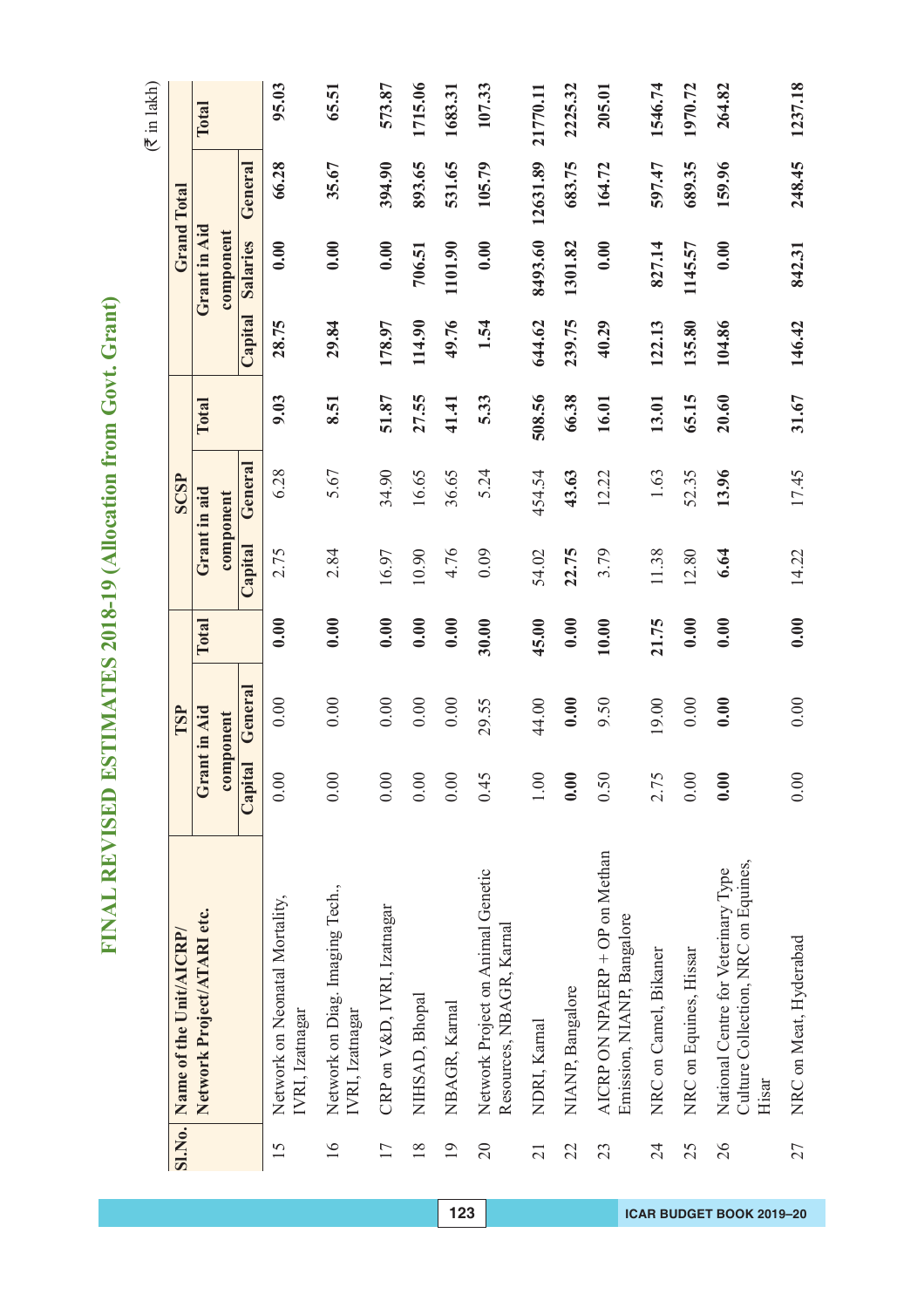|                 | SI.No. Name of the Unit/AICRP/                               |         | TSP          |        |         | <b>SCSP</b>  |         |         |              | <b>Grand Total</b> |              |
|-----------------|--------------------------------------------------------------|---------|--------------|--------|---------|--------------|---------|---------|--------------|--------------------|--------------|
|                 | Network Project/ATARI etc.                                   |         | Grant in Aid | Total  |         | Grant in aid | Total   |         | Grant in Aid |                    | <b>Total</b> |
|                 |                                                              |         | component    |        |         | component    |         |         | component    |                    |              |
|                 |                                                              | Capital | General      |        | Capital | General      |         | Capital | Salaries     | General            |              |
| 28              | NRC on Mithun                                                | 2.25    | 71.70        | 73.95  | 26.54   | 26.83        | 53.37   | 283.79  | 472.57       | 446.60             | 1202.96      |
| 29              | NRC on Pig, Guwahati                                         | 10.00   | 100.00       | 110.00 | 0.00    | 10.00        | 10.00   | 196.00  | 447.72       | 455.00             | 1098.72      |
| 30              | AICRP on Pig, NRC on Pig, Guwahati                           | 0.00    | 150.00       | 150.00 | 22.66   | 28.07        | 50.73   | 178.66  | 150.00       | 499.07             | 827.73       |
| $\overline{31}$ | Mega seed on Pig, NRC on Pig,<br>Guwahati                    | 0.00    | 40.00        | 40.00  | 15.45   | 12.98        | 28.43   | 93.12   | 0.00         | 265.31             | 358.43       |
| 32              | NRC on Yak, Dirang                                           | 0.00    | 101.00       | 110.00 | 10.43   | 14.83        | 25.26   | 119.43  | 355.53       | 488.33             | 963.29       |
| 33              | NIVEDI, Bengalore                                            | 0.00    | 0.00         | 0.00   | 22.75   | 50.61        | 73.36   | 239.75  | 662.29       | 579.61             | 1481.65      |
| 34              | CIRC, Meerut                                                 | 0.00    | 0.00         | 0.00   | 7.58    | 24.87        | 32.45   | 53.16   | 888.68       | 439.87             | 1381.71      |
| 35              | AICRP on Cattle, CIRC, Meerut                                | 0.00    | 20.00        | 20.00  | 2.84    | 47.12        | 49.96   | 29.84   | 171.03       | 560.12             | 760.99       |
| 36              | Dte. of Foot & Mouth Disease,<br>Mukteswar                   | 0.00    | 30.00        | 30.00  | 69.20   | 58.89        | 128.09  | 729.20  | 263.00       | 1015.69            | 2007.89      |
| 37              | Dte. of Poultry Research, Hyderabad                          | 0.00    | 20.00        | 20.00  | 15.93   | 93.09        | 109.02  | 167.93  | 1015.13      | 1003.09            | 2186.15      |
| 38              | AICRP on Poultry, Dte. of Poultry<br>Research, Hyderabad     | 0.00    | 35.00        | 35.00  | 6.35    | 16.58        | 22.93   | 71.35   | 292.23       | 255.58             | 619.16       |
| 39              | Poultry Seed Project, Dte. of Poultry<br>Research, Hyderabad | 0.00    | 35.00        | 35.00  | 20.86   | 17.45        | 38.31   | 228.86  | 0.00         | 337.45             | 566.31       |
|                 | TOTAL ANIMAL SCIENCES                                        | 31.45   | 922.25       | 953.70 | 567.40  | 1831.30      | 2398.70 | 6835.97 | 42048.41     | 51385.97 100270.35 |              |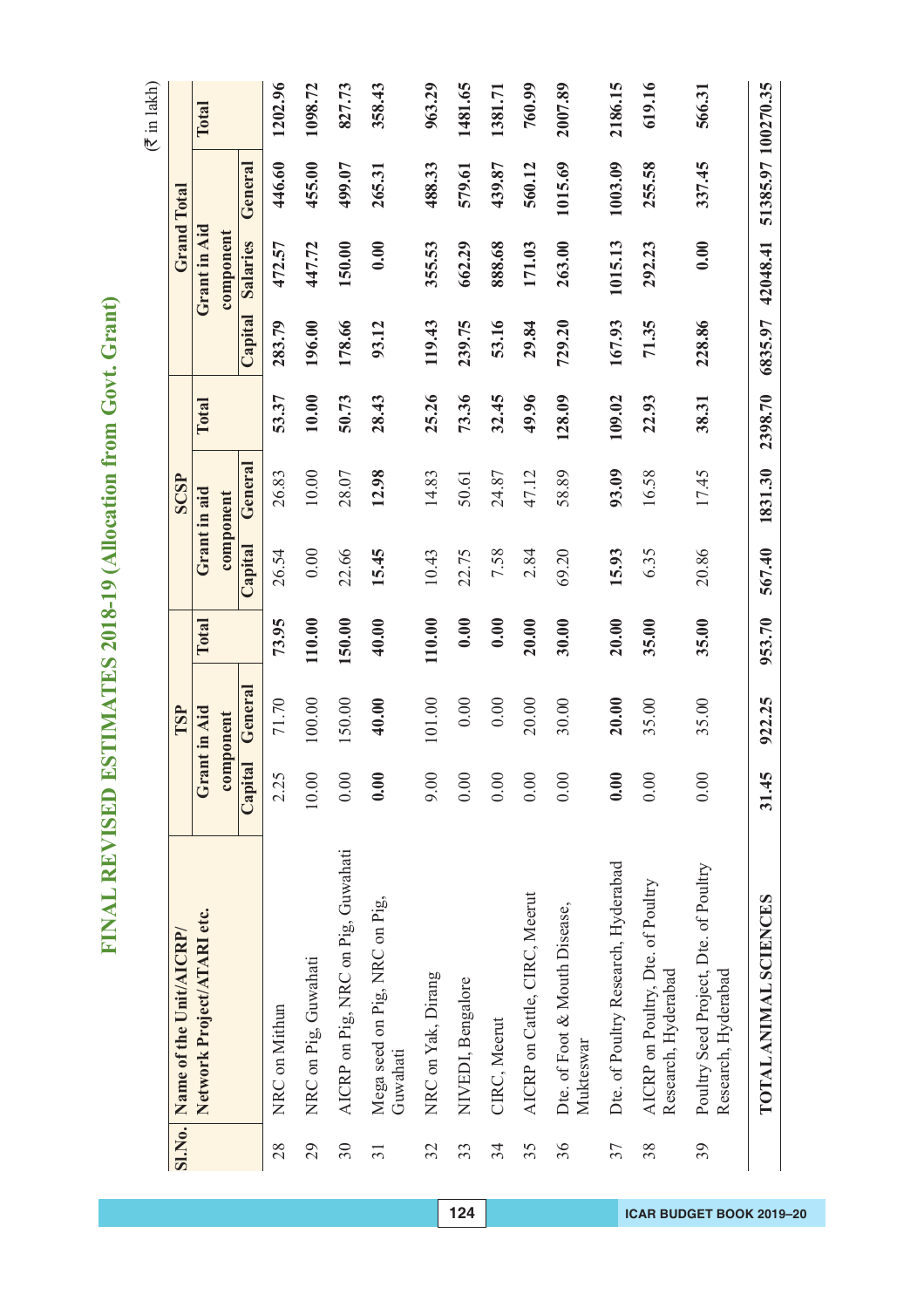|                 | SI.No. Name of the Unit/AICRP/                    |         | TSP          |        |         | SCSP         |        |         |              | <b>Grand Total</b> |              |
|-----------------|---------------------------------------------------|---------|--------------|--------|---------|--------------|--------|---------|--------------|--------------------|--------------|
|                 | Network Project/ATARI etc.                        |         | Grant in Aid | Total  |         | Grant in aid | Total  |         | Grant in Aid |                    | <b>Total</b> |
|                 |                                                   |         | component    |        |         | component    |        |         | component    |                    |              |
|                 |                                                   | Capital | General      |        | Capital | General      |        | Capital | Salaries     | General            |              |
|                 | CAZRI, Johdhpur                                   | 8.50    | 40.00        | 48.50  | 45.40   | 58.96        | 104.36 | 392.90  | 4904.80      | 6568.96            | 11866.66     |
| $\mathbf{\sim}$ | CRIDA, Hyderabad                                  | 0.00    | 0.00         | 0.00   | 16.76   | 53.53        | 70.29  | 96.76   | 2491.67      | 1098.08            | 3686.51      |
| 3               | AICRP on Dryland Agriculture,<br>CRIDA, Hyderabad | 0.00    | 0.00         | 0.00   | 0.67    | 25.49        | 26.16  | 10.00   | 2153.00      | 130.49             | 2293.49      |
| 4               | AICRP on Agrometeorology,<br>CRIDA, Hyderabad     | 0.00    | 0.00         | 0.00   | 0.67    | 7.57         | 8.24   | 10.67   | 600.00       | 105.15             | 715.82       |
| 5               | IIS & WC (CS & WCR & TI), Dehradun                | 25.00   | 25.00        | 50.00  | 8.63    | 68.68        | 77.31  | 65.63   | 4190.38      | 2223.20            | 6479.21      |
| $\circ$         | CSSRI, Karnal                                     | 0.00    | 0.00         | 0.00   | 5.03    | 49.95        | 54.98  | 43.03   | 2617.25      | 1428.84            | 4089.12      |
| $\overline{ }$  | PCU-SAS, CSSRI, Karnal                            | 0.00    | 0.00         | 0.00   | 0.00    | 4.54         | 4.54   | 0.00    | 587.13       | 62.54              | 649.67       |
| $\infty$        | ICAR RC For NEH Region, Barapani                  | 260.00  | 510.90       | 770.90 | 5.90    | 141.75       | 147.65 | 1215.80 | 7003.60      | 4143.75            | 12363.15     |
| $\circ$         | ICAR Res. Complex for Eastern<br>Region, Patna    | 0.00    | 0.00         | 0.00   | 9.30    | 55.32        | 64.62  | 29.30   | 2324.89      | 1082.32            | 3436.51      |
| $\overline{10}$ | CCARI (ICAR Res. Complex), Goa                    | 5.00    | 5.00         | 10.00  | 7.57    | 41.92        | 49.49  | 34.57   | 744.25       | 571.92             | 1350.74      |
| $\Box$          | IISS, Bhopal                                      | 0.00    | 2.00         | 2.00   | 3.35    | 28.40        | 31.75  | 53.35   | 1508.41      | 437.40             | 1999.16      |
| $\overline{2}$  | AICRP on Micronutrients, IISS, Bhopal             | 0.00    | 10.00        | 10.00  | 0.67    | 10.00        | 10.67  | 5.67    | 606.00       | 136.00             | 747.67       |
| 13              | AICRP on Biofertilizer, IISS, Bhopal              | 0.00    | 10.00        | 10.00  | 2.59    | 5.45         | 8.04   | 35.00   | 215.00       | 49.45              | 299.45       |
| $\overline{1}$  | AICRP on STCR, IISS, Bhopal                       | 0.00    | 12.00        | 12.00  | 0.67    | 8.16         | 8.83   | 12.67   | 608.81       | 98.16              | 719.64       |
| 15              | AICRP on LTFE, IISS, Bhopal                       | 0.00    | 20.00        | 20.00  | 0.67    | 6.18         | 6.85   | 10.00   | 427.00       | 58.18              | 495.18       |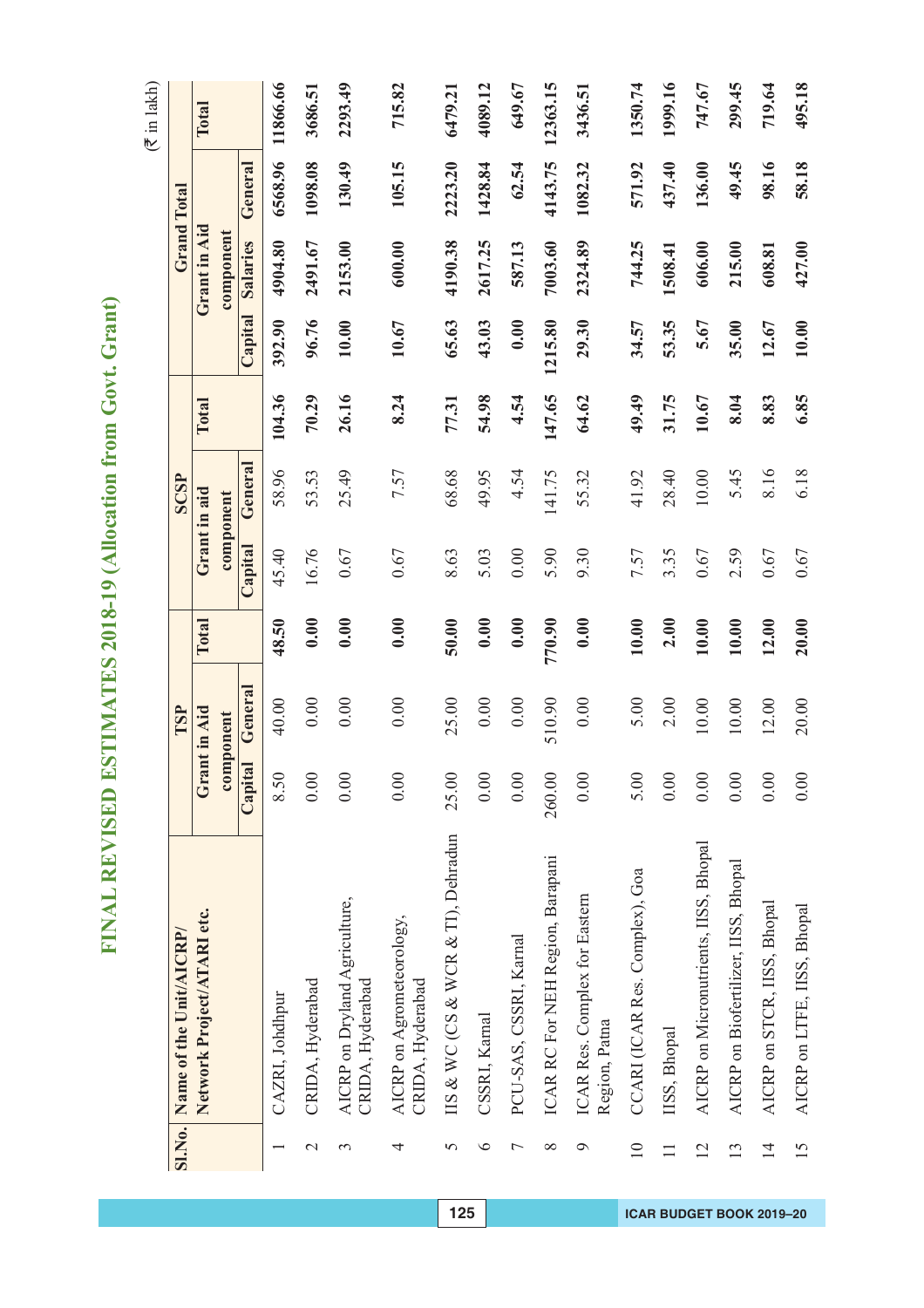| Į<br>í                                         |
|------------------------------------------------|
| l<br>í                                         |
| l                                              |
| l<br>I<br>้<br>I                               |
|                                                |
| ì                                              |
| ֖֖֖֖֖֚֚֚֚֚֚֚֚֚֚֚֚֚֚֚֚֚֚֬֡֡֡֡֡֡֡֡֬֝֬֞֡֡֡֬֝<br>j |
| I<br>١                                         |
| þ<br>١<br>l                                    |
|                                                |
| ļ<br>١                                         |
| Ć<br>١                                         |
| Í                                              |
| ł                                              |
| l<br>í                                         |
| I<br>١<br>l                                    |
|                                                |
| I                                              |
| ١                                              |
| l<br>ŀ<br>í                                    |
| l                                              |
| I                                              |
|                                                |
| Í<br>١                                         |
| Ι                                              |
| Ο<br>J<br>l                                    |
| ¢<br>Þ                                         |
| Ç<br>l                                         |
| ໄ                                              |
| 2                                              |
|                                                |
|                                                |
|                                                |
|                                                |
| ļ<br>۱                                         |
| I                                              |
| j<br>Į                                         |
|                                                |
|                                                |
| ļ                                              |
|                                                |
| Ì                                              |
| l                                              |
| j                                              |
|                                                |
| Ĕ                                              |
|                                                |
| I                                              |
|                                                |
| I<br>ļ                                         |
| ٦<br>Í                                         |
| E<br>Í                                         |
|                                                |

|                 | Sl.No. Name of the Unit/AICRP/                           |         | TSP          |         |         | SCSP         |         |         |              | Grand Total |          |
|-----------------|----------------------------------------------------------|---------|--------------|---------|---------|--------------|---------|---------|--------------|-------------|----------|
|                 | Network Project/ATARI etc.                               |         | Grant in Aid | Total   |         | Grant in aid | Total   |         | Grant in Aid |             | Total    |
|                 |                                                          |         | component    |         |         | component    |         |         | component    |             |          |
|                 |                                                          | Capital | General      |         | Capital | General      |         | Capital | Salaries     | General     |          |
| 16              | CRP on Conservation Agriculture,<br>IISS, Bhopal         | 0.00    | 0.00         | 0.00    | 5.76    | 15.85        | 21.61   | 32.76   | 0.00         | 220.85      | 253.61   |
| 17              | NBSS&LUP, Nagpur                                         | 50.00   | 40.00        | 90.00   | 18.73   | 67.89        | 86.62   | 90.97   | 3493.84      | 4240.89     | 7825.70  |
| $\frac{8}{18}$  | CARI, Jhansi                                             | 0.00    | 0.00         | 0.00    | 1.37    | 20.32        | 21.69   | 53.37   | 828.03       | 263.64      | 1145.04  |
| $\overline{19}$ | AICRP on Agroforestry, CARI, Jhansi                      | 0.00    | 25.00        | 25.00   | 1.30    | 16.81        | 18.11   | 26.30   | 1315.00      | 225.62      | 1566.92  |
| 20              | IIWM, Bhubaneshwar                                       | 0.00    | 5.00         | 5.00    | 1.03    | 19.68        | 20.71   | 36.03   | 1007.14      | 348.63      | 1391.80  |
| $\overline{21}$ | AICRP on IWM, IIWM, Bhubaneshwar                         | 0.00    | 8.00         | 8.00    | 0.67    | 6.35         | 7.02    | 2.67    | 2100.00      | 85.35       | 2188.02  |
| 22              | CRP on Water, IIWM, Bhubaneshwar                         | 0.00    | 0.00         | 0.00    | 3.70    | 19.98        | 23.68   | 70.70   | 0.00         | 243.98      | 314.68   |
| 23              | NRC on Integrated Farming, Motihari                      | 0.00    | 0.00         | 0.00    | 58.25   | 31.00        | 89.25   | 977.58  | 185.29       | 183.00      | 1345.87  |
| 24              | Dte. Of Weed Research, Jabalpur                          | 0.00    | 0.00         | 0.00    | 28.95   | 29.97        | 58.92   | 103.71  | 693.44       | 510.97      | 1308.12  |
| 25              | AICRP on Weed Management, DWR,<br>Jabalpur               | 0.00    | 0.00         | 0.00    | 7.60    | 7.58         | 15.18   | 9.00    | 1131.53      | 113.58      | 1254.11  |
| 26              | IFSR, Modipuram                                          | 0.00    | 0.00         | 0.00    | 9.15    | 22.80        | 31.95   | 37.15   | 1308.73      | 680.60      | 2026.48  |
| 27              | AICRP on Integragted Farming<br>System, IIFSR, Modipuram | 0.00    | 25.00        | 25.00   | 13.18   | 20.03        | 33.21   | 162.00  | 2310.00      | 325.07      | 2797.07  |
| 28              | Network Project on Organic Farming,<br>IIFSR, Modipuram  | 0.00    | 22.00        | 22.00   | 0.00    | 12.27        | 12.27   | 0.00    | 0.00         | 184.62      | 184.62   |
| 29              | NIASM, Baramati                                          | 0.00    | 0.00         | 0.00    | 77.75   | 38.57        | 116.32  | 422.96  | 560.28       | 544.71      | 1527.95  |
|                 | TOTAL NRM DIVISION                                       | 348.50  | 759.90       | 1108.40 | 335.32  | 895.00       | 1230.32 | 4040.55 | 45915.47     | 26365.95    | 76321.97 |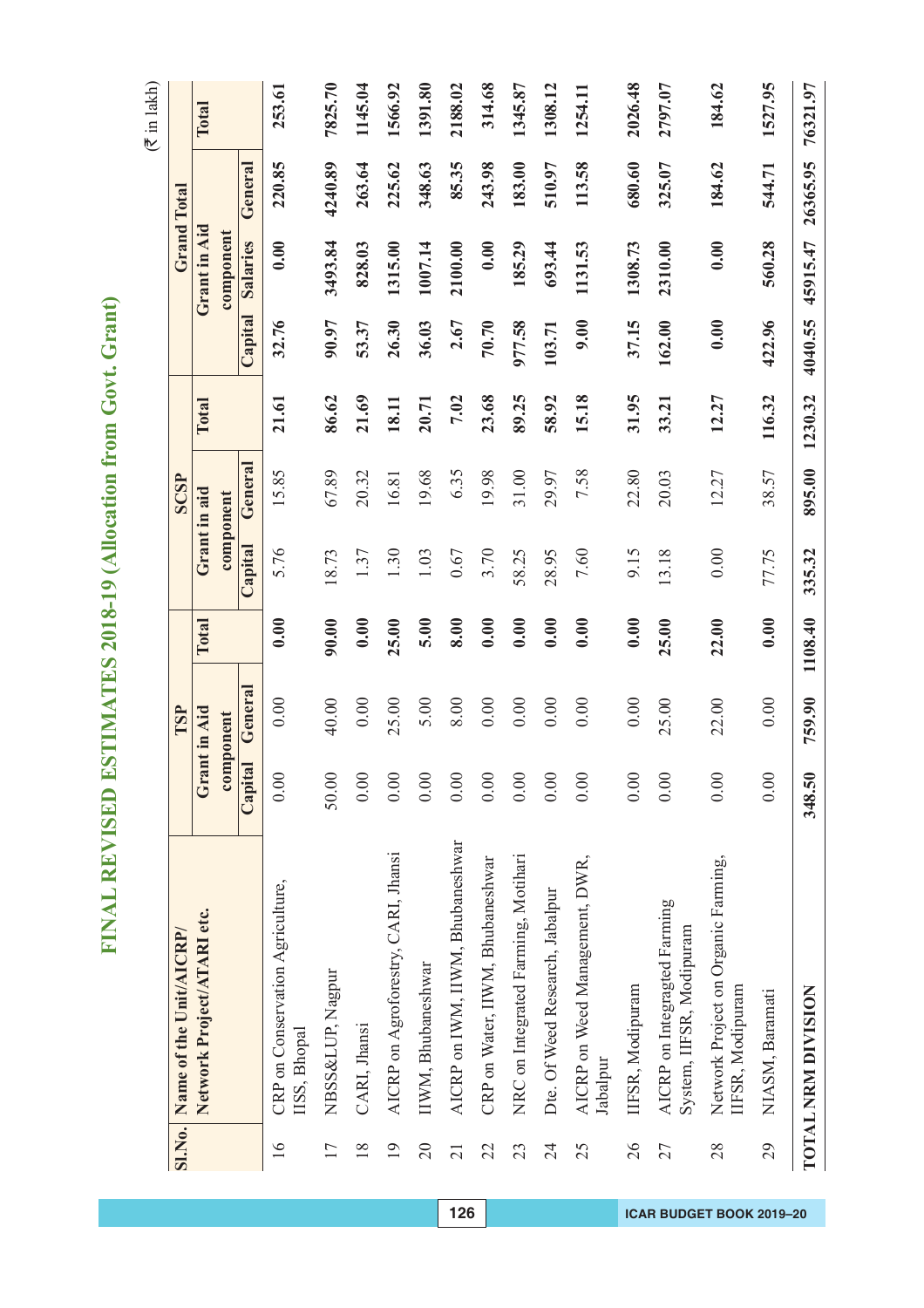|                 | SI.No. Name of the Unit/AICRP/                   |         | TSP          |        |         | <b>SCSP</b>  |         |         |              | <b>Grand Total</b> |          |
|-----------------|--------------------------------------------------|---------|--------------|--------|---------|--------------|---------|---------|--------------|--------------------|----------|
|                 | Network Project/ATARI etc.                       |         | Grant in Aid | Total  |         | Grant in aid | Total   |         | Grant in Aid |                    | Total    |
|                 |                                                  |         | component    |        |         | component    |         |         | component    |                    |          |
|                 |                                                  | Capital | General      |        | Capital | General      |         | Capital | Salaries     | General            |          |
| 30              | NICRA, Hyderabad                                 | 0.00    | 0.00         | 0.00   | 79.02   | 287.84       | 366.86  | 952.00  | 0.00         | 3469.00            | 4421.00  |
|                 | TOTAL CRAINICRA                                  | 0.00    | 0.00         | 0.00   | 79.02   | 287.84       | 366.86  | 952.00  | 0.00         | 3469.00            | 4421.00  |
|                 | CIBA, Chennai                                    | 17.00   | 32.00        | 49.00  | 26.15   | 94.27        | 120.42  | 287.00  | 2225.00      | 3238.00            | 5750.00  |
| $\mathbf 2$     | AINP on Fish Health, CIBA, Chennai               | 0.00    | 0.00         | 0.00   | 3.52    | 16.45        | 19.97   | 25.00   | 0.00         | 165.00             | 190.00   |
| 3               | CIFRI, Barrackpore                               | 12.00   | 25.65        | 37.65  | 19.96   | 76.84        | 96.80   | 404.07  | 3071.79      | 6907.65            | 10383.51 |
| 4               | CIFA, Bhubaneshwar                               | 22.85   | 67.00        | 89.85  | 29.90   | 104.86       | 134.76  | 409.85  | 2722.40      | 1503.84            | 4636.09  |
| 5               | CIFE, Mumbai                                     | 0.00    | 27.00        | 27.00  | 52.93   | 184.00       | 236.93  | 329.93  | 3220.60      | 5404.00            | 8954.53  |
| $\circ$         | CIFT, Kochi                                      | 0.00    | 18.00        | 18.00  | 23.12   | 85.75        | 108.87  | 300.00  | 3200.00      | 1483.00            | 4983.00  |
| Γ               | CMFRI, Kochi                                     | 9.00    | 20.00        | 29.00  | 41.75   | 138.22       | 179.97  | 449.00  | 6930.00      | 8340.00            | 15719.00 |
| $\infty$        | ANIPMericulture, CMFRI, Kochi                    | 0.00    | 0.00         | 0.00   | 0.88    | 23.10        | 23.98   | 110.00  | 0.00         | 180.00             | 290.00   |
| ᢦ               | NBFGR, Lucknow                                   | 0.00    | 22.00        | 22.00  | 21.51   | 71.79        | 93.30   | 309.75  | 1433.74      | 939.75             | 2683.24  |
| $\overline{10}$ | CRP Genomics, NBFGR, Lucknow                     | 0.00    | 0.00         | 0.00   | 0.00    | 30.04        | 30.04   | 0.00    | 0.00         | 380.00             | 380.00   |
| $\Box$          | Dte. of Coldwater Fisheries Research,<br>Bhimtal | 8.00    | 17.00        | 25.00  | 8.58    | 44.77        | 53.35   | 126.00  | 647.04       | 614.68             | 1387.72  |
|                 | TOTAL FISHEREIES                                 | 68.85   | 228.65       | 297.50 | 228.30  | 870.09       | 1098.39 | 2750.60 | 23450.57     | 29155.92           | 55357.09 |
|                 | CIAE, Bhopal                                     | 0.00    | 0.00         | 0.00   | 15.36   | 83.45        | 98.81   | 106.41  | 3078.76      | 3140.45            | 6325.62  |
| $\mathcal{L}$   | AICRP on FIM, CIAE, Bhopal                       | 0.00    | 0.00         | 0.00   | 0.00    | 0.00         | 0.00    | 61.56   | 1150.00      | 235.65             | 1447.21  |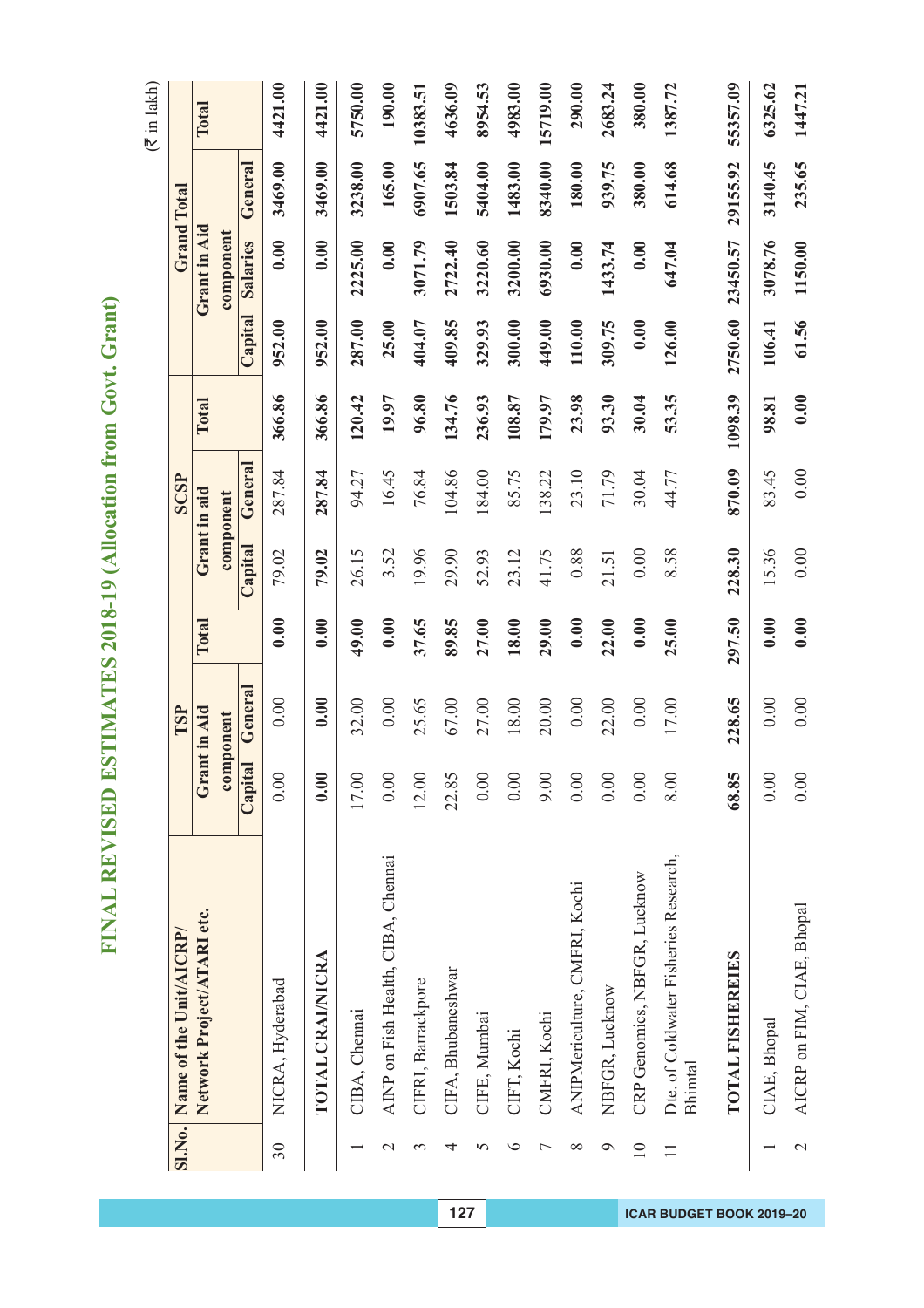$($  $\bar{z}$  in lakh)

|                 | SI.No. Name of the Unit/AICRP/           |         | TSP          |       |         | <b>SCSP</b>  |        |         |              | <b>Grand Total</b> |           |
|-----------------|------------------------------------------|---------|--------------|-------|---------|--------------|--------|---------|--------------|--------------------|-----------|
|                 | Network Project/ATARI etc.               |         | Grant in Aid | Total |         | Grant in aid | Total  |         | Grant in Aid |                    | Total     |
|                 |                                          |         | component    |       |         | component    |        |         | component    |                    |           |
|                 |                                          | Capital | General      |       | Capital | General      |        | Capital | Salaries     | General            |           |
| 3               | AICRP on ESA, CIAE, Bhopal               | 0.00    | 0.00         | 0.00  | 0.00    | 0.00         | 0.00   | 29.73   | 300.00       | 94.32              | 424.05    |
| 4               | AICRP on EAAI, CIAE, Bhopal              | 0.00    | 0.00         | 0.00  | 0.00    | 0.00         | 0.00   | 27.12   | 815.00       | 228.38             | 1070.50   |
| 5               | AICRP on UAE, CIAE, Bhopal               | 0.00    | 0.00         | 0.00  | 0.00    | 0.00         | 0.00   | 44.94   | 400.00       | 187.68             | 632.62    |
| ∘               | CRP on FMPF, CIAE, Bhopal                | 0.00    | 0.00         | 0.00  | 0.00    | 0.00         | 0.00   | 54.47   | 0.00         | 141.40             | 195.87    |
|                 | CRP on EA, CIAE, Bhopal                  | 0.00    | 0.00         | 0.00  | 0.00    | 0.00         | 0.00   | 60.00   | 0.00         | 104.08             | 164.08    |
| $\infty$        | CIPHET, Ludhiana                         | 0.00    | 0.00         | 0.00  | 15.35   | 11.41        | 26.76  | 91.24   | 1060.09      | 481.95             | 1633.28   |
| $\mathfrak{D}$  | AICRP on PET, CIPHET, Ludhiana           | 0.00    | 0.00         | 0.00  | 0.00    | 57.00        | 57.00  | 24.02   | 271.48       | 357.07             | 652.57    |
| $\overline{10}$ | AICRP on PHET, CIPHET, Ludhiana          | 0.00    | 0.00         | 0.00  | 0.00    | 65.00        | 65.00  | 88.78   | 1721.00      | 465.97             | 2275.75   |
|                 | CRP on SA, CIPHET, Ludhiana              | 0.00    | 0.00         | 0.00  | 0.00    | 0.00         | 0.00   | 16.05   | 0.00         | 121.93             | 137.98    |
| $\overline{2}$  | CRP on HF, CIPHET, Ludhiana              | 0.00    | 0.00         | 0.00  | 0.00    | 0.00         | 0.00   | 0.00    | 0.00         | 0.00               | 0.00      |
| $\mathbf{C}$    | CIRCOT, Mumbai                           | 0.00    | 0.00         | 0.00  | 30.70   | 141.82       | 172.52 | 165.70  | 1816.48      | 904.69             | 2886.87   |
| $\overline{1}$  | CRP on Natural Fibres, CIRCOT,<br>Mumbai | 0.00    | 0.00         | 0.00  | 0.00    | 0.00         | 0.00   | 8.53    | 0.00         | 61.00              | 69.53     |
| 15              | <b>IINRG, Ranchi</b>                     | 0.00    | 0.00         | 0.00  | 0.00    | 25.00        | 25.00  | 73.80   | 1260.32      | 753.81             | 2087.93   |
| $\overline{16}$ | NWP on HP VANR&G, IINRG, Ranchi          | 0.00    | 0.00         | 0.00  | 0.00    | 0.00         | 0.00   | 8.58    | 0.00         | 148.16             | 156.74    |
| 17              | NWP on CLIGR, IINRG, Ranchi              | 0.00    | 0.00         | 0.00  | 0.00    | 0.00         | 0.00   | 8.62    | 0.00         | 191.15             | 199.77    |
| 18              | NIRJAFT, Kolkata                         | 0.00    | 0.00         | 0.00  | 5.35    | 33.41        | 48.76  | 55.25   | 1364.64      | 890.98             | 2310.87   |
|                 | TOTAL AGRICULTURAL<br>ENGINEERING        | 0.00    | 0.00         | 0.00  | 76.76   | 417.09       | 493.85 | 924.80  | 13,237.72    | 8,508.67           | 22,671.24 |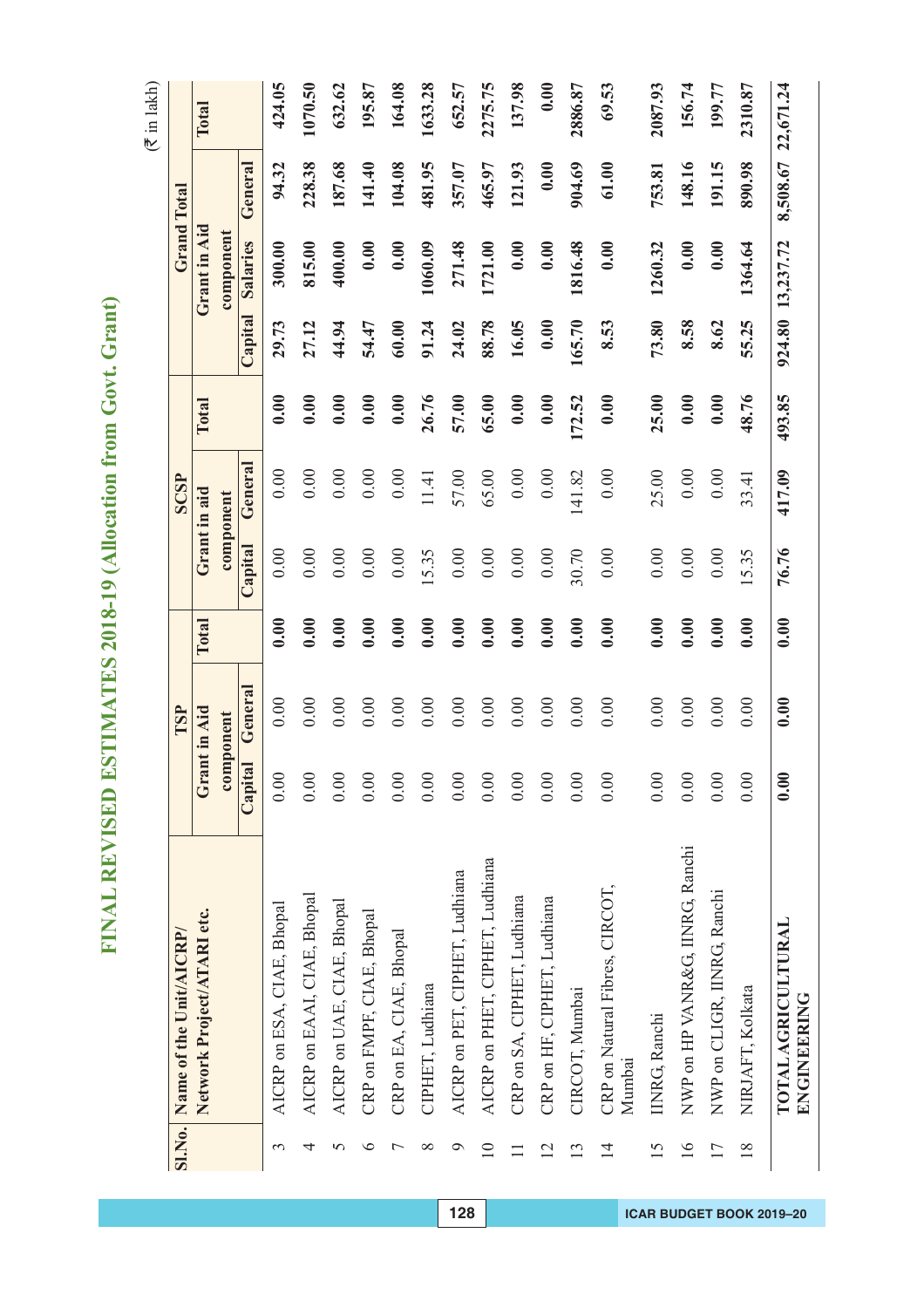| Į<br>í                                         |
|------------------------------------------------|
| l<br>í                                         |
| l                                              |
| l<br>I<br>้<br>I                               |
|                                                |
| ì                                              |
| ֖֖֖֖֖֚֚֚֚֚֚֚֚֚֚֚֚֚֚֚֚֚֚֬֡֡֡֡֡֡֡֡֬֝֬֞֡֡֡֬֝<br>j |
| I<br>١                                         |
| þ<br>١<br>l                                    |
|                                                |
| ļ<br>١                                         |
| Ć<br>١                                         |
| Í                                              |
| ł                                              |
| l<br>í                                         |
| I<br>١<br>l                                    |
|                                                |
| I                                              |
| ١                                              |
| l<br>ŀ<br>í                                    |
| l                                              |
| I                                              |
|                                                |
| Í<br>١                                         |
| Ι                                              |
| Ο<br>J<br>l                                    |
| ¢<br>Þ                                         |
| Ç<br>l                                         |
| ໄ                                              |
| 2                                              |
|                                                |
|                                                |
|                                                |
|                                                |
| ļ<br>۱                                         |
| I                                              |
| j<br>į                                         |
|                                                |
|                                                |
| ļ                                              |
|                                                |
| Ì                                              |
| l                                              |
| j                                              |
|                                                |
| Ĕ                                              |
|                                                |
| I                                              |
|                                                |
| I<br>ļ                                         |
| ٦<br>Í                                         |
| E<br>Í                                         |
|                                                |

| <b>SI.No.</b>         | Name of the Unit/AICRP/                                                    |         | TSP                  |         |          | SCSP                 |                  |          |                       | <b>Grand Total</b> |          |
|-----------------------|----------------------------------------------------------------------------|---------|----------------------|---------|----------|----------------------|------------------|----------|-----------------------|--------------------|----------|
|                       | Network Project/ATARI etc.                                                 |         | Grant in Aid         | Total   |          | Grant in aid         | Total            |          | Grant in Aid          |                    | Total    |
|                       |                                                                            | Capital | General<br>component |         | Capital  | General<br>component |                  | Capital  | component<br>Salaries | General            |          |
|                       |                                                                            |         |                      |         |          |                      |                  |          |                       |                    |          |
|                       | IASRI including CABin, New Delhi                                           | 0.00    | 0.00                 | 0.00    | 10.00    | 170.00               | 180.00           | 106.00   | 3146.00               | 3274.00            | 6526.00  |
| $\mathcal{L}$         | NIAP & PR, New Delhi                                                       | 0.00    | 0.00                 | 0.00    | 5.10     | 44.47                | 49.57            | 75.90    | 603.79                | 506.10             | 1185.79  |
|                       | TOTAL ECO. STATISTICS &<br>MANAGEMENT                                      | 0.00    | 0.00                 | 0.00    | 15.10    | 214.47               | 229.57           | 181.90   | 3749.79               | 3780.10            | 7711.79  |
|                       | NAARM, Hyderabad                                                           | 0.00    | 0.00                 | 0.00    | 50.30    | 50.00                | 100.30           | 750.30   | 2664.00               | 5600.00            | 9014.30  |
| $\mathcal{L}$         | CIWA, Bhubaneshwar                                                         | 0.00    | 0.00                 | 0.00    | 100.00   | 100.00               | 200.00           | 650.00   | 619.84                | 450.00             | 1719.84  |
| $\tilde{\phantom{0}}$ | AICRP on Home Science, CIWA,<br>Bhubaneshwar                               | 0.00    | 0.00                 | 0.00    | $0.00\,$ | 0.00                 | 0.00             | 150.00   | 1560.00               | 750.00             | 2460.00  |
| 4                     | Higher Agricultural Education in India<br>Strengthening and Development of | 966.00  | 2027.70              | 2993.70 | 2040.00  | 2022.06              | 4062.06 24869.80 |          | 0.00                  | 22638.90           | 47508.70 |
|                       | TOTAL AG EDUCATION DIVISION                                                | 966.00  | 2027.70              | 2993.70 | 2190.30  | 2172.06              | 4362.36          | 26420.10 | 4843.84               | 29438.90           | 60702.84 |
|                       | HEADQUARTERS UNIT                                                          | 0.00    | 0.00                 | 0.00    | 0.00     | 0.00                 | 0.00             | 8725.00  | 9800.00               | 24409.00           | 42934.00 |
|                       | TOTAL ICAR HORS.                                                           | 0.00    | 0.00                 | 0.00    | 0.00     | 0.00                 | 0.00             | 8725.00  | 9800.00               | 24409.00           | 42934.00 |
|                       | PIU, NASF                                                                  | 0.00    | 0.00                 | 0.00    | 228.25   | 192.97               | 421.22           | 2750.00  | 140.00                | 2325.00            | 5215.00  |
| $\mathcal{L}$         | Funding to Projects                                                        | 0.00    | 0.00                 | 0.00    | 0.00     | 0.00                 | 0.00             | 0.00     | 0.00                  | 0.00               | 0.00     |
|                       | <b>TOTAL OTHERS</b>                                                        | 0.00    | 0.00                 | 0.00    | 228.25   | 192.97               | 421.22           | 2750.00  | 140.00                | 2325.00            | 5215.00  |
|                       | DKMA, New Delhi                                                            | 0.00    | 0.00                 | 0.00    | 0.00     | 0.00                 | 0.00             | 29.00    | 560.00                | 518.00             | 1107.00  |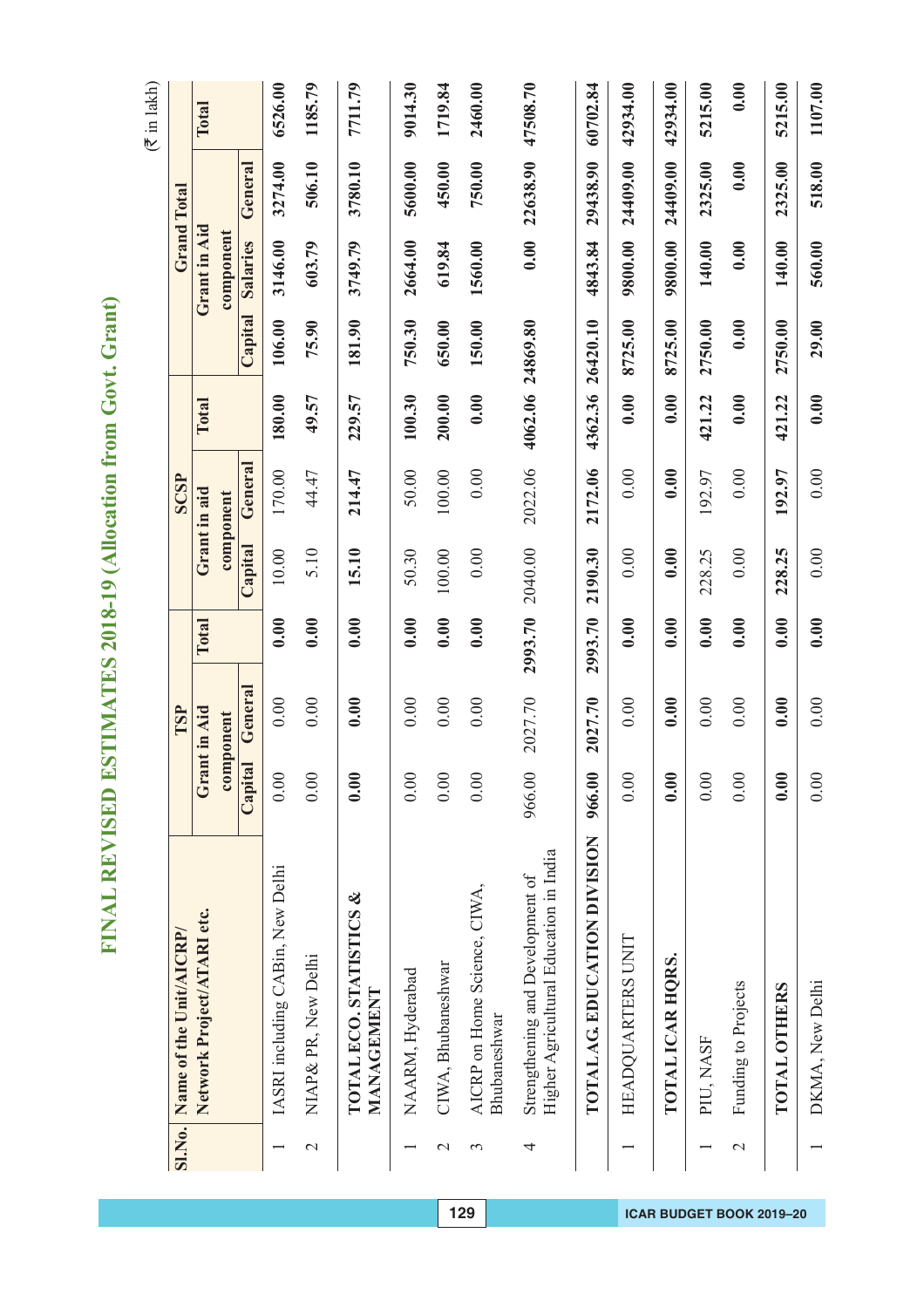|                 | Sl.No. Name of the Unit/AICRP/         |         | TSP       |         |          | <b>SCSP</b>  |         |         |              | <b>Grand Total</b> |          |
|-----------------|----------------------------------------|---------|-----------|---------|----------|--------------|---------|---------|--------------|--------------------|----------|
|                 | Network Project/ATARI etc.             | Gra     | nt in Aid | Total   |          | Grant in aid | Total   |         | Grant in Aid |                    | Total    |
|                 |                                        |         | component |         |          | component    |         |         | component    |                    |          |
|                 |                                        | Capital | General   |         | Capital  | General      |         | Capital | Salaries     | General            |          |
| $\mathbf{\sim}$ | ATARI ZONE-I, Ludhiana                 | 157.12  | 102.23    | 259.35  | 90.00    | 184.00       | 274.00  | 677.63  | 7896.00      | 891.23             | 9464.86  |
| 3               | ATARI ZONE-II, Jodhpur                 | 159.20  | 190.26    | 349.46  | 100.20   | 62.23        | 162.43  | 707.40  | 7021.70      | 813.49             | 8542.59  |
| 4               | ATARI ZONE-III, Kanpur                 | 110.10  | 39.90     | 150.00  | 206.00   | 248.00       | 454.00  | 954.24  | 8403.57      | 934.40             | 10292.21 |
| 5               | ATARI ZONE-IV, Patna                   | 152.68  | 136.48    | 289.16  | 56.00    | 46.40        | 102.40  | 725.14  | 4950.00      | 862.88             | 6538.02  |
| ∘               | ATARI ZONE-V, Kolkata                  | 122.97  | 97.73     | 220.70  | 145.00   | 320.00       | 465.00  | 711.07  | 5704.81      | 807.73             | 7223.61  |
|                 | ATARI ZONE-VI, Guwahati                | 97.34   | 78.41     | 175.75  | 0.00     | 0.00         | 0.00    | 654.50  | 6002.24      | 944.09             | 7600.83  |
| ∞               | ATARI ZONE-VII, Barapani               | 89.12   | 99.18     | 188.30  | 0.00     | 0.00         | 0.00    | 696.95  | 5347.57      | 989.29             | 7033.81  |
| P               | ATARI ZONE-VIII, Pune                  | 185.05  | 185.51    | 370.56  | 0.00     | 0.00         | 0.00    | 582.95  | 7730.00      | 1045.51            | 9358.46  |
| $\overline{10}$ | ATARI ZONE-IX, Jabalpur                | 245.08  | 222.68    | 467.76  | 0.00     | 0.00         | 0.00    | 744.30  | 6283.50      | 1072.95            | 8100.75  |
|                 | ATARI ZONE-X, Hyderabad                | 156.09  | 143.87    | 299.96  | 93.00    | 132.00       | 225.00  | 648.05  | 6827.36      | 1035.87            | 8511.28  |
| $\overline{2}$  | ATARI ZONE-XI, Bangalore               | 0.00    | 0.00      | 0.00    | 5.14     | 18.00        | 23.14   | 265.49  | 5234.57      | 645.00             | 6145.06  |
| 13              | FARMER FIRST                           | 0.00    | $0.00\,$  | 0.00    | $0.00\,$ | 0.00         | 0.00    | 400.00  | 0.00         | 1000.00            | 1400.00  |
| $\overline{1}$  | <b>ARYA</b>                            | 0.00    | 0.00      | 0.00    | 0.00     | 0.00         | 0.00    | 570.48  | 0.00         | 700.36             | 1270.84  |
| $\overline{15}$ | <b>EMF</b>                             | 0.00    | 0.00      | 0.00    | 0.00     | 0.00         | 0.00    | 0.00    | 0.00         | 5.00               | 5.00     |
| $\overline{16}$ | NETWORK PROJECT                        | 0.00    | 0.00      | 0.00    | 0.00     | 0.00         | 0.00    | 0.00    | 0.00         | 15.00              | 15.00    |
| $\overline{17}$ | DISASTER MGMT                          | 0.00    | 0.00      | 0.00    | 0.00     | 0.00         | 0.00    | 10.00   | 0.00         | 5.00               | 5.00     |
|                 | <b>TOTAL AGRICULTURAL</b><br>EXTENSION | 1474.75 | 1296.25   | 2771.00 | 695.34   | 1010.63      | 1705.97 | 8377.20 | 71961.32     | 12285.80           | 92624.32 |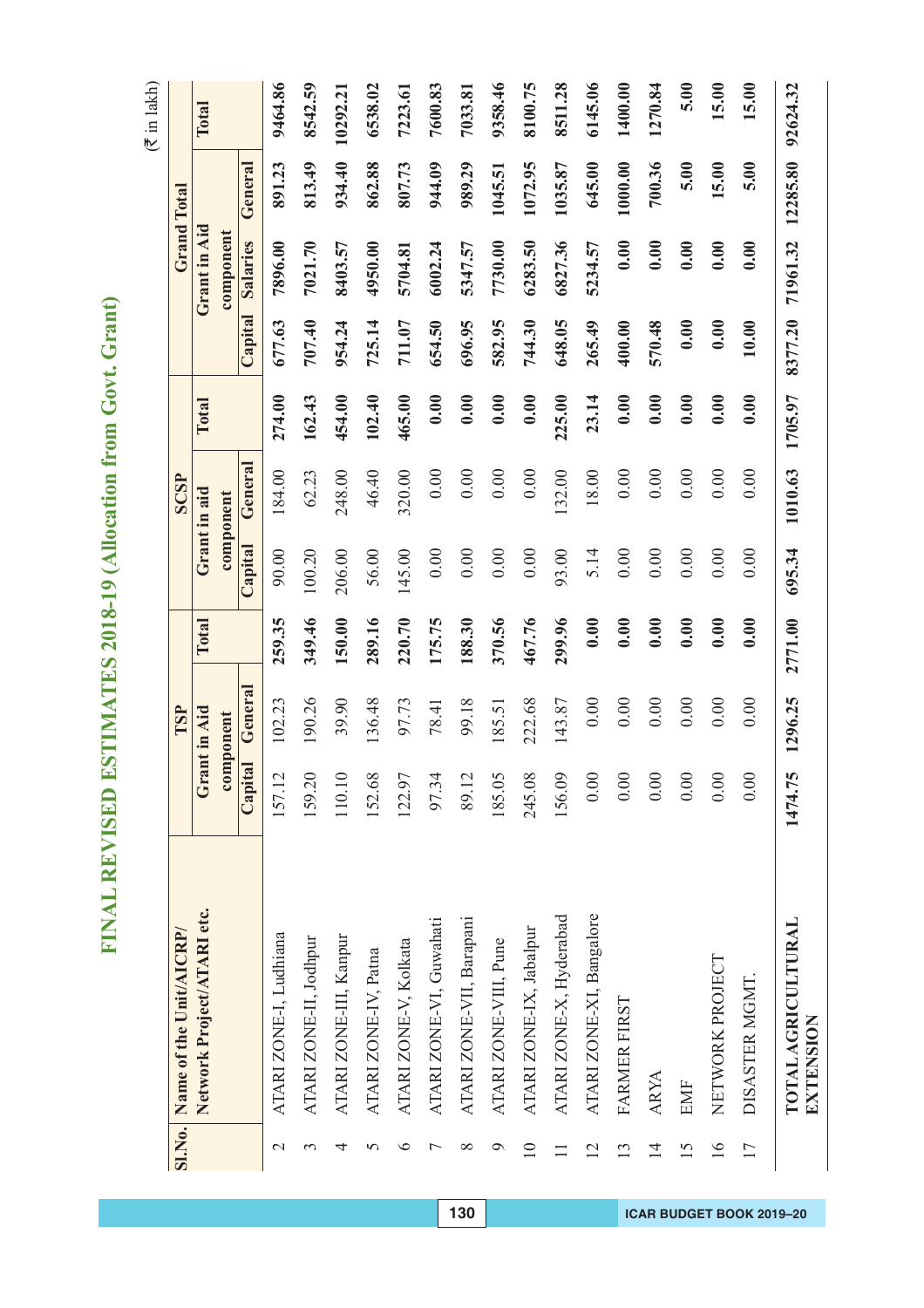| Capital General<br>0.00<br>component<br>0.00<br>0.00                              | General<br>0.00<br>component<br>Capita<br>0.00 |
|-----------------------------------------------------------------------------------|------------------------------------------------|
|                                                                                   |                                                |
|                                                                                   |                                                |
|                                                                                   |                                                |
| 0.00<br>0.00<br>0.00                                                              | 0.00                                           |
| 0.00<br>0.00<br>0.00                                                              | 0.00                                           |
| 7660.08 10670.18 6384.44 12710.04 19094.48 93403.82 346474.00 316573.18 756451.00 |                                                |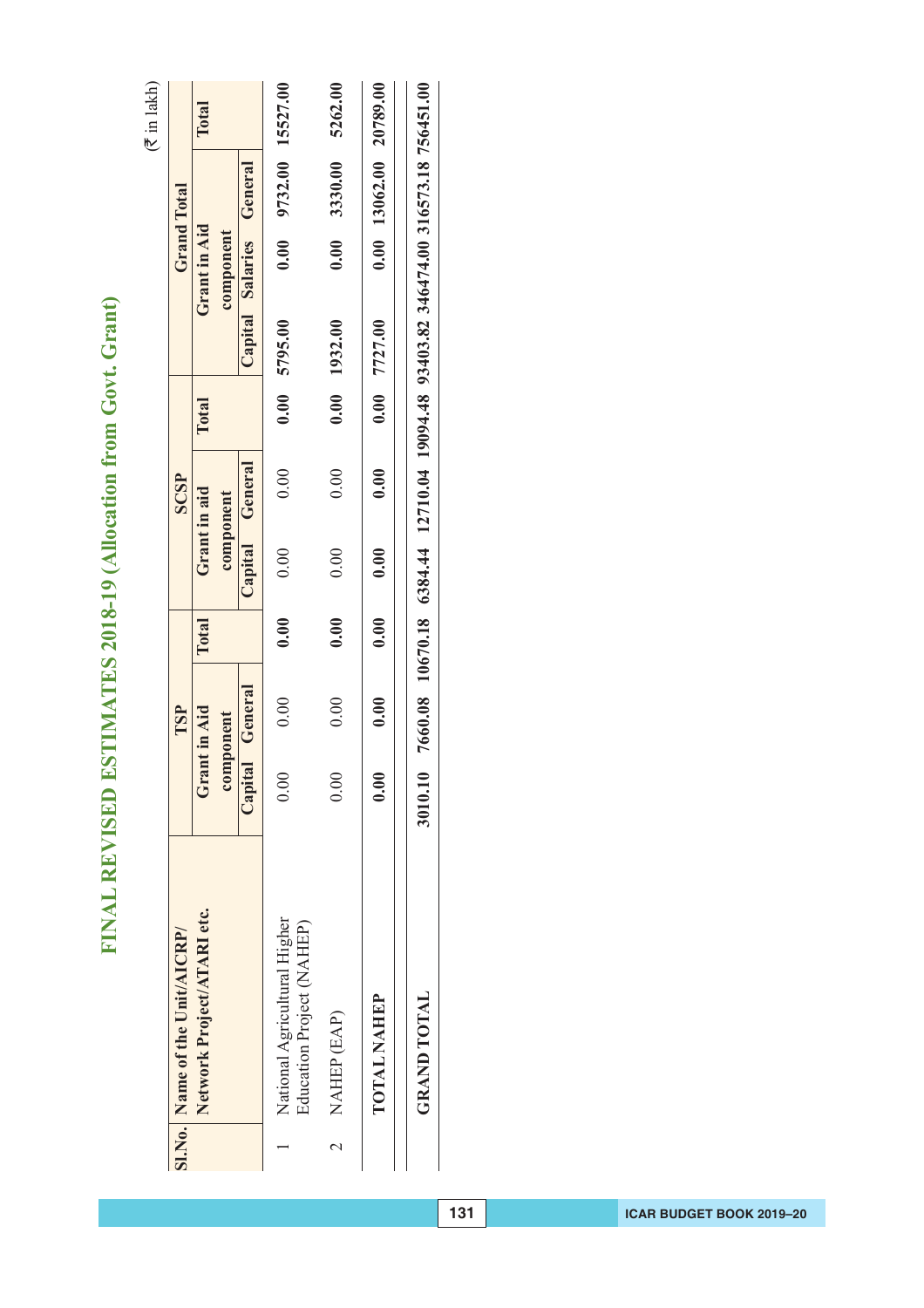| I<br>١         |
|----------------|
| Ċ<br>۵         |
| Ġ<br>١         |
| Š              |
| í<br>į,        |
| I              |
| I              |
|                |
| ł              |
| ł              |
| ļ<br>í         |
|                |
| í<br>l         |
| l              |
| ì<br>S         |
| l              |
| Ó              |
|                |
|                |
|                |
| ŀ              |
|                |
| Ξ              |
| ¢<br>١         |
|                |
| ĥ<br>l<br>¢    |
| j<br>ŧ         |
|                |
| Ξ              |
| ¢<br>١         |
| ⋍<br>Ī.        |
| ı              |
| j<br>I         |
|                |
| I              |
|                |
| ſ,<br>į        |
|                |
|                |
|                |
|                |
| σ              |
|                |
| v<br>t         |
| ì              |
| ∝<br>)         |
| 1              |
| Ś              |
| ć<br>Ó         |
| I              |
| ζ              |
| $\overline{a}$ |
|                |
|                |
| E              |
| 1              |
|                |
| l              |
|                |
| ŀ              |
| Í              |
|                |
| Ì<br>l         |
|                |
|                |
|                |
| J<br>l         |
|                |
| j              |
| Ì<br>Ì         |
| í              |
| ļ              |
| J              |
|                |
|                |
| j              |
| ţ              |
|                |
| I              |
| l              |
| ł<br>I         |
| j<br>I         |
|                |
| ═<br>Ξ<br>I    |

|                                 | Total                      |                          | 0.00         | 0.00                          | 0.00                | 0.00                         | 0.00          | 0.00                                                    | 0.00             | 0.00                                    | 0.00            | 0.00                                | 0.00                            | 0.00                                      | 0.00                                       | 0.00                                                | 0.00                                | 0.00                                    |
|---------------------------------|----------------------------|--------------------------|--------------|-------------------------------|---------------------|------------------------------|---------------|---------------------------------------------------------|------------------|-----------------------------------------|-----------------|-------------------------------------|---------------------------------|-------------------------------------------|--------------------------------------------|-----------------------------------------------------|-------------------------------------|-----------------------------------------|
|                                 |                            | General                  |              |                               |                     |                              |               |                                                         |                  |                                         |                 |                                     |                                 |                                           |                                            |                                                     |                                     |                                         |
| NEH                             | Grant in Aid component     | <b>Salaries</b>          |              |                               |                     |                              |               |                                                         |                  |                                         |                 |                                     |                                 |                                           |                                            |                                                     |                                     |                                         |
|                                 |                            | $\operatorname{Capital}$ |              |                               |                     |                              |               |                                                         |                  |                                         |                 |                                     |                                 |                                           |                                            |                                                     |                                     |                                         |
|                                 | Total                      |                          | 336.26       | 0.00                          | 186.68              | 0.00                         | 80.98         | 0.00                                                    | 84.75            | 0.00                                    | 946.41          | 0.00                                | 0.00                            | 0.00                                      | 0.00                                       | 0.00                                                | 0.00                                | 0.00                                    |
|                                 |                            | General                  | 133.81       |                               |                     |                              |               |                                                         | 18.00            |                                         |                 |                                     |                                 |                                           |                                            |                                                     |                                     |                                         |
| Other than NEH& TSP             | Grant in Aid component     | Salaries                 | 202.45       | 0.00                          | 186.68              | $0.00\,$                     | 80.98         | 0.00                                                    | 66.75            | 0.00                                    | 946.41          | $0.00$                              | 0.00                            | 0.00                                      | 0.00                                       | 0.00                                                | 0.00                                | 0.00                                    |
|                                 |                            | Capital                  |              |                               |                     |                              |               |                                                         |                  |                                         |                 |                                     |                                 |                                           |                                            |                                                     |                                     |                                         |
| Sl. No. Name of the Unit/AICRP/ | Network Project/ATARI etc. |                          | CICR, Nagpur | AICRP on Cotton, CICR, Nagpur | CRIJAF, Barrackpore | AINPJAF, CRIJAF, Barrackpore | NRRI, Cuttack | Incentivizing Research in Agriculture,<br>NRRI, Cuttack | CTRI, Rajamundry | NETWORK on Tobacco, CTRI,<br>Rajamundry | IARI, New Delhi | Pesticide Residues, IARI, New Delhi | AICRP Nematode, IARI, New Delhi | CRP on Hybrid Technology, IARI, New Delhi | CRP on Molecular Breeding, IARI, New Delhi | AICRP on Honey Bee & Pollinator,<br>IARI, NEW DELHI | IARI Types Deemed University, Assam | IARI Types Deemed University, Jharkhand |
|                                 |                            |                          |              | $\mathbf{\sim}$               | 3                   | 4                            | 5             | ∘                                                       | Γ                | $\infty$                                | P               | $\overline{10}$                     | $\equiv$                        | 12                                        | 13                                         | $\overline{1}$                                      | 15                                  | $\frac{1}{6}$                           |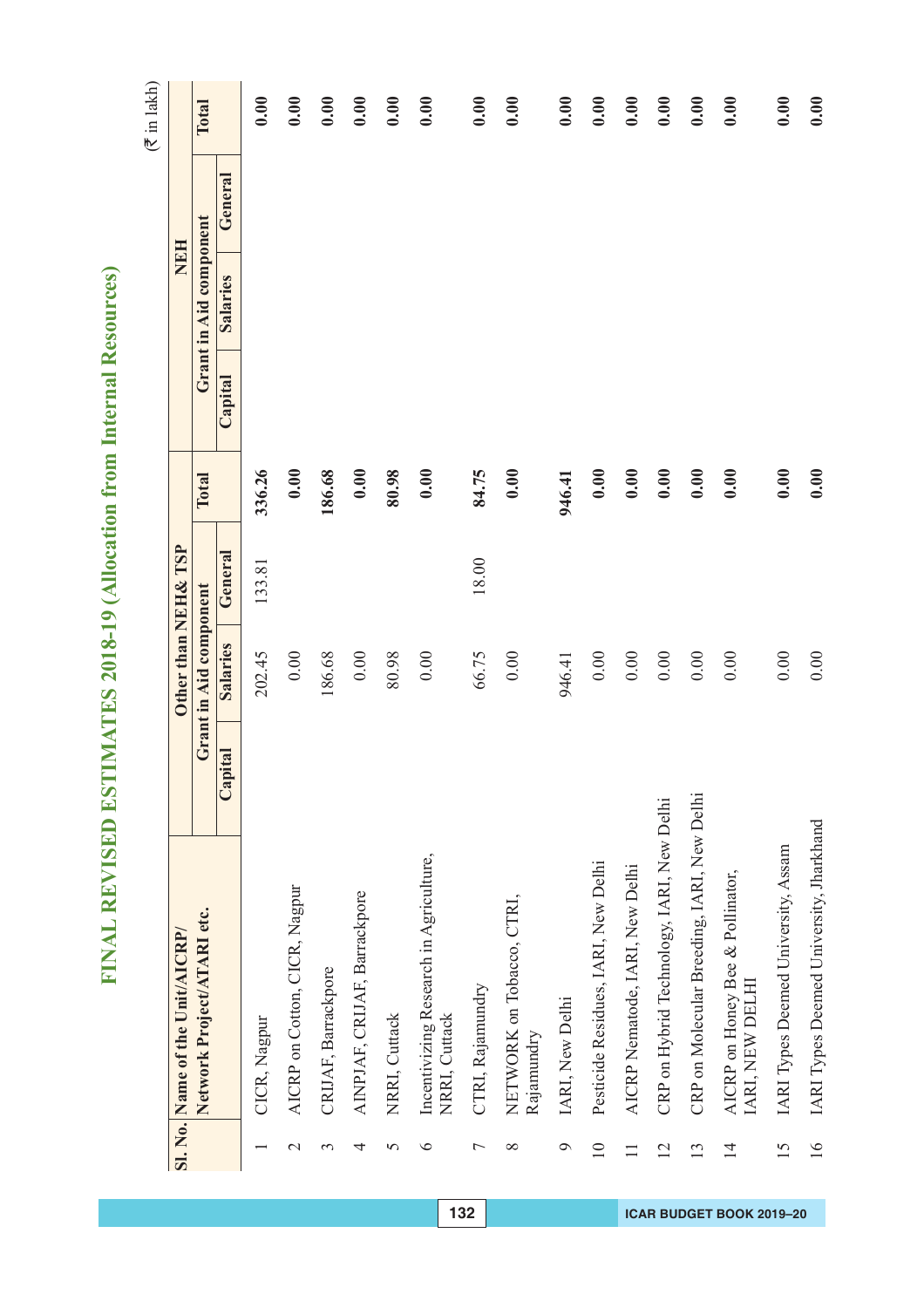| Ì           |
|-------------|
| ¢<br>נ      |
| ć<br>J      |
| ۱           |
| l.          |
| Ī.          |
| I           |
|             |
| í           |
| í           |
| ļ<br>í      |
| í           |
|             |
| Ć<br>۹      |
| ۱           |
| ĺ<br>Í      |
| l           |
| ١<br>ļ      |
|             |
| l           |
| ŀ           |
|             |
| ì           |
| S<br>C<br>١ |
| ŀ           |
| Í<br>Ġ<br>ì |
| Í           |
| 1           |
| ŀ           |
| Ï<br>١      |
| í<br>ŕ      |
| ı           |
| l           |
| l           |
| I           |
| ļ           |
| I           |
| ֚֘֝֬        |
|             |
|             |
|             |
|             |
|             |
| ŧ           |
|             |
| ١<br>ð      |
| ۱<br>ï      |
| ١           |
|             |
| j<br>IJ     |
| ໄ           |
|             |
| ļ           |
|             |
|             |
| l           |
| ŀ           |
|             |
|             |
| ļ<br>I      |
| Í           |
|             |
| ł           |
|             |
|             |
|             |
| ļ<br>l      |
|             |
| l           |
| Ì<br>冫      |
| Í           |
| ļ           |
| j           |
|             |
|             |
| j           |
| Ĩ           |
|             |
| l<br>ŀ      |
| l           |
| I           |
| l<br>ſ      |
| þ<br>Í      |
| Ξ           |

|                 | Sl. No. Name of the Unit/AICRP/                         |         | Other than NEH& TSP    |         |        |         | <b>NEH</b>             |         |       |
|-----------------|---------------------------------------------------------|---------|------------------------|---------|--------|---------|------------------------|---------|-------|
|                 | Network Project/ATARI etc.                              |         | Grant in Aid component |         | Total  |         | Grant in Aid component |         | Total |
|                 |                                                         | Capital | Salaries               | General |        | Capital | <b>Salaries</b>        | General |       |
| $\overline{17}$ | IGFRI, Jhansi                                           |         | 161.96                 |         | 161.96 |         |                        |         | 0.00  |
| $\frac{8}{18}$  | AICRP on Forage Crops and<br>Utilization, IGFRI, Jhansi |         | 0.00                   |         | 0.00   |         |                        |         | 0.00  |
| $\overline{19}$ | IIPR, Kanpur                                            |         | 235.50                 |         | 235.50 |         |                        |         | 0.00  |
| $\overline{20}$ | AICRP on Chickpea, IIPR, Kanpur                         |         | 0.00                   |         | 0.00   |         |                        |         | 0.00  |
| $\overline{21}$ | AICRP on Mullarp, IIPR, Kanpur                          |         | 0.00                   |         | 0.00   |         |                        |         | 0.00  |
| 22              | AICRP on Pigeonpea, IIPR, Kanpur                        |         | 0.00                   |         | 0.00   |         |                        |         | 0.00  |
| 23              | AICRP on Arid Legumes, IIPR Kanpur                      |         | 0.00                   |         | 0.00   |         |                        |         | 0.00  |
| 24              | IISR, Lucknow                                           |         | 182.20                 |         | 182.20 |         |                        |         | 0.00  |
| 25              | AICRP on Sugercane, IISR, Lucknow                       |         | 0.00                   |         | 0.00   |         |                        |         | 0.00  |
| 26              | NBAIM, MaunathBhanjan                                   |         | 28.34                  |         | 28.34  |         |                        |         | 0.00  |
| 27              | AMAAS, NBAIM, Mau                                       |         | 0.00                   |         | 0.00   |         |                        |         | 0.00  |
| 28              | NBPGR, New Delhi                                        |         | 428.18                 |         | 428.18 |         |                        |         | 0.00  |
| 29              | AICRP POTENTIAL CROP, NBPGR,<br>New Delhi               |         | 0.00                   |         | 0.00   |         |                        |         | 0.00  |
| 30              | CRP-AGRO BIODIVERSITY,<br>NBPGR, New Delhi              |         | 0.00                   |         | 0.00   |         |                        |         | 0.00  |
| $\overline{31}$ | SBI, Coimbatore                                         |         | 225.61                 |         | 225.61 |         |                        |         | 0.00  |
| 32              | VPKAS, Almora                                           |         | 42.51                  | 15.00   | 57.51  |         |                        |         | 0.00  |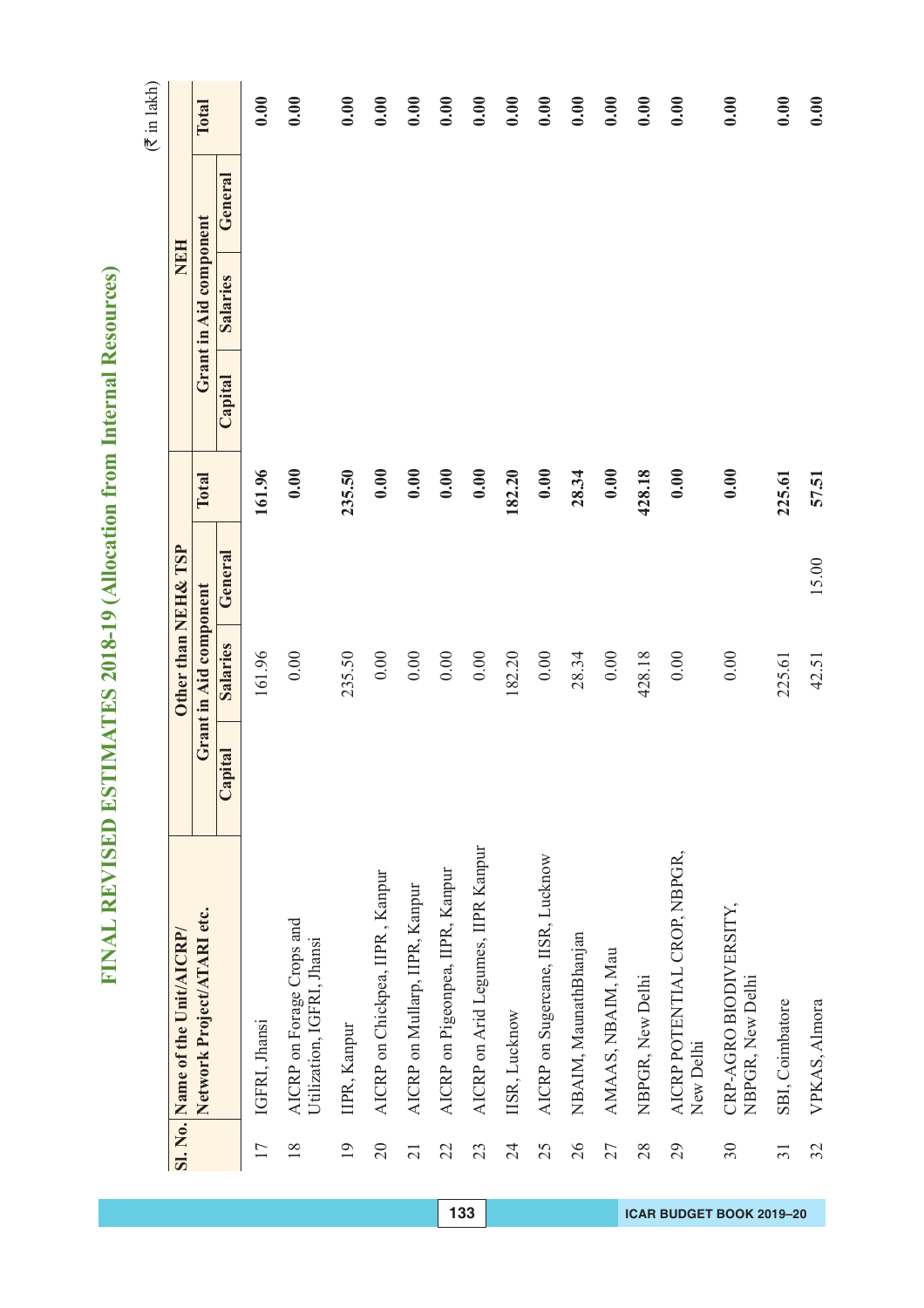| Ì           |
|-------------|
| ¢<br>נ      |
| ć<br>J      |
| ۱           |
| l.          |
| Ī.          |
| I           |
|             |
| í           |
| í           |
| ļ<br>í      |
| í           |
|             |
| Ć<br>۹      |
| ۱           |
| ĺ<br>Í      |
| l           |
| ١<br>ļ      |
|             |
| l           |
| ŀ           |
|             |
| ì           |
| S<br>C<br>١ |
| ŀ           |
| Í<br>Ġ<br>ì |
| Í           |
| 1           |
| ŀ           |
| Ï<br>١      |
| í<br>ŕ      |
| ı           |
| l           |
| l           |
| I           |
| ļ           |
| I           |
| ֚֘֝֬        |
|             |
|             |
|             |
|             |
|             |
| ŧ           |
|             |
| ١<br>ð      |
| ۱<br>ï      |
| ١           |
|             |
| j<br>IJ     |
| ໄ           |
|             |
| ļ           |
|             |
|             |
| l           |
| ŀ           |
|             |
|             |
| ļ<br>I      |
| Í           |
|             |
| ł           |
|             |
|             |
|             |
| ļ<br>l      |
|             |
| l           |
| Ì<br>冫      |
| Í           |
| ļ           |
| j           |
|             |
|             |
| j           |
| Ĩ           |
|             |
| l<br>ŀ      |
| l           |
| I           |
| l<br>ſ      |
| þ<br>Í      |
| Ξ           |

|                 | Sl. No. Name of the Unit/AICRP/                            |         | Other than NEH& TSP    |         |        |         | <b>NEH</b>             |         |       |
|-----------------|------------------------------------------------------------|---------|------------------------|---------|--------|---------|------------------------|---------|-------|
|                 | Network Project/ATARI etc.                                 |         | Grant in Aid component |         | Total  |         | Grant in Aid component |         | Total |
|                 |                                                            | Capital | Salaries               | General |        | Capital | <b>Salaries</b>        | General |       |
| 33              | NRCIPM, New Delhi                                          |         | 40.49                  |         | 40.49  |         |                        |         | 0.00  |
| 34              | AINP on Soil Arthropod Pests,<br>NRCIPM, New Delhi         |         | 0.00                   |         | 0.00   |         |                        |         | 0.00  |
| 35              | AINP on Agricultural Acarology,<br>NRCIPM, New Delhi       |         | 0.00                   |         | 0.00   |         |                        |         | 0.00  |
| 36              | DGR, Junagadh                                              |         | 46.56                  |         | 46.56  |         |                        |         | 0.00  |
| 37              | AICRP on Groudnut, DGR, Junagadh                           |         | $0.00$                 | 7.54    | 7.54   |         |                        |         | 0.00  |
| 38              | NIPB, New Delhi                                            |         | 72.17                  |         | 72.17  |         |                        |         | 0.00  |
| 39              | Network Project on Transgenic in<br>Crops, NIPB, New Delhi |         | 0.00                   |         | 0.00   |         |                        |         | 0.00  |
| $\overline{40}$ | DR& MR, Bharatpur                                          |         | 93.13                  |         | 93.13  |         |                        |         | 0.00  |
| $\overline{4}$  | AICRP on R&M, DR& MR, Bharatpur                            |         | 215.85                 |         | 215.85 |         |                        |         | 0.00  |
| 42              | IIMR, Hyderabad                                            |         | 0.00                   |         | 0.00   |         |                        |         | 0.00  |
| 43              | AICRP on Sorghum, IIMR, Hyderabd                           |         | 0.00                   |         | 0.00   |         |                        |         | 0.00  |
| $\overline{4}$  | AICRP on Pearl Millets, IIMR,<br>Hyderabad                 |         | 0.00                   |         | 0.00   |         |                        |         | 0.00  |
| 45              | AICRP on Small Millets, IIMR,<br>Hyderabad                 |         | 58.39                  |         | 58.39  |         |                        |         | 0.00  |
| 46              | IISR, Indore                                               |         | 0.00                   |         | 0.00   |         |                        |         | 0.00  |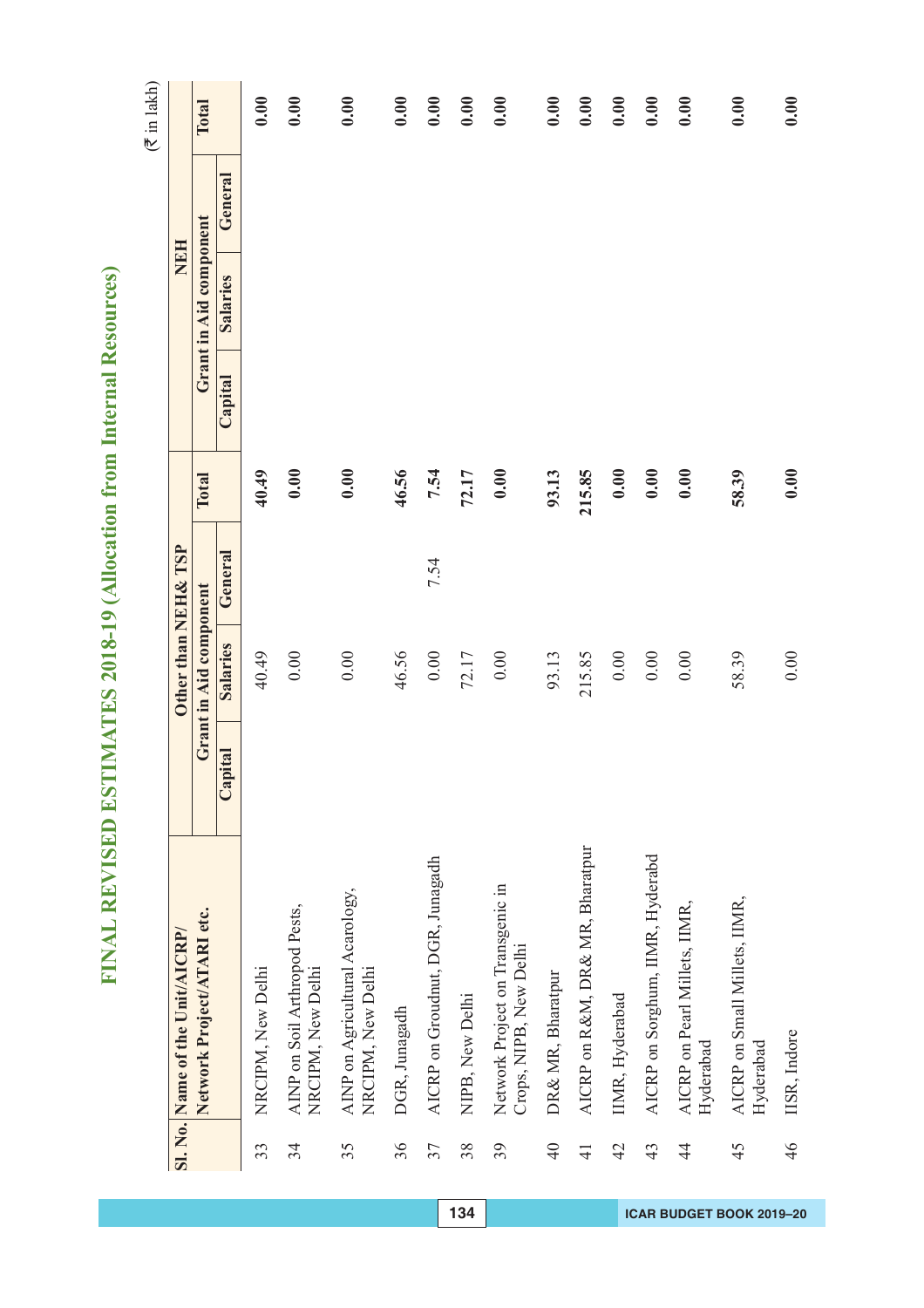| Ì<br>١<br>ŋ          |
|----------------------|
| Ċ<br>۵               |
| ć<br>١               |
| Š                    |
| í<br>é               |
| í                    |
| I                    |
|                      |
| Ó                    |
| ł                    |
| ļ<br>۱               |
|                      |
| í                    |
| ¢<br>l               |
| ì<br>S               |
|                      |
| í                    |
| Ó<br>١               |
|                      |
|                      |
| ŀ                    |
|                      |
| E                    |
|                      |
| Ċ<br>١               |
| ĥ<br>í               |
| ¢<br>ŧ<br>ŧ          |
|                      |
| $\blacksquare$       |
| l<br>þ               |
| ≚                    |
| ı                    |
| j<br>I               |
|                      |
|                      |
| ı                    |
| Ė                    |
| l                    |
| I                    |
|                      |
|                      |
|                      |
| σ                    |
|                      |
| Ÿ<br>۱               |
| ì                    |
| ∝<br>)               |
| 1<br>i,              |
| á                    |
| ֧֓ <sup>֚</sup><br>ť |
| ï                    |
| ζ                    |
| ∖                    |
|                      |
|                      |
| ۳                    |
| 1                    |
|                      |
| ŀ                    |
| I                    |
| ŀ<br>⊣               |
|                      |
| ı                    |
|                      |
| Ì<br>l               |
|                      |
|                      |
|                      |
| J<br>I               |
| l                    |
|                      |
| İ<br>į               |
| 1                    |
| ļ                    |
| ۱                    |
|                      |
| ļ                    |
| I<br>€               |
|                      |
|                      |
| l<br>I               |
| Í                    |
| ł<br>I               |
| Ź<br>I               |
|                      |
| ═<br>Ξ<br>I          |

|                 | Sl. No. Name of the Unit/AICRP/                   |             | Other than NEH& TSP    |         |        |         | NEH                    |         |       |
|-----------------|---------------------------------------------------|-------------|------------------------|---------|--------|---------|------------------------|---------|-------|
|                 | Network Project/ATARI etc.                        |             | Grant in Aid component |         | Total  |         | Grant in Aid component |         | Total |
|                 |                                                   | ital<br>Cap | Salaries               | General |        | Capital | <b>Salaries</b>        | General |       |
| 47              | AICRP on Soyabean, Indore                         |             | 233.04                 |         | 233.04 |         |                        |         | 0.00  |
| 48              | NBAIR, Bengaluru                                  |             | 0.00                   |         | 0.00   |         |                        |         | 0.00  |
| 49              | AICRP on Biological Control,<br>NBAIR, Benglaluru |             | 215.85                 |         | 215.85 |         |                        |         | 0.00  |
| $50\,$          | IIMR, Ludhiana                                    |             | 58.71                  | 25.00   | 83.71  |         |                        |         | 0.00  |
| 51              | AICRP On Maize, IIMR, New Delhi                   |             | $0.00\,$               |         | 0.00   |         |                        |         | 0.00  |
| 52              | IIOR, Hyderabad                                   |             | 268.57                 |         | 268.57 |         |                        |         | 0.00  |
| 53              | AICRP on Oilseed, Hyderabad                       |             | $0.00\,$               |         | 0.00   |         |                        |         | 0.00  |
| 54              | AICRP on Linseed, IIOR, Hyderabad                 |             | $0.00$                 |         | 0.00   |         |                        |         | 0.00  |
| 55              | AICRP on Sesame & Niger, IIOR,<br>Hyderabad       |             | 198.68                 |         | 198.68 |         |                        |         | 0.00  |
| 56              | IIRR, Hyderabad                                   |             | 0.00                   |         | 0.00   |         |                        |         | 0.00  |
| 57              | AICRP on Rice, IIRR, Hyderabad                    |             | $0.00\,$               |         | 0.00   |         |                        |         | 0.00  |
| 58              | CRP on Rice Biofortification, IIRR,<br>Hyderabad  |             | 0.00                   |         | 0.00   |         |                        |         | 0.00  |
| 59              | IIWBR, Karnal                                     |             | 93.65                  |         | 93.65  |         |                        |         | 0.00  |
| 60              | AICRP on Wheat & Barley,                          |             | 0.00                   |         | 0.00   |         |                        |         | 0.00  |
|                 | IIWBR, Karnal                                     |             |                        |         |        |         |                        |         |       |
| $\overline{61}$ | IISS, MaunathBhanjan                              |             | $0.00$                 |         | 0.00   |         |                        |         | 0.00  |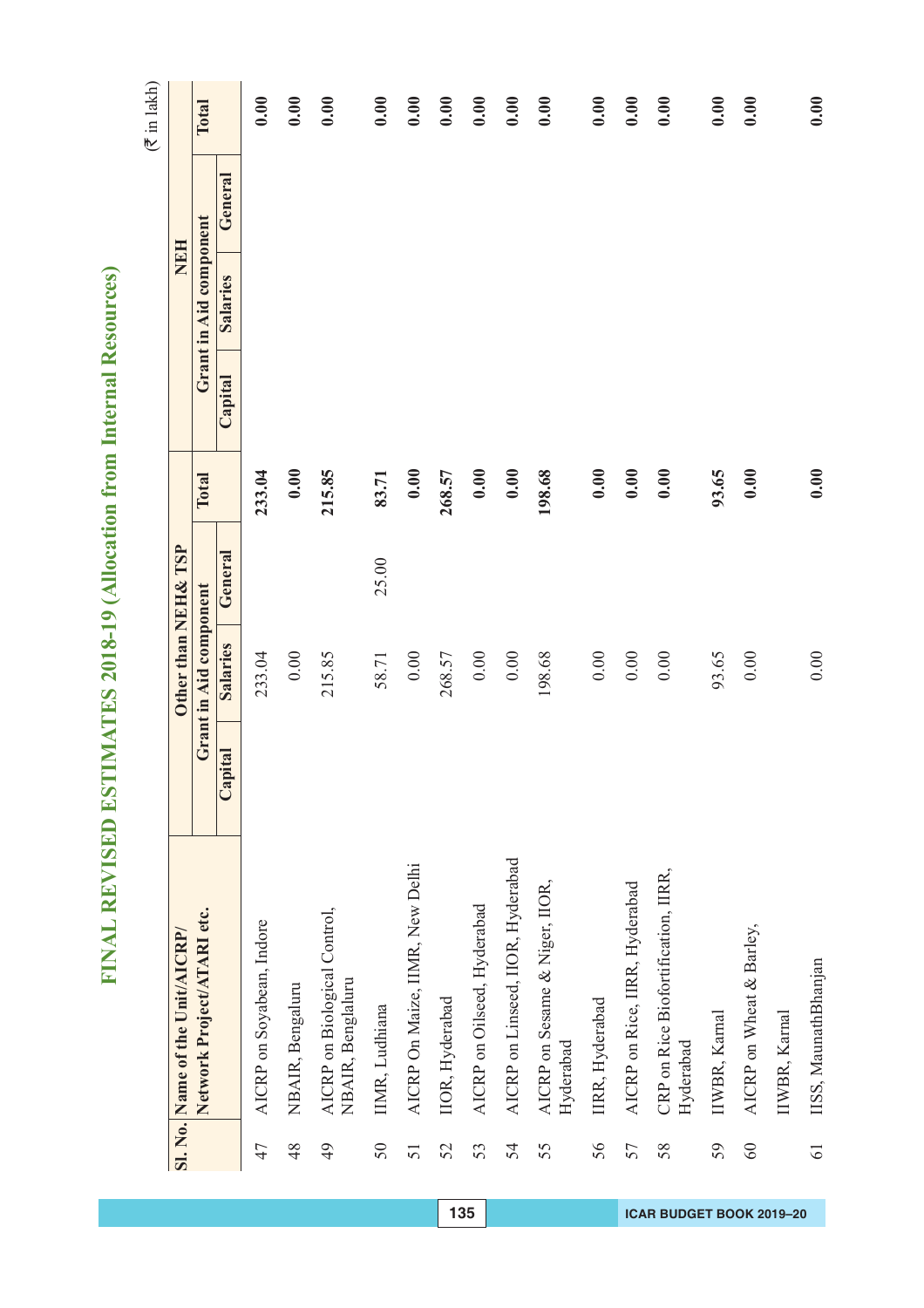| I<br>١         |
|----------------|
| Ċ<br>۵         |
| Ġ<br>١         |
| Š              |
| í<br>į,        |
| I              |
| I              |
|                |
| ł              |
| ł              |
| ļ<br>í         |
|                |
| í<br>l         |
| l              |
| ì<br>S         |
| l              |
| Ó              |
|                |
|                |
|                |
| ŀ              |
|                |
| Ξ              |
| ¢<br>١         |
|                |
| ĥ<br>l<br>¢    |
| j<br>ŧ         |
|                |
| Ξ              |
| ¢<br>١         |
| ⋍<br>Ī.        |
| ı              |
| j<br>I         |
|                |
| I              |
|                |
| ſ,<br>į        |
|                |
|                |
|                |
|                |
| σ              |
|                |
| v<br>t         |
| ì              |
| ∝<br>)         |
| 1              |
| Ś              |
| ć<br>Ó         |
| I              |
| ζ              |
| $\overline{a}$ |
|                |
|                |
| E              |
| 1              |
|                |
| l              |
|                |
| ŀ              |
| Í              |
|                |
| Ì<br>l         |
|                |
|                |
|                |
| J<br>l         |
|                |
| j              |
| Ì<br>Ì         |
| í              |
| ļ              |
| J              |
|                |
|                |
| j              |
| ţ              |
|                |
| I              |
| l              |
| ł<br>I         |
| j<br>I         |
|                |
| ═<br>Ξ<br>I    |

|                | Sl. No. Name of the Unit/AICRP/                                  |                                      | Other than NEH& TSP    |         |         |         | <b>HRN</b>             |         |       |
|----------------|------------------------------------------------------------------|--------------------------------------|------------------------|---------|---------|---------|------------------------|---------|-------|
|                | Network Project/ATARI etc.                                       |                                      | Grant in Aid component |         | Total   |         | Grant in Aid component |         | Total |
|                |                                                                  | Capital                              | Salaries               | General |         | Capital | <b>Salaries</b>        | General |       |
| $\mathcal{O}$  | AICRPNSP (CROPS), DSR,<br>Maunath Bhanjan                        |                                      | 0.00                   |         | 0.00    |         |                        |         | 0.00  |
| 63             | Seed Production in Agricultural Corps<br>and Fisheries, DSR, Mau |                                      | 0.00                   |         | 0.00    |         |                        |         | 0.00  |
| 64             | NIBSM, Raipur                                                    |                                      | 37.93                  | 28.90   | 66.83   |         |                        |         | 0.00  |
| 65             | IIAB, Ranchi                                                     |                                      | 24.29                  |         | 24.29   |         |                        |         | 0.00  |
| 66             | AINP on Vertibrate Pest Management,<br>CAZRI, Jodhpur            |                                      | 0.00                   |         | 0.00    |         | 1.78                   |         | 1.78  |
|                | <b>Total Crop Sciences</b>                                       | $\ddot{\boldsymbol{0}}$<br>$\bullet$ | 4229.03                | 228.25  | 4457.28 | 0.00    | 1.78                   | 0.00    | 1.78  |
|                | CIARI, Port Blair                                                | 38                                   | 53.78                  | 9.66    | 64.82   |         |                        |         | 0.00  |
| $\mathcal{C}$  | CIAH, Bikaner                                                    |                                      | 48.40                  | 0.00    | 48.40   |         |                        |         | 0.00  |
| 3              | AICRP on AZF, CIAH, Bikaner                                      | 0.00                                 | 0.00                   |         | 0.00    |         |                        |         | 0.00  |
| 4              | CISH, Lucknow                                                    | $\overline{.71}$<br>$\overline{10}$  | 66.58                  | 58.92   | 136.21  |         |                        |         | 0.00  |
| 5              | CITH, Srinagar                                                   |                                      | 10.40                  | 67.00   | 77.40   |         |                        |         | 0.00  |
| ७              | CPCRI, Kasaragod                                                 |                                      | $70.80\,$              | 162.00  | 232.80  |         |                        |         | 0.00  |
| ↽              | AICRP on Palms, CPCRI, Kasaragod                                 |                                      | $0.00\,$               |         | 0.00    |         |                        |         | 0.00  |
| $\infty$       | CPRI, Shimla                                                     |                                      | $0.00\,$               |         | 0.00    |         |                        |         | 0.00  |
| $\mathfrak{g}$ | AICRP on Potato, CPRI, Shimla                                    |                                      | 0.00                   |         | 0.00    |         |                        |         | 0.00  |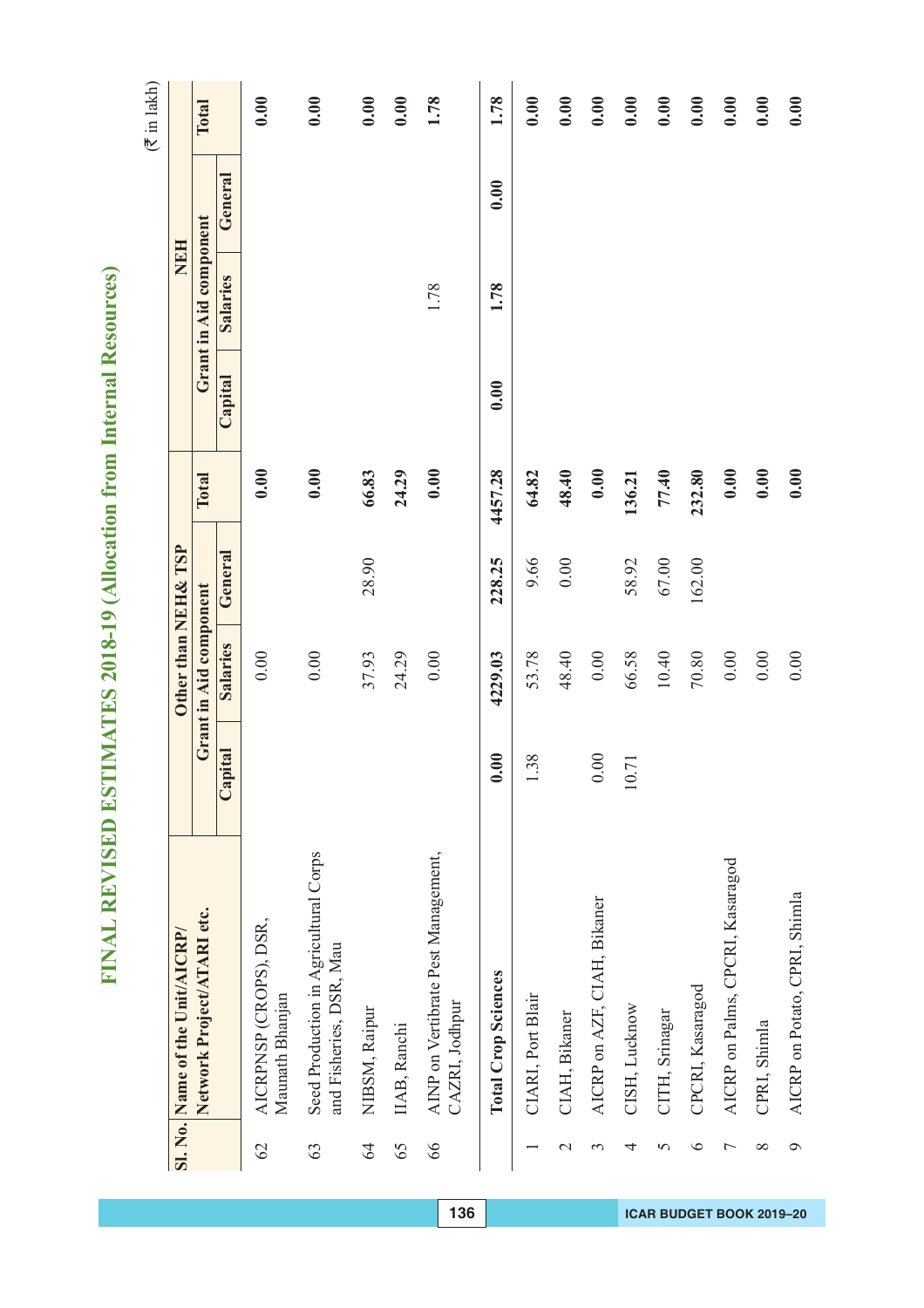| I<br>١         |
|----------------|
| Ċ<br>۵         |
| Ġ<br>١         |
| Š              |
| í<br>į,        |
| I              |
| I              |
|                |
| ł              |
| ł              |
| ļ<br>í         |
|                |
| í<br>l         |
| l              |
| ì<br>S         |
| l              |
| Ó              |
|                |
|                |
|                |
| ŀ              |
|                |
| Ξ              |
| ¢<br>١         |
|                |
| ĥ<br>l<br>¢    |
| j<br>ŧ         |
|                |
| Ξ              |
| ¢<br>١         |
| ⋍<br>Ī.        |
| ı              |
| j<br>I         |
|                |
| I              |
|                |
| ſ,<br>į        |
|                |
|                |
|                |
|                |
| σ              |
|                |
| v<br>t         |
| ì              |
| ∝<br>)         |
| 1              |
| Ś              |
| ć<br>Ó         |
| I              |
| ζ              |
| $\overline{a}$ |
|                |
|                |
| E              |
| 1              |
|                |
| l              |
|                |
| ŀ              |
| Í              |
|                |
| Ì<br>l         |
|                |
|                |
|                |
| J<br>l         |
|                |
| j              |
| Ì<br>Ì         |
| í              |
| ļ              |
| J              |
|                |
|                |
| j              |
| ţ              |
|                |
| I              |
| l              |
| ł<br>I         |
| j<br>I         |
|                |
| ═<br>Ξ<br>I    |

|                 | Sl. No. Name of the Unit/AICRP/                      |                        | Other than NEH& TSP    |         |        |         | NEH                    |         |       |
|-----------------|------------------------------------------------------|------------------------|------------------------|---------|--------|---------|------------------------|---------|-------|
|                 | Network Project/ATARI etc.                           |                        | Grant in Aid component |         | Total  |         | Grant in Aid component |         | Total |
|                 |                                                      | Capital                | Salaries               | General |        | Capital | <b>Salaries</b>        | General |       |
| $\overline{10}$ | CTCRI, Thiruvanthapuram                              |                        | 94.54                  |         | 94.54  |         |                        |         | 0.00  |
| $\equiv$        | AICRP on Tuber Crops, CTCRI,<br>Thiruvanthapuram     |                        | 0.00                   |         | 0.00   |         |                        |         | 0.00  |
| $\overline{2}$  | IIHR, Bangalore                                      |                        | 0.00                   |         | 0.00   |         |                        |         | 0.00  |
| 13              | AICRP on Fruit, IIHR, Bangalore                      |                        | 0.00                   |         | 0.00   |         |                        |         | 0.00  |
| $\overline{1}$  | IISR, Calicut                                        |                        | 48.59                  |         | 48.59  |         |                        |         | 0.00  |
| 15              | AICRP on Spices, IISR, Calicut                       |                        | 0.00                   |         | 0.00   |         |                        |         | 0.00  |
| $\overline{16}$ | IIVR, Varanasi                                       |                        | 95.17                  | 105.67  | 200.84 |         |                        |         | 0.00  |
| 17              | AICRP on Vegetables, IIVR, Varanasi                  |                        | 0.00                   | 58.23   | 58.23  |         |                        |         | 0.00  |
| 18              | NRC for Banana, Tiruchirapalli                       |                        | 43.73                  | 12.55   | 56.28  |         |                        |         | 0.00  |
| $\overline{19}$ | Dte. for Cashew Research, Puttur                     | $\overline{31}$<br>132 | 22.27                  | 115.00  | 269.58 |         |                        |         | 0.00  |
| $\overline{20}$ | AICRP on Cashew, Dte. For Cashew<br>Research, Puttur |                        | 0.00                   |         | 0.00   |         |                        |         | 0.00  |
| $\overline{21}$ | CCRI, Nagpur                                         |                        | 44.54                  | 55.30   | 99.84  |         |                        |         | 0.00  |
| 22              | NRC For Grapes, Pune                                 |                        | 50.61                  |         | 50.61  |         |                        |         | 0.00  |
| 23              | DMAPR, Anand                                         |                        | 26.32                  |         | 26.32  |         |                        |         | 0.00  |
| 24              | AICRP on MAP & Betelvine,<br>DMAPR, Anand            |                        | 0.00                   |         | 0.00   |         |                        |         | 0.00  |
| 25              | Dte. on Mushroom, Solan                              |                        | 24.29                  |         | 24.29  |         |                        |         | 0.00  |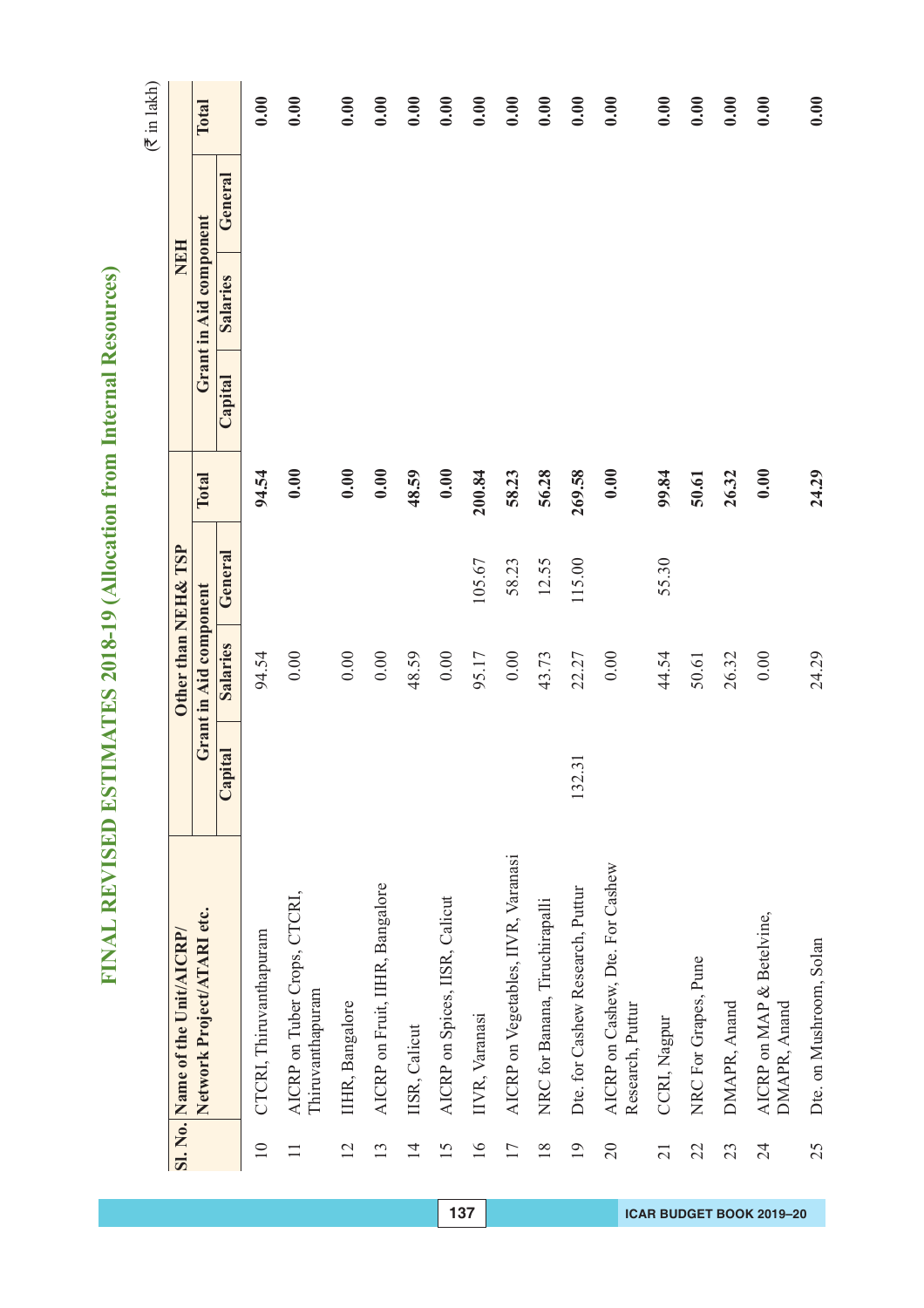| I<br>١         |
|----------------|
| Ċ<br>۵         |
| Ġ<br>١         |
| Š              |
| í<br>į,        |
| I              |
| I              |
|                |
| ł              |
| ł              |
| ļ<br>í         |
|                |
| í<br>l         |
| l              |
| ì<br>S         |
| l              |
| Ó              |
|                |
|                |
|                |
| ŀ              |
|                |
| Ξ              |
| ¢<br>١         |
|                |
| ĥ<br>l<br>¢    |
| j<br>ŧ         |
|                |
| Ξ              |
| ¢<br>١         |
| ⋍<br>Ī.        |
| ı              |
| j<br>I         |
|                |
| I              |
|                |
| ſ,<br>į        |
|                |
|                |
|                |
|                |
| σ              |
|                |
| v<br>t         |
| ì              |
| ∝<br>)         |
| 1              |
| Ś              |
| ć<br>Ó         |
| I              |
| ζ              |
| $\overline{a}$ |
|                |
|                |
| E              |
| 1              |
|                |
| l              |
|                |
| ŀ              |
| Í              |
|                |
| Ì<br>l         |
|                |
|                |
|                |
| J<br>l         |
|                |
| l              |
| Ì<br>Ì         |
| í              |
| ļ              |
| J              |
|                |
|                |
| j              |
| ţ              |
|                |
| I              |
| l              |
| ł<br>I         |
| j<br>I         |
|                |
| ═<br>Ξ<br>I    |

|                 | Sl. No. Name of the Unit/AICRP/                      |               | Other than NEH& TSP    |         |         |         | <b>NEH</b>             |         |       |
|-----------------|------------------------------------------------------|---------------|------------------------|---------|---------|---------|------------------------|---------|-------|
|                 | Network Project/ATARI etc.                           |               | Grant in Aid component |         | Total   |         | Grant in Aid component |         | Total |
|                 |                                                      | Capital       | Salaries               | General |         | Capital | <b>Salaries</b>        | General |       |
| $\overline{26}$ | AICRP on Mushroom, DMR, Solan                        |               | 0.00                   |         | 0.00    |         |                        |         | 0.00  |
| 27              | IIOPR, Pedavegi                                      |               | 19.80                  |         | 19.80   |         |                        |         | 0.00  |
| 28              | Dte. on Onion & Garlic, Pune                         |               | 32.80                  | 30.48   | 63.28   |         |                        |         | 0.00  |
| 29              | NRC on Orchids, Sikkim                               |               | 24.29                  |         | 24.29   |         |                        |         | 0.00  |
| $30\,$          | NRC Seed Spices, Ajmer                               |               | 37.51                  | $11.00$ | 48.51   |         |                        |         | 0.00  |
| $\overline{31}$ | NRC For Litchi, Muzaffarpur                          |               | 25.10                  |         | 25.10   |         |                        |         | 0.00  |
| 32              | NRC for Pomegranate, Solapur                         | 69<br>$\circ$ | $0.00\,$               | 122.34  | 132.03  |         |                        |         | 0.00  |
| 33              | Dte. of Floriculture, Pune                           |               | 24.29                  |         | 24.29   |         |                        |         | 0.00  |
| 34              | AICRP on Floriculture, Dte. of<br>Floriculture, Pune |               | 0.00                   |         | 0.00    |         |                        |         | 0.00  |
|                 | Total HORTICULTURAL SCIENCES                         | 154.09        | 863.81                 | 808.15  | 1826.05 | 0.00    | 0.00                   | 0.00    | 0.00  |
|                 | CARI, Izatnagar                                      |               | 40.49                  |         | 40.49   |         |                        |         | 0.00  |
| $\mathcal{L}$   | CIRB, Hisar                                          |               | $0.00\,$               |         | 0.00    |         |                        |         | 0.00  |
| 3               | Network on buffaloes                                 |               | 0.00                   |         | 0.00    |         |                        |         | 0.00  |
| 4               | CIRG, Makhdoom                                       |               | $0.00\,$               |         | 0.00    |         |                        |         | 0.00  |
| 5               | AICRP on Goats, CIRG, Makhdoom                       |               | 0.00                   |         | 0.00    |         |                        |         | 0.00  |
| $\circ$         | CSWRI, Avikanagar                                    |               | 53.12                  |         | 53.12   |         |                        |         | 0.00  |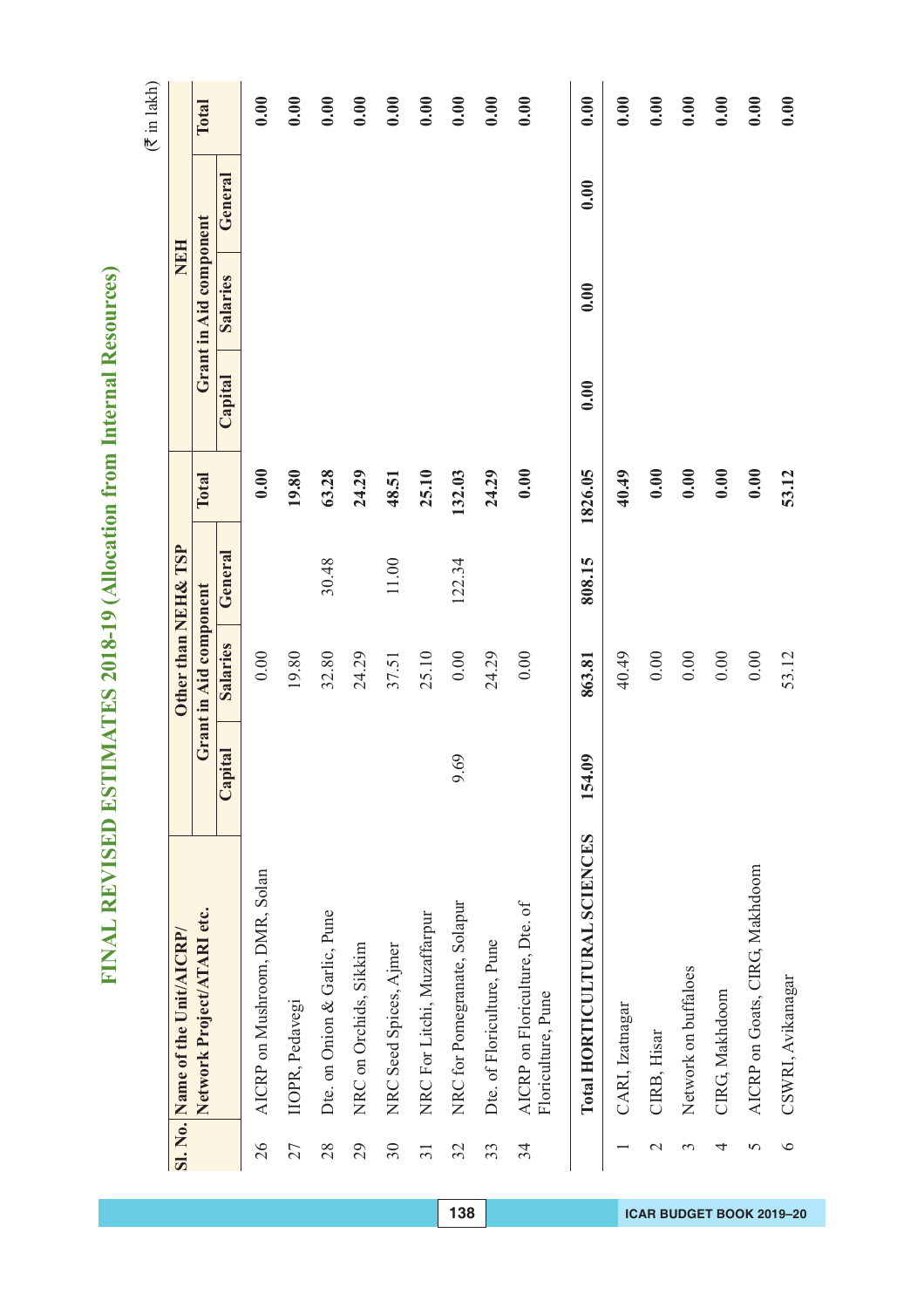| J            |
|--------------|
| ¢<br>١       |
| é            |
|              |
|              |
| I            |
| l            |
| İ            |
| l            |
|              |
| ļ            |
| ۱            |
| ī            |
| f            |
|              |
| İ<br>۱       |
| ĺ<br>Í       |
| l<br>ì<br>ì  |
|              |
| İ            |
| ŀ<br>Ξ       |
|              |
| S<br>C       |
| Í            |
| ֚֘֝֬         |
| Í            |
| ę<br>ŧ<br>í  |
|              |
| ĺ<br>l       |
| ¢<br>١       |
| i<br>Í       |
| ı<br>ì       |
| ť            |
| l<br>ì       |
| I<br>)       |
|              |
| ļ            |
| Í            |
| I            |
|              |
|              |
|              |
|              |
| ţ            |
|              |
| 0<br>١       |
| Ι<br>ī       |
|              |
| ١            |
| ij           |
| j            |
| Ì            |
|              |
| ļ            |
| l            |
| l            |
|              |
| l            |
|              |
|              |
| ļ            |
| Í            |
|              |
| l<br>2       |
|              |
|              |
|              |
| ļ<br>l       |
|              |
|              |
| İ            |
| l            |
| I            |
| J            |
|              |
| ļ            |
| l            |
|              |
|              |
| I            |
| l<br>ł       |
| I<br>ŕ       |
| l            |
| ŀ<br>È       |
| 2<br>Ļ,<br>I |

|                                 | Total                      |                 | 0.00                                                   | 0.00                                               | 0.00            | 0.00                                                 | 0.00                                                    | 0.00                                                       | 0.00                            | 0.00                            | 0.00                                              | 0.00                                               | 0.00                        | 0.00           | 0.00            |
|---------------------------------|----------------------------|-----------------|--------------------------------------------------------|----------------------------------------------------|-----------------|------------------------------------------------------|---------------------------------------------------------|------------------------------------------------------------|---------------------------------|---------------------------------|---------------------------------------------------|----------------------------------------------------|-----------------------------|----------------|-----------------|
| NEH                             |                            | General         |                                                        |                                                    |                 |                                                      |                                                         |                                                            |                                 |                                 |                                                   |                                                    |                             |                |                 |
|                                 | Grant in Aid component     | <b>Salaries</b> |                                                        |                                                    |                 |                                                      |                                                         |                                                            |                                 |                                 |                                                   |                                                    |                             |                |                 |
|                                 |                            | Capital         |                                                        |                                                    |                 |                                                      |                                                         |                                                            |                                 |                                 |                                                   |                                                    |                             |                |                 |
| Other than NEH& TSP             | Total                      |                 | 0.00                                                   | 0.00                                               | 1093.23         | 0.00                                                 | 0.00                                                    | 0.00                                                       | 0.00                            | 0.00                            | 0.00                                              | 0.00                                               | 0.00                        | 40.49          | 33.74           |
|                                 |                            | General         |                                                        |                                                    |                 |                                                      |                                                         |                                                            |                                 |                                 |                                                   | 0.00                                               |                             |                |                 |
|                                 | Grant in Aid component     | Salaries        | 0.00                                                   | 0.00                                               | 1093.23         | 0.00                                                 | 0.00                                                    | 0.00                                                       | 0.00                            | 0.00                            | 0.00                                              | 0.00                                               | 0.00                        | 40.49          | 33.74           |
|                                 |                            | Capital         |                                                        |                                                    |                 |                                                      |                                                         |                                                            |                                 |                                 |                                                   |                                                    |                             |                |                 |
| Sl. No. Name of the Unit/AICRP/ | Network Project/ATARI etc. |                 | AICRP on Mega Sheep Seed Project,<br>CSWRI, Avikanagar | Network on Sheep Improvement,<br>CSWRI, Avikanagar | IVRI, Izatnagar | Outreach Prog. On Env. Pollutant,<br>IVRI, Izatnagar | Outreach Prog. On Zoonotic<br>Diseases, IVRI, Izatnagar | Outreach Prog, on Ethno vety.<br>Medicine, IVRI, Izatnagar | Network on GIP, IVRI, Izatnagar | Network on BTD, IVRI, Izatnagar | Network on Neonatal Mortality, IVRI,<br>Izatnagar | Network on Diag. Imaging Tech.,<br>IVRI, Izatnagar | CRP on V&D, IVRI, Izatnagar | NIHSAD, Bhopal | NBAGR, Karnal   |
|                                 |                            |                 | $\overline{ }$                                         | $\infty$                                           | P               | $\overline{10}$                                      | $\equiv$                                                | 12                                                         | 13                              | $\overline{1}$                  | 15                                                | $\overline{16}$                                    | $\overline{17}$             | 18             | $\overline{19}$ |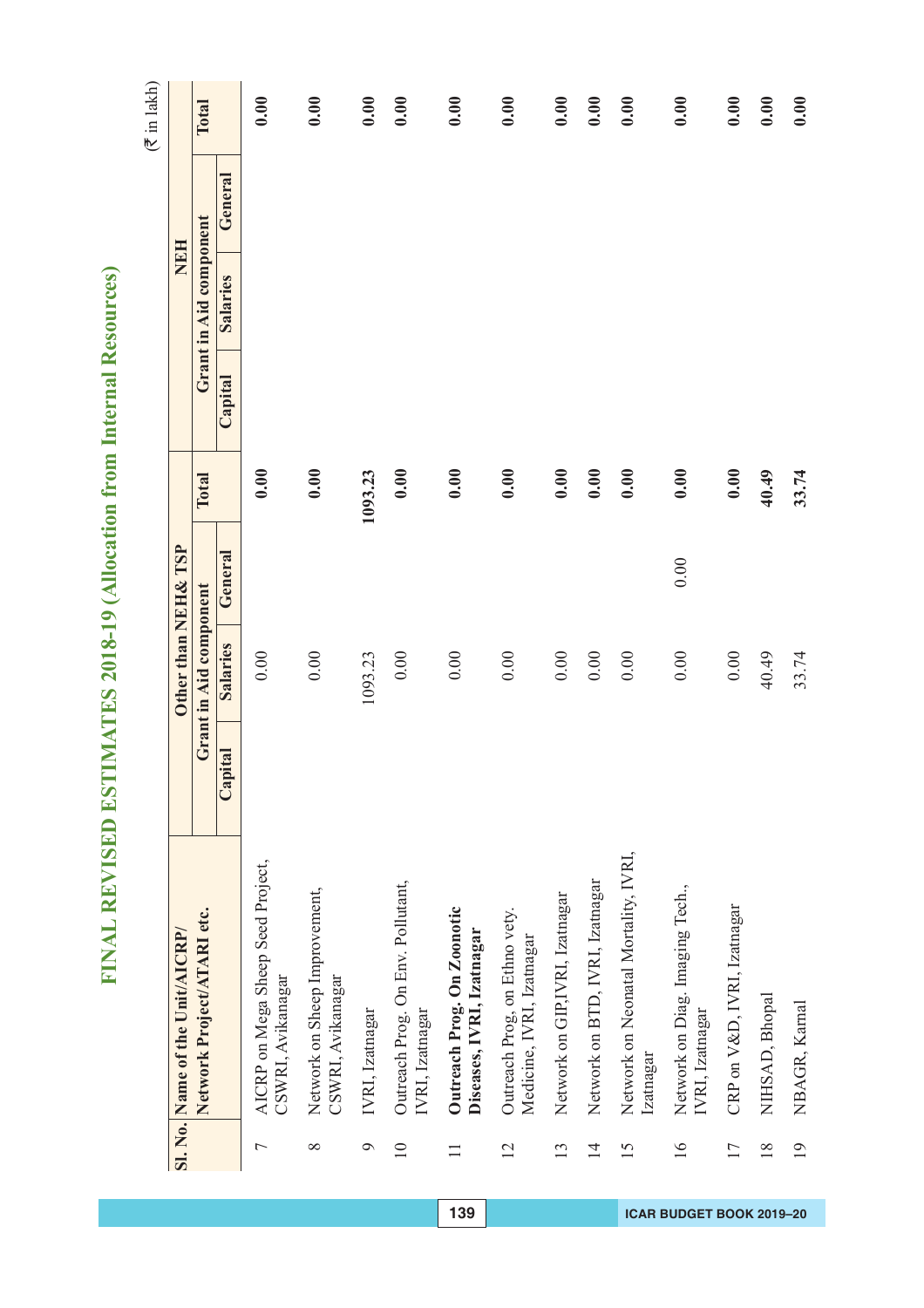| J            |
|--------------|
| ¢<br>١       |
| é            |
|              |
|              |
| I            |
| l            |
| İ            |
| l            |
|              |
| ļ            |
| ۱            |
| ī            |
| f            |
|              |
| İ<br>۱       |
| ĺ<br>Í       |
| l<br>ì<br>ì  |
|              |
| İ            |
| ŀ<br>Ξ       |
|              |
| S<br>C       |
| Í            |
| ֚֘֝֬         |
| Í            |
| ę<br>ŧ<br>í  |
|              |
| ĺ<br>l       |
| ¢<br>١       |
| i<br>Í       |
| ı<br>ì       |
| ť            |
| l<br>ì       |
| I<br>)       |
|              |
| ļ            |
| Í            |
| I            |
|              |
|              |
|              |
|              |
| ţ            |
|              |
| 0<br>١       |
| Ι<br>ī       |
| ١            |
|              |
| ij           |
| j            |
| Ì            |
|              |
| ļ            |
| l            |
| l            |
|              |
| l            |
|              |
| ļ<br>I       |
|              |
| Í            |
|              |
| l<br>2       |
|              |
|              |
|              |
| ļ<br>l       |
|              |
|              |
| İ            |
| l            |
| I            |
| J            |
|              |
| ļ            |
| l            |
|              |
|              |
| I            |
| l<br>ł       |
| I<br>ŕ       |
| l            |
| ŀ<br>È       |
| 2<br>Ļ,<br>I |

|                                                               | Total                  |          | 0.00                                                          | 0.00            | 0.00             | 0.00                                                         | 0.00                  | 0.00                  | 0.00                                                                                | 0.00                   | 0.00          | 0.00                 | 0.00                               | 0.00                                      | 0.00               | 0.00              |
|---------------------------------------------------------------|------------------------|----------|---------------------------------------------------------------|-----------------|------------------|--------------------------------------------------------------|-----------------------|-----------------------|-------------------------------------------------------------------------------------|------------------------|---------------|----------------------|------------------------------------|-------------------------------------------|--------------------|-------------------|
| <b>NEH</b>                                                    |                        | General  |                                                               |                 |                  |                                                              |                       |                       |                                                                                     |                        |               |                      |                                    |                                           |                    |                   |
|                                                               | Grant in Aid component | Salaries |                                                               |                 |                  |                                                              |                       |                       |                                                                                     |                        |               |                      |                                    |                                           |                    |                   |
| Other than NEH& TSP                                           |                        | Capital  |                                                               |                 |                  |                                                              |                       |                       |                                                                                     |                        |               |                      |                                    |                                           |                    |                   |
|                                                               | Total                  |          | 0.00                                                          | 405.21          | 282.02           | 0.00                                                         | 28.19                 | 48.88                 | 32.00                                                                               | 222.69                 | 18.06         | 18.62                | 0.00                               | 0.00                                      | 8.79               | 40.49             |
|                                                               |                        | General  |                                                               |                 |                  |                                                              |                       |                       |                                                                                     |                        |               |                      |                                    |                                           |                    |                   |
|                                                               | Grant in Aid component | Salaries | 0.00                                                          | 405.21          | 282.02           | 0.00                                                         | 28.19                 | 48.88                 | 0.00                                                                                | 222.69                 | 18.06         | 18.62                | $0.00$                             | 0.00                                      | 8.79               | 40.49             |
|                                                               |                        | Capital  |                                                               |                 |                  |                                                              |                       |                       | 32.00                                                                               |                        |               |                      |                                    |                                           |                    |                   |
| Network Project/ATARI etc.<br>Sl. No. Name of the Unit/AICRP/ |                        |          | Network Project on Animal Genetic<br>Resources, NBAGR, Karnal | NDRI, Kamal     | NIANP, Bangalore | AICRP ON NPAERP + OP on Methan<br>Emission, NIANP, Bangalore | NRC on Camel, Bikaner | NRC on Equines, Hisar | Culture Collection, NRC on Equines,<br>National Centre for Veterinary Type<br>Hisar | NRC on Meat, Hyderabad | NRC on Mithun | NRC on Pig, Guwahati | AICRP on Pig, NRC on Pig, Guwahati | Mega seed on Pig, NRC on Pig,<br>Guwahati | NRC on Yak, Dirang | NIVEDI, Bengalore |
|                                                               |                        |          | $\overline{20}$                                               | $\overline{21}$ | 22               | 23                                                           | 24                    | 25                    | 26                                                                                  | 27                     | 28            | 29                   | 30                                 | $\overline{31}$                           | 32                 | 33                |
| 140<br>ICAR BUDGET BOOK 2019-20                               |                        |          |                                                               |                 |                  |                                                              |                       |                       |                                                                                     |                        |               |                      |                                    |                                           |                    |                   |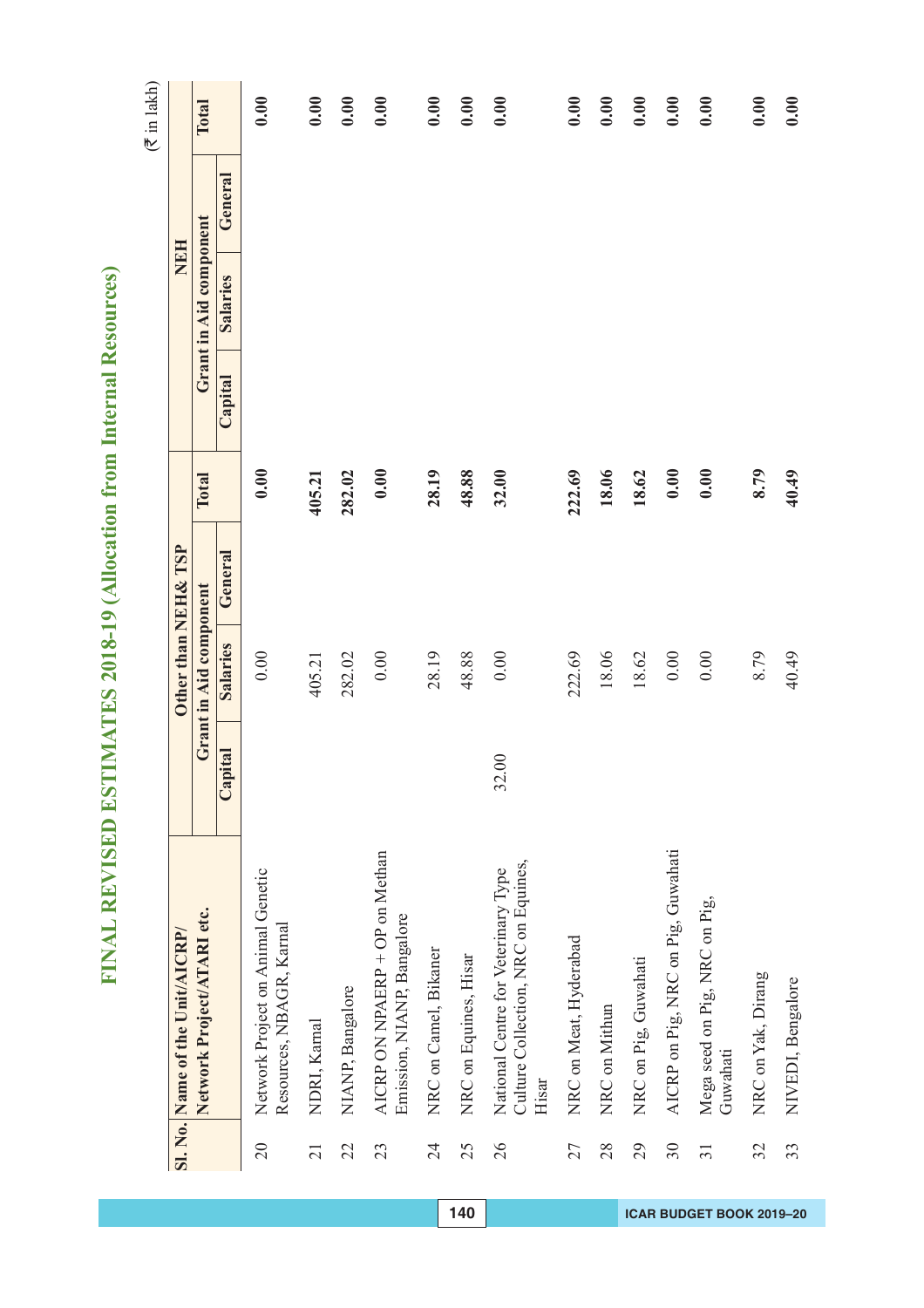| I<br>١         |
|----------------|
| Ċ<br>۵         |
| Ġ<br>١         |
| Š              |
| í<br>į,        |
| I              |
| I              |
|                |
| ł              |
| ł              |
| ļ<br>í         |
|                |
| í<br>l         |
| l              |
| ì<br>S         |
| l              |
| Ó              |
|                |
|                |
|                |
| ŀ              |
|                |
| Ξ              |
| ¢<br>١         |
|                |
| ĥ<br>l<br>¢    |
| j<br>ŧ         |
|                |
| Ξ              |
| ¢<br>١         |
| ⋍<br>Ī.        |
| ı              |
| j<br>I         |
|                |
| I              |
|                |
| ſ,<br>į        |
|                |
|                |
|                |
|                |
| σ              |
|                |
| v<br>t         |
| ì              |
| ∝<br>)         |
| 1              |
| Ś              |
| ć<br>Ó         |
| J              |
| ζ              |
| $\overline{a}$ |
|                |
|                |
| E              |
| 1              |
|                |
| l              |
|                |
| ŀ              |
| Í              |
|                |
| Ì<br>l         |
|                |
|                |
|                |
| J<br>l         |
|                |
| j              |
| Ì<br>Ì         |
| í              |
| ļ              |
| J              |
|                |
|                |
| j              |
| ţ              |
|                |
| I              |
| l              |
| ł<br>I         |
| j<br>I         |
|                |
| ═<br>Ξ<br>I    |

|                | Sl. No. Name of the Unit/AICRP/                              |                            | Other than NEH& TSP    |         |         |         | NEH                    |         |              |
|----------------|--------------------------------------------------------------|----------------------------|------------------------|---------|---------|---------|------------------------|---------|--------------|
|                | Network Project/ATARI etc.                                   |                            | Grant in Aid component |         | Total   |         | Grant in Aid component |         | <b>Total</b> |
|                |                                                              | Capital                    | Salaries               | General |         | Capital | <b>Salaries</b>        | General |              |
| 34             | CIRC, Meerut                                                 |                            | 56.69                  |         | 56.69   |         |                        |         | 0.00         |
| 35             | AICRP on Cattle, CIRC, Meerut                                |                            | $0.00\,$               |         | 0.00    |         |                        |         | 0.00         |
| 36             | Dte. of Foot & Mouth Disease,<br>Mukteswar                   |                            | 0.00                   |         | 0.00    |         |                        |         | 0.00         |
| 37             | Dte. of Poultry Research, Hyderabad                          |                            | 30.37                  |         | 30.37   |         |                        |         | 0.00         |
| 38             | AICRP on Poultry, Dte. of Poultry<br>Research, Hyderabad     |                            | 0.00                   |         | 0.00    |         |                        |         | 0.00         |
| 39             | Poultry Seed Project, Dte. of Poultry<br>Research, Hyderabad |                            | 0.00                   |         | 0.00    |         |                        |         | 0.00         |
|                | TOTAL ANIMAL SCIENCES                                        | $\ddot{\phantom{0}}$<br>32 | 2421.08                | 0.00    | 2453.08 | 0.00    | 0.00                   | 0.00    | 0.00         |
|                | CAZRI, Johdhpur                                              | <b>60</b><br>55            | 297.60                 | 377.04  | 730.24  |         |                        |         | 0.00         |
| $\mathcal{L}$  | CRIDA, Hyderabad                                             |                            | 349.06                 |         | 349.06  |         |                        |         | 0.00         |
| 3              | AICRP on Dryland Agriculture,<br>CRIDA, Hyderabad            |                            | 0.00                   |         | 0.00    |         |                        |         | 0.00         |
| 4              | AICRP on Agrometeorology,<br>CRIDA, Hyderabad                |                            | 0.00                   |         | 0.00    |         |                        |         | 0.00         |
| $\overline{5}$ | IIS & WC (CS & WCR & TI), Dehradun                           | $\overline{00}$<br>$\circ$ | 241.12                 | 0.00    | 241.12  |         |                        |         | 0.00         |
| $\circ$        | CSSRI, Karnal                                                |                            | 20.24                  | 0.00    | 20.24   |         |                        |         | 0.00         |
| 7              | PCU-SAS, CSSRI, Karnal                                       |                            | 0.00                   | 0.00    | 0.00    |         |                        |         | 0.00         |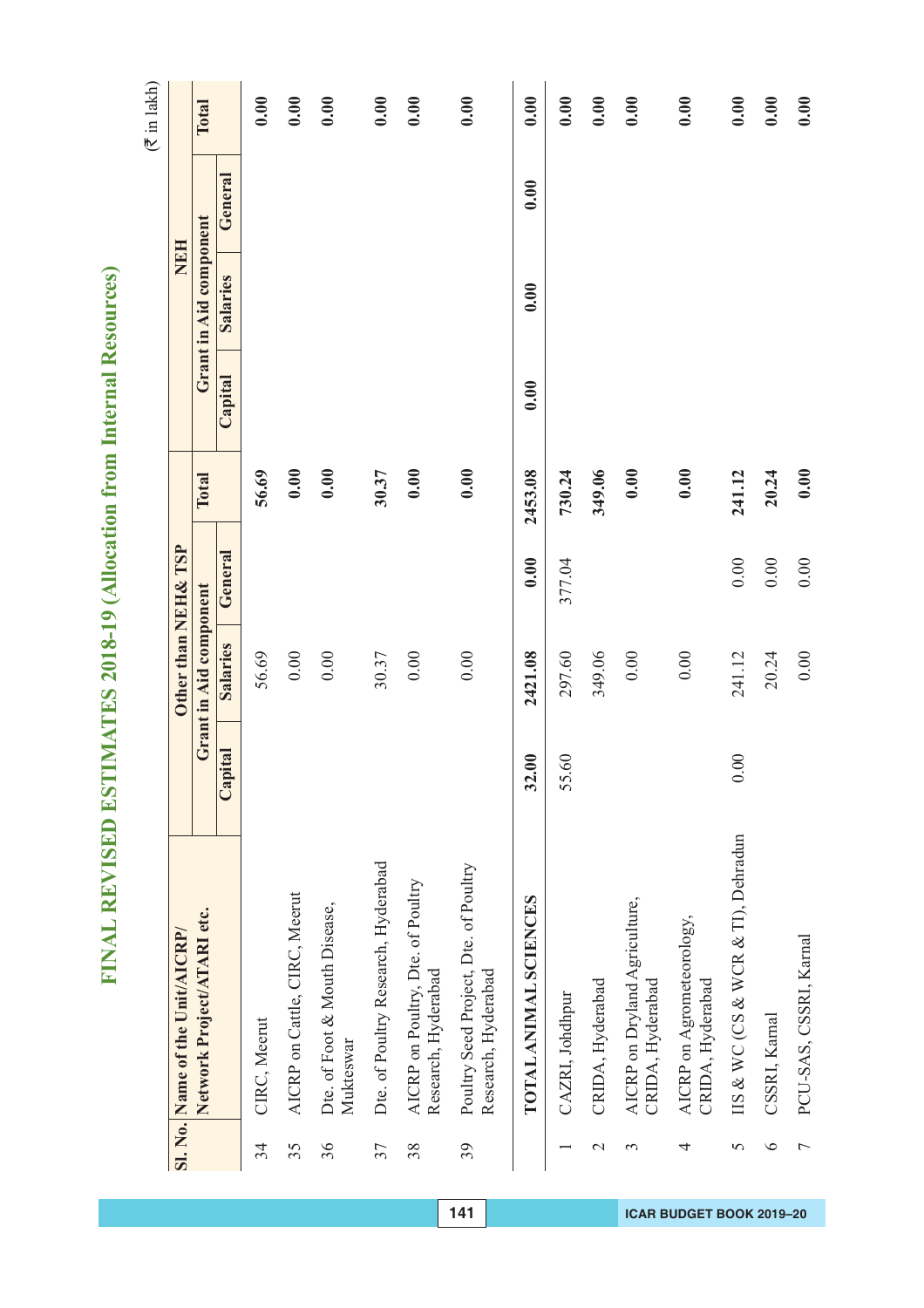| )                                            |
|----------------------------------------------|
| Ć<br>١                                       |
| é                                            |
|                                              |
|                                              |
|                                              |
| l                                            |
| İ                                            |
| l                                            |
|                                              |
| ļ                                            |
|                                              |
| Ī                                            |
| l                                            |
| İ                                            |
| ֖֖ׅ֖֚֚֚֚֚֚֚֚֚֚֚֚֚֚֚֚֚֚֚֚֚֚֚֡֡֡֡֡֡֡֡֡֬֡֡֡֡֡֬֝ |
| ì<br>l                                       |
|                                              |
|                                              |
|                                              |
| ł                                            |
|                                              |
| C<br>C<br>C                                  |
|                                              |
|                                              |
| 1<br>¢                                       |
| Í<br>i                                       |
|                                              |
| ۱<br>I                                       |
| l<br>١                                       |
|                                              |
|                                              |
| l                                            |
| Ć                                            |
| I<br>١                                       |
| ļ                                            |
|                                              |
|                                              |
| ׇ֚֡                                          |
|                                              |
|                                              |
|                                              |
|                                              |
| ţ<br>į                                       |
| I                                            |
| ¢<br>3<br>J                                  |
| ۱                                            |
| ١<br>¢                                       |
|                                              |
| J<br>l                                       |
|                                              |
| ļ                                            |
| ļ                                            |
|                                              |
|                                              |
| ֡֡֡֡֡֡֡                                      |
|                                              |
| ١                                            |
|                                              |
| ١<br>֡֡֡֡֡֡֡                                 |
| Í                                            |
|                                              |
| i                                            |
|                                              |
|                                              |
|                                              |
| ļ<br>l                                       |
|                                              |
| l                                            |
| Ì<br>Ì                                       |
| Í                                            |
| l                                            |
| l                                            |
|                                              |
|                                              |
| ļ                                            |
| ļ<br>ł                                       |
|                                              |
| ו<br>ו<br>I                                  |
| l                                            |
| I<br>l                                       |
|                                              |
| I<br>J                                       |
| ×,                                           |

|                 | Sl. No. Name of the Unit/AICRP/                  |          | Other than NEH& TSP    |         |        |         | <b>NEH</b>             |         |       |
|-----------------|--------------------------------------------------|----------|------------------------|---------|--------|---------|------------------------|---------|-------|
|                 | Network Project/ATARI etc.                       |          | Grant in Aid component |         | Total  |         | Grant in Aid component |         | Total |
|                 |                                                  | Capital  | Salaries               | General |        | Capital | Salaries               | General |       |
| $\infty$        | ICAR RC For NEH Region, Barapani                 |          | 0.00                   | 824.08  | 824.08 |         |                        |         | 0.00  |
| $\mathfrak{g}$  | ICAR Res. Complex for Eastern<br>Region, Patna   | 2.00     | 115.93                 | 60.00   | 177.93 |         |                        |         | 0.00  |
| $\equiv$        | CCARI (ICAR Res. Complex), Goa                   |          | 12.93                  | 30.67   | 43.60  |         |                        |         | 0.00  |
| $\Box$          | IISS, Bhopal                                     |          | 131.59                 | 0.00    | 131.59 |         |                        |         | 0.00  |
| 12              | AICRP on Micronutrients, IISS, Bhopal            |          | $0.00\,$               |         | 0.00   |         |                        |         | 0.00  |
| 13              | AICRP on Biofertilizer, IISS, Bhopal             |          | $0.00\,$               |         | 0.00   |         |                        |         | 0.00  |
| $\overline{4}$  | AICRP on STCR, IISS, Bhopal                      |          | $0.00\,$               |         | 0.00   |         |                        |         | 0.00  |
| 15              | AICRP on LTFE, IISS, Bhopal                      |          | 0.00                   |         | 0.00   |         |                        |         | 0.00  |
| $\overline{16}$ | CRP on Conservation Agriculture,<br>IISS, Bhopal |          | 0.00                   |         | 0.00   |         |                        |         | 0.00  |
| $\overline{17}$ | NBSS&LUP, Nagpur                                 |          | 144.16                 |         | 144.16 |         |                        |         | 0.00  |
| 18              | CAFRI, Jhansi                                    | 7.10     | 46.56                  |         | 53.66  |         |                        |         | 0.00  |
| $\overline{19}$ | AICRP on Agroforestry, CAFRI, Jhansi             |          | 0.00                   |         | 0.00   |         |                        |         | 0.00  |
| 20              | IIWM, Bhubaneshwar                               | 99<br>27 | 71.13                  |         | 99.12  |         |                        |         | 0.00  |
| 21              | AICRP on IWM, IIWM, Bhubaneshwar                 |          | $0.00\,$               |         | 0.00   |         |                        |         | 0.00  |
| 22              | CRP on Water, IIWM, Bhubaneshwar                 |          | 0.00                   |         | 0.00   |         |                        |         | 0.00  |
| 23              | NRC on Integrated Farming, Motihari              |          | 17.21                  | 1.23    | 18.44  |         |                        |         | 0.00  |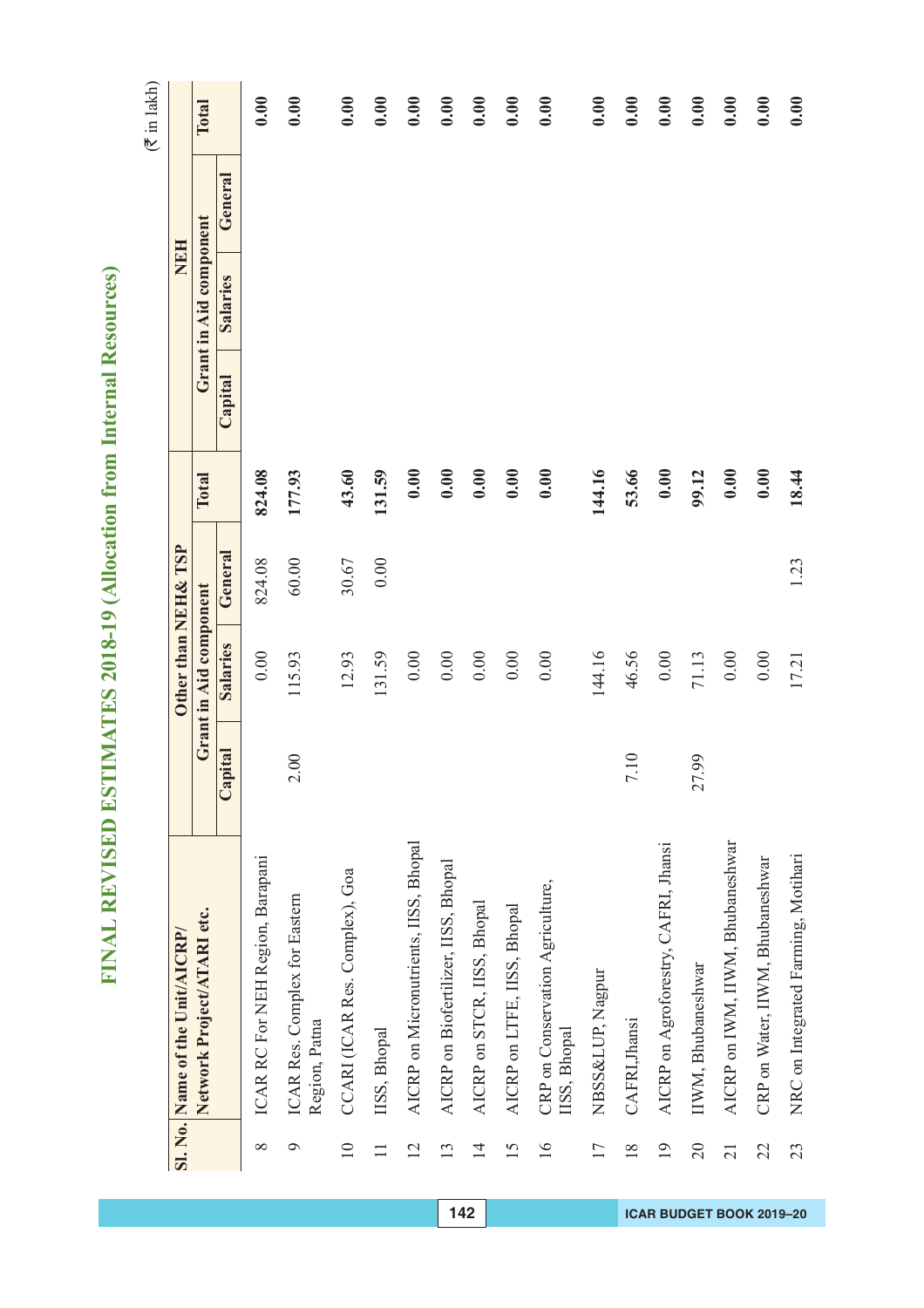| I<br>١              |
|---------------------|
| Ċ                   |
| ۵                   |
| é<br>١              |
| ۱<br>í              |
| į                   |
| í                   |
| l                   |
|                     |
| l                   |
| ł                   |
| ļ<br>í              |
|                     |
| í                   |
| l<br>l              |
| à                   |
| S                   |
| í                   |
| d                   |
|                     |
|                     |
|                     |
| ŀ                   |
|                     |
| E                   |
|                     |
| Ċ<br>١              |
| ĥ                   |
| í<br>¢<br>Î         |
| ŧ                   |
|                     |
| $\blacksquare$      |
| ¢<br>١              |
| ⋍<br>Ī.             |
| ı                   |
| j<br>I              |
|                     |
|                     |
| I                   |
|                     |
| p                   |
| į                   |
|                     |
|                     |
|                     |
|                     |
| σ                   |
|                     |
| v<br>t              |
| ì                   |
| ∝<br>)              |
| 1                   |
|                     |
| 5<br>Ĝ              |
| Ó<br>J              |
|                     |
| ζ                   |
| ∖                   |
|                     |
|                     |
| ۳                   |
| 1                   |
|                     |
| ١                   |
|                     |
|                     |
| ŀ<br>۳              |
|                     |
| Í                   |
|                     |
| İ<br>ļ              |
|                     |
|                     |
|                     |
| l                   |
| ļ                   |
| l                   |
|                     |
| Ì<br>į              |
| í                   |
| ļ                   |
| J                   |
|                     |
|                     |
| j                   |
| ļ<br>۹              |
|                     |
|                     |
| I                   |
| l                   |
| I<br>I              |
| ź                   |
| I                   |
| $=$<br>Ξ<br>ì,<br>ļ |

|               | Sl. No. Name of the Unit/AICRP/                        |                                     | Other than NEH& TSP    |         |         |         | <b>NEH</b>             |         |       |
|---------------|--------------------------------------------------------|-------------------------------------|------------------------|---------|---------|---------|------------------------|---------|-------|
|               | Network Project/ATARI etc.                             |                                     | Grant in Aid component |         | Total   |         | Grant in Aid component |         | Total |
|               |                                                        | Capital                             | Salaries               | General |         | Capital | <b>Salaries</b>        | General |       |
| 24            | Dte. of Weed Research, Jabalpur                        | 00<br>$\circ$                       | 0.00                   | 0.00    | 0.00    |         |                        |         | 0.00  |
| 25            | AICRP on Weed Management,<br>DWR, Jabalpur             | $\odot$<br>0                        | $0.00$                 | 0.00    | 0.00    |         |                        |         | 0.00  |
| 26            | IFSR, Modipuram                                        | $\odot$<br>0                        | 100.42                 | 0.00    | 100.42  |         |                        |         | 0.00  |
| 27            | AICRP on Integragted Farming                           |                                     | $0.00$                 | 0.00    | 0.00    |         |                        |         | 0.00  |
|               | System, IIFSR, Modipuram                               |                                     |                        |         |         |         |                        |         |       |
| 28            | Network Project on Organic Farming,<br>IFSR, Modipuram | 0.00                                | $0.00\,$               |         | 0.00    |         |                        |         | 0.00  |
| 29            | NIASM, Baramati                                        |                                     | 26.72                  | 50.00   | 76.72   |         |                        |         | 0.00  |
|               | TOTAL NRM DIVISION                                     | $\ddot{\text{o}}$<br>$\mathfrak{D}$ | 1574.67                | 1343.02 | 3010.38 | 0.00    | 0.00                   | 0.00    | 0.00  |
| 30            | NICRA, Hyderabad                                       |                                     | 0.00                   |         | 0.00    |         |                        |         | 0.00  |
|               | TOTAL CRAI/NICRA                                       | 0.00<br>$\bullet$                   | 0.00                   | 0.00    | 0.00    | 0.00    | 0.00                   | 0.00    | 0.00  |
|               | CIBA, Chennai                                          |                                     | 165.00                 |         | 165.00  |         |                        |         | 0.00  |
| $\mathcal{C}$ | AINP on Fish Health, CIBA, Chennai                     |                                     | 0.00                   |         | 0.00    |         |                        |         | 0.00  |
| 3             | CIFRI, Barrackpore                                     | $\odot$<br>45                       | 127.09                 | 195.00  | 367.09  |         |                        |         | 0.00  |
| 4             | CIFA, Bhubaneshwar                                     |                                     | 161.76                 |         | 161.76  |         |                        |         | 0.00  |
| 5             | CIFE, Mumbai                                           |                                     | $0.00\,$               |         | 0.00    |         |                        |         | 0.00  |
| $\circ$       | CIFT, Kochi                                            |                                     | 0.00                   |         | 0.00    |         |                        |         | 0.00  |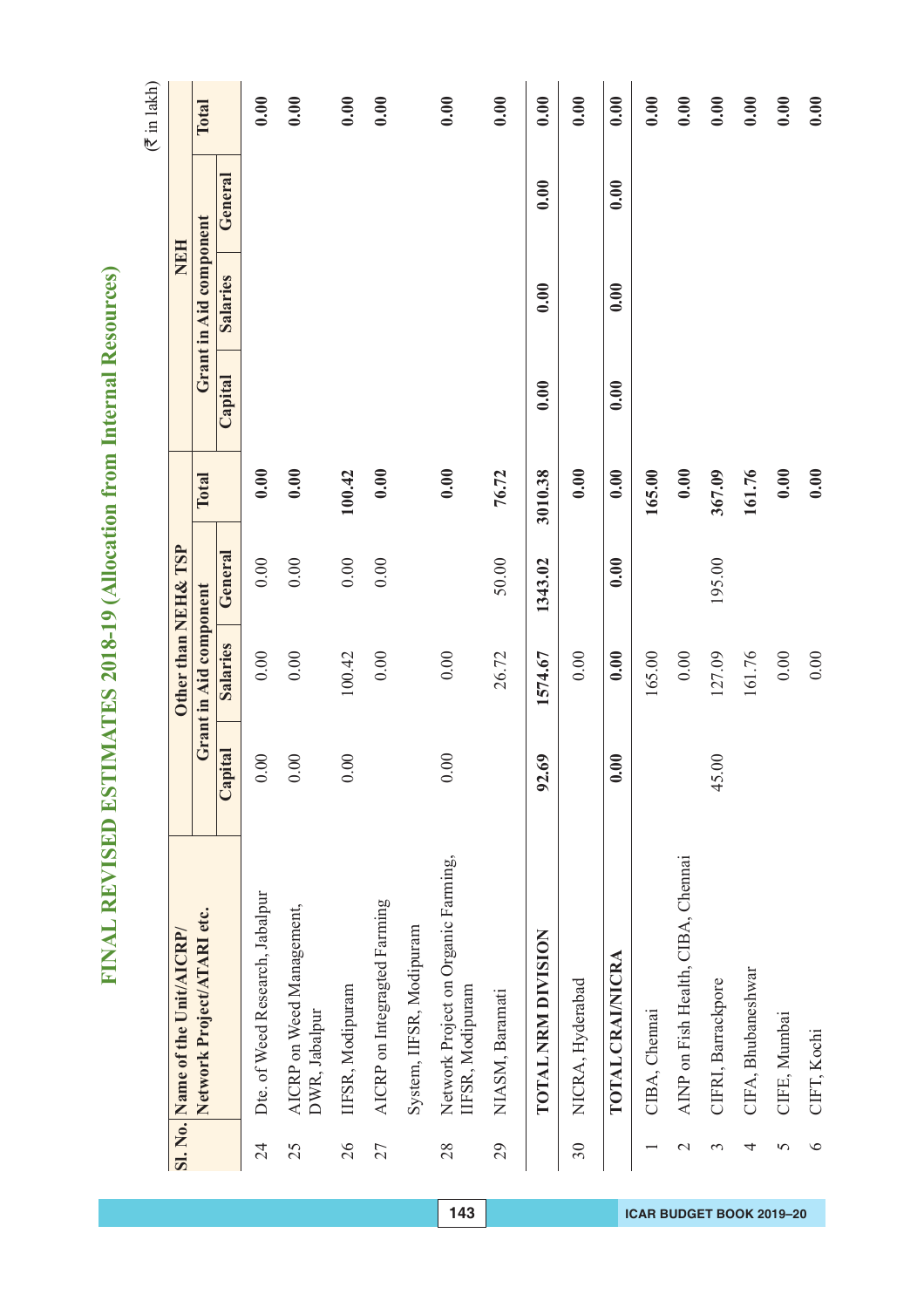| I              |
|----------------|
| Ċ<br>۵         |
| Ġ<br>١         |
| Š              |
| í<br>ŕ         |
| ĺ.             |
| l              |
|                |
| Ó              |
| ł              |
| ļ<br>۱         |
|                |
| í<br>l         |
| Ć              |
| ٦<br>S         |
| í              |
| d              |
|                |
|                |
|                |
| þ              |
|                |
| E              |
| ¢<br>١         |
|                |
| ĥ<br>í<br>¢    |
| į<br>j         |
|                |
| $\blacksquare$ |
| Í<br>١         |
| ⋍<br>Ī.<br>ı   |
| Ì<br>I         |
|                |
|                |
| I              |
|                |
| ſ,<br>I        |
|                |
|                |
|                |
| Θ              |
|                |
|                |
| ŧ<br>t         |
| ì              |
| ∝<br>י         |
| 1              |
| Ĝ<br>b         |
| ť<br>J         |
|                |
| ζ              |
| ℷ              |
|                |
|                |
| ۳              |
| 1              |
| ŀ              |
|                |
| I              |
| I<br>Ξ         |
| ı              |
|                |
| Ì<br>ļ         |
|                |
|                |
|                |
| J<br>I         |
|                |
| l              |
| İ<br>į         |
| 1              |
| ļ              |
| ۱              |
|                |
|                |
| ļ              |
| ۹              |
|                |
| I              |
| Í              |
| ł<br>I         |
| Ź<br>I         |
| ▬              |
| Ξ<br>I         |

|                 | Sl. No. Name of the Unit/AICRP/                  |         | Other than NEH& TSP    |         |         |         | NEH                    |         |       |
|-----------------|--------------------------------------------------|---------|------------------------|---------|---------|---------|------------------------|---------|-------|
|                 | Network Project/ATARI etc.                       |         | Grant in Aid component |         | Total   |         | Grant in Aid component |         | Total |
|                 |                                                  | Capital | Salaries               | General |         | Capital | <b>Salaries</b>        | General |       |
| 7               | CMFRI, Kochi                                     |         | 217.00                 | 100.00  | 317.00  |         |                        |         | 0.00  |
| $\infty$        | ANIPMericulture, CMFRI, Kochi                    |         | $0.00\,$               | 15.00   | 15.00   |         |                        |         | 0.00  |
| $\circ$         | NBFGR, Lucknow                                   |         | 72.88                  |         | 72.88   |         |                        |         | 0.00  |
| $\overline{10}$ | CRP Genomics, NBFGR, Lucknow                     |         | $0.00\,$               |         | 0.00    |         |                        |         | 0.00  |
|                 | Dte. of Coldwater Fisheries Research,<br>Bhimtal |         | 52.64                  |         | 52.64   |         |                        |         | 0.00  |
|                 | <b>TOTAL FISHEREIES</b>                          | 45.00   | 796.37                 | 310.00  | 1151.37 | 0.00    | 0.00                   | 0.00    | 0.00  |
|                 | CIAE, Bhopal                                     |         | 282.24                 |         | 282.24  |         |                        |         | 0.00  |
| $\mathcal{L}$   | AICRP on FIM, CIAE, Bhopal                       |         | $0.00\,$               |         | 0.00    |         |                        |         | 0.00  |
| 3               | AICRP on ESA, CIAE, Bhopal                       |         | $0.00\,$               |         | 0.00    |         |                        |         | 0.00  |
| 4               | AICRP on EAAI, CIAE, Bhopal                      |         | $0.00\,$               |         | 0.00    |         |                        |         | 0.00  |
| 5               | AICRP on UAE, CIAE, Bhopal                       |         | 0.00                   |         | 0.00    |         |                        |         | 0.00  |
| ७               | CRP on FMPF, CIAE, Bhopal                        |         | 0.00                   |         | 0.00    |         |                        |         | 0.00  |
| 7               | CRP on EA, CIAE, Bhopal                          |         | 0.00                   |         | 0.00    |         |                        |         | 0.00  |
| ${}^{\circ}$    | CIPHET, Ludhiana                                 |         | 62.66                  |         | 62.66   |         |                        |         | 0.00  |
| P               | AICRP on PET, CIPHET, Ludhiana                   |         | 0.00                   |         | 0.00    |         |                        |         | 0.00  |
| $\supseteq$     | AICRP on PHET, CIPHET, Ludhiana                  |         | 0.00                   |         | 0.00    |         |                        |         | 0.00  |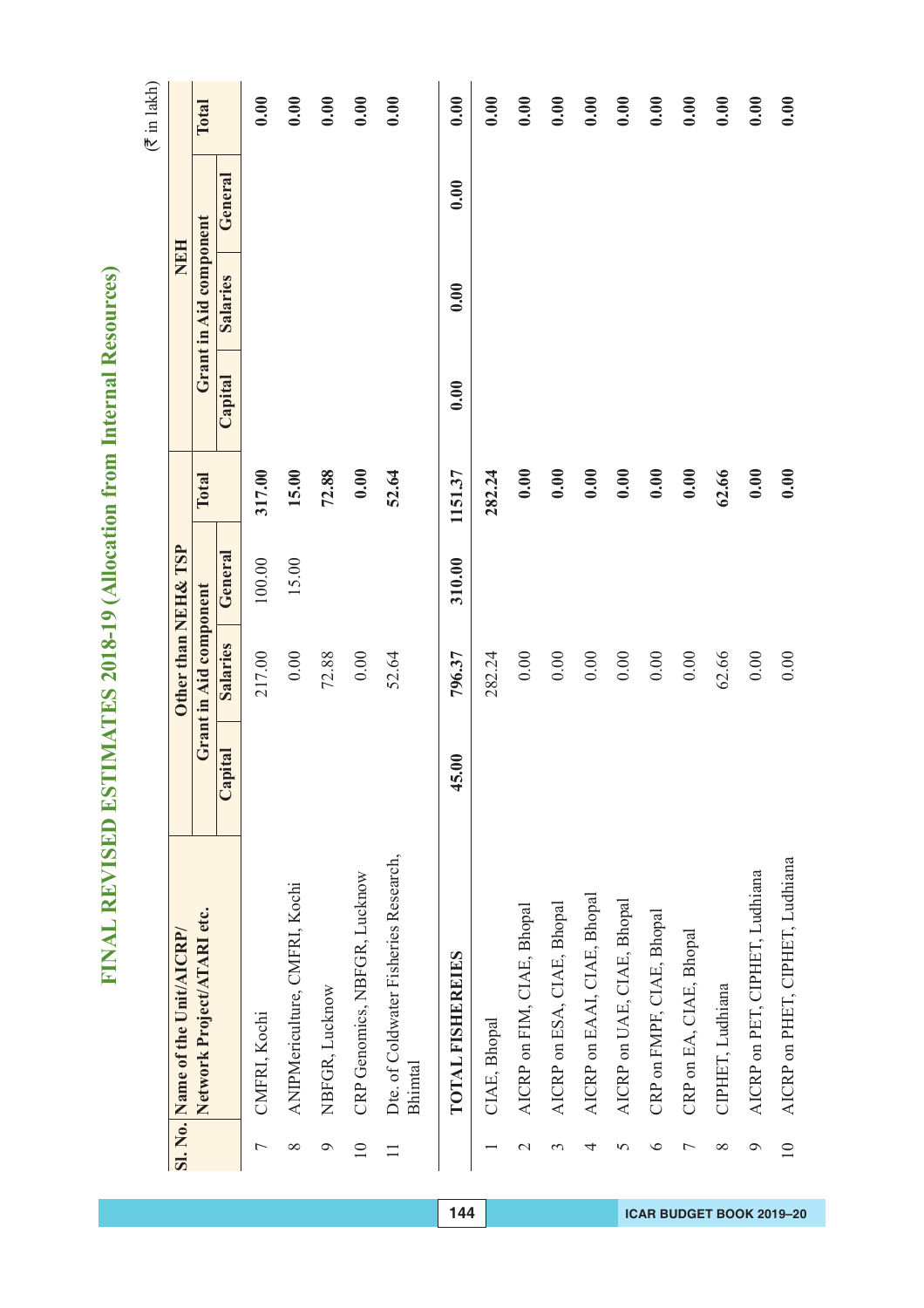| Ì<br>١<br>ŋ          |
|----------------------|
| Ċ<br>۵               |
| ć<br>١               |
| Š                    |
| í<br>é               |
| í                    |
| I                    |
|                      |
| Ó                    |
| ł                    |
| ļ<br>۱               |
|                      |
| í                    |
| ¢<br>l               |
| ì<br>S               |
|                      |
| í                    |
| Ó<br>١               |
|                      |
|                      |
| ŀ                    |
|                      |
| E                    |
|                      |
| Ċ<br>١               |
| ĥ<br>í               |
| ¢<br>ŧ<br>ŧ          |
|                      |
| $\blacksquare$       |
| l<br>þ               |
| ≚                    |
| ı                    |
| j<br>I               |
|                      |
|                      |
| ı                    |
| Ė                    |
| l                    |
| I                    |
|                      |
|                      |
|                      |
| σ                    |
|                      |
| Ÿ<br>۱               |
| ì                    |
| ∝<br>)               |
| 1<br>i,              |
| á                    |
| ֧֓ <sup>֚</sup><br>ť |
| ï                    |
| ζ                    |
| ∖                    |
|                      |
|                      |
| ۳                    |
| 1                    |
|                      |
| ŀ                    |
| I                    |
| ŀ<br>⊣               |
|                      |
| ı                    |
|                      |
| Ì<br>l               |
|                      |
|                      |
|                      |
| J<br>I               |
| l                    |
|                      |
| İ<br>į               |
| 1                    |
| ļ                    |
| ۱                    |
|                      |
| ļ                    |
| I<br>€               |
|                      |
|                      |
| l<br>I               |
| Í                    |
| ł<br>I               |
| Ź<br>I               |
|                      |
| ═<br>Ξ<br>I          |

|                 | Sl. No. Name of the Unit/AICRP/              |                       | Other than NEH& TSP    |         |        |                          | NEH                    |         |              |
|-----------------|----------------------------------------------|-----------------------|------------------------|---------|--------|--------------------------|------------------------|---------|--------------|
|                 | Network Project/ATARI etc.                   |                       | Grant in Aid component |         | Total  |                          | Grant in Aid component |         | <b>Total</b> |
|                 |                                              | Capital               | Salaries               | General |        | $\operatorname{Capital}$ | Salaries               | General |              |
| $\Box$          | CRP on SA, CIPHET, Ludhiana                  |                       | 0.00                   |         | 0.00   |                          |                        |         | 0.00         |
| $\overline{2}$  | CRP on HF, CIPHET, Ludhiana                  |                       | 0.00                   |         | 0.00   |                          |                        |         | 0.00         |
| 13              | CIRCOT, Mumbai                               |                       | 53.28                  |         | 53.28  |                          |                        |         | 0.00         |
| $\overline{1}$  | CRP on Natural Fibres, CIRCOT,<br>Mumbai     |                       | 0.00                   |         | 0.00   |                          |                        |         | 0.00         |
| 15              | IINRG, Ranchi                                |                       | 80.98                  |         | 80.98  |                          |                        |         | 0.00         |
| $\overline{16}$ | NWP on HP VANR&G, IINRG, Ranchi              |                       | $0.00\,$               |         | 0.00   |                          |                        |         | 0.00         |
| 17              | NWP on CLIGR, IINRG, Ranchi                  |                       | 0.00                   |         | 0.00   |                          |                        |         | 0.00         |
| $\frac{8}{18}$  | NINFET, Kolkata                              |                       | 45.54                  |         | 45.54  |                          |                        |         | 0.00         |
|                 | <b>TOTALAGRICULTURAL</b><br>ENGINEERING      | 0.00                  | 524.70                 | 0.00    | 524.70 | 0.00                     | 0.00                   | 0.00    | 0.00         |
|                 | IASRI including CABin, New Delhi             |                       | 0.00                   |         | 0.00   |                          |                        |         | 0.00         |
| $\mathcal{L}$   | NIAP & PR, New Delhi                         | 10.02                 | 39.51                  | 47.08   | 96.61  |                          |                        |         | 0.00         |
|                 | TOTAL ECO. STATISTICS &<br>MANAGEMENT        | 02<br>$\overline{10}$ | 39.51                  | 47.08   | 96.61  | 0.00                     | 0.00                   | 0.00    | 0.00         |
|                 | NAARM, Hyderabad                             |                       | 0.00                   |         | 0.00   |                          |                        |         | 0.00         |
| $\mathcal{L}$   | CIWA, Bhubaneshwar                           |                       | 0.00                   |         | 0.00   |                          |                        |         | 0.00         |
| $\epsilon$      | AICRP on Home Science, CIWA,<br>Bhubaneshwar |                       | 0.00                   |         | 0.00   |                          |                        |         | 0.00         |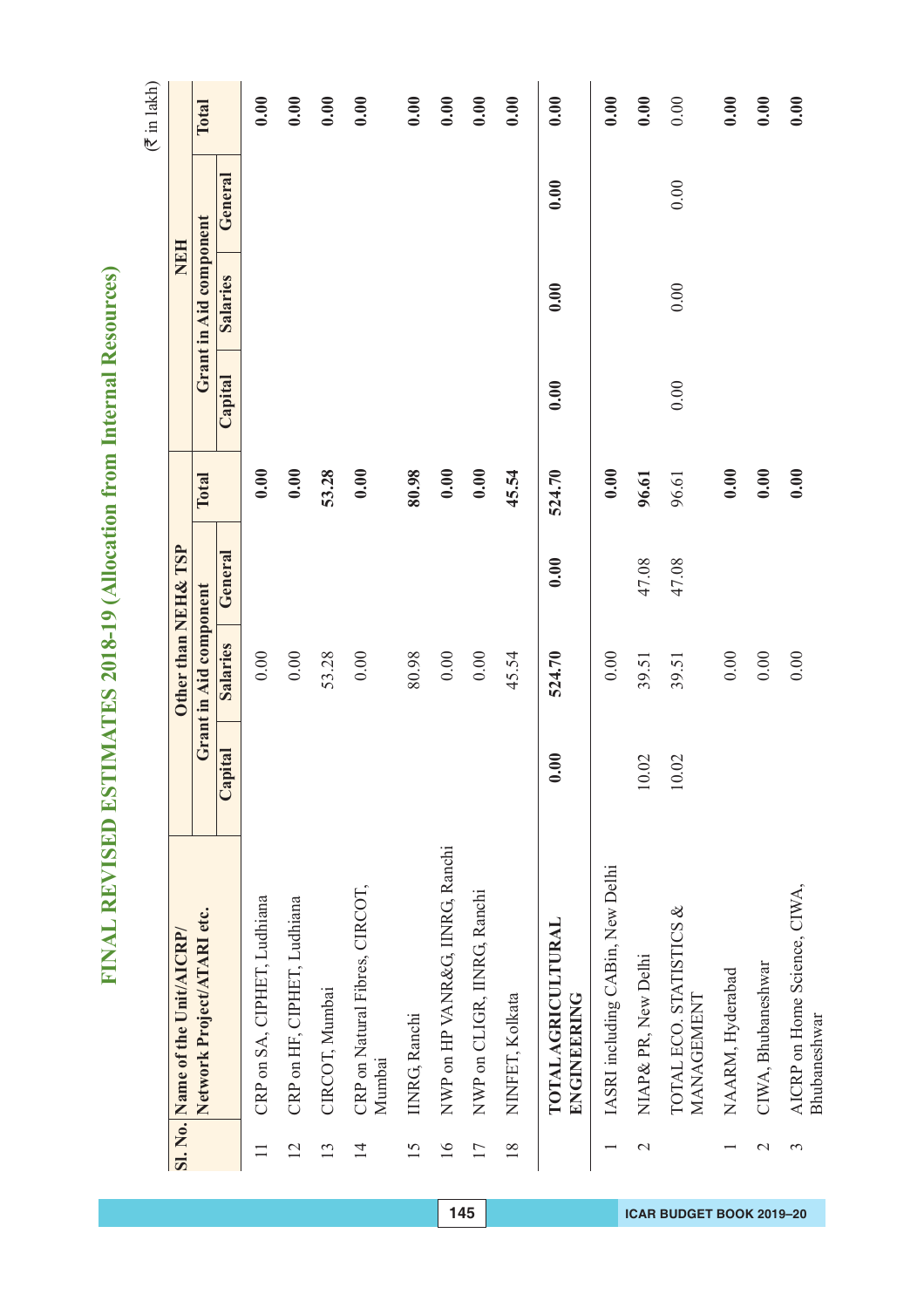| Ì<br>١                                                     |
|------------------------------------------------------------|
| Ċ<br>۵                                                     |
|                                                            |
| ć<br>١                                                     |
| Š<br>í                                                     |
| È                                                          |
| í                                                          |
| Ć                                                          |
|                                                            |
| Ó                                                          |
| ł                                                          |
| ſ<br>ł                                                     |
|                                                            |
| í                                                          |
| Ć<br>l                                                     |
| ä                                                          |
|                                                            |
| S<br>l                                                     |
| ć                                                          |
|                                                            |
|                                                            |
|                                                            |
| Þ                                                          |
|                                                            |
|                                                            |
| Ξ                                                          |
| Ċ<br>١                                                     |
|                                                            |
| ĥ<br>í<br>¢                                                |
| į<br>ŧ                                                     |
|                                                            |
| Ξ                                                          |
| ć<br>١                                                     |
| ⋍<br>t                                                     |
| ı                                                          |
| j<br>ł                                                     |
|                                                            |
|                                                            |
| I                                                          |
|                                                            |
| ſ,                                                         |
| I                                                          |
|                                                            |
|                                                            |
|                                                            |
|                                                            |
| Θ                                                          |
|                                                            |
| ŧ<br>t                                                     |
| ì                                                          |
| ∝<br>)                                                     |
| 1                                                          |
|                                                            |
| ֧֧֧֧֦֧֧֧֧֦֧֧֧֧֧֧֧֧֧֧֧֧֚֚֚֚֚֝֓֓֓֓֓֓֓֓֓֝֓֓֝֓֝֬֝֬֝֬֓֓֓֓֓֓֞֓֞֓ |
| $\overline{\phantom{a}}$<br>¢<br>J                         |
|                                                            |
| ζ<br>∖                                                     |
|                                                            |
|                                                            |
|                                                            |
| Ŧ,                                                         |
| 1                                                          |
|                                                            |
| b                                                          |
|                                                            |
| ŗ                                                          |
| ŀ                                                          |
| ť                                                          |
| I                                                          |
| Ì<br>l                                                     |
|                                                            |
| ļ                                                          |
|                                                            |
|                                                            |
| ۱<br>I                                                     |
|                                                            |
| l<br>l                                                     |
| Ì<br>į                                                     |
|                                                            |
| ţ<br>ļ                                                     |
|                                                            |
| ۱                                                          |
|                                                            |
| j                                                          |
|                                                            |
| ļ<br>ţ                                                     |
|                                                            |
| I                                                          |
| 1                                                          |
| ł                                                          |
| l<br>ź                                                     |
| ĺ                                                          |
| ═                                                          |
| Ξ<br>ļ                                                     |

|                | Sl. No. Name of the Unit/AICRP/                                            |         | Other than NEH& TSP    |         |       |         | <b>NEH</b>             |         |       |
|----------------|----------------------------------------------------------------------------|---------|------------------------|---------|-------|---------|------------------------|---------|-------|
|                | Network Project/ATARI etc.                                                 |         | Grant in Aid component |         | Total |         | Grant in Aid component |         | Total |
|                |                                                                            | Capital | Salaries               | General |       | Capital | Salaries               | General |       |
| 4              | Higher Agricultural Education in India<br>Strengthening and Development of |         | 0.00                   |         | 0.00  |         |                        |         | 0.00  |
|                | TOTAL AG. EDUCATION DIVISION                                               | 0.00    | 0.00                   | 0.00    | 0.00  | 0.00    | 0.00                   | 0.00    | 0.00  |
|                | HEADQUARTERS UNIT                                                          | 0.00    | 0.00                   | 0.00    | 0.00  | 0.00    | 0.00                   | 0.00    | 0.00  |
|                | TOTAL ICAR HQRS.                                                           | 0.00    | 0.00                   | 0.00    | 0.00  | 0.00    | 0.00                   | 0.00    | 0.00  |
|                | PIU, NASF                                                                  |         |                        |         | 0.00  |         |                        |         | 0.00  |
| $\mathcal{L}$  | Funding to Projects                                                        |         |                        |         | 0.00  |         |                        |         | 0.00  |
|                | <b>TOTAL OTHERS</b>                                                        | 0.00    | 0.00                   | 0.00    | 0.00  | 0.00    | 0.00                   | 0.00    | 0.00  |
|                | DKMA, New Delhi                                                            |         | $0.00\,$               |         | 0.00  |         |                        |         | 0.00  |
| $\mathcal{L}$  | ATARI ZONE-I, Ludhiana                                                     |         | 0.00                   |         | 0.00  |         |                        |         | 0.00  |
| 3              | ATARI ZONE-II, Jodhpur                                                     |         | 2.52                   |         | 2.52  |         |                        |         | 0.00  |
| 4              | ATARI ZONE-III, Kanpur                                                     |         | 2.43                   | 6.07    | 8.50  |         |                        |         | 0.00  |
| 5              | ATARI ZONE-IV, Patna                                                       |         | $0.00\,$               |         | 0.00  |         |                        |         | 0.00  |
| $\bullet$      | ATARI ZONE-V, Kolkata                                                      |         | 0.00                   |         | 0.00  |         |                        |         | 0.00  |
| $\overline{ }$ | ATARI ZONE-VI, Guwahati                                                    |         | 2.88                   |         | 2.88  |         |                        |         | 0.00  |
| $\infty$       | ATARI ZONE-VII, Barapani                                                   |         | 17.06                  |         | 17.06 |         |                        |         | 0.00  |
| $\circ$        | ATARI ZONE-VIII, Pune                                                      | 79.55   | 0.00                   | 0.00    | 79.55 |         |                        |         | 0.00  |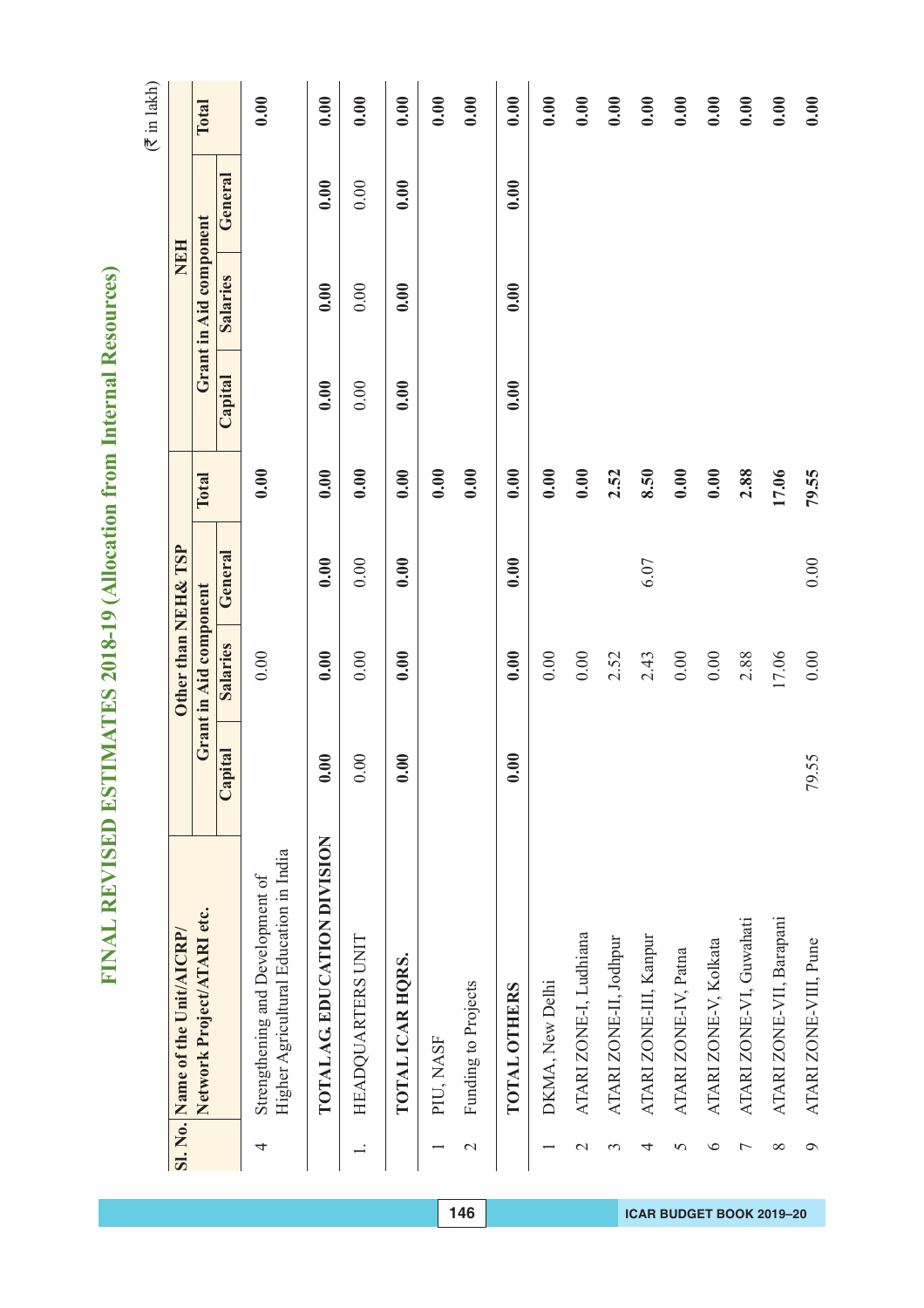| ž                           |
|-----------------------------|
| ¢<br>Í                      |
| é<br>١                      |
|                             |
|                             |
|                             |
| l                           |
| İ                           |
| l                           |
| l                           |
| ľ<br>l                      |
|                             |
| ī                           |
| l<br>١                      |
| İ<br>í                      |
| ĺ                           |
| Í<br>l<br>١                 |
| ì                           |
| í                           |
| İ<br>ׅ֚֡֡֡֡֡֡֝              |
| ŀ<br>Í<br>í                 |
|                             |
| $\mathbf{r}$<br>C<br>C<br>C |
| ١                           |
|                             |
| ŀ<br>Í<br>ę                 |
| ŧ<br>۱                      |
|                             |
| 1<br>l                      |
| ¢<br>١                      |
| i<br>Í                      |
| ı                           |
| ť                           |
| l                           |
| I<br>)                      |
| ļ                           |
| Í                           |
|                             |
| I                           |
|                             |
|                             |
|                             |
|                             |
| ţ                           |
|                             |
| 0<br>١                      |
| Ι<br>ī                      |
| ١                           |
|                             |
| ć<br>Į                      |
|                             |
| ļ<br>į                      |
| ļ                           |
|                             |
| Í                           |
| 1                           |
| I                           |
|                             |
| ļ                           |
| j<br>۱                      |
| Í                           |
|                             |
| l<br>2                      |
|                             |
| Į                           |
|                             |
| ļ<br>ì                      |
|                             |
| j                           |
| İ<br>Ì                      |
| l                           |
| l                           |
| l                           |
|                             |
|                             |
| ļ                           |
| ļ<br>ł                      |
|                             |
| I                           |
| í                           |
| ł<br>I                      |
| ٢<br>I                      |
|                             |
| ŀ<br>=<br>Ξ<br>I            |

|                 | Sl. No. Name of the Unit/AICRP/                           |                        | Other than NEH& TSP    |         |          |         | <b>NEH</b>             |         |       |
|-----------------|-----------------------------------------------------------|------------------------|------------------------|---------|----------|---------|------------------------|---------|-------|
|                 | Network Project/ATARI etc.                                |                        | Grant in Aid component |         | Total    |         | Grant in Aid component |         | Total |
|                 |                                                           | Capital                | Salaries               | General |          | Capital | <b>Salaries</b>        | General |       |
| $\overline{10}$ | ATARI ZONE-IX, Jabalpur                                   | 233.45                 | 0.00                   | 87.53   | 320.98   |         |                        |         | 0.00  |
|                 | ATARI ZONE-X, Hyderabad                                   | 234.24                 | 150.00                 | 98.55   | 482.79   |         |                        |         | 0.00  |
| $\overline{C}$  | ATARI ZONE-XI, Bengalore                                  | 0.00                   | 8.43                   | 0.00    | 8.43     |         |                        |         | 0.00  |
| $\frac{3}{2}$   | FARMER FIRST                                              |                        | $0.00\,$               |         | 0.00     |         |                        |         | 0.00  |
| $\overline{4}$  | <b>ARYA</b>                                               |                        | 0.00                   |         | 0.00     |         |                        |         | 0.00  |
| 15              | Ag. EXTENSION                                             |                        | $0.00\,$               |         | 0.00     |         |                        |         | 0.00  |
| $\frac{6}{1}$   | NETWORK PROJECT                                           |                        | $0.00\,$               |         | 0.00     |         |                        |         | 0.00  |
| 17              | DISASTER MGMT.                                            |                        | 0.00                   |         | 0.00     |         |                        |         | 0.00  |
|                 | <b>TOTAL AGRICULTURAL</b><br>EXTENSION                    | 547.24                 | 183.32                 | 192.15  | 922.71   | 0.00    | 0.00                   | 0.00    | 0.00  |
|                 | National Agricultural Higher<br>Education Project (NAHEP) |                        |                        |         | 0.00     |         |                        |         | 0.00  |
| $\mathbf{\sim}$ | NAHEP(EAP)                                                |                        |                        |         | 0.00     |         |                        |         | 0.00  |
|                 | <b>TOTAL NAHEP</b>                                        | 0.00                   | 0.00                   | 0.00    | 0.00     | 0.00    | 0.00                   | 0.00    | 0.00  |
|                 | <b>GRAND TOTAL</b>                                        | $\overline{a}$<br>881. | 10632.49               | 2928.65 | 14442.18 | 0.00    | 1.78                   | 0.00    | 1.78  |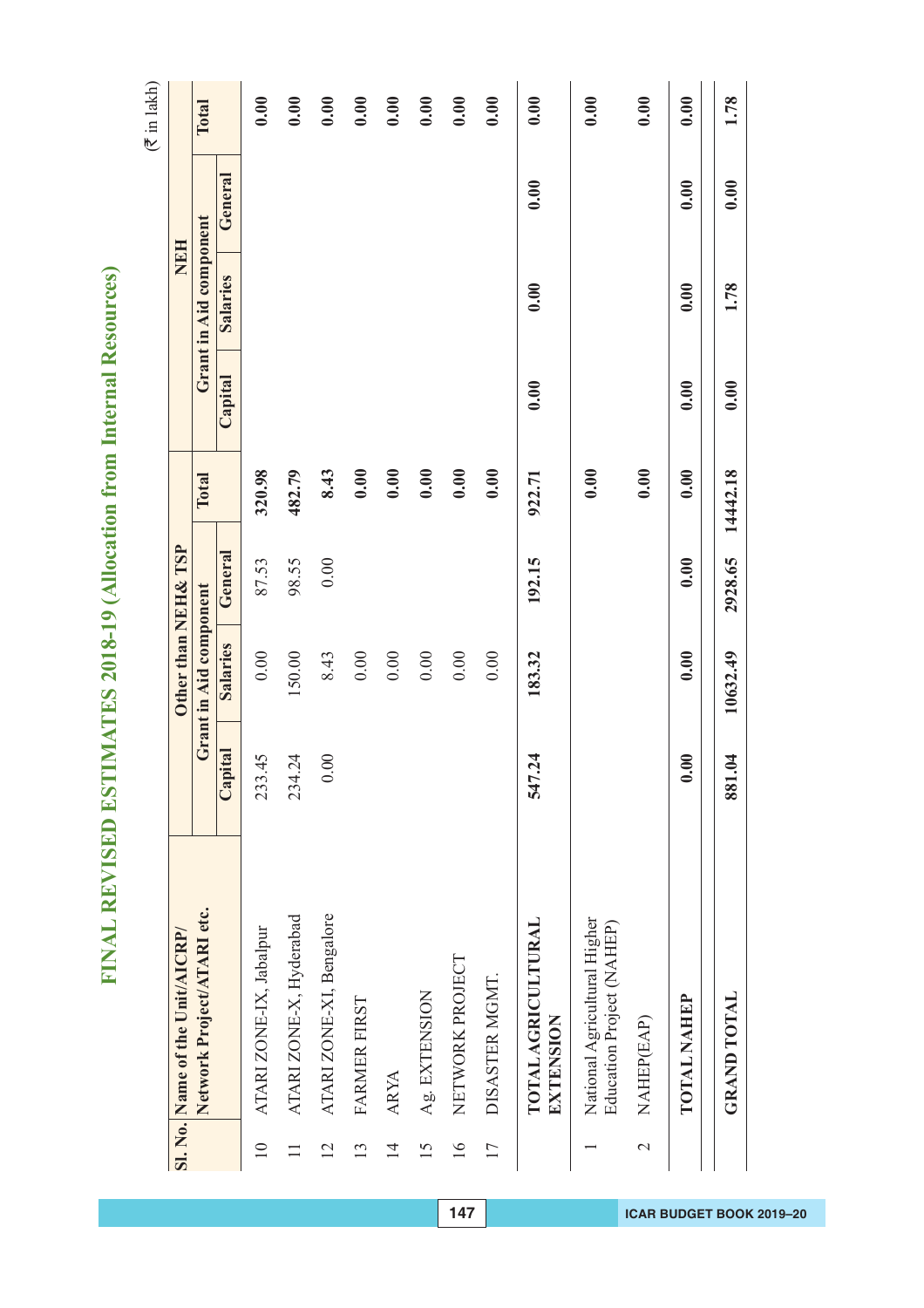# FINAL REVISED ESTIMATES 2018-19 (Allocation from Internal Resources) **FINAL REVISED ESTIMATES 2018-19 (Allocation from Internal Resources)**

 $(\overline{\mathfrak{F}}$  in lakh)

|                 | SI.No. Name of the Unit/AICRP/                          | TSP                |              | <b>SCSP</b>        |              |          |              | <b>Grand Total</b> |          |
|-----------------|---------------------------------------------------------|--------------------|--------------|--------------------|--------------|----------|--------------|--------------------|----------|
|                 | Network Project/ATARI etc.                              | Grant in Aid       | <b>Total</b> | Grant in aid       | <b>Total</b> |          | Grant in Aid |                    | Total    |
|                 |                                                         | component          |              | component          |              |          | component    |                    |          |
|                 |                                                         | General<br>Capital |              | General<br>Capital |              | Capital  | Salaries     | General            |          |
|                 | CICR, Nagpur                                            |                    | 0.00         |                    | 0.00         | 0.00     | 202.45       | 133.81             | 336.26   |
| $\mathcal{C}$   | AICRP on Cotton, CICR, Nagpur                           |                    | 0.00         |                    | 0.00         | $0.00\,$ | $0.00\,$     | 0.00               | 0.00     |
| 3               | CRIJAF, Barrackpore                                     |                    | 0.00         |                    | 0.00         | 0.00     | 186.68       | 0.00               | 186.68   |
| 4               | AINPJAF, CRIJAF, Barrackpore                            |                    | 0.00         |                    | 0.00         | 0.00     | 0.00         | 0.00               | 0.00     |
| 5               | NRRI, Cuttack                                           |                    | 0.00         |                    | 0.00         | 0.00     | 80.98        | 0.00               | 80.98    |
| $\bullet$       | Incentivizing Research in Agriculture,<br>NRRI, Cuttack |                    | 0.00         |                    | 0.00         | 0.00     | 0.00         | 0.00               | 0.00     |
| $\overline{ }$  | CTRI, Rajamundry                                        |                    | 0.00         |                    | 0.00         | 0.00     | 66.75        | 18.00              | 84.75    |
| ∞               | NETWORK on Tobacco, CTRI,<br>Rajamundry                 |                    | 0.00         |                    | 0.00         | 0.00     | 0.00         | 0.00               | 0.00     |
| $\circ$         | IARI, New Delhi                                         |                    | 0.00         |                    | 0.00         | 0.00     | 946.41       | 0.00               | 946.41   |
| $\overline{10}$ | Pesticide Residues, IARI, New Delhi                     |                    | 0.00         |                    | $0.00\,$     | $0.00\,$ | $0.00\,$     | 0.00               | $0.00\,$ |
|                 | AICRP Nematode, IARI, New Delhi                         |                    | 0.00         |                    | 0.00         | 0.00     | $0.00\,$     | 0.00               | 0.00     |
| $\overline{2}$  | CRP on Hybrid Technology, IARI,<br>New Delhi            |                    | 0.00         |                    | 0.00         | 0.00     | 0.00         | 0.00               | 0.00     |
| 13              | CRP on Molecular Breeding, IARI,<br>New Delhi           |                    | 0.00         |                    | 0.00         | 0.00     | 0.00         | 0.00               | 0.00     |
| $\overline{4}$  | AICRP on Honey Bee & Pollinator,<br>IARI, New Delhi     |                    | 0.00         |                    | 0.00         | 0.00     | 0.00         | 0.00               | 0.00     |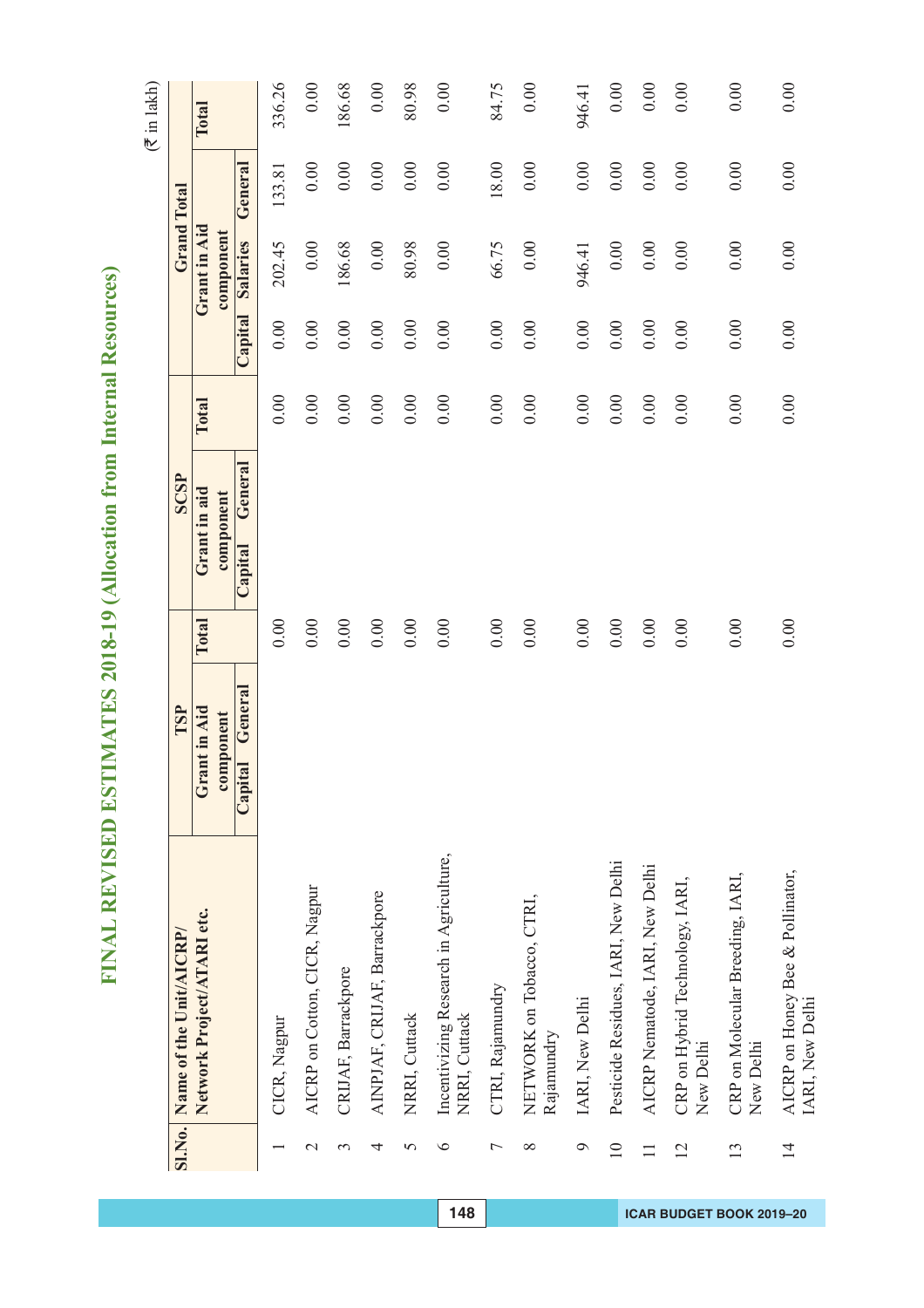| I                  |
|--------------------|
| ¢<br>۵             |
| ¢<br>J             |
| Ê<br>֚֚֚֬          |
| J                  |
| Ī.                 |
| I                  |
|                    |
| í                  |
| í                  |
| ļ                  |
|                    |
| í                  |
| ť                  |
|                    |
|                    |
| ĺ<br>l             |
| l                  |
| ١<br>l             |
|                    |
| l                  |
| I                  |
|                    |
| S<br>C<br>i        |
|                    |
| ١                  |
| ŀ<br>l             |
| G<br>ł<br>۹        |
|                    |
| ۱                  |
|                    |
| Í<br>١             |
| í<br>Ē             |
| ı                  |
| l                  |
| l                  |
| I                  |
|                    |
| ļ                  |
|                    |
| ֚֘֝                |
|                    |
|                    |
|                    |
|                    |
|                    |
| ţ                  |
|                    |
| )<br>ŋ             |
| ۱<br>ï             |
| ١                  |
|                    |
| l                  |
| ¢                  |
| $\overline{\zeta}$ |
|                    |
| ļ                  |
| í                  |
|                    |
| ۱                  |
|                    |
| ŀ                  |
|                    |
| ĺ<br>l             |
| ۱                  |
| í                  |
| ĺ                  |
| i                  |
|                    |
|                    |
|                    |
|                    |
| ļ<br>I             |
|                    |
| l                  |
| İ<br>冫             |
| í                  |
| ļ                  |
| j                  |
|                    |
|                    |
| ļ                  |
| ľ<br>1             |
|                    |
| l<br>ŀ             |
| l                  |
| I                  |
| l                  |
| ľ                  |
| I<br>E             |
| Ξ                  |

|                 | SI.No. Name of the Unit/AICRP/                          | TSP                       |       | SCSP                      |       |         | <b>Grand Total</b>        |         |        |
|-----------------|---------------------------------------------------------|---------------------------|-------|---------------------------|-------|---------|---------------------------|---------|--------|
|                 | Network Project/ATARI etc.                              | Grant in Aid<br>component | Total | Grant in aid<br>component | Total |         | Grant in Aid<br>component |         | Total  |
|                 |                                                         | General<br>Capital        |       | General<br>Capital        |       | Capital | Salaries                  | General |        |
| 15              | IARI Types Deemed University, Assam                     |                           | 0.00  |                           | 0.00  | 0.00    | 0.00                      | 0.00    | 0.00   |
| $\overline{16}$ | IARI Types Deemed University,<br>Jharkhand              |                           | 0.00  |                           | 0.00  | 0.00    | 0.00                      | 0.00    | 0.00   |
| 17              | IGFRI, Jhansi                                           |                           | 0.00  |                           | 0.00  | 0.00    | 161.96                    | 0.00    | 161.96 |
| 18              | AICRP on Forage Crops and<br>Utilization, IGFRI, Jhansi |                           | 0.00  |                           | 0.00  | 0.00    | 0.00                      | 0.00    | 0.00   |
| $\overline{19}$ | IIPR, Kanpur                                            |                           | 0.00  |                           | 0.00  | 0.00    | 235.50                    | 0.00    | 235.50 |
| $\overline{20}$ | AICRP on Chickpea, IIPR, Kanpur                         |                           | 0.00  |                           | 0.00  | 0.00    | 0.00                      | 0.00    | 0.00   |
| $\overline{c}$  | AICRP on Mullarp, IIPR, Kanpur                          |                           | 0.00  |                           | 0.00  | 0.00    | 0.00                      | 0.00    | 0.00   |
| 22              | AICRP on Pigeonpea, IIPR, Kanpur                        |                           | 0.00  |                           | 0.00  | 0.00    | $0.00\,$                  | 0.00    | 0.00   |
| 23              | AICRP on Arid Legumes, IIPR Kanpur                      |                           | 0.00  |                           | 0.00  | 0.00    | 0.00                      | 0.00    | 0.00   |
| $\overline{24}$ | IISR, Lucknow                                           |                           | 0.00  |                           | 0.00  | 0.00    | 182.20                    | 0.00    | 182.20 |
| 25              | AICRP on Sugarcane, IISR, Lucknow                       |                           | 0.00  |                           | 0.00  | 0.00    | 0.00                      | 0.00    | 0.00   |
| 26              | NBAIM, Maunath Bhanjan                                  |                           | 0.00  |                           | 0.00  | 0.00    | 28.34                     | 0.00    | 28.34  |
| 27              | AMAAS, NBAIM, Mau                                       |                           | 0.00  |                           | 0.00  | 0.00    | $0.00\,$                  | 0.00    | 0.00   |
| 28              | NBPGR, New Delhi                                        |                           | 0.00  |                           | 0.00  | 0.00    | 428.18                    | 0.00    | 428.18 |
| 29              | AICRP Potential Crop, NBPGR,<br>New Delhi               |                           | 0.00  |                           | 0.00  | 0.00    | 0.00                      | 0.00    | 0.00   |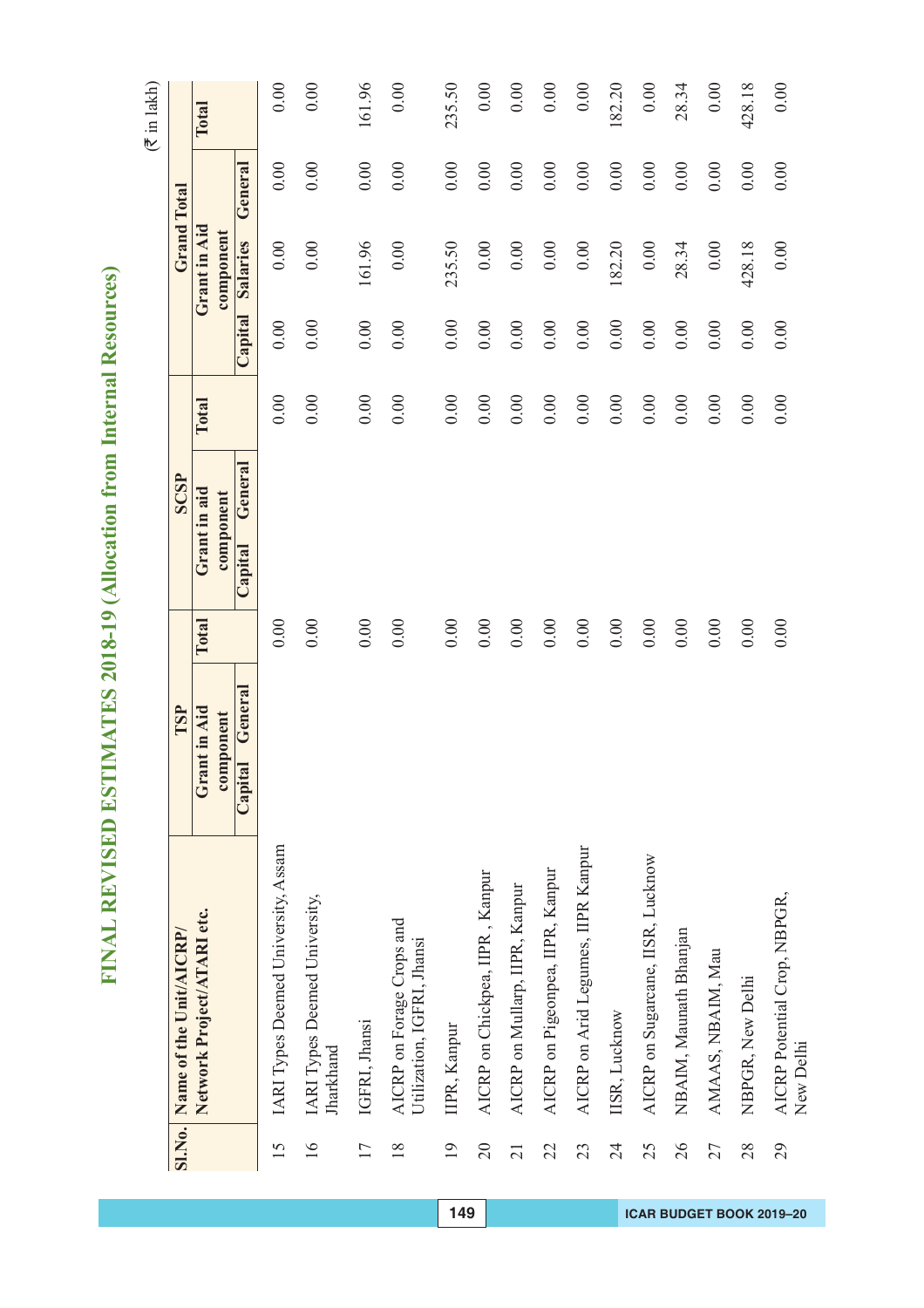| ַ            |
|--------------|
| Ì            |
|              |
|              |
|              |
| I            |
|              |
| l<br>١       |
|              |
|              |
|              |
| ï<br>ļ       |
| l            |
|              |
|              |
|              |
|              |
|              |
| l<br>l       |
| l<br>١       |
|              |
| l            |
|              |
| I<br>l       |
|              |
|              |
| l<br>Ì       |
|              |
| ¢<br>)       |
| ĥ            |
| í<br>ł<br>ę  |
| ł            |
| ĺ            |
| Ś<br>í       |
| ¢<br>١       |
| í            |
| l            |
|              |
| I            |
| I            |
|              |
| Ï            |
|              |
| i            |
|              |
| ֚֘֝          |
|              |
|              |
|              |
|              |
|              |
| ţ            |
|              |
| ¢<br>)       |
|              |
| ţ            |
| ١            |
| ¢            |
| l            |
| Q            |
|              |
| $\zeta$<br>2 |
|              |
| ļ<br>ן       |
|              |
|              |
|              |
|              |
| ١            |
|              |
| ĺ            |
| I<br>۱       |
|              |
| I<br>֘֝֬     |
|              |
| l            |
|              |
|              |
|              |
|              |
| ļ<br>I       |
|              |
| į            |
| )            |
| Ì            |
| ļ<br>I       |
|              |
| j            |
|              |
| ļ            |
| ļ            |
| ļ<br>Ì       |
|              |
|              |
| l<br>I       |
| l            |
| ١            |
| l            |
| ſ            |
| J<br>Í       |
| z            |

|                 | SI.No. Name of the Unit/AICRP/                                | TSP                |          | SCSP               |          |          |              | <b>Grand Total</b> |        |
|-----------------|---------------------------------------------------------------|--------------------|----------|--------------------|----------|----------|--------------|--------------------|--------|
|                 | Network Project/ATARI etc.                                    | Grant in Aid       | Total    | Grant in aid       | Total    |          | Grant in Aid |                    | Total  |
|                 |                                                               | component          |          | component          |          |          | component    |                    |        |
|                 |                                                               | General<br>Capital |          | General<br>Capital |          | Capital  | Salaries     | General            |        |
| 30              | CRP-AGRO BIODIVERSITY,<br>NBPGR, New Delhi                    |                    | 0.00     |                    | 0.00     | 0.00     | 0.00         | 0.00               | 0.00   |
| $\overline{31}$ | SBI, Coimbatore                                               |                    | $0.00\,$ |                    | 0.00     | 0.00     | 225.61       | 0.00               | 225.61 |
| 32              | VPKAS, Almora                                                 |                    | $0.00$   |                    | 0.00     | 0.00     | 42.51        | 15.00              | 57.51  |
| 33              | NCIPM, New Delhi                                              |                    | 0.00     |                    | $0.00\,$ | 0.00     | 40.49        | $0.00\,$           | 40.49  |
| 34              | AINP on Soil Arthropod Pests,<br>NCIPM, New Delhi             |                    | 0.00     |                    | 0.00     | 0.00     | 0.00         | 0.00               | $0.00$ |
| 35              | AINP on Agricultural Acarology,<br>NCIPM, New Delhi           |                    | 0.00     |                    | 0.00     | 0.00     | 0.00         | 0.00               | 0.00   |
| 36              | DGR, Junagadh                                                 |                    | 0.00     |                    | 0.00     | 0.00     | 46.56        | 0.00               | 46.56  |
| 37              | AICRP on Groundnut, DGR, Junagadh                             |                    | 0.00     |                    | 0.00     | 0.00     | 0.00         | 7.54               | 7.54   |
| 38              | NIPB, New Delhi                                               |                    | 0.00     |                    | 0.00     | 0.00     | 72.17        | 0.00               | 72.17  |
| 39              | Transgenic in Crops, NIPB,<br>Network Project on<br>New Delhi |                    | 0.00     |                    | 0.00     | 0.00     | 0.00         | 0.00               | 0.00   |
| 40              | DR & MR, Bharatpur                                            |                    | 0.00     |                    | 0.00     | 0.00     | 93.13        | 0.00               | 93.13  |
| $\frac{1}{4}$   | AICRP on R&M, DR& MR, Bharatpur                               |                    | 0.00     |                    | 0.00     | $0.00\,$ | 0.00         | 0.00               | $0.00$ |
| 42              | IIMR, Hyderabad                                               |                    | 0.00     |                    | $0.00\,$ | 0.00     | 215.85       | 0.00               | 215.85 |
| 43              | AICRP on Sorghum, IIMR, Hyderabad                             |                    | 0.00     |                    | 0.00     | 0.00     | 0.00         | 0.00               | $0.00$ |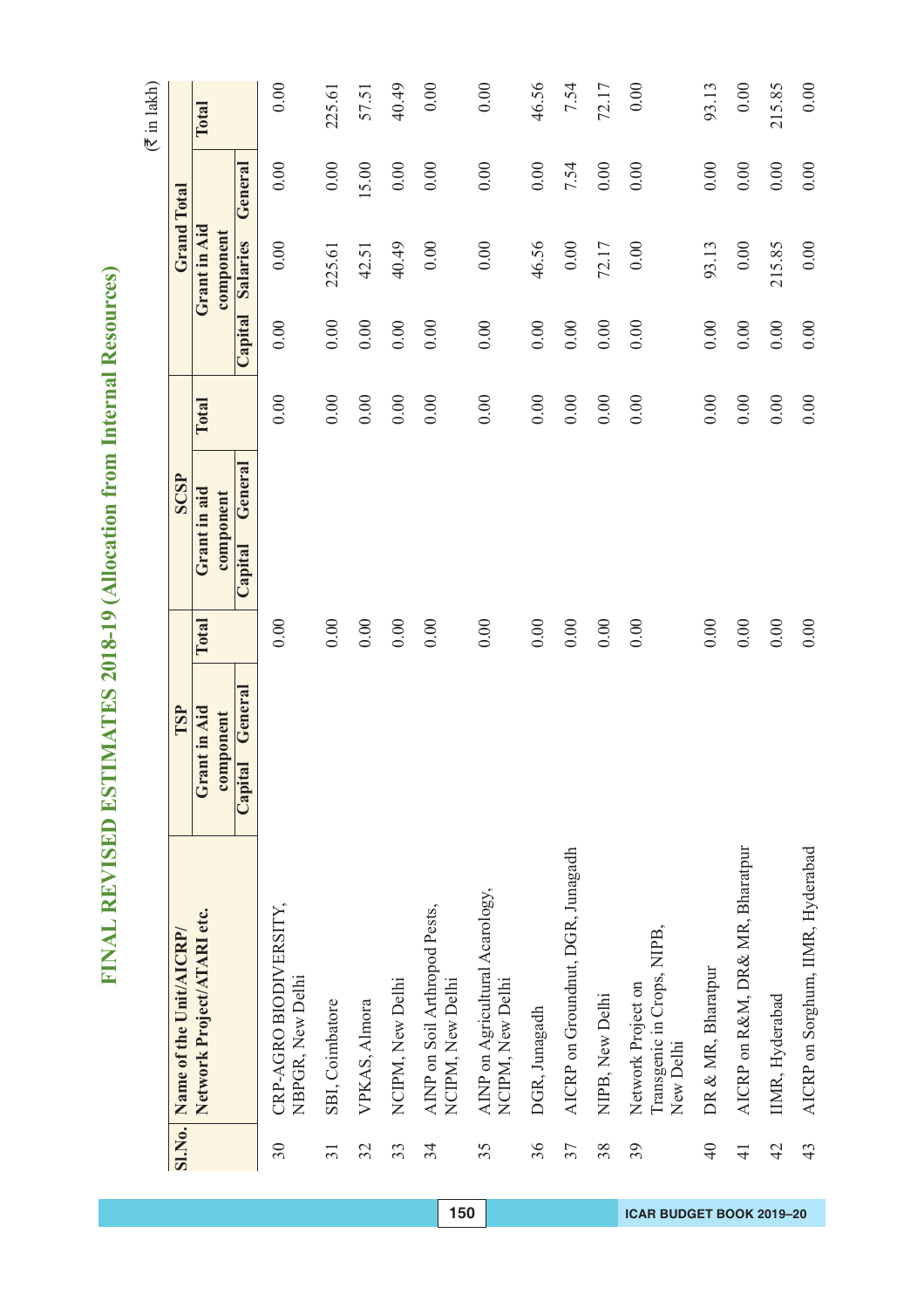| ì<br>Ì             |
|--------------------|
| Ċ<br>J<br>ļ        |
|                    |
| i<br>ı             |
| ì                  |
| ١<br>I             |
| Ì<br>į<br>¢<br>١   |
| ï                  |
| ſ<br>٦             |
| Ī                  |
| ١                  |
|                    |
| i<br>Santa Sa<br>٦ |
| í<br>ć<br>۵        |
| j                  |
| i<br>í             |
| I<br>⋍             |
|                    |
|                    |
| Ì<br>Í<br>١        |
| ۱                  |
| 1<br>¢<br>₹        |
| f                  |
| h                  |
| ١                  |
| 1<br>F<br>ì        |
| ı<br>Ċ             |
| ¢                  |
| I                  |
|                    |
| E                  |
| I                  |
|                    |
|                    |
|                    |
| E                  |
| ŧ                  |
|                    |
| ¢<br>X<br>J        |
| ¢<br>i             |
| ć<br>)             |
| 1<br>C             |
| ł                  |
| י                  |
|                    |
| l<br>í             |
| 1                  |
|                    |
| i<br>ŀ             |
|                    |
| j<br>Í             |
| Í<br>Í             |
| ļ<br>Į             |
|                    |
| l                  |
|                    |
| ļ<br>١             |
| l<br>ļ             |
| į<br>ζ             |
| í                  |
| ļ                  |
| þ                  |
| ļ                  |
| ļ                  |
| ļ<br>۱             |
|                    |
| ŀ<br>l             |
| l                  |
| j                  |
| ۶<br>E<br>ŀ        |
| Ξ<br>ļ             |

| <b>SI.No.</b>  | Name of the Unit/AICRP/                          | TSP                |       | <b>SCSP</b>        |          |          | <b>Grand Total</b> |          |          |
|----------------|--------------------------------------------------|--------------------|-------|--------------------|----------|----------|--------------------|----------|----------|
|                | Network Project/ATARI etc.                       | Grant in Aid       | Total | Grant in aid       | Total    |          | Grant in Aid       |          | Total    |
|                |                                                  | component          |       | component          |          |          | component          |          |          |
|                |                                                  | General<br>Capital |       | General<br>Capital |          | Capital  | Salaries           | General  |          |
| $\overline{4}$ | AICRP on Pearl Millets, IIMR,<br>Hyderabad       |                    | 0.00  |                    | 0.00     | 0.00     | 0.00               | 0.00     | 0.00     |
| 45             | AICRP on Small Millets, IIMR,<br>Hyderabad       |                    | 0.00  |                    | 0.00     | 0.00     | 0.00               | 0.00     | 0.00     |
| 46             | IISR, Indore                                     |                    | 0.00  |                    | 0.00     | 0.00     | 58.39              | 0.00     | 58.39    |
| 47             | AICRP on Soyabean, Indore                        |                    | 0.00  |                    | 0.00     | 0.00     | 0.00               | 0.00     | 0.00     |
| 48             | NBAIR, Bengaluru                                 |                    | 0.00  |                    | $0.00\,$ | 0.00     | 233.04             | 0.00     | 233.04   |
| 49             | AICRP on Biological Control,<br>NBAIR, Bengaluru |                    | 0.00  |                    | 0.00     | 0.00     | 0.00               | 0.00     | 0.00     |
| 50             | IIMR, Ludhiana                                   |                    | 0.00  |                    | 0.00     | 0.00     | 58.71              | 25.00    | 83.71    |
| 51             | AICRP On Maize, IIMR, New Delhi                  |                    | 0.00  |                    | 0.00     | 0.00     | $0.00\,$           | 0.00     | $0.00\,$ |
| 52             | IIOR, Hyderabad                                  |                    | 0.00  |                    | 0.00     | $0.00\,$ | 268.57             | $0.00\,$ | 268.57   |
| 53             | AICRP on Oilseed, Hyderabad                      |                    | 0.00  |                    | $0.00\,$ | $0.00\,$ | 0.00               | 0.00     | 0.00     |
| 54             | AICRP on Linseed, IIOR, Hyderabad                |                    | 0.00  |                    | $0.00\,$ | 0.00     | $0.00\,$           | $0.00\,$ | 0.00     |
| 55             | AICRP on Sesame & Niger, IIOR,<br>Hyderabad      |                    | 0.00  |                    | 0.00     | 0.00     | 198.68             | 0.00     | 198.68   |
| 56             | IIRR, Hyderabad                                  |                    | 0.00  |                    | 0.00     | 0.00     | 0.00               | 0.00     | 0.00     |
| 57             | AICRP on Rice, IIRR, Hyderabad                   |                    | 0.00  |                    | 0.00     | 0.00     | 0.00               | 0.00     | 0.00     |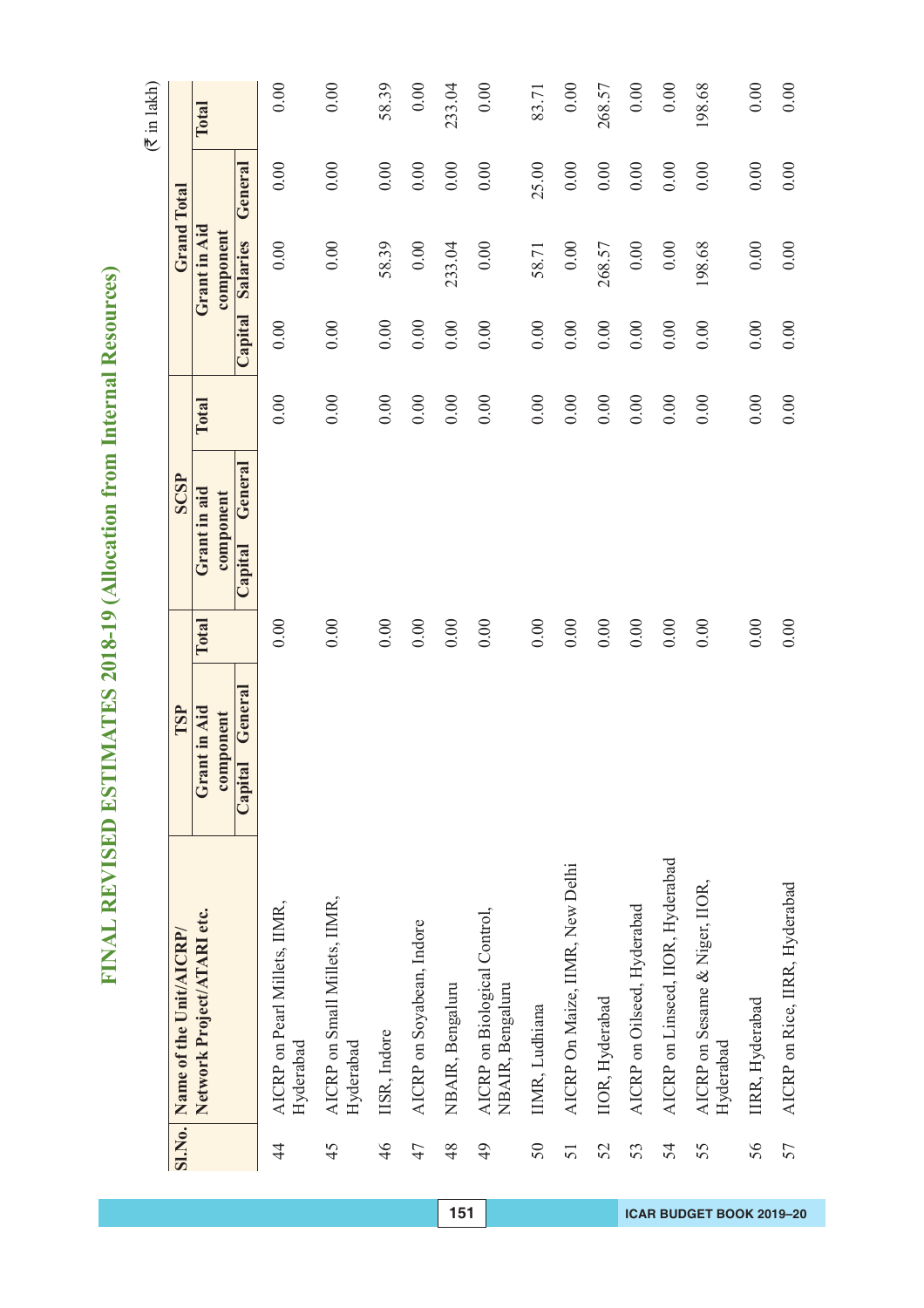| C<br>ì              |
|---------------------|
| )                   |
| ĕ<br>)              |
| Ŝ<br>í              |
| н                   |
|                     |
| ¢<br>)              |
| ¢<br>ž              |
| d<br>١<br>ï         |
| ≏                   |
| 1                   |
| í                   |
| é<br>à              |
| E                   |
| Ş<br>í              |
| í                   |
| è<br>J              |
| ì<br>j              |
| ĺ<br>í              |
| ł<br>Í<br>í         |
|                     |
| ı<br>Ξ              |
|                     |
| ¢<br>١              |
| 1                   |
| ę<br>F              |
|                     |
| l<br>S              |
| ć<br>١              |
| Í                   |
|                     |
| Ć                   |
| ć                   |
|                     |
| l                   |
| j                   |
| Í                   |
| I                   |
|                     |
|                     |
|                     |
|                     |
| ł                   |
| Ì                   |
| ¢<br>X<br>J         |
| t<br>ī              |
|                     |
| ¢<br>٥              |
| ¢<br>J              |
|                     |
| $\zeta$<br>2<br>J   |
|                     |
| ן<br>ļ<br>ľ         |
|                     |
| 1                   |
|                     |
| ۱<br>ŀ              |
|                     |
| þ<br>1              |
|                     |
| ĺ<br>I              |
| Ì                   |
| ļ                   |
|                     |
|                     |
|                     |
| ļ<br>١              |
|                     |
| l                   |
| İ<br>$\overline{a}$ |
| ļ<br>E              |
|                     |
| j                   |
| ŗ                   |
| ļ                   |
| ļ<br>Í              |
|                     |
| l<br>ŀ              |
| Í                   |
| ١                   |
| j                   |
| ٦                   |
| ٦<br>E<br>Ξ         |

|                 | SI.No. Name of the Unit/AICRP/                                   | TSP                       |          | <b>SCSP</b>               |       |          |          | <b>Grand Total</b>        |          |         |
|-----------------|------------------------------------------------------------------|---------------------------|----------|---------------------------|-------|----------|----------|---------------------------|----------|---------|
|                 | Network Project/ATARI etc.                                       | Grant in Aid<br>component | Total    | Grant in aid<br>component | Total |          |          | Grant in Aid<br>component |          | Total   |
|                 |                                                                  | General<br>Capital        |          | General<br>Capital        |       |          | Capital  | Salaries                  | General  |         |
| 58              | CRP on Rice Biofortification, IIRR,<br>Hyderabad                 |                           | 0.00     |                           |       | 0.00     | 0.00     | 0.00                      | 0.00     | 0.00    |
| 59              | IIWBR, Karnal                                                    |                           | 0.00     |                           |       | 0.00     | 0.00     | 93.65                     | 0.00     | 93.65   |
| 60              | AICRP on Wheat & Barley, IIWBR,<br>Karnal                        |                           | 0.00     |                           |       | 0.00     | 0.00     | 0.00                      | 0.00     | 0.00    |
| $\overline{61}$ | IISS, MaunathBhanjan                                             |                           | 0.00     |                           |       | 0.00     | 0.00     | 0.00                      | 0.00     | 0.00    |
| $\mathcal{O}$   | AICRPNSP (CROPS), DSR,<br>Maunath Bhanjan                        |                           | 0.00     |                           |       | 0.00     | 0.00     | 0.00                      | 0.00     | 0.00    |
| 63              | Seed Production in Agricultural Corps<br>and Fisheries, DSR, Mau |                           | 0.00     |                           |       | 0.00     | 0.00     | 0.00                      | 0.00     | 0.00    |
| 64              | NIBSM, Raipur                                                    |                           | 0.00     |                           |       | 0.00     | 0.00     | 37.93                     | 28.90    | 66.83   |
| 65              | IIAB, Ranchi                                                     |                           | $0.00\,$ |                           |       | $0.00\,$ | $0.00\,$ | 24.29                     | $0.00\,$ | 24.29   |
| 66              | AINP on Vertebrate Pest Management,<br>CAZRI, Jodhpur            |                           | 0.00     |                           |       | 0.00     | 0.00     | 1.78                      | 0.00     | 1.78    |
|                 | <b>Total Crop Sciences</b>                                       | 0.00<br>0.00              | 0.00     | 0.00                      | 0.00  | 0.00     | 0.00     | 4230.81                   | 228.25   | 4459.06 |
|                 | CIARI, Port Blair                                                |                           | 0.00     |                           |       | 0.00     | 1.38     | 53.78                     | 9.66     | 64.82   |
| $\mathcal{L}$   | CIAH, Bikaner                                                    |                           | $0.00$   |                           |       | $0.00\,$ | $0.00\,$ | 48.40                     | 0.00     | 48.40   |
| 3               | AICRP on AZF, CIAH, Bikaner                                      |                           | $0.00\,$ |                           |       | $0.00\,$ | $0.00\,$ | $0.00\,$                  | 0.00     | 0.00    |
| 4               | CISH, Lucknow                                                    |                           | 0.00     |                           |       | 0.00     | 10.71    | 66.58                     | 58.92    | 136.21  |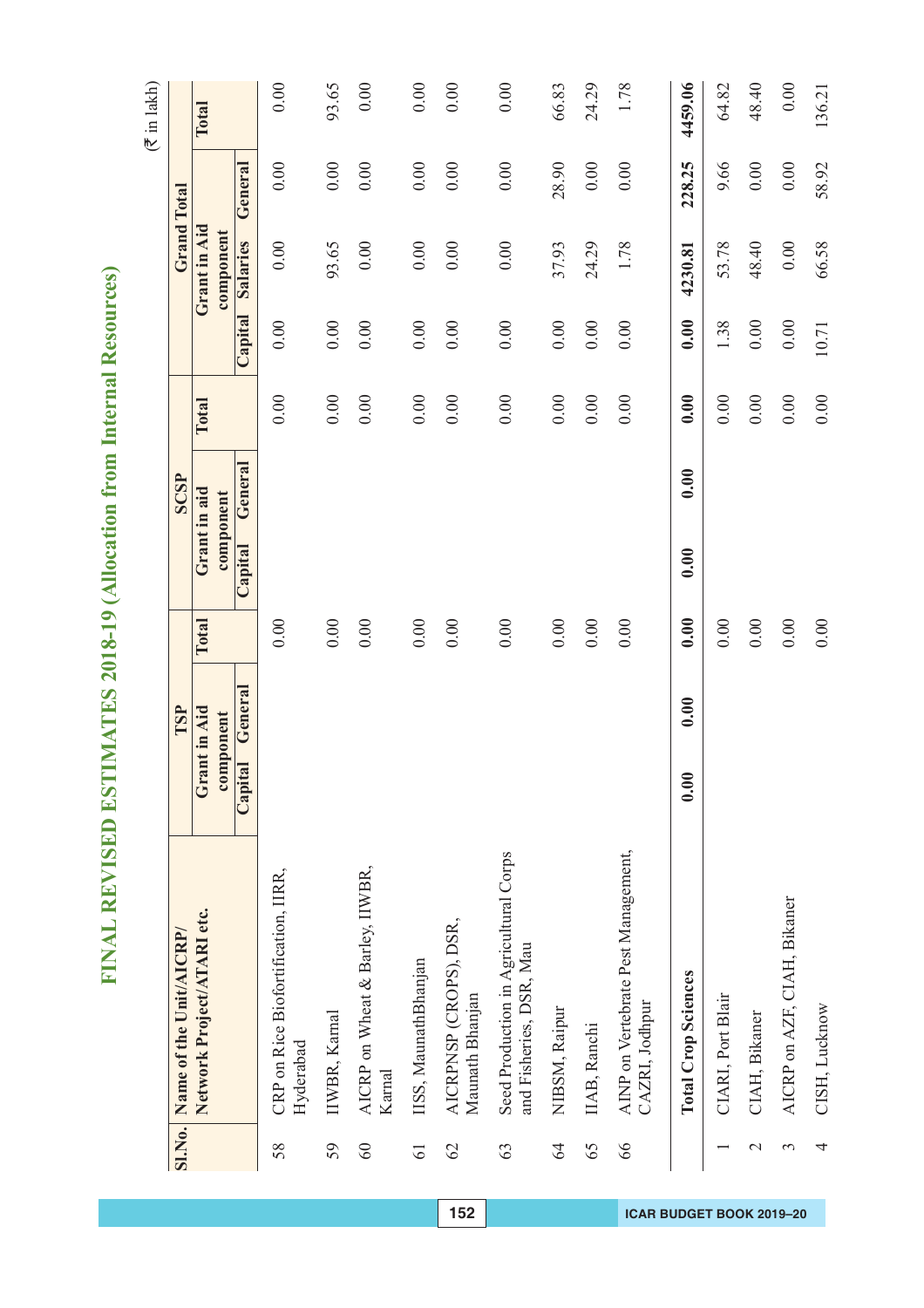# FINAL REVISED ESTIMATES 2018-19 (Allocation from Internal Resources) **FINAL REVISED ESTIMATES 2018-19 (Allocation from Internal Resources)**

 $(\overline{\mathfrak{F}}$  in lakh)

| <b>SI.No.</b>   | Name of the Unit/AICRP/                              | TSP                |          | SCSP               |       |          | <b>Grand Total</b> |         |        |
|-----------------|------------------------------------------------------|--------------------|----------|--------------------|-------|----------|--------------------|---------|--------|
|                 | Network Project/ATARI etc.                           | Grant in Aid       | Total    | Grant in aid       | Total |          | Grant in Aid       |         | Total  |
|                 |                                                      | component          |          | component          |       |          | component          |         |        |
|                 |                                                      | General<br>Capital |          | General<br>Capital |       | Capital  | Salaries           | General |        |
| 5               | CITH, Srinagar                                       |                    | 0.00     |                    | 0.00  | 0.00     | 10.40              | 67.00   | 77.40  |
| $\circ$         | CPCRI, Kasaragod                                     |                    | 0.00     |                    | 0.00  | 0.00     | $70.80\,$          | 162.00  | 232.80 |
| $\overline{ }$  | AICRP on Palms, CPCRI, Kasaragod                     |                    | 0.00     |                    | 0.00  | 0.00     | $0.00\,$           | 0.00    | 0.00   |
| $\infty$        | CPRI, Shimla                                         |                    | 0.00     |                    | 0.00  | 0.00     | 0.00               | 0.00    | 0.00   |
| $\circ$         | AICRP on Potato, CPRI, Shimla                        |                    | $0.00\,$ |                    | 0.00  | 0.00     | 0.00               | 0.00    | 0.00   |
| $\overline{10}$ | CTCRI, Thiruvanthapuram                              |                    | 0.00     |                    | 0.00  | 0.00     | 94.54              | 0.00    | 94.54  |
|                 | AICRP on Tuber Crops, CTCRI,<br>Thiruvanthapuram     |                    | 0.00     |                    | 0.00  | 0.00     | 0.00               | 0.00    | 0.00   |
| $\overline{12}$ | IIHR, Bangalore                                      |                    | 0.00     |                    | 0.00  | 0.00     | $0.00\,$           | 0.00    | 0.00   |
| 13              | AICRP on Fruit, IIHR, Bangalore                      |                    | 0.00     |                    | 0.00  | $0.00\,$ | 0.00               | 0.00    | 0.00   |
| $\overline{14}$ | IISR, Calicut                                        |                    | $0.00\,$ |                    | 0.00  | 0.00     | 48.59              | 0.00    | 48.59  |
| 15              | AICRP on Spices, IISR, Calicut                       |                    | 0.00     |                    | 0.00  | 0.00     | 0.00               | 0.00    | 0.00   |
| $\overline{16}$ | IIVR, Varanasi                                       |                    | 0.00     |                    | 0.00  | 0.00     | 95.17              | 105.67  | 200.84 |
| 17              | AICRP on Vegetables, IIVR, Varanasi                  |                    | 0.00     |                    | 0.00  | 0.00     | 0.00               | 58.23   | 58.23  |
| $\frac{8}{18}$  | NRC for Banana, Tiruchirapalli                       |                    | 0.00     |                    | 0.00  | 0.00     | 43.73              | 12.55   | 56.28  |
| $\overline{19}$ | Dte. for Cashew Research, Puttur                     |                    | 0.00     |                    | 0.00  | 132.31   | 22.27              | 115.00  | 269.58 |
| 20              | AICRP on Cashew, Dte. For Cashew<br>Research, Puttur |                    | 0.00     |                    | 0.00  | 0.00     | 0.00               | 0.00    | 0.00   |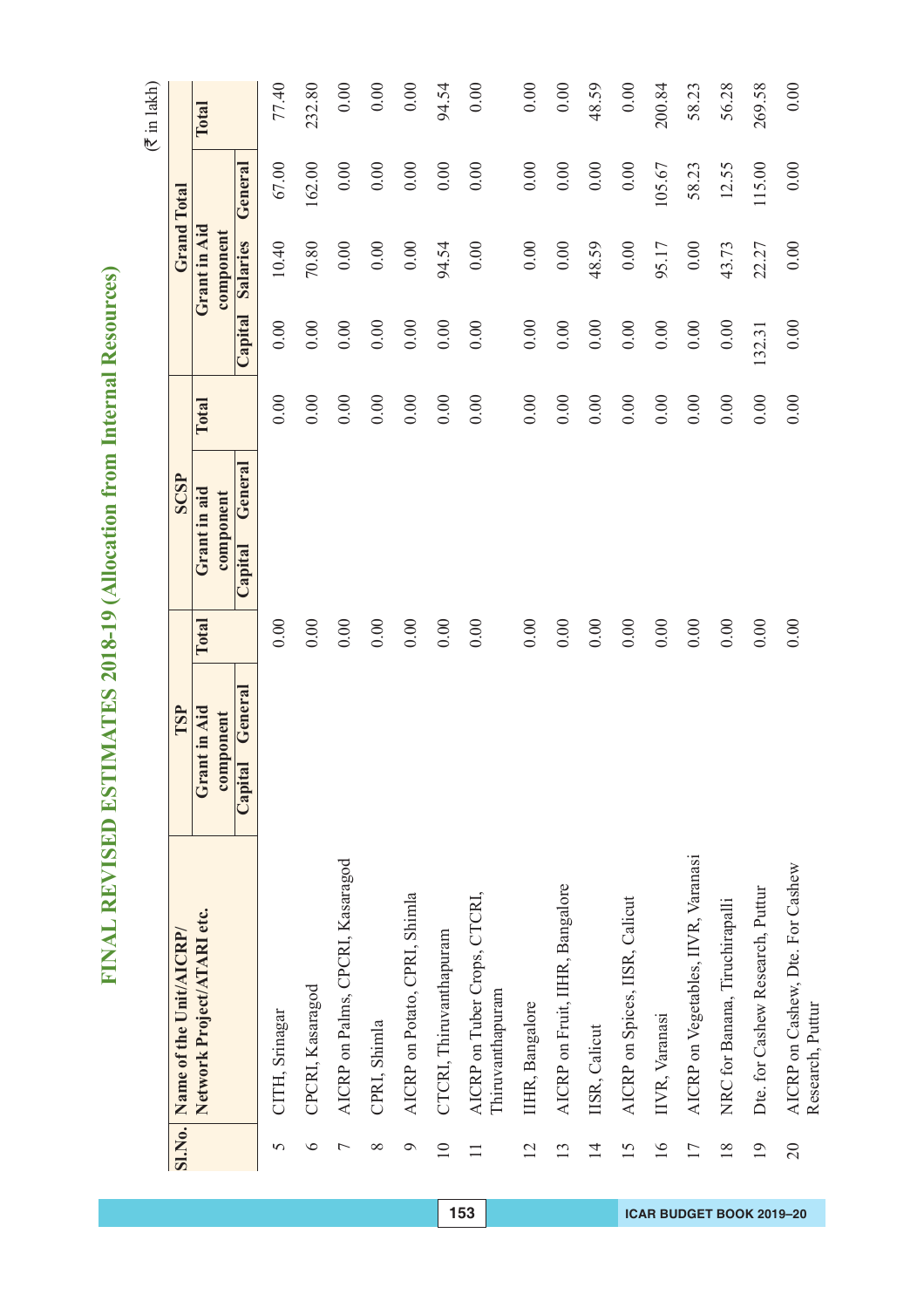# FINAL REVISED ESTIMATES 2018-19 (Allocation from Internal Resources) **FINAL REVISED ESTIMATES 2018-19 (Allocation from Internal Resources)**

 $(\overline{\mathfrak{F}}$  in lakh)

| <b>SI.No.</b>   | Name of the Unit/AICRP/                              |                           | TSP     |        | SCSP                      |          |          |                           | <b>Grand Total</b> |         |
|-----------------|------------------------------------------------------|---------------------------|---------|--------|---------------------------|----------|----------|---------------------------|--------------------|---------|
|                 |                                                      |                           |         |        |                           |          |          |                           |                    |         |
|                 | Network Project/ATARI etc.                           | Grant in Aid<br>component |         | Total  | Grant in aid<br>component | Total    |          | Grant in Aid<br>component |                    | Total   |
|                 |                                                      | Capital                   | General |        | General<br>Capital        |          | Capital  | Salaries                  | General            |         |
| $\overline{21}$ | CCRI, Nagpur                                         |                           |         | 0.00   |                           | 0.00     | 0.00     | 44.54                     | 55.30              | 99.84   |
| 22              | NRC For Grapes, Pune                                 |                           |         | 0.00   |                           | 0.00     | $0.00\,$ | 50.61                     | 0.00               | 50.61   |
| 23              | DMAPR, Anand                                         |                           |         | 0.00   |                           | 0.00     | 0.00     | 26.32                     | 0.00               | 26.32   |
| 24              | AICRP on MAP & Betel vine,<br>DMAPR, Anand           |                           |         | 0.00   |                           | 0.00     | 0.00     | 0.00                      | 0.00               | 0.00    |
| 25              | Dte. on Mushroom, Solan                              |                           |         | 0.00   |                           | 0.00     | $0.00\,$ | 24.29                     | 0.00               | 24.29   |
| 26              | AICRP on Mushroom, DMR, Solan                        |                           |         | 0.00   |                           | 0.00     | $0.00\,$ | 0.00                      | 0.00               | 0.00    |
| 27              | IIOPR, Pedavegi                                      |                           |         | $0.00$ |                           | $0.00\,$ | 0.00     | 19.80                     | 0.00               | 19.80   |
| 28              | Dte. on Onion & Garlic, Pune                         |                           | 19.49   | 19.49  |                           | $0.00\,$ | 0.00     | 32.80                     | 49.97              | 82.77   |
| 29              | NRC on Orchids, Sikkim                               |                           |         | 0.00   |                           | $0.00\,$ | $0.00\,$ | 24.29                     | 0.00               | 24.29   |
| 30              | NRC Seed Spices, Ajmer                               |                           |         | 0.00   |                           | 0.00     | 0.00     | 37.51                     | 11.00              | 48.51   |
| $\overline{31}$ | NRC For Litchi, Muzaffarpur                          |                           |         | 0.00   |                           | 0.00     | 0.00     | 25.10                     | 0.00               | 25.10   |
| 32              | NRC for Pomegranate, Solapur                         |                           |         | 0.00   |                           | 0.00     | 9.69     | 0.00                      | 122.34             | 132.03  |
| 33              | Dte. of Floriculture, Pune                           |                           |         | 0.00   |                           | 0.00     | 0.00     | 24.29                     | 0.00               | 24.29   |
| 34              | AICRP on Floriculture, Dte. of<br>Floriculture, Pune |                           |         | 0.00   |                           | 0.00     | 0.00     | 0.00                      | 0.00               | 0.00    |
|                 | Total HORTICULTURAL SCIENCES                         | 0.00                      | 19.49   | 19.49  | 0.00<br>0.00              | 0.00     | 154.09   | 863.81                    | 827.64             | 1845.54 |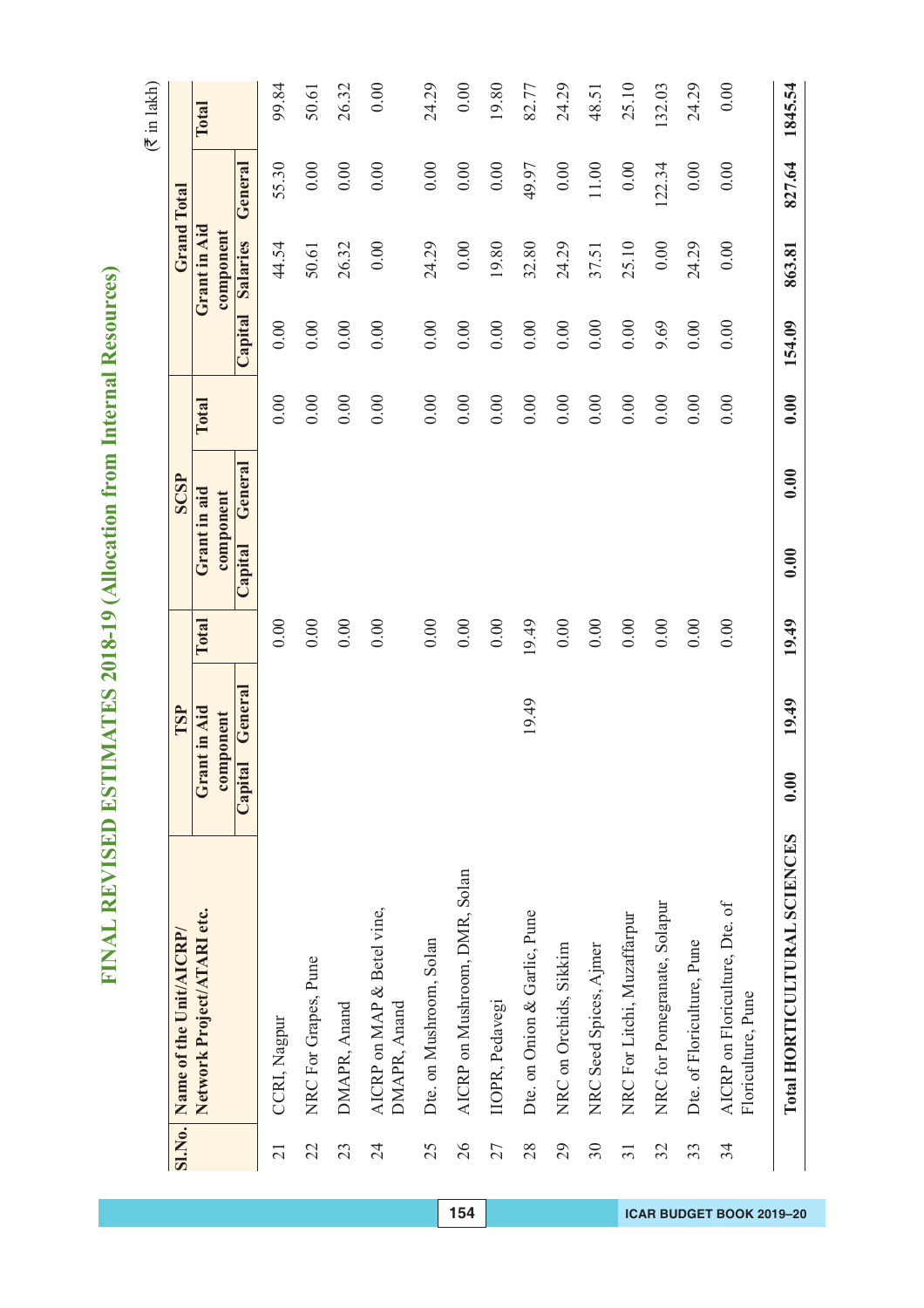| I              |
|----------------|
| Ċ<br>۵         |
| Ġ<br>١         |
| Š              |
| í<br>ŕ         |
| ĺ.             |
| l              |
|                |
| Ó              |
| ł              |
| ļ<br>۱         |
|                |
| í<br>l         |
| Ć              |
| ٦<br>S         |
| í              |
| d              |
|                |
|                |
|                |
| þ              |
|                |
| E              |
| ¢<br>١         |
|                |
| ĥ<br>í<br>¢    |
| į<br>j         |
|                |
| $\blacksquare$ |
| Í<br>١         |
| ⋍<br>Ī.<br>ı   |
| Ì<br>I         |
|                |
|                |
| I              |
|                |
| ſ,<br>I        |
|                |
|                |
|                |
| Θ              |
|                |
|                |
| ŧ<br>t         |
| ì              |
| ∝<br>י         |
| 1              |
| Ĝ<br>b         |
| ť<br>J         |
|                |
| ζ              |
| ℷ              |
|                |
|                |
| ۳              |
| 1              |
| ŀ              |
|                |
| I              |
| I<br>Ξ         |
| ı              |
|                |
| Ì<br>ļ         |
|                |
|                |
|                |
| J<br>I         |
|                |
| l              |
| İ<br>į         |
| 1              |
| ļ              |
| ۱              |
|                |
|                |
| ļ              |
| ۹              |
|                |
| I              |
| Í              |
| ł<br>I         |
| Ź<br>I         |
| ▬              |
| Ξ<br>I         |

|                 | Name of the Unit/AICRP/                                    | TSP                |          | <b>SCSP</b>        |          |          |              | <b>Grand Total</b> |          |
|-----------------|------------------------------------------------------------|--------------------|----------|--------------------|----------|----------|--------------|--------------------|----------|
| <b>SI.No.</b>   |                                                            |                    |          |                    |          |          |              |                    |          |
|                 | Network Project/ATARI etc.                                 | Grant in Aid       | Total    | Grant in aid       | Total    |          | Grant in Aid |                    | Total    |
|                 |                                                            | component          |          | component          |          |          | component    |                    |          |
|                 |                                                            | General<br>Capital |          | General<br>Capital |          | Capital  | Salaries     | General            |          |
|                 | CARI, Izatnagar                                            |                    | 0.00     |                    | 0.00     | 0.00     | 40.49        | 0.00               | 40.49    |
| $\mathcal{C}$   | CIRB, Hisar                                                |                    | $0.00\,$ |                    | $0.00\,$ | $0.00\,$ | 0.00         | 0.00               | 0.00     |
| 3               | Network on buffaloes                                       |                    | $0.00\,$ |                    | 0.00     | 0.00     | 0.00         | 0.00               | 0.00     |
| 4               | CIRG, Makhdoom                                             |                    | 0.00     |                    | 0.00     | $0.00\,$ | 0.00         | 0.00               | $0.00\,$ |
| 5               | AICRP on Goats, CIRG, Makhdoom                             |                    | 0.00     |                    | 0.00     | 0.00     | $0.00\,$     | 0.00               | 0.00     |
| $\circ$         | CSWRI, Avikanagar                                          |                    | $0.00\,$ |                    | 0.00     | $0.00\,$ | 53.12        | 0.00               | 53.12    |
| $\overline{ }$  | AICRP on Mega Sheep Seed Project,<br>CSWRI, Avikanagar     |                    | 0.00     |                    | 0.00     | 0.00     | 0.00         | 0.00               | 0.00     |
| $\infty$        | Network on Sheep Improvement,<br>CSWRI, Avikanagar         |                    | 0.00     |                    | 0.00     | 0.00     | 0.00         | 0.00               | 0.00     |
| $\circ$         | IVRI, Izatnagar                                            |                    | 0.00     |                    | 0.00     | 0.00     | 1093.23      | 0.00               | 1093.23  |
| $\overline{10}$ | Outreach Prog. on Env. Pollutant,<br>IVRI, Izatnagar       |                    | 0.00     |                    | 0.00     | 0.00     | 0.00         | 0.00               | 0.00     |
| $\Box$          | Outreach Prog. on Zoonotic<br>Diseases, IVRI, Izatnagar    |                    | 0.00     |                    | 0.00     | 0.00     | 0.00         | 0.00               | 0.00     |
| $\overline{2}$  | Outreach Prog, on Ethno vety.<br>Medicine, IVRI, Izatnagar |                    | 0.00     |                    | 0.00     | 0.00     | 0.00         | 0.00               | 0.00     |
| 13              | Network on GIP, IVRI, Izatnagar                            |                    | 0.00     |                    | 0.00     | $0.00\,$ | 0.00         | 0.00               | 0.00     |
| $\overline{4}$  | Network on BTD, IVRI, Izatnagar                            |                    | 0.00     |                    | 0.00     | 0.00     | 0.00         | 0.00               | 0.00     |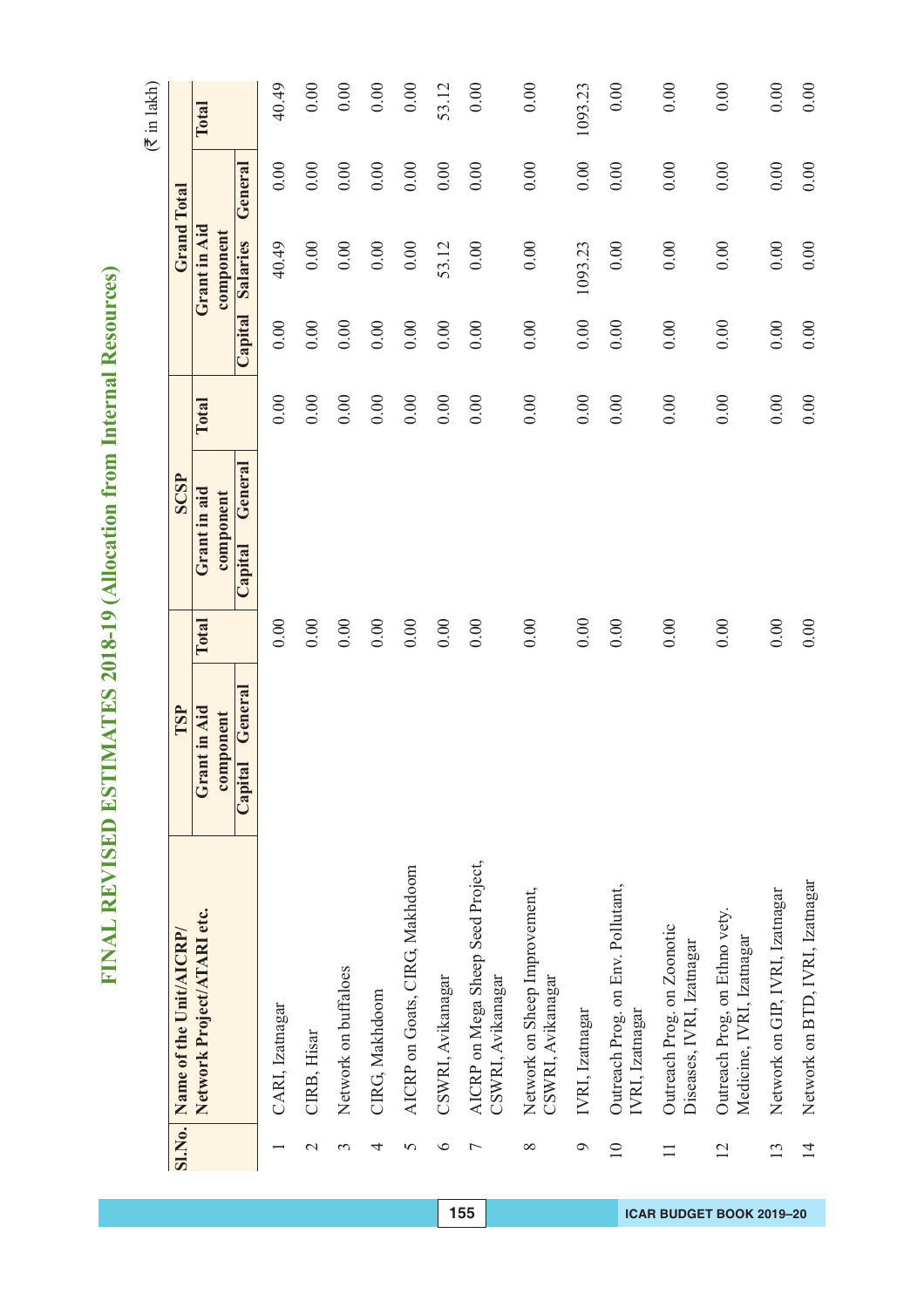| l                   |
|---------------------|
| I                   |
| ŀ<br>ł              |
|                     |
| Ī.                  |
| ż                   |
| Ó                   |
|                     |
| ļ                   |
|                     |
| Ì<br>l              |
|                     |
| l<br>Í              |
| ĺ<br>֕              |
| Ć                   |
| Į                   |
| ı                   |
| ۱<br>֚֘֝֬           |
|                     |
| Ì<br>İ              |
| ć                   |
| 5                   |
| ŀ<br>l<br>¢         |
| í                   |
| i                   |
| í<br>l<br>١         |
| Í                   |
| ļ<br>١              |
| I                   |
| Ċ<br>ì              |
| I<br>j              |
|                     |
| i                   |
| Í<br>ł              |
|                     |
|                     |
|                     |
| $\bullet$           |
| t                   |
| ï<br>Ï              |
| 0<br>١              |
| t<br>۳              |
| ć                   |
|                     |
| Ĉ<br>J              |
| I                   |
|                     |
|                     |
| í                   |
| ۱                   |
|                     |
| ۱<br>ŀ              |
|                     |
| I<br>l              |
|                     |
| j<br>l              |
| Ì<br>Į              |
|                     |
| ׀                   |
|                     |
| ļ<br>l              |
|                     |
| l                   |
| ļ<br>$\overline{2}$ |
| I<br>E              |
| l                   |
|                     |
|                     |
| ļ                   |
| ļ<br>Ę              |
|                     |
| l<br>ŀ              |
| Í<br>ł              |
| l                   |
| ı                   |
| ĺ<br>Í<br>ļ         |

|                 | SI.No. Name of the Unit/AICRP/                                                       | TSP                |       | SCSP               |       |                |              | <b>Grand Total</b> |        |
|-----------------|--------------------------------------------------------------------------------------|--------------------|-------|--------------------|-------|----------------|--------------|--------------------|--------|
|                 | Network Project/ATARI etc.                                                           | Grant in Aid       | Total | Grant in aid       | Total |                | Grant in Aid |                    | Total  |
|                 |                                                                                      | component          |       | component          |       |                | component    |                    |        |
|                 |                                                                                      | General<br>Capital |       | General<br>Capital |       | <b>Capital</b> | Salaries     | General            |        |
| 15              | Network on Neonatal Mortality,<br>IVRI, Izatnagar                                    |                    | 0.00  |                    | 0.00  | 0.00           | 0.00         | 0.00               | 0.00   |
| $\overline{16}$ | Network on Diag. Imaging Tech.,<br>IVRI, Izatnagar                                   |                    | 0.00  |                    | 0.00  | 0.00           | 0.00         | 0.00               | 0.00   |
| 17              | CRP on V&D, IVRI, Izatnagar                                                          |                    | 0.00  |                    | 0.00  | $0.00\,$       | 0.00         | 0.00               | 0.00   |
| $\frac{8}{18}$  | NIHSAD, Bhopal                                                                       |                    | 0.00  |                    | 0.00  | 0.00           | 40.49        | 0.00               | 40.49  |
| 19              | NBAGR, Karnal                                                                        |                    | 0.00  |                    | 0.00  | 0.00           | 33.74        | 0.00               | 33.74  |
| 20              | Network Project on Animal Genetic<br>Resources, NBAGR, Karnal                        |                    | 0.00  |                    | 0.00  | 0.00           | 0.00         | 0.00               | 0.00   |
| $\overline{21}$ | NDRI, Kamal                                                                          |                    | 0.00  |                    | 0.00  | 0.00           | 405.21       | 0.00               | 405.21 |
| 22              | NIANP, Bangalore                                                                     |                    | 0.00  |                    | 0.00  | 0.00           | 282.02       | 0.00               | 282.02 |
| 23              | Methan Emission, NIANP, Bangalore<br>AICRP ON NPAERP + OP on                         |                    | 0.00  |                    | 0.00  | 0.00           | 0.00         | 0.00               | 0.00   |
| 24              | NRC on Camel, Bikaner                                                                |                    | 0.00  |                    | 0.00  | $0.00\,$       | 28.19        | 0.00               | 28.19  |
| 25              | NRC on Equines, Hisar                                                                |                    | 0.00  |                    | 0.00  | 0.00           | 48.88        | 0.00               | 48.88  |
| 26              | Culture Collection, NRC on Equines,<br>National Centre for Veterinary Type<br>Hissar |                    | 0.00  |                    | 0.00  | 32.00          | 0.00         | 0.00               | 32.00  |
| 27              | NRC on Meat, Hyderabad                                                               |                    | 0.00  |                    | 0.00  | 0.00           | 222.69       | 0.00               | 222.69 |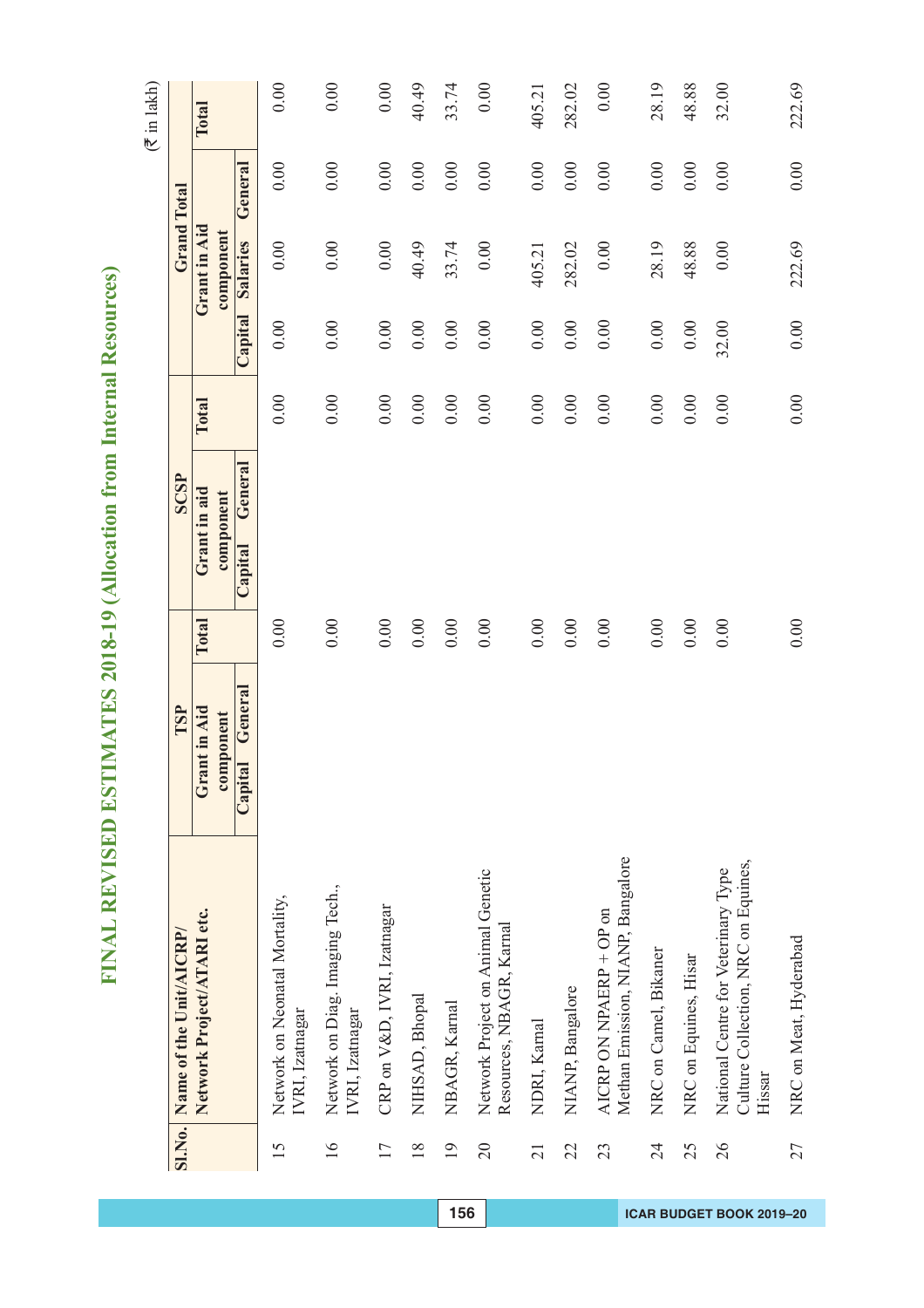| I              |
|----------------|
| Ċ<br>۵         |
| Ġ<br>١         |
| Š              |
| í<br>ŕ         |
| ĺ.             |
| l              |
|                |
| Ó              |
| ł              |
| ļ<br>۱         |
|                |
| í<br>l         |
| Ć              |
| ٦<br>S         |
| í              |
| d              |
|                |
|                |
|                |
| þ              |
|                |
| E              |
| ¢<br>١         |
|                |
| ĥ<br>í<br>¢    |
| į<br>j         |
|                |
| $\blacksquare$ |
| Í<br>١         |
| ⋍<br>Ī.<br>ı   |
| Ì<br>I         |
|                |
|                |
| I              |
|                |
| ſ,<br>I        |
|                |
|                |
|                |
| Θ              |
|                |
|                |
| ŧ<br>t         |
| ì              |
| ∝<br>י         |
| 1              |
| Ĝ<br>b         |
| ť<br>J         |
|                |
| ζ              |
| ℷ              |
|                |
|                |
| ۳              |
| 1              |
| ŀ              |
|                |
| I              |
| I<br>Ξ         |
| ı              |
|                |
| Ì<br>ļ         |
|                |
|                |
|                |
| J<br>I         |
|                |
| l              |
| İ<br>į         |
| 1              |
| ļ              |
| ۱              |
|                |
|                |
| ļ              |
| ۹              |
|                |
| I              |
| Í              |
| ł<br>I         |
| Ź<br>I         |
| ▬              |
| Ξ<br>I         |

|                 | SI.No. Name of the Unit/AICRP/                               | TSP                             |       | <b>SCSP</b>                     |       |          |                              | <b>Grand Total</b> |              |
|-----------------|--------------------------------------------------------------|---------------------------------|-------|---------------------------------|-------|----------|------------------------------|--------------------|--------------|
|                 |                                                              |                                 |       |                                 |       |          |                              |                    |              |
|                 | Network Project/ATARI etc.                                   | Grant in Aid                    | Total | Grant in aid                    | Total |          | Grant in Aid                 |                    | <b>Total</b> |
|                 |                                                              | General<br>component<br>Capital |       | General<br>component<br>Capital |       | Capital  | component<br><b>Salaries</b> | General            |              |
| 28              | NRC on Mithun                                                |                                 | 0.00  |                                 | 0.00  | $0.00\,$ | 18.06                        | 0.00               | 18.06        |
| 29              | NRC on Pig, Guwahati                                         |                                 | 0.00  |                                 | 0.00  | 0.00     | 18.62                        | 0.00               | 18.62        |
| 30              | AICRP on Pig, NRC on Pig, Guwahati                           |                                 | 0.00  |                                 | 0.00  | 0.00     | 0.00                         | 0.00               | 0.00         |
| $\overline{31}$ | Mega seed on Pig, NRC on Pig,<br>Guwahati                    |                                 | 0.00  |                                 | 0.00  | 0.00     | 0.00                         | 0.00               | 0.00         |
| 32              | NRC on Yak, Dirang                                           |                                 | 0.00  |                                 | 0.00  | 0.00     | 8.79                         | 0.00               | 8.79         |
| 33              | NIVEDI, Bangalore                                            |                                 | 0.00  |                                 | 0.00  | 0.00     | 40.49                        | 0.00               | 40.49        |
| 34              | CIRC, Meerut                                                 |                                 | 0.00  |                                 | 0.00  | 0.00     | 56.69                        | 0.00               | 56.69        |
| 35              | AICRP on Cattle, CIRC, Meerut                                |                                 | 0.00  |                                 | 0.00  | 0.00     | 0.00                         | 0.00               | 0.00         |
| 36              | Dte. of Foot & Mouth Disease,<br>Mukteswar                   |                                 | 0.00  |                                 | 0.00  | 0.00     | 0.00                         | 0.00               | 0.00         |
| 37              | Dte. Of Poultry Research, Hyderabad                          |                                 | 0.00  |                                 | 0.00  | 0.00     | 30.37                        | 0.00               | 30.37        |
| 38              | AICRP on Poultry, Dte. of Poultry<br>Research, Hyderabad     |                                 | 0.00  |                                 | 0.00  | 0.00     | 0.00                         | 0.00               | 0.00         |
| 39              | Poultry Seed Project, Dte. of Poultry<br>Research, Hyderabad |                                 | 0.00  |                                 | 0.00  | 0.00     | 0.00                         | 0.00               | 0.00         |
|                 | TOTAL ANIMAL SCIENCES                                        | 0.00<br>0.00                    | 0.00  | 0.00<br>0.00                    | 0.00  | 32.00    | 2421.08                      | 0.00               | 2453.08      |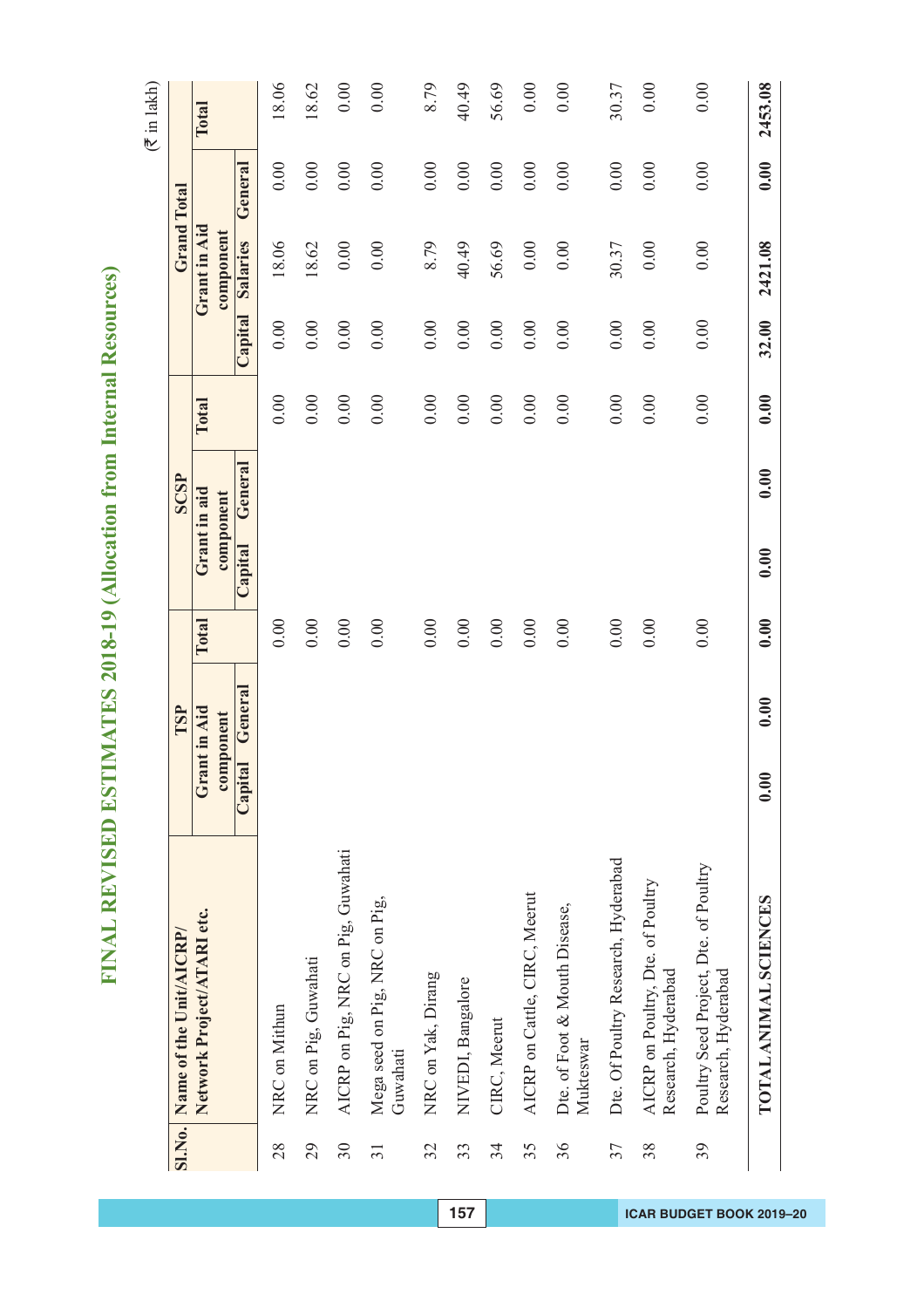# FINAL REVISED ESTIMATES 2018-19 (Allocation from Internal Resources) **FINAL REVISED ESTIMATES 2018-19 (Allocation from Internal Resources)**

 $(\overline{\mathfrak{F}}$  in lakh)

| <b>SI.No.</b>   | Name of the Unit/AICRP/                           | TSP                       |       | SCSP                      |       |          | <b>Grand Total</b>        |         |        |
|-----------------|---------------------------------------------------|---------------------------|-------|---------------------------|-------|----------|---------------------------|---------|--------|
|                 | Network Project/ATARI etc.                        | Grant in Aid<br>component | Total | Grant in aid<br>component | Total |          | Grant in Aid<br>component |         | Total  |
|                 |                                                   | General<br>Capital        |       | General<br>Capital        |       | Capital  | Salaries                  | General |        |
|                 | CAZRI, Jodhpur                                    |                           | 0.00  |                           | 0.00  | 55.60    | 297.60                    | 377.04  | 730.24 |
| $\mathcal{L}$   | CRIDA, Hyderabad                                  |                           | 0.00  |                           | 0.00  | 0.00     | 349.06                    | 0.00    | 349.06 |
| 3               | AICRP on Dryland Agriculture,<br>CRIDA, Hyderabad |                           | 0.00  |                           | 0.00  | 0.00     | 0.00                      | 0.00    | 0.00   |
| 4               | AICRP on Agro meteorology,<br>CRIDA, Hyderabad    |                           | 0.00  |                           | 0.00  | 0.00     | 0.00                      | 0.00    | 0.00   |
| 5               | IIS & WC(CS & WCR& TI),<br>Dehradun               |                           | 0.00  |                           | 0.00  | 0.00     | 241.12                    | 0.00    | 241.12 |
| $\circ$         | CSSRI, Karnal                                     |                           | 0.00  |                           | 0.00  | 0.00     | 20.24                     | 0.00    | 20.24  |
| ↽               | PCU-SAS, CSSRI, Karnal                            |                           | 0.00  |                           | 0.00  | 0.00     | 0.00                      | 0.00    | 0.00   |
| $\infty$        | ICAR RC For NEH Region., Barapani                 |                           | 0.00  |                           | 0.00  | 0.00     | 0.00                      | 824.08  | 824.08 |
| ᢦ               | ICAR Res. Complex for Eastern<br>Region, Patna    |                           | 0.00  |                           | 0.00  | 2.00     | 115.93                    | 60.00   | 177.93 |
| $\overline{10}$ | CCARI (ICAR Res. Complex), Goa                    |                           | 0.00  |                           | 0.00  | 0.00     | 12.93                     | 30.67   | 43.60  |
|                 | IISS, Bhopal                                      |                           | 0.00  |                           | 0.00  | 0.00     | 131.59                    | 0.00    | 131.59 |
| 12              | AICRP on Micronutrients, IISS, Bhopal             |                           | 0.00  |                           | 0.00  | $0.00\,$ | $0.00\,$                  | 0.00    | 0.00   |
| 13              | AICRP on Bio-fertilizer, IISS, Bhopal             |                           | 0.00  |                           | 0.00  | 0.00     | $0.00\,$                  | 0.00    | 0.00   |
| $\overline{14}$ | AICRP on STCR, IISS, Bhopal                       |                           | 0.00  |                           | 0.00  | 0.00     | 0.00                      | 0.00    | 0.00   |
| $\overline{15}$ | AICRP on LTFE, IISS, Bhopal                       |                           | 0.00  |                           | 0.00  | 0.00     | 0.00                      | 0.00    | 0.00   |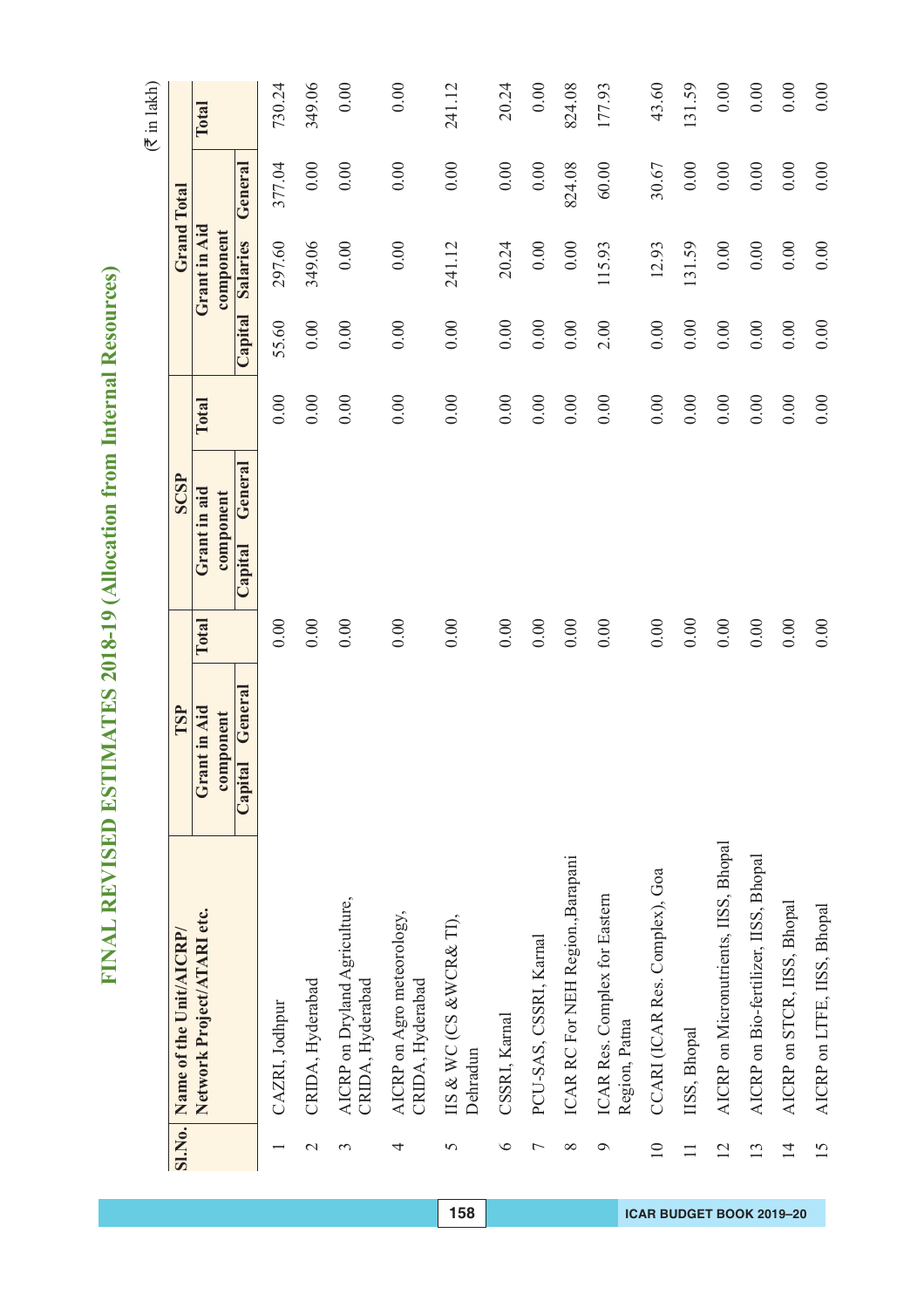| ¢<br>١<br>Ć<br>I<br>J<br>í<br>ſ |
|---------------------------------|
| Ì<br>l                          |
| í<br>Í<br>١<br>ł<br>Į<br>İ<br>I |
|                                 |
| i<br>I<br>Í<br>١<br>í<br>t      |
| l                               |
| Í<br>ï<br>I                     |
| I                               |
| I<br>j.<br>ı<br>I               |
|                                 |
|                                 |
| ۱<br>I                          |
| ¢<br>J                          |
| 1<br>Í,<br>¢<br>ś               |
| ĺ<br>J                          |
| l<br>Į                          |
|                                 |
| ί                               |
| 1                               |
| l<br>ľ                          |
| I<br>Í                          |
| İ                               |
| l                               |
| I                               |
|                                 |
| l<br>l<br>l                     |
| Ì                               |
| 1                               |
| J                               |
|                                 |
| l<br>ί                          |
| I                               |
| j                               |
| l                               |
| I<br>Í                          |
| í                               |

|                 | SI.No. Name of the Unit/AICRP/                          | TSP                |       | SCSP               |              |          |              | <b>Grand Total</b> |         |
|-----------------|---------------------------------------------------------|--------------------|-------|--------------------|--------------|----------|--------------|--------------------|---------|
|                 | Network Project/ATARI etc.                              | Grant in Aid       | Total | Grant in aid       | <b>Total</b> |          | Grant in Aid |                    | Total   |
|                 |                                                         | component          |       | component          |              |          | component    |                    |         |
|                 |                                                         | General<br>Capital |       | General<br>Capital |              | Capital  | Salaries     | General            |         |
| $\overline{16}$ | CRP on Conservation Agriculture,<br>IISS, Bhopal        |                    | 0.00  |                    | 0.00         | 0.00     | 0.00         | 0.00               | 0.00    |
| 17              | NBSS&LUP, Nagpur                                        |                    | 0.00  |                    | 0.00         | 0.00     | 144.16       | 0.00               | 144.16  |
| 18              | CAFRI, Jhansi                                           |                    | 0.00  |                    | 0.00         | 7.10     | 46.56        | 0.00               | 53.66   |
| $\overline{19}$ | AICRP on Agro-forestry, CAFRI, Jhansi                   |                    | 0.00  |                    | 0.00         | 0.00     | 0.00         | 0.00               | 0.00    |
| $\overline{20}$ | IIWM, Bhubaneshwar                                      |                    | 0.00  |                    | 0.00         | 27.99    | 71.13        | 0.00               | 99.12   |
| $\overline{21}$ | AICRP on IWM, IIWM, Bhubaneshwar                        |                    | 0.00  |                    | 0.00         | $0.00\,$ | $0.00\,$     | 0.00               | 0.00    |
| 22              | CRP on Water, IIWM, Bhubaneshwar                        |                    | 0.00  |                    | 0.00         | 0.00     | 0.00         | 0.00               | 0.00    |
| 23              | MGIFRI, Motihari                                        |                    | 0.00  |                    | $0.00\,$     | 0.00     | 17.21        | 1.23               | 18.44   |
| 24              | Dte. Of Weed Research, Jabalpur                         |                    | 0.00  |                    | 0.00         | 0.00     | $0.00\,$     | 0.00               | 0.00    |
| 25              | AICRP on Weed Management,<br>DWR, Jabalpur              |                    | 0.00  |                    | 0.00         | 0.00     | 0.00         | 0.00               | 0.00    |
| 26              | IIFSR, Modipuram                                        |                    | 0.00  |                    | 0.00         | 0.00     | 100.42       | 0.00               | 100.42  |
| 27              | AICRP on Integrated Farming System,<br>IIFSR, Modipuram |                    | 0.00  |                    | 0.00         | 0.00     | 0.00         | 0.00               | 0.00    |
| 28              | Network Project on Organic Farming,<br>IIFSR, Modipuram |                    | 0.00  |                    | 0.00         | 0.00     | 0.00         | 0.00               | 0.00    |
| 29              | NIASM, Baramati                                         |                    | 0.00  |                    | 0.00         | 0.00     | 26.72        | 50.00              | 76.72   |
|                 | TOTAL NRM DIVISION                                      | 0.00<br>0.00       | 0.00  | 0.00<br>0.00       | 0.00         | 92.69    | 1574.67      | 1343.02            | 3010.38 |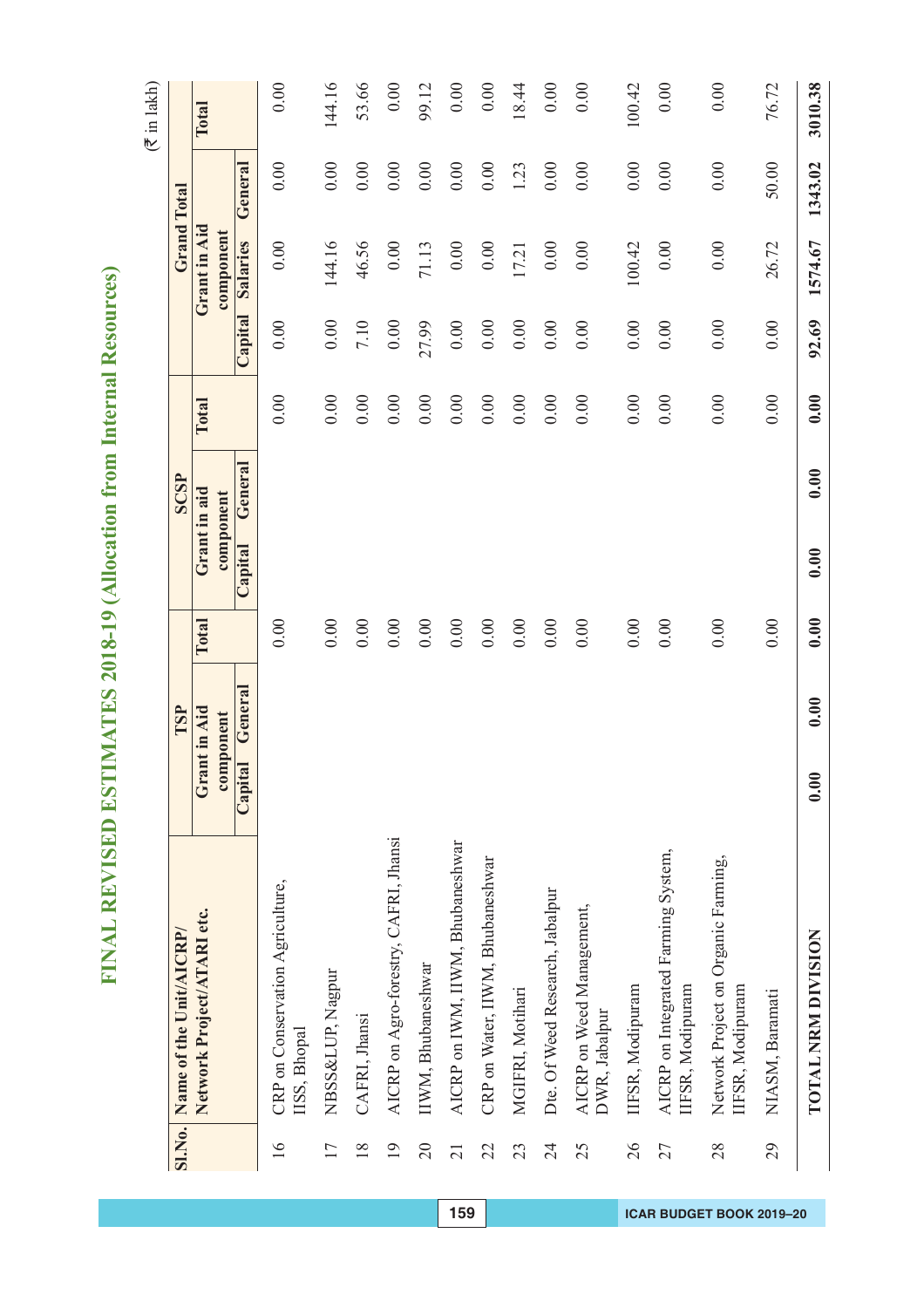| ž               |
|-----------------|
| ¢<br>Í          |
| é<br>J          |
|                 |
|                 |
| I               |
| ı               |
| İ               |
| l               |
| l               |
| ľ<br>۱          |
|                 |
| I               |
| é<br>I          |
| ĺ<br>í          |
| ĺ               |
| I<br>d<br>١     |
| à               |
| í               |
| İ<br>Í          |
| þ<br>Í<br>í     |
|                 |
| İ               |
| S<br>C<br>١     |
|                 |
| ۱<br>Í<br>ę     |
| ł<br>í,         |
| l               |
| l               |
| ¢<br>١          |
| Í<br>i<br>١     |
| ı               |
| ť               |
| Ć<br>ì          |
| ١<br>I          |
| ļ               |
| í<br>d          |
|                 |
| I               |
|                 |
|                 |
|                 |
|                 |
| t               |
|                 |
| 0<br>١          |
| Ι<br>ī          |
| ١               |
|                 |
| $\epsilon$<br>J |
|                 |
| ζ<br>2          |
| Ì<br>ļ          |
|                 |
| í               |
| 1               |
| I               |
|                 |
| ļ               |
| ŀ<br>Í          |
| Í               |
|                 |
| Ì<br>2          |
|                 |
| l<br>l          |
|                 |
| ļ<br>ì          |
|                 |
| l               |
| İ<br>Ì          |
| l               |
| l               |
| J               |
|                 |
| ļ               |
|                 |
| I<br>I          |
|                 |
| l<br>I          |
| í               |
| I<br>l          |
| ٢<br>ĺ          |
|                 |
| ⋚<br>Ξ<br>ļ     |

|                 | SI.No. Name of the Unit/AICRP/                   |                           | TSP     |          |                           | SCSP    |          |          | <b>Grand Total</b>        |          |         |
|-----------------|--------------------------------------------------|---------------------------|---------|----------|---------------------------|---------|----------|----------|---------------------------|----------|---------|
|                 | Network Project/ATARI etc.                       | Grant in Aid<br>component |         | Total    | Grant in aid<br>component |         | Total    |          | Grant in Aid<br>component |          | Total   |
|                 |                                                  | Capital                   | General |          | Capital                   | General |          | Capital  | Salaries                  | General  |         |
| 30 <sub>o</sub> | NICRA, Hyderabad                                 |                           |         | 0.00     |                           |         | 0.00     | 0.00     | 0.00                      | 0.00     | 0.00    |
|                 | TOTAL CRAINICRA                                  | 0.00                      | 0.00    | 0.00     | 0.00                      | 0.00    | 0.00     | 0.00     | 0.00                      | 0.00     | 0.00    |
|                 | CIBA, Chemai                                     |                           |         | 0.00     |                           |         | 0.00     | 0.00     | 165.00                    | 0.00     | 165.00  |
| $\mathbf 2$     | AINP on Fish Health, CIBA, Chennai               |                           |         | 0.00     |                           |         | 0.00     | 0.00     | $0.00\,$                  | 0.00     | 0.00    |
| $\epsilon$      | CIFRI, Barrackpore                               |                           |         | 0.00     |                           |         | 0.00     | 45.00    | 127.09                    | 195.00   | 367.09  |
| 4               | CIFA, Bhubaneshwar                               |                           |         | 0.00     |                           |         | 0.00     | 0.00     | 161.76                    | 0.00     | 161.76  |
| 5               | CIFE, Mumbai                                     |                           |         | 0.00     |                           |         | 0.00     | 0.00     | $0.00\,$                  | 0.00     | 0.00    |
| $\circ$         | CIFT, Kochi                                      |                           |         | 0.00     |                           |         | 0.00     | 0.00     | 0.00                      | $0.00\,$ | 0.00    |
| ⊢               | CMFRI, Kochi                                     |                           |         | 0.00     |                           |         | $0.00\,$ | $0.00\,$ | 217.00                    | 100.00   | 317.00  |
| $\infty$        | ANIP Mericulture, CMFRI, Kochi                   |                           |         | 0.00     |                           |         | $0.00\,$ | 0.00     | $0.00\,$                  | 15.00    | 15.00   |
| Ó               | NBFGR, Lucknow                                   |                           |         | $0.00\,$ |                           |         | $0.00\,$ | $0.00\,$ | 72.88                     | $0.00\,$ | 72.88   |
| $\overline{10}$ | CRP Genomics, NBFGR, Lucknow                     |                           |         | 0.00     |                           |         | 0.00     | 0.00     | 0.00                      | 0.00     | 0.00    |
|                 | Dte. of Coldwater Fisheries Research,<br>Bhimtal |                           |         | 0.00     |                           |         | 0.00     | 0.00     | 52.64                     | 0.00     | 52.64   |
|                 | TOTAL FISHEREIES                                 | 0.00                      | 0.00    | 0.00     | 0.00                      | 0.00    | 0.00     | 45.00    | 796.37                    | 310.00   | 1151.37 |
|                 | CIAE, Bhopal                                     |                           |         | $0.00\,$ |                           |         | 0.00     | $0.00\,$ | 282.24                    | 0.00     | 282.24  |
| $\mathbf{C}$    | AICRP on FIM, CIAE, Bhopal                       |                           |         | 0.00     |                           |         | 0.00     | 0.00     | 0.00                      | 0.00     | 0.00    |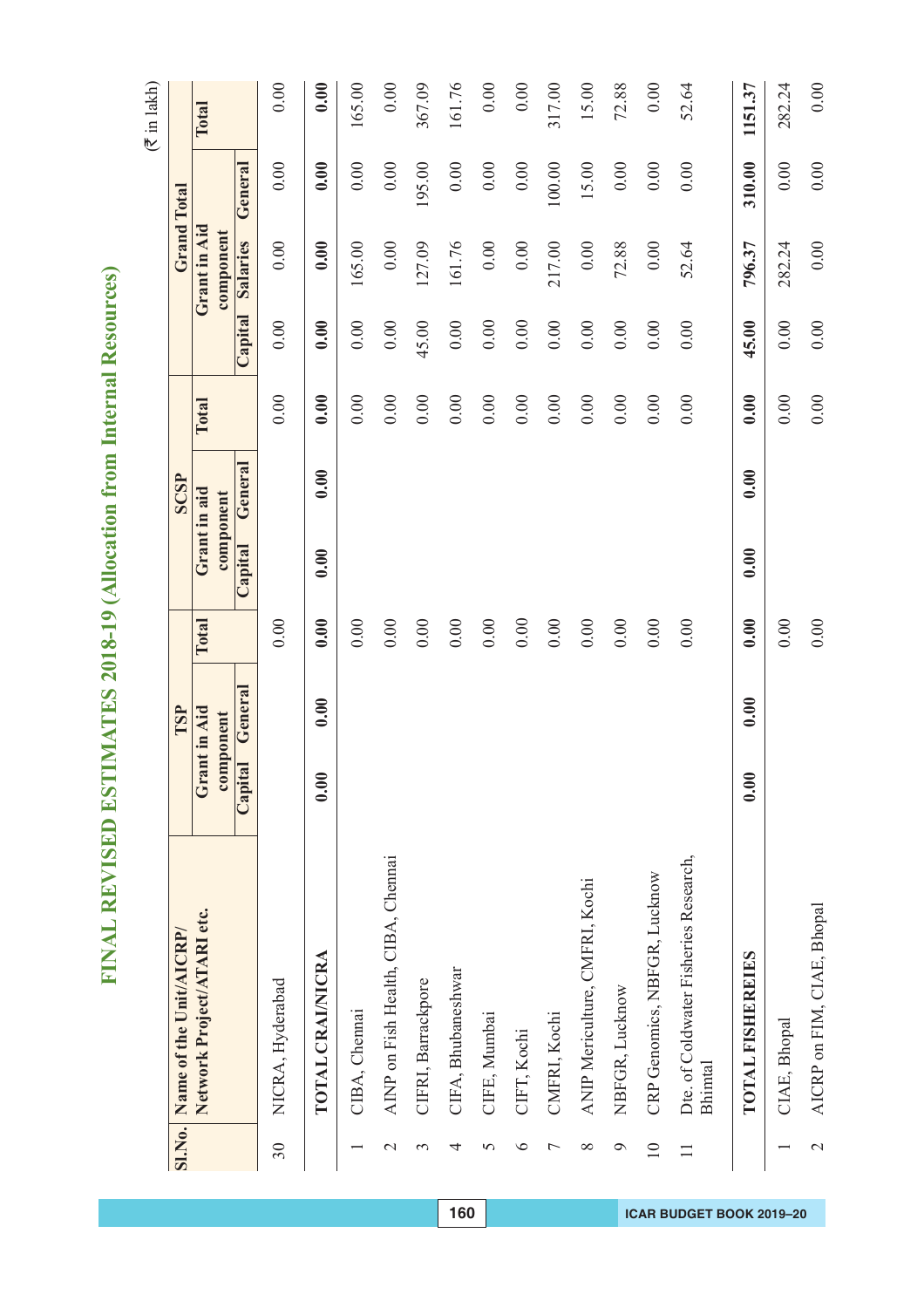| J           |
|-------------|
| ١           |
| ¢           |
| é           |
|             |
|             |
| l           |
| l           |
| İ           |
|             |
| l           |
|             |
| ļ<br>l      |
|             |
| ī           |
| ĺ           |
|             |
| İ           |
| ĺ<br>Í      |
| l<br>ì      |
|             |
|             |
| İ           |
| ŀ<br>Ξ      |
|             |
|             |
| S<br>C<br>١ |
| ׇ֘֝֕֡       |
|             |
| í<br>Í      |
| ę<br>ŧ<br>í |
|             |
| 1<br>l      |
|             |
| ¢<br>١      |
| i<br>í      |
| ı           |
| ť           |
| l           |
|             |
| I           |
|             |
| ļ           |
| 1           |
| I           |
|             |
|             |
|             |
|             |
|             |
| ţ           |
|             |
| )<br>ŋ      |
|             |
| Ι           |
| ١           |
|             |
| j<br>l      |
|             |
| Ì           |
|             |
| ļ           |
|             |
| l           |
| l           |
|             |
| l           |
|             |
|             |
| ļ           |
|             |
| Í           |
|             |
| Ì           |
|             |
| I           |
|             |
| l           |
| I           |
|             |
|             |
| Ì           |
| l           |
| I           |
| J           |
|             |
|             |
| ļ           |
| ļ           |
| l           |
|             |
| I           |
| í           |
| I           |
| I           |
| l           |
| E<br>į      |
| I<br>j<br>f |

|                 | SI.No. Name of the Unit/AICRP/           |                           | TSP     |          | SCSP                      |       |         | <b>Grand Total</b>        |         |        |
|-----------------|------------------------------------------|---------------------------|---------|----------|---------------------------|-------|---------|---------------------------|---------|--------|
|                 | Network Project/ATARI etc.               | Grant in Aid<br>component |         | Total    | Grant in aid<br>component | Total |         | Grant in Aid<br>component |         | Total  |
|                 |                                          | Capital                   | General |          | General<br>Capital        |       | Capital | Salaries                  | General |        |
| 3               | AICRP on ESA, CIAE, Bhopal               |                           |         | 0.00     |                           | 0.00  | 0.00    | 0.00                      | 0.00    | 0.00   |
| 4               | AICRP on EAAI, CIAE, Bhopal              |                           |         | 0.00     |                           | 0.00  | 0.00    | 0.00                      | 0.00    | 0.00   |
| 5               | AICRP on UAE, CIAE, Bhopal               |                           |         | 0.00     |                           | 0.00  | 0.00    | 0.00                      | 0.00    | 0.00   |
| $\circ$         | CRP on FMPF, CIAE, Bhopal                |                           |         | 0.00     |                           | 0.00  | 0.00    | 0.00                      | 0.00    | 0.00   |
| Γ               | CRP on EA, CIAE, Bhopal                  |                           |         | 0.00     |                           | 0.00  | 0.00    | $0.00\,$                  | 0.00    | 0.00   |
| ${}^{\infty}$   | CIPHET, Ludhiana                         |                           |         | $0.00\,$ |                           | 0.00  | 0.00    | 62.66                     | 0.00    | 62.66  |
| $\circ$         | AICRP on PET, CIPHET, Ludhiana           |                           |         | 0.00     |                           | 0.00  | 0.00    | 0.00                      | 0.00    | 0.00   |
| $\overline{10}$ | AICRP on PHET, CIPHET, Ludhiana          |                           |         | 0.00     |                           | 0.00  | 0.00    | 0.00                      | 0.00    | 0.00   |
|                 | CRP on SA, CIPHET, Ludhiana              |                           |         | 0.00     |                           | 0.00  | 0.00    | 0.00                      | 0.00    | 0.00   |
| $\overline{2}$  | CRP on HF, CIPHET, Ludhiana              |                           |         | $0.00\,$ |                           | 0.00  | 0.00    | 0.00                      | 0.00    | 0.00   |
| $\overline{13}$ | CIRCOT, Mumbai                           |                           |         | $0.00\,$ |                           | 0.00  | 0.00    | 53.28                     | 0.00    | 53.28  |
| $\overline{1}$  | CRP on Natural Fibres, CIRCOT,<br>Mumbai |                           |         | 0.00     |                           | 0.00  | 0.00    | 0.00                      | 0.00    | 0.00   |
| 15              | <b>IINRG, Ranchi</b>                     |                           |         | 0.00     |                           | 0.00  | 0.00    | 80.98                     | 0.00    | 80.98  |
| $\frac{6}{1}$   | NWP on HP VANR&G, IINRG, Ranchi          |                           |         | $0.00\,$ |                           | 0.00  | 0.00    | $0.00\,$                  | 0.00    | 0.00   |
| 17              | NWP on CLIGR, IINRG, Ranchi              |                           |         | 0.00     |                           | 0.00  | 0.00    | 0.00                      | 0.00    | 0.00   |
| $\frac{8}{18}$  | NINFET, Kolkata                          |                           |         | 0.00     |                           | 0.00  | 0.00    | 45.54                     | 0.00    | 45.54  |
|                 | TOTAL AGRICULTURAL<br>ENGINEERING        | 0.00                      | 0.00    | 0.00     | 0.00<br>0.00              | 0.00  | 0.00    | 524.70                    | 0.00    | 524.70 |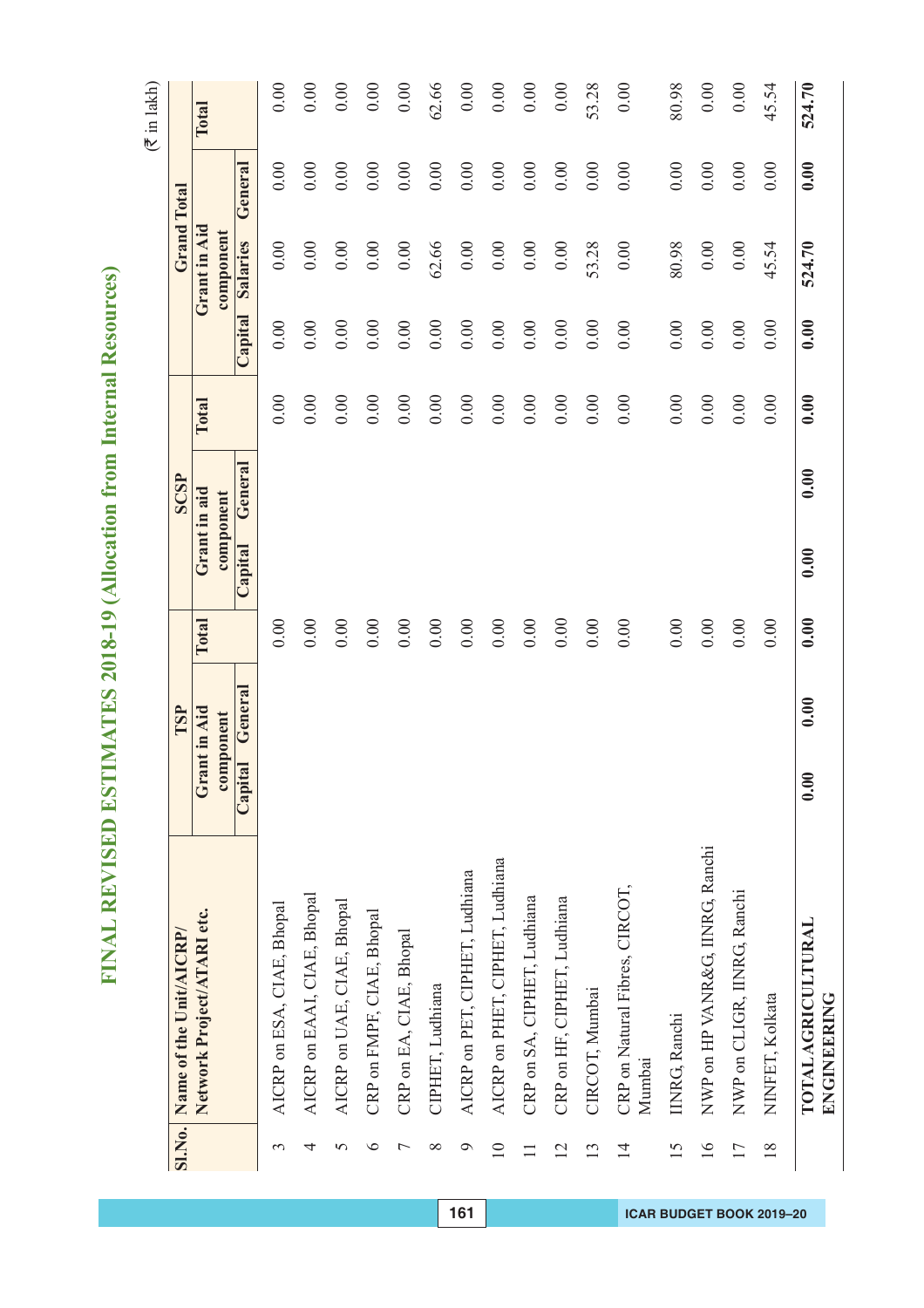| ž                           |
|-----------------------------|
| ¢<br>Í                      |
| é<br>١                      |
|                             |
|                             |
|                             |
| l                           |
| İ                           |
| l                           |
| l                           |
| ľ<br>l                      |
|                             |
| ī                           |
| l<br>١                      |
| İ<br>í                      |
| ĺ                           |
| Í<br>l<br>١                 |
| ì                           |
| í                           |
| İ<br>֡֡֡֡֡֡֡                |
| ŀ<br>Í<br>í                 |
|                             |
| $\mathbf{r}$<br>C<br>C<br>C |
| ١                           |
|                             |
| ŀ<br>Í<br>ę                 |
| ŧ<br>۱                      |
|                             |
| 1<br>l                      |
| ¢<br>١                      |
| i<br>Í                      |
| ı                           |
| ť                           |
| l                           |
| I<br>)                      |
| ļ                           |
| Í                           |
|                             |
| I                           |
|                             |
|                             |
|                             |
|                             |
| ţ                           |
|                             |
| 0<br>١                      |
| Ι<br>ī                      |
| ١                           |
|                             |
| ć<br>Į                      |
|                             |
| ļ<br>į                      |
| ļ                           |
|                             |
| Í                           |
| 1                           |
| I                           |
|                             |
| ļ                           |
| j<br>۱                      |
| Í                           |
|                             |
| l<br>2                      |
|                             |
| Į                           |
|                             |
| ļ<br>ì                      |
|                             |
| j                           |
| İ<br>Ì                      |
| l                           |
| l                           |
| l                           |
|                             |
|                             |
| ļ                           |
| ļ<br>ł                      |
|                             |
| I                           |
| í                           |
| ł<br>I                      |
| ۹<br>I                      |
|                             |
| ŀ<br>=<br>Ξ<br>I            |

|                | SI.No. Name of the Unit/AICRP/                                             |               | TSP          |          |         | <b>SCSP</b>  |       |          |              | <b>Grand Total</b> |       |
|----------------|----------------------------------------------------------------------------|---------------|--------------|----------|---------|--------------|-------|----------|--------------|--------------------|-------|
|                | Network Project/ATARI etc.                                                 |               | Grant in Aid | Total    |         | Grant in aid | Total |          | Grant in Aid |                    | Total |
|                |                                                                            | $\frac{1}{2}$ | ponent       |          |         | component    |       |          | component    |                    |       |
|                |                                                                            | Capital       | General      |          | Capital | General      |       | Capital  | Salaries     | General            |       |
|                | IASRI including CABin, New Delhi                                           |               |              | 0.00     |         |              | 0.00  | 0.00     | 0.00         | 0.00               | 0.00  |
| $\mathcal{L}$  | NIAP & PR, New Delhi                                                       |               |              | 0.00     |         |              | 0.00  | 10.02    | 39.51        | 47.08              | 96.61 |
|                | TOTAL ECO. STATISTICS &<br>MANAGEMENT                                      | 0.00          | 0.00         | 0.00     | 0.00    | 0.00         | 0.00  | 10.02    | 39.51        | 47.08              | 96.61 |
|                | NAARM, Hyderabad                                                           |               |              | 0.00     |         |              | 0.00  | $0.00\,$ | 0.00         | 0.00               | 0.00  |
| $\mathcal{C}$  | CIWA, Bhubaneshwar                                                         |               |              | 0.00     |         |              | 0.00  | $0.00\,$ | 0.00         | $0.00\,$           | 0.00  |
| 3              | AICRP on Home Science, CIWA,<br>Bhubaneshwar                               |               |              | 0.00     |         |              | 0.00  | 0.00     | 0.00         | 0.00               | 0.00  |
| 4              | Higher Agricultural Education in India<br>Strengthening and Development of |               |              | 0.00     |         |              | 0.00  | 0.00     | 0.00         | 0.00               | 0.00  |
|                | TOTAL AG. EDUCATION DIVISION                                               | 0.00          | 0.00         | 0.00     | 0.00    | 0.00         | 0.00  | 0.00     | 0.00         | 0.00               | 0.00  |
|                | HEADQUARTERS UNIT                                                          | 0.00          | 0.00         | 0.00     | 0.00    | 0.00         | 0.00  | 0.00     | 0.00         | 0.00               | 0.00  |
| $\mathcal{L}$  | EXTRA MURAL FUND                                                           |               |              | $0.00\,$ |         |              | 0.00  |          |              |                    | 0.00  |
| $\mathfrak{c}$ | <b>AUDITORIUM</b>                                                          |               |              | 0.00     |         |              | 0.00  |          |              |                    | 0.00  |
| 4              | <b>ASRB</b>                                                                |               |              | 0.00     |         |              | 0.00  |          |              |                    | 0.00  |
| 5              | SOCIETIES/AWARD                                                            |               |              | 0.00     |         |              | 0.00  |          |              |                    | 0.00  |
| $\circ$        | <b>NASM</b>                                                                |               |              | 0.00     |         |              | 0.00  |          |              |                    | 0.00  |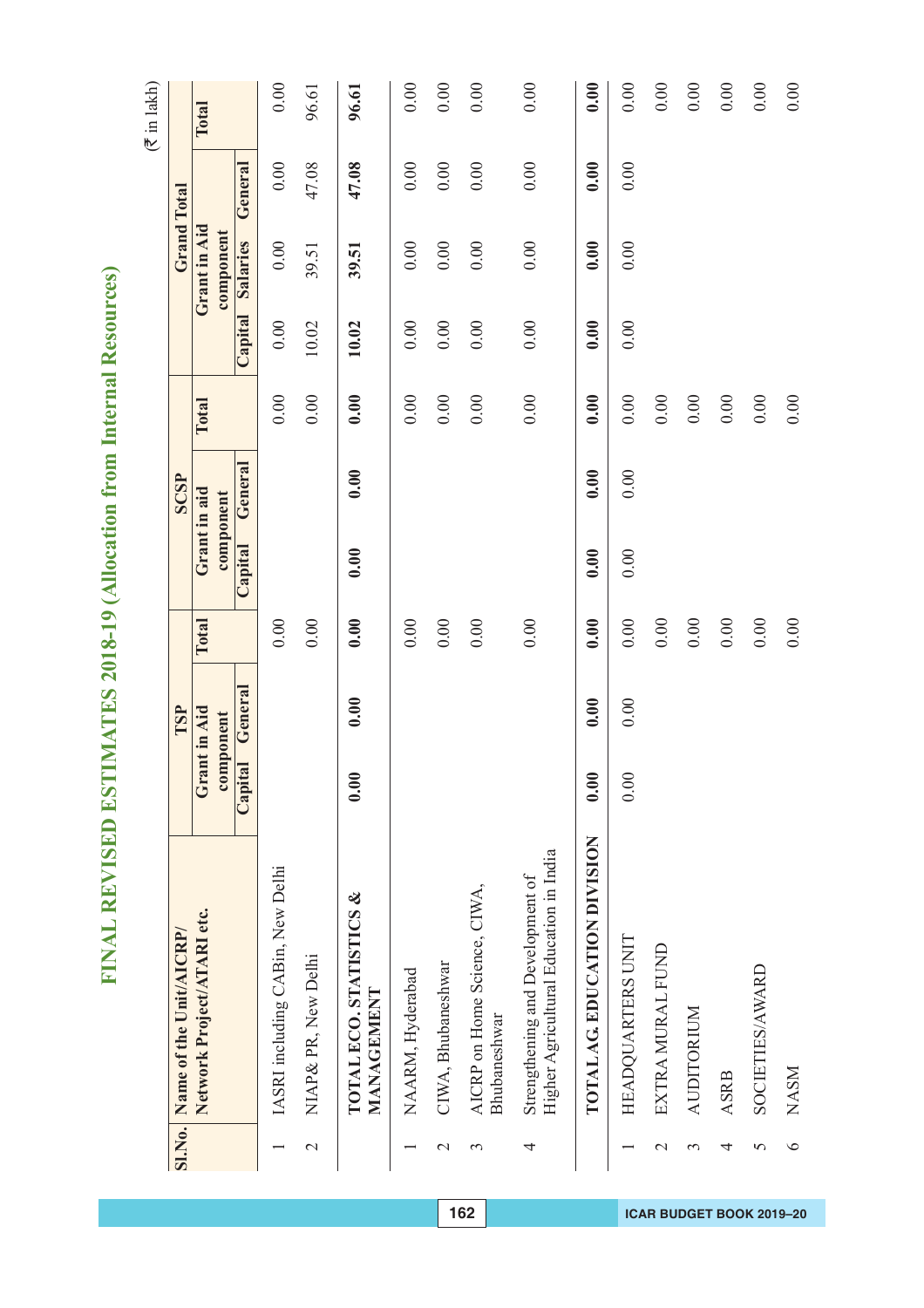|                 |                                               |                           |         |          |                           |         |          |          |                           |         | $(\bar{\tau}$ in lakh) |
|-----------------|-----------------------------------------------|---------------------------|---------|----------|---------------------------|---------|----------|----------|---------------------------|---------|------------------------|
| <b>SI.No.</b>   | Name of the Unit/AICRP/                       |                           | TSP     |          |                           | SCSP    |          |          | <b>Grand Total</b>        |         |                        |
|                 | Network Project/ATARI etc.                    | Grant in Aid<br>component |         | Total    | Grant in aid<br>component |         | Total    |          | Grant in Aid<br>component |         | Total                  |
|                 |                                               | Capital                   | General |          | Capital                   | General |          | Capital  | Salaries                  | General |                        |
| Γ               | INT. COOP - CGIAR                             |                           |         | 0.00     |                           |         | 0.00     |          |                           |         | 0.00                   |
| ${}^{\circ}$    | <b>HRM</b>                                    |                           |         | $0.00\,$ |                           |         | $0.00\,$ |          |                           |         | 0.00                   |
| $\mathcal{Q}$   | Publicity and Public Relations                |                           |         | $0.00\,$ |                           |         | $0.00\,$ |          |                           |         | 0.00                   |
| $\overline{10}$ | CERA                                          |                           |         | $0.00\,$ |                           |         | 0.00     |          |                           |         | 0.00                   |
| $\equiv$        | <b>NAIF</b>                                   |                           |         | $0.00\,$ |                           |         | 0.00     |          |                           |         | 0.00                   |
| 12              | CREATION AND MAINTENANCE<br>OF INFRASTRUCTURE |                           |         | 0.00     |                           |         | 0.00     |          |                           |         | 0.00                   |
| 13              | EVALUATION OF SCHEMES                         |                           |         | $0.00\,$ |                           |         | 0.00     |          |                           |         | 0.00                   |
| $\overline{1}$  | ICAR Res. Data Repository                     |                           |         | $0.00\,$ |                           |         | $0.00\,$ |          |                           |         | 0.00                   |
| 15              | Swachhata Action Plan                         |                           |         | 0.00     |                           |         | 0.00     |          |                           |         | 0.00                   |
|                 | TOTAL ICAR HORS.                              | 0.00                      | 0.00    | 0.00     | 0.00                      | 0.00    | 0.00     | 0.00     | 0.00                      | 0.00    | 0.00                   |
|                 | PIU, NASF                                     |                           |         | 0.00     |                           |         | 0.00     | 0.00     | 0.00                      | 0.00    | 0.00                   |
| $\mathcal{L}$   | Funding to Projects                           |                           |         | 0.00     |                           |         | $0.00\,$ | $0.00\,$ | 0.00                      | 0.00    | 0.00                   |
|                 | <b>TOTAL OTHERS</b>                           | 0.00                      | 0.00    | 0.00     | 0.00                      | 0.00    | 0.00     | 0.00     | 0.00                      | 0.00    | 0.00                   |
|                 | DKMA, New Delhi                               |                           |         | 0.00     |                           |         | 0.00     | 0.00     | $0.00\,$                  | 0.00    | 0.00                   |
| $\mathcal{L}$   | ATARI ZONE-I, Ludhiana                        |                           |         | $0.00\,$ |                           |         | $0.00\,$ | 0.00     | $0.00\,$                  | 0.00    | 0.00                   |
| 3               | ATARI ZONE-II, Jodhpur                        |                           |         | 0.00     |                           |         | $0.00\,$ | 0.00     | 2.52                      | 0.00    | 2.52                   |

FINAL REVISED ESTIMATES 2018-19 (Allocation from Internal Resources) **FINAL REVISED ESTIMATES 2018-19 (Allocation from Internal Resources)**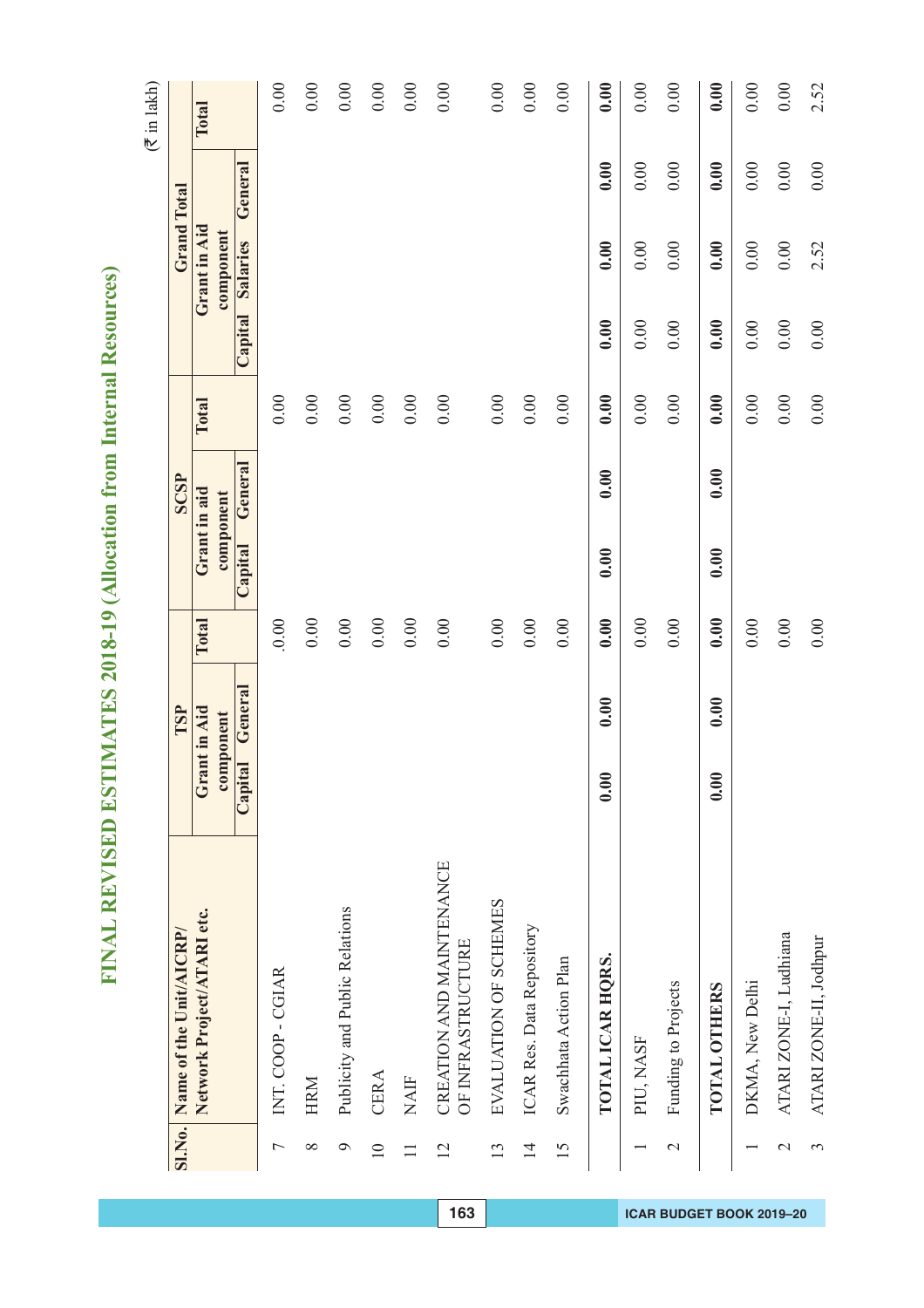# FINAL REVISED ESTIMATES 2018-19 (Allocation from Internal Resources) **FINAL REVISED ESTIMATES 2018-19 (Allocation from Internal Resources)**

|                 | SI.No. Name of the Unit/AICRP/ | TSP                |          | <b>SCSP</b>        |          |         |              | <b>Grand Total</b> |        |
|-----------------|--------------------------------|--------------------|----------|--------------------|----------|---------|--------------|--------------------|--------|
|                 | Network Project/ATARI etc.     | Grant in Aid       | Total    | Grant in aid       | Total    |         | Grant in Aid |                    | Total  |
|                 |                                | component          |          | component          |          |         | component    |                    |        |
|                 |                                | General<br>Capital |          | General<br>Capital |          | Capital | Salaries     | General            |        |
| 4               | ATARI ZONE-III, Kanpur         |                    | 0.00     |                    | 0.00     | 0.00    | 2.43         | 6.07               | 8.50   |
| 5               | ATARI ZONE-IV, Patna           |                    | 0.00     |                    | 0.00     | 0.00    | 0.00         | 0.00               | 0.00   |
| $\bullet$       | ATARI ZONE-V, Kolkata          |                    | 0.00     |                    | 0.00     | 0.00    | 0.00         | 0.00               | 0.00   |
|                 | ATARI ZONE-VI, Guwahati        |                    | 0.00     |                    | 0.00     | 0.00    | 2.88         | 0.00               | 2.88   |
| $\infty$        | ATARI ZONE-VII, Barapani       |                    | 0.00     |                    | 0.00     | 0.00    | 17.06        | 0.00               | 17.06  |
| $\circ$         | ATARI ZONE-VIII, Pune          |                    | 0.00     |                    | 0.00     | 79.55   | 0.00         | 0.00               | 79.55  |
| $\overline{10}$ | ATARI ZONE-IX, Jabalpur        |                    | 0.00     |                    | $0.00\,$ | 233.45  | 0.00         | 87.53              | 320.98 |
|                 | ATARI ZONE-X, Hyderabad        |                    | 0.00     |                    | $0.00\,$ | 234.24  | 150.00       | 98.55              | 482.79 |
| $\overline{2}$  | ATARI ZONE-XI, Bangalore       |                    | 0.00     |                    | $0.00\,$ | 0.00    | 8.43         | 0.00               | 8.43   |
| $\overline{3}$  | FARMER FIRST                   |                    | 0.00     |                    | 0.00     | 0.00    | $0.00\,$     | 0.00               | 0.00   |
| $\overline{4}$  | <b>ARYA</b>                    |                    | $0.00\,$ |                    | 0.00     | 0.00    | 0.00         | 0.00               | 0.00   |
| $\overline{5}$  | AgrI. Extension                |                    | $0.00\,$ |                    | 0.00     | 0.00    | 0.00         | 0.00               | 0.00   |
| $\geq$          | NETWORK PROJECT                |                    | $0.00\,$ |                    | 0.00     | 0.00    | 0.00         | 0.00               | 0.00   |
| 13              | FARMER FIRST                   |                    | $0.00\,$ |                    | 0.00     | 0.00    | 0.00         | 0.00               | 0.00   |
| $\overline{4}$  | <b>ARYA</b>                    |                    | 0.00     |                    | 0.00     | 0.00    | 0.00         | 0.00               | 0.00   |
| 15              | AgrI. Extension                |                    | 0.00     |                    | 0.00     | 0.00    | 0.00         | 0.00               | 0.00   |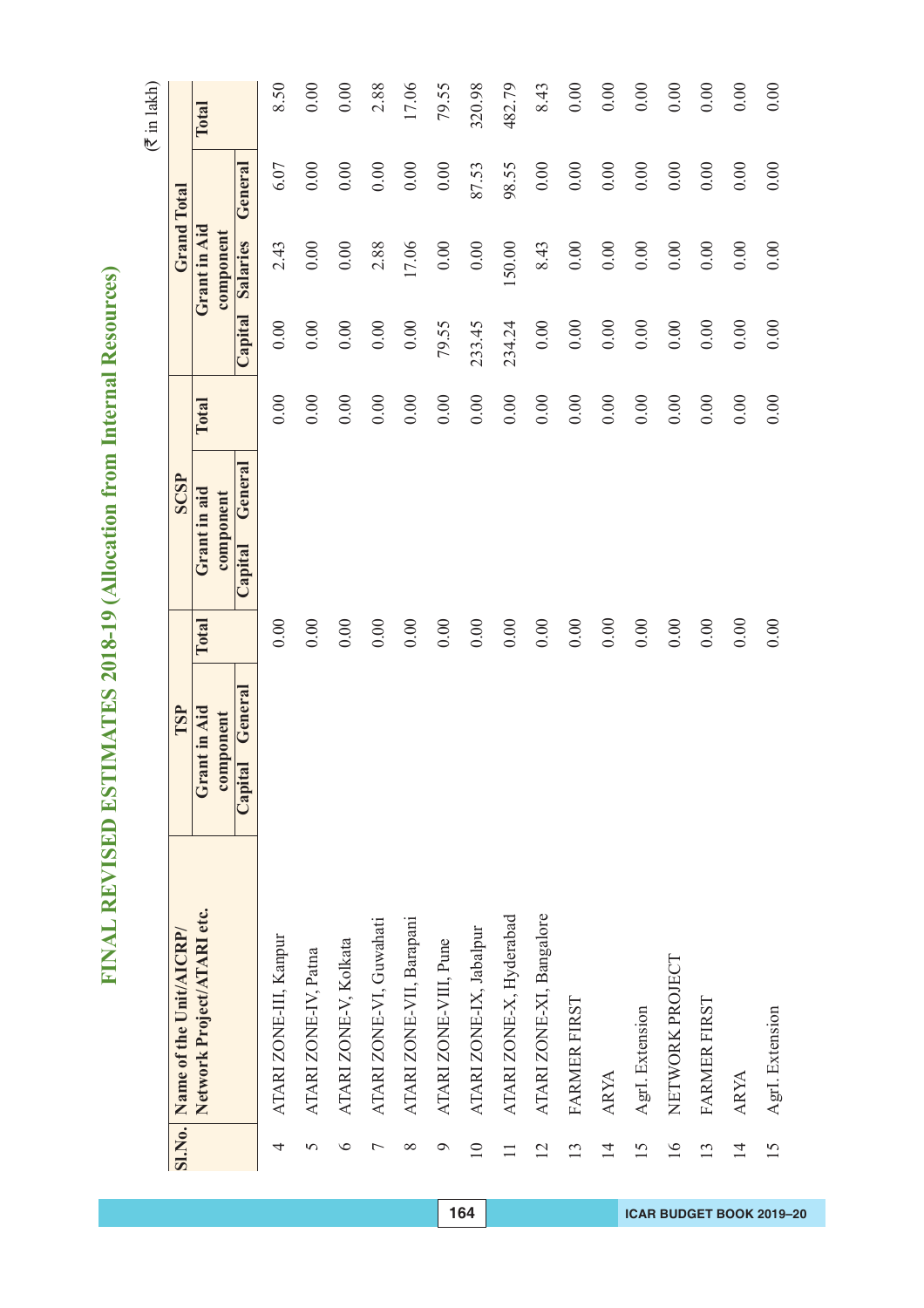| J                        |  |
|--------------------------|--|
| ¢<br>ð                   |  |
| Ġ                        |  |
|                          |  |
|                          |  |
|                          |  |
| I                        |  |
| l                        |  |
| i                        |  |
|                          |  |
|                          |  |
|                          |  |
| ļ                        |  |
|                          |  |
| Ī                        |  |
| I<br>١                   |  |
|                          |  |
| l                        |  |
|                          |  |
| í<br>ì                   |  |
| l<br>۱                   |  |
|                          |  |
|                          |  |
| I                        |  |
| ł                        |  |
|                          |  |
|                          |  |
|                          |  |
| ć<br>í                   |  |
|                          |  |
|                          |  |
| 1<br>ę                   |  |
| İ<br>i                   |  |
|                          |  |
| ŀ<br>1                   |  |
|                          |  |
| Ó<br>١                   |  |
| ١                        |  |
|                          |  |
| I                        |  |
|                          |  |
| Ć<br>١                   |  |
|                          |  |
| I<br>١                   |  |
| ļ                        |  |
|                          |  |
|                          |  |
| ׇ֚֡                      |  |
|                          |  |
|                          |  |
|                          |  |
|                          |  |
|                          |  |
|                          |  |
| ţ<br>ī,                  |  |
| I                        |  |
| Ć<br>J<br>3              |  |
|                          |  |
| ۱                        |  |
| ١<br>¢                   |  |
|                          |  |
| J<br>l                   |  |
|                          |  |
|                          |  |
| $\overline{\mathcal{L}}$ |  |
|                          |  |
| ļ                        |  |
|                          |  |
|                          |  |
|                          |  |
|                          |  |
| ١                        |  |
|                          |  |
|                          |  |
| ļ<br>I                   |  |
|                          |  |
| l<br>I                   |  |
|                          |  |
| j                        |  |
|                          |  |
| I                        |  |
|                          |  |
|                          |  |
|                          |  |
| ļ<br>۱                   |  |
|                          |  |
| į                        |  |
| Ì<br>į                   |  |
|                          |  |
| ļ<br>Í                   |  |
|                          |  |
| j                        |  |
|                          |  |
| ļ                        |  |
| ļ                        |  |
| ļ<br>ł                   |  |
|                          |  |
|                          |  |
| ĺ<br>I                   |  |
| l                        |  |
|                          |  |
| I<br>l                   |  |
|                          |  |
| I                        |  |
| J<br>Í                   |  |
| ż,                       |  |

|                  | SI.No. Name of the Unit/AICRP/                            |                           | TSP     |       |                           | <b>SCSP</b> |       |                |                           | <b>Grand Total</b> |                  |
|------------------|-----------------------------------------------------------|---------------------------|---------|-------|---------------------------|-------------|-------|----------------|---------------------------|--------------------|------------------|
|                  | Network Project/ATARI etc.                                | Grant in Aid<br>component |         | Total | Grant in aid<br>component |             | Total |                | Grant in Aid<br>component |                    | Total            |
|                  |                                                           | Capita                    | General |       | Capital                   | General     |       | <b>Capital</b> | Salaries                  | General            |                  |
| $\frac{6}{1}$    | NETWORK PROJECT                                           |                           |         | 0.00  |                           |             | 0.00  | 0.00           | 0.00                      | 0.00               | 0.00             |
| 17               | DISASTER MGMT.                                            |                           |         | 0.00  |                           |             | 0.00  | 0.00           | 0.00                      | 0.00               | 0.00             |
|                  | <b>TOTAL AGRICULTURAL</b><br>EXTENSION                    | 0.00                      | 0.00    | 0.00  | 0.00                      | 0.00        | 0.00  | 547.24         | 183.32                    | 192.15             | 922.71           |
|                  | National Agricultural Higher Education<br>Project (NAHEP) |                           |         | 0.00  |                           |             | 0.00  | 0.00           | 0.00                      | 0.00               | 0.00             |
| $\mathrel{\sim}$ | NAHEP (EAP)                                               |                           |         | 0.00  |                           |             | 0.00  | 0.00           | 0.00                      | 0.00               | 0.00             |
|                  | <b>TOTAL NAHEP</b>                                        | 0.00                      | 0.00    | 0.00  | 0.00                      | 0.00        | 0.00  | 0.00           | 0.00                      | 0.00               | 0.00             |
|                  | <b>GRAND TOTAL</b>                                        | 0.00                      | 19.49   | 19.49 | 0.00                      | 0.00        | 0.00  |                | 881.04 10634.27           |                    | 2948.14 14463.45 |
|                  |                                                           |                           |         | i.    |                           |             |       |                |                           |                    |                  |

\*Funds allocated from IRG under Salary head were on account of payment of arrears of allowances to Scientists vide no F.NO. 1(15)/2018-Budget(pt.) *\*Funds allocated from IRG under Salary head were on account of payment of arrears of allowances to Scientists vide no F.NO. 1(15)/2018-Budget(pt.)*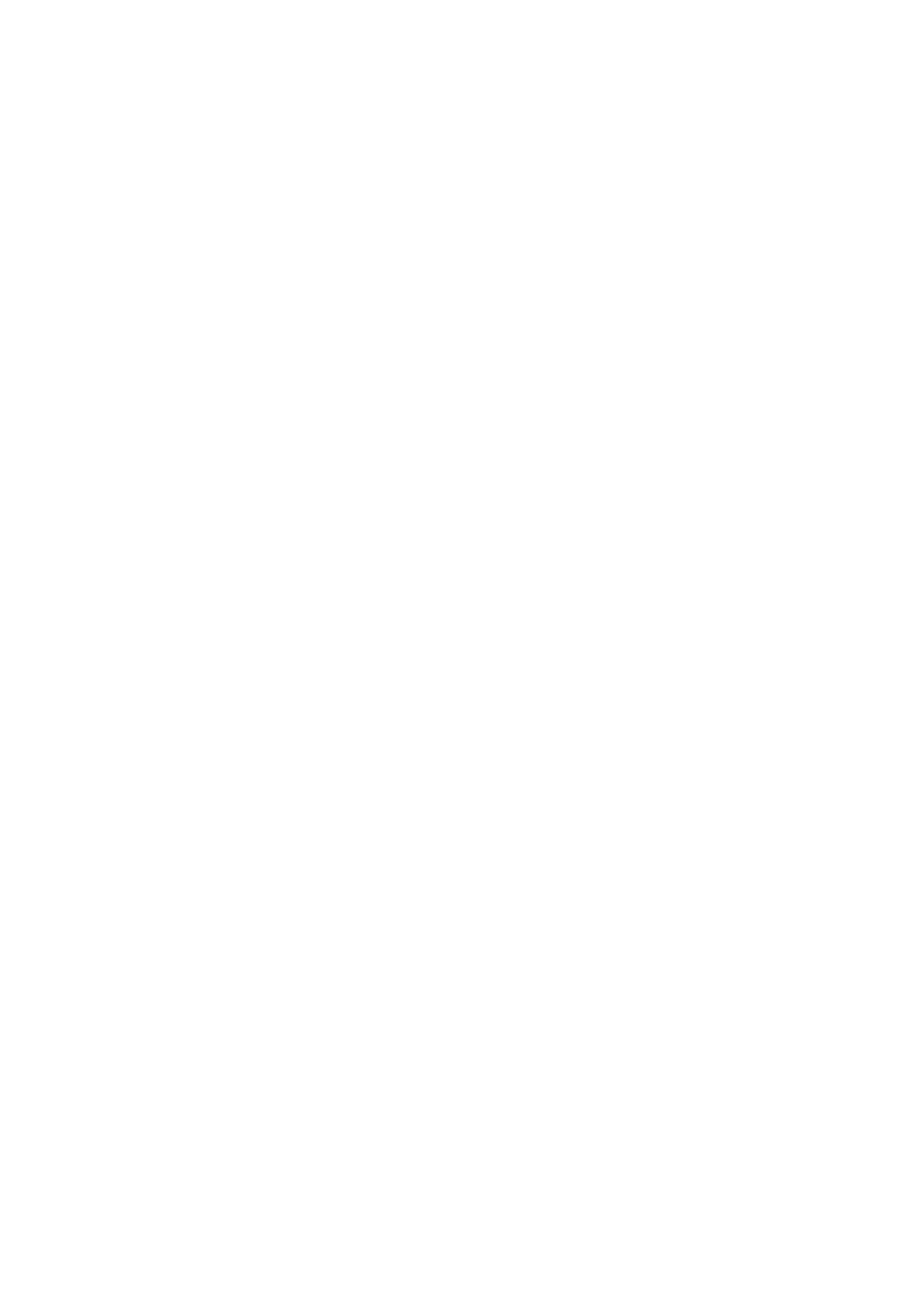#### PART-VII **BUDGET ESTIMATES 2019–2020**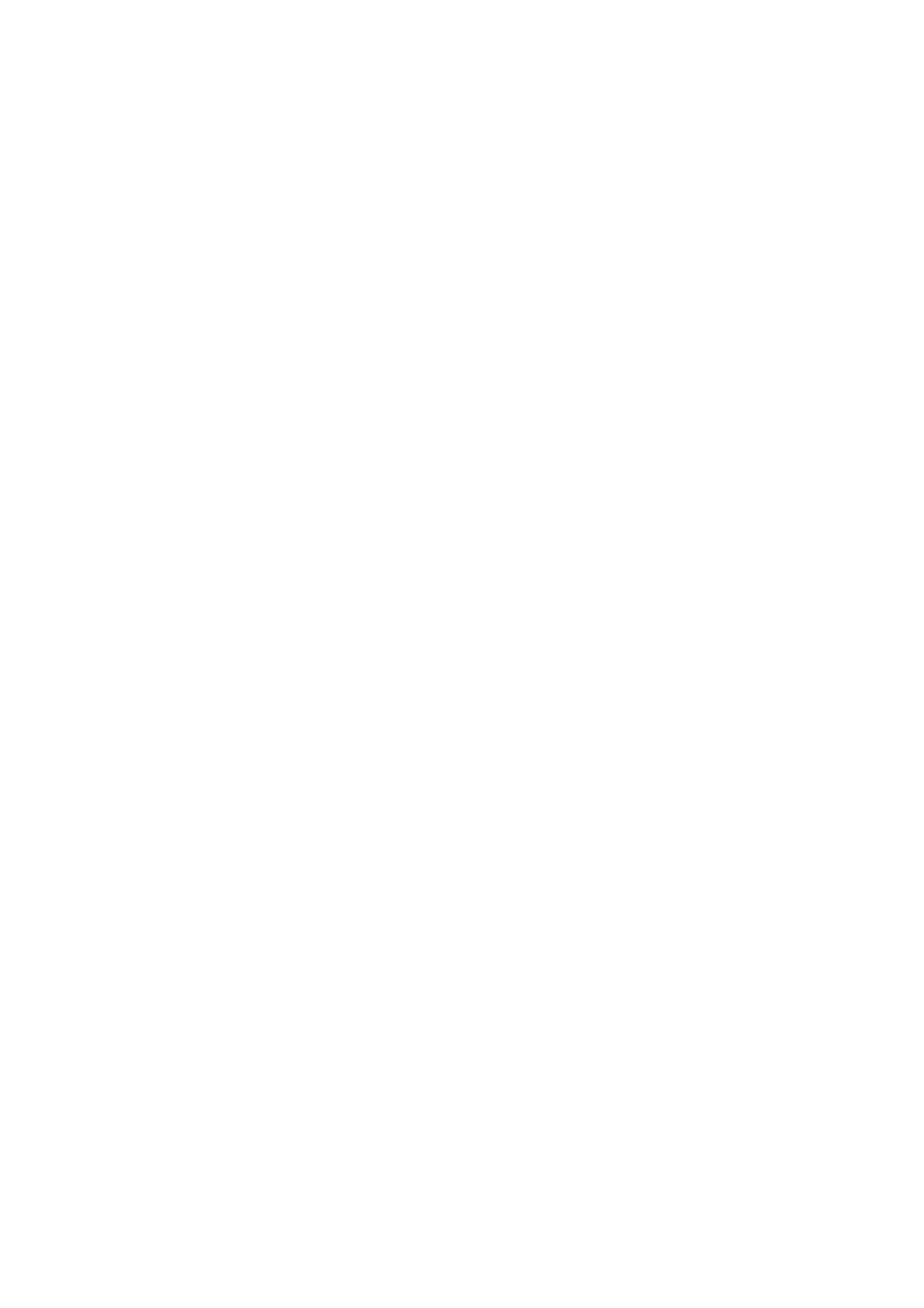$(\overline{\mathfrak{F}}$  in lakh)

**HEAD-WISE BUDGET ESTIMATES 2019-2020**

HEAD-WISE BUDGET ESTIMATES 2019-2020

|                 | Sl. No. Name of the Unit/AICRP/                         |         |          | Other than NEH & TSP   |                        |                    |                                   |           | <b>NEH</b>             |              |             |
|-----------------|---------------------------------------------------------|---------|----------|------------------------|------------------------|--------------------|-----------------------------------|-----------|------------------------|--------------|-------------|
|                 | Network Project/ATARI etc.                              |         |          | Grant in Aid component |                        |                    | Total-                            |           | Grant in Aid component |              | Total-      |
|                 |                                                         | Capital | Salary   |                        | <b>Pension General</b> | Total-             | <b>Other</b>                      |           | Capital Salaries       | General      | <b>NEH</b>  |
|                 |                                                         |         |          |                        |                        | General<br>$(5+6)$ | NEH &<br>$(3+4+7)$<br>than<br>TSP |           |                        |              | $(9+10+11)$ |
|                 | $\overline{\mathbf{C}}$                                 | 3       | 4        | 5                      | $\bullet$              | $\overline{ }$     | $\infty$                          | $\bullet$ | 10                     | $\mathbf{H}$ | 12          |
|                 | CICR, Nagpur                                            | 334.00  | 2726.29  | 473.00                 | 831.00                 | 1304.00            | 4364.29                           | 0.00      | 0.00                   | 60.00        | 60.00       |
| $\mathcal{L}$   | AICRP on Cotton, CICR, Nagpur                           | 0.00    | 1381.66  | 0.00                   | 184.00                 | 184.00             | 1565.66                           | 0.00      | 0.00                   | 60.00        | 60.00       |
| 3               | CRIJAF, Barrackpore                                     | 30.00   | 2002.55  | 344.00                 | 700.00                 | 1044.00            | 3076.55                           | 0.00      | 0.00                   | 60.00        | 60.00       |
| 4               | AINPJAF, CRIJAF, Barrackpore                            | 0.00    | 157.13   | 0.00                   | 106.63                 | 106.63             | 263.76                            | 0.00      | 80.95                  | 60.00        | 140.95      |
| 5               | NRRI, Cuttack                                           | 695.00  | 3291.29  | 5160.00                | 1131.50                |                    | 6291.50 10277.79                  | 0.00      | 0.00                   | 350.00       | 350.00      |
| $\circ$         | Incentivizing Research in Agriculture,<br>NRRI, Cuttack | 650.00  | 0.00     | 0.00                   | 860.00                 | 860.00             | 1510.00                           | 0.00      | 0.00                   | 0.00         | 0.00        |
| $\overline{ }$  | CTRI, Rajamundry                                        | 45.00   | 2585.28  | 2322.00                | 385.50                 | 2707.50            | 5337.78                           | 0.00      | 0.00                   | 60.00        | 60.00       |
| $\infty$        | NETWORK on Tobacco, CTRI,<br>Rajamundry                 | 0.00    | 308.35   | 0.00                   | 72.50                  | 72.50              | 380.85                            | 0.00      | 0.00                   | 60.00        | 60.00       |
| $\circ$         | IARI, New Delhi                                         | 4601.13 | 23254.50 | 18060.00 11488.20      |                        | 29548.20 57403.83  |                                   | 0.00      | 0.00                   | 400.00       | 400.00      |
| $\overline{10}$ | Pesticide Residues, IARI, New Delhi                     | 65.00   | 430.58   | 0.00                   | 154.00                 | 154.00             | 649.58                            | 0.00      | 0.00                   | 0.00         | 0.00        |
|                 | AICRP Nematode, IARI, New Delhi                         | 0.00    | 159.82   | 0.00                   | 110.00                 | 110.00             | 269.82                            | 0.00      | 0.00                   | 60.00        | 60.00       |
| 12              | CRP on Hybrid Technology, IARI,<br>New Delhi            | 66.12   | 0.00     | 0.00                   | 519.86                 | 519.86             | 585.98                            | 0.00      | 0.00                   | 0.00         | 0.00        |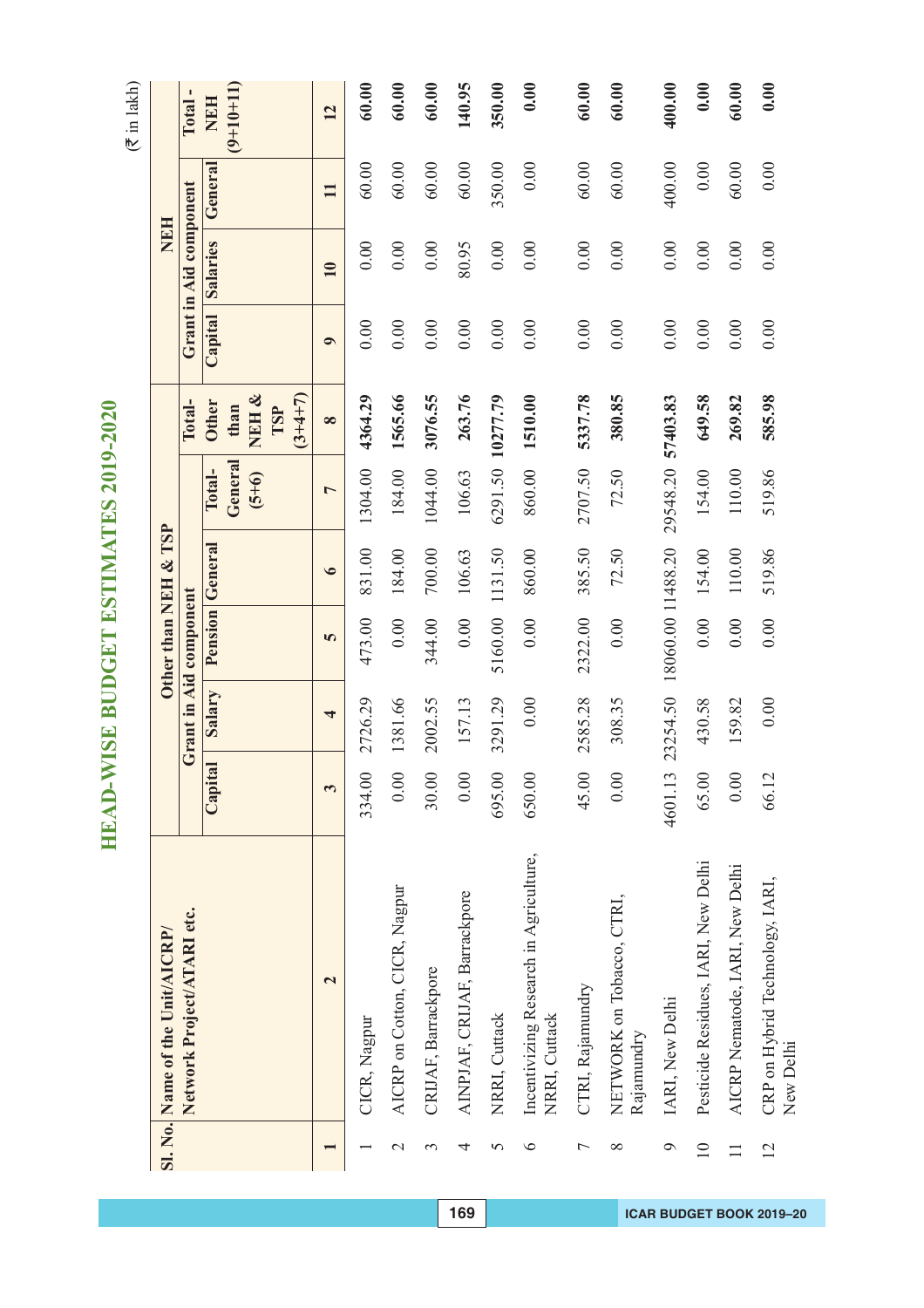|                 | Sl. No. Name of the Unit/AICRP/                         |         |                         | Other than NEH & TSP   |                        |                              |                                                   |           | NEH                    |              |                           |
|-----------------|---------------------------------------------------------|---------|-------------------------|------------------------|------------------------|------------------------------|---------------------------------------------------|-----------|------------------------|--------------|---------------------------|
|                 | Network Project/ATARI etc.                              |         |                         | Grant in Aid component |                        |                              | Total-                                            |           | Grant in Aid component |              | <b>Total</b>              |
|                 |                                                         | Capital | Salary                  |                        | <b>Pension</b> General | General<br>Total-<br>$(5+6)$ | NEH &<br>$(3+4+7)$<br><b>Other</b><br>than<br>TSP | Capital   | <b>Salaries</b>        | General      | $(9+10+11)$<br><b>NEH</b> |
|                 | $\overline{\mathbf{c}}$                                 | 3       | $\overline{\mathbf{r}}$ | 5                      | $\bullet$              | $\overline{ }$               | $\infty$                                          | $\bullet$ | 10                     | $\mathbf{H}$ | 12                        |
| 13              | CRP On Molecular Breeding, IARI,<br>New Delhi           | 66.12   | 0.00                    | 0.00                   | 384.00                 | 384.00                       | 450.12                                            | 0.00      | 0.00                   | 0.00         | 0.00                      |
| $\overline{1}$  | AICRP on Honey Bee & Pollinators,<br>NBAIR, Bengaluru   | 0.00    | 300.10                  | 0.00                   | 161.00                 | 161.00                       | 353.87                                            | 0.00      | 75.00                  | 100.00       | 175.00                    |
| 15              | IARI Types Deemed University, Assam                     | 1800.30 | 9.70                    | 0.00                   | 50.00                  | 50.00                        | 1860.00                                           | 0.00      | 0.00                   | 350.00       | 350.00                    |
| $\geq$          | IARI Types Deemed University,<br>Jharkhand              | 3720.98 | 404.38                  | 0.00                   | 200.00                 | 200.00                       | 4325.36                                           | 0.00      | 0.00                   | 0.00         | 0.00                      |
| 17              | IGFRI, Jhansi                                           | 50.00   | 3197.28                 | 344.00                 | 700.00                 | 1044.00                      | 4291.28                                           | 0.00      | 0.00                   | 60.00        | 60.00                     |
| $\frac{8}{18}$  | AICRP on Forage Crops and<br>Utilization, IGFRI, Jhansi | 0.00    | 770.22                  | 0.00                   | 145.00                 | 145.00                       | 915.22                                            | 0.00      | 92.58                  | 60.00        | 152.58                    |
| 19              | IIPR, Kanpur                                            | 650.00  | 2632.28                 | 172.00                 | 750.00                 | 922.00                       | 4204.28                                           | 0.00      | 0.00                   | 60.00        | 60.00                     |
| $\overline{0}$  | AICRP on Chickpea, IIPR, Kanpur                         | 0.00    | 820.73                  | 0.00                   | 150.00                 | 150.00                       | 970.73                                            | 0.00      | 62.96                  | 60.00        | 122.96                    |
| $\overline{21}$ | AICRP on Mullarp, IIPR, Kanpur                          | 0.00    | 222.69                  | 0.00                   | 162.00                 | 162.00                       | 384.69                                            | 0.00      | 908.61                 | 60.00        | 968.61                    |
| 22              | AICRP on Pigeonpea, IIPR, Kanpur                        | 0.00    | 711.43                  | 0.00                   | 130.00                 | 130.00                       | 841.43                                            | 0.00      | 130.00                 | 60.00        | 190.00                    |
| 23              | AICRP on Arid Legumes, IIPR Kanpur                      | 0.00    | 322.13                  | 0.00                   | 60.00                  | 60.00                        | 382.13                                            | 0.00      | 0.00                   | 9.00         | 0.00                      |
| 24              | IISR, Lucknow                                           | 125.00  | 3008.32                 | 2408.00                | 1900.00                | 4308.00                      | 7441.32                                           | 0.00      | 0.00                   | 60.00        | 60.00                     |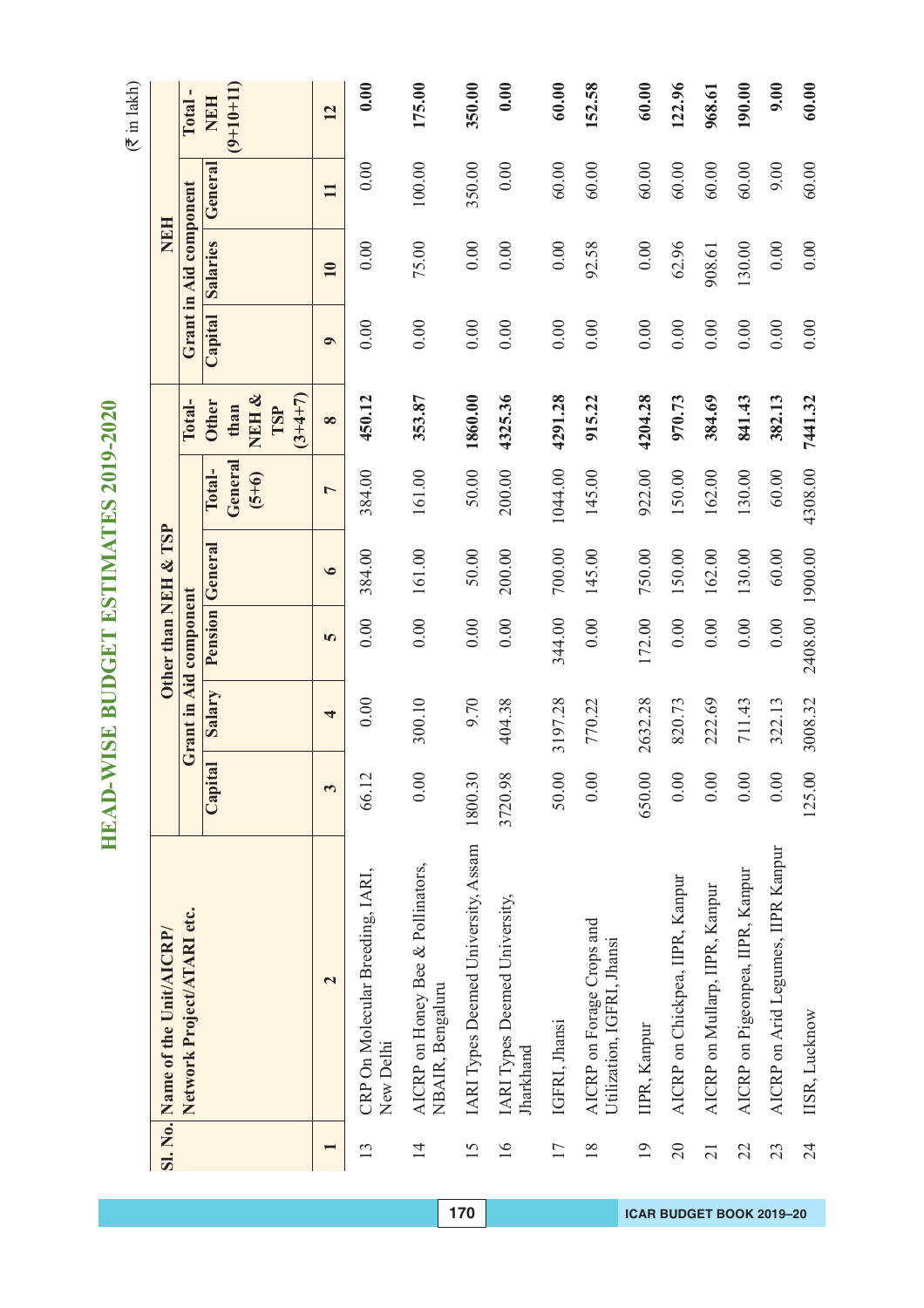$(\overline{\mathfrak{F}}$  in lakh)

|                 | Sl. No. Name of the Unit/AICRP/                     |         |         | Other than NEH & TSP   |                 |                              |                                                  |                  | NEH                    |              |                           |
|-----------------|-----------------------------------------------------|---------|---------|------------------------|-----------------|------------------------------|--------------------------------------------------|------------------|------------------------|--------------|---------------------------|
|                 | Network Project/ATARI etc.                          |         |         | Grant in Aid component |                 |                              | Total-                                           |                  | Grant in Aid component |              | Total-                    |
|                 |                                                     | Capital | Salary  |                        | Pension General | General<br>Total-<br>$(5+6)$ | NEH&<br>$(3+4+7)$<br><b>Other</b><br>than<br>TSP | Capital Salaries |                        | General      | $(9+10+11)$<br><b>NEH</b> |
|                 | $\overline{\mathbf{c}}$                             | 3       | 4       | 5                      | $\bullet$       | $\overline{a}$               | $\infty$                                         | $\bullet$        | $\overline{10}$        | $\mathbf{H}$ | 12                        |
| 25              | AICRP on Sugarcane, IISR, Lucknow                   | 0.00    | 653.64  | 0.00                   | 143.00          | 143.00                       | 796.64                                           | 0.00             | 60.00                  | 60.00        | 120.00                    |
| 26              | NBAIM, Maunath Bhanjan                              | 40.00   | 451.25  | 30.10                  | 550.00          | 580.10                       | 1071.35                                          | 0.00             | 0.00                   | 60.00        | 60.00                     |
| 27              | AMAAS, NBAIM, Mau                                   | 0.00    | 0.00    | 0.00                   | 335.00          | 335.00                       | 335.00                                           | 0.00             | 0.00                   | 0.00         | 0.00                      |
| 28              | NBPGR, New Delhi                                    | 992.23  | 4204.37 | 4128.00                | 1341.45         | 5469.45                      | 10666.05                                         | 0.00             | 0.00                   | 250.00       | 250.00                    |
| 29              | AICRP Potential Crop, NBPGR,<br>New Delhi           | 0.00    | 249.74  | 0.00                   | 90.00           | 90.00                        | 339.74                                           | 0.00             | 0.00                   | 60.00        | 60.00                     |
| 30              | CRP-AGRO BIODIVERSITY, NBPGR,<br>New Delhi          | 12.36   | 0.00    | 0.00                   | 350.00          | 350.00                       | 612.10                                           | 0.00             | 0.00                   | 0.00         | 0.00                      |
| $\overline{31}$ | SBI, Coimbatore                                     | 106.43  | 3666.39 | 516.00                 | 850.00          | 1366.00                      | 1472.43                                          | 0.00             | 0.00                   | 60.00        | 60.00                     |
| 32              | VPKAS, Almora                                       | 700.00  | 1335.18 | 68.80                  | 450.00          | 518.80                       | 4885.19                                          | 0.00             | 0.00                   | 300.00       | 300.00                    |
| 33              | NCIPM, New Delhi                                    | 467.00  | 799.27  | 86.00                  | 276.25          | 362.25                       | 2164.43                                          | 0.00             | 0.00                   | 60.00        | 60.00                     |
| 34              | AINP on Soil Arthropod Pests,<br>NCIPM, New Delhi   | 7.00    | 211.55  | 0.00                   | 100.00          | 100.00                       | 906.27                                           | 0.00             | 78.00                  | $70.00$      | 148.00                    |
| 35              | AINP on Agricultural Acarology,<br>NCIPM, New Delhi | 0.00    | 155.92  | 0.00                   | 75.00           | 75.00                        | 286.55                                           | 0.00             | 18.00                  | 30.00        | 48.00                     |
| 36              | DGR, Junagadh                                       | 100.00  | 963.60  | 48.16                  | 500.00          | 548.16                       | 804.08                                           | 0.00             | 0.00                   | 60.00        | 60.00                     |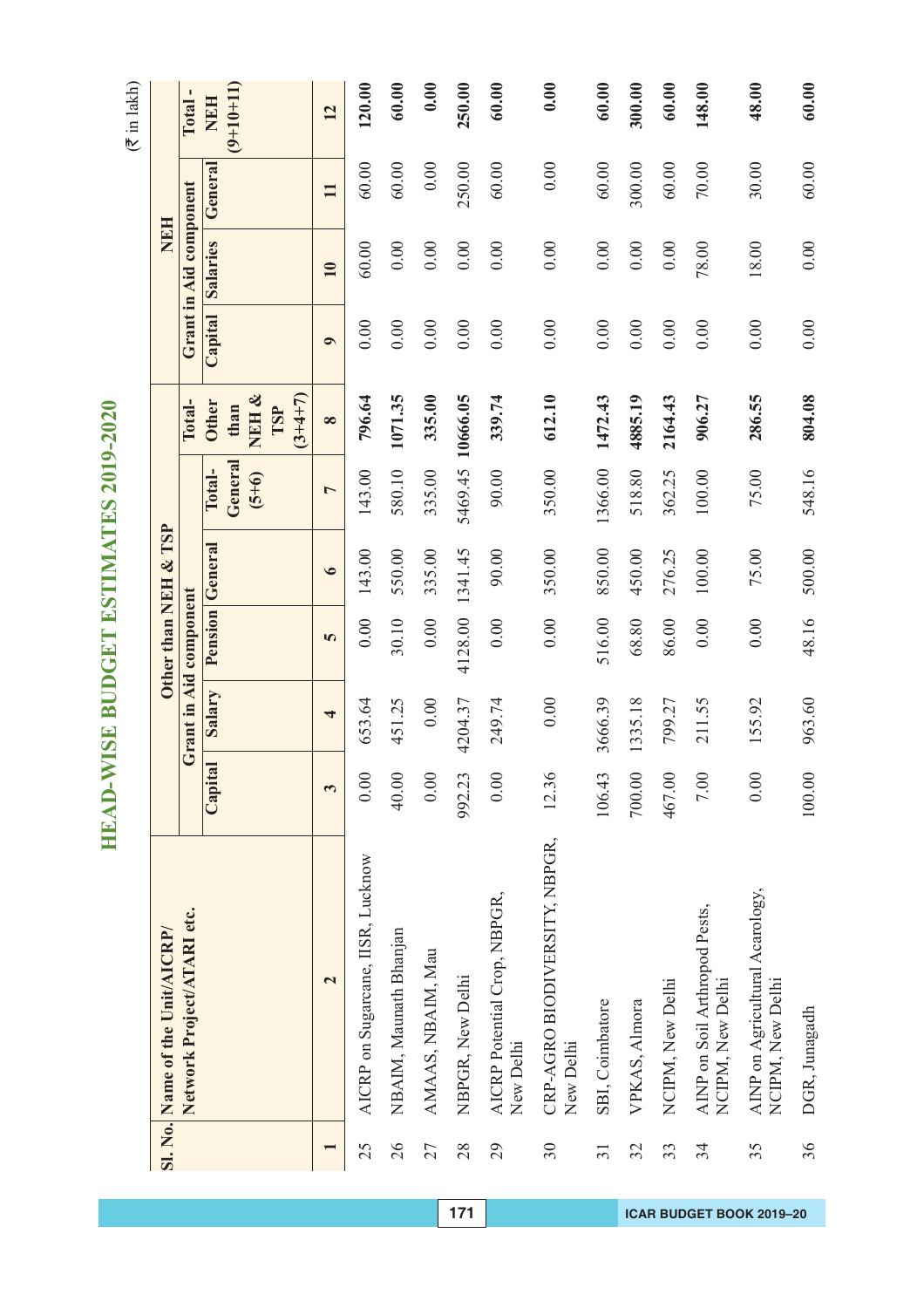|                 | Sl. No. Name of the Unit/AICRP/                               |         |                        | Other than NEH & TSP |                        |                              |                                     |           | NEH                    |              |                           |
|-----------------|---------------------------------------------------------------|---------|------------------------|----------------------|------------------------|------------------------------|-------------------------------------|-----------|------------------------|--------------|---------------------------|
|                 | Network Project/ATARI etc.                                    |         | Grant in Aid component |                      |                        |                              | Total-                              |           | Grant in Aid component |              | Total.                    |
|                 |                                                               | Capital | Salary                 |                      | <b>Pension</b> General | General<br>Total-<br>$(5+6)$ | NEH&<br><b>Other</b><br>than<br>TSP |           | Capital Salaries       | General      | $(9+10+11)$<br><b>NEH</b> |
|                 | $\overline{\mathbf{c}}$                                       | 3       | 4                      | 5                    | $\bullet$              | $\overline{ }$               | $(3+4+7)$<br>$\infty$               | $\bullet$ | $\overline{10}$        | $\mathbf{I}$ | 12                        |
| 37              | AICRP on Groudnut, DGR, Junagadh                              | 0.00    | 710.83                 | 0.00                 | 245.00                 | 245.00                       | 1208.60                             | 0.00      | 0.00                   | 60.00        | 60.00                     |
| 38              | NIPB, New Delhi                                               | 199.00  | 761.48                 | 137.60               | 420.00                 | 557.60                       | 1467.43                             | 0.00      | 0.00                   | 50.00        | 50.00                     |
| 39              | Transgenic in Crops, NIPB,<br>Network Project on<br>New Delhi | 31.00   | 0.00                   | 0.00                 | 396.00                 | 396.00                       | 1188.48                             | 0.00      | 0.00                   | 0.00         | 0.00                      |
| $\overline{40}$ | DR & MR, Bharatpur                                            | 70.00   | 621.41                 | 48.16                | 400.00                 | 448.16                       | 518.16                              | 0.00      | 0.00                   | 60.00        | 60.00                     |
| $\frac{1}{4}$   | AICRP on R&M, DR & MR, Bharatpur                              | 0.00    | 796.66                 | 0.00                 | 173.08                 | 173.08                       | 794.49                              | 0.00      | 84.35                  | 100.00       | 184.35                    |
| $\overline{4}$  | IIMR, Hyderabad                                               | 60.00   | 1607.57                | 86.00                | 589.50                 | 675.50                       | 1532.16                             | 0.00      | 0.00                   | 60.00        | 60.00                     |
| 43              | AICRP on Sorghum, IIMR, Hyderabd                              | 0.00    | 705.08                 | 0.00                 | 130.00                 | 130.00                       | 1737.57                             | 0.00      | 0.00                   | 30.00        | 30.00                     |
| $\frac{4}{3}$   | AICRP on Pearl Millets, IIMR,<br>Hyderabad                    | 0.00    | 792.50                 | 0.00                 | 410.00                 | 410.00                       | 1115.08                             | 0.00      | 0.00                   | 30.00        | 30.00                     |
| 45              | AICRP on Small Millets, IIMR,<br>Hyderabad                    | 0.00    | 470.05                 | 0.00                 | 65.00                  | 65.00                        | 857.50                              | 0.00      | 0.00                   | 30.00        | 30.00                     |
| 46              | IISR, Indore                                                  | 40.00   | 958.90                 | 34.40                | 380.00                 | 414.40                       | 924.45                              | 0.00      | 0.00                   | 60.00        | 60.00                     |
| 47              | AICRP on Soyabean, Indore                                     | 0.00    | 723.56                 | 0.00                 | 140.00                 | 140.00                       | 1098.90                             | 0.00      | 83.75                  | 80.00        | 163.75                    |
| 48              | NBAIR, Bengaluru                                              | 122.00  | 1034.28                | 34.40                | 380.00                 | 414.40                       | 1259.96                             | 0.00      | 0.00                   | 50.00        | 50.00                     |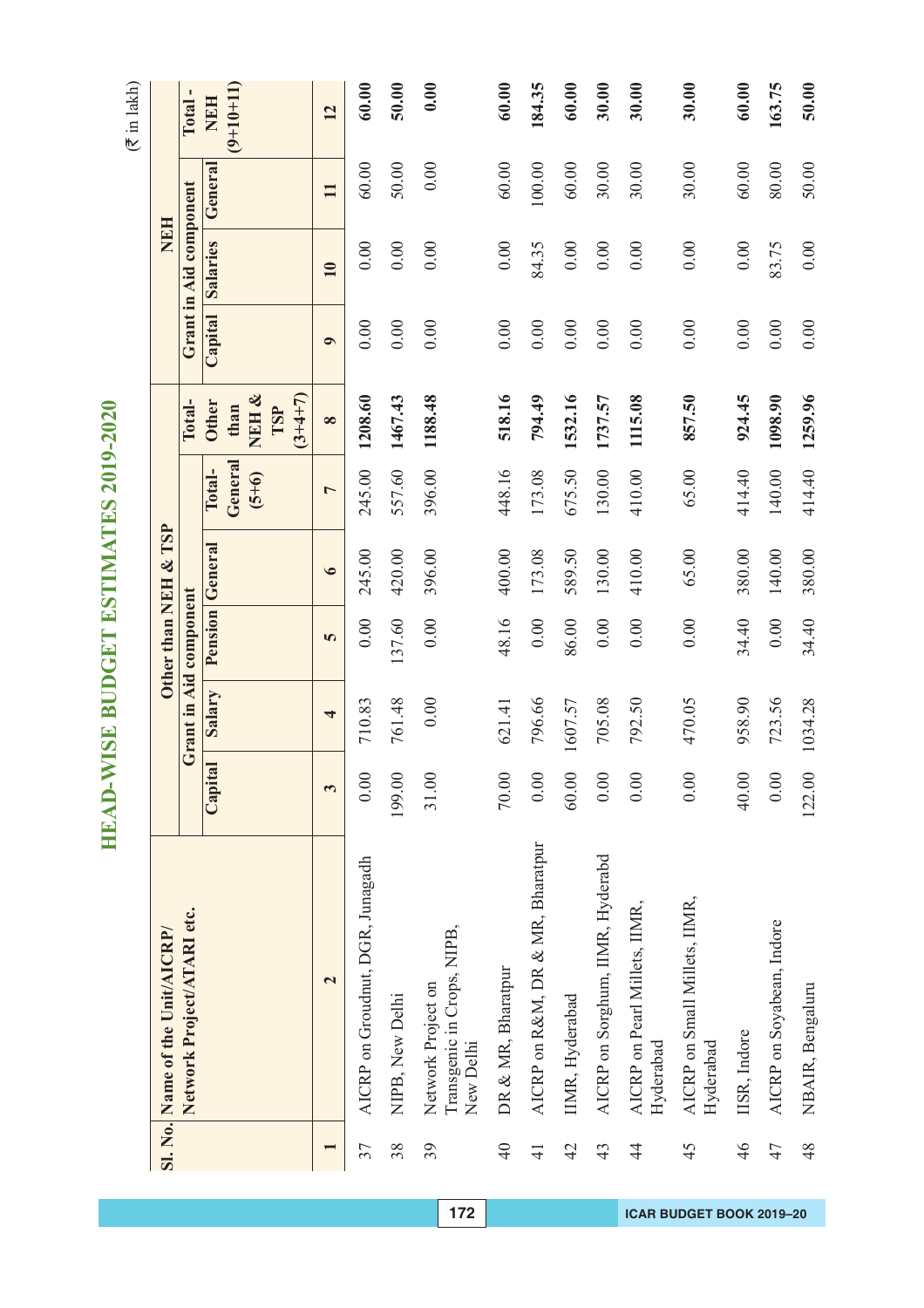HEAD-WISE BUDGET ESTIMATES 2019-2020 **HEAD-WISE BUDGET ESTIMATES 2019-2020**

|    | Sl. No. Name of the Unit/AICRP/                   |        |                         |          | Other than NEH & TSP |                              |                                                   |           | NEH                    |              |                           |
|----|---------------------------------------------------|--------|-------------------------|----------|----------------------|------------------------------|---------------------------------------------------|-----------|------------------------|--------------|---------------------------|
|    | Network Project/ATARI etc.                        |        | Grant in Aid component  |          |                      |                              | Total-                                            |           | Grant in Aid component |              | $\mathbf{I}$<br>Total     |
|    |                                                   | Capita | Salary                  |          | Pension General      | General<br>Total-<br>$(5+6)$ | NEH &<br>$(3+4+7)$<br><b>Other</b><br>than<br>TSP | Capital   | <b>Salaries</b>        | General      | $(9+10+11)$<br><b>NEH</b> |
|    | $\mathbf{\tilde{c}}$                              | 3      | $\overline{\mathbf{r}}$ | 5        | $\bullet$            | $\overline{ }$               | $\infty$                                          | $\bullet$ | $\overline{10}$        | $\mathbf{H}$ | 12                        |
| 49 | AICRP on Biological Control,<br>NBAIR, Benglaluru | 0.00   | 192.87                  | 0.00     | 365.00               | 365.00                       | 1399.28                                           | 0.00      | 32.51                  | 50.00        | 82.51                     |
| 50 | IIMR, New Delhi                                   | 660.00 | 611.25                  | 21.50    | 500.00               | 521.50                       | 1465.24                                           | 0.00      | 0.00                   | 60.00        | 60.00                     |
| 51 | AICRP On Maize, IIMR, New Delhi                   | 0.00   | 1643.29                 | 0.00     | 300.00               | 300.00                       | 911.25                                            | 0.00      | 0.00                   | 100.00       | 100.00                    |
| 52 | IIOR, Hyderabad                                   | 88.15  | 2237.49                 | 731.00   | 530.00               | 1261.00                      | 2992.44                                           | 0.00      | 0.00                   | 60.00        | 60.00                     |
| 53 | AICRP on Oilseed, Hyderabad                       | 0.00   | 1286.03                 | $0.00\,$ | 151.00               | 151.00                       | 2388.49                                           | 0.00      | 0.00                   | $70.00$      | 70.00                     |
| 54 | AICRP on Linseed, IIOR, Hyderabad                 | 6.18   | 611.38                  | 0.00     | 86.00                | 86.00                        | 1378.21                                           | 0.00      | 81.00                  | 50.00        | 131.00                    |
| 55 | AICRP on Sesame & Niger, IIOR,<br>Hyderabad       | 0.00   | 604.11                  | 0.00     | 82.77                | 82.77                        | 694.15                                            | 0.00      | 0.00                   | 30.00        | 30.00                     |
| 56 | IIRR, Hyderabad                                   | 100.00 | 2569.11                 | 344.00   | 805.00               | 1149.00                      | 1853.11                                           | 0.00      | 0.00                   | 60.00        | 60.00                     |
| 57 | AICRP on Rice, IIRR, Hyderabad                    | 0.00   | 2802.33                 | 0.00     | 645.00               | 645.00                       | 3214.11                                           | 0.00      | 300.00                 | 200.00       | 500.00                    |
| 58 | CRP on Rice Biofortification, IIRR,<br>Hyderabad  | 24.72  | 0.00                    | 0.00     | 616.00               | 616.00                       | 3443.05                                           | 0.00      | 0.00                   | 0.00         | 0.00                      |
| 59 | IIWBR, Karnal                                     | 220.00 | 1823.79                 | 172.00   | 647.15               | 819.15                       | 1039.15                                           | 0.00      | 0.00                   | 60.00        | 60.00                     |
| 60 | AICRP on Wheat & Barley,<br>IIWBR, Karnal         | 0.00   | 1801.20                 | 0.00     | 260.00               | 260.00                       | 2083.79                                           | 0.00      | 63.26                  | 60.00        | 123.26                    |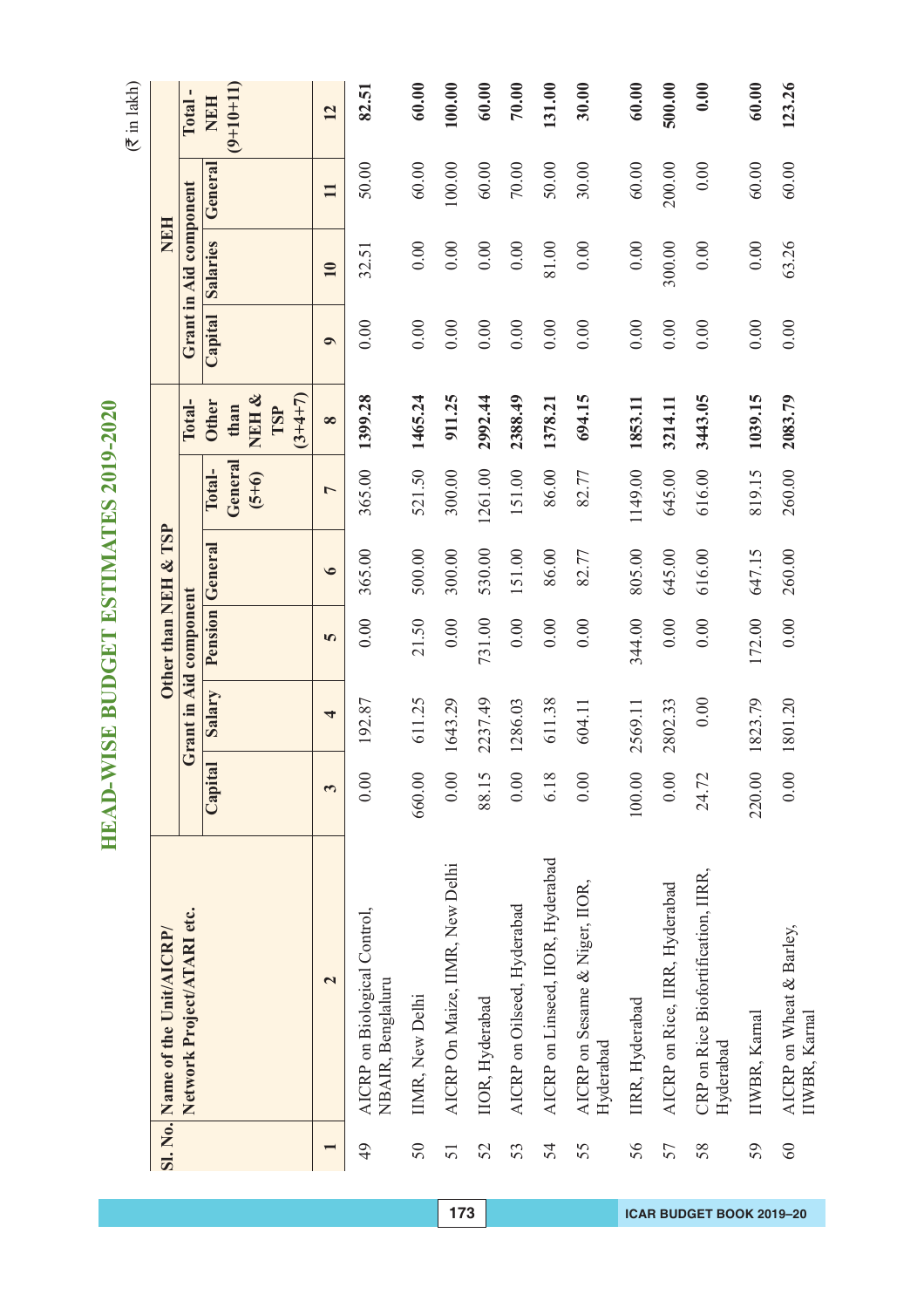$(\overline{\mathfrak{F}}$  in lakh)

|                 | Sl. No. Name of the Unit/AICRP/                                   |          |                         |                        | Other than NEH & TSP   |                    |                                   |           | <b>NEH</b>             |              |             |
|-----------------|-------------------------------------------------------------------|----------|-------------------------|------------------------|------------------------|--------------------|-----------------------------------|-----------|------------------------|--------------|-------------|
|                 | Network Project/ATARI etc.                                        |          |                         | Grant in Aid component |                        |                    | Total-                            |           | Grant in Aid component |              | Total-      |
|                 |                                                                   | Capital  | Salary                  |                        | <b>Pension General</b> | Total-             | <b>Other</b>                      | Capital   | <b>Salaries</b>        | General      | NEH         |
|                 |                                                                   |          |                         |                        |                        | General<br>$(5+6)$ | NEH &<br>$(3+4+7)$<br>than<br>TSP |           |                        |              | $(9+10+11)$ |
|                 | $\overline{\mathbf{c}}$                                           | 3        | $\overline{\mathbf{r}}$ | 5                      | $\bullet$              | 1                  | $\infty$                          | $\bullet$ | $\overline{10}$        | $\mathbf{I}$ | 12          |
| $\overline{61}$ | IISS, Maunath Bhanjan                                             | 89.22    | 329.04                  | 7.90                   | 328.95                 | 336.85             | 2227.27                           | 0.00      | 0.00                   | 60.00        | 60.00       |
| $\overline{62}$ | AICRP NSP (CROPS), IISS,<br>Maunath Bhanjan                       | 30.10    | 1882.16                 | 0.00                   | 250.15                 | 250.15             | 609.29                            | 0.00      | 132.25                 | 100.00       | 232.25      |
| 63              | Seed Production in Agricultural<br>Corps and Fisheries, IISS, Mau | 50.00    | 0.00                    | 0.00                   | 654.67                 | 654.67             | 2586.83                           | 0.00      | 0.00                   | 60.00        | 60.00       |
| 64              | NIBSM, Raipur                                                     | 1669.46  | 329.04                  | 0.00                   | 220.00                 | 220.00             | 1889.46                           | 0.00      | 0.00                   | 60.00        | 60.00       |
| 65              | IIAB, Ranchi                                                      | 1575.00  | 300.84                  | 0.00                   | 170.00                 | 170.00             | 2074.04                           | 0.00      | 0.00                   | 60.00        | 60.00       |
| 66              | AINP on Vertibrate Pest Management,<br>NBAIR, Bengaluru           | 30.00    | 283.74                  | 0.00                   | 130.00                 | 130.00             | 460.10                            | 0.00      | 50.00                  | 50.00        | 100.00      |
|                 | <b>Total Crop Sciences</b>                                        | 20388.50 | 89877.61                | 35777.02               | 36866.16               | 72643.18 182858.19 |                                   | 0.00      | 2333.22                | 4859.00      | 7192.22     |
|                 | CIARI, Port Blair                                                 | 64.00    | 1997.90                 | 156.60                 | 334.00                 | 490.60             | 2552.50                           | 0.00      | 0.00                   | 0.00         | 0.00        |
| $\mathcal{L}$   | CIAH, Bikaner                                                     | 100.00   | 1410.15                 | 87.00                  | 358.00                 | 445.00             | 1955.15                           | 0.00      | 0.00                   | 0.00         | 0.00        |
| $\epsilon$      | AICRP on AZF, CIAH, Bikaner                                       | 10.00    | 653.37                  | 0.00                   | 74.00                  | 74.00              | 737.37                            | 0.00      | 0.00                   | 0.00         | 0.00        |
| 4               | CISH, Lucknow                                                     | 142.96   | 1345.52                 | 304.50                 | 634.00                 | 938.50             | 2426.98                           | 0.00      | 0.00                   | 4.00         | 4.00        |
| 5               | CITH, Srinagar                                                    | 44.00    | 493.55                  | 21.75                  | 434.00                 | 455.75             | 993.30                            | 2.00      | 0.00                   | 15.00        | 17.00       |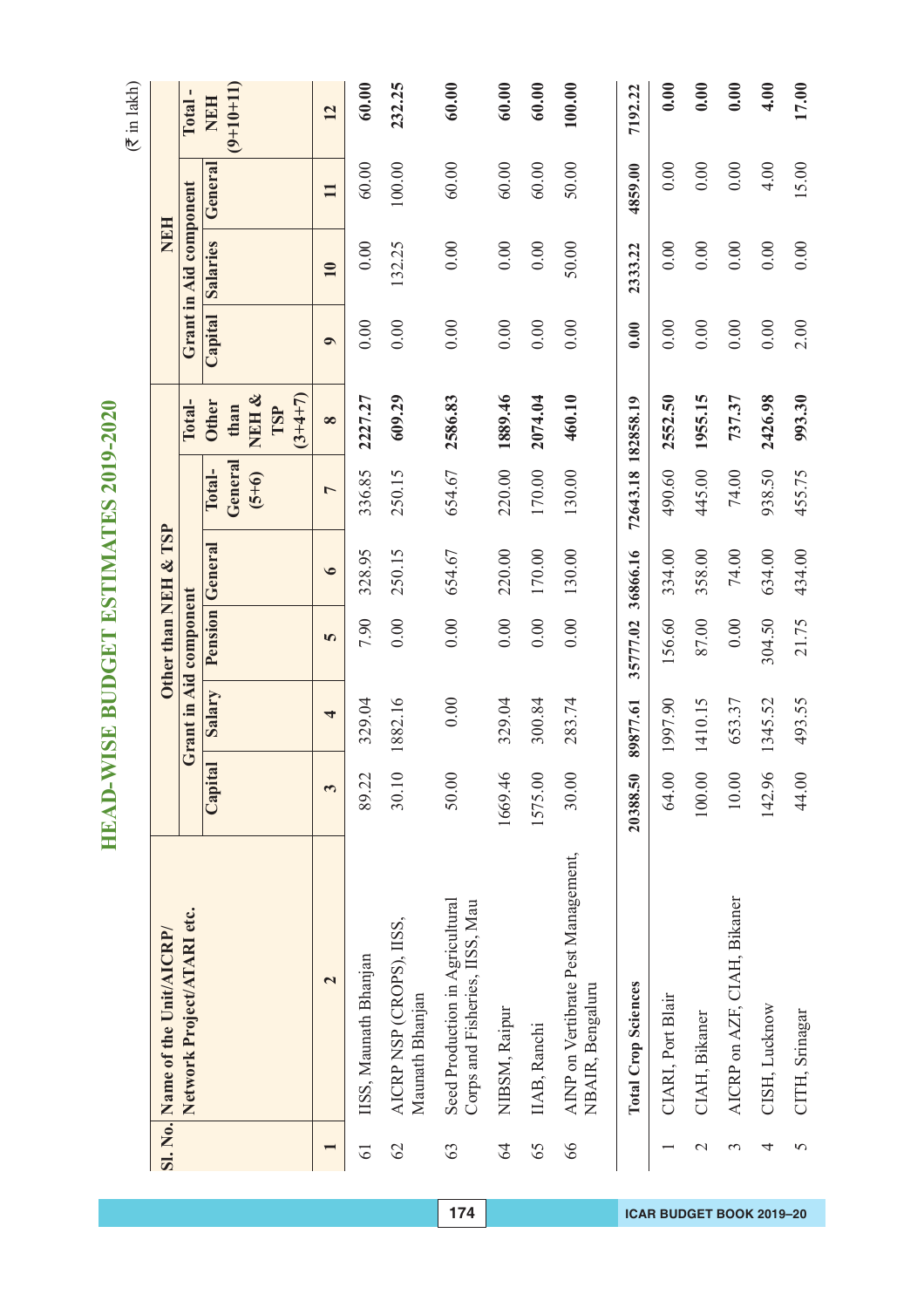|                 | Sl. No. Name of the Unit/AICRP/                  |         |                        |         | Other than NEH & TSP |                              |                               |           | <b>NEH</b>             |                |                           |
|-----------------|--------------------------------------------------|---------|------------------------|---------|----------------------|------------------------------|-------------------------------|-----------|------------------------|----------------|---------------------------|
|                 | Network Project/ATARI etc.                       |         | Grant in Aid component |         |                      |                              | Total-                        |           | Grant in Aid component |                | Total-                    |
|                 |                                                  | Capital | Salary                 |         | Pension General      | General<br>Total-<br>$(5+6)$ | NEH &<br><b>Other</b><br>than |           | Capital Salaries       | General        | $(9+10+11)$<br><b>NEH</b> |
|                 |                                                  |         |                        |         |                      |                              | $(3+4+7)$<br>TSP              |           |                        |                |                           |
|                 | $\overline{\mathbf{c}}$                          | 3       | 4                      | 5       | $\bullet$            | $\overline{ }$               | $\infty$                      | $\bullet$ | $\overline{10}$        | $\blacksquare$ | 12                        |
| $\bullet$       | CPCRI, Kasaragod                                 | 50.00   | 2994.22                | 2366.40 | 1300.00              | 3666.40                      | 6710.62                       | 0.00      | 0.00                   | 0.00           | 0.00                      |
| Γ               | AICRP on Palms, CPCRI, Kasaragod                 | 10.00   | 398.60                 | 0.00    | 144.00               | 144.00                       | 552.60                        | 0.00      | 0.00                   | 0.00           | 0.00                      |
| $\infty$        | CPRI, Shimla                                     | 150.00  | 3673.91                | 2262.00 | 834.00               | 3096.00                      | 6919.91                       | 0.00      | 0.00                   | 0.00           | 0.00                      |
| $\circ$         | AICRP on Potato, CPRI, Shimla                    | 28.00   | 367.42                 | 0.00    | 54.00                | 54.00                        | 449.42                        | 0.00      | 61.50                  | 15.00          | 76.50                     |
| $\overline{10}$ | CTCRI, Thiruvanthapuram                          | 40.00   | 1739.19                | 182.70  | 358.00               | 540.70                       | 2319.89                       | 0.00      | 0.00                   | 5.00           | 5.00                      |
| $\Box$          | AICRP on Tuber Crops, CTCRI,<br>Thiruvanthapuram | 10.00   | 255.48                 | 0.00    | 75.00                | 75.00                        | 340.48                        | 0.00      | 0.00                   | 25.00          | 25.00                     |
| 12              | IIHR, Bangalore                                  | 400.00  | 5452.58                | 3480.00 | 1218.00              |                              | 4698.00 10550.58              | 0.00      | 0.00                   | 7.00           | 7.00                      |
| 13              | AICRP on Fruit, IIHR, Bangalore                  | 248.00  | 2144.26                | 0.00    | 570.00               | 570.00                       | 2962.26                       | 45.00     | 300.00                 | 78.00          | 423.00                    |
| $\overline{1}$  | IISR, Calicut                                    | 124.00  | 1222.13                | 269.70  | 458.00               | 727.70                       | 2073.83                       | 0.00      | 0.00                   | 2.00           | 2.00                      |
| 15              | AICRP on Spices, IISR, Calicut                   | 0.00    | 413.00                 | $0.00$  | 73.00                | 73.00                        | 486.00                        | 0.00      | 0.00                   | 18.00          | 18.00                     |
| $\overline{16}$ | IIVR, Varanasi                                   | 300.00  | 1316.14                | 104.40  | 734.00               | 838.40                       | 2454.54                       | 0.00      | 0.00                   | 2.00           | 2.00                      |
| 17              | AICRP on Vegetables, IIVR, Varanasi              | 28.00   | 1712.33                | 0.00    | 395.00               | 395.00                       | 2135.33                       | 0.00      | 123.25                 | 24.00          | 147.25                    |
| $\frac{8}{18}$  | NRC for Banana, Tiruchirapalli                   | 60.00   | 639.41                 | 0.00    | 354.00               | 354.00                       | 1053.41                       | 0.00      | 0.00                   | 0.00           | 0.00                      |
| $\overline{19}$ | Dte. for Cashew Research, Puttur                 | 90.00   | 592.26                 | 69.60   | 284.00               | 353.60                       | 1035.86                       | 0.00      | 0.00                   | 0.00           | 0.00                      |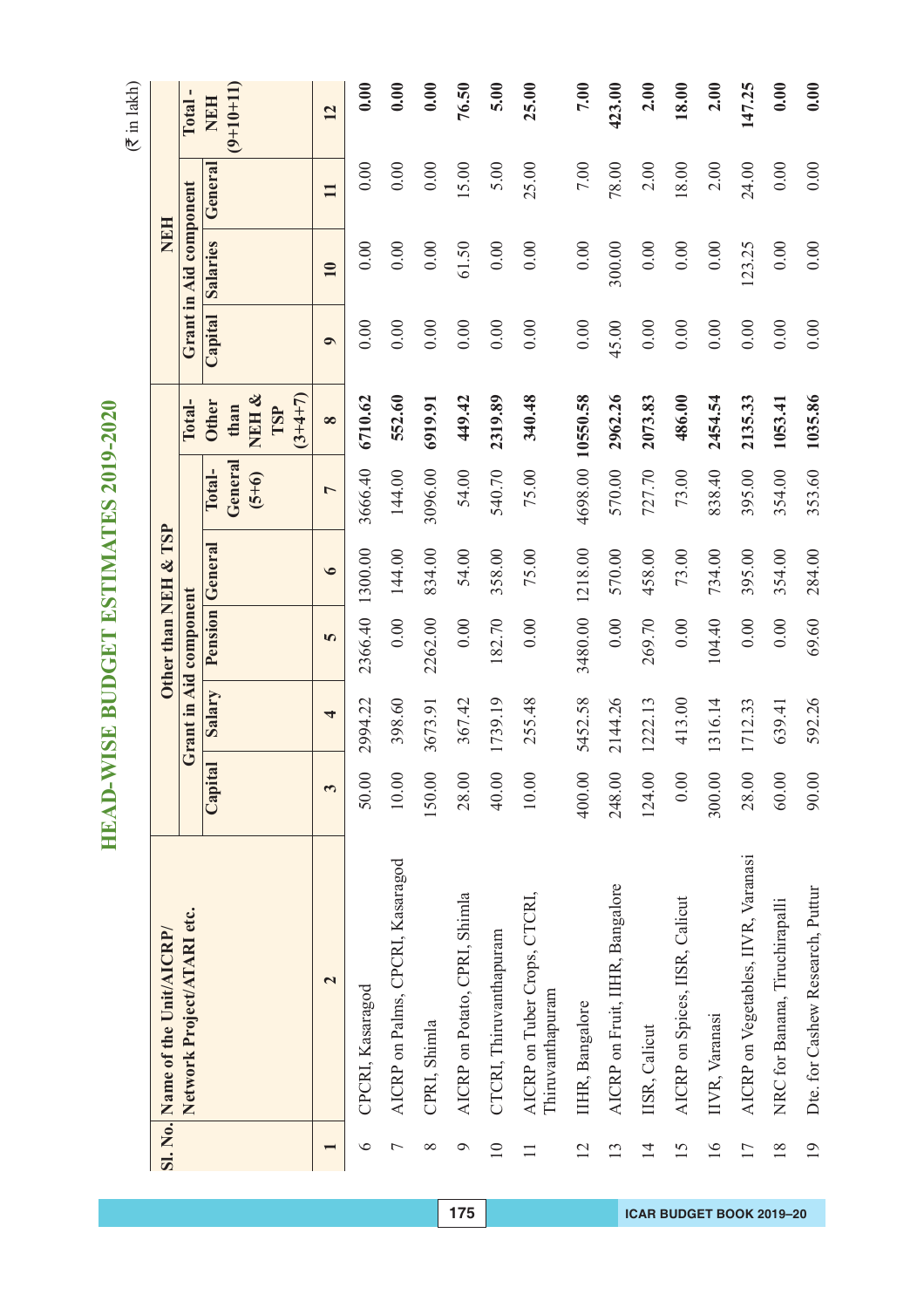|                          | Sl. No. Name of the Unit/AICRP/                      |         |                         |                        | Other than NEH & TSP |                              |                                                   |           | <b>NEH</b>             |              |                           |
|--------------------------|------------------------------------------------------|---------|-------------------------|------------------------|----------------------|------------------------------|---------------------------------------------------|-----------|------------------------|--------------|---------------------------|
|                          | Network Project/ATARI etc.                           |         |                         | Grant in Aid component |                      |                              | Total-                                            |           | Grant in Aid component |              | Total.                    |
|                          |                                                      | Capital | Salary                  |                        | Pension General      | General<br>Total-<br>$(5+6)$ | NEH &<br>$(3+4+7)$<br><b>Other</b><br>than<br>TSP | Capital   | <b>Salaries</b>        | General      | $(9+10+11)$<br><b>NEH</b> |
|                          | $\overline{\mathbf{c}}$                              | 3       | $\overline{\mathbf{r}}$ | 5                      | $\bullet$            | $\overline{ }$               | $\infty$                                          | $\bullet$ | 10                     | $\mathbf{H}$ | 12                        |
| $\overline{20}$          | AICRP on Cashew, Dte. For Cashew<br>Research, Puttur | 10.00   | 300.83                  | 0.00                   | 80.00                | 80.00                        | 390.83                                            | 0.00      | 0.00                   | 0.00         | 0.00                      |
| $\overline{21}$          | CCRI, Nagpur                                         | 120.00  | 828.23                  | 104.40                 | 554.00               | 658.40                       | 1606.63                                           | 8.00      | 0.00                   | 13.70        | 21.70                     |
| 22                       | NRC For Grapes, Pune                                 | 65.00   | 507.65                  | 95.70                  | 458.00               | 553.70                       | 1126.35                                           | 0.00      | 0.00                   | 3.50         | 3.50                      |
| 23                       | DMAPR, Anand                                         | 35.00   | 587.56                  | 17.40                  | 260.00               | 277.40                       | 899.96                                            | 0.00      | 0.00                   | 0.00         | 0.00                      |
| 24                       | AICRP on MAP & Betelvine,<br>DMAPR, Anand            | 10.00   | 846.09                  | 0.00                   | 63.00                | 63.00                        | 919.09                                            | 0.00      | 0.00                   | 0.00         | 0.00                      |
| 25                       | Dte. on Mushroom, Solan                              | 9.93    | 498.25                  | 26.10                  | 308.00               | 334.10                       | 842.28                                            | 0.00      | 0.00                   | 7.00         | 7.00                      |
| 26                       | AICRP on Mushroom, DMR, Solan                        | 0.00    | 253.83                  | $0.00$                 | $70.00$              | $70.00$                      | 323.83                                            | 0.00      | 0.00                   | 12.00        | 12.00                     |
| 27                       | IIOPR, Pedavegi                                      | 12.00   | 634.57                  | 104.40                 | 582.00               | 686.40                       | 1332.97                                           | 0.00      | 0.00                   | 7.00         | 7.00                      |
| 28                       | Dte. on Onion & Garlic, Pune                         | 100.00  | 507.80                  | 23.49                  | 534.00               | 557.49                       | 1165.29                                           | 0.00      | 0.00                   | 7.00         | 7.00                      |
| 29                       | NRC on Orchids, Sikkim                               | $0.00$  | 0.00                    | 0.00                   | 54.00                | 54.00                        | 54.00                                             | 129.83    | 253.83                 | 50.00        | 433.66                    |
| 30                       | NRC Seed Spices, Ajmer                               | 74.00   | 535.86                  | 49.59                  | 310.00               | 359.59                       | 969.45                                            | 0.00      | 0.00                   | 4.00         | 4.00                      |
| $\overline{\mathcal{E}}$ | NRC For Litchi, Muzaffarpur                          | 130.00  | 357.24                  | 0.00                   | 84.00                | 84.00                        | 571.24                                            | 0.00      | 0.00                   | 0.00         | 0.00                      |
| 32                       | NRC for Pomegranate, Solapur                         | 120.00  | 319.63                  | 34.80                  | 334.00               | 368.80                       | 808.43                                            | 0.00      | 0.00                   | 0.00         | 0.00                      |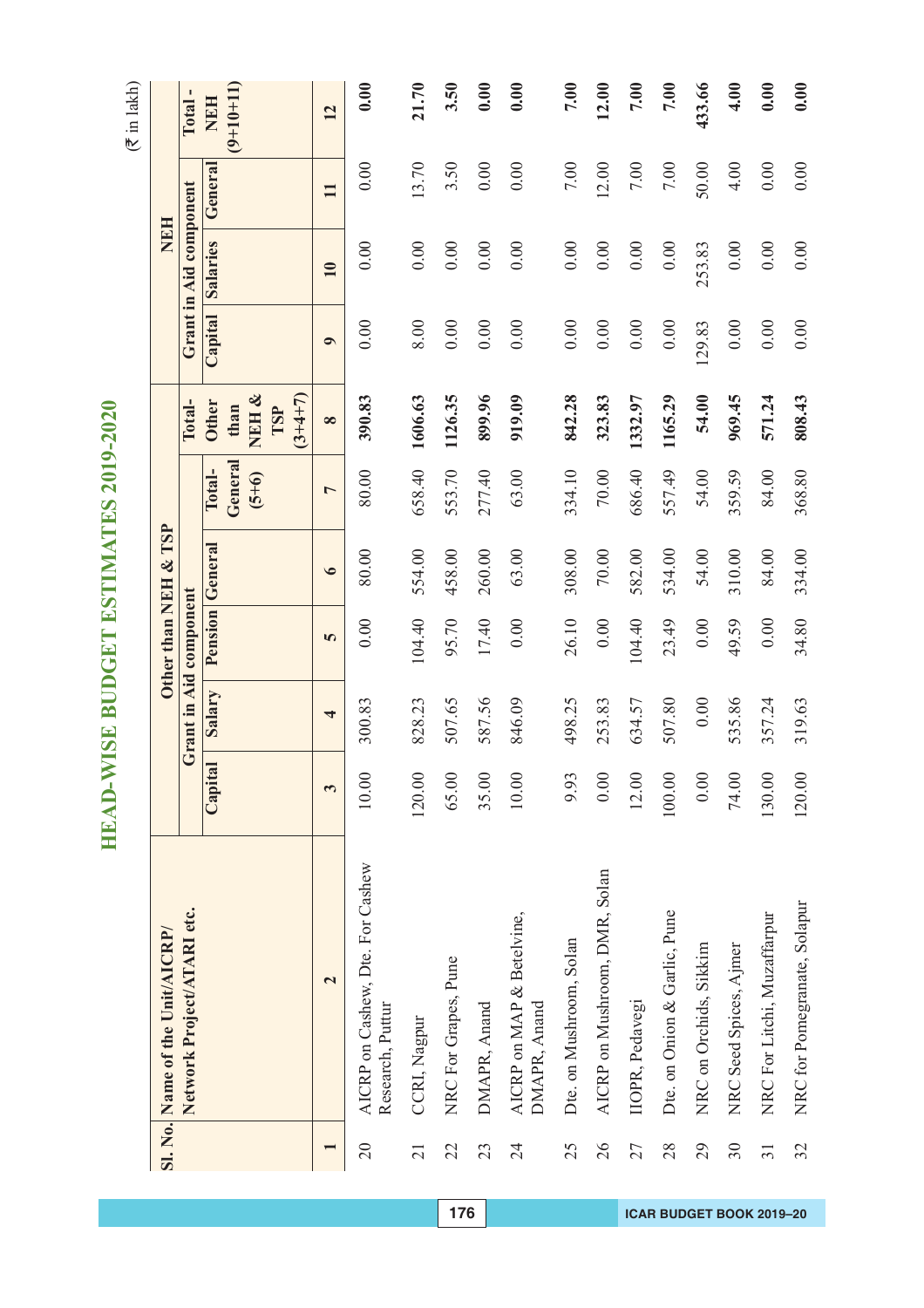$(\overline{\mathfrak{F}}$  in lakh)

|                | Sl. No. Name of the Unit/AICRP/                        |         |                         | Other than NEH & TSP |                        |                    |                                  |           | <b>NEH</b>             |              |                 |
|----------------|--------------------------------------------------------|---------|-------------------------|----------------------|------------------------|--------------------|----------------------------------|-----------|------------------------|--------------|-----------------|
|                | Network Project/ATARI etc.                             |         | Grant in Aid component  |                      |                        |                    | Total-                           |           | Grant in Aid component |              | Total-          |
|                |                                                        | Capital | Salary                  |                      | <b>Pension</b> General | Total-             | <b>Other</b>                     | Capital   | Salaries               | General      | <b>NEH</b>      |
|                |                                                        |         |                         |                      |                        | General<br>$(5+6)$ | NEH&<br>$(3+4+7)$<br>than<br>TSP |           |                        |              | $(9+10+11)$     |
|                | $\overline{\mathbf{c}}$                                | 3       | $\overline{\mathbf{r}}$ | 5                    | $\bullet$              | $\overline{ }$     | $\infty$                         | $\bullet$ | $\overline{10}$        | $\mathbf{H}$ | $\overline{12}$ |
| 33             | Dte. of Floriculture, Pune                             | 120.00  | 329.04                  | 0.00                 | 208.54                 | 208.54             | 657.58                           | 0.00      | 0.00                   | 2.97         | 2.97            |
| 34             | AICRP on Floriculture, Dte. of<br>Floriculture, Pune   | 0.00    | 411.26                  | 0.00                 | 54.00                  | 54.00              | 465.26                           | 0.00      | 0.00                   | 0.00         | 0.00            |
|                | TOTAL HORTICULTURAL SCIENCES                           | 2704.89 | 35739.26                | 9760.53              | 12638.54               | 22399.07           | 60843.22                         | 184.83    | 738.58                 | 302.17       | 1225.58         |
|                | CARI, Izatnagar                                        | 450.00  | 1710.98                 | 522.00               | 766.50                 | 1288.50            | 3449.48                          | 0.00      | 0.00                   | 0.00         | 0.00            |
| $\mathcal{L}$  | CIRB, Hissar                                           | 533.00  | 2190.43                 | 126.15               | 437.00                 | 563.15             | 3286.58                          | 0.00      | 0.00                   | 0.00         | 0.00            |
| $\mathfrak{g}$ | Network Project on Baffaloes,<br>CIRB, Hissar          | 85.00   | 57.82                   | 0.00                 | 463.00                 | 463.00             | 605.82                           | 0.00      | 0.00                   | 0.00         | 0.00            |
| 4              | CIRG, Makhdoom                                         | 126.00  | 2515.24                 | 391.50               | 581.00                 | 972.50             | 3613.74                          | 0.00      | 0.00                   | 0.00         | 0.00            |
| 5              | AICRP on Goats, CIRG, Makhdoom                         | 100.00  | 0.00                    | 0.00                 | 338.00                 | 338.00             | 438.00                           | 0.00      | 0.00                   | 23.00        | 23.00           |
| $\circ$        | CSWRI, Avikanagar                                      | 149.00  | 2914.31                 | 348.00               | 1191.50                | 1539.50            | 4602.81                          | 0.00      | 0.00                   | 0.00         | 0.00            |
| $\overline{ }$ | AICRP on Mega Sheep Seed Project,<br>CSWRI, Avikanagar | 10.00   | 0.00                    | 0.00                 | 153.50                 | 153.50             | 163.50                           | 0.00      | 0.00                   | 0.00         | 0.00            |
| $\infty$       | Network on Sheep Improvement,<br>CSWRI, Avikanagar     | 32.00   | 55.84                   | 0.00                 | 154.00                 | 154.00             | 241.84                           | 0.00      | 0.00                   | 0.00         | 0.00            |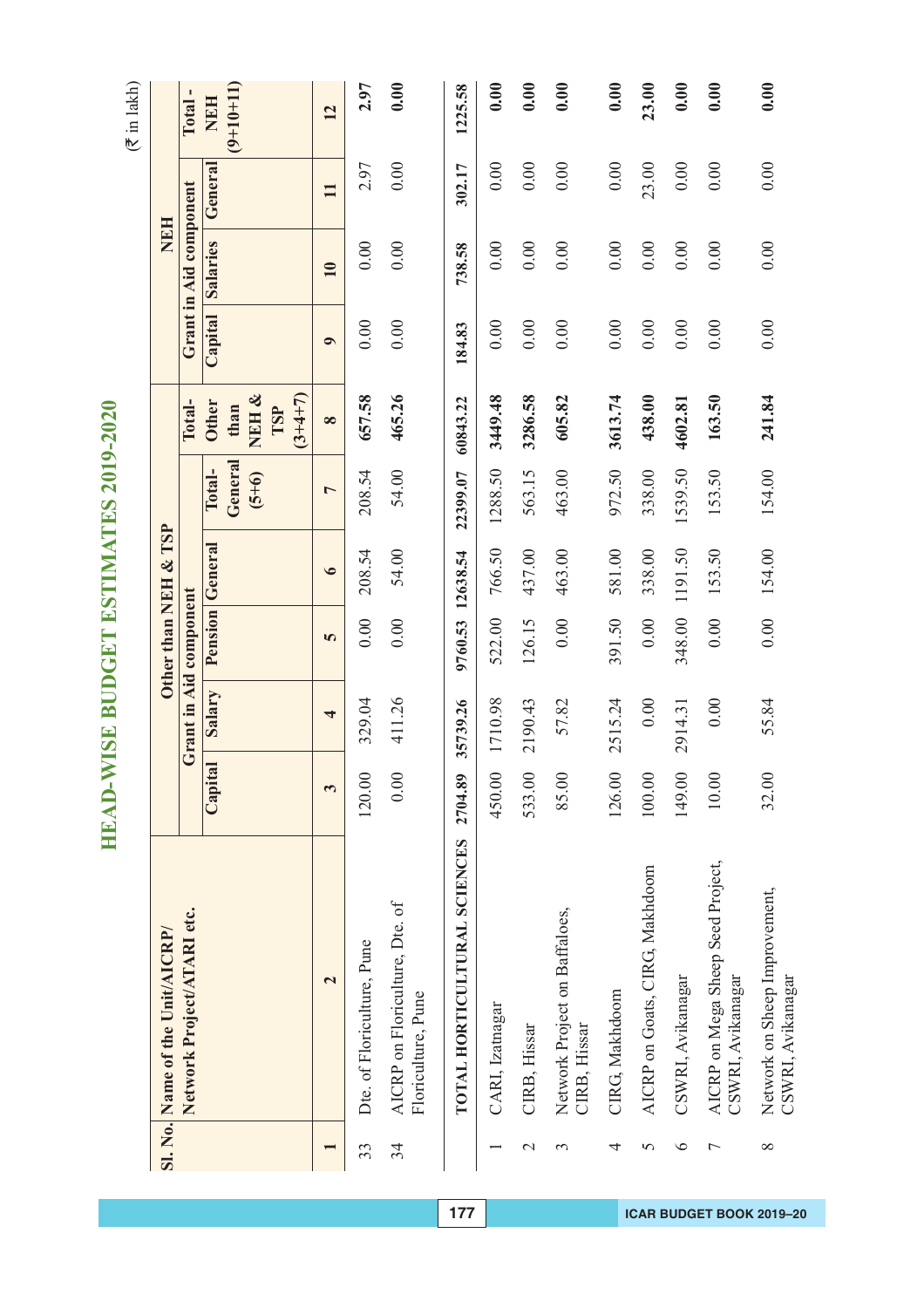$(\overline{\mathfrak{F}}$  in lakh)

|                 | Sl. No. Name of the Unit/AICRP/                            |              |                         | Other than NEH & TSP   |                 |                              |                                                       |           | NEH                    |         |                                    |
|-----------------|------------------------------------------------------------|--------------|-------------------------|------------------------|-----------------|------------------------------|-------------------------------------------------------|-----------|------------------------|---------|------------------------------------|
|                 | Network Project/ATARI etc.                                 |              |                         | Grant in Aid component |                 |                              | Total-                                                |           | Grant in Aid component |         | $\overline{\phantom{a}}$<br>Total. |
|                 |                                                            | Capital      | Salary                  |                        | Pension General | General<br>Total-<br>$(5+6)$ | NEH &<br>$(3 + 4 + 7)$<br><b>Other</b><br>than<br>TSP | Capital   | <b>Salaries</b>        | General | $(9+10+11)$<br><b>NEH</b>          |
|                 | $\mathbf{\Omega}$                                          | $\mathbf{c}$ | $\overline{\mathbf{r}}$ | 5                      | $\bullet$       | $\overline{ }$               | $\infty$                                              | $\bullet$ | $\overline{10}$        | Ξ       | 12                                 |
| $\circ$         | IVRI, Izatnagar                                            | 1421.94      | 13444.56                | 15225.00               | 3485.06         | 18710.06 33576.56            |                                                       | 0.00      | 0.00                   | 25.00   | 25.00                              |
| $\overline{10}$ | Outreach Prog. on Env. Pollutant,                          | 30.00        | 0.00                    | 0.00                   | 91.00           | 91.00                        | 121.00                                                | 0.00      | 0.00                   | 0.00    | 0.00                               |
| $\Box$          | Outreach Prog. on Zoonotic Diseases,<br>IVRI, Izatnagar    | 26.00        | 0.00                    | 0.00                   | 141.00          | 141.00                       | 167.00                                                | 0.00      | 0.00                   | 0.00    | 0.00                               |
| $\overline{2}$  | Outreach Prog, on Ethno vety.<br>Medicine, IVRI, Izatnagar | 10.00        | 0.00                    | 0.00                   | 68.50           | 68.50                        | 78.50                                                 | 0.00      | 0.00                   | 0.00    | 0.00                               |
| 13              | Network on GIP, IVRI, Izatnagar                            | 5.00         | 0.00                    | 0.00                   | 69.50           | 69.50                        | 74.50                                                 | 0.00      | 0.00                   | 0.00    | 0.00                               |
| $\overline{1}$  | Network on BTD, IVRI, Izatnagar                            | 21.00        | 0.00                    | 0.00                   | 43.50           | 43.50                        | 64.50                                                 | 0.00      | 0.00                   | 0.00    | 0.00                               |
| 15              | Network on Neonatal Mortality,<br>IVRI, Izatnagar          | 26.00        | 0.00                    | 0.00                   | 68.00           | 68.00                        | 94.00                                                 | 0.00      | 0.00                   | 0.00    | 0.00                               |
| $\overline{16}$ | Network on Diag. Imaging Tech.,<br>IVRI, Izatnagar         | 48.00        | 0.00                    | 0.00                   | 65.00           | 65.00                        | 113.00                                                | 0.00      | 0.00                   | 0.00    | 0.00                               |
| 17              | CRP on V&D, IVRI,<br>Izatnagar                             | 166.00       | 0.00                    | 0.00                   | 463.00          | 463.00                       | 629.00                                                | 0.00      | 0.00                   | 0.00    | 0.00                               |
| $\frac{8}{18}$  | NIHSAD, Bhopal                                             | 218.00       | 684.57                  | 8.70                   | 820.00          | 828.70                       | 1731.27                                               | 0.00      | 0.00                   | $10.00$ | 10.00                              |
| $\overline{19}$ | NBAGR, Kamal                                               | 55.00        | 1099.92                 | 34.80                  | 349.00          | 383.80                       | 1538.72                                               | 0.00      | 0.00                   | 0.00    | 0.00                               |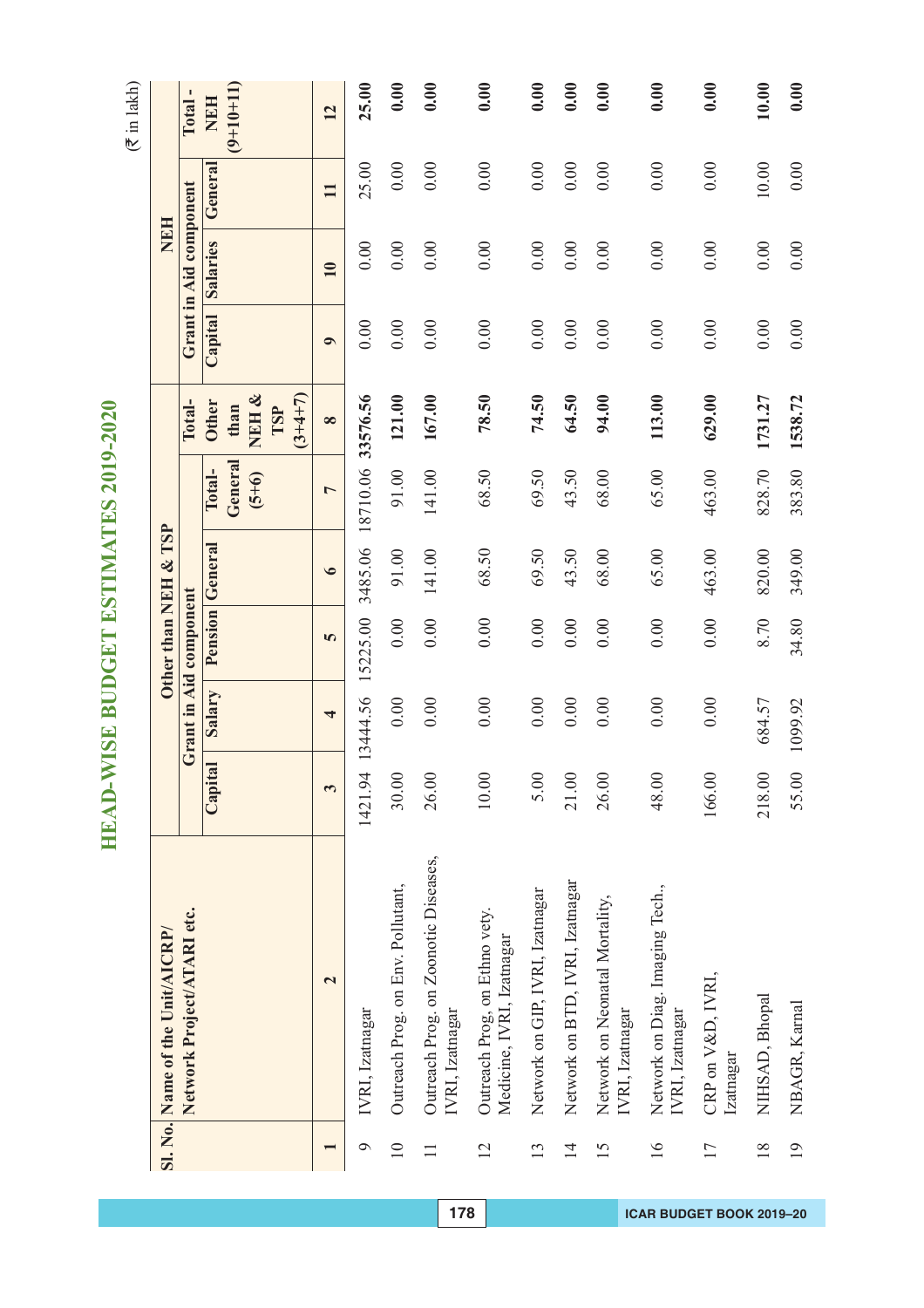|                 | Sl. No. Name of the Unit/AICRP/                                                     |         |                         |         | Other than NEH & TSP   |                   |                          |           | <b>HPH</b>             |              |                           |
|-----------------|-------------------------------------------------------------------------------------|---------|-------------------------|---------|------------------------|-------------------|--------------------------|-----------|------------------------|--------------|---------------------------|
|                 | Network Project/ATARI etc.                                                          |         | Grant in Aid component  |         |                        |                   | Total-                   |           | Grant in Aid component |              | Total-                    |
|                 |                                                                                     | Capital | Salary                  |         | <b>Pension</b> General | General<br>Total- | <b>Other</b><br>than     |           | Capital Salaries       | General      | $(9+10+11)$<br><b>NEH</b> |
|                 |                                                                                     |         |                         |         |                        | $(5+6)$           | NEH&<br>$(3+4+7)$<br>TSP |           |                        |              |                           |
|                 | $\overline{\mathbf{c}}$                                                             | 3       | $\overline{\mathbf{r}}$ | 5       | $\bullet$              | $\overline{a}$    | $\infty$                 | $\bullet$ | $\overline{10}$        | $\mathbf{H}$ | 12                        |
| 20              | Network Project on Animal Genetic<br>Resources, NBAGR, Karnal                       | 2.00    | 0.00                    | 0.00    | 81.00                  | 81.00             | 83.00                    | 0.00      | 0.00                   | 5.00         | 5.00                      |
| $\overline{21}$ | NDRI, Kamal                                                                         | 558.00  | 8961.03                 | 8265.00 | 3515.00                | 11780.00 21299.03 |                          | 0.00      | 0.00                   | 20.00        | 20.00                     |
| 22              | NIANP, Bangalore                                                                    | 231.00  | 1222.13                 | 261.00  | 478.00                 | 739.00            | 2192.13                  | 0.00      | 0.00                   | 0.00         | 0.00                      |
| 23              | AICRP on NPAERP + OP on Methan<br>Emission, NIANP, Bangalore                        | 10.00   | 0.00                    | 0.00    | 156.00                 | 156.00            | 166.00                   | 0.00      | 0.00                   | 15.00        | 15.00                     |
| $\overline{24}$ | NRC on Camel, Bikaner                                                               | 153.00  | 722.18                  | 21.75   | 397.50                 | 419.25            | 1294.43                  | 0.00      | 0.00                   | 0.00         | 0.00                      |
| 25              | NRC on Equines, Hisar                                                               | 125.00  | 1073.59                 | 156.60  | 543.00                 | 699.60            | 1898.19                  | 0.00      | 0.00                   | $10.00$      | 10.00                     |
| $\overline{26}$ | Culture Collection, NRC on Equines,<br>National Centre for Veterinary Type<br>Hisar | 119.00  | 0.00                    | 0.00    | 166.00                 | 166.00            | 285.00                   | 0.00      | 0.00                   | 0.00         | 0.00                      |
| 27              | NRC on Meat, Hyderabad                                                              | 208.00  | 587.56                  | 4.35    | 181.00                 | 185.35            | 980.91                   | 0.00      | 0.00                   | 0.00         | 0.00                      |
| 28              | NRC on Mithun                                                                       | 190.00  | $0.00$                  | 0.00    | 86.00                  | 86.00             | 276.00                   | 14.28     | 417.40                 | 200.72       | 632.40                    |
| 29              | NRC on Pig, Guwahati                                                                | 100.00  | 0.00                    | 0.00    | 224.00                 | 224.00            | 324.00                   | 20.00     | 423.05                 | 100.00       | 543.05                    |
| 30              | AICRP on Pig, NRC on Pig, Guwahati                                                  | 62.00   | 77.21                   | 0.00    | 154.00                 | 154.00            | 293.21                   | 25.00     | 45.00                  | 130.00       | 200.00                    |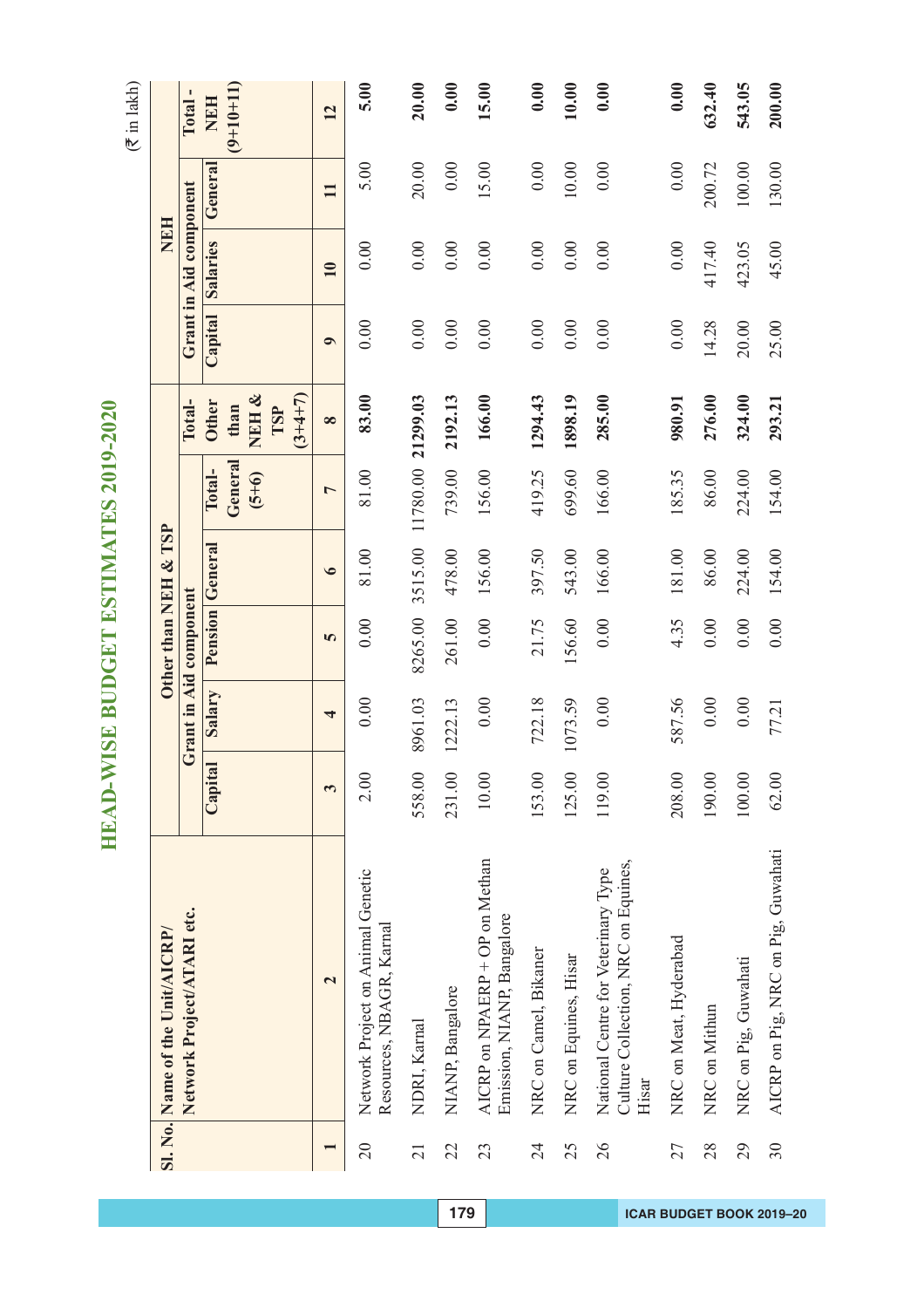$(\overline{\mathfrak{F}}$  in lakh)

|                 | Sl. No. Name of the Unit/AICRP/                          |         |                          | Other than NEH & TSP   |                 |                              |                                                   |           | <b>NEH</b>             |              |                           |
|-----------------|----------------------------------------------------------|---------|--------------------------|------------------------|-----------------|------------------------------|---------------------------------------------------|-----------|------------------------|--------------|---------------------------|
|                 | Network Project/ATARI etc.                               |         |                          | Grant in Aid component |                 |                              | Total-                                            |           | Grant in Aid component |              | J.<br>Total.              |
|                 |                                                          | Capital | Salary                   |                        | Pension General | General<br>Total-<br>$(5+6)$ | NEH &<br>$(3+4+7)$<br><b>Other</b><br>than<br>TSP | Capital   | <b>Salaries</b>        | General      | $(9+10+11)$<br><b>NEH</b> |
|                 | $\overline{\mathbf{c}}$                                  | 3       | $\overline{\phantom{a}}$ | 5                      | $\bullet$       | $\overline{a}$               | $\infty$                                          | $\bullet$ | 10                     | $\mathbf{H}$ | 12                        |
| 31              | Mega seed on Pig, NRC on Pig,<br>Guwahati                | 16.00   | 0.00                     | 0.00                   | 100.00          | 100.00                       | 116.00                                            | 7.00      | 0.00                   | 140.00       | 147.00                    |
| 32              | NRC on Yak, Dirang                                       | 175.00  | 0.00                     | 0.00                   | 153.24          | 153.24                       | 328.24                                            | 0.00      | 423.05                 | 150.00       | 573.05                    |
| 33              | NIVEDI, Bengalore                                        | 164.00  | 534.92                   | 0.00                   | 675.00          | 675.00                       | 1373.92                                           | 0.00      | 0.00                   | 0.00         | 0.00                      |
| 34              | CIRC, Meerut                                             | 200.00  | 705.08                   | 26.10                  | 397.00          | 423.10                       | 1328.18                                           | 0.00      | 0.00                   | 0.00         | 0.00                      |
| 35              | AICRP on Cattle, CIRC, Meerut                            | 48.00   | 212.03                   | 0.00                   | 467.50          | 467.50                       | 727.53                                            | 0.00      | 0.00                   | 0.00         | 0.00                      |
| 36              | Dte. of Foot & Mouth Disease,<br>Mukteswar               | 306.00  | 276.04                   | 78.30                  | 1039.00         | 1117.30                      | 1699.34                                           | 0.00      | 100.00                 | 0.00         | 100.00                    |
| 37              | Dte. of Poultry Research, Hyderabad                      | 185.00  | 940.57                   | 4.35                   | 903.50          | 907.85                       | 2033.42                                           | 0.00      | 0.00                   | 0.00         | 0.00                      |
| 38              | AICRP on Poultry, Dte. of Poultry<br>Research, Hyderabad | 58.00   | 311.17                   | 0.00                   | 172.00          | 172.00                       | 541.17                                            | 4.00      | 0.00                   | 31.00        | 35.00                     |
| 39              | Poultry Seed Project, DPR, Hyderabad                     | 212.00  | 0.00                     | 0.00                   | 177.00          | 177.00                       | 389.00                                            | 8.00      | 0.00                   | 105.00       | 113.00                    |
|                 | TOTAL ANIMAL SCIENCES                                    | 6633.94 | 40297.18                 | 25473.60               | 19813.80        | 45287.40                     | 92218.52                                          | 78.28     | 1408.50                | 964.72       | 2451.50                   |
|                 | CAZRI, Johdhpur                                          | 279.10  | 5076.54                  | 4698.00                | 695.22          | 5393.22                      | 10748.86                                          | 0.00      | 0.00                   | 0.00         | 0.00                      |
| $\mathbf{\sim}$ | CRIDA, Hyderabad                                         | 199.35  | 2872.95                  | 565.50                 | 636.38          | 1201.88                      | 4274.18                                           | 0.00      | 0.00                   | 0.00         | 0.00                      |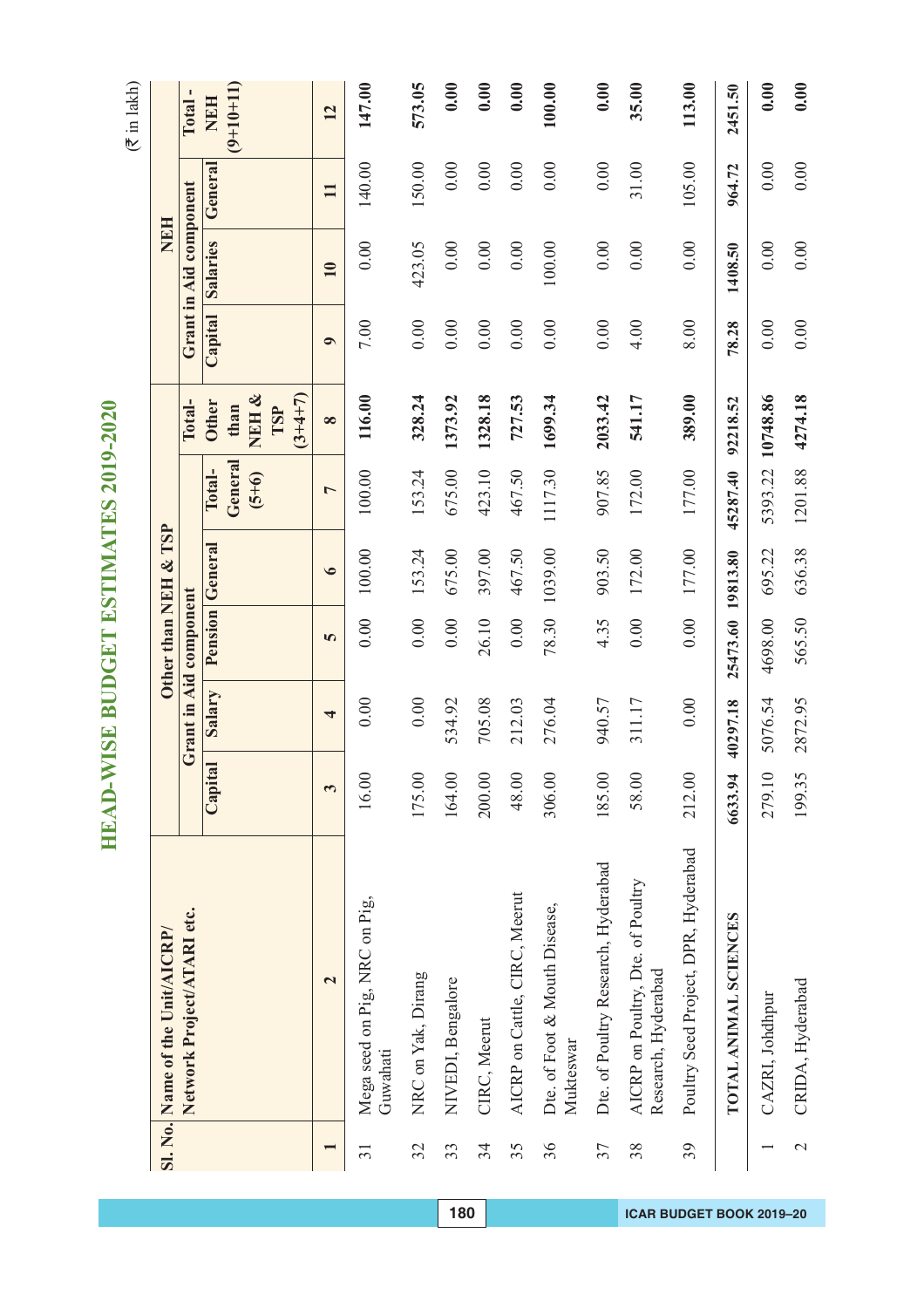|                 | Sl. No. Name of the Unit/AICRP/                   |         |         | Other than NEH & TSP   |                 |                              |                                                   |           | <b>NEH</b>             |              |                              |
|-----------------|---------------------------------------------------|---------|---------|------------------------|-----------------|------------------------------|---------------------------------------------------|-----------|------------------------|--------------|------------------------------|
|                 | Network Project/ATARI etc.                        |         |         | Grant in Aid component |                 |                              | Total-                                            |           | Grant in Aid component |              | $\mathbf{I}$<br><b>Total</b> |
|                 |                                                   | Capital | Salary  |                        | Pension General | General<br>Total-<br>$(5+6)$ | NEH &<br>$(3+4+7)$<br><b>Other</b><br>than<br>TSP | Capital   | Salaries               | General      | $(9+10+11)$<br><b>NEH</b>    |
|                 | $\mathbf{\Omega}$                                 | 3       | 4       | 5                      | $\bullet$       | $\overline{ }$               | $\infty$                                          | $\bullet$ | 10                     | $\mathbf{H}$ | 12                           |
| 3               | AICRP on Dryland Agriculture,<br>CRIDA, Hyderabad | $10.00$ | 2107.93 | 0.00                   | 303.03          | 303.03                       | 2420.96                                           | 0.00      | 0.00                   | 0.00         | 0.00                         |
| 4               | AICRP on Agrometeorology,<br>CRIDA, Hyderabad     | $10.00$ | 629.10  | 0.00                   | 90.09           | 90.09                        | 729.19                                            | 0.00      | 0.00                   | 0.00         | 0.00                         |
| 5               | IIS & WC (CS & WCR & TI), Dehradun                | 79.74   | 3957.82 | 522.00                 | 793.63          | 1315.63                      | 5353.19                                           | 0.00      | 0.00                   | 0.00         | 0.00                         |
| $\circ$         | CSSRI, Karnal                                     | 59.80   | 2632.28 | 739.50                 | 628.79          | 1368.29                      | 4060.37                                           | 0.00      | 0.00                   | 0.00         | 0.00                         |
| $\overline{ }$  | PCU-SAS, CSSRI, Karnal                            | 0.00    | 560.00  | 0.00                   | 54.06           | 54.06                        | 614.06                                            | 0.00      | 0.00                   | 0.00         | 0.00                         |
| $\infty$        | ICAR RC For NEH Region, Barapani                  | 0.00    | 6206.16 | 1392.00                | 0.00            | 1392.00                      | 7598.16                                           | 1028.93   | 0.00                   | 1457.10      | 2486.03                      |
| $\sigma$        | ICAR Res. Complex for Eastern<br>Region, Patna    | 87.71   | 2228.04 | 261.00                 | 638.84          | 899.84                       | 3215.59                                           | 22.87     | 0.00                   | 18.74        | 41.61                        |
| $\overline{10}$ | CCARI (ICAR Res. Complex), Goa                    | 57.70   | 714.71  | 47.85                  | 470.94          | 518.79                       | 1291.20                                           | 0.00      | 0.00                   | 0.00         | 0.00                         |
| $\Box$          | IISS, Bhopal                                      | 39.87   | 1410.15 | 21.75                  | 319.42          | 341.17                       | 1791.19                                           | 0.00      | 0.00                   | 0.00         | 0.00                         |
| 12              | AICRP on Micronutrients, IISS, Bhopal             | 7.97    | 572.13  | 0.00                   | 77.81           | 77.81                        | 657.91                                            | 0.00      | 30.00                  | 0.00         | 30.00                        |
| 13              | AICRP on Biofertilizer, IISS, Bhopal              | 7.97    | 192.72  | 0.00                   | 32.76           | 32.76                        | 233.45                                            | 0.00      | 0.00                   | 0.00         | 0.00                         |
| $\overline{1}$  | AICRP on STCR, IISS, Bhopal                       | 7.97    | 625.35  | 0.00                   | 69.62           | 69.62                        | 702.94                                            | 0.00      | 0.00                   | 1.81         | 1.81                         |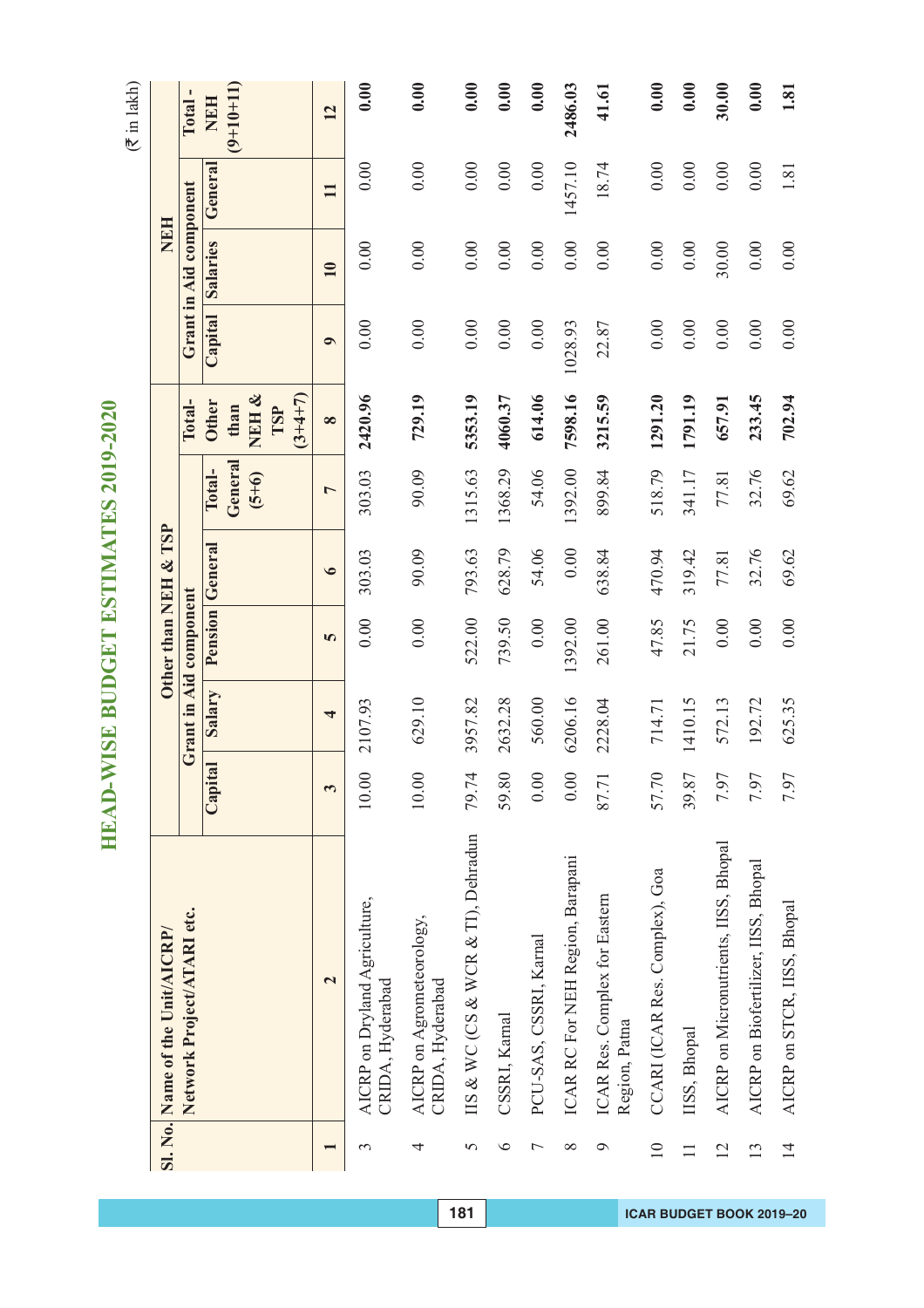|                          | Sl. No. Name of the Unit/AICRP/                          |         |                         | Other than NEH & TSP   |                 |                              |                                                   |           | NEH                    |              |                    |
|--------------------------|----------------------------------------------------------|---------|-------------------------|------------------------|-----------------|------------------------------|---------------------------------------------------|-----------|------------------------|--------------|--------------------|
|                          | Network Project/ATARI etc.                               |         |                         | Grant in Aid component |                 |                              | Total-                                            |           | Grant in Aid component |              | J,<br><b>Total</b> |
|                          |                                                          | Capital | Salary                  |                        | Pension General | General<br>Total-<br>$(5+6)$ | NEH &<br>$(3+4+7)$<br><b>Other</b><br>than<br>TSP | Capital   | <b>Salaries</b>        | General      | $(9+10+11)$<br>NEH |
| $\overline{\phantom{0}}$ | $\mathbf{\Omega}$                                        | 3       | $\overline{\mathbf{r}}$ | <b>In</b>              | $\bullet$       | $\overline{ }$               | $\infty$                                          | $\bullet$ | 10                     | $\mathbf{H}$ | 12                 |
| $\overline{15}$          | AICRP on LTFE, IISS, Bhopal                              | 7.97    | 414.58                  | 0.00                   | 36.85           | 36.85                        | 459.40                                            | 0.00      | 0.00                   | 0.00         | 0.00               |
| $\overline{16}$          | CRP on Conservation Agriculture,<br>IISS, Bhopal         | 68.57   | 0.00                    | 0.00                   | 188.38          | 188.38                       | 256.95                                            | 0.00      | 0.00                   | 0.00         | 0.00               |
| 17                       | NBSS & LUP, Nagpur                                       | 71.76   | 3290.35                 | 2958.00                | 647.03          | 3605.03                      | 6967.14                                           | 0.00      | 0.00                   | 0.00         | 0.00               |
| $\frac{8}{18}$           | CAFRI, Jhansi                                            | 75.75   | 705.08                  | 200.10                 | 241.61          | 441.71                       | 1222.54                                           | 0.00      | 0.00                   | 0.00         | 0.00               |
| $\overline{19}$          | AICRP on Agroforestry, CAFRI, Jhansi                     | 31.89   | 1095.42                 | 0.00                   | 144.97          | 144.97                       | 1272.28                                           | 54.88     | 75.00                  | 32.00        | 161.88             |
| $\overline{20}$          | IIWM, Bhubaneshwar                                       | 69.80   | 940.10                  | 0.00                   | 239.33          | 239.33                       | 1249.23                                           | 0.00      | 0.00                   | 0.00         | 0.00               |
| $\overline{21}$          | AICRP on IWM, IIWM, Bhubaneshwar                         | 7.97    | 2327.35                 | 0.00                   | 76.34           | 76.34                        | 2411.66                                           | 0.00      | 0.00                   | 0.00         | 0.00               |
| 22                       | CRP on Water, IIWM, Bhubaneshwar                         | 79.74   | 0.00                    | 0.00                   | 237.52          | 237.52                       | 317.26                                            | 0.00      | 0.00                   | 0.00         | 0.00               |
| 23                       | MGFRI, Motihari                                          | 494.41  | 124.09                  | 0.00                   | 225.00          | 225.00                       | 843.50                                            | 0.00      | 0.00                   | 0.00         | 0.00               |
| 24                       | Dte. Of Weed Research, Jabalpur                          | 47.04   | 738.73                  | 3.48                   | 356.28          | 359.76                       | 1145.53                                           | 0.00      | 0.00                   | 0.00         | 0.00               |
| 25                       | AICRP on Weed Management,<br>DWR, Jabalpur               | 7.17    | 509.35                  | 0.00                   | 90.09           | 90.09                        | 606.61                                            | 0.00      | 0.00                   | 0.00         | 0.00               |
| 26                       | IIFSR, Modipuram                                         | 49.44   | 1057.85                 | 108.75                 | 300.00          | 408.75                       | 1516.04                                           | 0.00      | 0.00                   | 0.00         | 0.00               |
| 27                       | AICRP on Integragted Farming<br>System, IIFSR, Modipuram | 47.84   | 2387.50                 | 0.00                   | 192.47          | 192.47                       | 2627.81                                           | 49.38     | 0.00                   | 22.86        | 72.24              |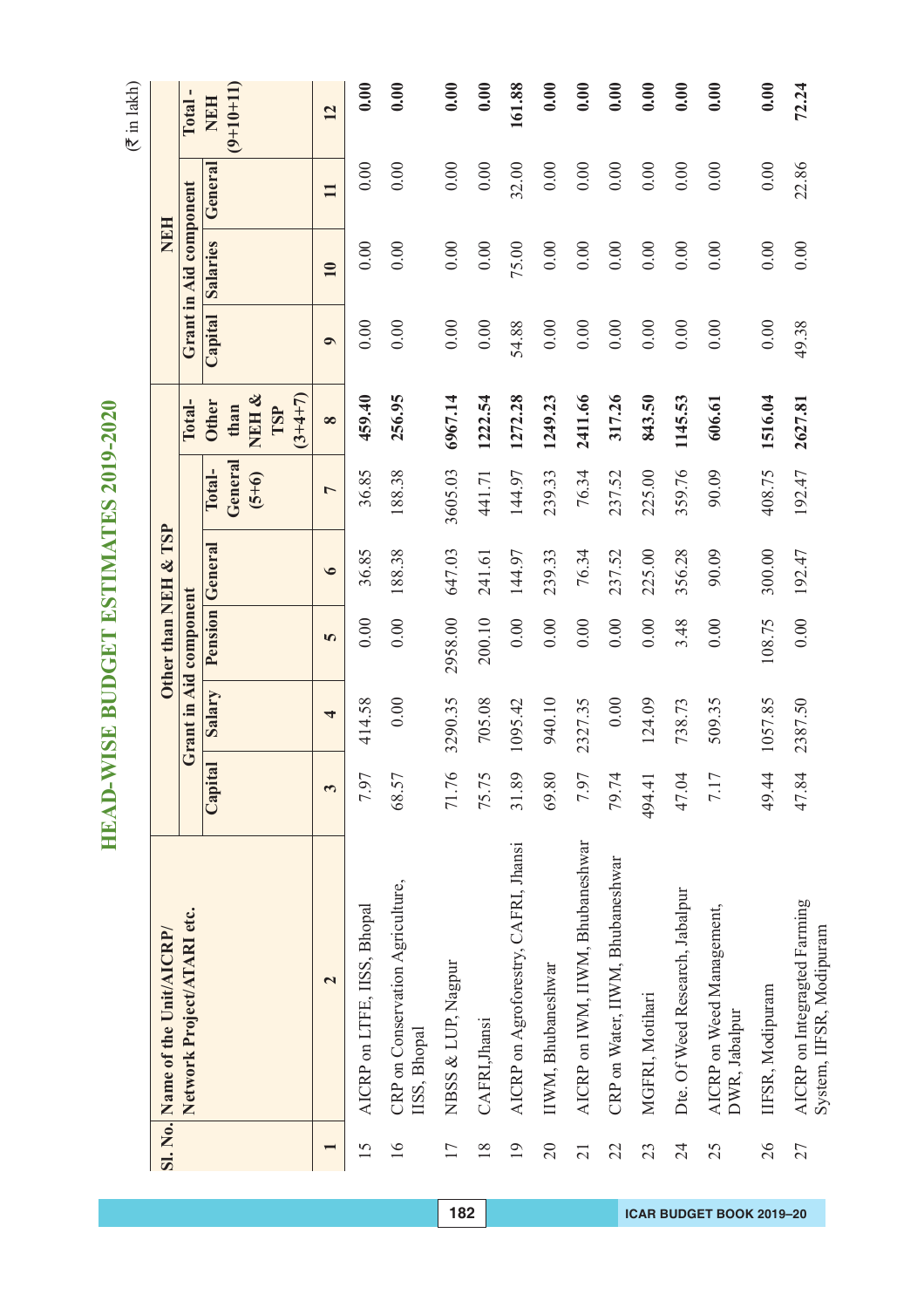$(\overline{\mathfrak{F}}$  in lakh)

|                | Sl. No. Name of the Unit/AICRP/                         |         |                        |          | Other than NEH & TSP |                              |                              |           | NEH                    |              |                           |
|----------------|---------------------------------------------------------|---------|------------------------|----------|----------------------|------------------------------|------------------------------|-----------|------------------------|--------------|---------------------------|
|                | Network Project/ATARI etc.                              |         | Grant in Aid component |          |                      |                              | Total-                       |           | Grant in Aid component |              | Total-                    |
|                |                                                         | Capital | Salary                 |          | Pension General      | General<br>Total-<br>$(5+6)$ | NEH&<br><b>Other</b><br>than |           | Capital Salaries       | General      | $(9+10+11)$<br><b>NEH</b> |
|                |                                                         |         |                        |          |                      |                              | $(3+4+7)$<br>TSP             |           |                        |              |                           |
|                | $\overline{\mathbf{c}}$                                 | 3       | 4                      | 5        | $\bullet$            | $\overline{ }$               | $\infty$                     | $\bullet$ | 10                     | $\mathbf{H}$ | 12                        |
| 28             | Network Project on Organic Farming,<br>IIFSR, Modipuram | 0.00    | 0.00                   | 0.00     | 98.28                | 98.28                        | 98.28                        | 0.00      | 0.00                   | 27.44        | 27.44                     |
| 29             | NIASM, Baramati                                         | 548.71  | 488.85                 | 69.60    | 375.64               | 445.24                       | 1482.80                      | 0.00      | 0.00                   | 0.00         | 0.00                      |
|                | <b>TOTAL NRM DIVISION</b>                               | 2455.24 | 43865.13               | 11587.53 | 8260.38              | 19847.91                     | 66168.28                     | 1156.05   | 105.00                 | 1559.95      | 2821.00                   |
| 30             | NICRA, Hyderabad                                        | 738.12  | 0.00                   | 0.00     | 2919.14              | 2919.14                      | 3657.26                      | 201.21    | 0.00                   | 502.79       | 704.00                    |
|                | TOTAL CRAINICRA                                         | 738.12  | 0.00                   | 0.00     | 2919.14              | 2919.14                      | 3657.26                      | 201.21    | 0.00                   | 502.79       | 704.00                    |
|                | CIBA, Chennai                                           | 261.89  | 2129.33                | 1609.50  | 1096.97              | 2706.47                      | 5097.69                      | 0.00      | 0.00                   | 0.00         | 0.00                      |
| $\mathcal{C}$  | AINP on Fish Health, CIBA, Chennai                      | 38.81   | 0.00                   | 0.00     | 207.20               | 207.20                       | 246.01                       | 0.00      | 0.00                   | 0.00         | 0.00                      |
| 3              | CIFRI, Barrackpore                                      | 344.58  | 2588.57                | 5655.00  | 736.15               | 6391.15                      | 9324.30                      | 2.29      | 0.00                   | 22.00        | 24.29                     |
| 4              | CIFA, Bhubaneshwar                                      | 415.39  | 2391.99                | 226.20   | 1043.88              | 1270.08                      | 4077.46                      | 8.00      | 0.00                   | 18.00        | 26.00                     |
| 5              | CIFE, Mumbai                                            | 216.44  | 3633.11                | 2871.00  | 2510.89              | 5381.89                      | 9231.44                      | 0.00      | 0.00                   | 6.35         | 6.35                      |
| $\circ$        | CIFT, Kochi                                             | 332.92  | 3008.32                | 313.20   | 931.24               | 1244.44                      | 4585.68                      | 0.00      | 0.00                   | 6.36         | 6.36                      |
| $\overline{ }$ | CMFRI, Kochi                                            | 399.29  | 7050.75                | 7308.00  | 1639.51              | 8947.51                      | 16397.55                     | 0.00      | 0.00                   | 0.00         | 0.00                      |
| $\infty$       | ANIP Mericulture, CMFRI, Kochi                          | 123.11  | 0.00                   | 0.00     | 222.94               | 222.94                       | 346.05                       | 0.00      | 0.00                   | 0.00         | 0.00                      |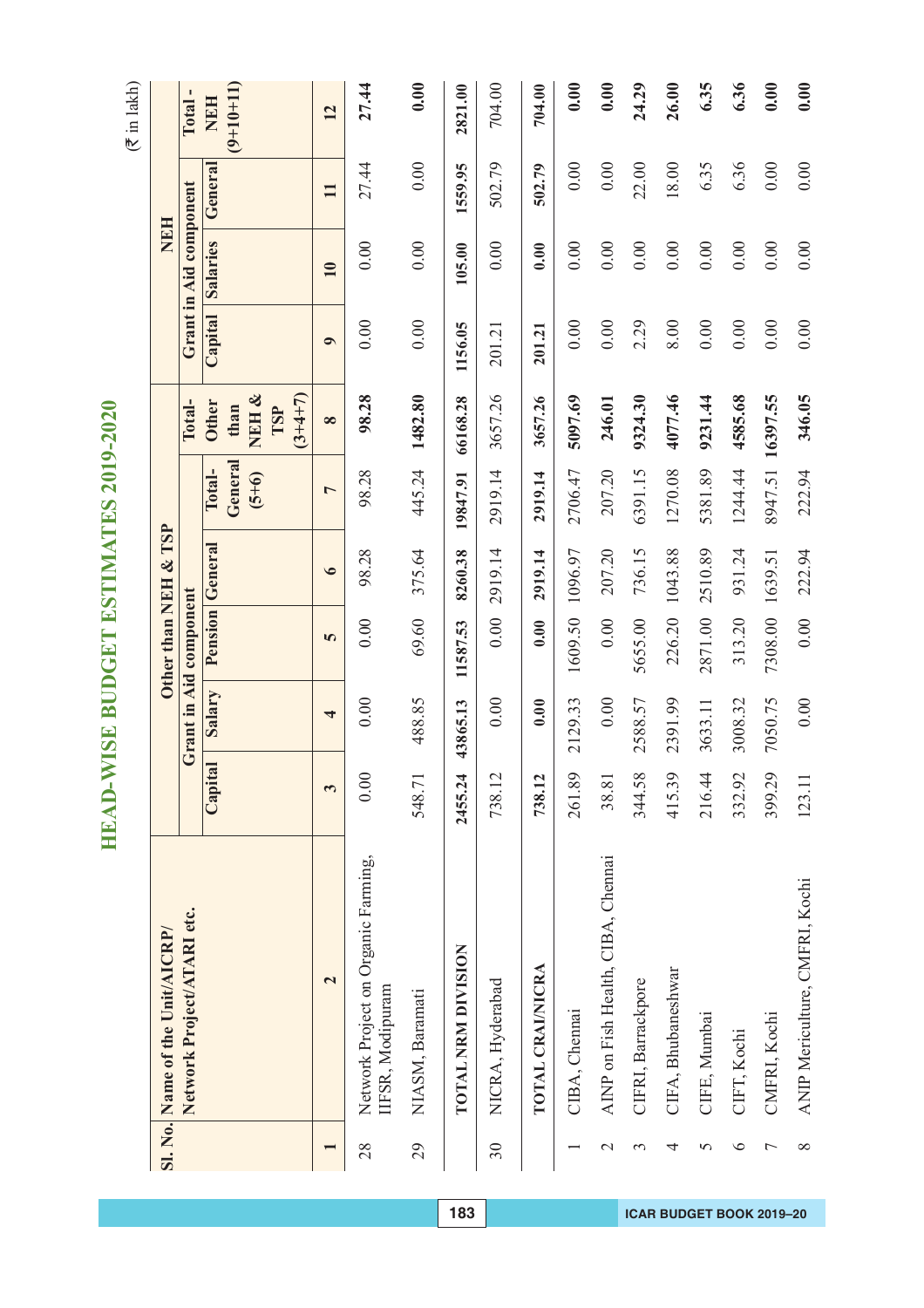|                    | Sl. No. Name of the Unit/AICRP/                  |         |                         |          | Other than NEH & TSP   |                    |                                   |           | <b>NEH</b>             |              |             |
|--------------------|--------------------------------------------------|---------|-------------------------|----------|------------------------|--------------------|-----------------------------------|-----------|------------------------|--------------|-------------|
|                    | Network Project/ATARI etc.                       |         | Grant in Aid component  |          |                        |                    | Total-                            |           | Grant in Aid component |              | Total-      |
|                    |                                                  | Capital | Salary                  |          | <b>Pension General</b> | Total-             | <b>Other</b>                      | Capital   | <b>Salaries</b>        | General      | <b>NEH</b>  |
|                    |                                                  |         |                         |          |                        | General<br>$(5+6)$ | NEH &<br>$(3+4+7)$<br>than<br>TSP |           |                        |              | $(9+10+11)$ |
|                    | $\mathbf{z}$                                     | 3       | $\overline{\mathbf{r}}$ | 5        | $\bullet$              | $\overline{ }$     | $\infty$                          | $\bullet$ | $\overline{10}$        | $\mathbf{H}$ | 12          |
| $\mathbf{\hat{c}}$ | NBFGR, Lucknow                                   | 303.87  | 1457.16                 | 52.20    | 725.90                 | 778.10             | 2539.13                           | 0.00      | 0.00                   | 22.00        | 22.00       |
| $\overline{10}$    | CRP Genomics, NBFGR, Lucknow                     | 21.45   | 0.00                    | 0.00     | 437.00                 | 437.00             | 458.45                            | 0.00      | 0.00                   | 0.00         | 0.00        |
| $\Box$             | Dte. of Coldwater Fisheries Research,<br>Bhimtal | 163.87  | 705.08                  | 0.00     | 462.72                 | 462.72             | 1331.67                           | 8.00      | 0.00                   | 8.00         | 16.00       |
|                    | TOTAL FISHEREIES                                 | 2621.62 | 22964.31                | 18035.10 | 10014.40               | 28049.50           | 53635.43                          | 18.29     | 0.00                   | 82.71        | 101.00      |
|                    | CIAE, Bhopal                                     | 108.80  | 3008.41                 | 2001.00  | 871.32                 | 2872.32            | 5989.53                           | 0.00      | 0.00                   | 0.00         | 0.00        |
| $\mathbf{\sim}$    | AICRP on FIM, CIAE, Bhopal                       | 40.30   | 1122.13                 | 0.00     | 223.62                 | 223.62             | 1386.05                           | 3.36      | 100.00                 | 27.62        | 130.98      |
| 3                  | AICRP on ESA, CIAE, Bhopal                       | 26.02   | 335.61                  | 0.00     | 73.90                  | 73.90              | 435.53                            | 5.40      | 73.40                  | 15.98        | 94.78       |
| 4                  | AICRP on EAAI, CIAE, Bhopal                      | 65.00   | 822.59                  | 0.00     | 360.01                 | 360.01             | 1247.60                           | 0.00      | 0.00                   | 0.00         | 0.00        |
| 5                  | AICRP on UAE, CIAE, Bhopal                       | 50.83   | 438.24                  | 0.00     | 129.17                 | 129.17             | 618.24                            | 1.77      | 64.90                  | 31.81        | 98.48       |
| $\circ$            | CRP on FMPF, CIAE, Bhopal                        | 9.38    | 0.00                    | 0.00     | 126.23                 | 126.23             | 135.61                            | 1.27      | 0.00                   | 14.87        | 16.14       |
| $\overline{ }$     | CRP on EA, CIAE, Bhopal                          | 17.55   | 0.00                    | 0.00     | 92.52                  | 92.52              | 110.07                            | 0.00      | 0.00                   | 0.00         | 0.00        |
| $\infty$           | CIPHET, Ludhiana                                 | 115.83  | 1001.21                 | 60.90    | 729.36                 | 790.26             | 1907.30                           | 0.00      | 0.00                   | 0.00         | 0.00        |
| $\circ$            | AICRP on PET, CIPHET, Ludhiana                   | 17.57   | 286.96                  | 0.00     | 82.25                  | 82.25              | 386.78                            | 1.67      | 6.35                   | 15.91        | 23.93       |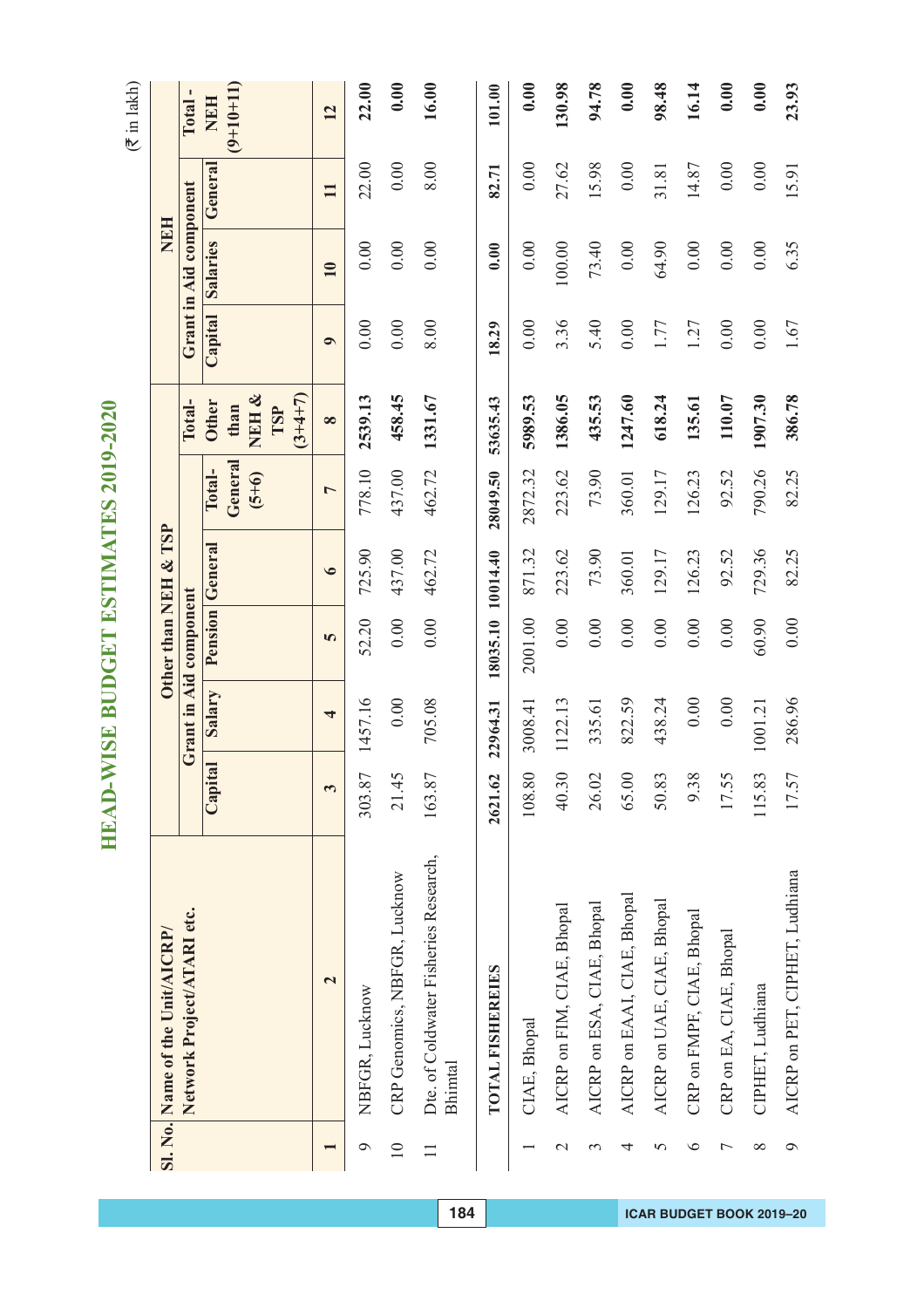|                 | Sl. No. Name of the Unit/AICRP/          |         |                         |         | Other than NEH & TSP   |                              |                                                      |           | <b>NEH</b>             |              |                    |
|-----------------|------------------------------------------|---------|-------------------------|---------|------------------------|------------------------------|------------------------------------------------------|-----------|------------------------|--------------|--------------------|
|                 | Network Project/ATARI etc.               |         | Grant in Aid component  |         |                        |                              | Total-                                               |           | Grant in Aid component |              | Total-             |
|                 |                                          | Capital | Salary                  |         | <b>Pension</b> General | General<br>Total-<br>$(5+6)$ | NEH&<br>$(3 + 4 + 7)$<br><b>Other</b><br>than<br>TSP | Capital   | <b>Salaries</b>        | General      | $(9+10+11)$<br>NEH |
|                 | $\mathbf{\Omega}$                        | 3       | $\overline{\mathbf{r}}$ | 5       | $\bullet$              | 1                            | $\infty$                                             | $\bullet$ | $\overline{10}$        | $\mathbf{I}$ | 12                 |
| $\overline{10}$ | AICRP on PHET, CIPHET, Ludhiana          | 186.57  | 1644.26                 | 0.00    | 330.89                 | 330.89                       | 2161.72                                              | 1.67      | 67.66                  | 17.31        | 86.64              |
|                 | CRP On SA, CIPHET, Ludhiana              | 10.40   | 0.00                    | 0.00    | 88.58                  | 88.58                        | 98.98                                                | 0.00      | 0.00                   | 0.00         | 0.00               |
| 12              | CIRCOT, Mumbai                           | 135.45  | 2068.50                 | 261.00  | 496.31                 | 757.31                       | 2961.26                                              | 0.00      | 0.00                   | 0.00         | 0.00               |
| 13              | CRP on Natural Fibres, CIRCOT,<br>Mumbai | 5.49    | 0.00                    | 0.00    | 67.26                  | 67.26                        | 72.75                                                | 0.00      | 0.00                   | 0.00         | 0.00               |
| $\overline{14}$ | IINRG, Ranchi                            | 62.73   | 1316.33                 | 366.27  | 488.58                 | 854.85                       | 2233.91                                              | 0.00      | 0.00                   | 0.00         | 0.00               |
| 15              | NWP on HP VANR&G, IINRG, Ranchi          | 8.60    | $0.00\,$                | 0.00    | 127.56                 | 127.56                       | 136.16                                               | 1.12      | 0.00                   | 14.59        | 15.71              |
| $\overline{16}$ | NWP on CLIGR, IINRG, Ranchi              | 8.60    | 0.00                    | 0.00    | 148.21                 | 148.21                       | 156.81                                               | 1.12      | 0.00                   | 16.53        | 17.65              |
| 17              | NINFET, Kolkata                          | 26.00   | 1410.15                 | 408.90  | 367.73                 | 776.63                       | 2212.78                                              | 0.00      | 0.00                   | 0.00         | 0.00               |
|                 | <b>TOTAL AGRICULTURAL</b><br>ENGINEERING | 895.12  | 13454.39                | 3098.07 | 4803.50                | 7901.57                      | 22251.08                                             | 17.38     | 312.31                 | 154.62       | 484.31             |
|                 | IASRI including CABin, New Delhi         | 100.48  | 3149.34                 | 739.50  | 2130.00                | 2869.50                      | 6119.32                                              | 0.00      | 0.00                   | 0.00         | 0.00               |
| $\mathcal{C}$   | NIAP & PR, New Delhi                     | 79.00   | 544.51                  | 133.11  | 419.50                 | 552.61                       | 1176.12                                              | 0.00      | 0.00                   | 0.00         | 0.00               |
|                 | TOTAL ECO. STATISTICS &<br>MANAGEMENT    | 179.48  | 3693.85                 | 872.61  | 2549.50                | 3422.11                      | 7295.44                                              | 0.00      | 0.00                   | 0.00         | 0.00               |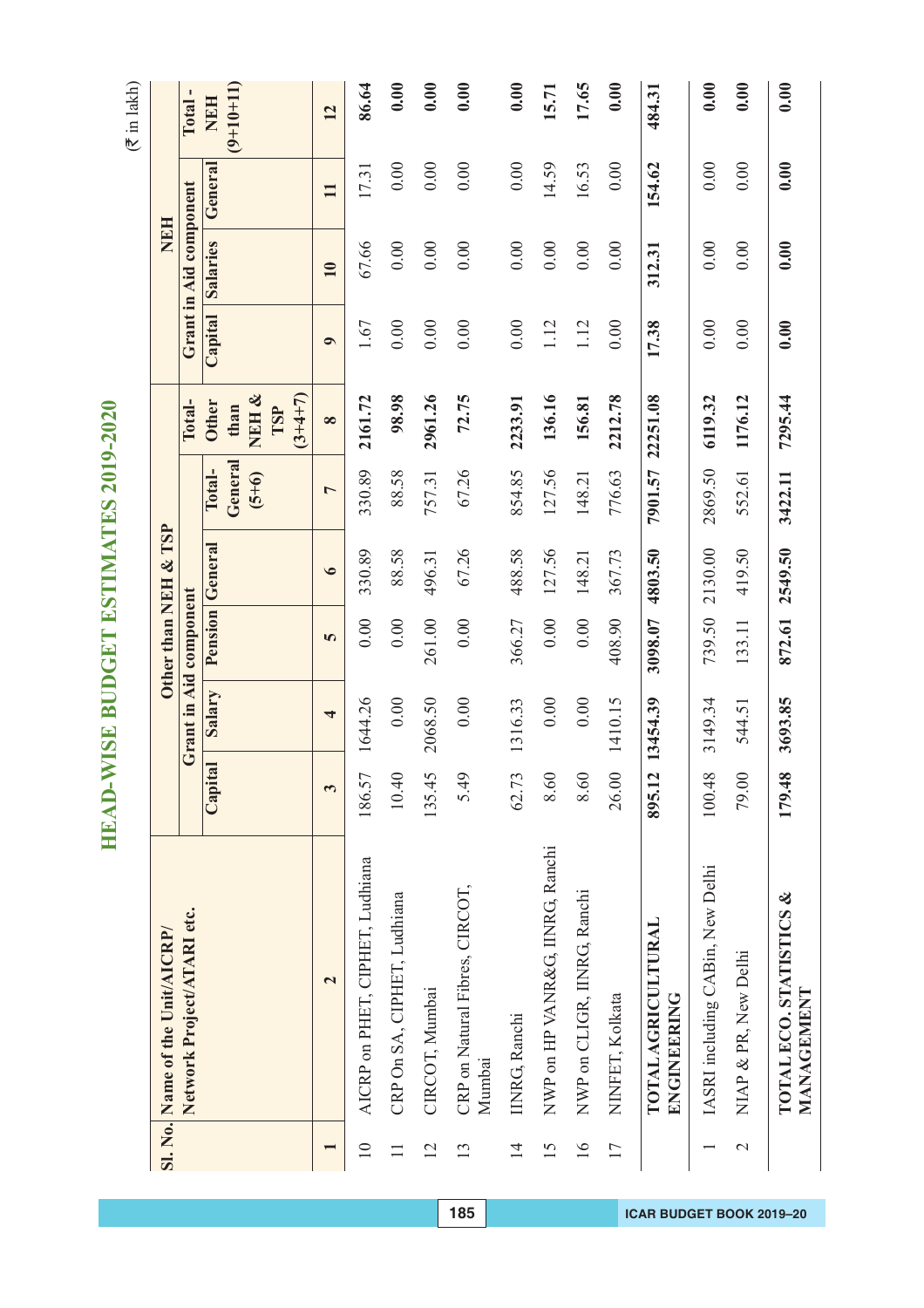|               | Sl. No. Name of the Unit/AICRP/                                            |          |                         |                  | Other than NEH & TSP |                   |                          |           | <b>NEH</b>             |              |                           |
|---------------|----------------------------------------------------------------------------|----------|-------------------------|------------------|----------------------|-------------------|--------------------------|-----------|------------------------|--------------|---------------------------|
|               | Network Project/ATARI etc.                                                 |          | Grant in Aid component  |                  |                      |                   | Total-                   |           | Grant in Aid component |              | Total-                    |
|               |                                                                            | Capital  | Salary                  |                  | Pension General      | General<br>Total- | <b>Other</b><br>than     | Capital   | <b>Salaries</b>        | General      | $(9+10+11)$<br><b>NEH</b> |
|               |                                                                            |          |                         |                  |                      | $(5+6)$           | $(3+4+7)$<br>NEH&<br>TSP |           |                        |              |                           |
|               | $\overline{\mathbf{c}}$                                                    | 3        | $\overline{\mathbf{r}}$ | 5                | $\bullet$            | $\overline{ }$    | $\infty$                 | $\bullet$ | 10                     | $\mathbf{H}$ | 12                        |
|               | NAARM, Hyderabad                                                           | 620.00   | 2538.27                 | 3256.00          | 2800.00              | 6056.00           | 9214.27                  | 0.00      | 0.00                   | 0.00         | 0.00                      |
| $\mathcal{L}$ | CIWA, Bhubaneshwar                                                         | 500.00   | 602.89                  | 0.00             | 450.00               | 450.00            | 1552.89                  | 0.00      | 0.00                   | 0.00         | 0.00                      |
| $\epsilon$    | AICRP on Home Science, CIWA,<br>Bhubaneshwar                               | 154.09   | 1597.23                 | 0.00             | 780.05               | 780.05            | 2531.37                  | 0.00      | 0.00                   | 0.00         | 0.00                      |
| 4             | Higher Agricultural Education in India<br>Strengthening and Development of | 21630.00 | 0.00                    |                  | 0.00 18688.00        | 18688.00 40318.00 |                          | 2111.34   | 0.00                   | 904.66       | 3016.00                   |
|               | TOTAL AG. EDUCATION DIVISION                                               | 22904.09 | 4738.39                 | 3256.00 22718.05 |                      | 25974.05          | 53616.53                 | 2111.34   | 0.00                   | 904.66       | 3016.00                   |
|               | ICAR Hqrs.                                                                 | 7850.00  | 7859.24                 | 8020.74 18930.00 |                      | 26950.74 42659.98 |                          | 0.00      | 0.00                   | 0.00         | 0.00                      |
|               | TOTAL ICAR HQRS.                                                           | 7850.00  | 7859.24                 | 8020.74          | 18930.00             | 26950.74          | 42659.98                 | 0.00      | 0.00                   | 0.00         | 0.00                      |
|               | PIU, NASF                                                                  | 2712.49  | 160.00                  |                  | 2294.36              | 2294.36           | 5166.85                  | 0.00      | 0.00                   | 0.00         | 0.00                      |
|               | <b>TOTAL NASF</b>                                                          | 2712.49  | 160.00                  | 0.00             | 2294.36              | 2294.36           | 5166.85                  | 0.00      | 0.00                   | 0.00         | 0.00                      |
|               | DKMA, New Delhi                                                            | 25.00    | 545.26                  | 0.00             | 436.00               | 436.00            | 1006.26                  | 0.00      | 0.00                   | 0.00         | 0.00                      |
| $\mathcal{L}$ | ATARI ZONE-I, Ludhiana                                                     | 501.10   | 7859.24                 | 8.80             | 761.00               | 769.80            | 9130.14                  | 0.00      | 0.00                   | 0.00         | 0.00                      |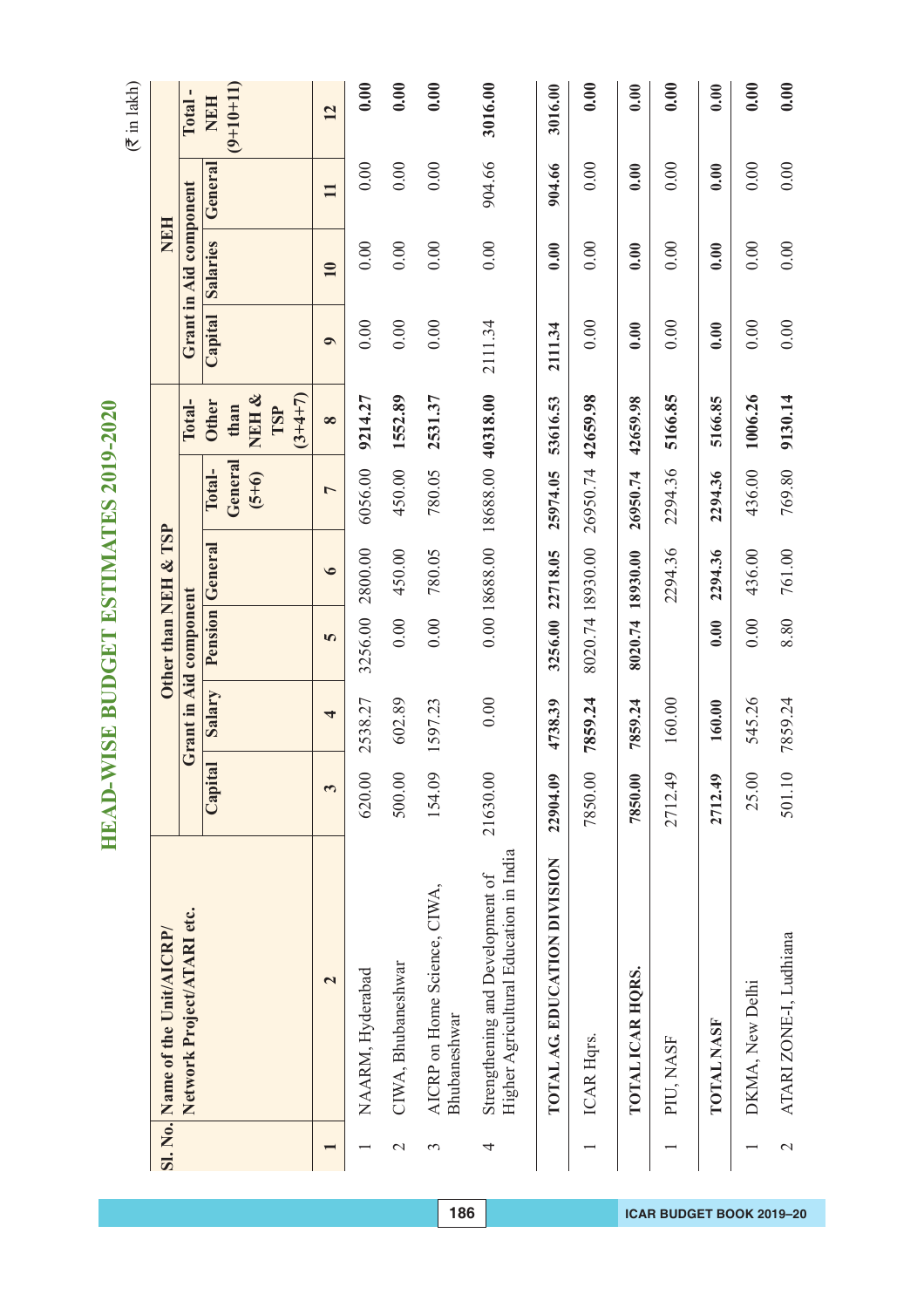#### $\tilde{\epsilon}$

**HEAD-WISE BUDGET ESTIMATES 2019-2020**

HEAD-WISE BUDGET ESTIMATES 2019-2020

|   | ╮  |
|---|----|
|   |    |
|   |    |
|   | ≂  |
|   | -  |
|   |    |
|   | ⊂  |
|   |    |
| ı | ۰. |

|                 | Sl. No. Name of the Unit/AICRP/ |         |                        |        | Other than NEH & TSP   |                    |                                   |           | <b>NEH</b>             |              |             |
|-----------------|---------------------------------|---------|------------------------|--------|------------------------|--------------------|-----------------------------------|-----------|------------------------|--------------|-------------|
|                 | Network Project/ATARI etc.      |         | Grant in Aid component |        |                        |                    | Total-                            |           | Grant in Aid component |              | Total-      |
|                 |                                 | Capital | Salary                 |        | <b>Pension</b> General | Total-             | <b>Other</b>                      |           | Capital Salaries       | General      | <b>NEH</b>  |
|                 |                                 |         |                        |        |                        | General<br>$(5+6)$ | NEH &<br>$(3+4+7)$<br>than<br>TSP |           |                        |              | $(9+10+11)$ |
|                 | $\overline{\mathbf{C}}$         | 3       | 4                      | 5      | $\bullet$              | $\overline{ }$     | $\infty$                          | $\bullet$ | $\overline{10}$        | $\mathbf{I}$ | 12          |
| 3               | ATARI ZONE-II, Jodhpur          | 453.00  | 7248.17                | 0.00   | 643.00                 | 643.00             | 8344.17                           | 0.00      | 0.00                   | 0.00         | 0.00        |
| 4               | ATARI ZONE-III, Kanpur          | 494.00  | 9264.05                | 0.00   | 733.00                 |                    | 733.00 10491.05                   | 0.00      | 0.00                   | 0.00         | 0.00        |
| 5               | ATARI ZONE-IV, Patna            | 453.00  | 5510.65                | 0.00   | 652.00                 | 652.00             | 6615.65                           | 0.00      | 0.00                   | 0.00         | 0.00        |
| $\circ$         | ATARI ZONE-V, Kolkata           | 421.18  | 6392.68                | 0.00   | 645.00                 | 645.00             | 7458.86                           | 0.00      | 0.00                   | 0.00         | 0.00        |
| $\overline{ }$  | ATARI ZONE-VI, Guwahati         | 331.00  | 0.00                   | 0.00   | 493.00                 | 493.00             | 824.00                            | 337.04    | 5076.54                | 318.28       | 5731.86     |
| ∞               | ATARI ZONE-VII, Barapani        | 305.00  | 0.00                   | 0.00   | 484.20                 | 484.20             | 789.20                            | 298.89    | 5730.85                | 293.79       | 6323.53     |
| Q               | ATARI ZONE-VIII, Pune           | 562.00  | 8283.95                | 0.00   | 847.10                 | 847.10             | 9693.05                           | 0.00      | 0.00                   | 0.00         | 0.00        |
| $\overline{10}$ | ATARI ZONE-IX, Jabalpur         | 547.00  | 6198.46                | 0.00   | 869.00                 | 869.00             | 7614.46                           | 0.00      | 0.00                   | 0.00         | 0.00        |
|                 | ATARI ZONE-X, Hyderabad         | 555.00  | 8376.29                | 105.60 | 792.00                 | 897.60             | 9828.89                           | 0.00      | 0.00                   | 0.00         | 0.00        |
| 12              | ATARI ZONE-XI, Bengalore        | 360.00  | 6066.89                | 4.40   | 532.00                 | 536.40             | 6963.29                           | 0.00      | 0.00                   | 0.00         | 0.00        |
| 13              | FARMER FIRST                    | 150.00  | 0.00                   | 0.00   | 900.00                 | 900.00             | 1050.00                           | 0.00      | 0.00                   | 0.00         | 0.00        |
| $\overline{1}$  | <b>ARYA</b>                     | 814.00  | 0.00                   | 0.00   | 995.00                 | 995.00             | 1809.00                           | 0.00      | 0.00                   | 0.00         | 0.00        |
| 15              | EMF                             | 0.00    | 0.00                   | 0.00   | 50.00                  | 50.00              | 50.00                             | 0.00      | 0.00                   | 0.00         | 0.00        |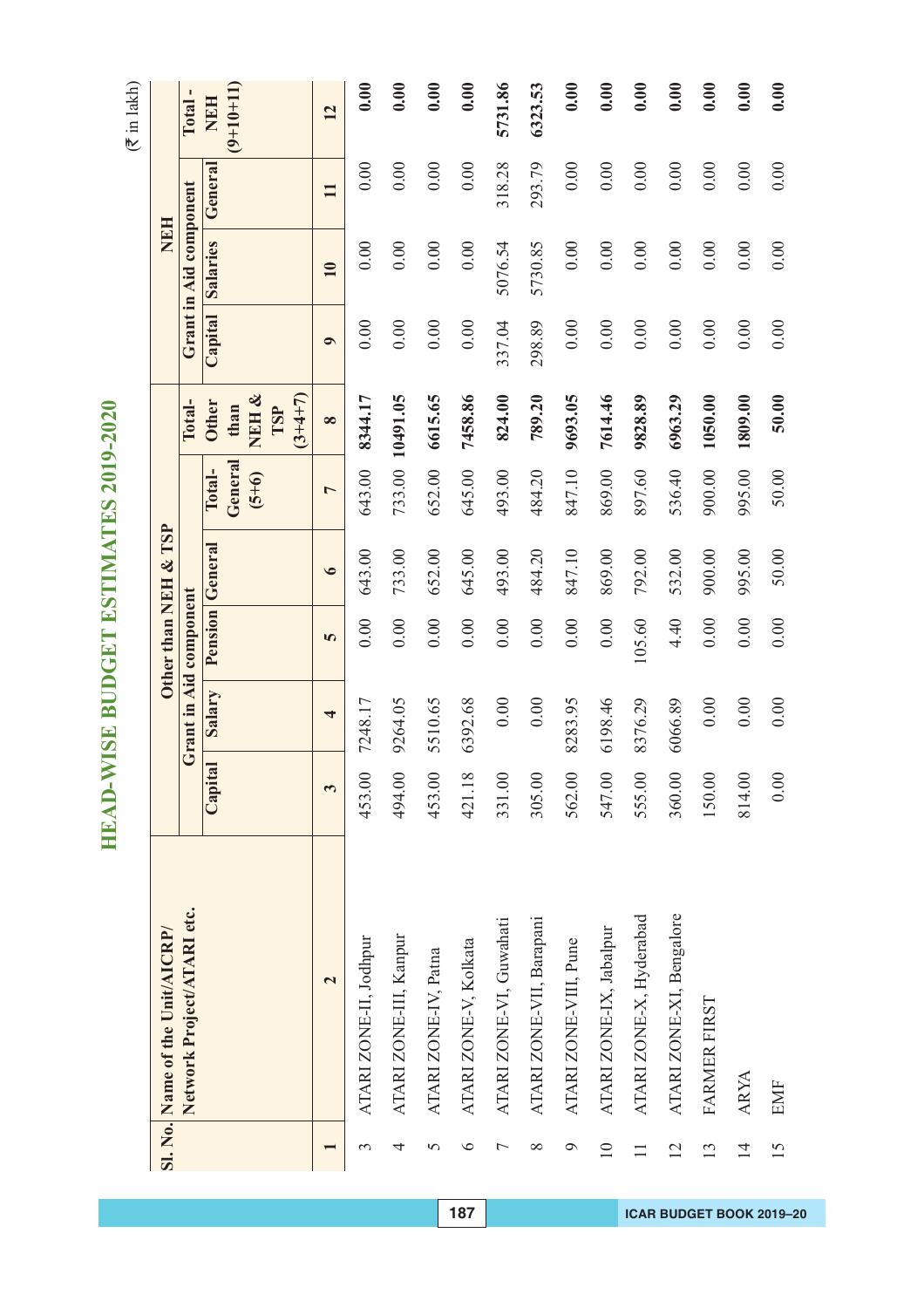| ∍                            |  |
|------------------------------|--|
| ij                           |  |
|                              |  |
| JUVU<br>J                    |  |
|                              |  |
|                              |  |
|                              |  |
| ì                            |  |
| $\frac{1}{2}$                |  |
| ľ<br>l                       |  |
| <b>C</b><br>F<br>F<br>F<br>F |  |
| f                            |  |
|                              |  |
| ⋞                            |  |
| Ų                            |  |
| ۱                            |  |
|                              |  |
|                              |  |
| 2                            |  |
| ESTI                         |  |
|                              |  |
| $\overline{\phantom{a}}$     |  |
|                              |  |
| ¥                            |  |
|                              |  |
|                              |  |
| ı                            |  |
|                              |  |
| $\overline{\mathbf{r}}$      |  |
|                              |  |
| TOL                          |  |
|                              |  |
|                              |  |
| ١                            |  |
|                              |  |
|                              |  |
|                              |  |
| d                            |  |
|                              |  |
| ī                            |  |
| ī                            |  |
|                              |  |

|               | Sl. No. Name of the Unit/AICRP/                          |          |          | Other than NEH & TSP                              |                        |                                 |                                                      |         | <b>NEH</b>             |         |                    |
|---------------|----------------------------------------------------------|----------|----------|---------------------------------------------------|------------------------|---------------------------------|------------------------------------------------------|---------|------------------------|---------|--------------------|
|               | Network Project/ATARI etc.                               |          |          | Grant in Aid component                            |                        |                                 | Total-                                               |         | Grant in Aid component |         | Total-             |
|               |                                                          | Capital  | Salary   |                                                   | <b>Pension</b> General | General<br>Total-<br>$(5+6)$    | NEH&<br>$(3 + 4 + 7)$<br><b>Other</b><br>than<br>TSP |         | Capital Salaries       | General | $(9+10+11)$<br>NEH |
|               | $\mathbf{\sim}$                                          |          | ₹        | 5                                                 | $\bullet$              | ᡕ                               | $\infty$                                             | ⊝       | $\overline{10}$        |         | 12                 |
| $\frac{6}{1}$ | NETWORK PROJECT                                          | 0.00     | 0.00     | 0.00                                              | 145.00                 | 145.00                          | 145.00                                               | 0.00    | 0.00                   | 0.00    | 0.00               |
| 17            | DISASTER MGMT.                                           | 75.00    | 0.00     | 0.00                                              | 25.00                  | 25.00                           | 100.00                                               | 0.00    | 0.00                   | 0.00    | 0.00               |
|               | <b>TOTAL AGRICULTURAL</b><br>EXTENSION                   | 6046.28  | 65745.64 |                                                   | 118.80 10002.30        | 10121.10 81913.02               |                                                      | 635.93  | 10807.39               | 612.07  | 12055.39           |
|               | National Agricultural Higher<br><b>Education Project</b> | 6500.00  | 0.00     |                                                   |                        | 0.00 15868.00 15868.00 22368.00 |                                                      | 0.00    | 0.00                   | 0.00    | 0.00               |
|               | Total NAHEP                                              | 6500.00  | 0.00     |                                                   | 0.00 15868.00          | 15868.00                        | 22368.00                                             | 0.00    | 0.00                   | 0.00    | 0.00               |
|               | <b>GRAND TOTAL</b>                                       | 82629.77 |          | 328395.00 116000.00 167678.13 283678.13 694651.80 |                        |                                 |                                                      | 4403.31 | 15705.00               | 9942.69 | 30051.00           |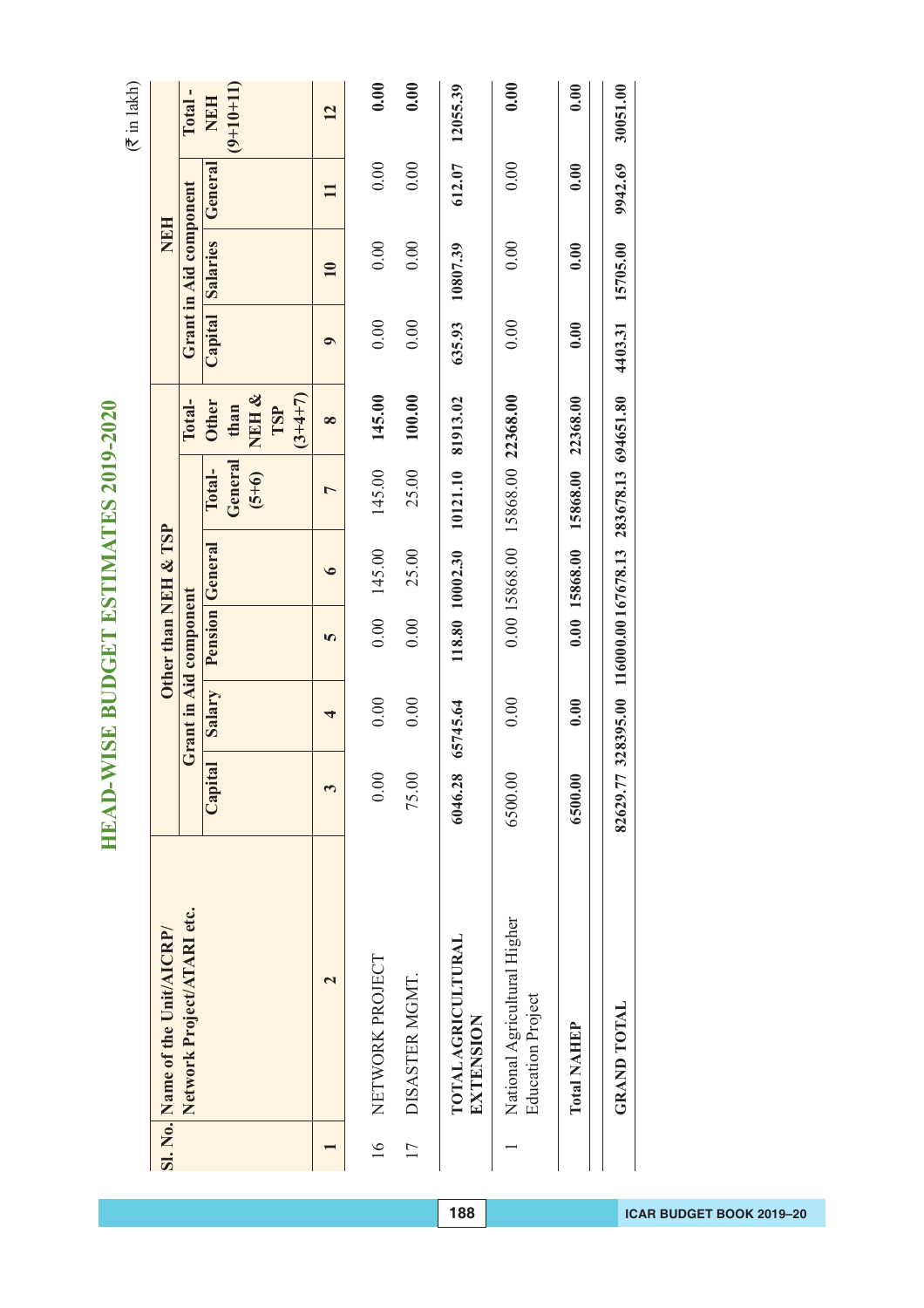| <b>SI.No.</b>  | Name of the Unit/AICRP/                                 |         | TSP          |           |         | SCSP         |           |         |              | <b>Grand Total</b> |             |
|----------------|---------------------------------------------------------|---------|--------------|-----------|---------|--------------|-----------|---------|--------------|--------------------|-------------|
|                | Network Project/ATARI etc.                              |         | Grant in Aid | Total     |         | Grant in aid | Total     |         | Grant in Aid |                    | Total       |
|                |                                                         |         | component    | $15 + 16$ |         | component    | $18 + 19$ |         | component    |                    | $21 + 22 +$ |
|                |                                                         | Capital | General      |           | Capital | General      |           | Capital | Salaries     | General            | 23          |
| 13             | $\mathbf{14}$                                           | 15      | 16           | 17        | 18      | 19           | 20        | 21      | 22           | 23                 | 24          |
|                | CICR, Nagpur                                            | 0.00    | 32.25        | 32.25     | 57.50   | 161.25       | 218.75    | 391.50  | 2726.29      | 1557.50            | 4675.29     |
| $\mathcal{C}$  | AICRP on Cotton, CICR, Nagpur                           | 0.00    | 0.00         | 0.00      | 0.00    | 0.00         | 0.00      | 0.00    | 1381.66      | 244.00             | 1625.66     |
| 3              | CRIJAF, Barrackpore                                     | 0.00    | 0.00         | 0.00      | 6.00    | 53.75        | 59.75     | 36.00   | 2002.55      | 1157.75            | 3196.30     |
| 4              | AINPJAF, CRIJAF, Barrackpore                            | 0.00    | 0.00         | 0.00      | 0.00    | 0.00         | 0.00      | 0.00    | 238.08       | 166.63             | 404.71      |
| 5              | NRRI, Cuttack                                           | 20.98   | 102.64       | 123.62    | 225.00  | 400.00       | 625.00    | 940.98  | 3291.29      | 7144.14            | 11376.41    |
| $\circ$        | Incentivizing Research in Agriculture,<br>NRRI, Cuttack | 0.00    | 0.00         | 0.00      | 0.00    | 0.00         | 0.00      | 650.00  | 0.00         | 860.00             | 1510.00     |
| $\overline{ }$ | CTRI, Rajamundry                                        | 0.00    | 0.00         | 0.00      | 5.00    | 155.00       | 160.00    | 50.00   | 2585.28      | 2922.50            | 5557.78     |
| $\infty$       | NETWORK on Tobacco, CTRI,<br>Rajamundry                 | 0.00    | 0.00         | 0.00      | 0.00    | 0.00         | 0.00      | 0.00    | 308.35       | 132.50             | 440.85      |
| $\circ$        | IARI, New Delhi                                         | 71.17   | 52.46        | 123.63    | 215.00  | 590.00       | 805.00    | 4887.29 | 23254.50     | 30590.66           | 58732.45    |
| $\subseteq$    | Pesticide Residues, IARI, New Delhi                     | 0.00    | 0.00         | 0.00      | 10.75   | 0.00         | 10.75     | 75.75   | 430.58       | 154.00             | 660.33      |
|                | AICRP Nematode, IARI, New Delhi                         | 0.00    | 12.90        | 12.90     | 0.00    | 0.00         | 0.00      | 0.00    | 159.82       | 182.90             | 342.72      |
| $\overline{2}$ | CRP On Hybrid Technology, IARI,<br>New Delhi            | 0.00    | 0.00         | 0.00      | 0.00    | 0.00         | 0.00      | 66.12   | 0.00         | 519.86             | 585.98      |
| 13             | CRP On Molecular Breeding, IARI,<br>New Delhi           | 0.00    | 0.00         | 0.00      | 0.00    | 0.00         | 0.00      | 66.12   | 0.00         | 384.00             | 450.12      |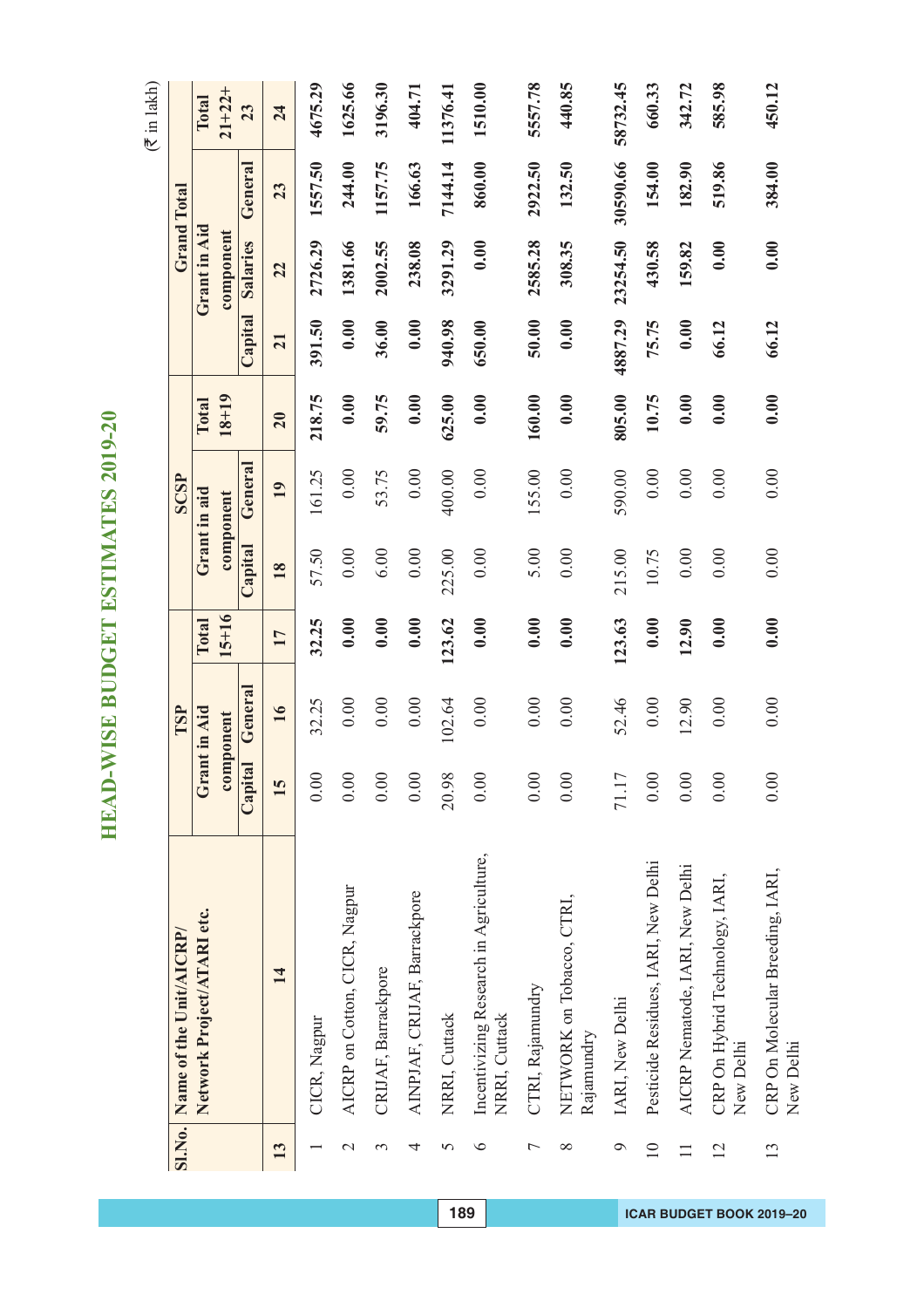|                 | SI.No. Name of the Unit/AICRP/                          |         | TSP                       |                    |         | SCSP                      |                    |         |                           | <b>Grand Total</b> |                      |
|-----------------|---------------------------------------------------------|---------|---------------------------|--------------------|---------|---------------------------|--------------------|---------|---------------------------|--------------------|----------------------|
|                 | Network Project/ATARI etc.                              |         | Grant in Aid<br>component | $15 + 16$<br>Total |         | Grant in aid<br>component | $18 + 19$<br>Total |         | Grant in Aid<br>component |                    | $21 + 22 +$<br>Total |
|                 |                                                         | Capital | General                   |                    | Capital | General                   |                    | Capital | <b>Salaries</b>           | General            | 23                   |
| 13              | 14                                                      | 15      | 16                        | 17                 | 18      | 19                        | 20                 | 21      | 22                        | 23                 | 24                   |
| $\overline{4}$  | AICRP on Honey Bee & Pollinators,<br>IARI, New Delhi    | 3.65    | 50.00                     | 53.65              | 0.00    | 0.00                      | 0.00               | 3.65    | 375.10                    | 311.00             | 689.75               |
| 15              | IARI Types Deemed University, Assam                     | 0.00    | 0.00                      | 0.00               | 100.00  | 0.00                      | 100.00             | 1900.30 | 9.70                      | 400.00             | 2310.00              |
| $\overline{16}$ | IARI Types Deemed University,<br>Jharkhand              | 0.00    | 50.00                     | 50.00              | 450.00  | 100.00                    | 550.00             | 4170.98 | 404.38                    | 350.00             | 4925.36              |
| 17              | IGFRI, Jhansi                                           | 0.00    | 30.00                     | 30.00              | 10.00   | 190.00                    | 200.00             | 60.00   | 3197.28                   | 1324.00            | 4581.28              |
| $\frac{8}{18}$  | AICRP on Forage Crops and<br>Utilization, IGFRI, Jhansi | 0.00    | 60.00                     | 60.00              | 0.00    | 0.00                      | 0.00               | 0.00    | 862.80                    | 265.00             | 1127.80              |
| $\overline{19}$ | IIPR, Kanpur                                            | 0.00    | 35.00                     | 35.00              | 100.00  | 100.00                    | 200.00             | 750.00  | 2632.28                   | 1117.00            | 4499.28              |
| $\overline{20}$ | AICRP on Chickpea, IIPR, Kanpur                         | 0.00    | 60.00                     | 60.00              | 0.00    | 0.00                      | 0.00               | 0.00    | 883.69                    | 270.00             | 1153.69              |
| 21              | AICRP on Mullarp, IIPR, Kanpur                          | 0.00    | 80.00                     | 80.00              | 0.00    | 0.00                      | 0.00               | 0.00    | 1131.30                   | 302.00             | 1433.30              |
| 22              | AICRP on Pigeonpea, IIPR, Kanpur                        | 0.00    | 20.00                     | 20.00              | 0.00    | 0.00                      | 0.00               | 0.00    | 841.43                    | 210.00             | 1051.43              |
| 23              | AICRP on Arid Legumes, IIPR Kanpur                      | 0.00    | 13.98                     | 13.98              | 0.00    | 0.00                      | 0.00               | 0.00    | 322.13                    | 82.98              | 405.11               |
| 24              | IISR, Lucknow                                           | 0.00    | 30.00                     | 30.00              | 5.00    | 400.00                    | 405.00             | 130.00  | 3008.32                   | 4798.00            | 7936.32              |
| 25              | AICRP on Sugarcane, IISR, Lucknow                       | 0.00    | 30.00                     | 30.00              | 0.00    | 0.00                      | 0.00               | 0.00    | 713.64                    | 233.00             | 946.64               |
| 26              | NBAIM, Maunath Bhanjan                                  | 0.00    | 17.20                     | 17.20              | 0.00    | 80.00                     | 80.00              | 40.00   | 451.25                    | 737.30             | 1228.55              |
| 27              | AMAAS, NBAIM, Mau                                       | 0.00    | 17.00                     | 17.00              | 0.00    | 0.00                      | 0.00               | 0.00    | 0.00                      | 352.00             | 352.00               |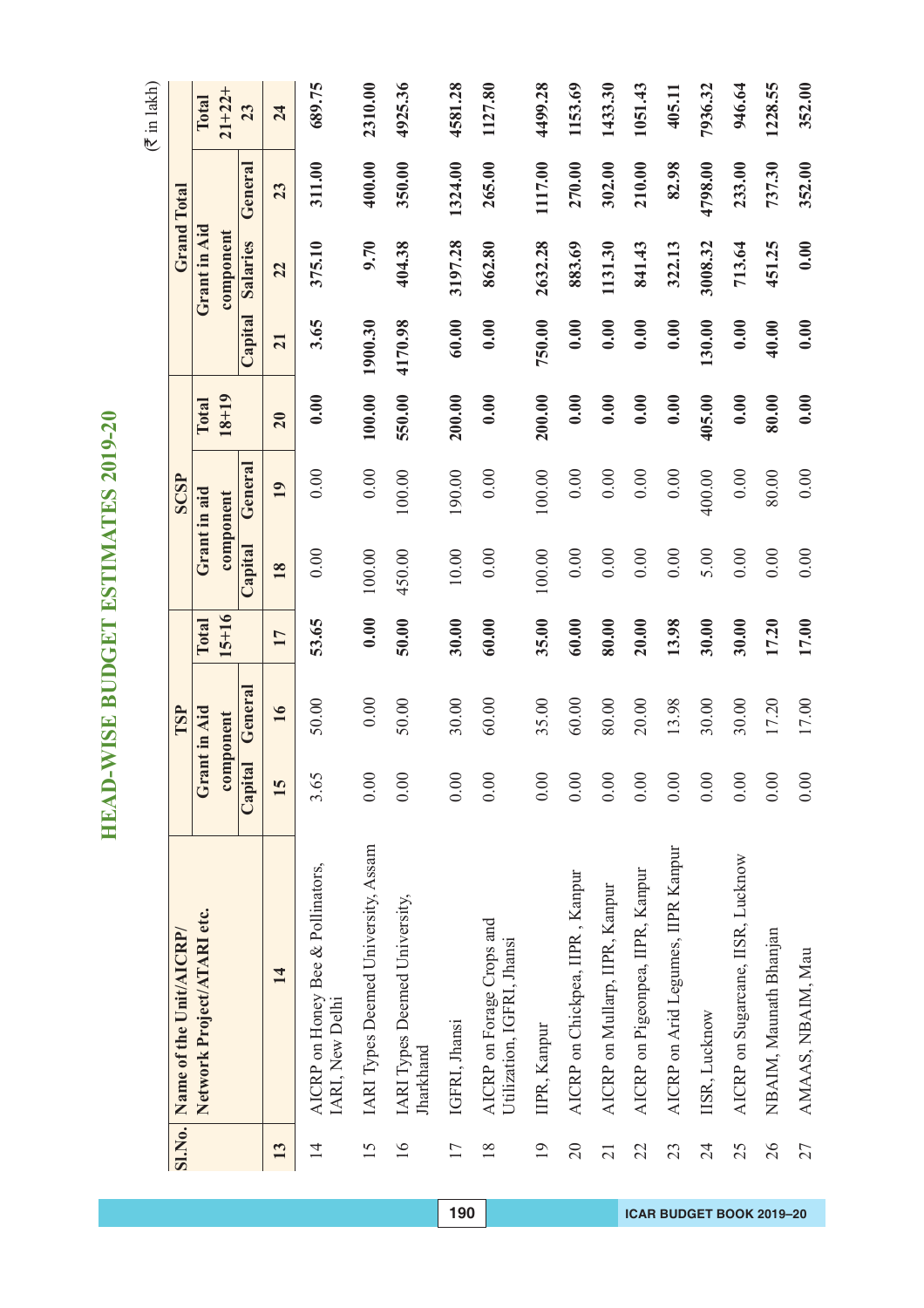$(\overline{\mathfrak{F}}$  in lakh)

| <b>SI.No.</b>   | Name of the Unit/AICRP/                                       |         | TSP          |              |         | <b>SCSP</b>  |           |         | <b>Grand Total</b> |         |          |
|-----------------|---------------------------------------------------------------|---------|--------------|--------------|---------|--------------|-----------|---------|--------------------|---------|----------|
|                 | Network Project/ATARI etc.                                    |         | Grant in Aid | <b>Total</b> |         | Grant in aid | Total     |         | Grant in Aid       |         | Total    |
|                 |                                                               |         | component    | $15 + 16$    |         | component    | $18 + 19$ |         | component          |         | $21+22+$ |
|                 |                                                               | Capital | Genera       |              | Capital | General      |           | Capital | Salaries           | General | 23       |
| 13              | 14                                                            | 15      | 16           | 17           | 18      | 19           | 20        | 21      | 22                 | 23      | 24       |
| 28              | NBPGR, New Delhi                                              | 0.00    | 60.00        | 60.00        | 107.50  | 430.00       | 537.50    | 1099.73 | 4204.37            | 6209.45 | 11513.55 |
| 29              | AICRP POTENTIAL CROP, NBPGR,<br>New Delhi                     | 0.00    | 35.00        | 35.00        | 0.00    | 0.00         | 0.00      | 0.00    | 249.74             | 185.00  | 434.74   |
| 30              | CRP-AGRO BIODIVERSITY, NBPGR,<br>New Delhi                    | 0.00    | 0.00         | 0.00         | 0.00    | 0.00         | 0.00      | 12.36   | 0.00               | 350.00  | 362.36   |
| $\overline{31}$ | SBI, Coimbatore                                               | 0.00    | 50.00        | 50.00        | 21.50   | 107.50       | 129.00    | 127.93  | 3666.39            | 1583.50 | 5377.82  |
| 32              | VPKAS, Almora                                                 | 0.00    | 50.00        | 50.00        | 100.00  | 161.25       | 261.25    | 800.00  | 1335.18            | 1030.05 | 3165.23  |
| 33              | NCIPM, New Delhi                                              | 0.00    | 25.00        | 25.00        | 53.00   | $0.00\,$     | 53.00     | 520.00  | 799.27             | 447.25  | 1766.52  |
| 34              | AINP On Soil Arthropod Pests,<br>NCIPM, New Delhi             | 0.00    | 25.00        | 25.00        | 0.00    | 0.00         | 0.00      | 7.00    | 289.55             | 195.00  | 491.55   |
| 35              | AINP on Agricultural Acarology,<br>NCIPM, New Delhi           | 0.00    | 18.00        | 18.00        | 0.00    | 0.00         | 0.00      | 0.00    | 173.92             | 123.00  | 296.92   |
| 36              | DGR, Junagadh                                                 | 0.00    | 30.00        | 30.00        | 0.00    | 107.50       | 107.50    | 100.00  | 963.60             | 745.66  | 1809.26  |
| 37              | AICRP on Groudnut, DGR, Junagadh                              | 0.00    | 46.00        | 46.00        | 0.00    | $0.00\,$     | 0.00      | 0.00    | 710.83             | 351.00  | 1061.83  |
| 38              | NIPB, New Delhi                                               | 0.00    | $0.00$       | 0.00         | 0.00    | 110.00       | 110.00    | 199.00  | 761.48             | 717.60  | 1678.08  |
| 39              | TRANSGENIC IN CROPS, NIPB,<br>NETWORK PROJECT ON<br>New Delhi | 0.00    | 0.00         | 0.00         | 0.00    | 0.00         | 0.00      | 31.00   | 0.00               | 396.00  | 427.00   |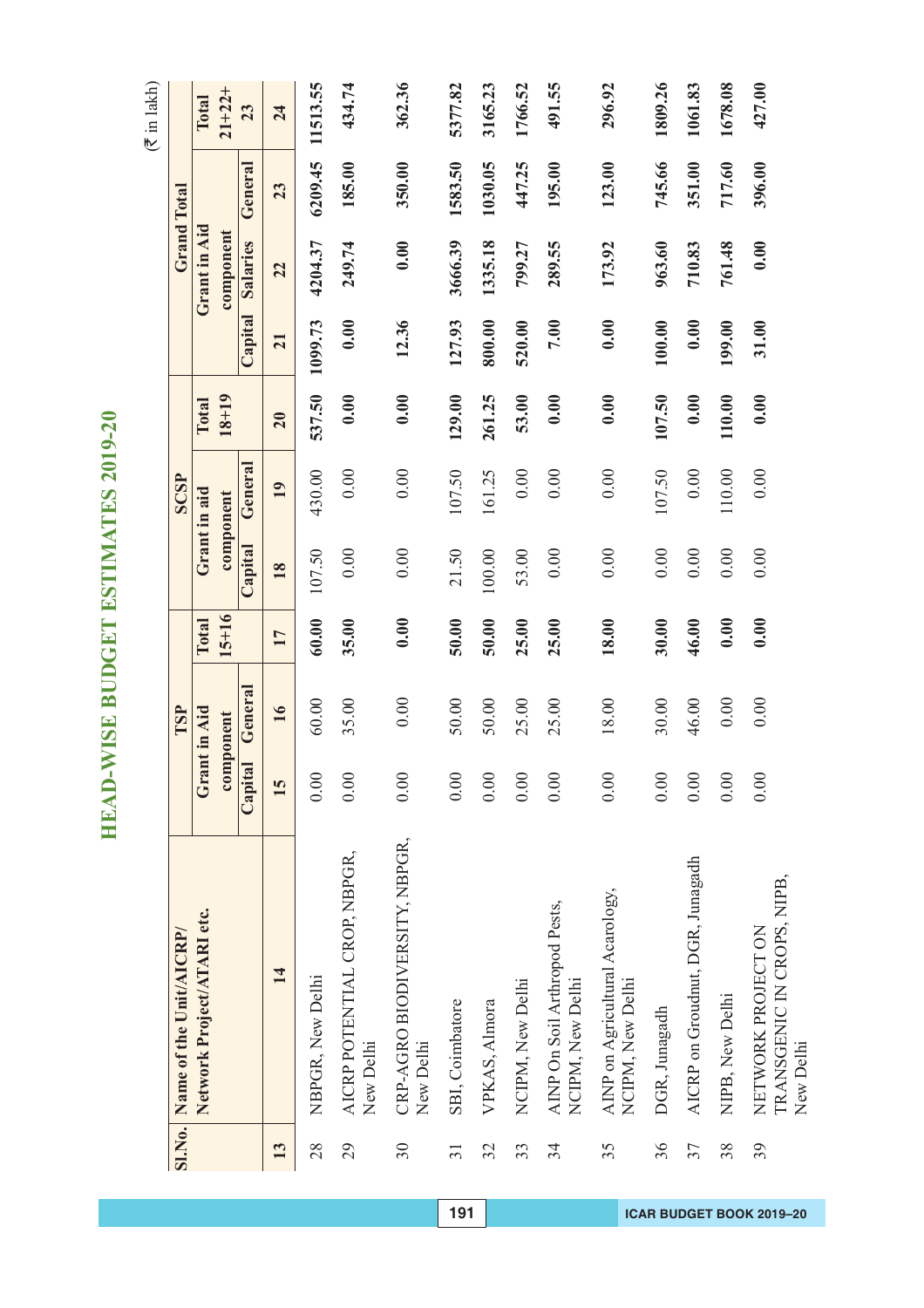|                 | SI.No. Name of the Unit/AICRP/                    |         | TSP          |          |         | SCSP         |           |         |                 | <b>Grand Total</b> |             |
|-----------------|---------------------------------------------------|---------|--------------|----------|---------|--------------|-----------|---------|-----------------|--------------------|-------------|
|                 | Network Project/ATARI etc.                        |         | Grant in Aid | Total    |         | Grant in aid | Total     |         | Grant in Aid    |                    | Total       |
|                 |                                                   |         | component    | $5 + 16$ |         | component    | $18 + 19$ |         | component       |                    | $21 + 22 +$ |
|                 |                                                   | Capital | General      |          | Capital | Genera       |           | Capital | <b>Salaries</b> | General            | 23          |
| 13              | 14                                                | 15      | 16           | 17       | 18      | 19           | 20        | 21      | 22              | 23                 | 24          |
| $\overline{40}$ | DR & MR, Bharatpur                                | 0.00    | 50.00        | 50.00    | 0.00    | 26.87        | 26.87     | 70.00   | 621.41          | 585.03             | 1276.44     |
| $\overline{4}$  | AICRP on R&M, DR & MR, Bharatpur                  | 0.00    | 20.00        | 20.00    | 0.00    | 0.00         | 0.00      | 0.00    | 881.01          | 293.08             | 1174.09     |
| 42              | IIMR, Hyderabad                                   | 0.00    | 50.00        | 50.00    | 20.00   | 161.25       | 181.25    | 80.00   | 1607.57         | 946.75             | 2634.32     |
| 43              | AICRP on Sorghum, IIMR, Hyderabd                  | 0.00    | 35.00        | 35.00    | 0.00    | 0.00         | 0.00      | 0.00    | 705.08          | 195.00             | 900.08      |
| $\overline{4}$  | AICRP on Pearl Millets, IIMR,<br>Hyderabad        | 0.00    | 30.00        | 30.00    | 0.00    | 0.00         | 0.00      | 0.00    | 792.50          | 470.00             | 1262.50     |
| 45              | AICRP on Small Millets, IIMR,<br>Hyderabad        | 0.00    | 20.00        | 20.00    | 0.00    | 0.00         | 0.00      | 0.00    | 470.05          | 115.00             | 585.05      |
| 46              | DSR, Indore                                       | 0.00    | 20.00        | 20.00    | 0.00    | 8.00         | 8.00      | 40.00   | 958.90          | 502.40             | 1501.30     |
| 47              | AICRP on Soyabean, Indore                         | 0.00    | 30.00        | 30.00    | 0.00    | 0.00         | 0.00      | 0.00    | 807.31          | 250.00             | 1057.31     |
| 48              | NBAIR, Bengaluru                                  | 0.00    | 25.00        | 25.00    | 0.00    | 32.25        | 32.25     | 122.00  | 1034.28         | 521.65             | 1677.93     |
| 49              | AICRP on Biological Control,<br>NBAIR, Benglaluru | 0.00    | 50.00        | 50.00    | 0.00    | 0.00         | 0.00      | 0.00    | 225.38          | 465.00             | 690.38      |
| 50              | IIMR, New Delhi                                   | 0.00    | 30.00        | 30.00    | 53.75   | 107.50       | 161.25    | 713.75  | 611.25          | 719.00             | 2044.00     |
| 51              | AICRP On Maize, IIMR, New Delhi                   | 0.00    | 80.62        | 80.62    | 0.00    | 0.00         | 0.00      | 0.00    | 1643.29         | 480.62             | 2123.91     |
| 52              | IIOR, Hyderabad                                   | 0.00    | 32.25        | 32.25    | 26.87   | 161.25       | 188.12    | 115.02  | 2237.49         | 1514.50            | 3867.01     |
| 53              | AICRP on Oilseed, Hyderabad                       | 0.00    | 40.00        | 40.00    | 0.00    | 0.00         | 0.00      | 0.00    | 1286.03         | 261.00             | 1547.03     |
| 54              | AICRP on Linseed, IIOR, Hyderabad                 | 0.00    | 20.00        | 20.00    | 0.00    | 0.00         | 0.00      | 6.18    | 692.38          | 156.00             | 854.56      |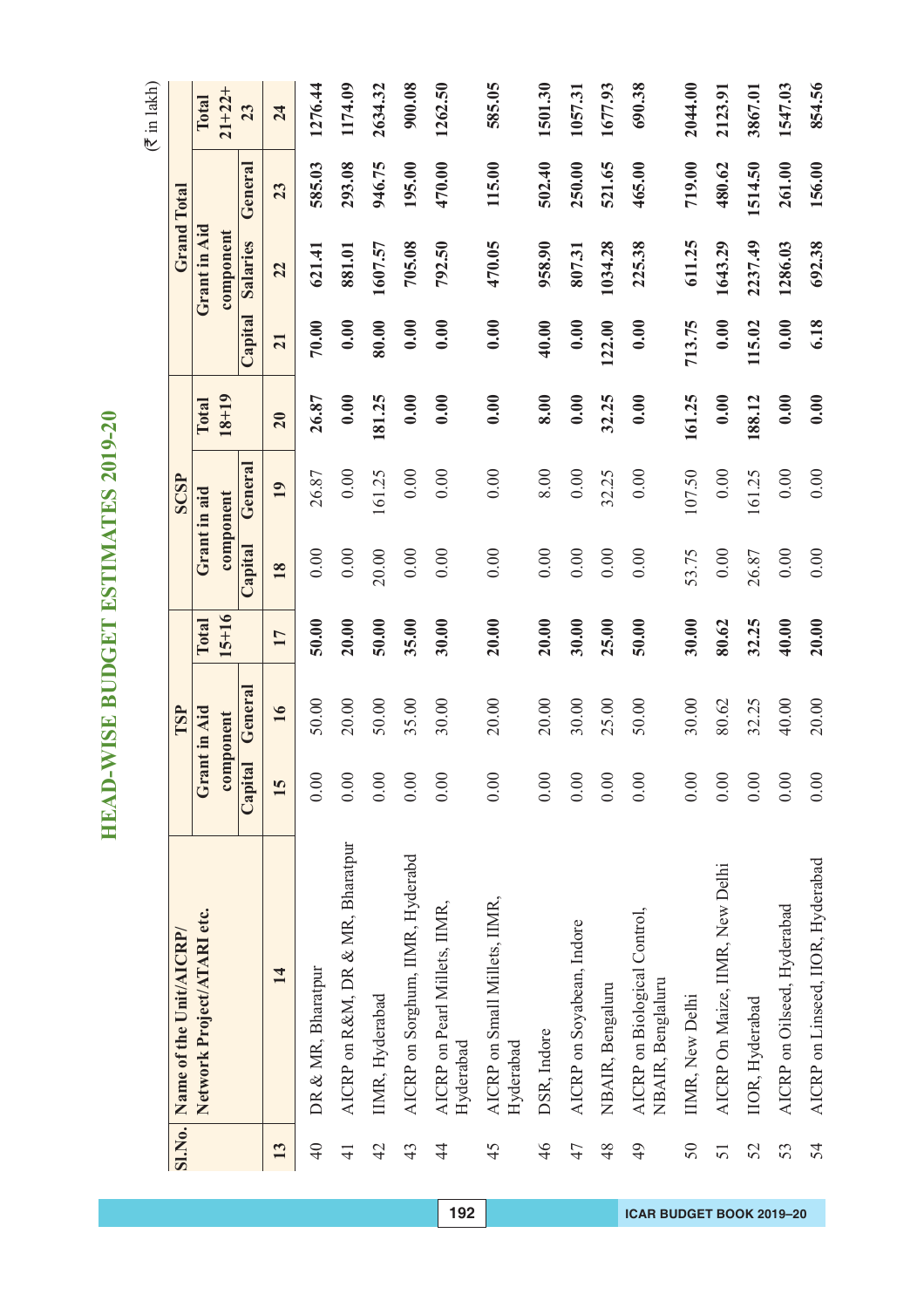|                 |                                                                  |         | TSP          |           |         | <b>SCSP</b>  |              |          |                 |                    |             |
|-----------------|------------------------------------------------------------------|---------|--------------|-----------|---------|--------------|--------------|----------|-----------------|--------------------|-------------|
|                 | SI.No. Name of the Unit/AICRP/                                   |         |              |           |         |              |              |          |                 | <b>Grand Total</b> |             |
|                 | Network Project/ATARI etc.                                       |         | Grant in Aid | Total     |         | Grant in aid | <b>Total</b> |          | Grant in Aid    |                    | Total       |
|                 |                                                                  |         | component    | $15 + 16$ |         | component    | $18 + 19$    |          | component       |                    | $21 + 22 +$ |
|                 |                                                                  | Capital | General      |           | Capital | Genera       |              | Capital  | <b>Salaries</b> | General            | 23          |
| 13              | 14                                                               | 15      | 16           | 17        | 18      | 19           | 20           | 21       | 22              | 23                 | 24          |
| 55              | AICRP on Sesame & Niger, IIOR,<br>Hyderabad                      | 0.00    | 20.00        | 20.00     | 0.00    | 0.00         | 0.00         | 0.00     | 604.11          | 132.77             | 736.88      |
| 56              | IIRR, Hyderabad                                                  | 0.00    | 70.00        | 70.00     | 0.00    | 161.25       | 161.25       | 100.00   | 2569.11         | 1440.25            | 4109.36     |
| 57              | AICRP on Rice, IIRR, Hyderabad                                   | 0.00    | 85.00        | 85.00     | 0.00    | 0.00         | 0.00         | 0.00     | 3102.33         | 930.00             | 4032.33     |
| 58              | CRP on Rice Biofortification,<br>IIRR, Hyderabad                 | 0.00    | 0.00         | 0.00      | 0.00    | 0.00         | 0.00         | 24.72    | 0.00            | 616.00             | 640.72      |
| 59              | IIWBR, Karnal                                                    | 0.00    | 28.00        | 28.00     | 100.00  | 73.00        | 173.00       | 320.00   | 1823.79         | 980.15             | 3123.94     |
| 60              | AICRP on Wheat & Barley, IIWBR,<br>Karnal                        | 0.00    | 35.50        | 35.50     | 0.00    | 0.00         | 0.00         | 0.00     | 1864.46         | 355.50             | 2219.96     |
| $\overline{61}$ | IISS, Maunath Bhanjan                                            | 0.00    | 36.66        | 36.66     | 21.50   | 43.00        | 64.50        | 110.72   | 329.04          | 476.51             | 916.27      |
| $\mathcal{O}$   | AICRP NSP (CROPS), DSR,<br>Maunath Bhanjan                       | 0.00    | 80.00        | 80.00     | 0.00    | 0.00         | 0.00         | 30.10    | 2014.41         | 430.15             | 2474.66     |
| 63              | Seed Production in Agricultural Corps<br>and Fisheries, DSR, Mau | 0.00    | 51.60        | 51.60     | 0.00    | 0.00         | 0.00         | 50.00    | 0.00            | 766.27             | 816.27      |
| 64              | NIBSM, Raipur                                                    | 0.00    | 80.00        | 80.00     | 73.75   | 23.65        | 97.40        | 1743.21  | 329.04          | 383.65             | 2455.90     |
| 65              | IIAB, Ranchi                                                     | 0.00    | 25.00        | 25.00     | 92.30   | 24.04        | 116.34       | 1667.30  | 300.84          | 279.04             | 2247.18     |
| 66              | AINP on VertibratePest Management,                               | 3.75    | 40.00        | 43.75     | 0.00    | 0.00         | 0.00         | 33.75    | 333.74          | 220.00             | 587.49      |
|                 | <b>Total Crop Sciences</b>                                       | 99.55   | 2117.06      | 2216.61   | 1854.42 | 3968.31      | 5822.73      | 22342.47 | 92210.83        | 83587.55 198140.85 |             |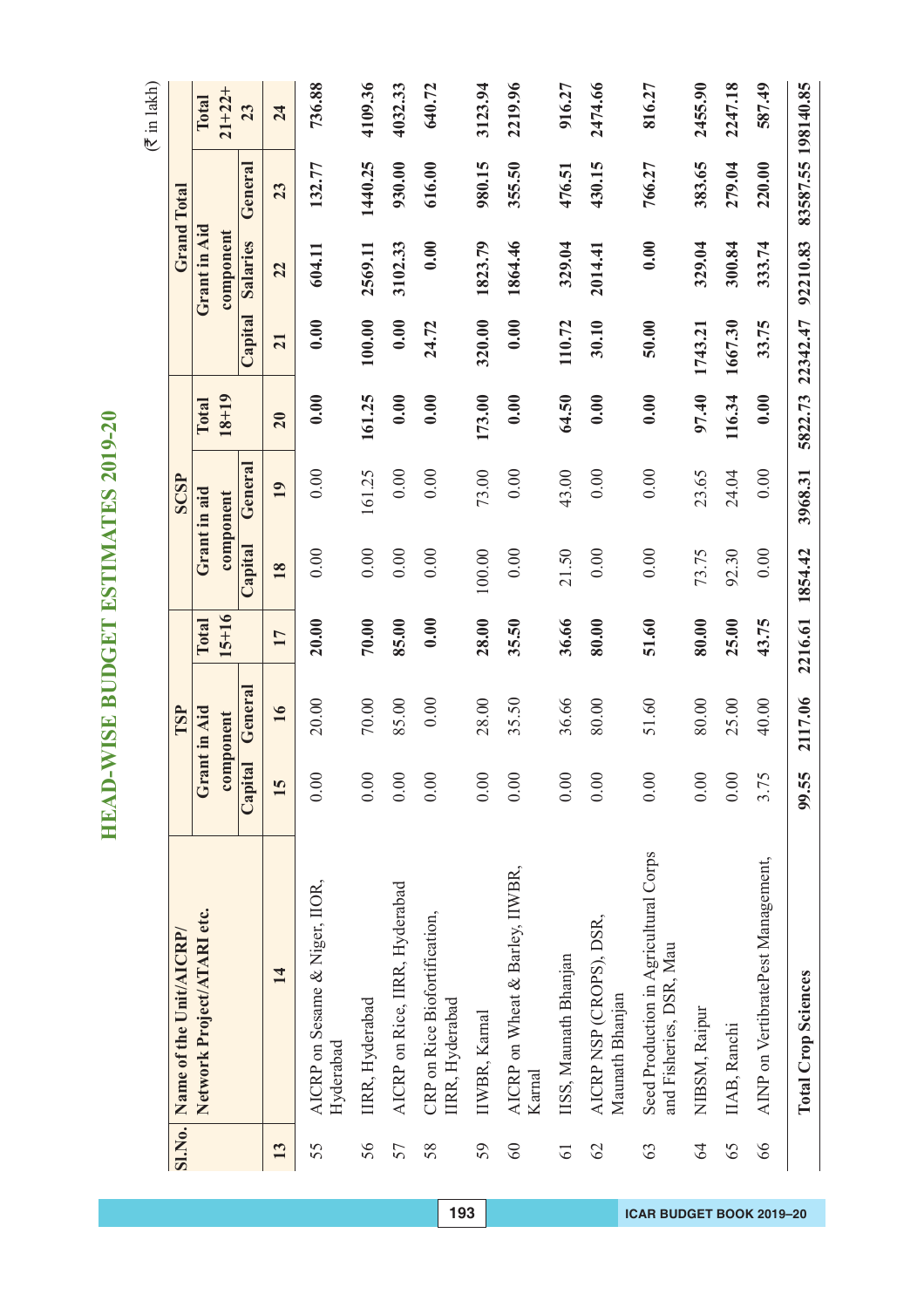|                 | Sl.No. Name of the Unit/AICRP/                   |         | TSP          |           |              | SCSP   |           |         | <b>Grand Total</b> |         |             |
|-----------------|--------------------------------------------------|---------|--------------|-----------|--------------|--------|-----------|---------|--------------------|---------|-------------|
|                 | Network Project/ATARI etc.                       |         | Grant in Aid | Total     | Grant in aid |        | Total     |         | Grant in Aid       |         | Total       |
|                 |                                                  |         | component    | $15 + 16$ | component    |        | $18 + 19$ |         | component          |         | $21 + 22 +$ |
|                 |                                                  | Capital | General      |           | Capital      | Genera |           | Capital | Salaries           | General | 23          |
| 13              | 14                                               | 15      | 16           | 17        | 18           | 19     | 20        | 21      | 22                 | 23      | 24          |
|                 | CIARI, Port Blair<br>CAZRI, Jodhpur              | 0.00    | 20.00        | 20.00     | 5.00         | 20.00  | 25.00     | 69.00   | 1997.90            | 530.60  | 2597.50     |
| $\mathbf{C}$    | CIAH, Bikaner                                    | 0.00    | 0.00         | 0.00      | 5.00         | 20.00  | 25.00     | 105.00  | 1410.15            | 465.00  | 1980.15     |
| 3               | AICRP on AZF, CIAH, Bikaner                      | 0.00    | 0.00         | 0.00      | 5.00         | 5.89   | 10.89     | 15.00   | 653.37             | 79.89   | 748.26      |
| 4               | CISH, Lucknow                                    | 0.00    | 50.00        | 50.00     | 7.29         | 90.00  | 97.29     | 150.25  | 1345.52            | 1082.50 | 2578.27     |
| 5               | CITH, Srinagar                                   | 0.00    | 2.00         | 2.00      | 5.00         | 30.00  | 35.00     | 51.00   | 493.55             | 502.75  | 1047.30     |
| $\bullet$       | CPCRI, Kasaragod                                 | 0.00    | 7.00         | 7.00      | 5.00         | 15.00  | 20.00     | 55.00   | 2994.22            | 3688.40 | 6737.62     |
| $\overline{ }$  | AICRP on Palms, CPCRI, Kasaragod                 | 0.00    | 0.00         | 0.00      | 5.00         | 5.00   | 10.00     | 15.00   | 398.60             | 149.00  | 562.60      |
| $\infty$        | CPRI, Shimla                                     | 0.00    | 0.00         | 0.00      | 10.00        | 15.00  | 25.00     | 160.00  | 3673.91            | 3111.00 | 6944.91     |
| $\circ$         | AICRP on Potato, CPRI, Shimla                    | 0.00    | 15.00        | 15.00     | 5.00         | 60.00  | 65.00     | 33.00   | 428.92             | 144.00  | 605.92      |
| $\overline{10}$ | CTCRI, Thiruvanthapuram                          | 0.00    | 10.00        | 10.00     | 15.00        | 70.00  | 85.00     | 55.00   | 1739.19            | 625.70  | 2419.89     |
| $\Box$          | AICRP on Tuber Crops, CTCRI,<br>Thiruvanthapuram | 0.00    | 2.60         | 2.60      | 7.00         | 30.00  | 37.00     | 17.00   | 255.48             | 132.60  | 405.08      |
| 12              | IIHR, Bangalore                                  | 0.00    | 60.00        | 60.00     | 30.00        | 60.00  | 90.00     | 430.00  | 5452.58            | 4825.00 | 10707.58    |
| 13              | AICRP on Fruit, IIHR, Bangalore                  | 10.00   | 70.00        | 80.00     | 9.00         | 60.00  | 69.00     | 312.00  | 2444.26            | 778.00  | 3534.26     |
| $\overline{1}$  | IISR, Calicut                                    | 0.00    | 15.00        | 15.00     | 8.00         | 30.00  | 38.00     | 132.00  | 1222.13            | 774.70  | 2128.83     |
| 15              | AICRP on Spices, IISR, Calicut                   | 16.20   | 10.00        | 26.20     | 8.00         | 30.00  | 38.00     | 24.20   | 413.00             | 131.00  | 568.20      |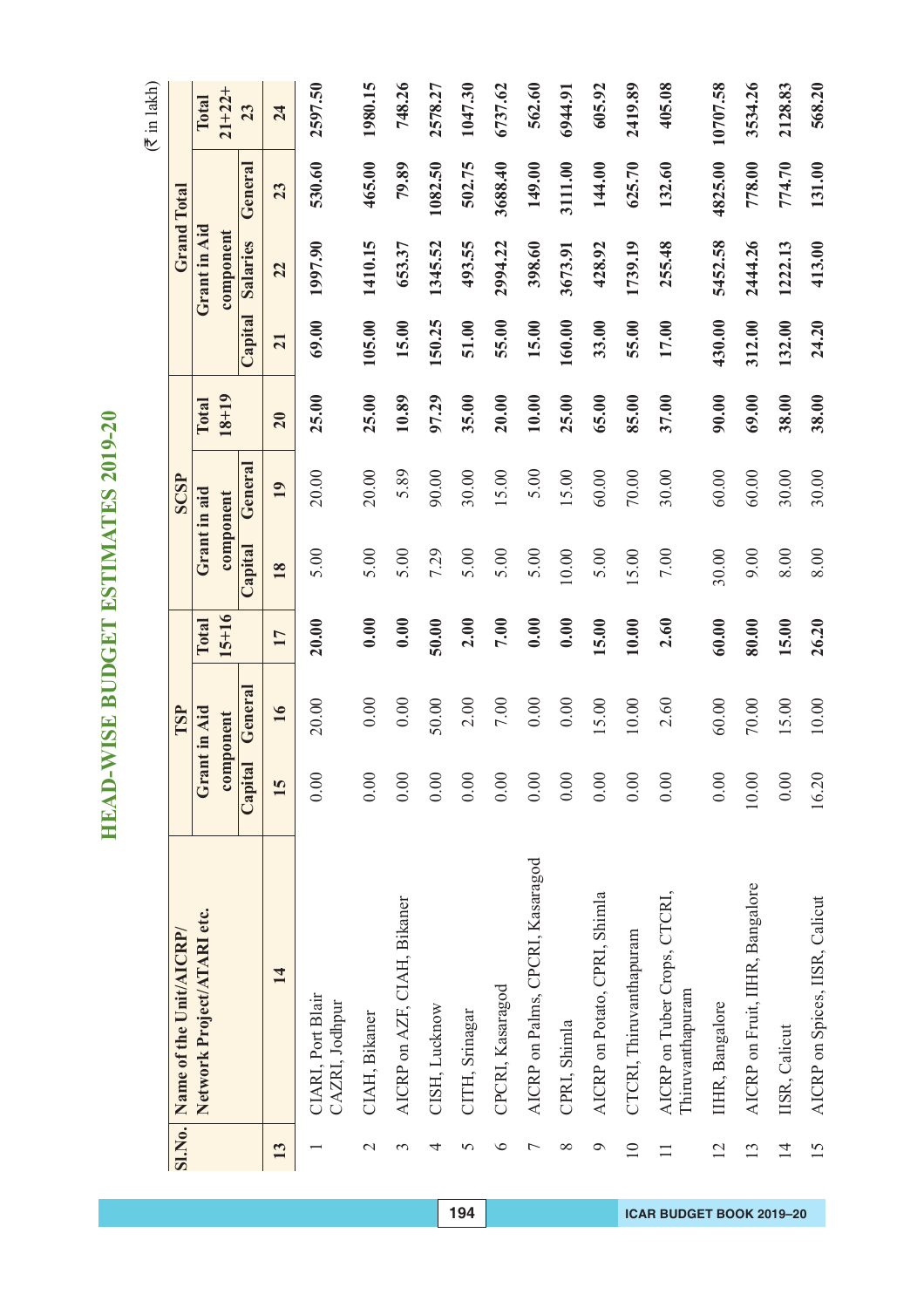$($  $\bar{z}$  in lakh)

|                 | SI.No. Name of the Unit/AICRP/                       |         | TSP          |           |              | SCSP      |           |         |              | <b>Grand Total</b> |             |
|-----------------|------------------------------------------------------|---------|--------------|-----------|--------------|-----------|-----------|---------|--------------|--------------------|-------------|
|                 | Network Project/ATARI etc.                           |         | Grant in Aid | Total     | Grant in aid |           | Total     |         | Grant in Aid |                    | Total       |
|                 |                                                      |         | component    | $15 + 16$ |              | component | $18 + 19$ |         | component    |                    | $21 + 22 +$ |
|                 |                                                      | Capital | General      |           | Capital      | General   |           | Capital | Salaries     | General            | 23          |
| 13              | 14                                                   | 15      | 16           | 17        | 18           | 19        | 20        | 21      | 22           | 23                 | 24          |
| $\frac{6}{1}$   | IIVR, Varanasi                                       | 0.00    | 15.00        | 15.00     | 5.00         | 35.00     | 40.00     | 305.00  | 1316.14      | 890.40             | 2511.54     |
| 17              | AICRP on Vegetables, IIVR, Varanasi                  | 0.00    | 30.00        | 30.00     | 5.00         | 35.00     | 40.00     | 33.00   | 1835.58      | 484.00             | 2352.58     |
| $\frac{8}{18}$  | NRC for Banana, Tiruchirapalli                       | 0.00    | 0.00         | 0.00      | 15.00        | 25.00     | 40.00     | 75.00   | 639.41       | 379.00             | 1093.41     |
| $\overline{19}$ | Dte. for Cashew Research, Puttur                     | 0.00    | 0.00         | 0.00      | 16.00        | $70.00\,$ | 86.00     | 106.00  | 592.26       | 423.60             | 1121.86     |
| $\overline{c}$  | AICRP on Cashew, Dte. For Cashew<br>Research, Puttur | 0.00    | 0.00         | 0.00      | 5.00         | 35.00     | 40.00     | 15.00   | 300.83       | 115.00             | 430.83      |
| $\overline{21}$ | CCRI, Nagpur                                         | 4.00    | 15.00        | 19.00     | 6.00         | 90.00     | 96.00     | 138.00  | 828.23       | 777.10             | 1743.33     |
| 22              | NRC For Grapes, Pune                                 | 0.00    | 5.00         | 5.00      | 5.00         | 30.00     | 35.00     | 70.00   | 507.65       | 592.20             | 1169.85     |
| 23              | DMAPR, Anand                                         | 0.00    | 0.00         | 0.00      | 3.00         | $10.00$   | 13.00     | 38.00   | 587.56       | 287.40             | 912.96      |
| 24              | AICRP on MAP & Betelvine,<br>DMAPR, Anand            | 0.00    | 0.00         | 0.00      | 3.00         | 5.00      | 8.00      | 13.00   | 846.09       | 68.00              | 927.09      |
| 25              | Dte. on Mushroom, Solan                              | 0.00    | 7.00         | 7.00      | $6.00\,$     | 52.00     | 58.00     | 15.93   | 498.25       | 400.10             | 914.28      |
| 26              | AICRP on Mushroom, DMR, Solan                        | 0.00    | 5.00         | 5.00      | 12.00        | 52.00     | 64.00     | 12.00   | 253.83       | 139.00             | 404.83      |
| 27              | IIOPR, Pedavegi                                      | 0.00    | 25.00        | 25.00     | 6.00         | 30.00     | 36.00     | 18.00   | 634.57       | 748.40             | 1400.97     |
| 28              | Dte. on Onion & Garlic, Pune                         | 0.00    | 50.00        | 50.00     | 5.00         | 85.00     | 90.00     | 105.00  | 507.80       | 699.49             | 1312.29     |
| 29              | NRC on Orchids, Sikkim                               | 0.00    | 5.00         | 5.00      | 3.00         | 30.00     | 33.00     | 132.83  | 253.83       | 139.00             | 525.66      |
| 30              | NRC Seed Spices, Ajmer                               | 0.00    | 10.00        | 10.00     | 15.00        | 30.00     | 45.00     | 89.00   | 535.86       | 403.59             | 1028.45     |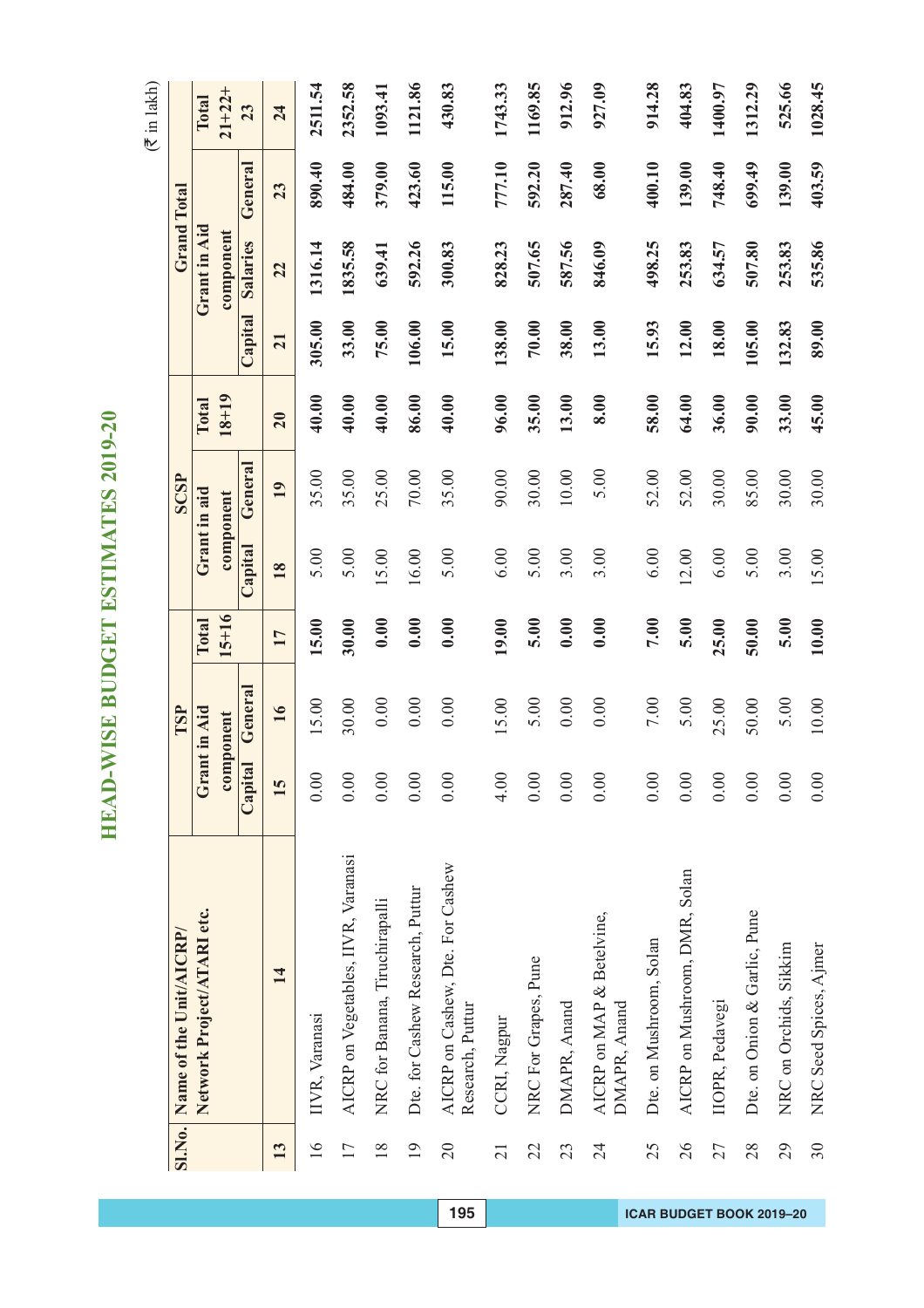$(3 \times 1)$  lakh)

|                 |                                                        |              |          |           |         |              |           |         |              |                    | $\left($ Trining $\left($ |
|-----------------|--------------------------------------------------------|--------------|----------|-----------|---------|--------------|-----------|---------|--------------|--------------------|---------------------------|
| <b>SI.No.</b>   | Name of the Unit/AICRP/                                |              | TSP      |           |         | SCSP         |           |         |              | <b>Grand Total</b> |                           |
|                 | Network Project/ATARI etc.                             | Grant in Aid |          | Total     |         | Grant in aid | Total     |         | Grant in Aid |                    | Total                     |
|                 |                                                        | component    |          | $15 + 16$ |         | component    | $18 + 19$ |         | component    |                    | $21 + 22 +$               |
|                 |                                                        | Capital      | General  |           | Capital | General      |           | Capital | Salaries     | General            | 23                        |
| 13              | 14                                                     | 15           | 16       | 17        | 18      | 19           | 20        | 21      | 22           | 23                 | 24                        |
| $\overline{31}$ | NRC For Litchi, Muzaffarpur                            | 0.00         | 50.00    | 50.00     | 10.00   | 26.00        | 36.00     | 140.00  | 357.24       | 160.00             | 657.24                    |
| 32              | NRC for Pomegranate, Solapur                           | 0.00         | 10.00    | 10.00     | 5.00    | $10.00$      | 15.00     | 125.00  | 319.63       | 388.80             | 833.43                    |
| 33              | Dte. of Floriculture, Pune                             | 0.00         | 4.59     | 4.59      | 5.00    | 15.00        | 20.00     | 125.00  | 329.04       | 231.10             | 685.14                    |
| 34              | AICRP on Floriculture, Dte. of<br>Floriculture, Pune   | 0.00         | 0.00     | 0.00      | 5.00    | $10.00$      | 15.00     | 5.00    | 411.26       | 64.00              | 480.26                    |
|                 | Total HORTICULTURAL SCIENCES                           | 30.20        | 493.19   | 523.39    | 264.29  | 1215.89      | 1480.18   | 3184.21 | 36477.84     | 24410.32           | 64072.37                  |
|                 | CARI, Izatnagar                                        | 0.00         | 21.50    | 21.50     | 28.00   | 84.00        | 112.00    | 478.00  | 1710.98      | 1394.00            | 3582.98                   |
| $\mathcal{L}$   | CIRB, Hissar                                           | 0.00         | 2.00     | 2.00      | 30.00   | 60.00        | 90.00     | 563.00  | 2190.43      | 625.15             | 3378.58                   |
| 3               | Network Project on Baffaloes,                          | 0.00         | 0.00     | 0.00      | $10.00$ | 40.00        | 50.00     | 95.00   | 57.82        | 503.00             | 655.82                    |
|                 | CIRB, Hissar                                           |              |          |           |         |              |           |         |              |                    |                           |
| 4               | CIRG, Makhdoom                                         | 0.00         | $0.00\,$ | 0.00      | 15.00   | 49.00        | 64.00     | 141.00  | 2515.24      | 1021.50            | 3677.74                   |
| 5               | AICRP on Goats, CIRG, Makhdoom                         | 0.00         | 64.00    | 64.00     | 15.00   | 33.00        | 48.00     | 115.00  | 0.00         | 458.00             | 573.00                    |
| $\circ$         | CSWRI, Avikanagar                                      | 1.00         | 52.50    | 53.50     | 20.00   | 100.00       | 120.00    | 170.00  | 2914.31      | 1692.00            | 4776.31                   |
| $\overline{ }$  | AICRP on Mega Sheep Seed Project,<br>CSWRI, Avikanagar | 0.00         | 21.50    | 21.50     | 0.00    | 17.00        | 17.00     | 10.00   | 0.00         | 192.00             | 202.00                    |
| $\infty$        | Network on Sheep Improvement,<br>CSWRI, Avikanagar     | 0.00         | 43.00    | 43.00     | 0.00    | 21.00        | 21.00     | 32.00   | 55.84        | 218.00             | 305.84                    |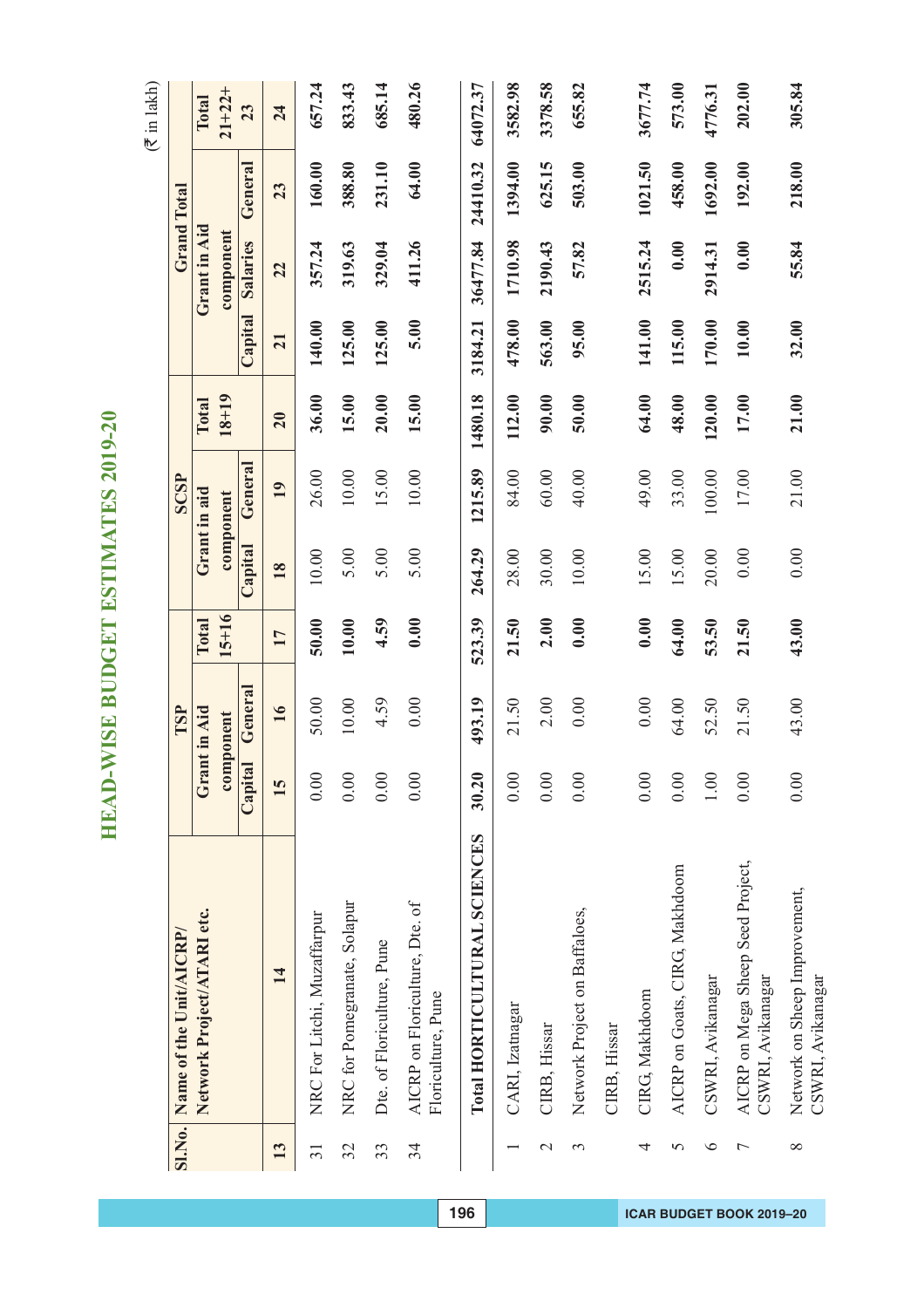|                 | SI.No. Name of the Unit/AICRP/                                |         | TSP          |              |              | SCSP      |           |                 |              | <b>Grand Total</b> |             |
|-----------------|---------------------------------------------------------------|---------|--------------|--------------|--------------|-----------|-----------|-----------------|--------------|--------------------|-------------|
|                 | Network Project/ATARI etc.                                    |         | Grant in Aid | <b>Total</b> | Grant in aid |           | Total     |                 | Grant in Aid |                    | Total       |
|                 |                                                               |         | component    | $15 + 16$    |              | component | $18 + 19$ |                 | component    |                    | $21 + 22 +$ |
|                 |                                                               | Capital | General      |              | Capital      | General   |           | Capital         | Salaries     | General            | 23          |
| 13              | 14                                                            | 15      | 16           | 17           | 18           | 19        | 20        | $\overline{21}$ | 22           | 23                 | 24          |
| $\circ$         | IVRI, Izatnagar                                               | 4.00    | 39.00        | 43.00        | 120.00       | 330.00    | 450.00    | 1545.94         | 13444.56     | 19104.06           | 34094.56    |
| $\overline{10}$ | Outreach Prog. On Env. Pollutant,<br>IVRI, Izatnagar          | 0.00    | 0.00         | 0.00         | 0.00         | 11.00     | 11.00     | 30.00           | 0.00         | 102.00             | 132.00      |
| $\Box$          | Outreach Prog. On Zoonotic Diseases,<br>IVRI, Izatnagar       | 0.00    | 0.00         | 0.00         | 0.00         | 13.00     | 13.00     | 26.00           | 0.00         | 154.00             | 180.00      |
| $\overline{2}$  | Outreach Prog, on Ethno vety.<br>Medicine, IVRI, Izatnagar    | 0.00    | 0.00         | 0.00         | 0.00         | 8.00      | 8.00      | 10.00           | 0.00         | 76.50              | 86.50       |
| 13              | Network on GIP,IVRI, Izatnagar                                | 0.00    | 0.00         | 0.00         | 0.00         | $7.00\,$  | 7.00      | 5.00            | 0.00         | 76.50              | 81.50       |
| $\overline{1}$  | Network on BTD, IVRI, Izatnagar                               | 0.00    | 0.00         | 0.00         | 0.00         | 6.50      | 6.50      | 21.00           | 0.00         | 50.00              | 71.00       |
| 15              | Network on Neonatal Mortality,<br>IVRI, Izatnagar             | 0.00    | 0.00         | 0.00         | 0.00         | 10.00     | 10.00     | 26.00           | 0.00         | 78.00              | 104.00      |
| $\frac{6}{1}$   | Network on Diag. Imaging Tech.,<br>IVRI, Izatnagar            | 0.00    | 0.00         | 0.00         | 0.00         | 8.00      | 8.00      | 48.00           | 0.00         | 73.00              | 121.00      |
| 17              | CRP on V&D, IVRI, Izatnagar                                   | 0.00    | 0.00         | 0.00         | 8.00         | 48.00     | 56.00     | 174.00          | 0.00         | 511.00             | 685.00      |
| $\frac{8}{18}$  | NIHSAD, Bhopal                                                | 0.00    | 0.00         | 0.00         | 12.00        | 83.00     | 95.00     | 230.00          | 684.57       | 921.70             | 1836.27     |
| $\overline{19}$ | NBAGR, Karnal                                                 | 0.00    | 0.00         | 0.00         | 5.00         | 32.00     | 37.00     | 60.00           | 1099.92      | 415.80             | 1575.72     |
| 20              | Network Project on Animal Genetic<br>Resources, NBAGR, Karnal | 0.00    | 32.00        | 32.00        | 0.00         | 10.00     | 10.00     | 2.00            | 0.00         | 128.00             | 130.00      |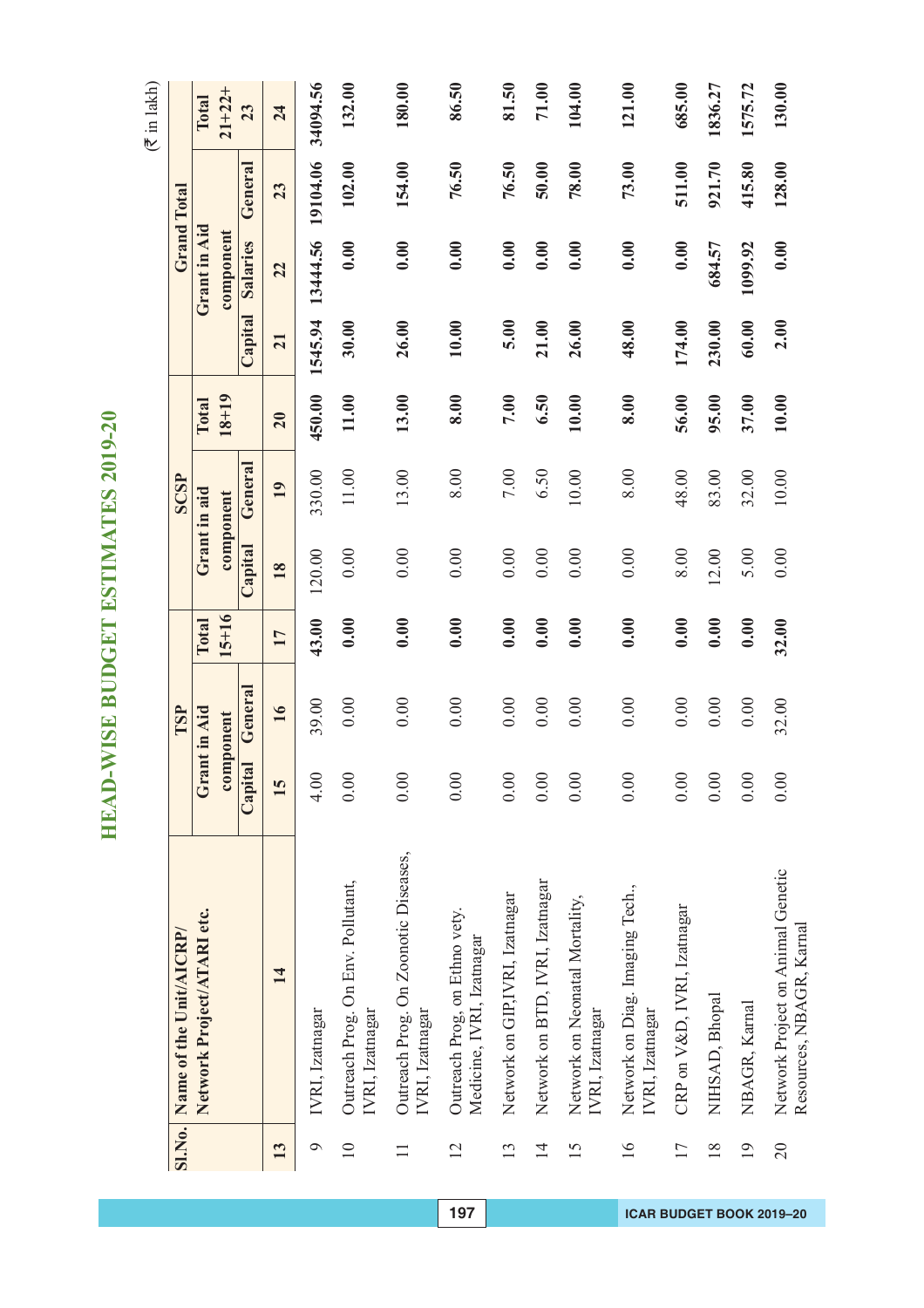|                 | SI.No. Name of the Unit/AICRP/                                                       |              | TSP                 |         |         | <b>SCSP</b>         |                    |                  |                       | Grand Total |                             |
|-----------------|--------------------------------------------------------------------------------------|--------------|---------------------|---------|---------|---------------------|--------------------|------------------|-----------------------|-------------|-----------------------------|
|                 | Network Project/ATARI etc.                                                           | Grant in Aid |                     | Total   |         | Grant in aid        | $18 + 19$<br>Total |                  | Grant in Aid          |             | $21 + 22 +$<br><b>Total</b> |
|                 |                                                                                      | Capital      | Genera<br>component | $15+16$ | Capital | Genera<br>component |                    | $\text{Capital}$ | component<br>Salaries | Genera      | 23                          |
| 13              | 14                                                                                   | 15           | 16                  | 17      | 18      | 19                  | 20                 | 21               | 22                    | 23          | 24                          |
| $\overline{21}$ | NDRI, Kamal                                                                          | 0.00         | 47.00               | 47.00   | 99.00   | 276.00              | 375.00             | 657.00           | 8961.03               | 12123.00    | 21741.03                    |
| 22              | NIANP, Bangalore                                                                     | 0.00         | 0.00                | 0.00    | 20.00   | 51.00               | 71.00              | 251.00           | 1222.13               | 790.00      | 2263.13                     |
| 23              | AICRP ON NPAERP + OP on Methan<br>Emission, NIANP, Bangalore                         | 0.00         | 10.00               | 10.00   | 4.00    | 13.00               | 17.00              | 14.00            | 0.00                  | 194.00      | 208.00                      |
| 24              | NRC on Camel, Bikaner                                                                | 1.00         | 20.50               | 21.50   | 12.00   | 38.00               | 50.00              | 166.00           | 722.18                | 477.75      | 1365.93                     |
| 25              | NRC on Equines, Hissar                                                               | 0.00         | 0.00                | 0.00    | 14.00   | 56.00               | 70.00              | 139.00           | 1073.59               | 765.60      | 1978.19                     |
| 26              | Culture Collection, NRC on Equines,<br>National Centre for Veterinary Type<br>Hissar | 0.00         | 0.00                | 0.00    | 7.00    | 18.00               | 25.00              | 126.00           | 0.00                  | 184.00      | 310.00                      |
| 27              | NRC on Meat, Hyderabad                                                               | 0.00         | 0.00                | 0.00    | 10.00   | 24.00               | 34.00              | 218.00           | 587.56                | 209.35      | 1014.91                     |
| 28              | NRC on Mithun                                                                        | 0.00         | 76.00               | 76.00   | 15.00   | 35.00               | 50.00              | 219.28           | 417.40                | 397.72      | 1034.40                     |
| 29              | NRC on Pig, Guwahati                                                                 | 12.00        | 108.00              | 120.00  | 15.00   | 35.00               | 50.00              | 147.00           | 423.05                | 467.00      | 1037.05                     |
| $30\,$          | AICRP on Pig, NRC on Pig, Guwahati                                                   | 0.00         | 162.00              | 162.00  | 12.50   | 35.50               | 48.00              | 99.50            | 122.21                | 481.50      | 703.21                      |
| $\overline{31}$ | Mega seed on Pig, NRC on Pig,<br>Guwahati                                            | 0.00         | 43.00               | 43.00   | 7.50    | 19.50               | 27.00              | 30.50            | 0.00                  | 302.50      | 333.00                      |
| 32              | NRC on Yak, Dirang                                                                   | 15.84        | 99.34               | 115.18  | 11.60   | 42.98               | 54.58              | 202.44           | 423.05                | 445.56      | 1071.05                     |
| 33              | NIVEDI, Bengalore                                                                    | 0.00         | 0.00                | 0.00    | 25.00   | 51.00               | 76.00              | 189.00           | 534.92                | 726.00      | 1449.92                     |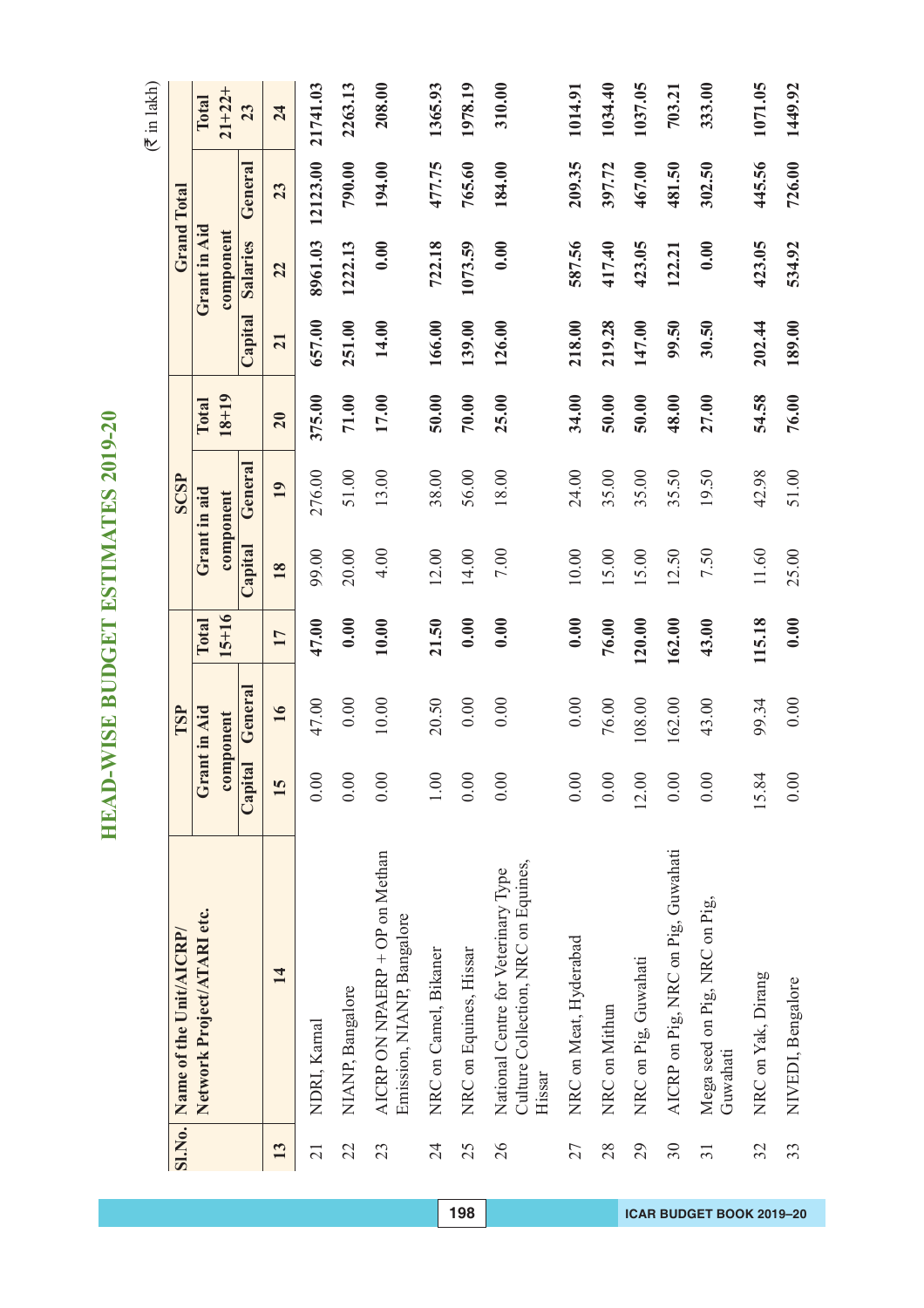$(\overline{\mathfrak{F}}$  in lakh)

| <b>SI.No.</b>            | Name of the Unit/AICRP/                                      |         | TSP          |           |         | SCSP         |           |         |              | <b>Grand Total</b> |          |
|--------------------------|--------------------------------------------------------------|---------|--------------|-----------|---------|--------------|-----------|---------|--------------|--------------------|----------|
|                          |                                                              |         |              |           |         |              |           |         |              |                    |          |
|                          | Network Project/ATARI etc.                                   |         | Grant in Aid | Total     |         | Grant in aid | Total     |         | Grant in Aid |                    | Total    |
|                          |                                                              |         | component    | $15 + 16$ |         | component    | $18 + 19$ |         | component    |                    | $21+22+$ |
|                          |                                                              | Capital | General      |           | Capital | Genera       |           | Capital | Salaries     | General            | 23       |
| 13                       | 14                                                           | 15      | 16           | 17        | 18      | 19           | 20        | 21      | 22           | 23                 | 24       |
| 34                       | CIRC, Meerut                                                 | 0.00    | 0.00         | 0.00      | 8.00    | 46.00        | 54.00     | 208.00  | 705.08       | 469.10             | 1382.18  |
| 35                       | AICRP on Cattle, CIRC, Meerut                                | 0.00    | 21.50        | 21.50     | 0.00    | 48.00        | 48.00     | 48.00   | 212.03       | 537.00             | 797.03   |
| 36                       | Dte. Of Foot & Mouth Disease,<br>Mukteswar                   | 0.00    | 32.00        | 32.00     | 40.00   | 85.00        | 125.00    | 346.00  | 376.04       | 1234.30            | 1956.34  |
| 37                       | Dte. Of Poultry Research, Hyderabad                          | 0.00    | 21.50        | 21.50     | 25.00   | 75.00        | 100.00    | 210.00  | 940.57       | 1004.35            | 2154.92  |
| 38                       | AICRP on Poultry, Dte. Of Poultry<br>Research, Hyderabad     | 0.00    | 38.00        | 38.00     | 7.00    | 18.00        | 25.00     | 69.00   | 311.17       | 259.00             | 639.17   |
| 39                       | Poultry Seed Project, Dte. Of Poultry<br>Research, Hyderabad | 0.00    | 38.00        | 38.00     | 15.00   | 33.00        | 48.00     | 235.00  | 0.00         | 353.00             | 588.00   |
|                          | TOTAL ANIMAL SCIENCES                                        | 33.84   | 992.34       | 1026.18   | 610.60  | 1970.48      | 2581.08   | 7356.66 | 41705.68     | 49214.94           | 98277.28 |
|                          | CAZRI, Johdhpur                                              | 22.86   | 45.73        | 68.59     | 35.00   | 65.00        | 100.00    | 336.96  | 5076.54      | 5503.95            | 10917.45 |
| $\overline{\mathcal{C}}$ | CRIDA, Hyderabad                                             | 0.00    | 0.00         | 0.00      | 25.00   | $70.00$      | 95.00     | 224.35  | 2872.95      | 1271.88            | 4369.18  |
| 3                        | AICRP on Dryland Agriculture,<br>CRIDA, Hyderabad            | 0.00    | 0.00         | 0.00      | 1.17    | 35.00        | 36.17     | 11.17   | 2107.93      | 338.03             | 2457.13  |
| 4                        | AICRP on Agrometeorology,<br>CRIDA, Hyderabad                | 0.00    | 0.00         | 0.00      | 1.17    | 10.50        | 11.67     | 11.17   | 629.10       | 100.59             | 740.86   |
| 5                        | IIS & WC (CS & WCR & TI),<br>Dehradun                        | 15.00   | 22.86        | 37.86     | 11.72   | 90.00        | 101.72    | 106.46  | 3957.82      | 1428.49            | 5492.77  |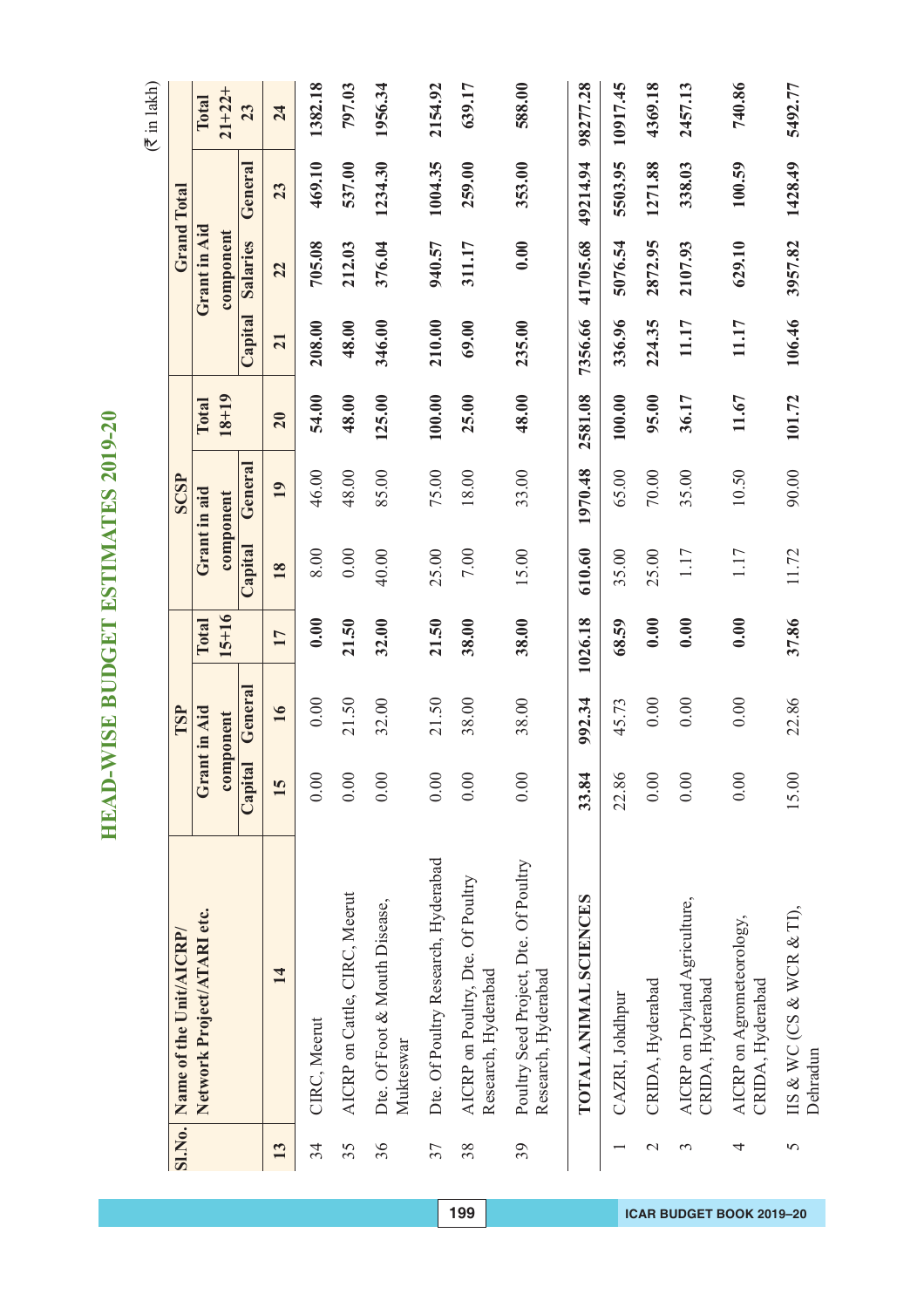| <b>SI.No.</b>   | Name of the Unit/AICRP/                          |         | TSP          |           |              | <b>SCSP</b>   |           |         |              | <b>Grand Total</b> |             |
|-----------------|--------------------------------------------------|---------|--------------|-----------|--------------|---------------|-----------|---------|--------------|--------------------|-------------|
|                 | Network Project/ATARI etc.                       |         | Grant in Aid | Total     | Grant in aid |               | Total     |         | Grant in Aid |                    | Total       |
|                 |                                                  |         | component    | $15 + 16$ |              | component     | $18 + 19$ |         | component    |                    | $21 + 22 +$ |
|                 |                                                  | Capital | General      |           | Capital      | <b>Genera</b> |           | Capital | Salaries     | Genera             | 23          |
| 13              | 14                                               | 15      | 16           | 17        | 18           | 19            | 20        | 21      | 22           | 23                 | 24          |
| $\circ$         | CSSRI, Karnal                                    | 0.00    | 0.00         | 0.00      | 8.79         | 65.00         | 73.79     | 68.59   | 2632.28      | 1433.29            | 4134.16     |
| $\overline{ }$  | PCU-SAS, CSSRI, Karnal                           | 0.00    | 0.00         | 0.00      | 0.00         | 6.30          | 6.30      | 0.00    | 560.00       | 60.36              | 620.36      |
| $\infty$        | ICAR RC For NEH Region., Barapani                | 318.84  | 604.22       | 923.06    | 10.00        | 100.00        | 110.00    | 1357.77 | 6206.16      | 3553.32            | 11117.25    |
| $\sigma$        | ICAR Res. Complex for Eastern<br>Region, Patna   | 0.00    | 0.00         | 0.00      | 12.89        | $70.00$       | 82.89     | 123.47  | 2228.04      | 988.58             | 3340.09     |
| $\overline{10}$ | CCARI (ICAR Res. Complex), Goa                   | 18.29   | 27.43        | 45.72     | 10.54        | 50.00         | 60.54     | 86.53   | 714.71       | 596.22             | 1397.46     |
| $\Box$          | IISS, Bhopal                                     | 0.00    | 18.29        | 18.29     | 5.86         | 30.00         | 35.86     | 45.73   | 1410.15      | 389.46             | 1845.34     |
| $\overline{2}$  | AICRP on Micronutrients, IISS, Bhopal            | 0.00    | 9.14         | 9.14      | 1.17         | 9.07          | 10.24     | 9.14    | 602.13       | 96.02              | 707.29      |
| 13              | AICRP on Biofertilizer, IISS, Bhopal             | 0.00    | 0.00         | 0.00      | 1.17         | 3.81          | 4.98      | 9.14    | 192.72       | 36.57              | 238.43      |
| $\overline{14}$ | AICRP on STCR, IISS, Bhopal                      | 0.00    | 9.14         | 9.14      | 1.17         | 8.11          | 9.28      | 9.14    | 625.35       | 88.68              | 723.17      |
| 15              | AICRP on LTFE, IISS, Bhopal                      | 0.00    | 22.86        | 22.86     | 1.17         | 4.29          | 5.46      | 9.14    | 414.58       | 64.00              | 487.72      |
| 16              | CRP on Conservation Agriculture,<br>IISS, Bhopal | 0.00    | 0.00         | 0.00      | 10.08        | 21.95         | 32.03     | 78.65   | 0.00         | 210.33             | 288.98      |
| 17              | NBSS & LUP, Nagpur                               | 0.00    | 0.00         | 0.00      | 10.54        | 75.42         | 85.96     | 82.30   | 3290.35      | 3680.45            | 7053.10     |
| 18              | CAFRI, Jhansi                                    | 0.00    | 0.00         | 0.00      | 11.13        | 20.00         | 31.13     | 86.88   | 705.08       | 461.71             | 1253.67     |
| 19              | AICRP on Agroforestry, CAFRI, Jhansi             | 0.00    | 15.00        | 15.00     | 4.69         | 16.89         | 21.58     | 91.46   | 1170.42      | 208.86             | 1470.74     |
| $\overline{20}$ | IIWM, Bhubaneshwar                               | 0.00    | 0.00         | 0.00      | 8.79         | 20.00         | 28.79     | 78.59   | 940.10       | 259.33             | 1278.02     |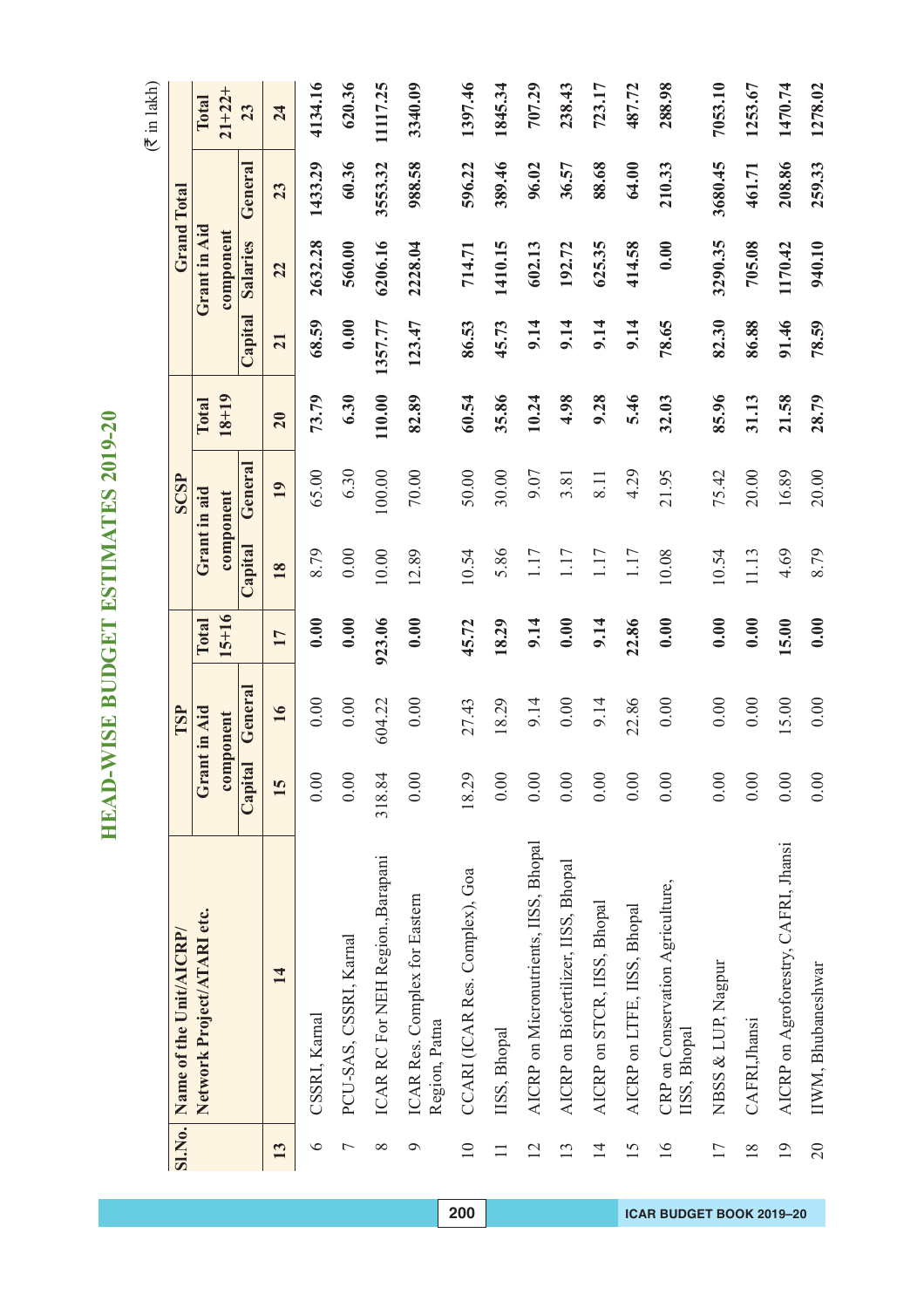$($  $\bar{z}$  in lakh)

| <b>SI.No.</b>   | Name of the Unit/AICRP/                                  |         | TSP                       |                    |         | <b>SCSP</b>               |                    |         |                           | <b>Grand Total</b> |                      |
|-----------------|----------------------------------------------------------|---------|---------------------------|--------------------|---------|---------------------------|--------------------|---------|---------------------------|--------------------|----------------------|
|                 | Network Project/ATARI etc.                               |         | Grant in Aid<br>component | $15 + 16$<br>Total |         | Grant in aid<br>component | $18 + 19$<br>Total |         | Grant in Aid<br>component |                    | $21 + 22 +$<br>Total |
|                 |                                                          | Capital | General                   |                    | Capital | General                   |                    | Capital | <b>Salaries</b>           | General            | 23                   |
| 13              | 14                                                       | 15      | 16                        | 17                 | 18      | 19                        | 20                 | 21      | 22                        | 23                 | 24                   |
| $\overline{21}$ | AICRP on IWM, IIWM, Bhubaneshwar                         | 0.00    | 0.00                      | 0.00               | 1.17    | 7.73                      | 8.90               | 9.14    | 2327.35                   | 84.07              | 2420.56              |
| 22              | CRP on Water, IIWM, Bhubaneshwar                         | 0.00    | 0.00                      | 0.00               | 11.72   | 25.00                     | 36.72              | 91.46   | 0.00                      | 262.52             | 353.98               |
| 23              | MGIFRI, Motihari                                         | 0.00    | 0.00                      | 0.00               | 72.90   | 10.00                     | 82.90              | 567.31  | 124.09                    | 235.00             | 926.40               |
| 24              | Dte. Of Weed Research, Jabalpur                          | 0.00    | 0.00                      | 0.00               | 6.95    | 10.00                     | 16.95              | 53.99   | 738.73                    | 369.76             | 1162.48              |
| 25              | AICRP on Weed Management, DWR,<br>Jabalpur               | 0.00    | 0.00                      | 0.00               | 1.05    | 20.75                     | 21.80              | 8.22    | 509.35                    | 110.84             | 628.41               |
| $\overline{26}$ | IIFSR, Modipuram                                         | 0.00    | 0.00                      | 0.00               | 7.26    | 35.00                     | 42.26              | 56.70   | 1057.85                   | 443.75             | 1558.30              |
| 27              | AICRP on Integragted Farming<br>System, IIFSR, Modipuram | 0.00    | 22.86                     | 22.86              | 7.03    | 30.00                     | 37.03              | 104.25  | 2387.50                   | 268.19             | 2759.94              |
| 28              | Network Project on Organic Farming,<br>IIFSR, Modipuram  | 0.00    | 20.12                     | 20.12              | 0.00    | 11.45                     | 11.45              | 0.00    | 0.00                      | 157.29             | 157.29               |
| 29              | NIASM, Baramati                                          | 0.00    | 0.00                      | 0.00               | 80.68   | 41.66                     | 122.34             | 629.39  | 488.85                    | 486.90             | 1605.14              |
|                 | TOTAL NRM DIVISION                                       | 374.99  | 817.65                    | 1192.64            | 360.81  | 962.93                    | 1323.74            | 4347.09 | 43970.13                  | 23188.44           | 71505.66             |
| 30              | NICRA, Hyderabad                                         | 0.00    | 0.00                      | 0.00               | 85.02   | 309.72                    | 394.74             | 1024.35 | 0.00                      | 3731.65            | 4756.00              |
|                 | TOTAL CRAINICRA                                          | 0.00    | 0.00                      | 0.00               | 85.02   | 309.72                    | 394.74             | 1024.35 | 0.00                      | 3731.65            | 4756.00              |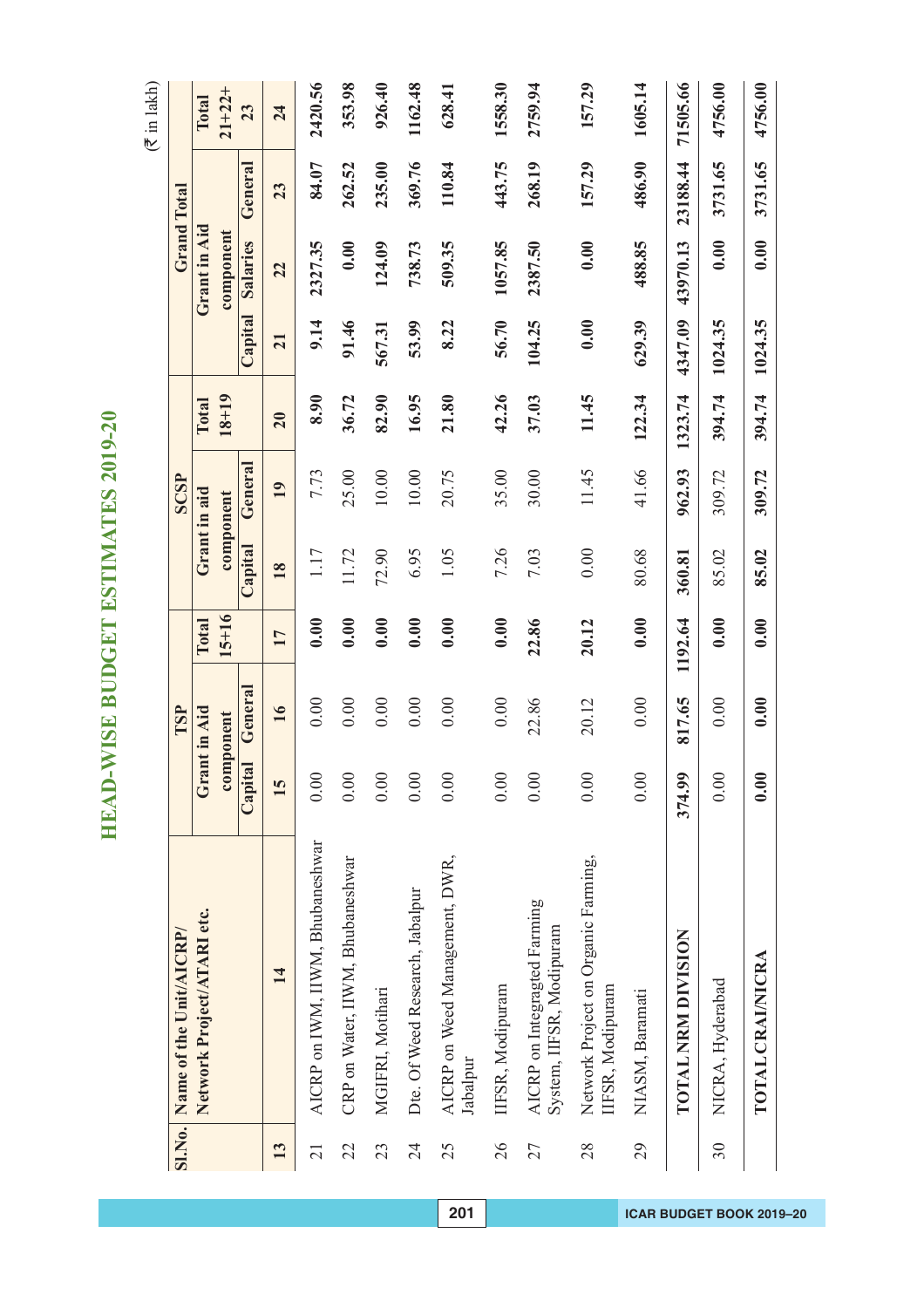|                 | SI.No. Name of the Unit/AICRP/                   |         | TSP          |           |              | <b>SCSP</b>   |           |         |              | <b>Grand Total</b> |             |
|-----------------|--------------------------------------------------|---------|--------------|-----------|--------------|---------------|-----------|---------|--------------|--------------------|-------------|
|                 | Network Project/ATARI etc.                       |         | Grant in Aid | Total     | Grant in aid |               | Total     |         | Grant in Aid |                    | Total       |
|                 |                                                  |         | component    | $15 + 16$ |              | component     | $18 + 19$ |         | component    |                    | $21 + 22 +$ |
|                 |                                                  | Capital | General      |           | Capital      | <b>Genera</b> |           | Capital | Salaries     | General            | 23          |
| 13              | 14                                               | 15      | 16           | 17        | 18           | 19            | 20        | 21      | 22           | 23                 | 24          |
|                 | CIBA, Chennai                                    | 18.00   | 34.00        | 52.00     | 27.72        | 100.28        | 128.00    | 307.61  | 2129.33      | 2840.75            | 5277.69     |
| $\mathcal{C}$   | AINP on Fish Health, CIBA, Chennai               | 0.00    | 0.00         | 0.00      | 5.17         | 22.48         | 27.65     | 43.98   | 0.00         | 229.68             | 273.66      |
| $\mathfrak{g}$  | CIFRI, Barrackpore                               | 13.00   | 29.03        | 42.03     | 21.53        | 82.85         | 104.38    | 381.40  | 2588.57      | 6525.03            | 9495.00     |
| 4               | CIFA, Bhubaneshwar                               | 23.08   | 69.00        | 92.08     | 31.47        | 110.87        | 142.34    | 477.94  | 2391.99      | 1467.95            | 4337.88     |
| 5               | CIFE, Mumbai                                     | 0.00    | 29.00        | 29.00     | 54.50        | 190.01        | 244.51    | 270.94  | 3633.11      | 5607.25            | 9511.30     |
| $\bullet$       | CIFT, Kochi                                      | 0.00    | 20.00        | 20.00     | 24.69        | 91.76         | 116.45    | 357.61  | 3008.32      | 1362.56            | 4728.49     |
|                 | CMFRI, Kochi                                     | 10.00   | 22.00        | 32.00     | 43.32        | 144.23        | 187.55    | 452.61  | 7050.75      | 9113.74            | 16617.10    |
| $\infty$        | ANIP Mericulture, CMFRI, Kochi                   | 0.00    | 0.00         | 0.00      | 2.45         | 29.11         | 31.56     | 125.56  | 0.00         | 252.05             | 377.61      |
| $\circ$         | NBFGR, Lucknow                                   | 0.00    | 24.00        | 24.00     | 19.74        | 77.80         | 97.54     | 323.61  | 1457.16      | 901.90             | 2682.67     |
| $\overline{10}$ | CRP Genomics, NBFGR, Lucknow                     | 0.00    | 0.00         | 0.00      | 4.91         | 36.05         | 40.96     | 26.36   | 0.00         | 473.05             | 499.41      |
| $\Box$          | Dte. Of Coldwater Fisheries Research,<br>Bhimtal | $10.00$ | 19.00        | 29.00     | 10.15        | 50.78         | 60.93     | 192.02  | 705.08       | 540.50             | 1437.60     |
|                 | TOTAL FISHEREIES                                 | 74.08   | 246.03       | 320.11    | 245.65       | 936.22        | 1181.87   | 2959.64 | 22964.31     | 29314.46           | 55238.41    |
|                 | CIAE, Bhopal                                     | 0.00    | 0.00         | 0.00      | 16.55        | 89.79         | 106.34    | 125.35  | 3008.41      | 2962.11            | 6095.87     |
| $\mathcal{L}$   | AICRP on FIM, CIAE, Bhopal                       | 0.00    | 0.00         | 0.00      | 0.00         | 0.00          | 0.00      | 43.66   | 1222.13      | 251.24             | 1517.03     |
| 3               | AICRP on ESA, CIAE, Bhopal                       | 0.00    | 0.00         | 0.00      | 0.00         | 0.00          | 0.00      | 31.42   | 409.01       | 89.88              | 530.31      |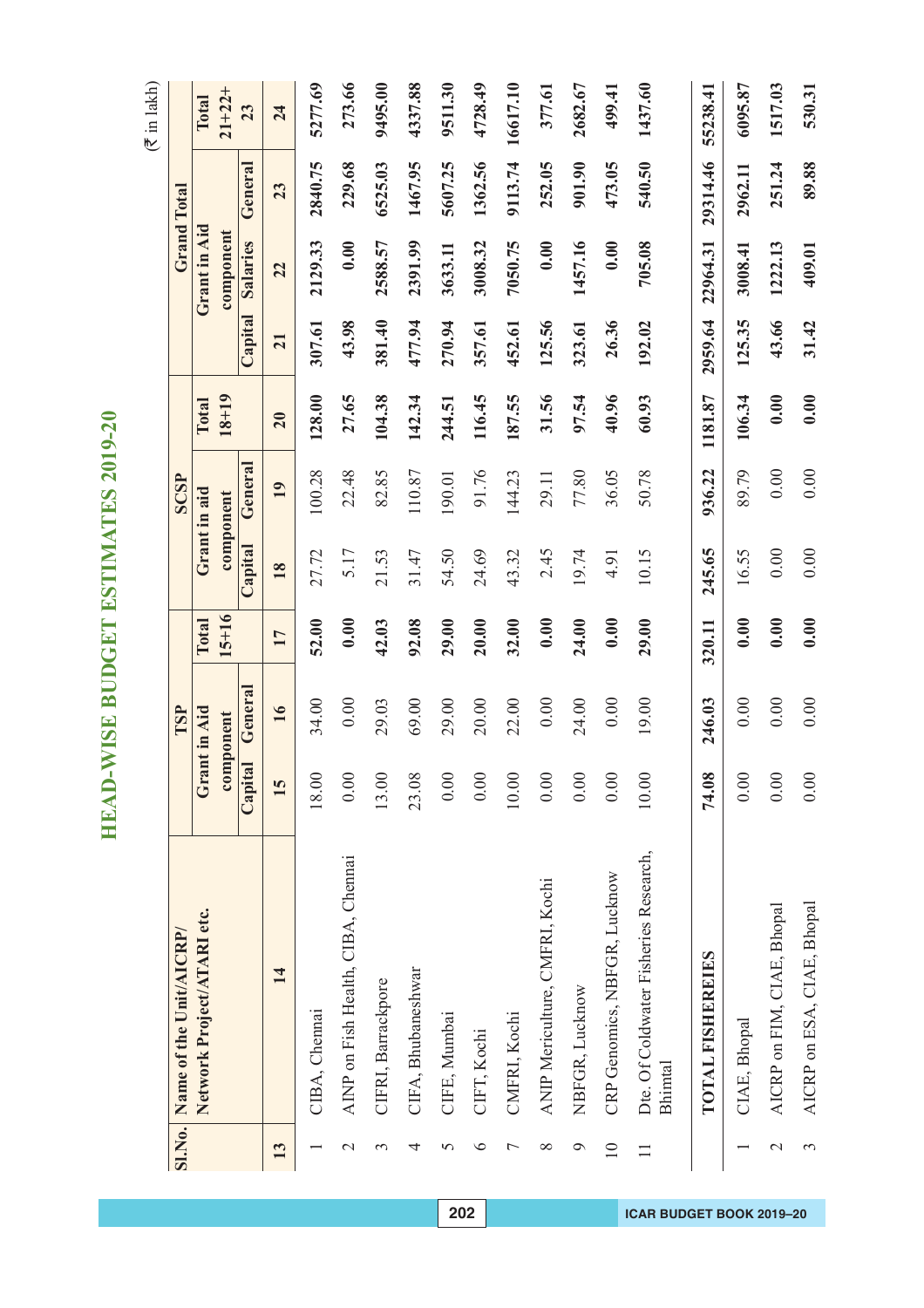|                 | SI.No. Name of the Unit/AICRP/           |         | TSP          |           |         | <b>SCSP</b>   |           |                  | <b>Grand Total</b> |         |          |
|-----------------|------------------------------------------|---------|--------------|-----------|---------|---------------|-----------|------------------|--------------------|---------|----------|
|                 | Network Project/ATARI etc.               |         | Grant in Aid | Total     |         | Grant in aid  | Total     |                  | Grant in Aid       |         | Total    |
|                 |                                          |         | component    | $15 + 16$ |         | component     | $18 + 19$ |                  | component          |         | $21+22+$ |
|                 |                                          | Capital | General      |           | Capital | <b>Genera</b> |           | $\text{Capital}$ | Salaries           | General | 23       |
| 13              | 14                                       | 15      | 16           | 17        | 18      | 19            | 20        | $\overline{21}$  | 22                 | 23      | 24       |
| 4               | AICRP on EAAI, CIAE, Bhopal              | 0.00    | 0.00         | 0.00      | 0.00    | 0.00          | 0.00      | 65.00            | 822.59             | 360.01  | 1247.60  |
| 5               | AICRP on UAE, CIAE, Bhopal               | 0.00    | 0.00         | 0.00      | 0.00    | 0.00          | 0.00      | 52.60            | 503.14             | 160.98  | 716.72   |
| $\bullet$       | CRP On FMPF, CIAE, Bhopal                | 0.00    | 0.00         | 0.00      | 0.00    | 0.00          | 0.00      | 10.65            | 0.00               | 141.10  | 151.75   |
| $\overline{ }$  | CRP On EA, CIAE, Bhopal                  | 0.00    | 0.00         | 0.00      | 0.00    | 0.00          | 0.00      | 17.55            | 0.00               | 92.52   | 110.07   |
| $\infty$        | CIPHET, Ludhiana                         | 0.00    | 0.00         | 0.00      | 16.51   | 89.75         | 106.26    | 132.34           | 1001.21            | 880.01  | 2013.56  |
| $\circ$         | AICRP on PET, CIPHET, Ludhiana           | 0.00    | 0.00         | 0.00      | 0.00    | $0.00\,$      | 0.00      | 19.24            | 293.31             | 98.16   | 410.71   |
| $\overline{10}$ | AICRP on PHET, CIPHET, Ludhiana          | 0.00    | 0.00         | 0.00      | 0.00    | 0.00          | 0.00      | 188.24           | 1711.92            | 348.20  | 2248.36  |
|                 | CRP On SA, CIPHET, Ludhiana              | 0.00    | 0.00         | 0.00      | 0.00    | 0.00          | 0.00      | 10.40            | 0.00               | 88.58   | 98.98    |
| 12              | CIRCOT, Mumbai                           | 0.00    | 0.00         | 0.00      | 16.51   | 89.75         | 106.26    | 151.96           | 2068.50            | 847.06  | 3067.52  |
| 13              | CRP on Natural Fibres, CIRCOT,<br>Mumbai | 0.00    | 0.00         | 0.00      | 0.00    | 0.00          | 0.00      | 5.49             | 0.00               | 67.26   | 72.75    |
| $\overline{1}$  | <b>INRG, Ranchi</b>                      | 0.00    | 0.00         | 0.00      | 16.51   | 89.75         | 106.26    | 79.24            | 1316.33            | 944.60  | 2340.17  |
| 15              | NWP on HP VANR&G, IINRG, Ranchi          | 0.00    | 0.00         | 0.00      | 0.00    | 0.00          | 0.00      | 9.72             | 0.00               | 142.15  | 151.87   |
| 16              | NWP on CLIGR, IINRG, Ranchi              | 0.00    | 0.00         | 0.00      | 0.00    | 0.00          | 0.00      | 9.72             | 0.00               | 164.74  | 174.46   |
| $\overline{17}$ | NINFET, Kolkata                          | 0.00    | 0.00         | 0.00      | 16.51   | 89.75         | 106.26    | 42.51            | 1410.15            | 866.38  | 2319.04  |
|                 | <b>TOTAL AGRICULTURAL</b><br>ENGINERING  | 0.00    | 0.00         | 0.00      | 82.59   | 448.79        | 531.38    | 995.09           | 13766.70           | 8504.98 | 23266.77 |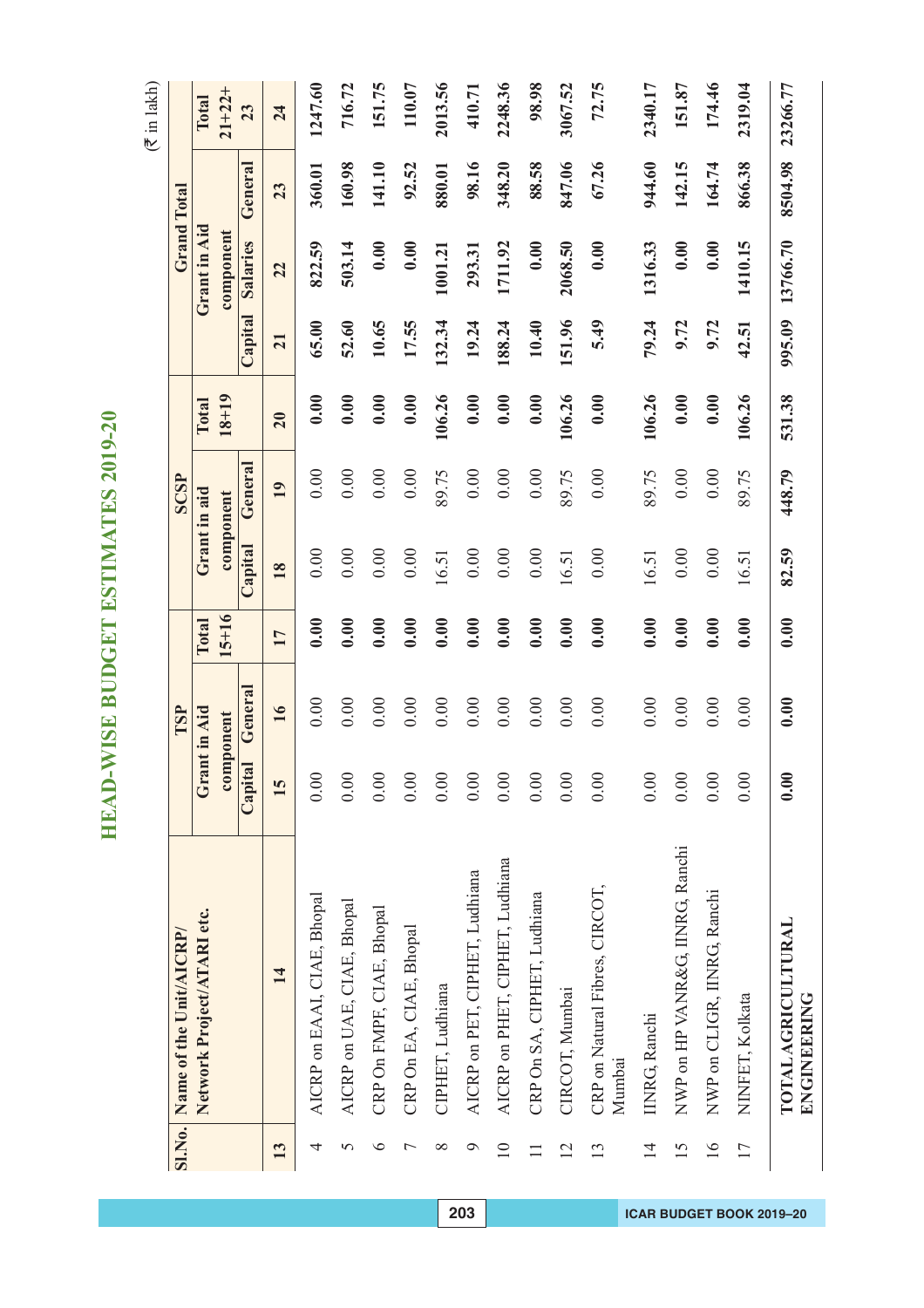| Ç                        |
|--------------------------|
| d                        |
| Π                        |
| C                        |
|                          |
| Č<br>₹                   |
|                          |
|                          |
|                          |
| DGET BSTIMATES<br>I      |
|                          |
|                          |
|                          |
|                          |
|                          |
|                          |
|                          |
|                          |
|                          |
|                          |
|                          |
|                          |
|                          |
|                          |
|                          |
|                          |
|                          |
|                          |
|                          |
|                          |
|                          |
| Ξ                        |
| I                        |
| $\overline{a}$           |
|                          |
|                          |
|                          |
| E                        |
| ļ                        |
|                          |
| ļ<br>U                   |
|                          |
| $\geq$                   |
|                          |
|                          |
|                          |
| ⋞                        |
|                          |
| 으                        |
|                          |
| $\overline{\phantom{a}}$ |
|                          |

| <b>SI.No.</b> | Name of the Unit/AICRP/                                                    |         | TSP          |           |         | SCSP         |                  |          |              | <b>Grand Total</b> |          |
|---------------|----------------------------------------------------------------------------|---------|--------------|-----------|---------|--------------|------------------|----------|--------------|--------------------|----------|
|               |                                                                            |         |              |           |         |              |                  |          |              |                    |          |
|               | Network Project/ATARI etc.                                                 |         | Grant in Aid | Total     |         | Grant in aid | Total            |          | Grant in Aid |                    | Total    |
|               |                                                                            |         | component    | $15 + 16$ |         | component    | $18 + 19$        |          | component    |                    | $21+22+$ |
|               |                                                                            | Capital | General      |           | Capital | General      |                  | Capital  | Salaries     | General            | 23       |
| 13            | 14                                                                         | 15      | 16           | 17        | 18      | 19           | 20               | 21       | 22           | 23                 | 24       |
|               | IASRI including CABin, New Delhi                                           | 0.00    | 0.00         | 0.00      | $11.00$ | 180.00       | 191.00           | 111.48   | 3149.34      | 3049.50            | 6310.32  |
| $\mathcal{L}$ | NIAP & PR, New Delhi                                                       | 0.00    | 0.00         | 0.00      | 5.25    | 50.77        | 56.02            | 84.25    | 544.51       | 603.38             | 1232.14  |
|               | <b>TOTAL ECO. STATISTICS &amp;</b><br>MANAGEMENT                           | 0.00    | 0.00         | 0.00      | 16.25   | 230.77       | 247.02           | 195.73   | 3693.85      | 3652.88            | 7542.46  |
|               | NAARM, Hyderabad                                                           | 0.00    | 0.00         | 0.00      | 50.00   | 50.54        | 100.54           | 670.00   | 2538.27      | 6106.54            | 9314.81  |
| $\mathbf 2$   | CIWA, Bhubaneshwar                                                         | 0.00    | 0.00         | 0.00      | 100.00  | 100.00       | 200.00           | 600.00   | 602.89       | 550.00             | 1752.89  |
| 3             | AICRP on Home Science, CIWA,<br>Bhubaneshwar                               | 0.00    | 0.00         | 0.00      | 0.00    | 0.00         | 0.00             | 154.09   | 1597.23      | 780.05             | 2531.37  |
| 4             | Higher Agricultural Education in India<br>Strengthening and Development of | 1005.40 | 2213.71      | 3219.11   | 2205.21 | 2188.00      | 4393.21 26951.95 |          | 0.00         | 23994.37           | 50946.32 |
|               | TOTAL AG EDUCATION DIVISION 1005.40                                        |         | 2213.71      | 3219.11   | 2355.21 | 2338.54      | 4693.75          | 28376.04 | 4738.39      | 31430.96           | 64545.39 |
|               | ICAR Hqrs.                                                                 | 0.00    | 0.00         | 0.00      | 0.00    | 0.00         | 0.00             | 7850.00  | 7859.24      | 26950.74           | 42659.98 |
|               | TOTAL ICAR HQRS.                                                           | 0.00    | 0.00         | 0.00      | 0.00    | 0.00         | 0.00             | 7850.00  | 7859.24      | 26950.74           | 42659.98 |
|               | PIU, NASF                                                                  | 0.00    | 0.00         | 0.00      | 245.51  | 207.64       | 453.15           | 2958.00  | 160.00       | 2502.00            | 5620.00  |
|               | <b>TOTAL NASF</b>                                                          | 0.00    | 0.00         | 0.00      | 245.51  | 207.64       | 453.15           | 2958.00  | 160.00       | 2502.00            | 5620.00  |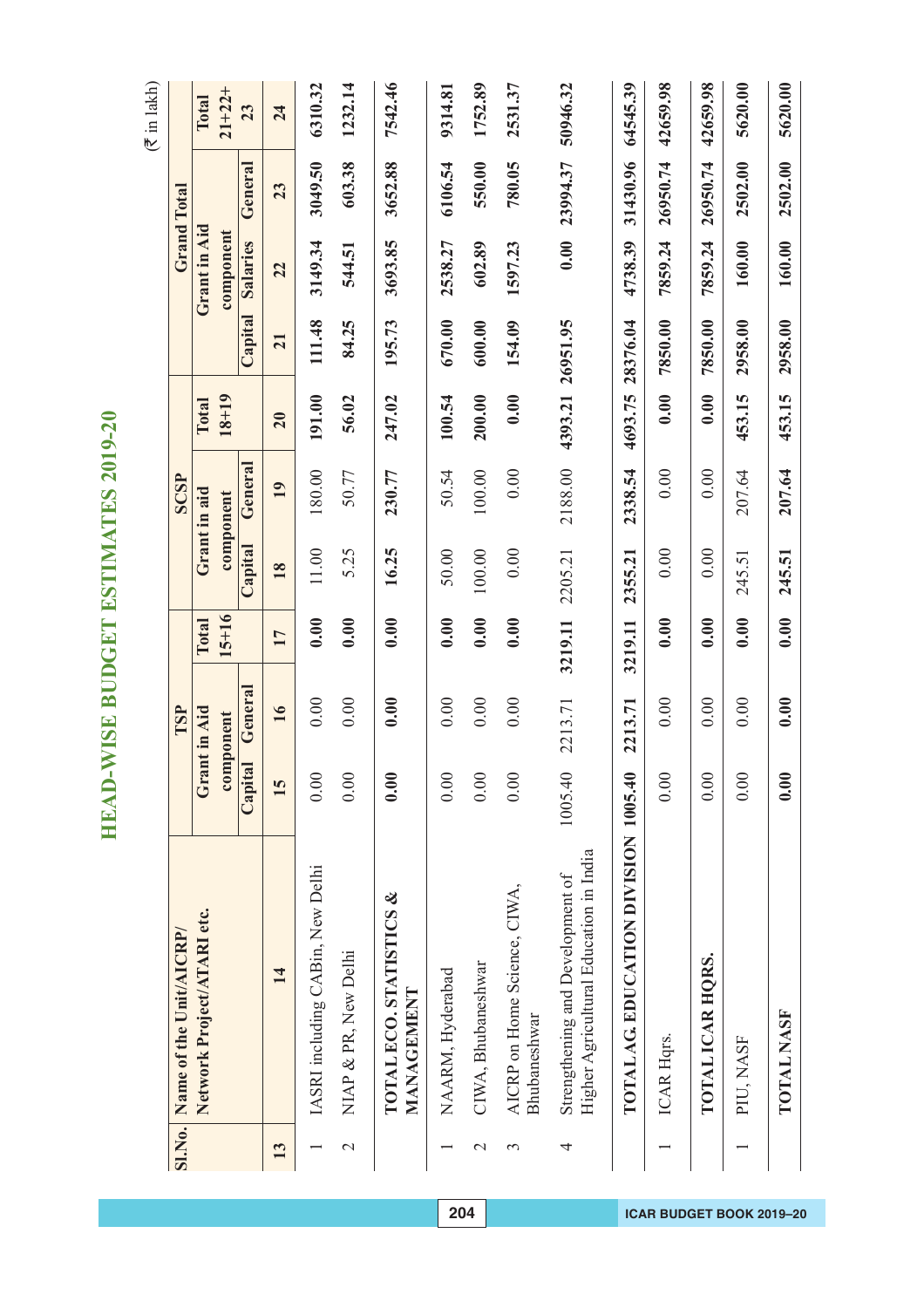$($  $\bar{z}$  in lakh)

|                 | SI.No. Name of the Unit/AICRP/ |         | TSP          |           |         | <b>SCSP</b>  |           |         |              | <b>Grand Total</b> |              |
|-----------------|--------------------------------|---------|--------------|-----------|---------|--------------|-----------|---------|--------------|--------------------|--------------|
|                 | Network Project/ATARI etc.     |         | Grant in Aid | Total     |         | Grant in aid | Total     |         | Grant in Aid |                    | <b>Total</b> |
|                 |                                |         | component    | $15 + 16$ |         | component    | $18 + 19$ |         | component    |                    | $21 + 22 +$  |
|                 |                                | Capital | General      |           | Capital | Genera.      |           | Capital | Salaries     | General            | 23           |
| 13              | $\overline{14}$                | 15      | 16           | 17        | 18      | 19           | 20        | 21      | 22           | 23                 | 24           |
|                 | DKMA, New Delhi                | 0.00    | 0.00         | 0.00      | 0.00    | 0.00         | 0.00      | 25.00   | 545.26       | 436.00             | 1006.26      |
| $\mathcal{C}$   | ATARI ZONE-I, Ludhiana         | 173.00  | 153.00       | 326.00    | 182.00  | 264.00       | 446.00    | 856.10  | 7859.24      | 1186.80            | 9902.14      |
| 3               | ATARI ZONE-II, Jodhpur         | 153.20  | 134.00       | 287.20    | 21.00   | 32.00        | 53.00     | 627.20  | 7248.17      | 809.00             | 8684.37      |
| 4               | ATARI ZONE-III, Kanpur         | 173.10  | 151.00       | 324.10    | 182.00  | 265.00       | 447.00    | 849.10  | 9264.05      | 1149.00            | 11262.15     |
| 5               | ATARI ZONE-IV, Patna           | 158.15  | 138.00       | 296.15    | 12.00   | 17.00        | 29.00     | 623.15  | 5510.65      | 807.00             | 6940.80      |
| $\circ$         | ATARI ZONE-V, Kolkata          | 145.40  | 127.38       | 272.78    | 244.11  | 355.00       | 599.11    | 810.69  | 6392.68      | 1127.38            | 8330.75      |
| 7               | ATARI ZONE-VI, Guwahati        | 112.40  | 99.00        | 211.40    | 0.00    | 0.00         | 0.00      | 780.44  | 5076.54      | 910.28             | 6767.26      |
| $\infty$        | ATARI ZONE-VII, Barapani       | 105.00  | 93.00        | 198.00    | 0.00    | 0.00         | 0.00      | 708.89  | 5730.85      | 870.99             | 7310.73      |
| ᢀ               | ATARI ZONE-VIII, Pune          | 193.28  | 172.00       | 365.28    | 0.00    | 0.00         | 0.00      | 755.28  | 8283.95      | 1019.10            | 10058.33     |
| $\overline{10}$ | ATARI ZONE-IX, Jabalpur        | 191.00  | 168.00       | 359.00    | 0.00    | 0.00         | 0.00      | 738.00  | 6198.46      | 1037.00            | 7973.46      |
|                 | ATARI ZONE-X, Hyderabad        | 183.00  | 160.00       | 343.00    | 101.40  | 146.00       | 247.40    | 839.40  | 8376.29      | 1203.60            | 10419.29     |
| $\overline{12}$ | ATARI ZONE-XI, Bengalore       | 0.00    | 0.00         | 0.00      | 6.00    | 8.00         | 14.00     | 366.00  | 6066.89      | 544.40             | 6977.29      |
| 13              | FARMER FIRST                   | 0.00    | 0.00         | 0.00      | 0.00    | 0.00         | 0.00      | 150.00  | 0.00         | 900.00             | 1050.00      |
| $\overline{1}$  | <b>ARYA</b>                    | 0.00    | 0.00         | 0.00      | 0.00    | 0.00         | 0.00      | 814.00  | 0.00         | 995.00             | 1809.00      |
| 15              | <b>EMF</b>                     | 0.00    | 0.00         | 0.00      | 0.00    | 0.00         | 0.00      | 0.00    | 0.00         | 50.00              | 50.00        |
| $\frac{6}{1}$   | NETWORK PROJECT                | 0.00    | 0.00         | 0.00      | 0.00    | 0.00         | 0.00      | 0.00    | 0.00         | 145.00             | 145.00       |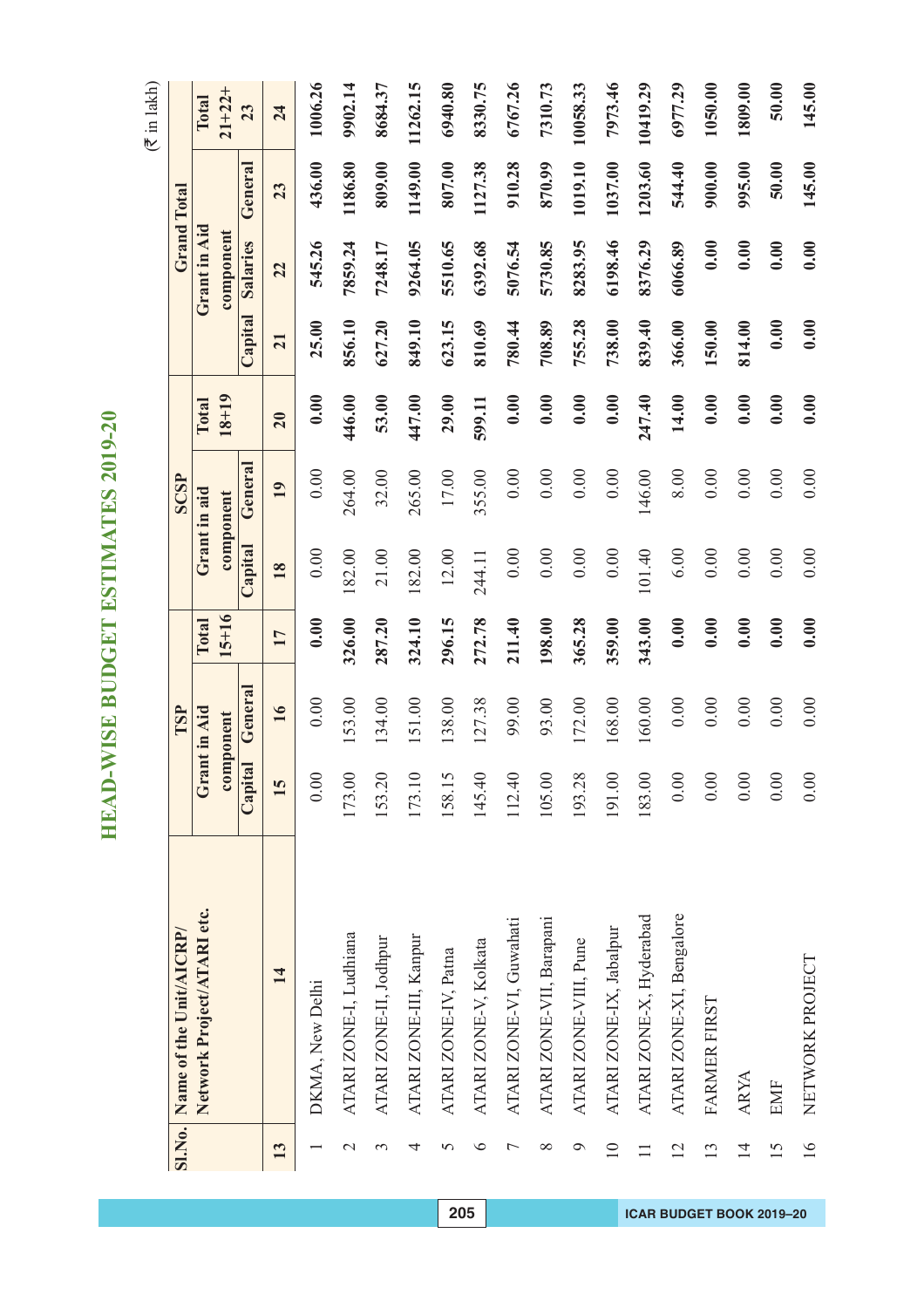|               | SI.No. Name of the Unit/AICRP/         |         | TSP                       |                           |                 | SCSP                      |                           |               |                           | <b>Grand Total</b>                                                                |                      |
|---------------|----------------------------------------|---------|---------------------------|---------------------------|-----------------|---------------------------|---------------------------|---------------|---------------------------|-----------------------------------------------------------------------------------|----------------------|
|               | Network Project/ATARI etc.             |         | Grant in Aid<br>component | $15 + 16$<br><b>Total</b> |                 | Grant in aid<br>component | $18 + 19$<br><b>Total</b> |               | Grant in Aid<br>component |                                                                                   | $21 + 22 +$<br>Total |
|               |                                        | Capital | General                   |                           | Capital         | General                   |                           |               | Capital Salaries          | General                                                                           | 23                   |
| $\mathbf{13}$ | $\overline{14}$                        | 15      | $\overline{16}$           | 17                        | $\overline{18}$ | $\overline{19}$           | 20                        | 21            | 22                        | 23                                                                                | 24                   |
| 17            | DISASTER MGMT.                         | 0.00    | 0.00                      | 0.00                      | 0.00            | 0.00                      | 0.00                      | 75.00         | 0.00                      | 25.00                                                                             | 100.00               |
|               | <b>TOTAL AGRICULTURAL</b><br>EXTENSION | 1587.53 | 1395.38                   | 2982.91                   | 748.51          |                           | 1087.00 1835.51           |               |                           | 9018.25 76553.03 13215.55 98786.83                                                |                      |
|               | NAHEP (EAP)                            | 0.00    | 0.00                      | 0.00                      | 0.00            | 0.00                      |                           | 0.00 6500.00  |                           | 0.00 15868.00 22368.00                                                            |                      |
|               | <b>TOTAL NAHEP</b>                     | 0.00    | 0.00                      | 0.00                      | 0.00            | 0.00                      |                           | 0.00060000000 |                           | 0.00 15868.00 22368.00                                                            |                      |
|               | <b>GRAND TOTAL</b>                     | 3205.59 |                           |                           |                 |                           |                           |               |                           | 8275.36 11480.95 6868.86 13676.29 20545.15 97107.53 344100.00 315572.47 756780.00 |                      |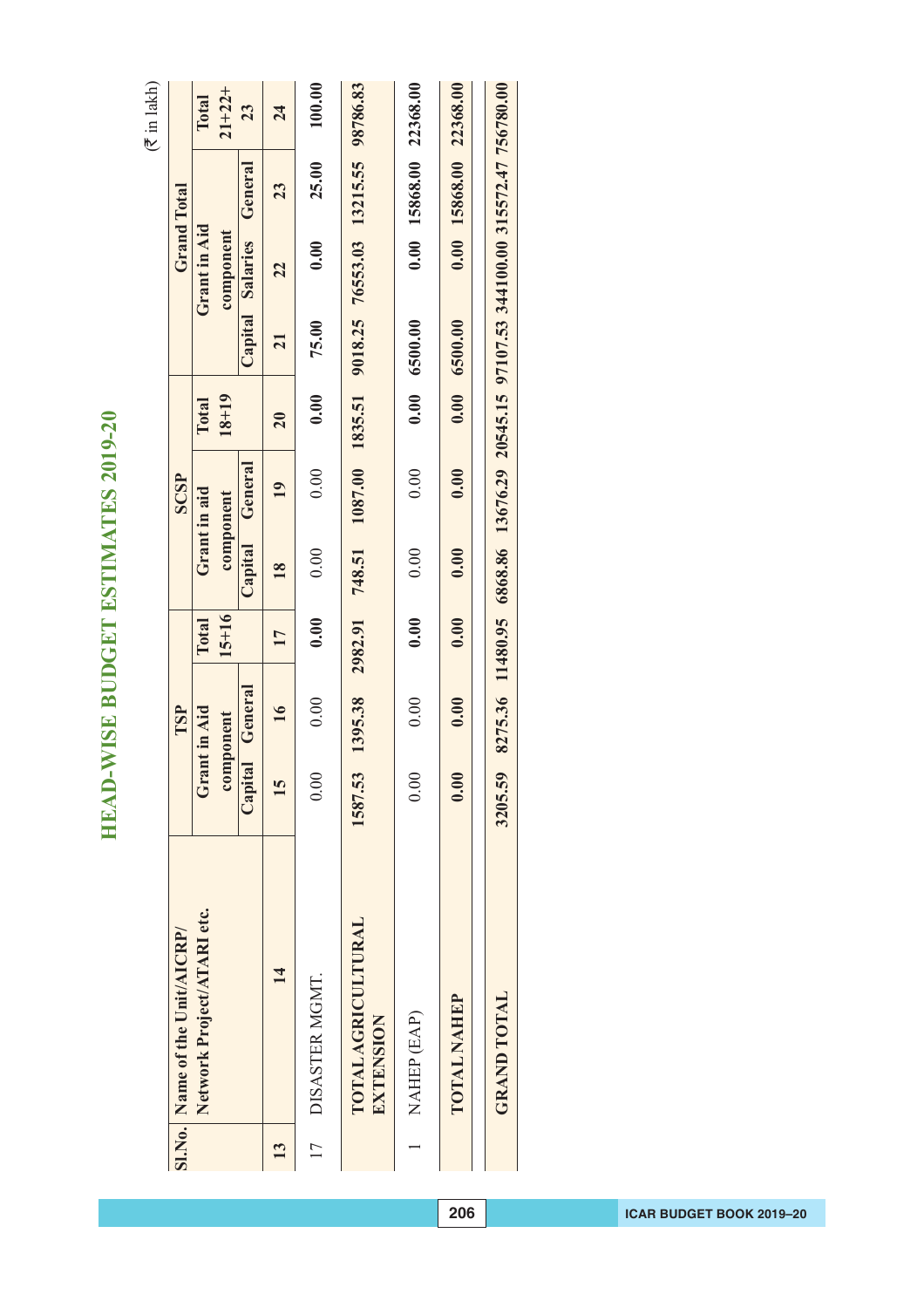#### PART-VIII **SUMMARY OF CADRE STRENGTH OF SCIENTISTS AND OTHER CATEGORIES**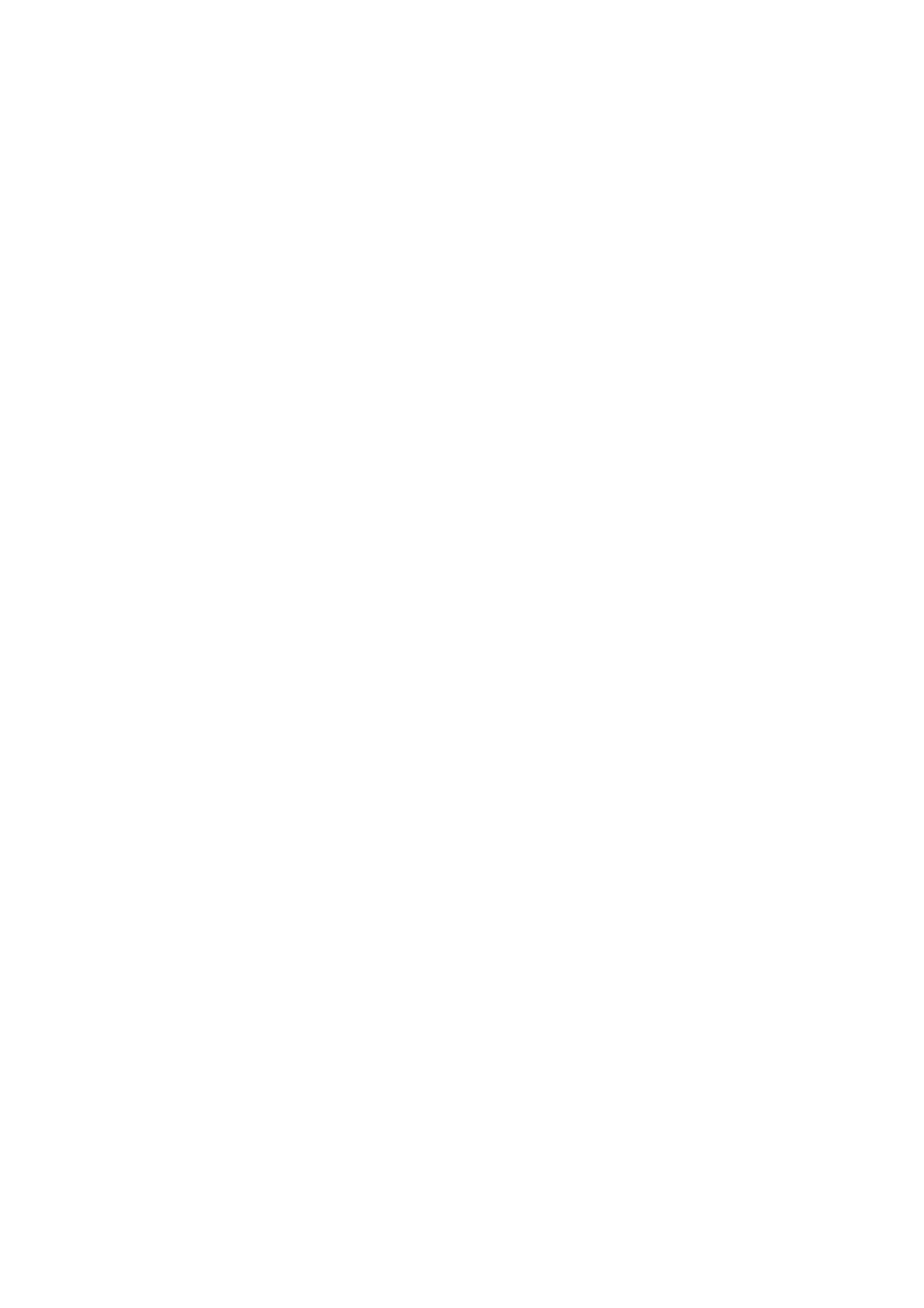#### **SUMMARY OF CADRE STRENGTH OF EMPLOYEES OF ICAR HEADQUARTERS AND ITS RESEARCH INSTITUTES IN RESPECT OF 'SCIENTIFIC', 'TECHNICAL', 'ADMINISTRATIVE', 'SUPPORTING' INCLUDING 'SAFAIWALA' AND 'AUXILLARY' STAFF**

| SI.<br>No. | <b>Class</b>                                                                                                                                                                                   | <b>Total posts</b><br>sanctioned | <b>Total</b><br>employees |              | <b>Scheduled Caste</b><br><b>Employees</b> |                  | <b>Schedule Tribe</b><br>employees |      | <b>OBC</b><br>employees |
|------------|------------------------------------------------------------------------------------------------------------------------------------------------------------------------------------------------|----------------------------------|---------------------------|--------------|--------------------------------------------|------------------|------------------------------------|------|-------------------------|
|            |                                                                                                                                                                                                |                                  | in<br>position            | No.          | % to total<br>employees                    | No.              | % to total<br>employees            | No.  | % to total<br>employees |
| 01         | <b>SCIENTIFIC POSTS</b>                                                                                                                                                                        |                                  |                           |              |                                            |                  |                                    |      |                         |
|            | (a) Scientist                                                                                                                                                                                  | 4229                             | 4072                      | 548          | 13.46                                      | 213              | 5.23                               | 1050 | 25.79                   |
|            | (b) Senior Scientist                                                                                                                                                                           | 1363                             | 1034                      | 65           | 6.29                                       | 16               | 1.55                               | 115  | 11.12                   |
|            | (c) Principal Scientist                                                                                                                                                                        | 776                              | 466                       | 15           | 2.22                                       | $\mathfrak{Z}$   | 0.64                               | 29   | 6.22                    |
|            | (d) RMP Scientist                                                                                                                                                                              | 177                              | 109                       | $\mathbf{1}$ | 0.92                                       | $\boldsymbol{0}$ | $\boldsymbol{0}$                   | 3    | 2.75                    |
|            | <b>TOTAL</b>                                                                                                                                                                                   | 6545                             | 5681                      | 629          | 11.07                                      | 232              | 4.08                               | 1197 | 21.07                   |
| 02         | <b>TECHNICAL POST</b>                                                                                                                                                                          |                                  |                           |              |                                            |                  |                                    |      |                         |
|            | (a) Category-I                                                                                                                                                                                 | 3974                             | 2527                      | 458          | 18.12                                      | 237              | 9.38                               | 351  | 13.89                   |
|            | (b) Category-II                                                                                                                                                                                | 2708                             | 1619                      | 236          | 16.24                                      | 125              | 7.72                               | 253  | 15.63                   |
|            | (c) Category-III                                                                                                                                                                               | 755                              | 410                       | 64           | 15.61                                      | 42               | 10.24                              | 70   | 17.07                   |
|            | <b>TOTAL</b>                                                                                                                                                                                   | 7437                             | 4556                      | 785          | 17.23                                      | 404              | 8.87                               | 674  | 14.79                   |
| 03         | <b>ADMINISTRATIVE POSTS</b>                                                                                                                                                                    |                                  |                           |              |                                            |                  |                                    |      |                         |
|            | (a) Category "A" posts:<br>Senior Registrar/<br>Directors/<br>Dy Secretary/<br>Under Secretary/<br>CAOs/SAOs/AOs/<br>CF&AO/SF&AO/<br>F&AO/Legal Adviser/<br>Director (OL)/DD(OL)/<br>AD(OL)PPS | 379                              | 345                       | 48           | 13.91                                      | 23               | 6.67                               | 27   | 7.83                    |
|            | (b) Category 'B' Posts:<br>AF&AO/AAO/<br>PS/SO/AD(OL)/<br>ALA/Assistant/<br>PA//JAO                                                                                                            | 2632                             | 2015                      | 310          | 15.38                                      | 148              | 7.34                               | 210  | 10.42                   |
|            | (c) Category "C" posts:<br>UDC/Steno/LDC                                                                                                                                                       | 1873                             | 1127                      | 196          | 17.39                                      | 95               | 8.43                               | 209  | 18.54                   |
|            | <b>Total</b>                                                                                                                                                                                   | 4884                             | 3487                      | 554          | 15.89                                      | 266              | 7.63                               | 446  | 12.79                   |
| 04         | <b>SKILLED SUPPORTING</b><br><b>STAFF</b>                                                                                                                                                      | 8364                             | 4632                      | 1281         | 27.66                                      | 421              | 9.09                               | 734  | 15.85                   |

**Note** : This information of cadre strength taken from the Annual Report 2018-19 of DARE/ICAR from Page No. 176 (Appendix 10).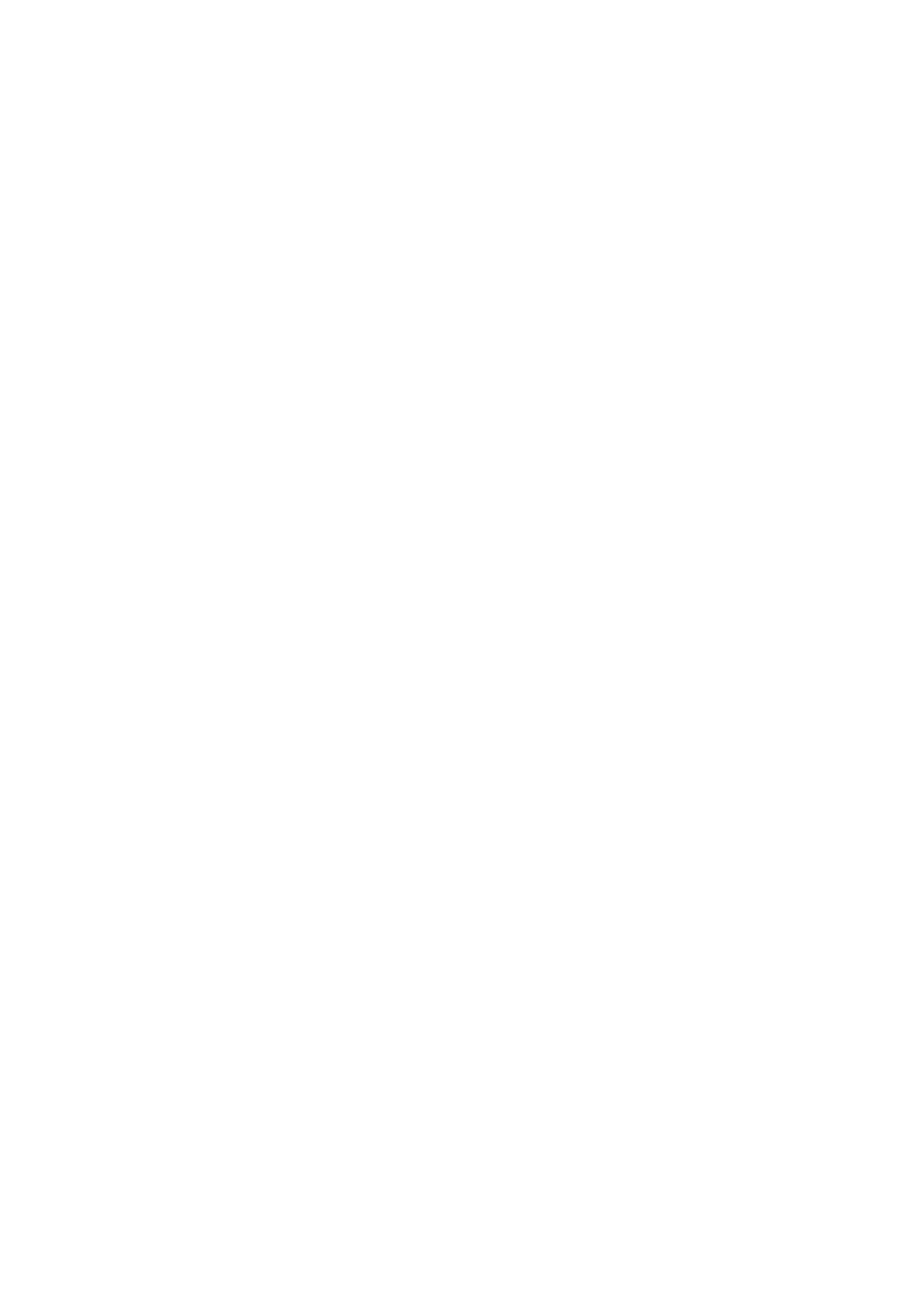PART-IX **LIST OF ABBREVIATIONS**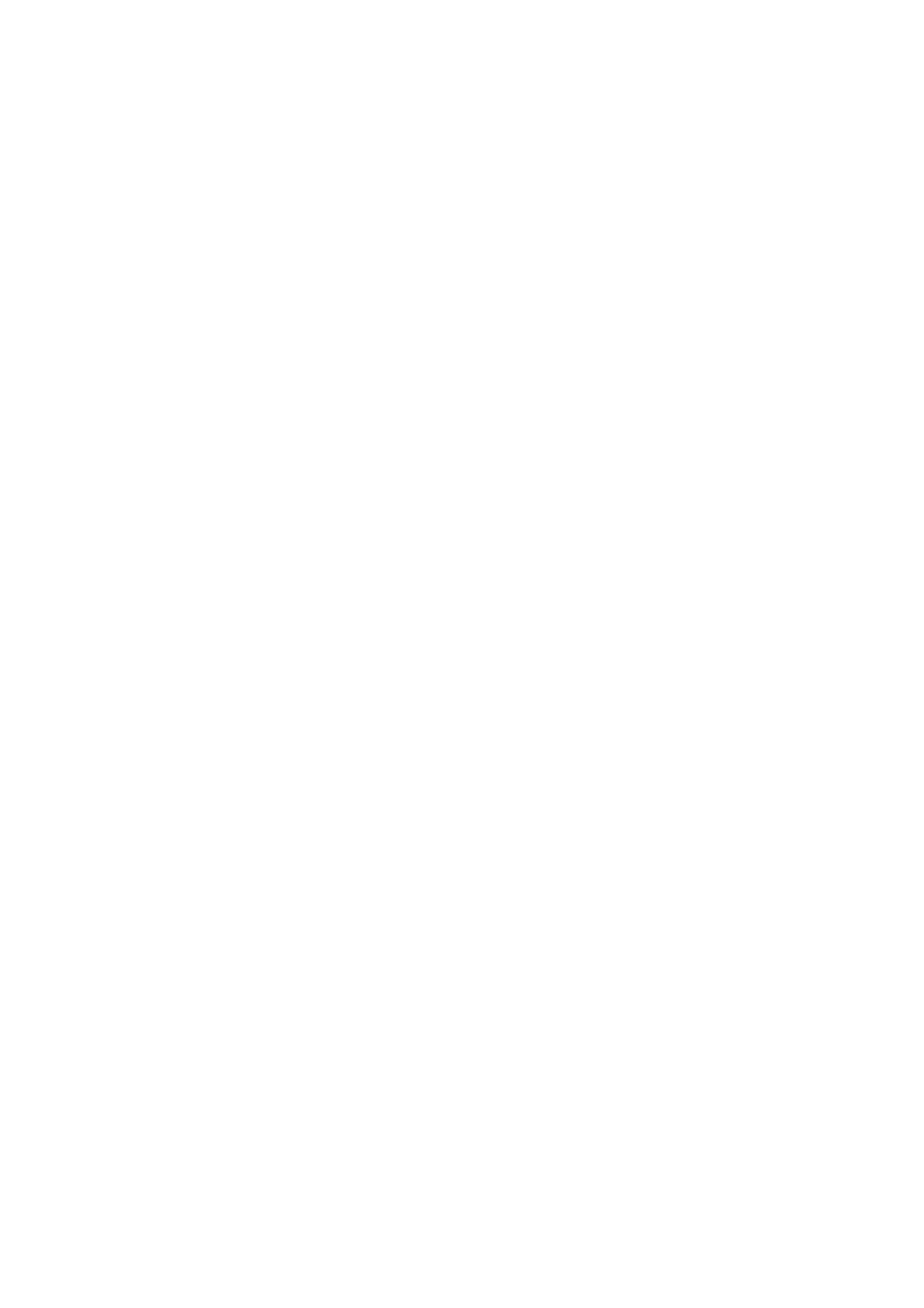# **LIST OF ABBREVIATIONS USED FOR INSTITUTES, NATIONAL RESEARCH CENTERS, PROJECT DIRECTORATES AND ICAR HEADQUARTERS**

| <b>S. No</b> Abbreviation | <b>Name of Institutes/ NRCs/ PDs/ ICAR Hqrs</b>                                                    |
|---------------------------|----------------------------------------------------------------------------------------------------|
| <b>CROPS SCIENCES</b>     |                                                                                                    |
|                           | <b>INSTITUTES / BUREAU</b>                                                                         |
| 1. CICR                   | CENTRAL INSTITUTE FOR COTTON RESEARCH, NAGPUR (MS)                                                 |
| 2. CRIJAF                 | CENTRAL RESEARCH INSTITUTE FOR JUTE & ALLIED FIBERS,<br><b>BARRACK PORE (WEST BENGAL)</b>          |
| 3. NRRI (CRRI)            | NATIONAL RICE RESEARCH INSTITUTE (CENTRAL RICE<br>RESEARCH INSTITUTE), CUTTACK (ORISSA)            |
| 4. CTRI                   | CENTRAL TOBACCO RESEARCH INSTITUTE, RAJAHMUNDRY<br>(AP)                                            |
| 5. IARI                   | INDIAN AGRICULTURAL RESEARCH INSTITUTE, NEW DELHI                                                  |
| 6. IGFRI                  | INDIAN GRASSLAND & FODDER RESEARCH INSTITUTE, JHANSI<br>(UP)                                       |
| 7. IIPR                   | INDIAN INSTITUTE OF PULSES RESEARCH, KANPUR (UP)                                                   |
| 8. IISR                   | INDIAN INSTITUTE OF SUGARCANE RESEARCH, LUCKNOW<br>(UP)                                            |
| 9. NBAIM                  | NATIONAL BUREAU OF AGRICULTURALLY IMPORTANT MICRO-<br>ORGANISMS, MAU NATH BHANJAN (UP)             |
| 10. NBPGR                 | NATIONAL BUREAU OF PLANT GENETIC RESOURCES, NEW<br><b>DELHI</b>                                    |
| 11. SBI                   | SUGARCANE BREEDING INSTITUTE, COIMBATORE (TAMIL<br>NADU)                                           |
| 12. VPKAS                 | VIVEKANANDA PARVATIYA KRISHI ANUASNDHAN SHALA,<br>ALMORA (UTTARANCHAL)                             |
| 13. NBAIR                 | NATIONAL BUREAU OF AGRICULTURAL INSECT RESOURCES,<br><b>BANGALORE (KARNATAKA)</b>                  |
| 14. IIMR (DMR)            | INDIAN INSTITUTE OF MAIZE RESEARCH (DMR), LUDHIANA                                                 |
| 15. IIOR (DOR)            | INDIAN INSTITUTE OF OILSEED RESEARCH (DIRECTORATE OF<br>OILSEEDS RESEARCH), HYDERABAD (AP)         |
| 16. <b>IIRR</b> (DRR)     | INDIAN INSTITUTE OF RICE RESEARCH (DIRECTORATE OF RICE<br>RESEARCH), HYDERABAD (AP)                |
| 17. IIWBR (DWR)           | INDIAN INSTITUTE OF WHEAT AND BARLEY RESEARCH<br>(DIRECTORATE OF WHEAT RESEARCH), KARNAL (HARYANA) |
| 18. NIBSM                 | NATIONAL INSTITUTE OF BIOTIC STRESS MANAGEMENT,<br><b>RAIPUR</b>                                   |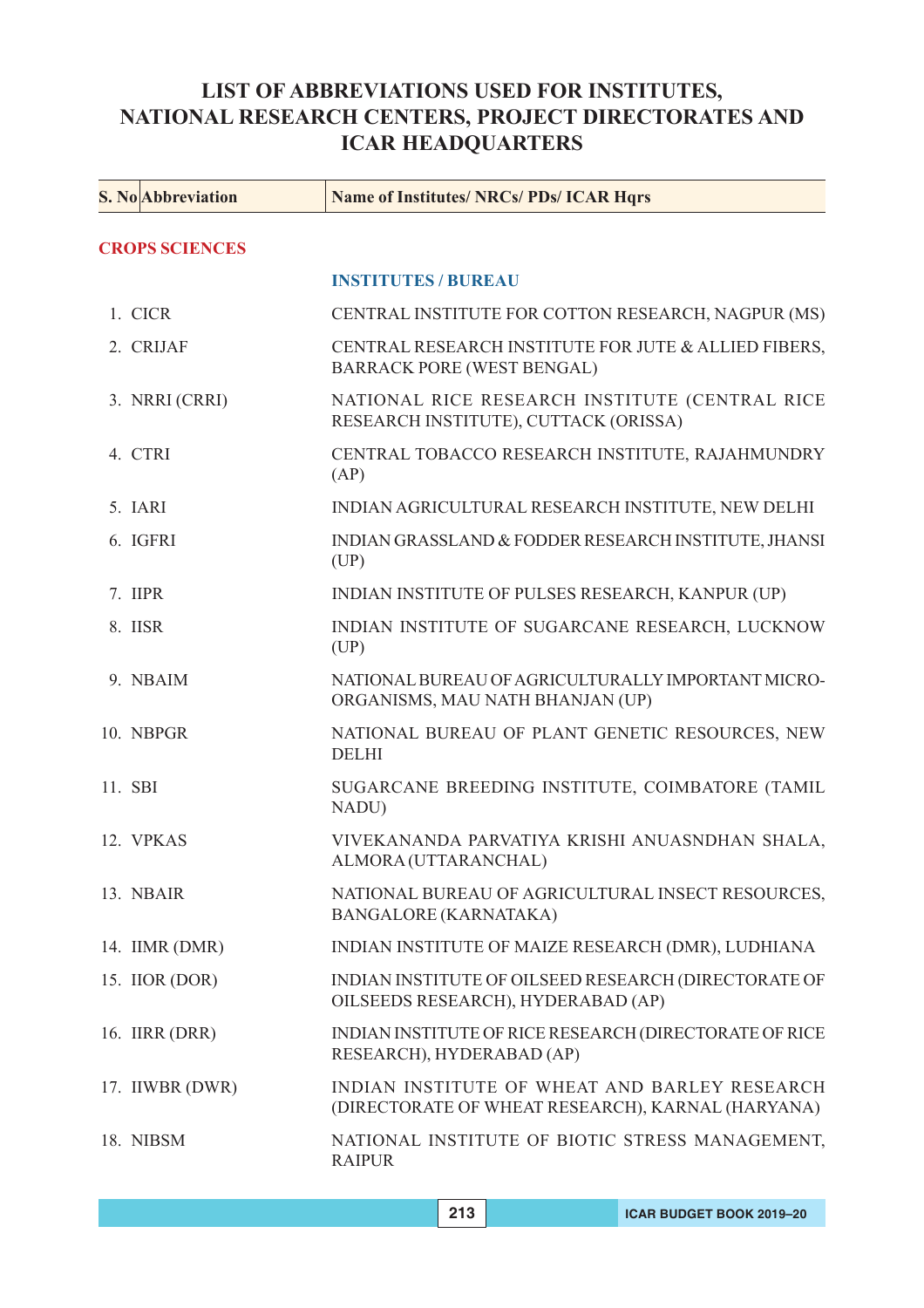| <b>S. No Abbreviation</b> | <b>Name of Institutes/ NRCs/ PDs/ ICAR Hqrs</b>                                                                           |
|---------------------------|---------------------------------------------------------------------------------------------------------------------------|
| 19. IIAB                  | INDIAN INSTITUTE OF AGRICULTURAL BIOTECHNOLOGY,<br><b>RANCHI</b>                                                          |
| 20. IISS (DSR)            | INDIAN INSTITUTE OF SEED RESEARCH, MAU (UP)                                                                               |
| 21. IISR                  | INDIAN INSTITUTE OF SOYBEAN RESEARCH, INDORE (MP)                                                                         |
|                           | NATIONAL CENTRE/NATIONAL RESEARCH CENTRE                                                                                  |
| 22. NCIPM                 | NATIONAL CENTRE FOR INTEGRATED PEST MANAGEMENT,<br><b>NEW DELHI</b>                                                       |
| 23. NIPB (NRCPB)          | NATIONAL INSTITUTE FOR PLANT BIOTECHNOLOGY<br>(NATIONAL RESEARCH CENTRE ON PLANT BIOTECHNOLOGY)<br>IARI CAMPUS, NEW DELHI |
|                           | <b>DIRECTORATES</b>                                                                                                       |
| 24. DOGR                  | DIRECTORATE OF GROUNDNUT RESEARCH, JUNAGADH<br>(GUJARAT)                                                                  |
| 25 DRMR                   | DIRECTORATE OF RAPESEED MUSTARD RESEARCH,<br>BHARATPUR (RAJASTHAN)                                                        |

# **HORTICULTURAL SCIENCE**

**INSTITUTES / BUREAU**

| 1. CIARI (CARI) | CENTRAL ISLAND AGRICULTURAL RESEARCH INSTITUTE<br>(CENTRAL AGRICULTURAL RESEARCH INSTITUTE), PORT<br>BLAIR (ANDAMAN & NICOBAR ISLANDS) |
|-----------------|----------------------------------------------------------------------------------------------------------------------------------------|
| $2$ CIAH        | CENTRAL INSTITUTE OF ARID HORTICULTURE, BIKANER<br>(RAJASTHAN)                                                                         |
| 3 CISH          | CENTRAL INSTITUTE OF SUB-TROPICAL HORTICULTURE,<br>LUCKNOW (UP)                                                                        |
| 4. CITH         | CENTRAL INSTITUTE FOR TEMPERATE HORTICULTURE,<br>SRINAGAR (J&K)                                                                        |
| 5. CPCRI        | CENTRAL PLANTATION CROPS RESEARCH INSTITUTE,<br>KASARAGOD (KERALA)                                                                     |
| 6. CPRI         | CENTRAL POTATO RESEARCH INSTITUTE, SHIMLA (HP)                                                                                         |
| 7. CTCRI        | CENTRAL TUBER CROPS RESEARCH INSTITUTE,<br>THIRUVANANTHAPURAM (KERALA)                                                                 |
| 8. IIHR         | INDIAN INSTITUTE OF HORTICULTURAL RESEARCH,<br><b>BANGALORE (KARNATAKA)</b>                                                            |
| 9. IISR         | INDIAN INSTITUTE OF SPICES RESEARCH, CALICUT (KERALA)                                                                                  |
| 10. IIVR        | INDIAN INSTITUTE OF VEGETABLE RESEARCH, VARANASI (UP)                                                                                  |
| 11. IIOPR       | INDIAN INSTITUTE OF OILPALM RESEARCH, PEDAVEGI (AP)                                                                                    |
|                 |                                                                                                                                        |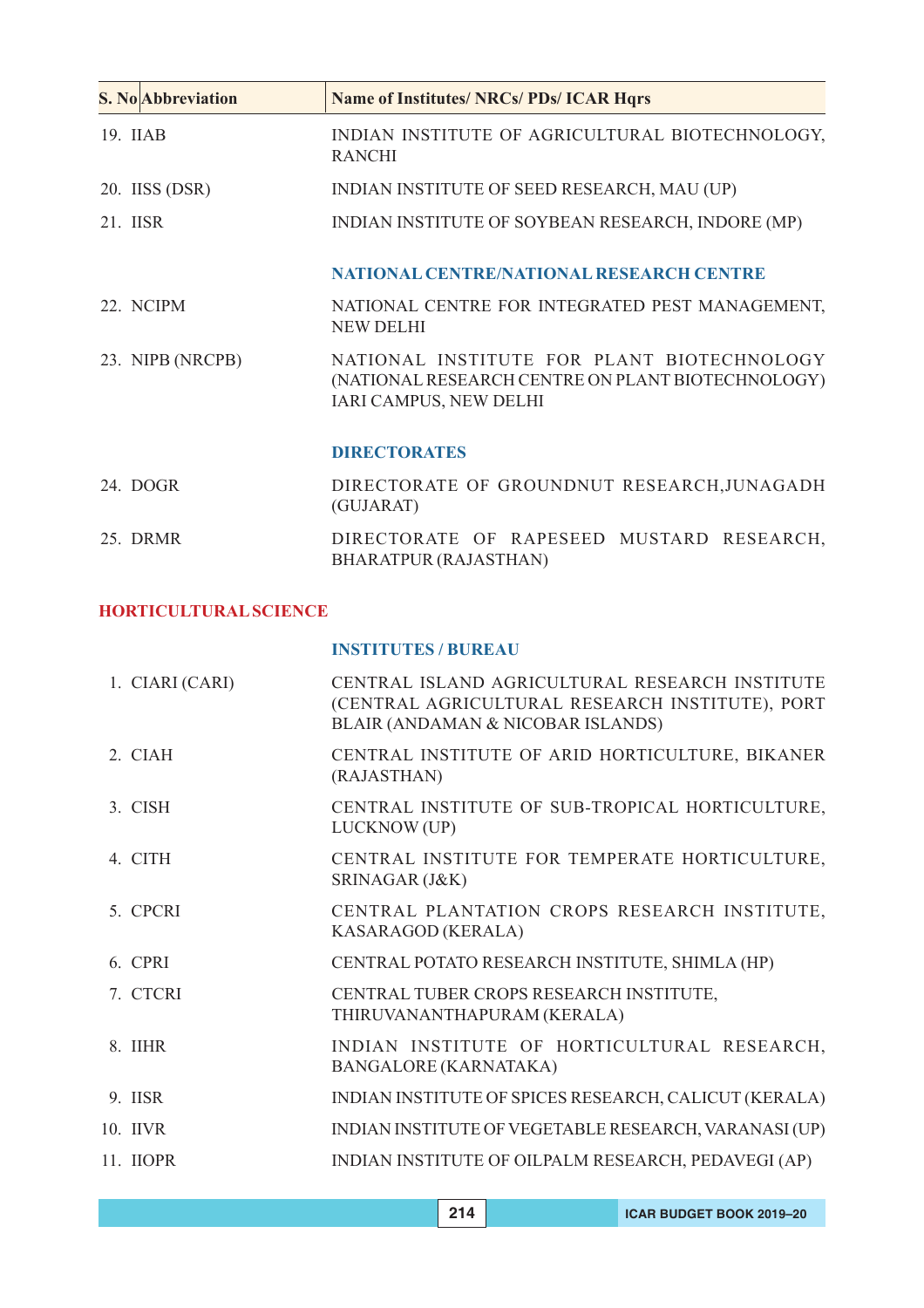| <b>S. No Abbreviation</b> | <b>Name of Institutes/ NRCs/ PDs/ ICAR Hqrs</b>                                              |
|---------------------------|----------------------------------------------------------------------------------------------|
|                           | <b>NATIONAL RESEARCH CENTERS</b>                                                             |
| 12. NRCB                  | <b>CENTRE</b><br><b>NATIONAL</b><br>RESEARCH<br><b>ON</b><br>BANANA,<br>TIRUCHIRAPPALLI (TN) |
| 13. NRCC                  | NATIONAL RESEARCH CENTRE ON CITRUS, NAGPUR (MS)                                              |
| 14. NRCG                  | NATIONAL RESEARCH CENTRE ON GRAPES, PUNE (MS)                                                |
| 15. NRCL                  | NATIONAL RESEARCH CENTRE ON LITCHI, MUZAFFARPUR<br>(BIHAR)                                   |
| 16. NRCO                  | NATIONAL RESEARCH CENTRE ON ORCHIDS, PAKYONG<br>(SIKKIM)                                     |
| 17. NRCSS                 | NATIONAL RESEARCH CENTRE ON SEED SPICES, AJMER<br>(RAJASTHAN)                                |
| 18. NRCP                  | NATIONAL RESEARCH CENTRE ON POMEGRANATE, SOLAPUR<br>(MS)                                     |
|                           | <b>DIRECTORATES</b>                                                                          |
| 19. DCR                   | DIRECTORATE OF CASHEW RESEARCH, PUTTUR (KARNATAKA)                                           |
| 20. DMAPR                 | DIRECTORATE OF MEDICINAL & AROMATIC PLANTS<br>RESEARCH, BORIAVI, ANAND (GUJARAT)             |
| 21. DMR                   | DIRECTORATE OF MUSHROOM RESEARCH, SOLAN (HP)                                                 |
| 22. DOGR                  | DIRECTORATE OF ONION AND GARLIC RESEARCH, PUNE (MS)                                          |
| 23. DFR                   | DIRECTORATE OF FLORICULTURE RESEARCH, IARI CAMPUS,<br><b>NEW DELHI</b>                       |

# **ANIMAL SCIENCE**

### **INSTITUTES / BUREAU**

| 1. CARI  | CENTRAL AVIAN RESEARCH INSTITUTE, IZATNAGAR (UP)                     |
|----------|----------------------------------------------------------------------|
| 2. CIRB  | CENTRAL INSTITUTE FOR RESEARCH ON BUFFALOES, HISAR                   |
| 3. CIRG  | CENTRAL INSTITUTE FOR RESEARCH ON GOATS, MAKHDOOM,<br>MATHURA (UP)   |
| 4. CSWRI | CENTRAL SHEEP AND WOOL RESEARCH INSTITUTE,<br>AVIKANAGAR (RAJASTHAN) |
| 5. HSADL | HIGH SECURITY ANIMAL DISEASE LABORATORY, BHOPAL (MP)                 |
| 6. IVRI  | INDIAN VETERINARY RESEARCH INSTITUTE, IZATNAGAR (UP)                 |
| 7. NBAGR | NATIONAL BUREAU OF ANIMAL GENETIC RESOURCES,<br><b>KARNAL</b>        |
| 8. NDRI  | NATIONAL DAIRY RESEARCH INSTITUTE, KARNAL (HARYANA)                  |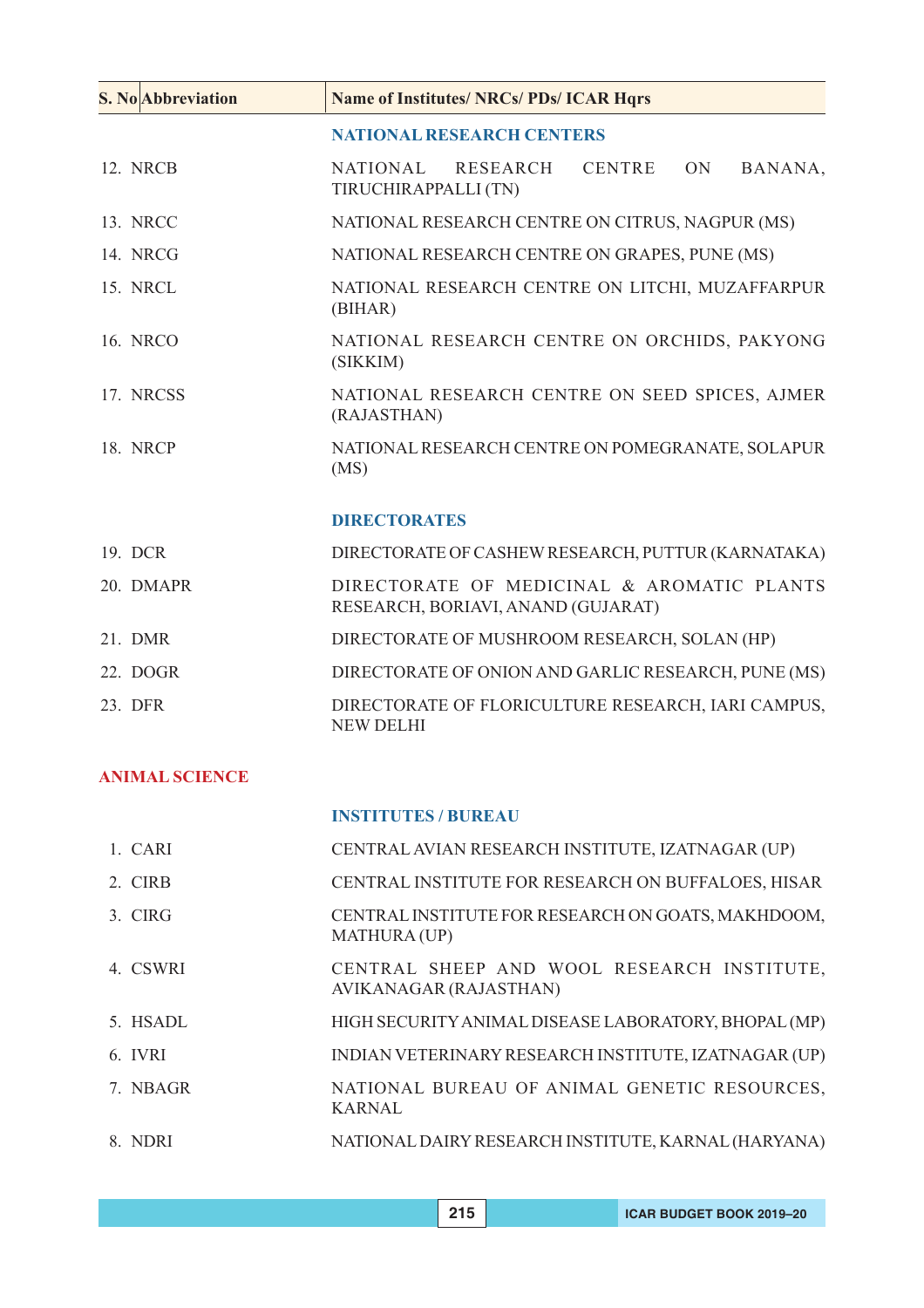| <b>S. No Abbreviation</b> | <b>Name of Institutes/ NRCs/ PDs/ ICAR Hqrs</b>                                                    |
|---------------------------|----------------------------------------------------------------------------------------------------|
| 9. NIANP                  | NATIONAL INSTITUTE ON ANIMAL NUTRITION AND<br>PHYSIOLOGY, BANGALORE (KARNATAKA)                    |
| 10. NIVEDI                | NATIONAL INSTITUTE OF VETERINARY EPIDEMIOLOGY AND<br>DISEASE INFORMATION, BANGALORE (KARNATAKA)    |
| 11. CIRC (PD-CATTLE)      | CENTRAL INSTITUTE OF RESEARCH ON CATTLE (PROJECT<br>DIRECTORATE ON CATTLE), MODIPURAM, MEERUT (UP) |
|                           | <b>NATIONAL RESEARCH CENTERS</b>                                                                   |
| 12. NRCC                  | NATIONAL RESEARCH CENTRE ON CAMEL, BIKANER<br>(RAJASTHAN)                                          |
| <b>13. NRCE</b>           | NATIONAL RESEARCH CENTRE ON EQUINES, HISSAR<br>(HARYANA)                                           |
| 14. NRCM                  | NATIONAL RESEARCH CENTRE ON MEAT, HYDERABAD (AP)                                                   |
| 15. NRCM                  | NATIONAL RESEARCH CENTRE ON MITHUN, JHARNAPANI<br>(NAGALAND)                                       |
| 16. NRCP                  | NATIONAL RESEARCH CENTRE ON PIG, GUWAHATI (ASSAM)                                                  |
| 17. NRCY                  | NATIONAL RESEARCH CENTRE ON YAK, DIRANG, WEST<br>KAMENG (ARUNACHAL PRADESH)                        |
|                           | <b>DIRECTORATES</b>                                                                                |

| 18. DFMD | DIRECTORATE ON FOOT AND MOUTH DISEASE, IVRI REGIONAL<br>STATION CAMPUS, MUKTESWAR (UTTARANCHAL) |
|----------|-------------------------------------------------------------------------------------------------|
| 19. DPR  | DIRECTORATE ON POULTRY RESEARCH, HYDERABAD (AP)                                                 |

# **NATURAL RESOURCE MANAGEMENT**

### **INSTITUTES / BUREAU**

| 1 CAZRI                | CENTRAL ARID ZONE RESEARCH INSTITUTE, JODHPUR (RAJ.)                                                                                                |
|------------------------|-----------------------------------------------------------------------------------------------------------------------------------------------------|
| 2. CRIDA               | CENTRAL RESEARCH INSTITUTE FOR DRYLAND<br>AGRICULTURE, HYDERABAD (ANDHRA PRADESH)                                                                   |
| 3. CSSRI               | CENTRAL SOIL SALINITY RESEARCH INSTITUTE, KARNAL                                                                                                    |
| 4. IIS & WC (CSWCR&TI) | INDIAN INSTITUTE OF SOIL AND WATER CONSERVATION<br>(CENTRAL SOIL AND WATER CONSERVATION RESEARCH AND<br>TRAINING INSTITUTE), DEHRADUN (UTTARANCHAL) |
| 5. NBSS & LUP          | NATIONAL BUREAU OF SOIL SURVEY AND LAND USE<br>PLANNING, NAGPUR (MAHARASHTRA)                                                                       |
| $6$ IISS               | INDIAN INSTITUTE OF SOIL SCIENCE, BHOPAL (MP)                                                                                                       |
| 7. CCARI               | CENTRAL COASTAL AGRICULTURAL RESEARCH INSTITUTE<br>(ICAR RES. COMPLEX) (ICAR RESEARCH COMPLEX) FOR GOA, GOA                                         |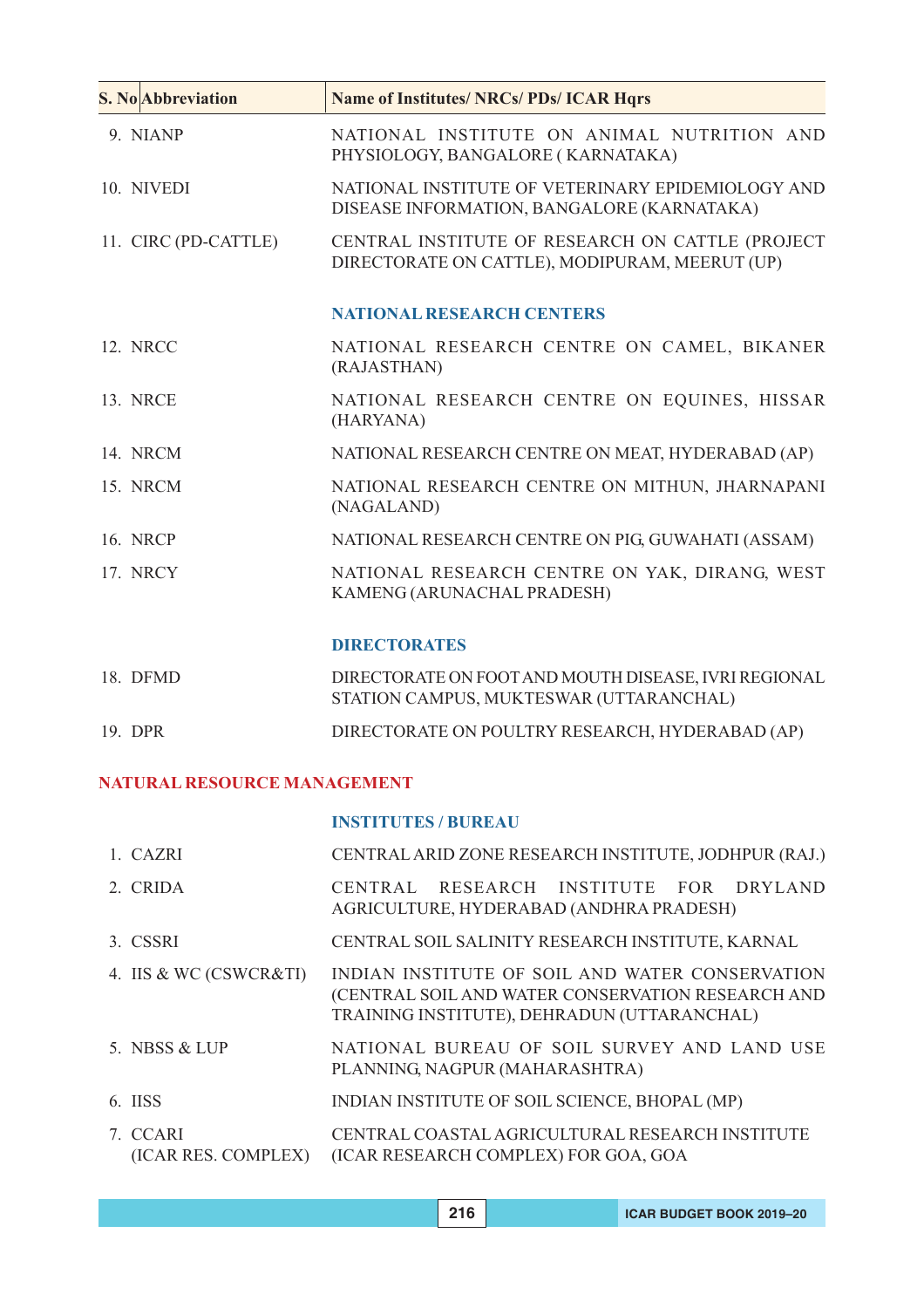| <b>S. No</b> Abbreviation                      | <b>Name of Institutes/ NRCs/ PDs/ ICAR Hqrs</b>                                                                                              |
|------------------------------------------------|----------------------------------------------------------------------------------------------------------------------------------------------|
| 8. ICAR RES. COM.<br><b>FOR EASTERN REGION</b> | ICAR RESEARCH COMPLEX FOR EASTERN REGION, PATNA,<br>(BIHAR)                                                                                  |
| 9. ICAR RES. COM. FOR<br><b>NEH REGION</b>     | <b>ICAR RESEARCH COMPLEX FOR NORTH EASTERN HILL</b><br>REGION, BARAPANI (MEGHALAYA)                                                          |
| 10. NIASM                                      | NATIONAL INSTITUTE OF ABIOTIC STRESS MANAGEMENT,<br><b>BARAMATI, PUNE (MS)</b>                                                               |
| 11. NICRA (CRAI)                               | <b>NATIONAL</b><br><b>INNOVATION</b><br>IN<br><b>CLIMATE</b><br><b>RESILIENT</b><br>AGRICULTURE, HYDERABAD (UNDER CRIDA HYDERABAD)           |
| 12. CAFRI                                      | CENTRAL AGROFORESTRY RESEARCH INSTITUTE, JHANSI (UP)                                                                                         |
| 13. MGIFRI (NRCIF)                             | MAHATMA GANDHI INTEGRATED FARMING RESEARCH<br>INSTITUTE (NATIONAL RESEARCH CENTRE ON INTEGRATED<br>FARMING), EAST CHAMPARAN, MOTIHARI, BIHAR |
| 14. IIFSR                                      | INDIAN INSTITUTE OF FARMING SYSTEM RESEARCH,<br>MODIPURAM, MEERUT (UP)                                                                       |
| 15. IIWM                                       | INDIAN INSTITUTE OF WATER MANAGEMENT, BHUBANESWAR<br>(ORISSA)                                                                                |
|                                                | <b>DIRECTORATES</b>                                                                                                                          |
| 16. DWR                                        | DIRECTORATE OF WEED RESEARCH, JABALPUR (MP)                                                                                                  |
| <b>FISHERIES SCIENCES</b>                      |                                                                                                                                              |
|                                                | <b>INSTITUTES / BUREAUX</b>                                                                                                                  |
| 1. CIBA                                        | CENTRAL INSTITUTE OF BACKISHWATER AQUACULTURE,<br><b>CHENNAI</b> (TN)                                                                        |
| 2. CIFRI                                       | CENTRAL INLAND FISHERIES RESEARCH INSTITUTE,<br><b>BARRACK PORE (WB)</b>                                                                     |
| 3. CIFA                                        | CENTRAL INSTITUTE OF FRESHWATER AQUACULTURE,<br><b>BHUBANESWAR (ORISSA)</b>                                                                  |
| 4. CIFE                                        | CENTRAL INSTITUTE OF FISHERIES EDUCATION, MUMBAI (MS)                                                                                        |
| 5. CIFT                                        | CENTRAL INSTITUTE OF FISHERIES TECHNOLOGY, KOCHI<br>(KERALA)                                                                                 |
| 6. CMFRI                                       | CENTRAL MARINE FISHERIES RESEARCH INSTITUTE, KOCHI<br>(KERALA)                                                                               |
| 7. NBFGR                                       | NATIONAL BUREAU OF FISH GENETIC RESOURCES, LUCKNOW<br>(UP)                                                                                   |
|                                                | <b>DIDECTOD ATEC</b>                                                                                                                         |

#### **DIRECTORATES**

| 8. DCWFR | DIRECTORATE OF COLDWATER FISHERIES RESEARCH, |  |  |
|----------|----------------------------------------------|--|--|
|          | BHIMTAL, DISTT. NAINITAL (UTTARANCHAL)       |  |  |